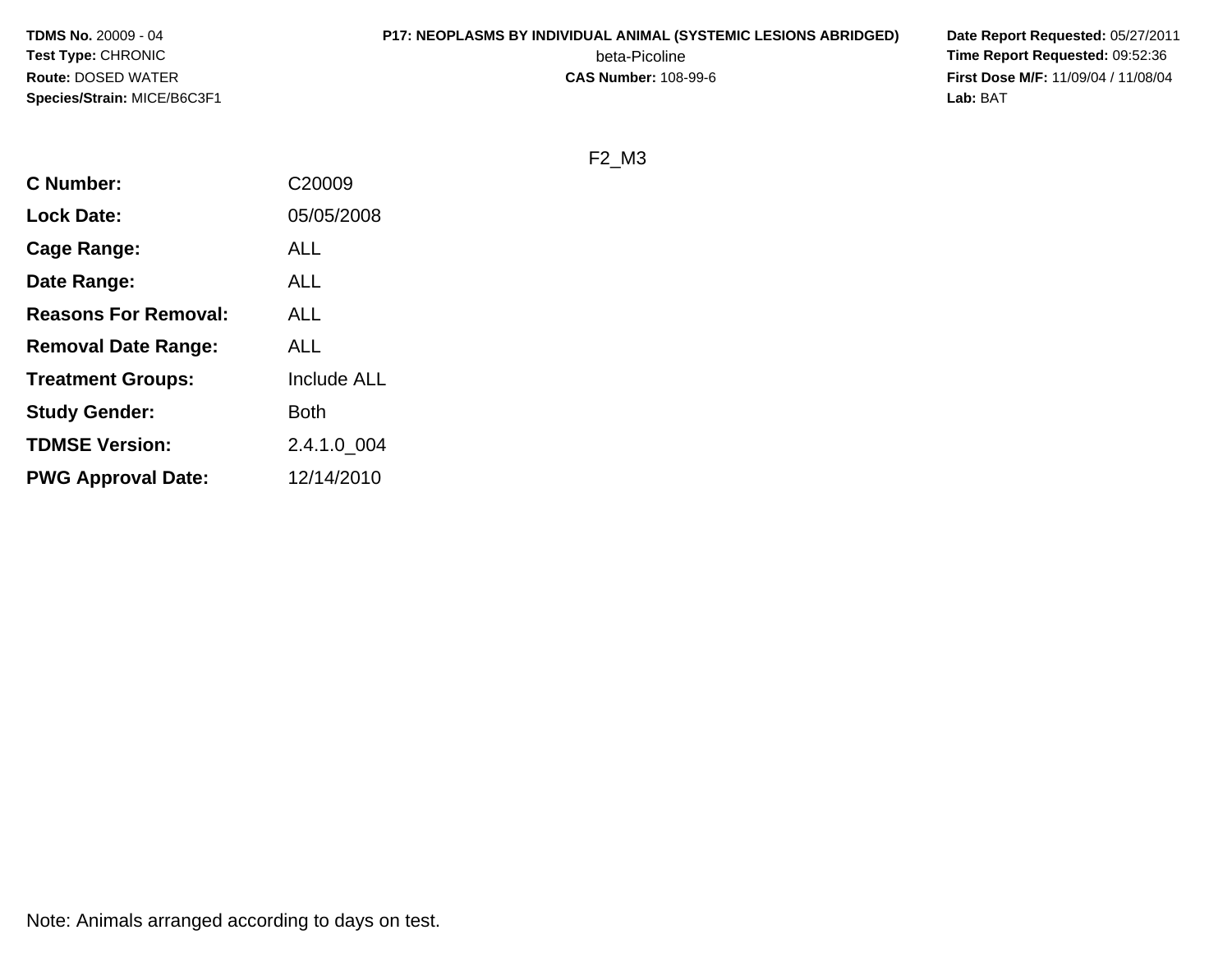### **P17: NEOPLASMS BY INDIVIDUAL ANIMAL (SYSTEMIC LESIONS ABRIDGED) Date Report Requested:** 05/27/2011 beta-Picoline<br>CAS Number: 108-99-6

| <b>B6C3F1 MICE MALE</b>                                                                                                                                            | DAY ON TEST      | $\pmb{0}$<br>$\overline{4}$<br>$\pmb{0}$<br>$\overline{2}$   | $_4^{\rm 0}$<br>4<br>$\mathbf{1}$                       | $\begin{array}{c} 0 \\ 4 \\ 5 \end{array}$<br>5                 | $\pmb{0}$<br>$\frac{4}{5}$<br>5                        | $\pmb{0}$<br>$\overline{4}$<br>$\,6\,$<br>$\mathbf 0$                   | $\pmb{0}$<br>$\overline{5}$<br>$\mathbf 0$<br>$5\phantom{.0}$                   | $\mathsf 0$<br>$\overline{5}$<br>$\mathbf 0$<br>8   | $\begin{array}{c} 0 \\ 5 \end{array}$<br>$\mathbf{1}$<br>$9\,$          | $\begin{array}{c} 0 \\ 5 \\ 2 \end{array}$<br>$\overline{4}$     | $\begin{array}{c} 0 \\ 5 \end{array}$<br>$\overline{4}$<br>3                 | $\begin{smallmatrix}0\\5\end{smallmatrix}$<br>4<br>$\sqrt{3}$ | $\begin{array}{c} 0 \\ 5 \\ 6 \end{array}$<br>$\overline{2}$ | 0<br>$\overline{5}$<br>$\,6\,$<br>$\overline{7}$                   | $\begin{array}{c} 0 \\ 5 \\ 8 \end{array}$<br>5  | $\begin{array}{c} 0 \\ 5 \\ 9 \end{array}$<br>$\mathbf 0$                          | $\begin{array}{c} 0 \\ 5 \\ 9 \end{array}$<br>$\overline{4}$ | $\begin{smallmatrix} 0\\5 \end{smallmatrix}$<br>$\boldsymbol{9}$<br>$6\phantom{1}$ | $_{6}^{\rm o}$<br>$\mathbf{1}$<br>3                                       | $\pmb{0}$<br>$6\phantom{a}$<br>$\overline{1}$<br>9                | $\pmb{0}$<br>$\,6\,$<br>$\boldsymbol{2}$<br>$\overline{4}$     | $\pmb{0}$<br>$\,6\,$<br>$\overline{2}$<br>$\overline{7}$              | $\pmb{0}$<br>$6\overline{6}$<br>$\overline{4}$<br>$6\phantom{1}$              | $_{6}^{\rm 0}$<br>4<br>8                                                 | $\pmb{0}$<br>$6\phantom{a}$<br>$\overline{7}$<br>$\mathsf{O}\xspace$           | $\pmb{0}$<br>$\overline{7}$<br>0<br>$\mathbf 0$                             |                       |
|--------------------------------------------------------------------------------------------------------------------------------------------------------------------|------------------|--------------------------------------------------------------|---------------------------------------------------------|-----------------------------------------------------------------|--------------------------------------------------------|-------------------------------------------------------------------------|---------------------------------------------------------------------------------|-----------------------------------------------------|-------------------------------------------------------------------------|------------------------------------------------------------------|------------------------------------------------------------------------------|---------------------------------------------------------------|--------------------------------------------------------------|--------------------------------------------------------------------|--------------------------------------------------|------------------------------------------------------------------------------------|--------------------------------------------------------------|------------------------------------------------------------------------------------|---------------------------------------------------------------------------|-------------------------------------------------------------------|----------------------------------------------------------------|-----------------------------------------------------------------------|-------------------------------------------------------------------------------|--------------------------------------------------------------------------|--------------------------------------------------------------------------------|-----------------------------------------------------------------------------|-----------------------|
| $0$ mg/l                                                                                                                                                           | <b>ANIMAL ID</b> | $\mathbf 0$<br>$\pmb{0}$<br>$\pmb{0}$<br>$\mathfrak{S}$<br>0 | $\pmb{0}$<br>$\mathsf 0$<br>$\mathbf 0$<br>$_{\rm 8}^2$ | $\mathbf 0$<br>0<br>$\pmb{0}$<br>$\mathbf{1}$<br>$\overline{4}$ | $\pmb{0}$<br>$\mathbf 0$<br>$\pmb{0}$<br>4<br>$\Omega$ | $\pmb{0}$<br>$\pmb{0}$<br>$\pmb{0}$<br>$\overline{a}$<br>$\overline{1}$ | $\mathbf 0$<br>$\mathbf 0$<br>$\mathbf 0$<br>$\overline{a}$<br>$\boldsymbol{9}$ | 0<br>$\mathbf 0$<br>$\mathbf 0$<br>$\mathbf 0$<br>5 | $\mathsf 0$<br>$\pmb{0}$<br>$\mathbf 0$<br>$\mathbf{1}$<br>$\mathbf{3}$ | $\mathbf 0$<br>$\mathbf 0$<br>$\mathbf 0$<br>$\overline{4}$<br>8 | $\pmb{0}$<br>$\mathsf{O}\xspace$<br>$\pmb{0}$<br>$\pmb{0}$<br>$\overline{2}$ | $\mathbf 0$<br>$\mathbf 0$<br>$\pmb{0}$<br>$\mathbf{1}$<br>8  | $\pmb{0}$<br>$\mathbf 0$<br>$\mathbf 0$<br>$\mathbf 0$<br>6  | $\mathbf 0$<br>$\mathbf 0$<br>$\mathsf{O}\xspace$<br>$\frac{2}{6}$ | 0<br>$\mathbf 0$<br>$\mathbf 0$<br>$\frac{2}{9}$ | $\pmb{0}$<br>$\pmb{0}$<br>$\mathbf 0$<br>$\ensuremath{\mathsf{3}}$<br>$\mathbf{1}$ | $\pmb{0}$<br>$\mathsf 0$<br>$\pmb{0}$<br>4<br>$6\phantom{a}$ | $\mathbf 0$<br>0<br>$\pmb{0}$<br>$\frac{2}{7}$                                     | $\mathbf 0$<br>$\mathbf 0$<br>$\mathsf 0$<br>$\sqrt{3}$<br>$\overline{3}$ | $\pmb{0}$<br>0<br>$\mathbf 0$<br>$\overline{1}$<br>$\overline{7}$ | $\mathbf 0$<br>$\mathbf 0$<br>$\mathbf 0$<br>4<br>$\mathbf{3}$ | $\mathbf 0$<br>$\mathbf 0$<br>$\mathsf{O}\xspace$<br>$\mathbf 0$<br>9 | $\mathbf 0$<br>$\mathbf 0$<br>$\mathbf 0$<br>$\overline{1}$<br>$\overline{9}$ | $\overline{0}$<br>$\mathbf 0$<br>$\boldsymbol{0}$<br>$\frac{3}{9}$       | $\pmb{0}$<br>$\mathbf 0$<br>$\mathsf{O}\xspace$<br>$\pmb{0}$<br>$\overline{4}$ | $\mathbf 0$<br>$\mathbf 0$<br>$\mathbf 0$<br>$\mathbf{1}$<br>$\overline{2}$ | males<br>$($ cont $)$ |
| <b>ALIMENTARY SYSTEM</b>                                                                                                                                           |                  |                                                              |                                                         |                                                                 |                                                        |                                                                         |                                                                                 |                                                     |                                                                         |                                                                  |                                                                              |                                                               |                                                              |                                                                    |                                                  |                                                                                    |                                                              |                                                                                    |                                                                           |                                                                   |                                                                |                                                                       |                                                                               |                                                                          |                                                                                |                                                                             |                       |
| Esophagus                                                                                                                                                          |                  |                                                              |                                                         |                                                                 |                                                        |                                                                         |                                                                                 |                                                     |                                                                         |                                                                  |                                                                              |                                                               |                                                              |                                                                    |                                                  |                                                                                    |                                                              |                                                                                    |                                                                           |                                                                   |                                                                |                                                                       |                                                                               |                                                                          |                                                                                |                                                                             |                       |
| Gallbladder                                                                                                                                                        |                  | A                                                            | A                                                       |                                                                 |                                                        |                                                                         |                                                                                 |                                                     |                                                                         |                                                                  |                                                                              |                                                               | A                                                            |                                                                    |                                                  |                                                                                    | A                                                            | A                                                                                  | A                                                                         | A                                                                 | A                                                              | A                                                                     |                                                                               |                                                                          |                                                                                |                                                                             |                       |
| Intestine Large, Cecum                                                                                                                                             |                  | A                                                            | A                                                       |                                                                 |                                                        |                                                                         |                                                                                 |                                                     |                                                                         |                                                                  |                                                                              | A                                                             | A                                                            | A                                                                  | $+$                                              | A                                                                                  | A                                                            | $+$                                                                                | A                                                                         | A                                                                 | A                                                              | A                                                                     | $\mathsf{A}$                                                                  |                                                                          |                                                                                | $+$                                                                         |                       |
| Intestine Large, Colon                                                                                                                                             |                  |                                                              |                                                         |                                                                 |                                                        |                                                                         |                                                                                 |                                                     |                                                                         |                                                                  |                                                                              | A                                                             | A                                                            | A                                                                  | $+$                                              | $+$                                                                                | A                                                            | $+$                                                                                | A                                                                         | - A                                                               | A                                                              | A                                                                     | A                                                                             |                                                                          | $+$                                                                            | $+$                                                                         |                       |
| Intestine Large, Rectum                                                                                                                                            |                  | A                                                            | $+$                                                     | А                                                               |                                                        |                                                                         |                                                                                 |                                                     |                                                                         |                                                                  | $\ddot{}$                                                                    | A                                                             | A                                                            | A                                                                  | $+$                                              | $+$                                                                                | A                                                            | $\ddot{}$                                                                          | A                                                                         | A                                                                 | $+$                                                            | A                                                                     | A                                                                             | $\ddot{}$                                                                | $\ddot{}$                                                                      | $+$                                                                         |                       |
| Intestine Small, Duodenum                                                                                                                                          |                  | A                                                            | A                                                       | A                                                               |                                                        |                                                                         |                                                                                 |                                                     |                                                                         | A                                                                | $\ddot{}$                                                                    | A                                                             | A                                                            | A                                                                  | $+$                                              | $+$                                                                                | A                                                            | $+$                                                                                | A                                                                         | A                                                                 | $\mathsf{A}$                                                   | A                                                                     | A                                                                             | $\ddot{}$                                                                | $\ddot{}$                                                                      | $+$                                                                         |                       |
| Intestine Small, Ileum                                                                                                                                             |                  | A                                                            | $\ddot{}$                                               | А                                                               |                                                        |                                                                         |                                                                                 | Α                                                   |                                                                         | $\ddot{}$                                                        | $\ddot{}$                                                                    | A                                                             | A                                                            | A                                                                  | $+$                                              | A                                                                                  | A                                                            | $+$                                                                                | A                                                                         | A                                                                 | A                                                              | A                                                                     | A                                                                             | $\ddot{}$                                                                | $+$                                                                            | $+$                                                                         |                       |
| Intestine Small, Jejunum<br>Carcinoma                                                                                                                              |                  | $+$                                                          | A                                                       | A                                                               | $\ddot{}$<br>X                                         |                                                                         |                                                                                 | Α                                                   |                                                                         |                                                                  |                                                                              | A                                                             | A                                                            | A                                                                  | $+$                                              | $+$                                                                                | $\mathsf{A}$                                                 | $\mathsf{A}$                                                                       | $\mathsf{A}$                                                              | $\overline{A}$                                                    | $\mathsf{A}$                                                   | A                                                                     | A                                                                             |                                                                          | $\pm$                                                                          | A                                                                           |                       |
| Liver<br>Hemangiosarcoma<br>Hepatoblastoma<br>Hepatoblastoma, Multiple<br>Hepatocellular Adenoma                                                                   |                  | $\ddot{}$<br>$\boldsymbol{\mathsf{X}}$                       |                                                         |                                                                 |                                                        |                                                                         | $\times$                                                                        | $\mathsf{X}$                                        | $\pmb{\times}$                                                          |                                                                  | X                                                                            | X                                                             |                                                              | X<br>X                                                             |                                                  |                                                                                    | $\sf X$                                                      |                                                                                    |                                                                           | $\sf X$                                                           |                                                                |                                                                       |                                                                               | $\ddot{}$<br>Χ                                                           | $\ddot{}$                                                                      | $\ddot{}$<br>X                                                              |                       |
| Hepatocellular Adenoma, Multiple<br>Hepatocellular Carcinoma<br>Hepatocellular Carcinoma, Multiple<br>Hepatocholangiocarcinoma                                     |                  |                                                              |                                                         |                                                                 | X                                                      | X<br>$\sf X$                                                            |                                                                                 |                                                     | $X$ $X$                                                                 | $\mathsf X$                                                      | $\frac{x}{x}$                                                                |                                                               | $\boldsymbol{\mathsf{X}}$                                    |                                                                    | $X$ $X$                                          | $\mathsf X$                                                                        | $\mathsf{X}$                                                 | X                                                                                  | X                                                                         | $\boldsymbol{\mathsf{X}}$                                         |                                                                | X                                                                     | $\mathsf{X}$                                                                  | X<br>$\times$                                                            | $\boldsymbol{\mathsf{X}}$                                                      | $\boldsymbol{\mathsf{X}}$                                                   |                       |
| Mesentery<br>Hepatocholangiocarcinoma, Metastatic, Liver                                                                                                           |                  |                                                              |                                                         |                                                                 |                                                        |                                                                         |                                                                                 | $\ddot{}$                                           |                                                                         |                                                                  |                                                                              | $\ddot{}$                                                     |                                                              |                                                                    |                                                  |                                                                                    |                                                              | $+$<br>$\mathsf X$                                                                 |                                                                           |                                                                   |                                                                |                                                                       |                                                                               |                                                                          |                                                                                |                                                                             |                       |
| Pancreas                                                                                                                                                           |                  |                                                              | A + + +                                                 |                                                                 |                                                        | $+$                                                                     | $+$                                                                             | $+$                                                 | $+$                                                                     | $+$                                                              | $+$                                                                          | $+$                                                           | ÷                                                            | ÷                                                                  | $\ddot{}$                                        |                                                                                    | $+$                                                          | $+$                                                                                | $+$                                                                       | $+$ $+$                                                           |                                                                |                                                                       | $+$ $+$ $+$                                                                   |                                                                          | $+$                                                                            | $+$                                                                         |                       |
| *  Total animals with tissue examined microscopically; Total animals with tumor<br>+  Tissue examined microscopically<br>X Lesion present<br>I Insufficient tissue |                  |                                                              |                                                         |                                                                 |                                                        |                                                                         |                                                                                 |                                                     |                                                                         |                                                                  | Page 2                                                                       |                                                               |                                                              |                                                                    |                                                  |                                                                                    |                                                              |                                                                                    |                                                                           |                                                                   | M  Missing tissue                                              |                                                                       |                                                                               | A  Autolysis precludes evaluation<br>BLANK  Not examined microscopically |                                                                                |                                                                             |                       |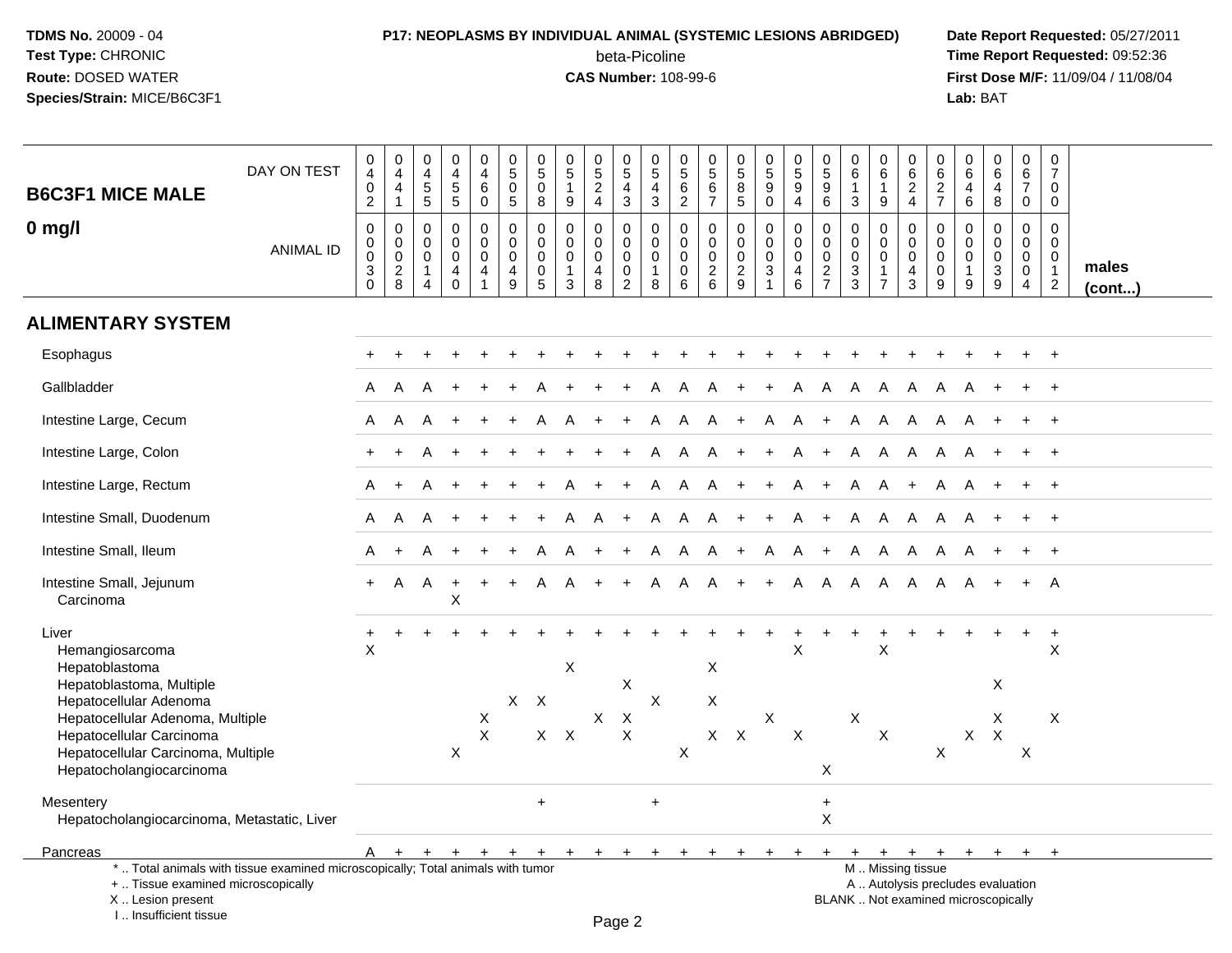# **P17: NEOPLASMS BY INDIVIDUAL ANIMAL (SYSTEMIC LESIONS ABRIDGED) Date Report Requested:** 05/27/2011

beta-Picoline<br>CAS Number: 108-99-6

 **Time Report Requested:** 09:52:36 **First Dose M/F:** 11/09/04 / 11/08/04<br>Lab: BAT **Lab:** BAT

| <b>B6C3F1 MICE MALE</b>                                                                                                | DAY ON TEST                                                                     | 0<br>$\overline{4}$<br>$\pmb{0}$<br>$\sqrt{2}$                    | $\pmb{0}$<br>$\overline{4}$<br>$\overline{4}$<br>$\mathbf{1}$   | $\begin{smallmatrix}0\0\4\end{smallmatrix}$<br>$\,$ 5 $\,$<br>5   | $\begin{array}{c} 0 \\ 4 \end{array}$<br>5<br>$5\phantom{.0}$ | $\begin{smallmatrix}0\\4\end{smallmatrix}$<br>$\,6\,$<br>$\mathbf 0$ | $\begin{array}{c} 0 \\ 5 \end{array}$<br>$\overline{0}$<br>$\sqrt{5}$ | $\pmb{0}$<br>$\overline{5}$<br>$\mathsf{O}\xspace$<br>8 | $\begin{array}{c} 0 \\ 5 \end{array}$<br>$\overline{1}$<br>9              | $\begin{array}{c} 0 \\ 5 \end{array}$<br>$\frac{2}{4}$ | $\begin{array}{c} 0 \\ 5 \\ 4 \\ 3 \end{array}$                                                 | $\begin{array}{c} 0 \\ 5 \end{array}$<br>4<br>$\mathbf{3}$ | 0<br>$\overline{5}$<br>$\frac{6}{2}$                        | $0$<br>5<br>6<br>7                                  | $\begin{array}{c} 0 \\ 5 \end{array}$<br>$\overline{8}$<br>5 | $\begin{array}{c} 0 \\ 5 \end{array}$<br>$\overline{9}$<br>$\mathbf 0$ | $\begin{array}{c} 0 \\ 5 \end{array}$<br>$\boldsymbol{9}$<br>$\overline{4}$ | $\begin{array}{c} 0 \\ 5 \\ 9 \end{array}$<br>$\,6\,$ | $\begin{array}{c} 0 \\ 6 \end{array}$<br>3 | $\mathbf 0$<br>$\overline{6}$<br>$\overline{1}$<br>9              | $\pmb{0}$<br>$\overline{6}$<br>$\overline{2}$<br>$\overline{4}$               | $\mathbf 0$<br>$6\phantom{1}6$<br>$\frac{2}{7}$               | 0<br>6<br>4<br>6                           | $_{6}^{\rm 0}$<br>$\overline{4}$<br>8          | $\begin{array}{c} 0 \\ 6 \\ 7 \end{array}$<br>$\mathbf 0$ | $\begin{array}{c} 0 \\ 7 \end{array}$<br>0<br>0                             |                 |
|------------------------------------------------------------------------------------------------------------------------|---------------------------------------------------------------------------------|-------------------------------------------------------------------|-----------------------------------------------------------------|-------------------------------------------------------------------|---------------------------------------------------------------|----------------------------------------------------------------------|-----------------------------------------------------------------------|---------------------------------------------------------|---------------------------------------------------------------------------|--------------------------------------------------------|-------------------------------------------------------------------------------------------------|------------------------------------------------------------|-------------------------------------------------------------|-----------------------------------------------------|--------------------------------------------------------------|------------------------------------------------------------------------|-----------------------------------------------------------------------------|-------------------------------------------------------|--------------------------------------------|-------------------------------------------------------------------|-------------------------------------------------------------------------------|---------------------------------------------------------------|--------------------------------------------|------------------------------------------------|-----------------------------------------------------------|-----------------------------------------------------------------------------|-----------------|
| $0$ mg/l                                                                                                               | <b>ANIMAL ID</b>                                                                | $\mathbf 0$<br>$\pmb{0}$<br>$\mathsf 0$<br>$\sqrt{3}$<br>$\Omega$ | $\mathbf 0$<br>$\mathbf 0$<br>$\boldsymbol{0}$<br>$\frac{2}{8}$ | 0<br>$\mathbf 0$<br>$\mathbf 0$<br>$\mathbf{1}$<br>$\overline{4}$ | 0<br>$\mathbf 0$<br>$\mathbf 0$<br>4<br>$\Omega$              | 0<br>$\mathbf 0$<br>$\mathbf 0$<br>4<br>1                            | $\pmb{0}$<br>$\mathbf 0$<br>$\mathbf 0$<br>$\overline{4}$<br>9        | 0<br>$\Omega$<br>$\mathbf 0$<br>0<br>5                  | $\mathbf 0$<br>$\mathbf 0$<br>$\mathbf 0$<br>$\mathbf{1}$<br>$\mathbf{3}$ | 0<br>$\mathbf 0$<br>$\mathbf 0$<br>$\overline{4}$<br>8 | 0<br>$\ddot{\mathbf{0}}$<br>$\mathsf{O}\xspace$<br>$\begin{smallmatrix} 0\\2 \end{smallmatrix}$ | 0<br>$\mathbf 0$<br>$\mathbf 0$<br>$\mathbf{1}$<br>8       | $\mathbf 0$<br>$\mathbf 0$<br>$\mathbf 0$<br>$\pmb{0}$<br>6 | $\mathbf 0$<br>$\mathsf{O}\xspace$<br>$\frac{0}{2}$ | $\mathbf 0$<br>$\mathbf 0$<br>$\pmb{0}$<br>$\frac{2}{9}$     | $\pmb{0}$<br>$\pmb{0}$<br>$\mathbf 0$<br>$\sqrt{3}$<br>$\overline{1}$  | 0<br>$\mathbf 0$<br>0<br>4<br>6                                             | 0<br>$\mathbf 0$<br>$\mathbf 0$<br>$\frac{2}{7}$      | 0<br>0<br>$\pmb{0}$<br>$\frac{3}{3}$       | 0<br>$\mathbf 0$<br>$\mathbf 0$<br>$\mathbf{1}$<br>$\overline{7}$ | $\mathbf 0$<br>$\mathbf 0$<br>$\mathbf 0$<br>$\overline{4}$<br>$\overline{3}$ | $\mathbf 0$<br>$\mathbf 0$<br>$\mathbf 0$<br>$\mathbf 0$<br>9 | 0<br>$\mathbf 0$<br>0<br>$\mathbf{1}$<br>9 | 0<br>$\mathbf 0$<br>$\pmb{0}$<br>$\frac{3}{9}$ | 0<br>$\mathbf 0$<br>$\mathbf 0$<br>$\mathbf 0$<br>4       | $\mathbf 0$<br>$\mathbf 0$<br>$\mathbf 0$<br>$\mathbf{1}$<br>$\overline{2}$ | males<br>(cont) |
| Hepatocholangiocarcinoma, Metastatic, Liver                                                                            |                                                                                 |                                                                   |                                                                 |                                                                   |                                                               |                                                                      |                                                                       |                                                         |                                                                           |                                                        |                                                                                                 |                                                            |                                                             |                                                     |                                                              |                                                                        |                                                                             | X                                                     |                                            |                                                                   |                                                                               |                                                               |                                            |                                                |                                                           |                                                                             |                 |
| Salivary Glands                                                                                                        |                                                                                 |                                                                   |                                                                 |                                                                   |                                                               |                                                                      |                                                                       |                                                         |                                                                           |                                                        |                                                                                                 |                                                            |                                                             |                                                     |                                                              |                                                                        |                                                                             |                                                       |                                            |                                                                   |                                                                               |                                                               |                                            |                                                |                                                           | $\div$                                                                      |                 |
| Stomach, Forestomach                                                                                                   |                                                                                 |                                                                   |                                                                 |                                                                   |                                                               |                                                                      |                                                                       |                                                         |                                                                           |                                                        |                                                                                                 |                                                            |                                                             |                                                     |                                                              |                                                                        |                                                                             |                                                       |                                            |                                                                   |                                                                               |                                                               |                                            |                                                |                                                           | $\ddot{}$                                                                   |                 |
| Stomach, Glandular                                                                                                     |                                                                                 | A                                                                 | $\div$                                                          |                                                                   |                                                               |                                                                      |                                                                       |                                                         |                                                                           |                                                        |                                                                                                 | А                                                          | A                                                           |                                                     |                                                              |                                                                        |                                                                             |                                                       |                                            |                                                                   |                                                                               |                                                               |                                            |                                                |                                                           | $\ddot{}$                                                                   |                 |
| Tooth                                                                                                                  |                                                                                 |                                                                   | $\ddot{}$                                                       | $\overline{ }$                                                    |                                                               |                                                                      |                                                                       |                                                         |                                                                           |                                                        |                                                                                                 |                                                            |                                                             |                                                     |                                                              |                                                                        |                                                                             |                                                       | $\ddot{}$                                  |                                                                   | ÷                                                                             |                                                               | $\ddot{}$                                  | $\overline{+}$                                 |                                                           | $\ddot{}$                                                                   |                 |
| <b>CARDIOVASCULAR SYSTEM</b>                                                                                           |                                                                                 |                                                                   |                                                                 |                                                                   |                                                               |                                                                      |                                                                       |                                                         |                                                                           |                                                        |                                                                                                 |                                                            |                                                             |                                                     |                                                              |                                                                        |                                                                             |                                                       |                                            |                                                                   |                                                                               |                                                               |                                            |                                                |                                                           |                                                                             |                 |
| Heart<br>Hemangiosarcoma<br>Hepatocholangiocarcinoma, Metastatic, Liver<br>Sarcoma, Metastatic, Uncertain Primary Site |                                                                                 |                                                                   |                                                                 |                                                                   | X                                                             |                                                                      |                                                                       |                                                         |                                                                           |                                                        |                                                                                                 |                                                            |                                                             |                                                     |                                                              |                                                                        | X                                                                           | X                                                     |                                            |                                                                   |                                                                               |                                                               |                                            |                                                |                                                           |                                                                             |                 |
| <b>ENDOCRINE SYSTEM</b>                                                                                                |                                                                                 |                                                                   |                                                                 |                                                                   |                                                               |                                                                      |                                                                       |                                                         |                                                                           |                                                        |                                                                                                 |                                                            |                                                             |                                                     |                                                              |                                                                        |                                                                             |                                                       |                                            |                                                                   |                                                                               |                                                               |                                            |                                                |                                                           |                                                                             |                 |
| <b>Adrenal Cortex</b><br>Subcapsular, Adenoma                                                                          |                                                                                 |                                                                   |                                                                 |                                                                   |                                                               |                                                                      |                                                                       |                                                         |                                                                           |                                                        |                                                                                                 | $\ddot{}$<br>X                                             |                                                             |                                                     |                                                              |                                                                        |                                                                             |                                                       |                                            |                                                                   |                                                                               |                                                               |                                            |                                                |                                                           | $\overline{+}$                                                              |                 |
| Adrenal Medulla                                                                                                        |                                                                                 |                                                                   |                                                                 |                                                                   |                                                               |                                                                      |                                                                       |                                                         |                                                                           |                                                        |                                                                                                 |                                                            |                                                             |                                                     |                                                              |                                                                        |                                                                             |                                                       |                                            |                                                                   |                                                                               |                                                               |                                            |                                                |                                                           | $+$                                                                         |                 |
| Islets, Pancreatic<br>Adenoma                                                                                          |                                                                                 | A                                                                 |                                                                 |                                                                   |                                                               |                                                                      |                                                                       |                                                         |                                                                           |                                                        | X                                                                                               |                                                            |                                                             |                                                     |                                                              |                                                                        |                                                                             |                                                       |                                            |                                                                   |                                                                               |                                                               |                                            |                                                |                                                           |                                                                             |                 |
| Parathyroid Gland                                                                                                      |                                                                                 |                                                                   |                                                                 |                                                                   |                                                               |                                                                      |                                                                       |                                                         |                                                                           |                                                        |                                                                                                 |                                                            |                                                             |                                                     |                                                              |                                                                        |                                                                             |                                                       |                                            | м                                                                 |                                                                               | м                                                             | M                                          | M                                              | $+$                                                       | $+$                                                                         |                 |
| <b>Pituitary Gland</b>                                                                                                 |                                                                                 |                                                                   |                                                                 |                                                                   |                                                               |                                                                      |                                                                       |                                                         |                                                                           |                                                        |                                                                                                 |                                                            |                                                             |                                                     |                                                              |                                                                        |                                                                             |                                                       |                                            | м                                                                 |                                                                               |                                                               | м                                          |                                                |                                                           | $\overline{+}$                                                              |                 |
| <b>Thyroid Gland</b><br>Follicular Cell, Adenoma                                                                       |                                                                                 |                                                                   |                                                                 |                                                                   |                                                               |                                                                      |                                                                       |                                                         |                                                                           |                                                        |                                                                                                 |                                                            |                                                             |                                                     |                                                              |                                                                        |                                                                             |                                                       |                                            |                                                                   |                                                                               |                                                               |                                            |                                                |                                                           |                                                                             |                 |
|                                                                                                                        | *  Total animals with tissue examined microscopically; Total animals with tumor |                                                                   |                                                                 |                                                                   |                                                               |                                                                      |                                                                       |                                                         |                                                                           |                                                        |                                                                                                 |                                                            |                                                             |                                                     |                                                              |                                                                        |                                                                             |                                                       |                                            |                                                                   | M  Missing tissue                                                             |                                                               |                                            |                                                |                                                           |                                                                             |                 |

+ .. Tissue examined microscopically

X .. Lesion present

I .. Insufficient tissue

y the contract of the contract of the contract of the contract of the contract of  $\mathsf A$  . Autolysis precludes evaluation Lesion present BLANK .. Not examined microscopically

Page 3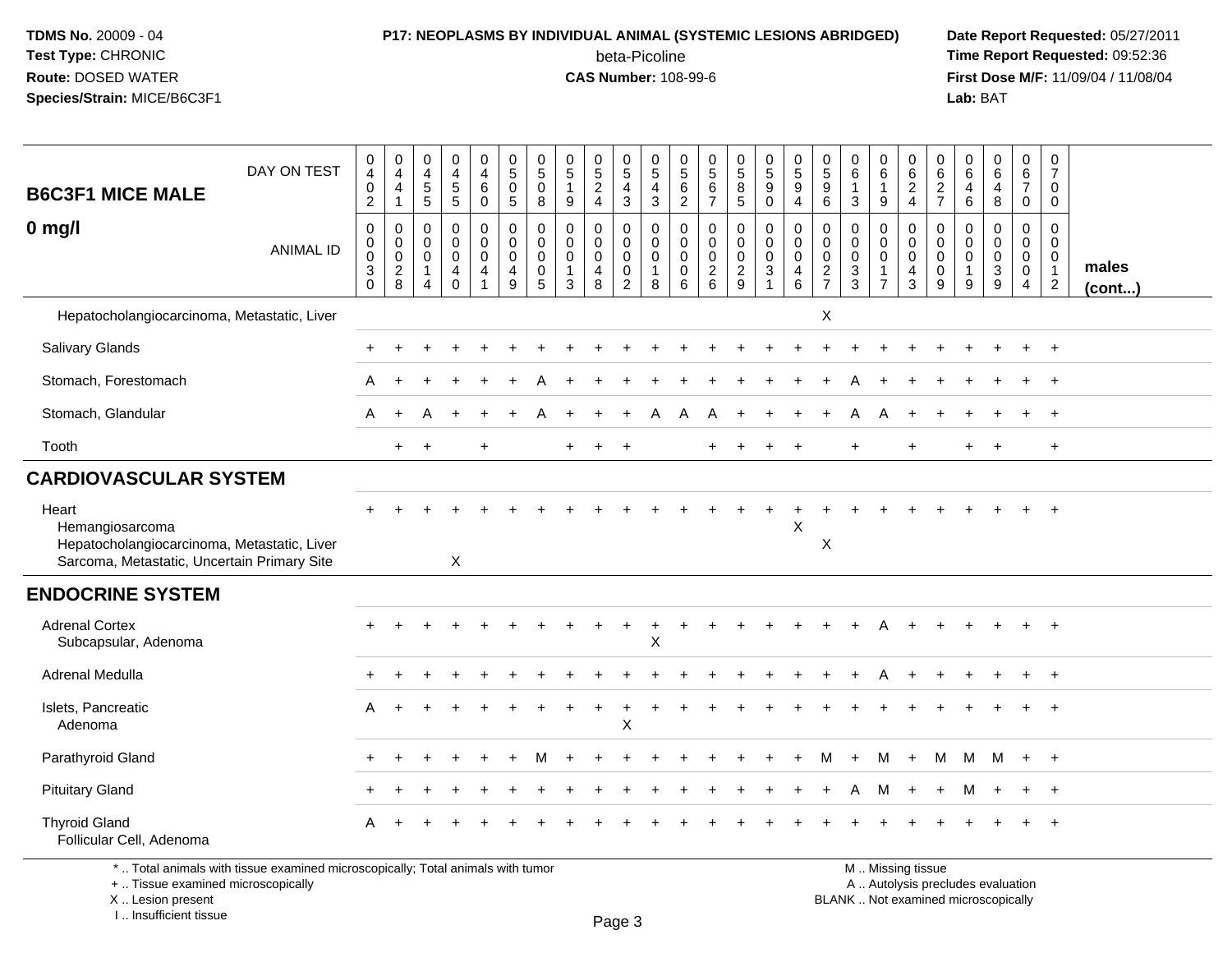# **P17: NEOPLASMS BY INDIVIDUAL ANIMAL (SYSTEMIC LESIONS ABRIDGED)** Date Report Requested: 05/27/2011<br>beta-Picoline **beta-port Report Requested: 09:52:36**

beta-Picoline

**beta-Picoline**<br> **CAS Number:** 108-99-6<br> **CAS Number:** 108-99-6<br> **CAS Number:** 108-99-6 **First Dose M/F:** 11/09/04 / 11/08/04 Lab: BAT **Lab:** BAT

| <b>B6C3F1 MICE MALE</b> | DAY ON TEST      | 0<br>4<br>0<br>$\sim$<br><u>.</u>      | 0<br>4<br>4                              | 0<br>ັ<br>∽<br>ັ | 0<br>C<br>৾৾ | 0<br>6<br>0 | υ<br>v<br>5 | 0<br>ಾ<br>0<br>8      | 0<br>C.<br>9          | $\overline{0}$<br>G<br>∠<br>4 | 0<br>5<br>3                         | v<br>G<br>4<br>વ | ີວ<br>6 | ◡<br>C.<br>O                                 | ູບ<br>8<br>u | ◡<br>ວ | U<br>G<br>9                | v<br>ა<br>9<br>6                              | ◡<br>U             | v<br>6<br>9      | v<br>$\epsilon$<br>о<br>∼ | U<br>6<br>b      | 0<br>6<br>୪      | 0<br>6<br>-<br>0      | 0           |                       |
|-------------------------|------------------|----------------------------------------|------------------------------------------|------------------|--------------|-------------|-------------|-----------------------|-----------------------|-------------------------------|-------------------------------------|------------------|---------|----------------------------------------------|--------------|--------|----------------------------|-----------------------------------------------|--------------------|------------------|---------------------------|------------------|------------------|-----------------------|-------------|-----------------------|
| $0$ mg/l                | <b>ANIMAL ID</b> | 0<br>0<br>0<br>ົ<br>J.<br>$\mathbf{0}$ | U<br>U<br>U<br>$\Omega$<br><u>_</u><br>8 | υ<br>0<br>υ<br>4 |              | 0<br>0<br>0 | 9           | U<br>0<br>0<br>0<br>÷ | 0<br>0<br>0<br>◠<br>◡ | 0<br>4<br>8                   | v<br>v<br>0<br>0<br>C<br>$\epsilon$ | v<br>v<br>ν<br>8 | 6       | ◡<br>◡<br>◡<br><sup>o</sup><br><u>_</u><br>6 | ົ<br>∼<br>9  | v<br>ت | v<br>U<br>U<br>$\sim$<br>с | v<br>υ<br>0<br>ົ<br><u>_</u><br>$\rightarrow$ | ັບ<br>v<br>ັບ<br>ັ | $\mathbf 0$<br>- | ν<br>U<br>U<br>9          | υ<br>U<br>υ<br>9 | 0<br>0<br>3<br>9 | 0<br>0<br>0<br>0<br>4 | $\sim$<br>∠ | males<br>$($ cont $)$ |

#### **GENERAL BODY SYSTEM**

I .. Insufficient tissue

NONE

#### **GENITAL SYSTEM**Coagulating Gland $\alpha$ Epididymis <sup>+</sup> <sup>+</sup> <sup>+</sup> <sup>+</sup> <sup>+</sup> <sup>+</sup> <sup>+</sup> <sup>+</sup> <sup>+</sup> <sup>+</sup> <sup>+</sup> <sup>+</sup> <sup>+</sup> <sup>+</sup> <sup>+</sup> <sup>+</sup> <sup>+</sup> <sup>+</sup> <sup>+</sup> <sup>+</sup> <sup>+</sup> <sup>+</sup> <sup>+</sup> <sup>+</sup> <sup>+</sup> Hepatocholangiocarcinoma, Metastatic, Liverr X Preputial Glandd  $+$  <sup>+</sup> <sup>+</sup> <sup>+</sup> <sup>+</sup> <sup>+</sup> <sup>+</sup> <sup>+</sup> <sup>+</sup> <sup>+</sup> <sup>+</sup> <sup>+</sup> <sup>+</sup> <sup>+</sup> <sup>+</sup> <sup>+</sup> <sup>+</sup> <sup>+</sup> <sup>+</sup> <sup>+</sup> <sup>+</sup> <sup>+</sup> <sup>+</sup> <sup>+</sup> <sup>+</sup> Prostate $e$  + <sup>+</sup> <sup>+</sup> <sup>+</sup> <sup>+</sup> <sup>+</sup> <sup>+</sup> <sup>+</sup> <sup>+</sup> <sup>+</sup> <sup>+</sup> <sup>+</sup> <sup>+</sup> <sup>+</sup> <sup>+</sup> <sup>+</sup> <sup>+</sup> <sup>+</sup> <sup>+</sup> <sup>+</sup> <sup>+</sup> <sup>+</sup> <sup>+</sup> <sup>+</sup> <sup>+</sup> Seminal Vesicleminal Vesicle<br>Hepatocholangiocarcinoma, Metastatic, Liver <sup>+</sup> <sup>+</sup> <sup>+</sup> <sup>+</sup> <sup>+</sup> <sup>+</sup> <sup>+</sup> <sup>+</sup> <sup>+</sup> <sup>+</sup> <sup>+</sup> <sup>A</sup> <sup>+</sup> <sup>+</sup> <sup>+</sup> <sup>+</sup> <sup>+</sup> <sup>+</sup> <sup>+</sup> <sup>A</sup> <sup>A</sup> <sup>+</sup> <sup>+</sup> <sup>+</sup> r X **Testes**  <sup>+</sup> <sup>+</sup> <sup>+</sup> <sup>+</sup> <sup>+</sup> <sup>+</sup> <sup>+</sup> <sup>+</sup> <sup>+</sup> <sup>+</sup> <sup>+</sup> <sup>+</sup> <sup>+</sup> <sup>+</sup> <sup>+</sup> <sup>+</sup> <sup>+</sup> <sup>+</sup> <sup>+</sup> <sup>+</sup> <sup>+</sup> <sup>+</sup> <sup>+</sup> <sup>+</sup> <sup>+</sup> **HEMATOPOIETIC SYSTEM**Bone Marrow <sup>+</sup> <sup>+</sup> <sup>+</sup> <sup>+</sup> <sup>+</sup> <sup>+</sup> <sup>+</sup> <sup>+</sup> <sup>+</sup> <sup>+</sup> <sup>+</sup> <sup>+</sup> <sup>+</sup> <sup>+</sup> <sup>+</sup> <sup>+</sup> <sup>+</sup> <sup>+</sup> <sup>+</sup> <sup>+</sup> <sup>+</sup> <sup>+</sup> <sup>+</sup> <sup>+</sup> <sup>+</sup> Hemangiosarcoma $\alpha$  <sup>X</sup> Lymph Nodee de la construcción de la construcción de la construcción de la construcción de la construcción de la construcción<br>En la construcción de la construcción de la construcción de la construcción de la construcción de la const XMediastinal, Hepatocholangiocarcinoma,Metastatic, LiverLymph Node, Mandibularr + <sup>+</sup> <sup>+</sup> <sup>+</sup> <sup>+</sup> <sup>+</sup> <sup>+</sup> <sup>+</sup> <sup>+</sup> <sup>+</sup> <sup>+</sup> <sup>+</sup> <sup>+</sup> <sup>+</sup> <sup>+</sup> <sup>+</sup> <sup>+</sup> <sup>+</sup> <sup>+</sup> <sup>+</sup> <sup>+</sup> <sup>+</sup> <sup>+</sup> <sup>+</sup> <sup>+</sup> Rhabdomyosarcoma, Metastatic, SkeletalMuscle<sup>®</sup> \* .. Total animals with tissue examined microscopically; Total animals with tumor M .. Missing tissuey the contract of the contract of the contract of the contract of the contract of  $\mathsf A$  . Autolysis precludes evaluation + .. Tissue examined microscopically Lesion present BLANK .. Not examined microscopicallyX .. Lesion present

Page 4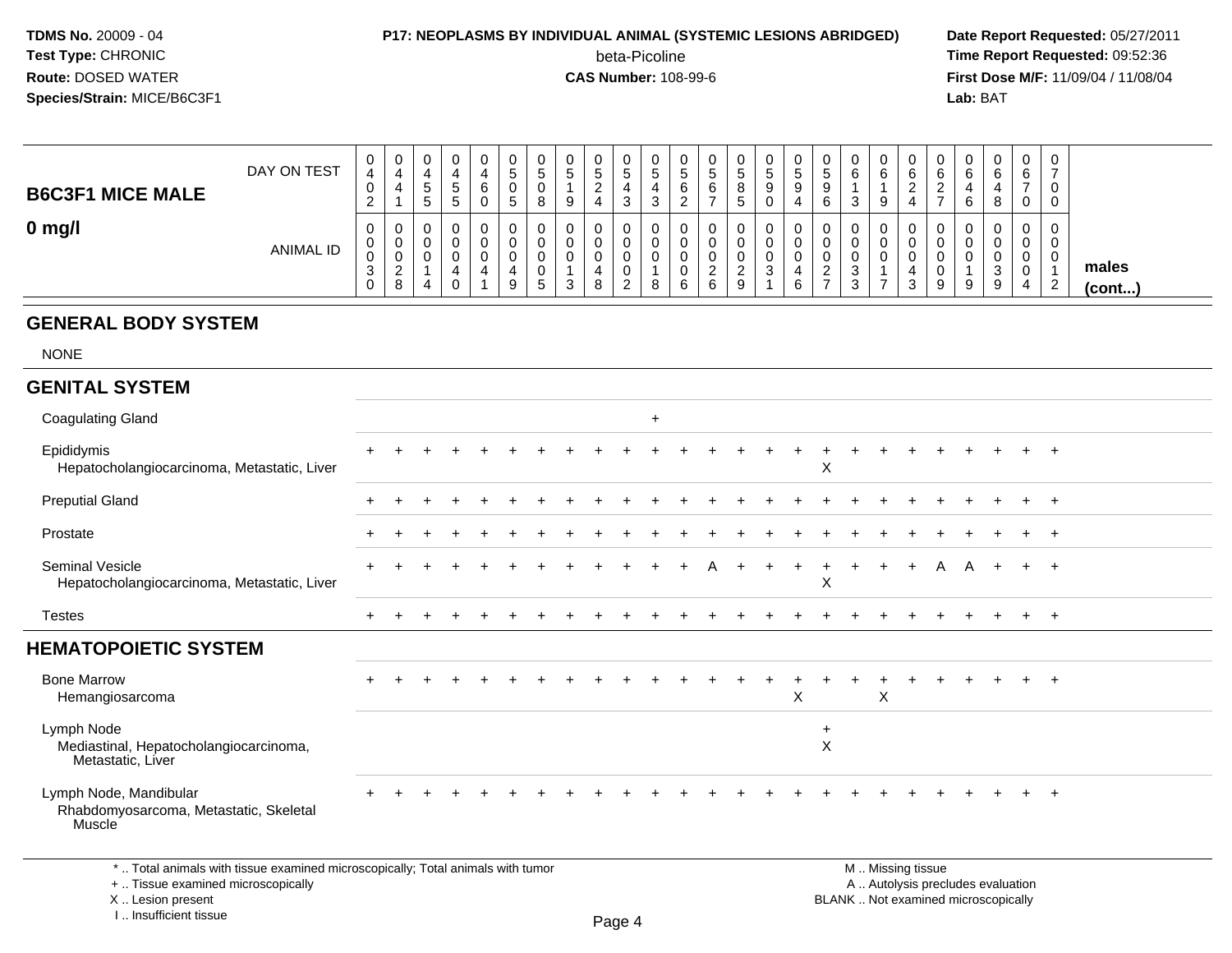# **P17: NEOPLASMS BY INDIVIDUAL ANIMAL (SYSTEMIC LESIONS ABRIDGED) Date Report Requested:** 05/27/2011

beta-Picoline<br>CAS Number: 108-99-6

| <b>B6C3F1 MICE MALE</b>                                                                                                             | DAY ON TEST                                                                     | 0<br>$\overline{4}$<br>$\mathbf 0$<br>$\overline{2}$ | $\pmb{0}$<br>$\overline{4}$<br>4<br>$\mathbf{1}$ | $\pmb{0}$<br>$\overline{4}$<br>$\,$ 5 $\,$<br>$\overline{5}$ | $\pmb{0}$<br>$\overline{4}$<br>$\sqrt{5}$<br>$\sqrt{5}$     | $\pmb{0}$<br>$\overline{4}$<br>$\,6\,$<br>$\mathsf{O}\xspace$               | $\pmb{0}$<br>$\overline{5}$<br>$\mathbf 0$<br>$5\phantom{.0}$    | 0<br>$\overline{5}$<br>$\mathbf 0$<br>8 | 0<br>$\overline{5}$<br>$\mathbf{1}$<br>9             | $\begin{array}{c} 0 \\ 5 \end{array}$<br>$\overline{c}$<br>$\overline{4}$ | $\begin{array}{c} 0 \\ 5 \end{array}$<br>4<br>$\sqrt{3}$ | $\mathbf 0$<br>$\overline{5}$<br>$\overline{4}$<br>$\mathbf{3}$  | 0<br>$\sqrt{5}$<br>$\,6\,$<br>$\overline{c}$ | 0<br>$\overline{5}$<br>6<br>$\overline{7}$                | $\pmb{0}$<br>$\overline{5}$<br>8<br>5                  | 0<br>$\overline{5}$<br>9<br>$\mathbf 0$            | $\begin{smallmatrix} 0\\5 \end{smallmatrix}$<br>$\boldsymbol{9}$<br>$\overline{4}$ | $\pmb{0}$<br>$\overline{5}$<br>$9\,$<br>$\,6\,$                               | 0<br>6<br>-1<br>3                                   | 0<br>$\,6\,$<br>1<br>$\boldsymbol{9}$                             | 0<br>$\,6\,$<br>$\boldsymbol{2}$<br>$\overline{4}$                                            | 0<br>$\,6$<br>$\overline{c}$<br>$\overline{7}$ | 0<br>$\,6$<br>4<br>$\,6$                                    | $\pmb{0}$<br>$6\overline{6}$<br>4<br>8              | $\mathbf 0$<br>$\,6\,$<br>$\overline{7}$<br>$\mathbf 0$                    | $\mathbf 0$<br>$\overline{7}$<br>$\mathbf 0$<br>$\mathbf 0$    |                       |
|-------------------------------------------------------------------------------------------------------------------------------------|---------------------------------------------------------------------------------|------------------------------------------------------|--------------------------------------------------|--------------------------------------------------------------|-------------------------------------------------------------|-----------------------------------------------------------------------------|------------------------------------------------------------------|-----------------------------------------|------------------------------------------------------|---------------------------------------------------------------------------|----------------------------------------------------------|------------------------------------------------------------------|----------------------------------------------|-----------------------------------------------------------|--------------------------------------------------------|----------------------------------------------------|------------------------------------------------------------------------------------|-------------------------------------------------------------------------------|-----------------------------------------------------|-------------------------------------------------------------------|-----------------------------------------------------------------------------------------------|------------------------------------------------|-------------------------------------------------------------|-----------------------------------------------------|----------------------------------------------------------------------------|----------------------------------------------------------------|-----------------------|
| $0$ mg/l                                                                                                                            | <b>ANIMAL ID</b>                                                                | 0<br>0<br>0<br>3<br>$\mathbf 0$                      | 0<br>0<br>$\mathsf 0$<br>$\sqrt{2}$<br>8         | 0<br>0<br>0<br>$\overline{1}$<br>$\overline{4}$              | $\mathbf 0$<br>$\mathbf 0$<br>$\pmb{0}$<br>4<br>$\mathbf 0$ | 0<br>$\mathbf 0$<br>$\mathsf{O}\xspace$<br>$\overline{4}$<br>$\overline{1}$ | $\mathbf 0$<br>$\mathbf 0$<br>$\mathbf 0$<br>$\overline{4}$<br>9 | 0<br>$\Omega$<br>$\mathbf 0$<br>0<br>5  | 0<br>$\mathbf 0$<br>$\mathbf 0$<br>$\mathbf{1}$<br>3 | 0<br>$\mathbf 0$<br>$\mathbf 0$<br>4<br>8                                 | 0<br>0<br>0<br>$\mathbf 0$<br>$\overline{2}$             | $\mathbf 0$<br>$\mathbf 0$<br>$\mathbf 0$<br>$\overline{1}$<br>8 | 0<br>$\Omega$<br>$\mathbf 0$<br>0<br>6       | $\mathbf 0$<br>$\Omega$<br>$\mathbf 0$<br>$\sqrt{2}$<br>6 | 0<br>$\mathbf 0$<br>$\mathbf 0$<br>$\overline{c}$<br>9 | 0<br>$\mathbf 0$<br>$\pmb{0}$<br>$\mathbf{3}$<br>1 | $\mathbf 0$<br>$\mathbf 0$<br>$\pmb{0}$<br>4<br>6                                  | $\mathbf 0$<br>$\mathbf 0$<br>$\mathbf 0$<br>$\overline{2}$<br>$\overline{7}$ | $\mathbf 0$<br>$\mathbf 0$<br>$\mathbf 0$<br>3<br>3 | 0<br>$\mathbf 0$<br>$\mathbf 0$<br>$\mathbf{1}$<br>$\overline{7}$ | 0<br>$\mathbf 0$<br>$\mathbf 0$<br>4<br>3                                                     | 0<br>$\Omega$<br>$\mathbf 0$<br>0<br>9         | $\mathbf 0$<br>$\Omega$<br>$\mathbf 0$<br>$\mathbf{1}$<br>9 | $\mathbf 0$<br>$\mathbf 0$<br>$\mathbf 0$<br>3<br>9 | $\mathbf 0$<br>$\mathbf 0$<br>$\mathbf 0$<br>$\mathbf 0$<br>$\overline{4}$ | $\mathbf 0$<br>$\Omega$<br>0<br>$\mathbf{1}$<br>$\overline{2}$ | males<br>$($ cont $)$ |
| Lymph Node, Mesenteric                                                                                                              |                                                                                 |                                                      |                                                  |                                                              |                                                             |                                                                             |                                                                  |                                         |                                                      |                                                                           |                                                          |                                                                  |                                              |                                                           |                                                        |                                                    |                                                                                    |                                                                               |                                                     |                                                                   |                                                                                               | Α                                              |                                                             |                                                     | $\ddot{}$                                                                  | $+$                                                            |                       |
| Spleen<br>Hemangiosarcoma                                                                                                           |                                                                                 | A                                                    | A                                                |                                                              |                                                             |                                                                             |                                                                  |                                         |                                                      |                                                                           |                                                          |                                                                  |                                              |                                                           |                                                        |                                                    |                                                                                    |                                                                               | Α                                                   | $\ddot{}$<br>X                                                    |                                                                                               |                                                |                                                             |                                                     | $\ddot{}$                                                                  | $+$                                                            |                       |
| Thymus<br>Hepatocellular Carcinoma, Metastatic, Liver<br>Hepatocholangiocarcinoma, Metastatic, Liver                                |                                                                                 | A                                                    |                                                  |                                                              |                                                             |                                                                             |                                                                  |                                         |                                                      |                                                                           |                                                          |                                                                  |                                              |                                                           |                                                        |                                                    |                                                                                    | X                                                                             | A                                                   | A                                                                 | $+$                                                                                           | A                                              | $\ddot{}$<br>X                                              | $\div$                                              | $+$                                                                        | $+$                                                            |                       |
| <b>INTEGUMENTARY SYSTEM</b>                                                                                                         |                                                                                 |                                                      |                                                  |                                                              |                                                             |                                                                             |                                                                  |                                         |                                                      |                                                                           |                                                          |                                                                  |                                              |                                                           |                                                        |                                                    |                                                                                    |                                                                               |                                                     |                                                                   |                                                                                               |                                                |                                                             |                                                     |                                                                            |                                                                |                       |
| <b>Mammary Gland</b>                                                                                                                |                                                                                 | М                                                    | M                                                | M                                                            | M                                                           | M                                                                           | M                                                                | М                                       | М                                                    | M                                                                         | M                                                        | M                                                                | M                                            |                                                           | M M                                                    | M                                                  | M                                                                                  | M                                                                             | M                                                   | M                                                                 | M                                                                                             | M                                              | M                                                           |                                                     | M M M                                                                      |                                                                |                       |
| <b>Skin</b><br>Subcutaneous Tissue, Fibrous Histiocytoma<br>Subcutaneous Tissue, Hemangioma<br>Subcutaneous Tissue, Hemangiosarcoma |                                                                                 |                                                      |                                                  |                                                              |                                                             |                                                                             |                                                                  |                                         |                                                      |                                                                           |                                                          |                                                                  |                                              |                                                           |                                                        |                                                    |                                                                                    |                                                                               |                                                     |                                                                   |                                                                                               |                                                |                                                             |                                                     |                                                                            |                                                                |                       |
| <b>MUSCULOSKELETAL SYSTEM</b>                                                                                                       |                                                                                 |                                                      |                                                  |                                                              |                                                             |                                                                             |                                                                  |                                         |                                                      |                                                                           |                                                          |                                                                  |                                              |                                                           |                                                        |                                                    |                                                                                    |                                                                               |                                                     |                                                                   |                                                                                               |                                                |                                                             |                                                     |                                                                            |                                                                |                       |
| <b>Bone</b>                                                                                                                         |                                                                                 |                                                      |                                                  |                                                              |                                                             |                                                                             |                                                                  |                                         |                                                      |                                                                           |                                                          |                                                                  |                                              |                                                           |                                                        |                                                    |                                                                                    |                                                                               |                                                     |                                                                   |                                                                                               |                                                |                                                             |                                                     | $\pm$                                                                      | $+$                                                            |                       |
| <b>Skeletal Muscle</b><br>Rhabdomyosarcoma                                                                                          |                                                                                 |                                                      |                                                  |                                                              |                                                             |                                                                             |                                                                  |                                         |                                                      |                                                                           |                                                          |                                                                  |                                              |                                                           |                                                        |                                                    |                                                                                    |                                                                               |                                                     |                                                                   |                                                                                               |                                                |                                                             |                                                     |                                                                            |                                                                |                       |
| <b>NERVOUS SYSTEM</b>                                                                                                               |                                                                                 |                                                      |                                                  |                                                              |                                                             |                                                                             |                                                                  |                                         |                                                      |                                                                           |                                                          |                                                                  |                                              |                                                           |                                                        |                                                    |                                                                                    |                                                                               |                                                     |                                                                   |                                                                                               |                                                |                                                             |                                                     |                                                                            |                                                                |                       |
| <b>Brain</b>                                                                                                                        |                                                                                 |                                                      |                                                  |                                                              |                                                             |                                                                             |                                                                  |                                         |                                                      |                                                                           |                                                          |                                                                  |                                              |                                                           |                                                        |                                                    |                                                                                    |                                                                               |                                                     |                                                                   |                                                                                               |                                                |                                                             |                                                     | $\pm$                                                                      | $+$                                                            |                       |
| <b>RESPIRATORY SYSTEM</b>                                                                                                           |                                                                                 |                                                      |                                                  |                                                              |                                                             |                                                                             |                                                                  |                                         |                                                      |                                                                           |                                                          |                                                                  |                                              |                                                           |                                                        |                                                    |                                                                                    |                                                                               |                                                     |                                                                   |                                                                                               |                                                |                                                             |                                                     |                                                                            |                                                                |                       |
| Lung<br>Alveolar/Bronchiolar Adenoma                                                                                                |                                                                                 |                                                      |                                                  |                                                              |                                                             |                                                                             |                                                                  |                                         |                                                      |                                                                           |                                                          |                                                                  |                                              |                                                           |                                                        |                                                    |                                                                                    |                                                                               |                                                     |                                                                   |                                                                                               |                                                |                                                             |                                                     |                                                                            | $^{+}$                                                         |                       |
| +  Tissue examined microscopically<br>X  Lesion present<br>I Insufficient tissue                                                    | *  Total animals with tissue examined microscopically; Total animals with tumor |                                                      |                                                  |                                                              |                                                             |                                                                             |                                                                  |                                         |                                                      |                                                                           | DaoE                                                     |                                                                  |                                              |                                                           |                                                        |                                                    |                                                                                    |                                                                               |                                                     |                                                                   | M  Missing tissue<br>A  Autolysis precludes evaluation<br>BLANK  Not examined microscopically |                                                |                                                             |                                                     |                                                                            |                                                                |                       |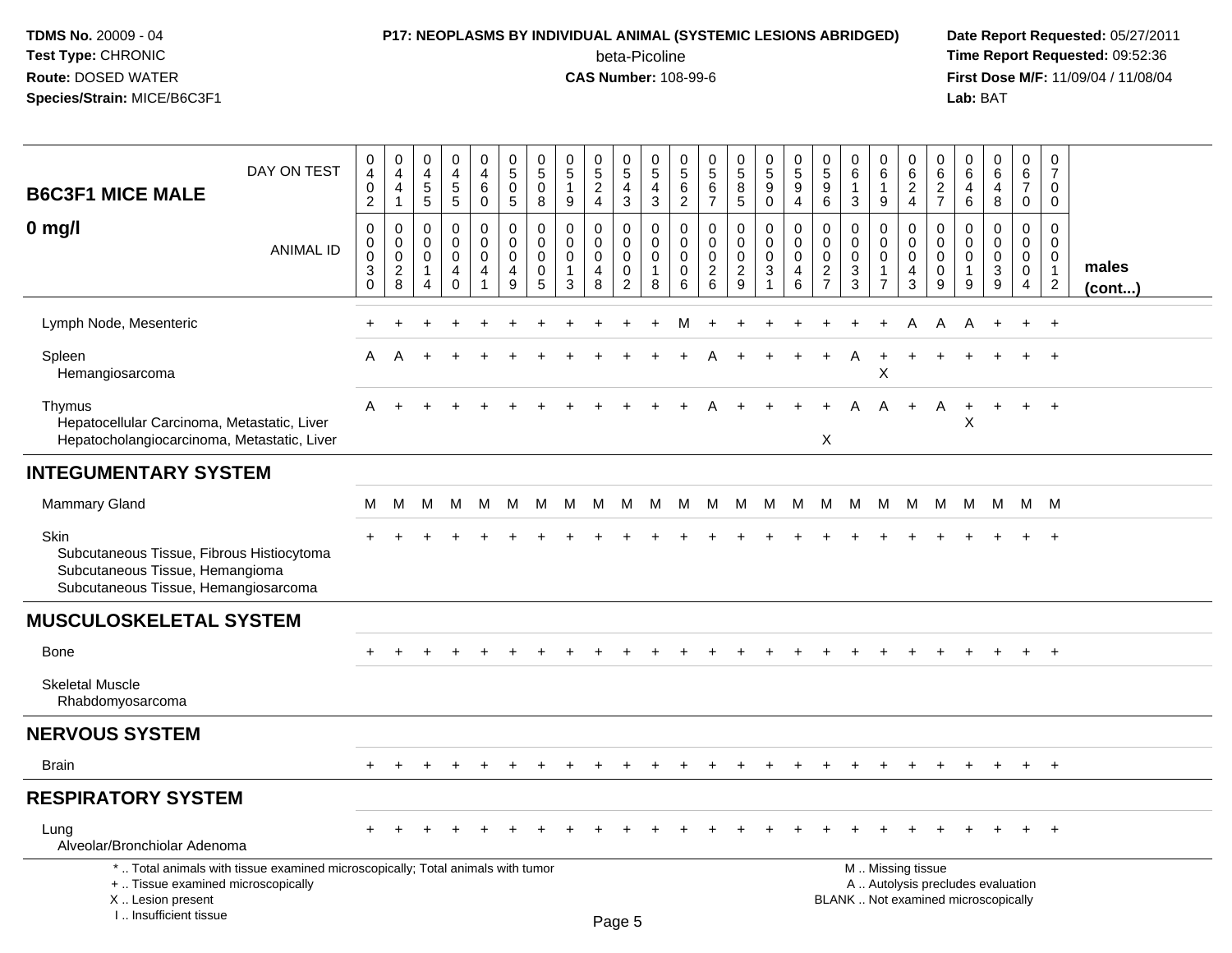#### **P17: NEOPLASMS BY INDIVIDUAL ANIMAL (SYSTEMIC LESIONS ABRIDGED) Date Report Requested:** 05/27/2011

beta-Picoline<br>CAS Number: 108-99-6

| <b>B6C3F1 MICE MALE</b>                                                                                                                                                                                                                                                  | DAY ON TEST      | $\pmb{0}$<br>$\overline{4}$<br>$\mathbf 0$<br>$\overline{2}$           | $_4^{\rm 0}$<br>4<br>$\mathbf{1}$              | 0<br>4<br>$\,$ 5 $\,$<br>$\sqrt{5}$                     | $\pmb{0}$<br>$\overline{4}$<br>$\sqrt{5}$<br>$\sqrt{5}$       | 0<br>$\overline{4}$<br>$\,6\,$<br>$\mathbf 0$       | $\pmb{0}$<br>$\overline{5}$<br>$\mathbf 0$<br>$\sqrt{5}$ | 0<br>5<br>0<br>8                          | 0<br>$\overline{5}$<br>$\mathbf{1}$<br>9          | $^{\rm 0}_{\rm 5}$<br>$\boldsymbol{2}$<br>$\overline{4}$ | 0<br>$\overline{5}$<br>4<br>3                                              | 0<br>$\overline{5}$<br>$\overline{4}$<br>$\mathbf{3}$            | 0<br>$\sqrt{5}$<br>$\,6$<br>$\sqrt{2}$    | 0<br>$\overline{5}$<br>6<br>$\overline{7}$                    | $^{\rm 0}_{\rm 5}$<br>8<br>5           | $\begin{array}{c} 0 \\ 5 \end{array}$<br>$\boldsymbol{9}$<br>$\mathsf 0$    | $^{\rm 0}_{\rm 5}$<br>$\boldsymbol{9}$<br>$\overline{4}$ | $\pmb{0}$<br>$\frac{5}{9}$<br>$\,6\,$                      | 0<br>$6\phantom{a}$<br>-1<br>$\mathbf{3}$        | 0<br>$\,6\,$<br>1<br>$9\,$                                             | 0<br>6<br>$\frac{2}{4}$                                                                       | 0<br>6<br>$\frac{2}{7}$                   | 0<br>$\,6$<br>$\overline{4}$<br>$\,6$          | $\pmb{0}$<br>$6^{\circ}$<br>$\overline{4}$<br>8                                          | $\mathbf 0$<br>$\,6\,$<br>$\boldsymbol{7}$<br>$\mathsf{O}\xspace$                  | $\pmb{0}$<br>$\overline{7}$<br>$\mathbf 0$<br>$\mathbf 0$                |                       |
|--------------------------------------------------------------------------------------------------------------------------------------------------------------------------------------------------------------------------------------------------------------------------|------------------|------------------------------------------------------------------------|------------------------------------------------|---------------------------------------------------------|---------------------------------------------------------------|-----------------------------------------------------|----------------------------------------------------------|-------------------------------------------|---------------------------------------------------|----------------------------------------------------------|----------------------------------------------------------------------------|------------------------------------------------------------------|-------------------------------------------|---------------------------------------------------------------|----------------------------------------|-----------------------------------------------------------------------------|----------------------------------------------------------|------------------------------------------------------------|--------------------------------------------------|------------------------------------------------------------------------|-----------------------------------------------------------------------------------------------|-------------------------------------------|------------------------------------------------|------------------------------------------------------------------------------------------|------------------------------------------------------------------------------------|--------------------------------------------------------------------------|-----------------------|
| $0$ mg/l                                                                                                                                                                                                                                                                 | <b>ANIMAL ID</b> | $\mathbf 0$<br>$\pmb{0}$<br>$\pmb{0}$<br>$\mathfrak{S}$<br>$\mathbf 0$ | 0<br>0<br>$\mathbf 0$<br>$\boldsymbol{2}$<br>8 | $\mathbf 0$<br>0<br>$\mathbf 0$<br>-1<br>$\overline{4}$ | $\mathbf 0$<br>$\mathbf 0$<br>$\mathbf 0$<br>4<br>$\mathbf 0$ | 0<br>0<br>$\pmb{0}$<br>4<br>$\overline{\mathbf{1}}$ | $\mathbf 0$<br>$\mathbf 0$<br>$\mathbf 0$<br>4<br>9      | 0<br>$\mathbf 0$<br>$\mathbf 0$<br>0<br>5 | 0<br>$\Omega$<br>$\mathbf 0$<br>$\mathbf{1}$<br>3 | $\mathbf 0$<br>$\mathbf 0$<br>$\pmb{0}$<br>4<br>8        | $\mathbf 0$<br>$\mathbf 0$<br>$\mathbf 0$<br>$\mathbf 0$<br>$\overline{2}$ | $\mathbf 0$<br>$\mathbf 0$<br>$\mathbf 0$<br>$\overline{1}$<br>8 | 0<br>$\mathbf 0$<br>$\mathbf 0$<br>0<br>6 | $\mathbf 0$<br>$\Omega$<br>$\mathbf 0$<br>$\overline{c}$<br>6 | 0<br>$\mathbf 0$<br>0<br>$\frac{2}{9}$ | $\mathbf 0$<br>$\mathbf 0$<br>$\mathbf 0$<br>$\mathbf{3}$<br>$\overline{1}$ | $\mathbf 0$<br>$\mathbf 0$<br>$\mathbf 0$<br>4<br>6      | $\mathbf 0$<br>$\mathbf 0$<br>$\mathbf 0$<br>$\frac{2}{7}$ | $\mathbf 0$<br>$\Omega$<br>$\mathbf 0$<br>3<br>3 | 0<br>$\mathbf 0$<br>$\boldsymbol{0}$<br>$\mathbf{1}$<br>$\overline{7}$ | 0<br>$\mathbf 0$<br>$\mathbf 0$<br>4<br>3                                                     | 0<br>$\mathbf 0$<br>0<br>$\mathbf 0$<br>9 | 0<br>$\mathbf 0$<br>0<br>$\mathbf{1}$<br>$9\,$ | $\mathbf 0$<br>$\mathbf 0$<br>$\pmb{0}$<br>$\ensuremath{\mathsf{3}}$<br>$\boldsymbol{9}$ | $\mathbf 0$<br>$\mathbf 0$<br>$\mathsf{O}\xspace$<br>$\mathbf 0$<br>$\overline{a}$ | $\mathbf 0$<br>$\Omega$<br>$\mathbf 0$<br>$\mathbf{1}$<br>$\overline{2}$ | males<br>$($ cont $)$ |
| Alveolar/Bronchiolar Carcinoma<br>Carcinoma, Metastatic, Harderian Gland<br>Hemangiosarcoma<br>Hepatoblastoma, Metastatic, Liver<br>Hepatocellular Carcinoma, Metastatic, Liver<br>Hepatocholangiocarcinoma, Metastatic, Liver<br>Rhabdomyosarcoma, Metastatic, Skeletal |                  |                                                                        |                                                |                                                         | X                                                             |                                                     |                                                          | $\mathsf X$                               | X                                                 |                                                          |                                                                            | X                                                                | $\boldsymbol{\mathsf{X}}$                 |                                                               | X                                      |                                                                             | X<br>X                                                   | $\mathsf X$                                                |                                                  | Χ<br>X                                                                 |                                                                                               |                                           | $X$ $X$                                        |                                                                                          | Χ                                                                                  |                                                                          |                       |
| Muscle<br>Sarcoma, Metastatic, Uncertain Primary Site                                                                                                                                                                                                                    |                  |                                                                        |                                                |                                                         | X                                                             |                                                     |                                                          |                                           |                                                   |                                                          |                                                                            |                                                                  |                                           |                                                               |                                        |                                                                             |                                                          |                                                            |                                                  |                                                                        |                                                                                               |                                           |                                                |                                                                                          |                                                                                    |                                                                          |                       |
| Nose<br>Hemangiosarcoma                                                                                                                                                                                                                                                  |                  |                                                                        |                                                |                                                         |                                                               |                                                     |                                                          |                                           |                                                   |                                                          |                                                                            |                                                                  |                                           |                                                               |                                        |                                                                             |                                                          |                                                            |                                                  | X                                                                      |                                                                                               |                                           |                                                |                                                                                          | ÷.                                                                                 | $+$                                                                      |                       |
| Trachea                                                                                                                                                                                                                                                                  |                  | A                                                                      | $+$                                            |                                                         |                                                               |                                                     |                                                          |                                           |                                                   |                                                          |                                                                            |                                                                  |                                           |                                                               | $\overline{+}$                         | $\ddot{}$                                                                   | $\ddot{}$                                                | $\pm$                                                      | A                                                | $+$                                                                    | $\overline{+}$                                                                                |                                           |                                                |                                                                                          |                                                                                    | $+$                                                                      |                       |
| <b>SPECIAL SENSES SYSTEM</b>                                                                                                                                                                                                                                             |                  |                                                                        |                                                |                                                         |                                                               |                                                     |                                                          |                                           |                                                   |                                                          |                                                                            |                                                                  |                                           |                                                               |                                        |                                                                             |                                                          |                                                            |                                                  |                                                                        |                                                                                               |                                           |                                                |                                                                                          |                                                                                    |                                                                          |                       |
| Eye                                                                                                                                                                                                                                                                      |                  | A                                                                      | $\ddot{}$                                      |                                                         |                                                               |                                                     |                                                          |                                           |                                                   |                                                          | $\ddot{}$                                                                  | A                                                                | Α                                         | A                                                             | $+$                                    | $+$                                                                         | A                                                        | $\mathsf{A}$                                               | $\mathsf{A}$                                     | - A                                                                    | A                                                                                             | A                                         | A                                              | $\ddot{}$                                                                                | $+$                                                                                | $+$                                                                      |                       |
| <b>Harderian Gland</b><br>Adenoma<br>Carcinoma<br>Rhabdomyosarcoma, Metastatic, Skeletal<br>Muscle                                                                                                                                                                       |                  | $+$                                                                    | $\pm$                                          | A                                                       |                                                               |                                                     | $\pmb{\times}$                                           |                                           |                                                   |                                                          |                                                                            |                                                                  | X                                         |                                                               |                                        |                                                                             | $\ddot{}$                                                | $\ddot{}$                                                  | A                                                | A                                                                      | $\ddot{}$<br>$\mathsf{X}$                                                                     | $\ddot{}$<br>$\mathsf{X}$                 | A                                              | $\ddot{}$                                                                                | $+$                                                                                | $+$                                                                      |                       |
| <b>URINARY SYSTEM</b>                                                                                                                                                                                                                                                    |                  |                                                                        |                                                |                                                         |                                                               |                                                     |                                                          |                                           |                                                   |                                                          |                                                                            |                                                                  |                                           |                                                               |                                        |                                                                             |                                                          |                                                            |                                                  |                                                                        |                                                                                               |                                           |                                                |                                                                                          |                                                                                    |                                                                          |                       |
| Kidney<br>Hepatocellular Carcinoma, Metastatic, Liver                                                                                                                                                                                                                    |                  |                                                                        |                                                |                                                         |                                                               |                                                     |                                                          |                                           |                                                   |                                                          |                                                                            |                                                                  |                                           |                                                               |                                        |                                                                             |                                                          |                                                            |                                                  |                                                                        |                                                                                               |                                           | X                                              |                                                                                          | $\pm$                                                                              | $+$                                                                      |                       |
| Urethra                                                                                                                                                                                                                                                                  |                  |                                                                        | $\ddot{}$                                      | $\div$                                                  |                                                               |                                                     |                                                          |                                           |                                                   | $\ddot{}$                                                |                                                                            |                                                                  |                                           |                                                               |                                        |                                                                             |                                                          |                                                            |                                                  |                                                                        |                                                                                               |                                           |                                                |                                                                                          |                                                                                    |                                                                          |                       |
| <b>Urinary Bladder</b>                                                                                                                                                                                                                                                   |                  | A                                                                      | $\div$                                         |                                                         |                                                               |                                                     |                                                          |                                           |                                                   |                                                          |                                                                            |                                                                  |                                           |                                                               |                                        |                                                                             |                                                          |                                                            |                                                  |                                                                        |                                                                                               |                                           |                                                |                                                                                          |                                                                                    | $\ddot{}$                                                                |                       |
| *  Total animals with tissue examined microscopically; Total animals with tumor<br>+  Tissue examined microscopically<br>X  Lesion present<br>I Insufficient tissue                                                                                                      |                  |                                                                        |                                                |                                                         |                                                               |                                                     |                                                          |                                           |                                                   |                                                          | Dao &                                                                      |                                                                  |                                           |                                                               |                                        |                                                                             |                                                          |                                                            |                                                  |                                                                        | M  Missing tissue<br>A  Autolysis precludes evaluation<br>BLANK  Not examined microscopically |                                           |                                                |                                                                                          |                                                                                    |                                                                          |                       |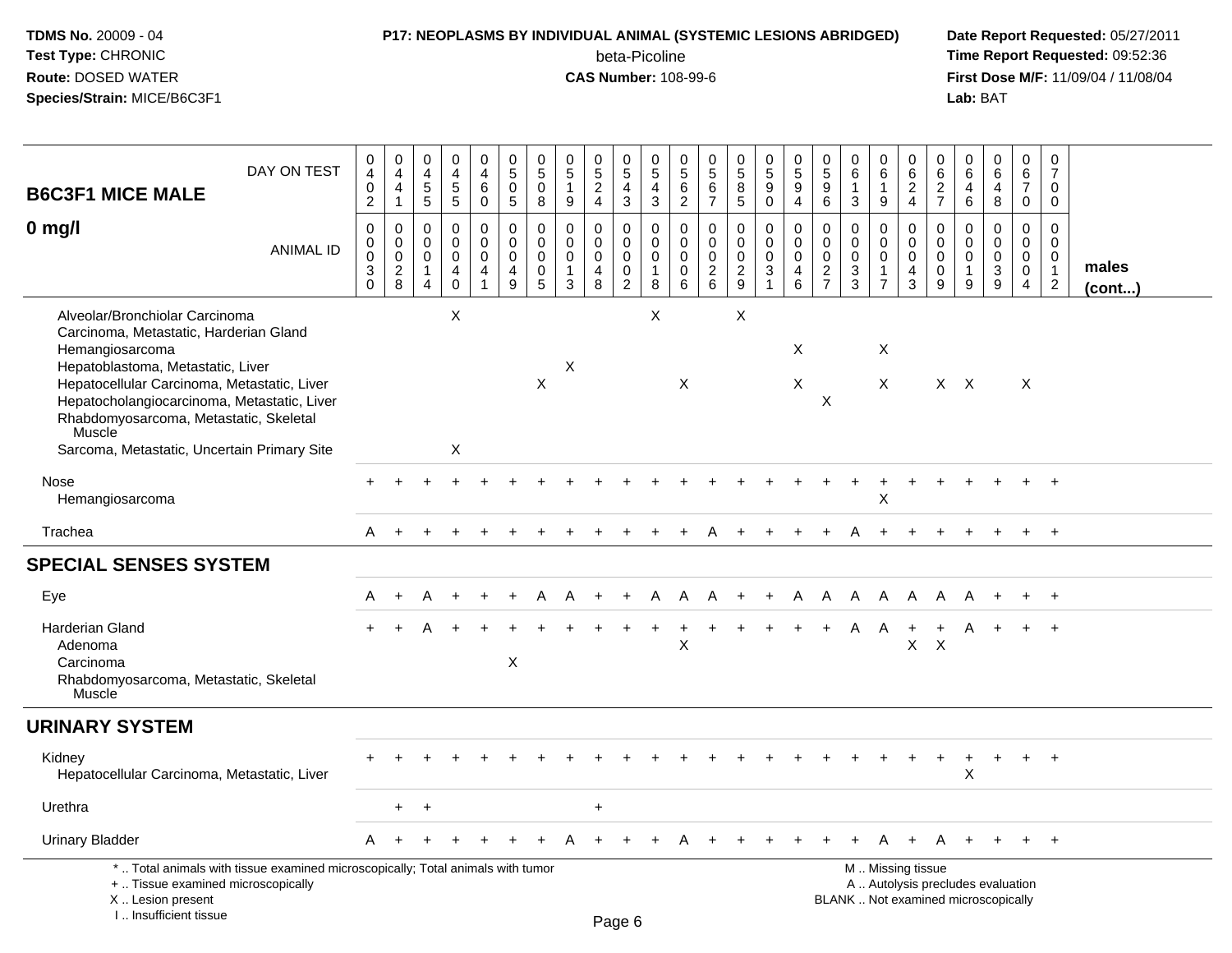# **P17: NEOPLASMS BY INDIVIDUAL ANIMAL (SYSTEMIC LESIONS ABRIDGED)** Date Report Requested: 05/27/2011<br>beta-Picoline **beta-port Report Requested: 09:52:36**

beta-Picoline

**beta-Picoline**<br> **CAS Number:** 108-99-6<br> **CAS Number:** 108-99-6<br> **CAS Number:** 108-99-6 **First Dose M/F:** 11/09/04 / 11/08/04<br>**Lab:** BAT **Lab:** BAT

| <b>B6C3F1 MICE MALE</b> | DAY ON TEST | _ | U                  | U<br>◡<br>ರ      | .៦ | 4<br>6<br>U | 0<br>G<br>0<br>C. | C | G | U<br>N<br>▵      | υ<br><sub>5</sub><br>3            | U<br>$\mathbf{p}$<br>4 | υ<br>ົວ<br>U             | 0<br>C<br>b                           | J<br>ູບ | U<br>€<br>9           | U<br>.៦<br>9<br>b            | 0<br>6<br>3                | 0<br>6<br>9 | U<br>$\sim$<br>b                 |   | b<br>O      | ⌒      | 0<br>6<br>0           | 0<br>$\rightarrow$<br>0 |                       |
|-------------------------|-------------|---|--------------------|------------------|----|-------------|-------------------|---|---|------------------|-----------------------------------|------------------------|--------------------------|---------------------------------------|---------|-----------------------|------------------------------|----------------------------|-------------|----------------------------------|---|-------------|--------|-----------------------|-------------------------|-----------------------|
| $0$ mg/l                | ANIMAL ID   |   | J<br>ັບ<br>ັບ<br>8 | U<br>U<br>U<br>4 |    | ັບ          | 0<br>0<br>0<br>9  |   |   | ν<br>u<br>υ<br>8 | U<br>U<br>υ<br>U<br>ົ<br><u>L</u> | 0<br>0<br>0<br>o       | υ<br>ັບ<br>ັບ<br>ັບ<br>O | 0<br>0<br>0<br><sup>o</sup><br>_<br>6 |         | v<br>u<br>u<br>c<br>O | U<br>ν<br>ν<br><u>_</u><br>- | 0<br>0<br>0<br>ີ<br>◡<br>3 | 0<br>0<br>0 | 0<br>0<br>υ<br><sup>o</sup><br>ບ | 9 | v<br>ບ<br>u | J<br>g | 0<br>0<br>0<br>0<br>4 | 0<br>0<br>0<br>2        | males<br>$($ cont $)$ |

#### **SYSTEMIC LESIONS**

Multiple Organ

n  $+$ <sup>+</sup> <sup>+</sup> <sup>+</sup> <sup>+</sup> <sup>+</sup> <sup>+</sup> <sup>+</sup> <sup>+</sup> <sup>+</sup> <sup>+</sup> <sup>+</sup> <sup>+</sup> <sup>+</sup> <sup>+</sup> <sup>+</sup> <sup>+</sup> <sup>+</sup> <sup>+</sup> <sup>+</sup> <sup>+</sup> <sup>+</sup> <sup>+</sup> <sup>+</sup> <sup>+</sup>

Mesothelioma Benignn  $X$ 

\* .. Total animals with tissue examined microscopically; Total animals with tumor

X .. Lesion present

I .. Insufficient tissue

<sup>+ ..</sup> Tissue examined microscopically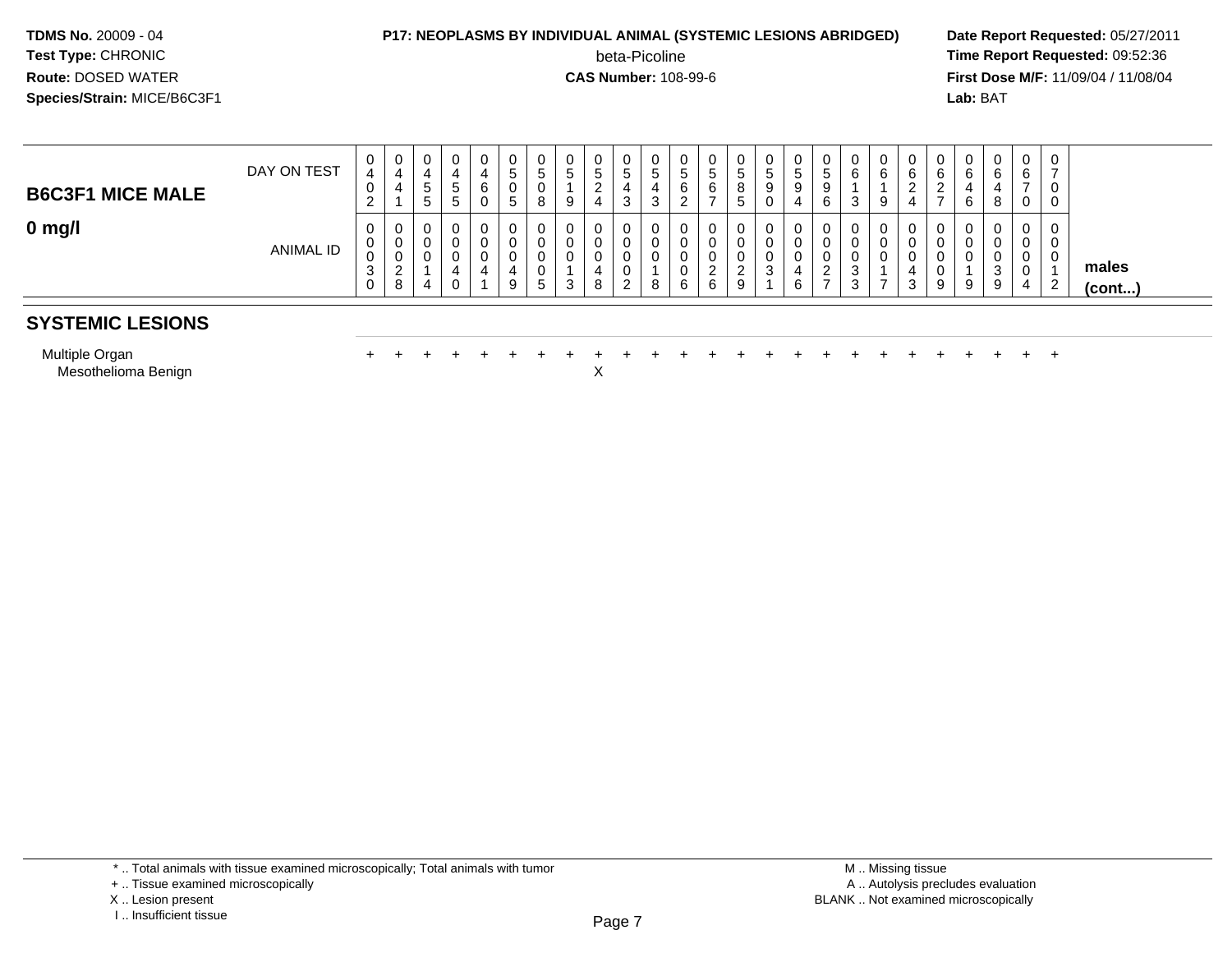### **P17: NEOPLASMS BY INDIVIDUAL ANIMAL (SYSTEMIC LESIONS ABRIDGED) Date Report Requested:** 05/27/2011

beta-Picoline<br>CAS Number: 108-99-6

| <b>B6C3F1 MICE MALE</b>                                                                                                                                                              | DAY ON TEST      | $\frac{0}{7}$<br>$\mathbf{1}$<br>$\overline{7}$                     | $\frac{0}{7}$<br>$\ensuremath{\mathsf{3}}$<br>$\mathbf 0$ | $\frac{0}{7}$<br>$\frac{3}{1}$                                | $\frac{0}{7}$<br>$\mathbf{3}$<br>$\mathbf{1}$    | $\frac{0}{7}$<br>$\sqrt{3}$<br>$\mathbf{1}$                 | $\frac{0}{7}$<br>$\mathbf 3$<br>$\mathbf{1}$               | $\frac{0}{7}$<br>$\ensuremath{\mathsf{3}}$<br>$\mathbf{1}$ | $\begin{array}{c} 0 \\ 7 \\ 3 \\ 1 \end{array}$          | $\frac{0}{7}$<br>$\frac{3}{1}$                   | 0<br>$\overline{7}$<br>$\frac{3}{1}$                    | $\frac{0}{7}$<br>$\ensuremath{\mathsf{3}}$<br>$\mathbf{1}$ | 0<br>$\frac{5}{7}$<br>3<br>$\mathbf{1}$                       | $\frac{0}{7}$<br>$\mathbf{3}$<br>$\mathbf{1}$          | $\frac{0}{7}$<br>$\frac{3}{1}$                                                | $\frac{0}{7}$<br>$\mathbf 3$<br>$\mathbf{1}$                         | $\frac{0}{7}$<br>$\frac{3}{2}$                      | $\frac{0}{7}$<br>$\frac{3}{2}$                                           | $\frac{0}{7}$<br>$\frac{3}{2}$                   | 0<br>$\overline{7}$<br>$\frac{3}{2}$                                                          | $\frac{0}{7}$<br>$\mathsf 3$<br>$\overline{2}$           | 0<br>$\overline{7}$<br>$\frac{3}{2}$                    | $\frac{0}{7}$<br>$\frac{3}{2}$                | $\begin{smallmatrix}0\\7\end{smallmatrix}$<br>$\frac{3}{2}$ | $\frac{0}{7}$<br>$\mathbf{3}$<br>$\overline{2}$                               | 0<br>$\overline{7}$<br>3<br>$\overline{2}$       |                                                     |
|--------------------------------------------------------------------------------------------------------------------------------------------------------------------------------------|------------------|---------------------------------------------------------------------|-----------------------------------------------------------|---------------------------------------------------------------|--------------------------------------------------|-------------------------------------------------------------|------------------------------------------------------------|------------------------------------------------------------|----------------------------------------------------------|--------------------------------------------------|---------------------------------------------------------|------------------------------------------------------------|---------------------------------------------------------------|--------------------------------------------------------|-------------------------------------------------------------------------------|----------------------------------------------------------------------|-----------------------------------------------------|--------------------------------------------------------------------------|--------------------------------------------------|-----------------------------------------------------------------------------------------------|----------------------------------------------------------|---------------------------------------------------------|-----------------------------------------------|-------------------------------------------------------------|-------------------------------------------------------------------------------|--------------------------------------------------|-----------------------------------------------------|
| $0$ mg/l                                                                                                                                                                             | <b>ANIMAL ID</b> | $\mathbf 0$<br>0<br>$\mathbf 0$<br>$\overline{4}$<br>$\overline{7}$ | $\pmb{0}$<br>$\mathbf 0$<br>$\mathbf 0$<br>1<br>6         | $\mathbf 0$<br>$\Omega$<br>$\mathbf 0$<br>0<br>$\overline{1}$ | $\mathbf 0$<br>$\mathsf 0$<br>0<br>1<br>$\Omega$ | $\mathbf 0$<br>$\mathbf 0$<br>$\mathbf 0$<br>$\overline{1}$ | $\pmb{0}$<br>$\pmb{0}$<br>$\mathsf 0$<br>$\mathbf{1}$<br>5 | $\mathbf 0$<br>0<br>0<br>$\sqrt{2}$<br>$\Omega$            | $\mathbf 0$<br>$\pmb{0}$<br>$\mathbf 0$<br>$\frac{2}{4}$ | 0<br>$\mathbf 0$<br>$\mathbf 0$<br>$\frac{3}{6}$ | $\mathbf 0$<br>$\Omega$<br>$\mathbf 0$<br>$\frac{3}{7}$ | $\pmb{0}$<br>$\mathbf 0$<br>$\mathbf 0$<br>$\frac{3}{8}$   | $\mathbf 0$<br>$\Omega$<br>$\mathbf 0$<br>4<br>$\overline{2}$ | 0<br>$\mathsf 0$<br>$\mathsf 0$<br>4<br>$\overline{4}$ | $\mathbf 0$<br>$\mathbf 0$<br>$\mathbf 0$<br>$\overline{4}$<br>$\overline{5}$ | $\pmb{0}$<br>$\mathsf 0$<br>$\pmb{0}$<br>$\overline{5}$ <sup>0</sup> | $\mathbf 0$<br>0<br>$\mathbf 0$<br>$\mathbf 0$<br>3 | $\mathbf 0$<br>$\pmb{0}$<br>$\mathbf 0$<br>$\mathbf 0$<br>$\overline{7}$ | 0<br>$\mathbf 0$<br>$\mathbf 0$<br>$\frac{0}{8}$ | $\mathbf 0$<br>0<br>$\mathbf 0$<br>$\frac{2}{1}$                                              | $\pmb{0}$<br>$\mathbf 0$<br>$\mathbf 0$<br>$\frac{2}{2}$ | $\mathbf 0$<br>$\Omega$<br>$\mathbf 0$<br>$\frac{2}{3}$ | 0<br>$\Omega$<br>$\mathbf 0$<br>$\frac{2}{5}$ | 0<br>$\mathbf 0$<br>$\mathbf 0$<br>$\frac{3}{2}$            | $\mathsf 0$<br>$\mathbf 0$<br>$\mathbf 0$<br>$\overline{3}$<br>$\overline{4}$ | $\mathbf 0$<br>$\Omega$<br>$\mathbf 0$<br>3<br>5 | * TOTALS                                            |
| <b>ALIMENTARY SYSTEM</b>                                                                                                                                                             |                  |                                                                     |                                                           |                                                               |                                                  |                                                             |                                                            |                                                            |                                                          |                                                  |                                                         |                                                            |                                                               |                                                        |                                                                               |                                                                      |                                                     |                                                                          |                                                  |                                                                                               |                                                          |                                                         |                                               |                                                             |                                                                               |                                                  |                                                     |
| Esophagus                                                                                                                                                                            |                  |                                                                     |                                                           |                                                               |                                                  |                                                             |                                                            |                                                            |                                                          |                                                  |                                                         |                                                            |                                                               |                                                        |                                                                               |                                                                      |                                                     |                                                                          |                                                  |                                                                                               |                                                          |                                                         |                                               |                                                             |                                                                               |                                                  | 50                                                  |
| Gallbladder                                                                                                                                                                          |                  |                                                                     |                                                           |                                                               |                                                  |                                                             |                                                            |                                                            |                                                          |                                                  |                                                         |                                                            |                                                               |                                                        |                                                                               |                                                                      |                                                     |                                                                          |                                                  |                                                                                               |                                                          |                                                         |                                               |                                                             |                                                                               |                                                  |                                                     |
|                                                                                                                                                                                      |                  |                                                                     |                                                           |                                                               |                                                  |                                                             |                                                            |                                                            |                                                          |                                                  |                                                         |                                                            |                                                               |                                                        |                                                                               |                                                                      |                                                     |                                                                          |                                                  |                                                                                               |                                                          |                                                         |                                               |                                                             |                                                                               |                                                  | 36                                                  |
| Intestine Large, Cecum                                                                                                                                                               |                  |                                                                     |                                                           |                                                               |                                                  |                                                             |                                                            |                                                            |                                                          |                                                  |                                                         |                                                            |                                                               |                                                        |                                                                               |                                                                      |                                                     |                                                                          |                                                  |                                                                                               |                                                          |                                                         |                                               |                                                             |                                                                               | $\div$                                           | 35                                                  |
| Intestine Large, Colon                                                                                                                                                               |                  |                                                                     |                                                           |                                                               |                                                  |                                                             |                                                            |                                                            |                                                          |                                                  |                                                         |                                                            |                                                               |                                                        |                                                                               |                                                                      |                                                     |                                                                          |                                                  |                                                                                               |                                                          |                                                         |                                               |                                                             |                                                                               |                                                  | 40                                                  |
| Intestine Large, Rectum                                                                                                                                                              |                  |                                                                     |                                                           |                                                               |                                                  |                                                             |                                                            |                                                            |                                                          |                                                  |                                                         |                                                            |                                                               |                                                        |                                                                               |                                                                      |                                                     |                                                                          |                                                  |                                                                                               |                                                          |                                                         |                                               |                                                             |                                                                               |                                                  | 39                                                  |
| Intestine Small, Duodenum                                                                                                                                                            |                  |                                                                     |                                                           |                                                               |                                                  |                                                             |                                                            |                                                            |                                                          |                                                  |                                                         |                                                            |                                                               |                                                        |                                                                               |                                                                      |                                                     |                                                                          |                                                  |                                                                                               |                                                          |                                                         |                                               |                                                             |                                                                               |                                                  | 36                                                  |
| Intestine Small, Ileum                                                                                                                                                               |                  |                                                                     |                                                           |                                                               |                                                  |                                                             |                                                            |                                                            |                                                          |                                                  |                                                         |                                                            |                                                               |                                                        |                                                                               |                                                                      |                                                     |                                                                          |                                                  |                                                                                               |                                                          |                                                         |                                               |                                                             |                                                                               |                                                  | 36                                                  |
| Intestine Small, Jejunum<br>Carcinoma                                                                                                                                                |                  |                                                                     |                                                           |                                                               |                                                  |                                                             |                                                            | X                                                          |                                                          |                                                  |                                                         |                                                            |                                                               |                                                        |                                                                               |                                                                      |                                                     |                                                                          |                                                  |                                                                                               |                                                          |                                                         |                                               |                                                             |                                                                               |                                                  | 35<br>$\mathbf{2}$                                  |
| Liver<br>Hemangiosarcoma<br>Hepatoblastoma                                                                                                                                           |                  | $\ddot{}$                                                           | X                                                         |                                                               |                                                  |                                                             |                                                            |                                                            |                                                          |                                                  |                                                         |                                                            |                                                               |                                                        |                                                                               |                                                                      |                                                     |                                                                          |                                                  |                                                                                               |                                                          | $\mathsf X$                                             |                                               |                                                             |                                                                               |                                                  | 50<br>5<br>3                                        |
| Hepatoblastoma, Multiple<br>Hepatocellular Adenoma<br>Hepatocellular Adenoma, Multiple<br>Hepatocellular Carcinoma<br>Hepatocellular Carcinoma, Multiple<br>Hepatocholangiocarcinoma |                  | X                                                                   | $\boldsymbol{\mathsf{X}}$                                 | X<br>X                                                        | $X$ $X$<br>X                                     | X                                                           |                                                            | $X$ $X$                                                    | X                                                        | $X$ $X$                                          |                                                         |                                                            | $X$ $X$ $X$ $X$ $X$                                           |                                                        | X<br>X                                                                        | $\mathsf{X}$                                                         |                                                     | $X$ $X$                                                                  | $\boldsymbol{\mathsf{X}}$<br>$X$ $X$ $X$         |                                                                                               |                                                          | $X$ $X$                                                 | $X$ $X$                                       | X X                                                         | $\pmb{\times}$                                                                | $X$ $X$                                          | 3<br>12<br>21<br>20<br>6<br>$\overline{\mathbf{2}}$ |
| Mesentery<br>Hepatocholangiocarcinoma, Metastatic, Liver                                                                                                                             |                  | $\ddot{}$                                                           |                                                           |                                                               |                                                  |                                                             |                                                            | $\ddot{}$                                                  |                                                          |                                                  | $\ddot{}$                                               |                                                            | $\ddot{}$                                                     |                                                        |                                                                               |                                                                      |                                                     |                                                                          |                                                  |                                                                                               |                                                          |                                                         |                                               |                                                             |                                                                               |                                                  | $\overline{7}$<br>$\mathbf 1$                       |
| Pancreas                                                                                                                                                                             |                  | $+$                                                                 |                                                           |                                                               |                                                  |                                                             |                                                            |                                                            | $\overline{ }$                                           | ÷                                                |                                                         |                                                            |                                                               |                                                        |                                                                               |                                                                      |                                                     |                                                                          |                                                  | $\ddot{}$                                                                                     | $+$                                                      | $+$                                                     | $+$                                           | $+$                                                         | $\ddot{}$                                                                     |                                                  | 49                                                  |
| *  Total animals with tissue examined microscopically; Total animals with tumor<br>+  Tissue examined microscopically<br>X  Lesion present<br>I Insufficient tissue                  |                  |                                                                     |                                                           |                                                               |                                                  |                                                             |                                                            |                                                            |                                                          |                                                  | Dao 9                                                   |                                                            |                                                               |                                                        |                                                                               |                                                                      |                                                     |                                                                          |                                                  | M  Missing tissue<br>A  Autolysis precludes evaluation<br>BLANK  Not examined microscopically |                                                          |                                                         |                                               |                                                             |                                                                               |                                                  |                                                     |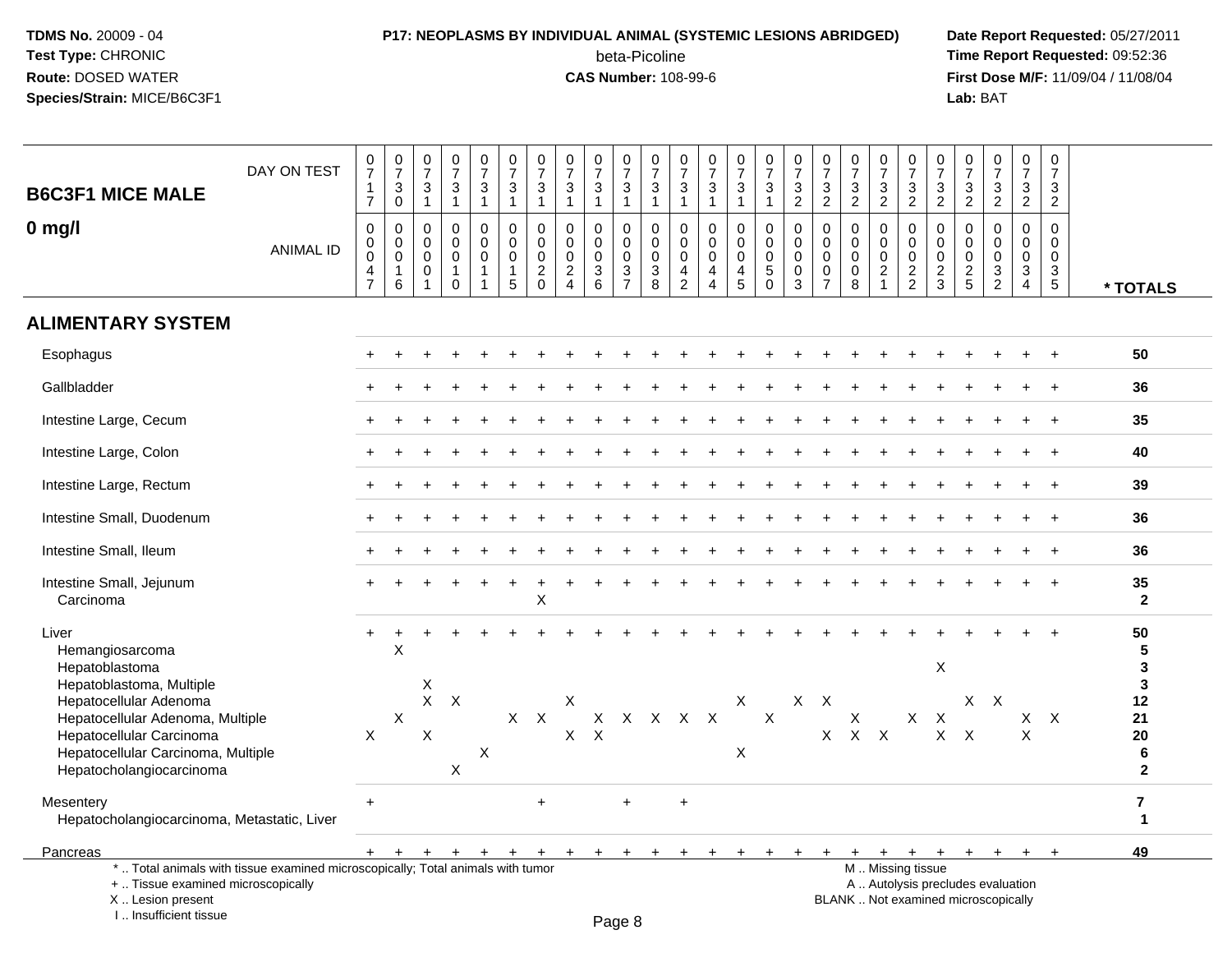### **P17: NEOPLASMS BY INDIVIDUAL ANIMAL (SYSTEMIC LESIONS ABRIDGED) Date Report Requested:** 05/27/2011

beta-Picoline<br>CAS Number: 108-99-6

 **Time Report Requested:** 09:52:36 **First Dose M/F:** 11/09/04 / 11/08/04<br>Lab: BAT **Lab:** BAT

| <b>B6C3F1 MICE MALE</b>                                                                                                | DAY ON TEST                                                                     | $\frac{0}{7}$<br>$\mathbf{1}$<br>$\overline{7}$                           | $\frac{0}{7}$<br>$\mathbf{3}$<br>$\mathbf 0$ | $\frac{0}{7}$<br>$\frac{3}{1}$                                   | $\frac{0}{7}$<br>$\ensuremath{\mathsf{3}}$<br>$\mathbf{1}$ | 0<br>$\overline{7}$<br>3<br>$\mathbf{1}$ | $\frac{0}{7}$<br>$\frac{3}{1}$                                 | $\frac{0}{7}$<br>$\ensuremath{\mathsf{3}}$<br>$\overline{1}$     | $\pmb{0}$<br>$\overline{7}$<br>$\ensuremath{\mathsf{3}}$<br>$\mathbf{1}$  | $\frac{0}{7}$<br>3<br>$\mathbf{1}$                | 0<br>$\overline{7}$<br>3<br>$\mathbf{1}$                             | $\begin{array}{c} 0 \\ 7 \end{array}$<br>$\ensuremath{\mathsf{3}}$<br>$\mathbf{1}$ | $\frac{0}{7}$<br>$\frac{3}{1}$                             | $\frac{0}{7}$<br>$\frac{3}{1}$                                                     | $\frac{0}{7}$<br>3<br>$\mathbf{1}$        | $\frac{0}{7}$<br>$\frac{1}{3}$                                 | $\begin{smallmatrix}0\\7\end{smallmatrix}$<br>$\frac{3}{2}$ | 0<br>$\overline{7}$<br>$\frac{3}{2}$                          | $\frac{0}{7}$<br>$\frac{3}{2}$                               | $\frac{0}{7}$<br>$\frac{3}{2}$                                       | $\frac{0}{7}$<br>$\frac{3}{2}$                             | 0<br>$\overline{7}$<br>$\ensuremath{\mathsf{3}}$<br>$\overline{2}$ | 0<br>$\overline{7}$<br>$\frac{3}{2}$          | $\frac{0}{7}$<br>$\frac{3}{2}$                | $\pmb{0}$<br>$\overline{7}$<br>$\frac{3}{2}$                                                | $\mathbf 0$<br>$\overline{7}$<br>$\sqrt{3}$<br>$\overline{c}$        |                    |
|------------------------------------------------------------------------------------------------------------------------|---------------------------------------------------------------------------------|---------------------------------------------------------------------------|----------------------------------------------|------------------------------------------------------------------|------------------------------------------------------------|------------------------------------------|----------------------------------------------------------------|------------------------------------------------------------------|---------------------------------------------------------------------------|---------------------------------------------------|----------------------------------------------------------------------|------------------------------------------------------------------------------------|------------------------------------------------------------|------------------------------------------------------------------------------------|-------------------------------------------|----------------------------------------------------------------|-------------------------------------------------------------|---------------------------------------------------------------|--------------------------------------------------------------|----------------------------------------------------------------------|------------------------------------------------------------|--------------------------------------------------------------------|-----------------------------------------------|-----------------------------------------------|---------------------------------------------------------------------------------------------|----------------------------------------------------------------------|--------------------|
| $0$ mg/l                                                                                                               | <b>ANIMAL ID</b>                                                                | $\pmb{0}$<br>$\pmb{0}$<br>$\mathbf 0$<br>$\overline{4}$<br>$\overline{7}$ | 0<br>$\mathbf 0$<br>$\mathbf 0$<br>1<br>6    | $\mathbf 0$<br>$\mathbf 0$<br>$\mathbf 0$<br>0<br>$\overline{1}$ | 0<br>$\Omega$<br>$\mathbf 0$<br>$\mathbf{1}$<br>$\Omega$   | 0<br>$\mathbf 0$<br>$\mathbf 0$<br>1     | $\mathbf 0$<br>$\mathbf 0$<br>$\mathbf 0$<br>$\mathbf{1}$<br>5 | $\mathbf 0$<br>$\Omega$<br>$\mathbf 0$<br>$\sqrt{2}$<br>$\Omega$ | $\mathbf 0$<br>$\mathbf 0$<br>$\mathbf 0$<br>$\sqrt{2}$<br>$\overline{4}$ | 0<br>$\mathbf{0}$<br>$\mathbf 0$<br>$\frac{3}{6}$ | 0<br>$\mathbf 0$<br>0<br>$\ensuremath{\mathsf{3}}$<br>$\overline{7}$ | $\mathbf 0$<br>$\mathbf 0$<br>0<br>$\frac{3}{8}$                                   | $\mathbf 0$<br>$\mathbf 0$<br>$\mathbf 0$<br>$\frac{4}{2}$ | $\mathbf 0$<br>$\Omega$<br>$\mathbf 0$<br>$\overline{4}$<br>$\boldsymbol{\Lambda}$ | 0<br>$\mathbf 0$<br>$\mathbf 0$<br>4<br>5 | $\pmb{0}$<br>$\mathbf 0$<br>0<br>$\overline{5}$<br>$\mathbf 0$ | $\mathsf 0$<br>$\mathbf 0$<br>0<br>$\mathbf 0$<br>3         | $\mathbf 0$<br>$\Omega$<br>$\mathbf 0$<br>0<br>$\overline{7}$ | $\mathbf 0$<br>$\mathbf{0}$<br>$\mathbf 0$<br>$\pmb{0}$<br>8 | 0<br>$\mathbf{0}$<br>$\mathbf 0$<br>$\overline{c}$<br>$\overline{1}$ | $\mathbf 0$<br>$\mathbf 0$<br>$\mathbf 0$<br>$\frac{2}{2}$ | $\mathbf 0$<br>$\Omega$<br>$\mathbf 0$<br>$\frac{2}{3}$            | $\mathbf 0$<br>$\Omega$<br>0<br>$\frac{2}{5}$ | 0<br>$\Omega$<br>$\mathbf 0$<br>$\frac{3}{2}$ | $\mathbf 0$<br>$\overline{0}$<br>$\mathbf 0$<br>$\ensuremath{\mathsf{3}}$<br>$\overline{4}$ | $\Omega$<br>$\mathbf 0$<br>$\mathbf 0$<br>$\mathbf{3}$<br>$\sqrt{5}$ | * TOTALS           |
| Hepatocholangiocarcinoma, Metastatic, Liver                                                                            |                                                                                 |                                                                           |                                              |                                                                  |                                                            |                                          |                                                                |                                                                  |                                                                           |                                                   |                                                                      |                                                                                    |                                                            |                                                                                    |                                           |                                                                |                                                             |                                                               |                                                              |                                                                      |                                                            |                                                                    |                                               |                                               |                                                                                             |                                                                      | 1                  |
| <b>Salivary Glands</b>                                                                                                 |                                                                                 |                                                                           |                                              |                                                                  |                                                            |                                          |                                                                |                                                                  |                                                                           |                                                   |                                                                      |                                                                                    |                                                            |                                                                                    |                                           |                                                                |                                                             |                                                               |                                                              |                                                                      |                                                            |                                                                    |                                               |                                               |                                                                                             | $\ddot{}$                                                            | 50                 |
| Stomach, Forestomach                                                                                                   |                                                                                 |                                                                           |                                              |                                                                  |                                                            |                                          |                                                                |                                                                  |                                                                           |                                                   |                                                                      |                                                                                    |                                                            |                                                                                    |                                           |                                                                |                                                             |                                                               |                                                              |                                                                      |                                                            |                                                                    |                                               |                                               |                                                                                             |                                                                      | 47                 |
| Stomach, Glandular                                                                                                     |                                                                                 |                                                                           |                                              |                                                                  |                                                            |                                          |                                                                |                                                                  |                                                                           |                                                   |                                                                      |                                                                                    |                                                            |                                                                                    |                                           |                                                                |                                                             |                                                               |                                                              |                                                                      |                                                            |                                                                    |                                               |                                               |                                                                                             |                                                                      | 42                 |
| Tooth                                                                                                                  |                                                                                 | $\ddot{}$                                                                 |                                              |                                                                  |                                                            |                                          |                                                                |                                                                  |                                                                           |                                                   |                                                                      |                                                                                    |                                                            |                                                                                    |                                           |                                                                |                                                             |                                                               |                                                              |                                                                      |                                                            |                                                                    |                                               |                                               |                                                                                             | $\div$                                                               | 35                 |
| <b>CARDIOVASCULAR SYSTEM</b>                                                                                           |                                                                                 |                                                                           |                                              |                                                                  |                                                            |                                          |                                                                |                                                                  |                                                                           |                                                   |                                                                      |                                                                                    |                                                            |                                                                                    |                                           |                                                                |                                                             |                                                               |                                                              |                                                                      |                                                            |                                                                    |                                               |                                               |                                                                                             |                                                                      |                    |
| Heart<br>Hemangiosarcoma<br>Hepatocholangiocarcinoma, Metastatic, Liver<br>Sarcoma, Metastatic, Uncertain Primary Site |                                                                                 |                                                                           |                                              |                                                                  |                                                            |                                          |                                                                |                                                                  |                                                                           |                                                   |                                                                      |                                                                                    |                                                            |                                                                                    |                                           |                                                                |                                                             |                                                               |                                                              |                                                                      |                                                            |                                                                    |                                               |                                               |                                                                                             | $\div$                                                               | 50<br>1<br>1       |
| <b>ENDOCRINE SYSTEM</b>                                                                                                |                                                                                 |                                                                           |                                              |                                                                  |                                                            |                                          |                                                                |                                                                  |                                                                           |                                                   |                                                                      |                                                                                    |                                                            |                                                                                    |                                           |                                                                |                                                             |                                                               |                                                              |                                                                      |                                                            |                                                                    |                                               |                                               |                                                                                             |                                                                      |                    |
| <b>Adrenal Cortex</b><br>Subcapsular, Adenoma                                                                          |                                                                                 |                                                                           |                                              |                                                                  |                                                            |                                          |                                                                |                                                                  |                                                                           |                                                   |                                                                      |                                                                                    |                                                            |                                                                                    |                                           |                                                                | $\sf X$                                                     |                                                               |                                                              |                                                                      |                                                            |                                                                    |                                               |                                               |                                                                                             |                                                                      | 49<br>$\mathbf{2}$ |
| Adrenal Medulla                                                                                                        |                                                                                 |                                                                           |                                              |                                                                  |                                                            |                                          |                                                                |                                                                  |                                                                           |                                                   |                                                                      |                                                                                    |                                                            |                                                                                    |                                           |                                                                |                                                             |                                                               |                                                              |                                                                      |                                                            |                                                                    |                                               |                                               |                                                                                             |                                                                      | 49                 |
| Islets, Pancreatic<br>Adenoma                                                                                          |                                                                                 |                                                                           |                                              |                                                                  |                                                            |                                          |                                                                |                                                                  |                                                                           |                                                   |                                                                      |                                                                                    |                                                            |                                                                                    |                                           |                                                                |                                                             |                                                               |                                                              |                                                                      |                                                            |                                                                    |                                               |                                               |                                                                                             |                                                                      | 49<br>$\mathbf{1}$ |
| Parathyroid Gland                                                                                                      |                                                                                 | М                                                                         | $\div$                                       |                                                                  | м                                                          | M                                        |                                                                |                                                                  |                                                                           |                                                   | м                                                                    |                                                                                    |                                                            | м                                                                                  | $+$                                       |                                                                | м                                                           |                                                               |                                                              |                                                                      |                                                            |                                                                    |                                               |                                               |                                                                                             |                                                                      | 37                 |
| <b>Pituitary Gland</b>                                                                                                 |                                                                                 |                                                                           |                                              |                                                                  |                                                            |                                          |                                                                |                                                                  |                                                                           |                                                   |                                                                      |                                                                                    |                                                            |                                                                                    |                                           |                                                                |                                                             |                                                               |                                                              |                                                                      |                                                            |                                                                    |                                               |                                               |                                                                                             | $\div$                                                               | 47                 |
| <b>Thyroid Gland</b><br>Follicular Cell, Adenoma                                                                       |                                                                                 |                                                                           | X                                            |                                                                  |                                                            |                                          |                                                                |                                                                  |                                                                           |                                                   |                                                                      |                                                                                    |                                                            |                                                                                    |                                           |                                                                |                                                             |                                                               |                                                              |                                                                      |                                                            |                                                                    |                                               |                                               |                                                                                             |                                                                      | 49<br>$\mathbf{1}$ |
| +  Tissue examined microscopically                                                                                     | *  Total animals with tissue examined microscopically; Total animals with tumor |                                                                           |                                              |                                                                  |                                                            |                                          |                                                                |                                                                  |                                                                           |                                                   |                                                                      |                                                                                    |                                                            |                                                                                    |                                           |                                                                |                                                             |                                                               |                                                              |                                                                      | M  Missing tissue                                          | A  Autolysis precludes evaluation                                  |                                               |                                               |                                                                                             |                                                                      |                    |

X .. Lesion present

I .. Insufficient tissue

Page 9

Lesion present BLANK .. Not examined microscopically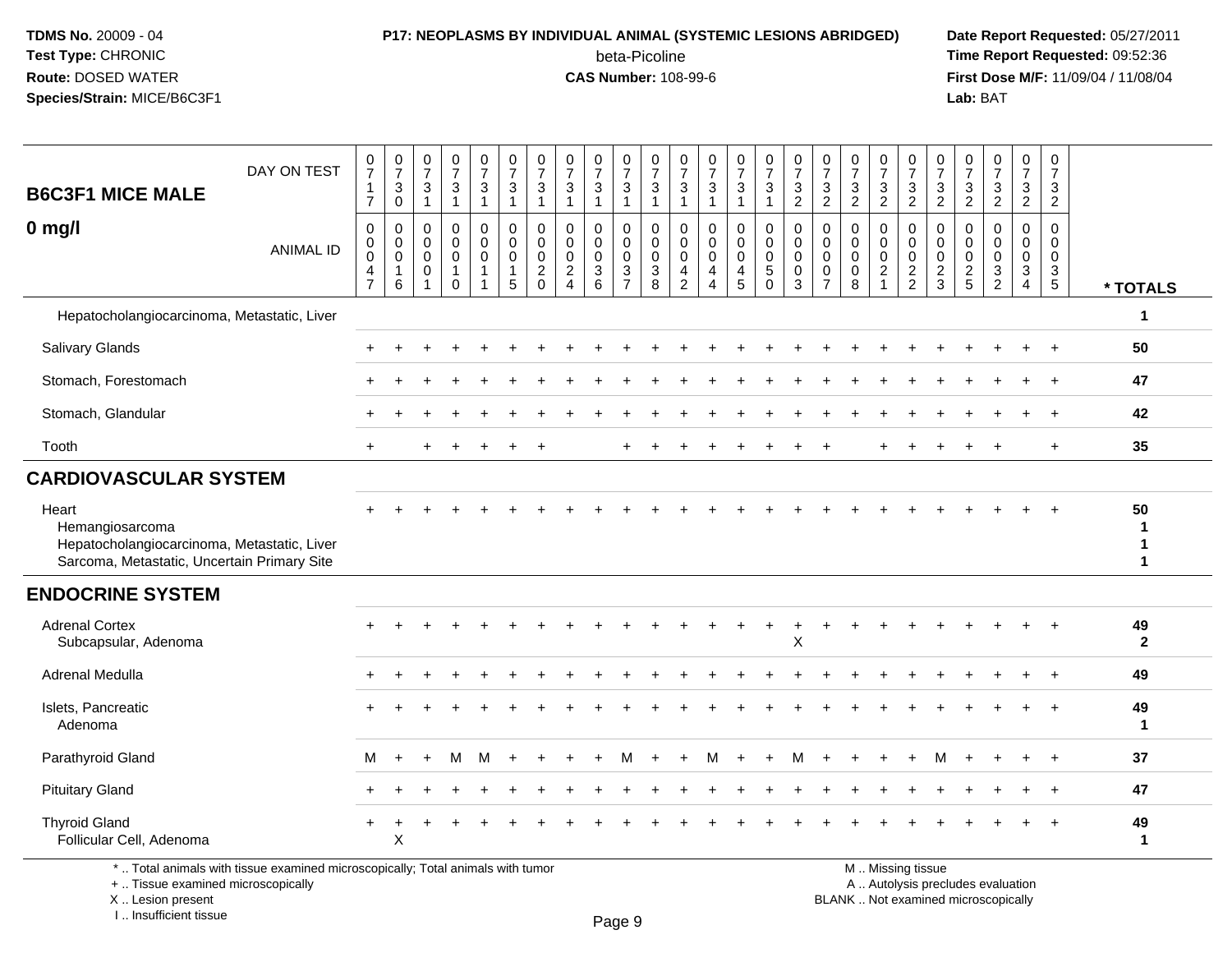#### **P17: NEOPLASMS BY INDIVIDUAL ANIMAL (SYSTEMIC LESIONS ABRIDGED) Date Report Requested:** 05/27/2011

beta-Picoline<br>CAS Number: 108-99-6

 **Time Report Requested:** 09:52:36 **First Dose M/F:** 11/09/04 / 11/08/04<br>**Lab:** BAT **Lab:** BAT

| <b>B6C3F1 MICE MALE</b> | DAY ON TEST      | - | 0<br>◠<br>ა<br>0 | ◡<br>ົ | 0<br>3           | 0<br>ົ<br>ັ | v<br>◠<br>J |   | <b>U</b>             | υ<br>⌒<br>w      | 0<br>J.           | ◡<br>3      | 0<br>◠<br>ັ                  |   | - | v<br>ت      | U<br>3                | 0<br>-<br>ົ<br>◡<br>ົ<br><u>_</u>  | 0<br>3<br>ົ           | ັ |   | U.<br>⌒<br>د                             |               | 0<br>3                                   | U<br>ົ<br>ັ           | 0<br>3<br>ົ                   |          |
|-------------------------|------------------|---|------------------|--------|------------------|-------------|-------------|---|----------------------|------------------|-------------------|-------------|------------------------------|---|---|-------------|-----------------------|------------------------------------|-----------------------|---|---|------------------------------------------|---------------|------------------------------------------|-----------------------|-------------------------------|----------|
| $0 \text{ mg/l}$        | <b>ANIMAL ID</b> | U | 0<br>0<br>v<br>6 | U<br>J | 0<br>0<br>0<br>0 | 0<br>U<br>υ | v<br>đ      | _ | <b>U</b><br><u>.</u> | υ<br>◠<br>ັ<br>6 | 0<br>0<br>0<br>ັບ | v<br>ა<br>8 | 0<br>0<br>0<br>ີ<br><u>.</u> | 4 |   | ν<br>C<br>U | 0<br>0<br>O<br>U<br>3 | 0<br>0<br>0<br>0<br>$\overline{ }$ | 0<br>0<br>0<br>0<br>8 |   | _ | $\mathbf{0}$<br>υ<br>υ<br><u>.</u><br>د. | <u>.</u><br>г | 0<br>0<br>0<br>ാ<br>- 0<br>◠<br><u>_</u> | U<br>v<br>v<br>ັ<br>4 | 0<br>0<br>0<br>ົ<br>- 0<br>.5 | * TOTALS |

#### **GENERAL BODY SYSTEM**

NONE

### **GENITAL SYSTEM**

| <b>Coagulating Gland</b>                                                                                                                                                                                                                                                                                                                                                                                                                                          | $\ddot{}$ |                                                                                                                 |  |     |  |  |  |  |  |                                                                                         |  |   |  |        | $\mathbf{2}$       |
|-------------------------------------------------------------------------------------------------------------------------------------------------------------------------------------------------------------------------------------------------------------------------------------------------------------------------------------------------------------------------------------------------------------------------------------------------------------------|-----------|-----------------------------------------------------------------------------------------------------------------|--|-----|--|--|--|--|--|-----------------------------------------------------------------------------------------|--|---|--|--------|--------------------|
| Epididymis<br>Hepatocholangiocarcinoma, Metastatic, Liver                                                                                                                                                                                                                                                                                                                                                                                                         |           |                                                                                                                 |  |     |  |  |  |  |  |                                                                                         |  |   |  | $+$    | 50<br>ำ            |
| <b>Preputial Gland</b>                                                                                                                                                                                                                                                                                                                                                                                                                                            |           |                                                                                                                 |  |     |  |  |  |  |  |                                                                                         |  |   |  | $+$    | 50                 |
| Prostate                                                                                                                                                                                                                                                                                                                                                                                                                                                          |           |                                                                                                                 |  |     |  |  |  |  |  |                                                                                         |  |   |  | $+$    | 50                 |
| Seminal Vesicle<br>Hepatocholangiocarcinoma, Metastatic, Liver                                                                                                                                                                                                                                                                                                                                                                                                    |           |                                                                                                                 |  |     |  |  |  |  |  |                                                                                         |  |   |  | $+$    | 47                 |
| Testes                                                                                                                                                                                                                                                                                                                                                                                                                                                            |           |                                                                                                                 |  |     |  |  |  |  |  |                                                                                         |  |   |  | $^{+}$ | 50                 |
| <b>HEMATOPOIETIC SYSTEM</b>                                                                                                                                                                                                                                                                                                                                                                                                                                       |           |                                                                                                                 |  |     |  |  |  |  |  |                                                                                         |  |   |  |        |                    |
| <b>Bone Marrow</b><br>Hemangiosarcoma                                                                                                                                                                                                                                                                                                                                                                                                                             |           |                                                                                                                 |  |     |  |  |  |  |  |                                                                                         |  |   |  |        | 50<br>$\mathbf{2}$ |
| Lymph Node<br>Mediastinal, Hepatocholangiocarcinoma,<br>Metastatic, Liver                                                                                                                                                                                                                                                                                                                                                                                         |           |                                                                                                                 |  | $+$ |  |  |  |  |  |                                                                                         |  |   |  |        | 2                  |
| Lymph Node, Mandibular<br>Rhabdomyosarcoma, Metastatic, Skeletal<br>Muscle <sup>1</sup>                                                                                                                                                                                                                                                                                                                                                                           |           |                                                                                                                 |  |     |  |  |  |  |  |                                                                                         |  | X |  | $\div$ | 50                 |
| $\mathcal{A} = \mathcal{A} + \mathcal{A} + \mathcal{A} + \mathcal{A} + \mathcal{A} + \mathcal{A} + \mathcal{A} + \mathcal{A} + \mathcal{A} + \mathcal{A} + \mathcal{A} + \mathcal{A} + \mathcal{A} + \mathcal{A} + \mathcal{A} + \mathcal{A} + \mathcal{A} + \mathcal{A} + \mathcal{A} + \mathcal{A} + \mathcal{A} + \mathcal{A} + \mathcal{A} + \mathcal{A} + \mathcal{A} + \mathcal{A} + \mathcal{A} + \mathcal{A} + \mathcal{A} + \mathcal{A} + \mathcal$<br>. |           | the contract of the contract of the contract of the contract of the contract of the contract of the contract of |  |     |  |  |  |  |  | $\mathbf{r}$ , $\mathbf{r}$ , $\mathbf{r}$ , $\mathbf{r}$ , $\mathbf{r}$ , $\mathbf{r}$ |  |   |  |        |                    |

\* .. Total animals with tissue examined microscopically; Total animals with tumor

+ .. Tissue examined microscopically

X .. Lesion present

I .. Insufficient tissue

M .. Missing tissue

y the contract of the contract of the contract of the contract of the contract of  $\mathsf A$  . Autolysis precludes evaluation Lesion present BLANK .. Not examined microscopically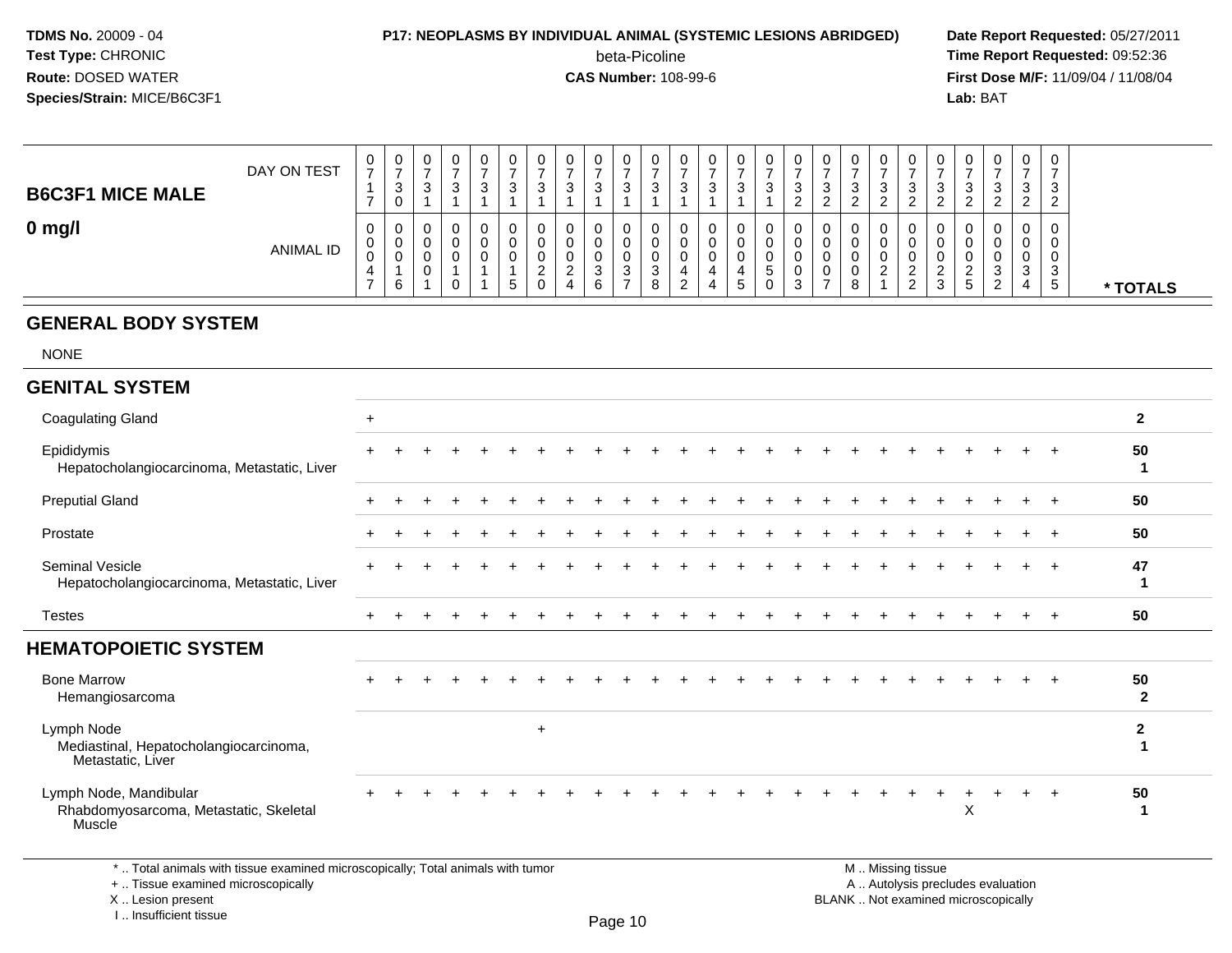### **P17: NEOPLASMS BY INDIVIDUAL ANIMAL (SYSTEMIC LESIONS ABRIDGED) Date Report Requested:** 05/27/2011

beta-Picoline<br>CAS Number: 108-99-6

| <b>B6C3F1 MICE MALE</b>                                                                                                      | DAY ON TEST                                                                     | 0<br>$\overline{7}$<br>$\mathbf{1}$<br>$\overline{7}$ | $\frac{0}{7}$<br>3<br>$\mathbf 0$ | $\boldsymbol{0}$<br>$\overline{7}$<br>$\ensuremath{\mathsf{3}}$<br>$\mathbf{1}$ | $\frac{0}{7}$<br>$\ensuremath{\mathsf{3}}$<br>$\mathbf{1}$ | $\frac{0}{7}$<br>$\ensuremath{\mathsf{3}}$<br>$\overline{1}$ | $\frac{0}{7}$<br>$\sqrt{3}$<br>$\mathbf{1}$                    | $\frac{0}{7}$<br>3<br>$\mathbf{1}$                                 | 0<br>$\overline{7}$<br>$\ensuremath{\mathsf{3}}$<br>$\mathbf{1}$      | $\frac{0}{7}$<br>$\ensuremath{\mathsf{3}}$<br>$\mathbf{1}$                     | 0<br>$\overline{7}$<br>$\mathsf 3$<br>$\mathbf{1}$                             | $\pmb{0}$<br>$\overline{7}$<br>$\sqrt{3}$<br>$\overline{1}$               | $\pmb{0}$<br>$\overline{7}$<br>$\ensuremath{\mathsf{3}}$<br>$\mathbf{1}$ | 0<br>$\overline{7}$<br>3<br>$\mathbf{1}$  | $\frac{0}{7}$<br>3<br>$\mathbf{1}$        | $\begin{smallmatrix}0\\7\end{smallmatrix}$<br>$\ensuremath{\mathsf{3}}$<br>$\mathbf{1}$ | $\frac{0}{7}$<br>$\ensuremath{\mathsf{3}}$<br>$\overline{2}$         | $\frac{0}{7}$<br>$\mathbf{3}$<br>2                               | $\pmb{0}$<br>$\overline{7}$<br>$\ensuremath{\mathsf{3}}$<br>$\overline{2}$ | $\pmb{0}$<br>$\overline{7}$<br>3<br>$\overline{2}$     | 0<br>$\overline{7}$<br>$\frac{3}{2}$           | $\frac{0}{7}$<br>$\ensuremath{\mathsf{3}}$<br>$\overline{2}$ | 0<br>$\overline{7}$<br>$\mathbf{3}$<br>$\overline{2}$ | $\begin{smallmatrix}0\\7\end{smallmatrix}$<br>$\frac{3}{2}$              | $\pmb{0}$<br>$\overline{7}$<br>$\mathbf{3}$<br>$\overline{2}$                  | 0<br>$\overline{7}$<br>$\sqrt{3}$<br>$\overline{2}$                             |                              |
|------------------------------------------------------------------------------------------------------------------------------|---------------------------------------------------------------------------------|-------------------------------------------------------|-----------------------------------|---------------------------------------------------------------------------------|------------------------------------------------------------|--------------------------------------------------------------|----------------------------------------------------------------|--------------------------------------------------------------------|-----------------------------------------------------------------------|--------------------------------------------------------------------------------|--------------------------------------------------------------------------------|---------------------------------------------------------------------------|--------------------------------------------------------------------------|-------------------------------------------|-------------------------------------------|-----------------------------------------------------------------------------------------|----------------------------------------------------------------------|------------------------------------------------------------------|----------------------------------------------------------------------------|--------------------------------------------------------|------------------------------------------------|--------------------------------------------------------------|-------------------------------------------------------|--------------------------------------------------------------------------|--------------------------------------------------------------------------------|---------------------------------------------------------------------------------|------------------------------|
| $0$ mg/l                                                                                                                     | <b>ANIMAL ID</b>                                                                | 0<br>0<br>0<br>4<br>$\overline{7}$                    | 0<br>$\mathbf 0$<br>0<br>1<br>6   | 0<br>$\mathbf 0$<br>0<br>$\pmb{0}$<br>-1                                        | 0<br>$\mathbf 0$<br>$\mathbf 0$<br>$\mathbf 0$             | 0<br>0<br>$\mathbf 0$<br>-1<br>-1                            | $\mathbf 0$<br>$\mathbf 0$<br>$\mathbf 0$<br>$\mathbf{1}$<br>5 | 0<br>$\mathbf 0$<br>$\mathbf 0$<br>$\boldsymbol{2}$<br>$\mathbf 0$ | 0<br>$\mathbf 0$<br>$\mathbf 0$<br>$\boldsymbol{2}$<br>$\overline{4}$ | $\mathbf 0$<br>$\mathbf 0$<br>0<br>$\ensuremath{\mathsf{3}}$<br>$6\phantom{a}$ | 0<br>$\mathbf 0$<br>$\mathbf 0$<br>$\ensuremath{\mathsf{3}}$<br>$\overline{7}$ | $\mathbf 0$<br>$\mathbf 0$<br>$\mathbf 0$<br>$\sqrt{3}$<br>$\overline{8}$ | 0<br>$\mathbf 0$<br>$\mathbf 0$<br>$\overline{4}$<br>$\overline{2}$      | 0<br>$\mathbf 0$<br>$\mathbf 0$<br>4<br>4 | 0<br>$\mathbf 0$<br>$\mathbf 0$<br>4<br>5 | 0<br>0<br>$\boldsymbol{0}$<br>$\sqrt{5}$<br>$\mathbf 0$                                 | $\mathbf 0$<br>$\mathbf 0$<br>$\mathbf 0$<br>$\pmb{0}$<br>$\sqrt{3}$ | 0<br>$\mathbf 0$<br>$\mathbf 0$<br>$\mathbf 0$<br>$\overline{7}$ | $\mathbf 0$<br>$\mathbf{0}$<br>$\mathbf 0$<br>$\mathbf 0$<br>8             | 0<br>$\mathbf 0$<br>$\mathbf 0$<br>$\overline{c}$<br>1 | 0<br>$\mathbf 0$<br>$\pmb{0}$<br>$\frac{2}{2}$ | $\mathbf 0$<br>$\mathbf 0$<br>$\mathbf 0$<br>$\frac{2}{3}$   | 0<br>$\mathbf 0$<br>$\mathbf 0$<br>$\frac{2}{5}$      | $\mathbf 0$<br>$\mathbf{0}$<br>$\mathbf 0$<br>$\frac{3}{2}$              | 0<br>$\mathbf 0$<br>$\mathbf 0$<br>$\ensuremath{\mathsf{3}}$<br>$\overline{4}$ | $\mathbf 0$<br>$\mathbf 0$<br>0<br>$\ensuremath{\mathsf{3}}$<br>$5\phantom{.0}$ | * TOTALS                     |
| Lymph Node, Mesenteric                                                                                                       |                                                                                 | м                                                     |                                   |                                                                                 |                                                            |                                                              |                                                                |                                                                    |                                                                       |                                                                                |                                                                                |                                                                           |                                                                          |                                           |                                           |                                                                                         |                                                                      |                                                                  |                                                                            |                                                        |                                                |                                                              |                                                       |                                                                          |                                                                                |                                                                                 | 45                           |
| Spleen<br>Hemangiosarcoma                                                                                                    |                                                                                 |                                                       |                                   |                                                                                 |                                                            |                                                              |                                                                |                                                                    |                                                                       |                                                                                |                                                                                |                                                                           |                                                                          |                                           |                                           |                                                                                         |                                                                      |                                                                  |                                                                            |                                                        |                                                |                                                              |                                                       |                                                                          |                                                                                | $\overline{+}$                                                                  | 46<br>$\mathbf 1$            |
| Thymus<br>Hepatocellular Carcinoma, Metastatic, Liver<br>Hepatocholangiocarcinoma, Metastatic, Liver                         |                                                                                 |                                                       |                                   |                                                                                 |                                                            |                                                              |                                                                |                                                                    |                                                                       |                                                                                |                                                                                |                                                                           |                                                                          |                                           |                                           |                                                                                         |                                                                      |                                                                  |                                                                            |                                                        |                                                |                                                              |                                                       |                                                                          | M                                                                              | M                                                                               | 41<br>-1<br>$\mathbf{1}$     |
| <b>INTEGUMENTARY SYSTEM</b>                                                                                                  |                                                                                 |                                                       |                                   |                                                                                 |                                                            |                                                              |                                                                |                                                                    |                                                                       |                                                                                |                                                                                |                                                                           |                                                                          |                                           |                                           |                                                                                         |                                                                      |                                                                  |                                                                            |                                                        |                                                |                                                              |                                                       |                                                                          |                                                                                |                                                                                 |                              |
| Mammary Gland                                                                                                                |                                                                                 | М                                                     | M                                 | M                                                                               | M                                                          | M                                                            | M                                                              | M                                                                  | M                                                                     | M                                                                              | M                                                                              | M                                                                         | M                                                                        | M                                         | M                                         | M                                                                                       | M                                                                    | M                                                                | M                                                                          | M                                                      | M                                              | M                                                            | м                                                     | M                                                                        |                                                                                | M M                                                                             | $\mathbf 0$                  |
| Skin<br>Subcutaneous Tissue, Fibrous Histiocytoma<br>Subcutaneous Tissue, Hemangioma<br>Subcutaneous Tissue, Hemangiosarcoma |                                                                                 |                                                       |                                   |                                                                                 | Χ                                                          |                                                              |                                                                |                                                                    |                                                                       |                                                                                |                                                                                |                                                                           |                                                                          | $\sf X$                                   |                                           |                                                                                         |                                                                      |                                                                  |                                                                            | X                                                      |                                                |                                                              |                                                       |                                                                          |                                                                                |                                                                                 | 50<br>-1<br>1<br>$\mathbf 1$ |
| <b>MUSCULOSKELETAL SYSTEM</b>                                                                                                |                                                                                 |                                                       |                                   |                                                                                 |                                                            |                                                              |                                                                |                                                                    |                                                                       |                                                                                |                                                                                |                                                                           |                                                                          |                                           |                                           |                                                                                         |                                                                      |                                                                  |                                                                            |                                                        |                                                |                                                              |                                                       |                                                                          |                                                                                |                                                                                 |                              |
| Bone                                                                                                                         |                                                                                 |                                                       |                                   |                                                                                 |                                                            |                                                              |                                                                |                                                                    |                                                                       |                                                                                |                                                                                |                                                                           |                                                                          |                                           |                                           |                                                                                         |                                                                      |                                                                  |                                                                            |                                                        |                                                |                                                              |                                                       |                                                                          |                                                                                |                                                                                 | 50                           |
| <b>Skeletal Muscle</b><br>Rhabdomyosarcoma                                                                                   |                                                                                 |                                                       |                                   |                                                                                 |                                                            |                                                              |                                                                |                                                                    |                                                                       |                                                                                |                                                                                |                                                                           |                                                                          |                                           |                                           |                                                                                         |                                                                      |                                                                  |                                                                            |                                                        |                                                |                                                              | $\ddot{}$<br>$\mathsf X$                              |                                                                          |                                                                                |                                                                                 | $\mathbf{1}$<br>$\mathbf{1}$ |
| <b>NERVOUS SYSTEM</b>                                                                                                        |                                                                                 |                                                       |                                   |                                                                                 |                                                            |                                                              |                                                                |                                                                    |                                                                       |                                                                                |                                                                                |                                                                           |                                                                          |                                           |                                           |                                                                                         |                                                                      |                                                                  |                                                                            |                                                        |                                                |                                                              |                                                       |                                                                          |                                                                                |                                                                                 |                              |
| <b>Brain</b>                                                                                                                 |                                                                                 |                                                       |                                   |                                                                                 |                                                            |                                                              |                                                                |                                                                    |                                                                       |                                                                                |                                                                                |                                                                           |                                                                          |                                           |                                           |                                                                                         |                                                                      |                                                                  |                                                                            |                                                        |                                                |                                                              |                                                       |                                                                          |                                                                                |                                                                                 | 50                           |
| <b>RESPIRATORY SYSTEM</b>                                                                                                    |                                                                                 |                                                       |                                   |                                                                                 |                                                            |                                                              |                                                                |                                                                    |                                                                       |                                                                                |                                                                                |                                                                           |                                                                          |                                           |                                           |                                                                                         |                                                                      |                                                                  |                                                                            |                                                        |                                                |                                                              |                                                       |                                                                          |                                                                                |                                                                                 |                              |
| Lung<br>Alveolar/Bronchiolar Adenoma                                                                                         |                                                                                 |                                                       | $\mathsf X$                       |                                                                                 | X                                                          |                                                              |                                                                |                                                                    |                                                                       |                                                                                |                                                                                |                                                                           | $\mathsf{X}$                                                             | $\boldsymbol{\mathsf{X}}$                 |                                           |                                                                                         |                                                                      | X                                                                |                                                                            |                                                        |                                                |                                                              |                                                       | X                                                                        |                                                                                |                                                                                 | 50<br>6                      |
| +  Tissue examined microscopically<br>X  Lesion present<br>I Insufficient tissue                                             | *  Total animals with tissue examined microscopically; Total animals with tumor |                                                       |                                   |                                                                                 |                                                            |                                                              |                                                                |                                                                    |                                                                       |                                                                                | $D_{200}$ 11                                                                   |                                                                           |                                                                          |                                           |                                           |                                                                                         |                                                                      |                                                                  |                                                                            |                                                        | M  Missing tissue                              |                                                              |                                                       | A  Autolysis precludes evaluation<br>BLANK  Not examined microscopically |                                                                                |                                                                                 |                              |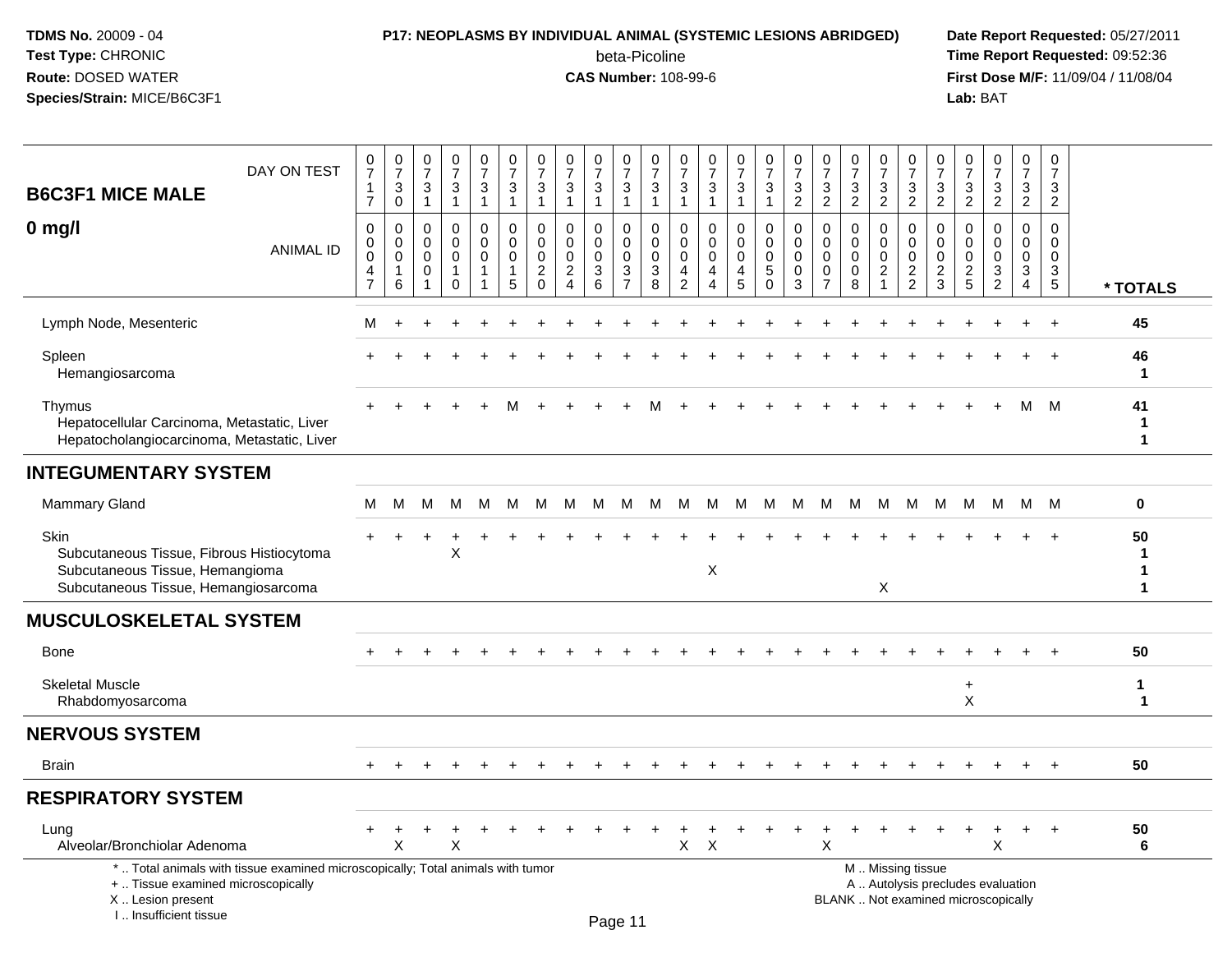#### **P17: NEOPLASMS BY INDIVIDUAL ANIMAL (SYSTEMIC LESIONS ABRIDGED) Date Report Requested:** 05/27/2011

beta-Picoline<br>CAS Number: 108-99-6

| <b>B6C3F1 MICE MALE</b>                                                                                                                                                                                                                                                                                                           | DAY ON TEST                                                                     | $\frac{0}{7}$<br>$\mathbf{1}$<br>$\overline{7}$                           | $\frac{0}{7}$<br>3<br>$\pmb{0}$                   | 0<br>$\overline{7}$<br>3<br>$\mathbf{1}$         | $\frac{0}{7}$<br>$\sqrt{3}$<br>$\mathbf{1}$                 | $\frac{0}{7}$<br>$\mathbf{3}$<br>$\mathbf{1}$ | 0<br>$\overline{7}$<br>3<br>$\mathbf{1}$         | $\frac{0}{7}$<br>3<br>$\mathbf{1}$                             | 0<br>$\overline{7}$<br>$\mathbf{3}$<br>$\mathbf{1}$ | $\frac{0}{7}$<br>$\mathbf{3}$<br>$\mathbf{1}$                                | 0<br>$\boldsymbol{7}$<br>$\sqrt{3}$<br>$\overline{1}$      | $\frac{0}{7}$<br>$\frac{3}{1}$                            | $\frac{0}{7}$<br>3<br>1                          | 0<br>$\overline{7}$<br>3<br>$\mathbf{1}$                                   | $\frac{0}{7}$<br>$\mathbf{3}$<br>$\mathbf{1}$ | 0<br>$\overline{7}$<br>3<br>$\mathbf{1}$                      | $\frac{0}{7}$<br>$\sqrt{3}$<br>$\overline{2}$                         | $\frac{0}{7}$<br>3<br>$\sqrt{2}$                                        | 0<br>$\boldsymbol{7}$<br>$\sqrt{3}$<br>$\overline{2}$       | $\frac{0}{7}$<br>3<br>$\overline{2}$                      | $\pmb{0}$<br>$\boldsymbol{7}$<br>$\frac{3}{2}$            | 0<br>$\overline{7}$<br>$\frac{3}{2}$                    | 0<br>$\overline{7}$<br>$\mathbf{3}$<br>$\overline{2}$ | 0<br>$\overline{7}$<br>$\sqrt{3}$<br>$\overline{2}$                      | $\frac{0}{7}$<br>3<br>$\overline{2}$             | 0<br>$\overline{7}$<br>$\sqrt{3}$<br>$\overline{2}$            |                                             |
|-----------------------------------------------------------------------------------------------------------------------------------------------------------------------------------------------------------------------------------------------------------------------------------------------------------------------------------|---------------------------------------------------------------------------------|---------------------------------------------------------------------------|---------------------------------------------------|--------------------------------------------------|-------------------------------------------------------------|-----------------------------------------------|--------------------------------------------------|----------------------------------------------------------------|-----------------------------------------------------|------------------------------------------------------------------------------|------------------------------------------------------------|-----------------------------------------------------------|--------------------------------------------------|----------------------------------------------------------------------------|-----------------------------------------------|---------------------------------------------------------------|-----------------------------------------------------------------------|-------------------------------------------------------------------------|-------------------------------------------------------------|-----------------------------------------------------------|-----------------------------------------------------------|---------------------------------------------------------|-------------------------------------------------------|--------------------------------------------------------------------------|--------------------------------------------------|----------------------------------------------------------------|---------------------------------------------|
| $0$ mg/l                                                                                                                                                                                                                                                                                                                          | <b>ANIMAL ID</b>                                                                | $\pmb{0}$<br>$\pmb{0}$<br>$\mathbf 0$<br>$\overline{4}$<br>$\overline{7}$ | $\Omega$<br>0<br>$\mathbf 0$<br>$\mathbf{1}$<br>6 | $\mathbf{0}$<br>0<br>$\mathbf{0}$<br>$\mathbf 0$ | $\mathbf 0$<br>$\mathbf 0$<br>$\mathbf 0$<br>-1<br>$\Omega$ | $\Omega$<br>0<br>$\mathbf 0$<br>1<br>1        | $\Omega$<br>$\mathbf 0$<br>$\mathbf 0$<br>1<br>5 | $\mathbf 0$<br>0<br>$\pmb{0}$<br>$\overline{c}$<br>$\mathbf 0$ | $\Omega$<br>0<br>$\mathbf 0$<br>$\frac{2}{4}$       | $\mathbf{0}$<br>$\mathbf 0$<br>$\mathbf 0$<br>$\mathbf{3}$<br>$6\phantom{1}$ | $\mathbf 0$<br>$\mathbf 0$<br>$\mathbf 0$<br>$\frac{3}{7}$ | $\Omega$<br>$\mathbf 0$<br>$\mathbf 0$<br>$\sqrt{3}$<br>8 | $\Omega$<br>0<br>$\Omega$<br>4<br>$\overline{2}$ | $\Omega$<br>$\mathbf 0$<br>$\mathbf 0$<br>$\overline{4}$<br>$\overline{4}$ | $\Omega$<br>0<br>$\mathbf 0$<br>4<br>5        | $\mathbf 0$<br>0<br>$\mathbf 0$<br>$\,$ 5 $\,$<br>$\mathbf 0$ | $\Omega$<br>$\mathbf 0$<br>$\mathbf 0$<br>$\mathbf 0$<br>$\mathbf{3}$ | $\Omega$<br>$\mathbf 0$<br>$\mathbf 0$<br>$\mathbf 0$<br>$\overline{7}$ | $\mathbf 0$<br>$\mathbf 0$<br>$\mathbf 0$<br>$\pmb{0}$<br>8 | $\mathbf{0}$<br>$\mathbf 0$<br>$\Omega$<br>$\overline{c}$ | $\mathbf 0$<br>$\mathsf{O}$<br>$\pmb{0}$<br>$\frac{2}{2}$ | $\Omega$<br>$\mathbf 0$<br>$\mathbf 0$<br>$\frac{2}{3}$ | $\Omega$<br>0<br>$\mathbf{0}$<br>$\frac{2}{5}$        | $\Omega$<br>$\Omega$<br>$\Omega$<br>3<br>$\overline{2}$                  | $\Omega$<br>$\mathbf 0$<br>$\mathbf 0$<br>3<br>4 | $\Omega$<br>0<br>$\mathbf 0$<br>$\mathbf{3}$<br>$\overline{5}$ | * TOTALS                                    |
| Alveolar/Bronchiolar Carcinoma<br>Carcinoma, Metastatic, Harderian Gland<br>Hemangiosarcoma<br>Hepatoblastoma, Metastatic, Liver<br>Hepatocellular Carcinoma, Metastatic, Liver<br>Hepatocholangiocarcinoma, Metastatic, Liver<br>Rhabdomyosarcoma, Metastatic, Skeletal<br>Muscle<br>Sarcoma, Metastatic, Uncertain Primary Site |                                                                                 | X                                                                         |                                                   |                                                  |                                                             | $\times$                                      | $X$ $X$                                          |                                                                | $\sf X$                                             |                                                                              | X                                                          |                                                           |                                                  |                                                                            | X                                             |                                                               |                                                                       | X<br>X                                                                  | $\times$                                                    | $X$ $X$                                                   |                                                           | Χ                                                       | X<br>X                                                |                                                                          | X                                                |                                                                | 9<br>2<br>$\mathbf{2}$<br>14<br>1<br>1<br>1 |
| Nose<br>Hemangiosarcoma                                                                                                                                                                                                                                                                                                           |                                                                                 |                                                                           |                                                   |                                                  |                                                             |                                               |                                                  |                                                                |                                                     |                                                                              |                                                            |                                                           |                                                  |                                                                            |                                               |                                                               |                                                                       |                                                                         |                                                             |                                                           |                                                           |                                                         |                                                       |                                                                          |                                                  |                                                                | 50<br>$\mathbf 1$                           |
| Trachea                                                                                                                                                                                                                                                                                                                           |                                                                                 |                                                                           |                                                   |                                                  |                                                             |                                               |                                                  |                                                                |                                                     |                                                                              |                                                            |                                                           |                                                  |                                                                            |                                               |                                                               |                                                                       |                                                                         |                                                             |                                                           |                                                           |                                                         |                                                       |                                                                          |                                                  | $+$                                                            | 47                                          |
| <b>SPECIAL SENSES SYSTEM</b>                                                                                                                                                                                                                                                                                                      |                                                                                 |                                                                           |                                                   |                                                  |                                                             |                                               |                                                  |                                                                |                                                     |                                                                              |                                                            |                                                           |                                                  |                                                                            |                                               |                                                               |                                                                       |                                                                         |                                                             |                                                           |                                                           |                                                         |                                                       |                                                                          |                                                  |                                                                |                                             |
| Eye                                                                                                                                                                                                                                                                                                                               |                                                                                 |                                                                           |                                                   |                                                  |                                                             |                                               |                                                  |                                                                |                                                     |                                                                              |                                                            |                                                           |                                                  |                                                                            |                                               |                                                               |                                                                       |                                                                         |                                                             |                                                           |                                                           |                                                         |                                                       |                                                                          |                                                  | $\ddot{}$                                                      | 36                                          |
| <b>Harderian Gland</b><br>Adenoma<br>Carcinoma<br>Rhabdomyosarcoma, Metastatic, Skeletal<br>Muscle <sup>®</sup>                                                                                                                                                                                                                   |                                                                                 |                                                                           |                                                   |                                                  |                                                             |                                               |                                                  |                                                                |                                                     |                                                                              |                                                            |                                                           |                                                  |                                                                            | Χ                                             |                                                               |                                                                       | $\boldsymbol{\mathsf{X}}$                                               |                                                             |                                                           | X                                                         |                                                         | $\times$                                              |                                                                          |                                                  | $\ddot{}$                                                      | 46<br>5<br>$\mathbf 2$<br>1                 |
| <b>URINARY SYSTEM</b>                                                                                                                                                                                                                                                                                                             |                                                                                 |                                                                           |                                                   |                                                  |                                                             |                                               |                                                  |                                                                |                                                     |                                                                              |                                                            |                                                           |                                                  |                                                                            |                                               |                                                               |                                                                       |                                                                         |                                                             |                                                           |                                                           |                                                         |                                                       |                                                                          |                                                  |                                                                |                                             |
| Kidney<br>Hepatocellular Carcinoma, Metastatic, Liver                                                                                                                                                                                                                                                                             |                                                                                 |                                                                           |                                                   |                                                  |                                                             |                                               |                                                  |                                                                |                                                     |                                                                              |                                                            |                                                           |                                                  |                                                                            |                                               |                                                               |                                                                       |                                                                         |                                                             |                                                           |                                                           |                                                         |                                                       |                                                                          |                                                  |                                                                | 50<br>$\mathbf 1$                           |
| Urethra                                                                                                                                                                                                                                                                                                                           |                                                                                 |                                                                           |                                                   |                                                  |                                                             |                                               |                                                  |                                                                |                                                     |                                                                              |                                                            |                                                           |                                                  |                                                                            |                                               |                                                               |                                                                       |                                                                         |                                                             |                                                           |                                                           |                                                         |                                                       |                                                                          |                                                  |                                                                | 3                                           |
| <b>Urinary Bladder</b>                                                                                                                                                                                                                                                                                                            |                                                                                 |                                                                           |                                                   |                                                  |                                                             |                                               |                                                  |                                                                |                                                     |                                                                              |                                                            |                                                           |                                                  |                                                                            |                                               |                                                               |                                                                       |                                                                         |                                                             |                                                           |                                                           |                                                         |                                                       |                                                                          |                                                  |                                                                | 45                                          |
| +  Tissue examined microscopically<br>X  Lesion present<br>I Insufficient tissue                                                                                                                                                                                                                                                  | *  Total animals with tissue examined microscopically; Total animals with tumor |                                                                           |                                                   |                                                  |                                                             |                                               |                                                  |                                                                |                                                     |                                                                              | $D_{200}$ 12                                               |                                                           |                                                  |                                                                            |                                               |                                                               |                                                                       |                                                                         |                                                             |                                                           | M  Missing tissue                                         |                                                         |                                                       | A  Autolysis precludes evaluation<br>BLANK  Not examined microscopically |                                                  |                                                                |                                             |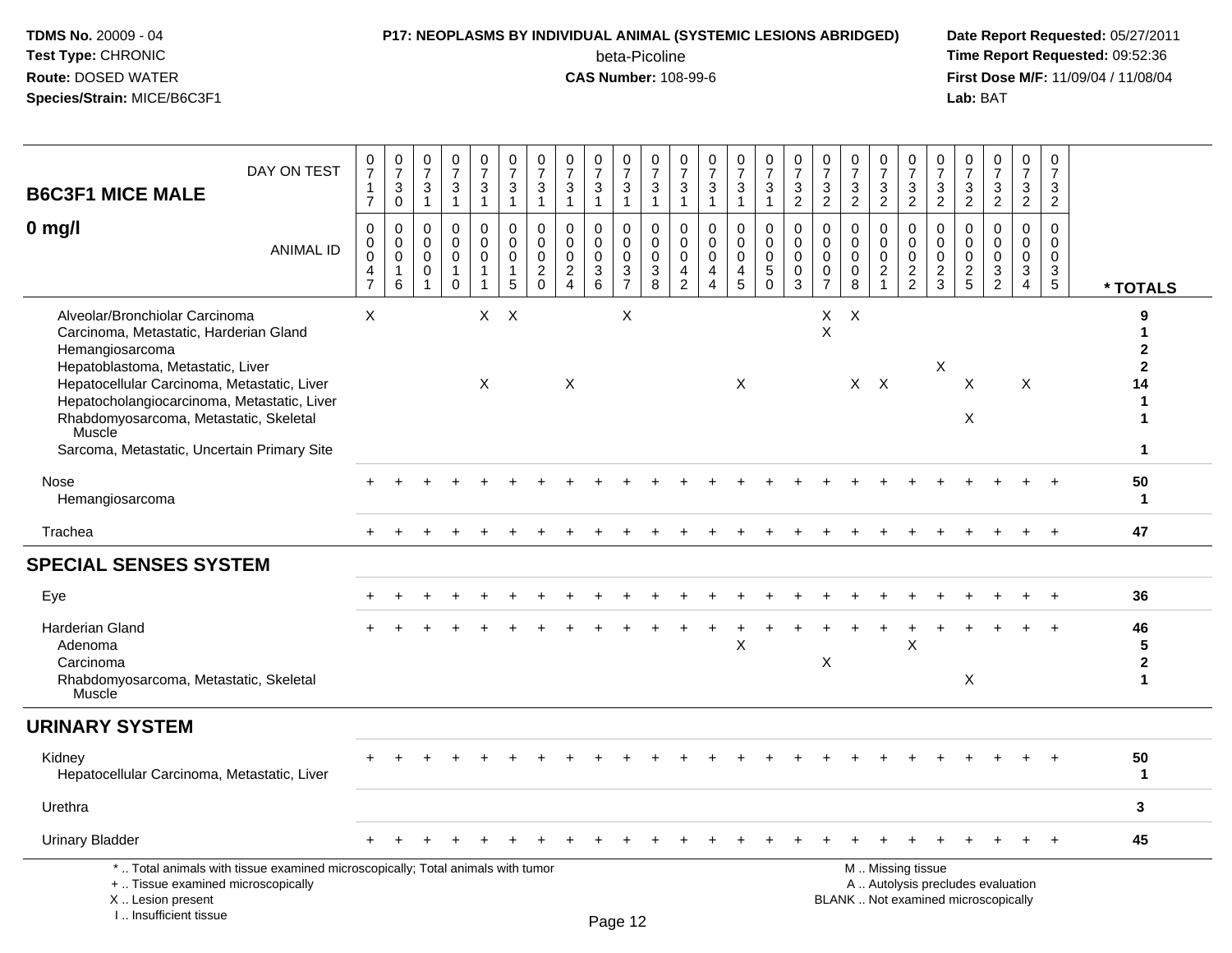#### **P17: NEOPLASMS BY INDIVIDUAL ANIMAL (SYSTEMIC LESIONS ABRIDGED) Date Report Requested:** 05/27/2011

beta-Picoline<br>CAS Number: 108-99-6

| <b>B6C3F1 MICE MALE</b> | DAY ON TEST | 0<br>$\rightarrow$ | U<br>-<br>3<br><b>U</b>          |  | 0<br>3      | U<br>2 | 0<br>3           | 0<br>3 | 0<br>3                | 0<br>ົ<br>◡                      | 3      |  | U<br>3                      | U<br>3                           | U<br>-<br>-3<br>ົ<br><u>.</u> | 0<br>3           | 0<br>3<br>ົ           |   | U<br>3                           |   | $\mathbf{0}$<br>3<br>റ              | $\mathbf{0}$<br>-<br>3<br>ົ<br>∠ | 0<br>3<br>$\mathcal{D}$          |          |
|-------------------------|-------------|--------------------|----------------------------------|--|-------------|--------|------------------|--------|-----------------------|----------------------------------|--------|--|-----------------------------|----------------------------------|-------------------------------|------------------|-----------------------|---|----------------------------------|---|-------------------------------------|----------------------------------|----------------------------------|----------|
| $0$ mg/l                | ANIMAL ID   | 0<br>0<br>0<br>4   | $\overline{0}$<br>. U<br>U<br>-6 |  | 0<br>0<br>υ | 5      | 0<br>0<br>U<br>0 | 0<br>4 | 0<br>0<br>0<br>3<br>6 | 0<br>0<br>0<br><sup>o</sup><br>ັ | J<br>8 |  | U<br>U<br>U<br>$\mathbf{p}$ | 0<br>0<br>0<br><sub>5</sub><br>0 | U<br>3                        | 0<br>U<br>U<br>U | 0<br>U<br>υ<br>0<br>8 | ∠ | $\mathbf{0}$<br>υ<br>υ<br>ົ<br>د | 5 | 0<br>0<br>0<br>3<br>າ<br>$\epsilon$ | 0<br>0<br>0<br>3<br>4            | 0<br>U<br>U<br>3<br>$\mathbf{p}$ | * TOTALS |
| <b>SYSTEMIC LESIONS</b> |             |                    |                                  |  |             |        |                  |        |                       |                                  |        |  |                             |                                  |                               |                  |                       |   |                                  |   |                                     |                                  |                                  |          |

| <b>Multiple Organ</b> |  |  |  |  |  |  |  |  |  |  |  |  |  | 50 |
|-----------------------|--|--|--|--|--|--|--|--|--|--|--|--|--|----|
| Mesothelioma Benign   |  |  |  |  |  |  |  |  |  |  |  |  |  |    |

<sup>\* ..</sup> Total animals with tissue examined microscopically; Total animals with tumor

<sup>+ ..</sup> Tissue examined microscopically

X .. Lesion present

I .. Insufficient tissue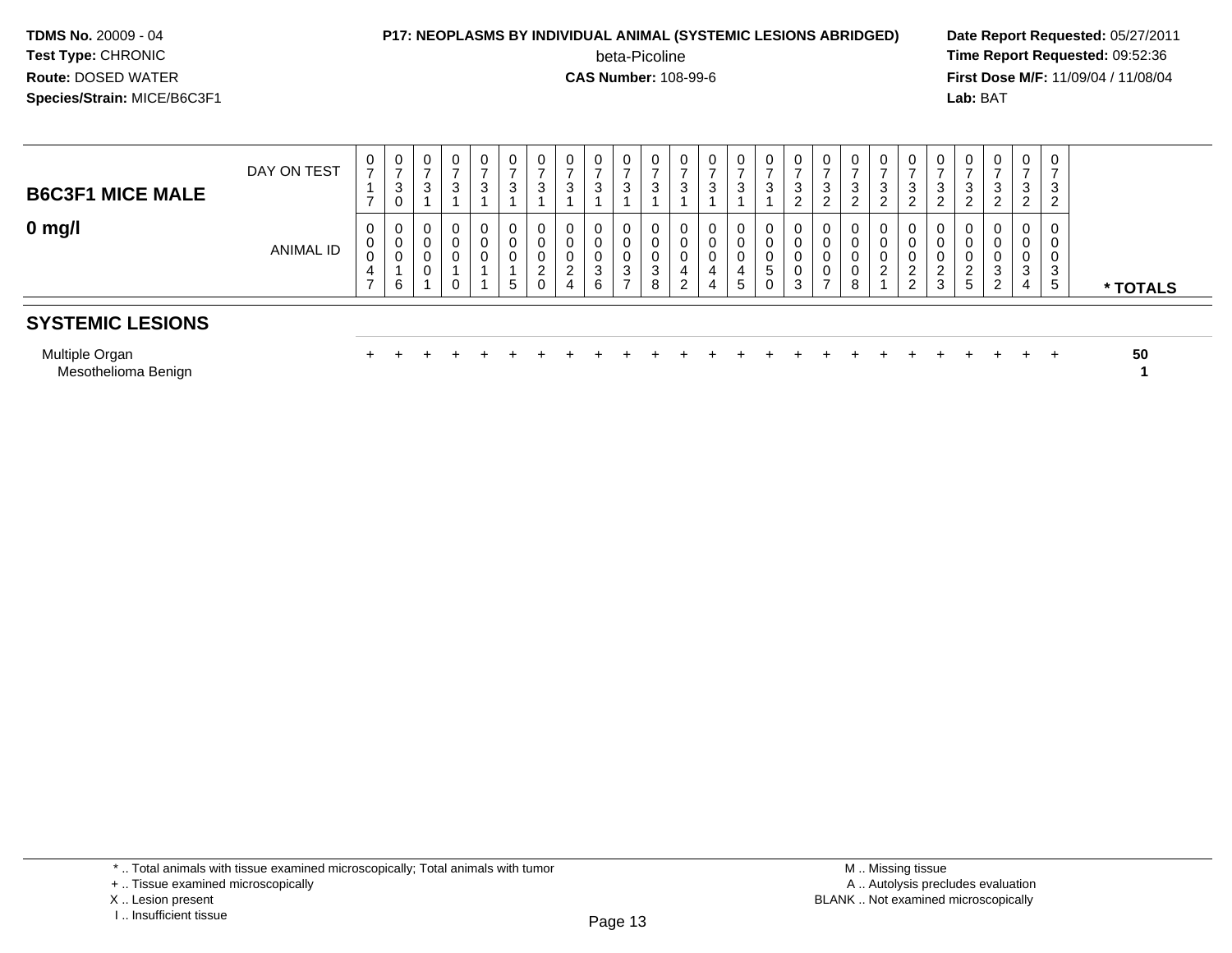# **P17: NEOPLASMS BY INDIVIDUAL ANIMAL (SYSTEMIC LESIONS ABRIDGED) Date Report Requested:** 05/27/2011

beta-Picoline<br>CAS Number: 108-99-6

 **Time Report Requested:** 09:52:36 **First Dose M/F:** 11/09/04 / 11/08/04<br>Lab: BAT **Lab:** BAT

| <b>B6C3F1 MICE MALE</b>                                                                                                | DAY ON TEST      | $\boldsymbol{0}$<br>$\overline{\mathbf{4}}$<br>$\mathbf 0$<br>$\overline{7}$ | $\pmb{0}$<br>$\overline{4}$<br>$\overline{7}$<br>$\mathbf 0$              | 0<br>$\overline{5}$<br>$\mathbf{1}$<br>$\overline{2}$ | $\begin{array}{c} 0 \\ 5 \end{array}$<br>$\overline{\mathbf{4}}$<br>$\sqrt{5}$ | $\begin{array}{c} 0 \\ 5 \end{array}$<br>8<br>$\mathsf{O}\xspace$ | $\begin{array}{c} 0 \\ 5 \end{array}$<br>8<br>$\mathbf{3}$ | $\begin{array}{c} 0 \\ 5 \end{array}$<br>$\overline{8}$<br>$\sqrt{5}$ | 0<br>9<br>3                                                | $\begin{array}{c} 0 \\ 5 \end{array}$<br>$\frac{9}{3}$    | $\begin{array}{c} 0 \\ 6 \end{array}$<br>$\pmb{0}$<br>$\sqrt{5}$ | 0<br>$\,6\,$<br>$\mathbf{1}$<br>$\overline{4}$                      | 0<br>$\,6\,$<br>$\sqrt{2}$<br>$\overline{1}$                       | 0<br>$\overline{6}$<br>$\frac{2}{7}$                             | 0627                                              | 0627                                                             | $\begin{array}{c} 0 \\ 6 \end{array}$<br>$\frac{3}{2}$           | $\pmb{0}$<br>6<br>$\sqrt{3}$<br>$\bf8$                                      | $\begin{array}{c} 0 \\ 6 \end{array}$<br>$\overline{4}$<br>$\overline{2}$ | $\begin{array}{c} 0 \\ 6 \end{array}$<br>$\overline{7}$<br>$5\phantom{.0}$ | $\begin{matrix} 0 \\ 6 \end{matrix}$<br>$\overline{9}$ 0            | 0<br>$\overline{7}$<br>$\pmb{0}$<br>$\overline{2}$ | 0<br>$\overline{7}$<br>0<br>$\overline{4}$ | $\begin{array}{c} 0 \\ 7 \end{array}$<br>$\mathbf{1}$<br>$\sqrt{5}$             | $\begin{array}{c} 0 \\ 7 \end{array}$<br>$\frac{2}{2}$                 | $\begin{array}{c} 0 \\ 7 \end{array}$<br>3<br>$\mathbf 0$ |                 |
|------------------------------------------------------------------------------------------------------------------------|------------------|------------------------------------------------------------------------------|---------------------------------------------------------------------------|-------------------------------------------------------|--------------------------------------------------------------------------------|-------------------------------------------------------------------|------------------------------------------------------------|-----------------------------------------------------------------------|------------------------------------------------------------|-----------------------------------------------------------|------------------------------------------------------------------|---------------------------------------------------------------------|--------------------------------------------------------------------|------------------------------------------------------------------|---------------------------------------------------|------------------------------------------------------------------|------------------------------------------------------------------|-----------------------------------------------------------------------------|---------------------------------------------------------------------------|----------------------------------------------------------------------------|---------------------------------------------------------------------|----------------------------------------------------|--------------------------------------------|---------------------------------------------------------------------------------|------------------------------------------------------------------------|-----------------------------------------------------------|-----------------|
| 312.5 mg/l                                                                                                             | <b>ANIMAL ID</b> | $\pmb{0}$<br>$_{\rm 0}^{\rm 0}$<br>$\overline{7}$<br>$\overline{4}$          | 0<br>$\mathbf 0$<br>$\ddot{\mathbf{0}}$<br>$\overline{7}$<br>$\mathbf{1}$ | 0<br>$\mathbf 0$<br>0<br>$\boldsymbol{9}$             | $\mathbf 0$<br>$\pmb{0}$<br>$\pmb{0}$<br>$\overline{7}$<br>$\Omega$            | 0<br>$\mathbf 0$<br>$\pmb{0}$<br>$\,6\,$<br>$\overline{4}$        | 0<br>$\mathbf 0$<br>$\pmb{0}$<br>$\mathbf 5$<br>9          | $\mathsf{O}\xspace$<br>0<br>$\mathsf{O}\xspace$<br>$\bf 8$<br>6       | $\mathbf 0$<br>$\mathbf 0$<br>$\mathbf 0$<br>$\frac{5}{5}$ | 0<br>0<br>$\pmb{0}$<br>$\boldsymbol{9}$<br>$\overline{2}$ | 0<br>0<br>$\mathbf 0$<br>$\,6\,$<br>9                            | $\mathbf 0$<br>$\mathbf 0$<br>$\mathbf 0$<br>$\, 8$<br>$\mathbf{3}$ | $\mathbf 0$<br>$\mathbf 0$<br>$\mathbf 0$<br>$\boldsymbol{9}$<br>9 | $\pmb{0}$<br>$\mathbf 0$<br>$\pmb{0}$<br>$\,6$<br>$\overline{1}$ | 0<br>$\mathbf 0$<br>$\mathsf{O}$<br>8<br>$\Omega$ | $\pmb{0}$<br>$\mathbf 0$<br>$\ddot{\mathbf{0}}$<br>$\frac{8}{9}$ | $\mathbf 0$<br>$\ddot{\mathbf{0}}$<br>$\pmb{0}$<br>$\frac{9}{8}$ | $\pmb{0}$<br>$\mathbf 0$<br>$\pmb{0}$<br>$\boldsymbol{7}$<br>$\overline{2}$ | $\pmb{0}$<br>$\mathbf 0$<br>$\pmb{0}$<br>$\frac{5}{2}$                    | 0<br>$\mathbf{0}$<br>$\mathbf 0$<br>$\boldsymbol{9}$<br>$\overline{4}$     | $\pmb{0}$<br>$\mathsf{O}\xspace$<br>$\overline{0}$<br>$\frac{6}{7}$ | 0<br>$\mathbf 0$<br>$\mathbf 0$<br>9<br>6          | 0<br>$\mathbf 0$<br>0<br>$\bf 8$<br>8      | $\mathbf 0$<br>$\mathsf{O}\xspace$<br>$\pmb{0}$<br>$\sqrt{5}$<br>$\overline{4}$ | 0<br>$\mathbf 0$<br>$\mathbf 0$<br>$\boldsymbol{9}$<br>$5\phantom{.0}$ | $\mathbf 0$<br>$\overline{0}$<br>$\mathbf 0$<br>6<br>3    | males<br>(cont) |
| <b>ALIMENTARY SYSTEM</b>                                                                                               |                  |                                                                              |                                                                           |                                                       |                                                                                |                                                                   |                                                            |                                                                       |                                                            |                                                           |                                                                  |                                                                     |                                                                    |                                                                  |                                                   |                                                                  |                                                                  |                                                                             |                                                                           |                                                                            |                                                                     |                                                    |                                            |                                                                                 |                                                                        |                                                           |                 |
| Esophagus                                                                                                              |                  |                                                                              |                                                                           |                                                       |                                                                                |                                                                   |                                                            |                                                                       |                                                            |                                                           |                                                                  |                                                                     |                                                                    |                                                                  |                                                   |                                                                  |                                                                  |                                                                             |                                                                           |                                                                            |                                                                     |                                                    |                                            |                                                                                 |                                                                        | $+$                                                       |                 |
| Gallbladder                                                                                                            |                  |                                                                              |                                                                           |                                                       |                                                                                |                                                                   |                                                            |                                                                       |                                                            |                                                           |                                                                  | A                                                                   |                                                                    |                                                                  |                                                   | A                                                                | A                                                                |                                                                             |                                                                           |                                                                            |                                                                     |                                                    |                                            |                                                                                 | A                                                                      | $+$                                                       |                 |
| Intestine Large, Cecum                                                                                                 |                  | A                                                                            | A                                                                         | A                                                     |                                                                                |                                                                   |                                                            |                                                                       |                                                            |                                                           | A                                                                |                                                                     | A                                                                  | A                                                                | $+$                                               | A                                                                | $+$                                                              | A                                                                           | A                                                                         | $+$                                                                        | A                                                                   | A                                                  | A                                          | A                                                                               | $+$                                                                    | $+$                                                       |                 |
| Intestine Large, Colon<br>Sarcoma, Metastatic, Liver                                                                   |                  | A                                                                            | A                                                                         | A                                                     |                                                                                |                                                                   |                                                            |                                                                       |                                                            | $+$                                                       | A                                                                | $+$<br>$\times$                                                     |                                                                    | A A                                                              | $+$                                               | A                                                                | $+$                                                              | $\mathsf{A}$                                                                | $+$                                                                       | $+$                                                                        | A                                                                   |                                                    |                                            |                                                                                 | $+$                                                                    | $+$                                                       |                 |
| Intestine Large, Rectum                                                                                                |                  | A                                                                            | A                                                                         | A                                                     |                                                                                |                                                                   |                                                            |                                                                       |                                                            |                                                           | A                                                                | A                                                                   | $\mathsf{A}$                                                       | A                                                                | $+$                                               | A                                                                | $+$                                                              | A                                                                           | A                                                                         | $+$                                                                        | A                                                                   | $\ddot{}$                                          | $+$                                        | A                                                                               | $+$                                                                    | $+$                                                       |                 |
| Intestine Small, Duodenum                                                                                              |                  | A                                                                            | A                                                                         |                                                       |                                                                                |                                                                   |                                                            |                                                                       |                                                            | A                                                         | A                                                                | A                                                                   | $\mathsf{A}$                                                       | $\mathsf{A}$                                                     | $+$                                               | A                                                                | A                                                                | A                                                                           | A                                                                         | $+$                                                                        | A                                                                   | A                                                  | A                                          | A                                                                               | A +                                                                    |                                                           |                 |
| Intestine Small, Ileum                                                                                                 |                  | A                                                                            | A                                                                         | A                                                     |                                                                                |                                                                   |                                                            |                                                                       |                                                            |                                                           | A                                                                | $+$                                                                 | A                                                                  | $\mathsf{A}$                                                     | $+$                                               | A                                                                | $+$                                                              | A                                                                           | $\mathsf{A}$                                                              | $+$                                                                        | A                                                                   | $\mathsf{A}$                                       | A                                          |                                                                                 | $+$                                                                    | $+$                                                       |                 |
| Intestine Small, Jejunum<br>Adenoma<br>Carcinoma                                                                       |                  | A                                                                            | A                                                                         | A                                                     |                                                                                | $\ddot{}$                                                         |                                                            | $\ddot{}$                                                             | A                                                          | $\ddot{}$                                                 | A                                                                | $\mathsf{A}$                                                        | $\mathsf{A}$                                                       | A                                                                | $+$                                               | $\overline{A}$                                                   | $\mathsf{A}$                                                     | A                                                                           | A                                                                         | $+$                                                                        | A                                                                   | A                                                  | $\mathsf{A}$                               | A                                                                               | A +                                                                    |                                                           |                 |
| Liver                                                                                                                  |                  |                                                                              |                                                                           |                                                       |                                                                                |                                                                   |                                                            |                                                                       |                                                            |                                                           |                                                                  |                                                                     |                                                                    |                                                                  |                                                   |                                                                  |                                                                  |                                                                             |                                                                           |                                                                            |                                                                     |                                                    |                                            |                                                                                 |                                                                        |                                                           |                 |
| Hemangioma<br>Hemangiosarcoma<br>Hepatoblastoma<br>Hepatoblastoma, Multiple                                            |                  |                                                                              |                                                                           |                                                       |                                                                                |                                                                   | $\sf X$                                                    |                                                                       |                                                            |                                                           |                                                                  |                                                                     |                                                                    |                                                                  |                                                   | X                                                                | X                                                                |                                                                             |                                                                           |                                                                            |                                                                     | X                                                  | X                                          |                                                                                 | X                                                                      |                                                           |                 |
| Hepatocellular Adenoma<br>Hepatocellular Adenoma, Multiple                                                             |                  | $\boldsymbol{\mathsf{X}}$                                                    | $\boldsymbol{\mathsf{X}}$                                                 | X                                                     | $\mathsf{X}$                                                                   | $\mathsf X$                                                       |                                                            |                                                                       | $X$ $X$                                                    |                                                           | $\boldsymbol{\mathsf{X}}$                                        |                                                                     | $X$ $X$                                                            |                                                                  | X                                                 |                                                                  | $\mathsf{X}$                                                     | $\mathsf{X}$                                                                | $\sf X$                                                                   | Χ                                                                          | $\mathsf{X}$                                                        | $\mathsf{X}$                                       |                                            | $X$ $X$                                                                         |                                                                        |                                                           |                 |
| Hepatocellular Carcinoma<br>Hepatocellular Carcinoma, Multiple<br>Hepatocholangiocarcinoma<br>Ito Cell Tumor Malignant |                  |                                                                              |                                                                           |                                                       |                                                                                | $\mathsf{X}$                                                      | $\mathsf{X}$                                               |                                                                       |                                                            | $X$ $X$ $X$                                               |                                                                  | X<br>X                                                              |                                                                    |                                                                  | X                                                 | X                                                                |                                                                  | X                                                                           | $X$ $X$<br>$\sf X$                                                        |                                                                            |                                                                     |                                                    |                                            | X                                                                               |                                                                        | X                                                         |                 |
| *  Total animals with tissue examined microscopically; Total animals with tumor                                        |                  |                                                                              |                                                                           |                                                       |                                                                                |                                                                   |                                                            |                                                                       |                                                            |                                                           |                                                                  |                                                                     |                                                                    |                                                                  |                                                   |                                                                  |                                                                  |                                                                             |                                                                           |                                                                            | M  Missing tissue                                                   |                                                    |                                            |                                                                                 |                                                                        |                                                           |                 |

+ .. Tissue examined microscopically

X .. Lesion present

I .. Insufficient tissue

y the contract of the contract of the contract of the contract of the contract of  $\mathsf A$  . Autolysis precludes evaluation

Lesion present BLANK .. Not examined microscopically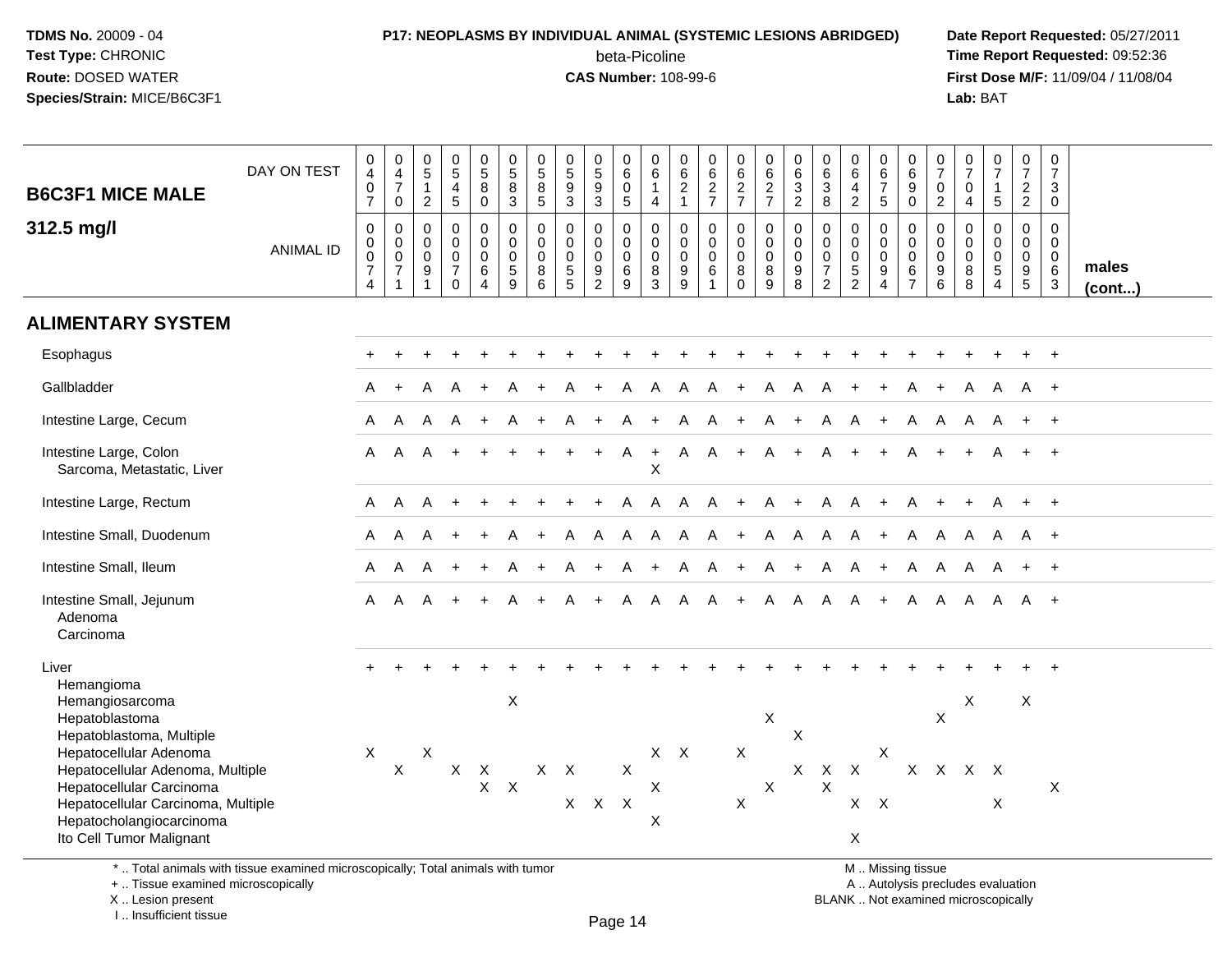#### **P17: NEOPLASMS BY INDIVIDUAL ANIMAL (SYSTEMIC LESIONS ABRIDGED) Date Report Requested:** 05/27/2011

beta-Picoline<br>CAS Number: 108-99-6

 **Time Report Requested:** 09:52:36 **First Dose M/F:** 11/09/04 / 11/08/04<br>Lab: BAT **Lab:** BAT

| <b>B6C3F1 MICE MALE</b>                                                                                                                   | DAY ON TEST      | 0<br>4<br>$\mathbf 0$<br>$\overline{7}$                                     | 0<br>$\frac{4}{7}$<br>$\mathbf 0$                    | 0<br>$\sqrt{5}$<br>$\mathbf{1}$<br>$\overline{2}$ | $\begin{array}{c} 0 \\ 5 \end{array}$<br>$\overline{4}$<br>$\sqrt{5}$ | $\begin{array}{c} 0 \\ 5 \\ 8 \end{array}$<br>$\mathbf 0$                | $\pmb{0}$<br>$\overline{5}$<br>8<br>$\mathbf{3}$               | 0<br>$\sqrt{5}$<br>8<br>$\sqrt{5}$                  | $\begin{array}{c} 0 \\ 5 \\ 9 \end{array}$<br>$\mathbf{3}$              | $\begin{array}{c} 0 \\ 5 \\ 9 \end{array}$<br>3        | 0<br>6<br>0<br>5                    | $\mathbf 0$<br>$\,6\,$<br>$\mathbf 1$<br>$\overline{4}$     | 0<br>6<br>$\sqrt{2}$<br>$\mathbf 1$ | 0<br>$\,6\,$<br>$\overline{2}$<br>$\overline{7}$ | 0<br>$\frac{6}{2}$<br>$\overline{7}$ | 0<br>$\frac{6}{2}$<br>$\overline{7}$                | 0<br>$\,6\,$<br>$\overline{3}$<br>$\overline{2}$             | $\mathbf 0$<br>$\frac{6}{3}$<br>8                  | 0<br>$\,6\,$<br>$\overline{4}$<br>$\overline{2}$                          | 0<br>$6\phantom{1}$<br>$\overline{7}$<br>5 | 0<br>$6\overline{6}$<br>$\overline{9}$<br>$\mathbf 0$          | 0<br>$\overline{7}$<br>$\mathbf 0$<br>$\overline{2}$ | 0<br>$\overline{7}$<br>0<br>4   | $\pmb{0}$<br>$\overline{7}$<br>$\mathbf 1$<br>5                                  | 0<br>$\overline{7}$<br>$\overline{c}$<br>$\overline{2}$          | 0<br>$\overline{7}$<br>3<br>$\mathbf 0$                                     |                 |
|-------------------------------------------------------------------------------------------------------------------------------------------|------------------|-----------------------------------------------------------------------------|------------------------------------------------------|---------------------------------------------------|-----------------------------------------------------------------------|--------------------------------------------------------------------------|----------------------------------------------------------------|-----------------------------------------------------|-------------------------------------------------------------------------|--------------------------------------------------------|-------------------------------------|-------------------------------------------------------------|-------------------------------------|--------------------------------------------------|--------------------------------------|-----------------------------------------------------|--------------------------------------------------------------|----------------------------------------------------|---------------------------------------------------------------------------|--------------------------------------------|----------------------------------------------------------------|------------------------------------------------------|---------------------------------|----------------------------------------------------------------------------------|------------------------------------------------------------------|-----------------------------------------------------------------------------|-----------------|
| 312.5 mg/l                                                                                                                                | <b>ANIMAL ID</b> | $\mathbf 0$<br>$\pmb{0}$<br>$\mathbf 0$<br>$\overline{7}$<br>$\overline{4}$ | 0<br>$\pmb{0}$<br>$\mathbf 0$<br>$\overline{7}$<br>1 | $\mathbf 0$<br>0<br>$\mathbf 0$<br>9              | $\mathbf 0$<br>$\mathbf 0$<br>$\pmb{0}$<br>$\overline{7}$<br>$\Omega$ | $\mathbf 0$<br>$\mathbf 0$<br>$\mathsf 0$<br>6<br>$\boldsymbol{\Lambda}$ | $\pmb{0}$<br>$\mathbf 0$<br>$\mathbf 0$<br>$\overline{5}$<br>9 | $\mathbf 0$<br>$\mathbf 0$<br>$\mathbf 0$<br>8<br>6 | $\mathbf 0$<br>$\pmb{0}$<br>$\mathbf 0$<br>$\sqrt{5}$<br>$\overline{5}$ | $\mathbf 0$<br>0<br>$\mathbf 0$<br>9<br>$\overline{2}$ | 0<br>0<br>$\mathsf 0$<br>$\,6$<br>9 | $\mathbf 0$<br>$\boldsymbol{0}$<br>$\pmb{0}$<br>$\, 8$<br>3 | 0<br>$\mathbf 0$<br>0<br>9<br>9     | $\mathbf 0$<br>$\mathbf 0$<br>$\Omega$<br>6      | 0<br>0<br>$\pmb{0}$<br>8<br>$\Omega$ | $\mathsf 0$<br>$\mathbf 0$<br>$\mathbf 0$<br>8<br>9 | $\pmb{0}$<br>$\pmb{0}$<br>$\pmb{0}$<br>$\boldsymbol{9}$<br>8 | 0<br>$\pmb{0}$<br>$\pmb{0}$<br>$\overline{7}$<br>2 | $\mathbf 0$<br>$\mathbf 0$<br>$\mathbf 0$<br>$\sqrt{5}$<br>$\overline{2}$ | 0<br>$\mathbf 0$<br>$\mathbf 0$<br>9<br>4  | 0<br>$\mathbf 0$<br>$\ddot{\mathbf{0}}$<br>6<br>$\overline{7}$ | $\mathbf 0$<br>$\mathbf 0$<br>$\mathbf 0$<br>9<br>6  | 0<br>0<br>$\mathbf 0$<br>8<br>8 | $\mathbf 0$<br>$\mathbf 0$<br>$\pmb{0}$<br>$\,$ 5 $\,$<br>$\boldsymbol{\Lambda}$ | $\mathbf 0$<br>$\mathbf 0$<br>$\mathbf 0$<br>9<br>$\overline{5}$ | $\mathbf 0$<br>$\mathbf 0$<br>$\mathbf 0$<br>6<br>$\ensuremath{\mathsf{3}}$ | males<br>(cont) |
| Sarcoma                                                                                                                                   |                  |                                                                             |                                                      |                                                   |                                                                       |                                                                          |                                                                |                                                     |                                                                         |                                                        |                                     | X                                                           |                                     |                                                  |                                      |                                                     |                                                              |                                                    |                                                                           |                                            |                                                                |                                                      |                                 |                                                                                  |                                                                  |                                                                             |                 |
| Mesentery                                                                                                                                 |                  |                                                                             |                                                      |                                                   |                                                                       |                                                                          |                                                                |                                                     |                                                                         |                                                        |                                     |                                                             |                                     |                                                  |                                      |                                                     |                                                              |                                                    |                                                                           |                                            |                                                                |                                                      |                                 |                                                                                  |                                                                  |                                                                             |                 |
| Pancreas<br>Sarcoma, Metastatic, Liver                                                                                                    |                  | A                                                                           |                                                      |                                                   |                                                                       |                                                                          |                                                                |                                                     |                                                                         |                                                        |                                     | $\sf X$                                                     |                                     |                                                  |                                      |                                                     |                                                              |                                                    |                                                                           |                                            |                                                                |                                                      |                                 |                                                                                  | $+$                                                              | $+$                                                                         |                 |
| <b>Salivary Glands</b>                                                                                                                    |                  |                                                                             |                                                      |                                                   |                                                                       |                                                                          |                                                                |                                                     |                                                                         |                                                        |                                     |                                                             |                                     |                                                  |                                      |                                                     |                                                              |                                                    |                                                                           |                                            |                                                                |                                                      |                                 |                                                                                  |                                                                  |                                                                             |                 |
| Stomach, Forestomach<br>Hemangioma<br>Squamous Cell Papilloma                                                                             |                  | A                                                                           |                                                      |                                                   |                                                                       |                                                                          |                                                                |                                                     |                                                                         |                                                        |                                     |                                                             |                                     |                                                  |                                      |                                                     |                                                              |                                                    |                                                                           |                                            |                                                                |                                                      | X                               |                                                                                  |                                                                  |                                                                             |                 |
| Stomach, Glandular                                                                                                                        |                  | A                                                                           |                                                      |                                                   |                                                                       |                                                                          |                                                                |                                                     |                                                                         |                                                        |                                     |                                                             |                                     |                                                  |                                      |                                                     |                                                              |                                                    |                                                                           |                                            |                                                                |                                                      | $\ddot{}$                       | A                                                                                | $+$                                                              | $+$                                                                         |                 |
| Tooth                                                                                                                                     |                  |                                                                             |                                                      |                                                   |                                                                       |                                                                          |                                                                |                                                     |                                                                         |                                                        |                                     |                                                             |                                     |                                                  |                                      |                                                     |                                                              |                                                    |                                                                           |                                            |                                                                |                                                      |                                 |                                                                                  | $+$                                                              | $+$                                                                         |                 |
| <b>CARDIOVASCULAR SYSTEM</b>                                                                                                              |                  |                                                                             |                                                      |                                                   |                                                                       |                                                                          |                                                                |                                                     |                                                                         |                                                        |                                     |                                                             |                                     |                                                  |                                      |                                                     |                                                              |                                                    |                                                                           |                                            |                                                                |                                                      |                                 |                                                                                  |                                                                  |                                                                             |                 |
| Heart<br>Hemangiosarcoma<br>Hepatocellular Carcinoma, Metastatic, Liver<br>Sarcoma, Metastatic, Liver                                     |                  |                                                                             |                                                      |                                                   |                                                                       |                                                                          |                                                                |                                                     | X                                                                       |                                                        |                                     | X                                                           |                                     |                                                  | X                                    |                                                     |                                                              |                                                    |                                                                           |                                            |                                                                |                                                      |                                 |                                                                                  | $\ddot{}$<br>X                                                   | $+$                                                                         |                 |
| <b>ENDOCRINE SYSTEM</b>                                                                                                                   |                  |                                                                             |                                                      |                                                   |                                                                       |                                                                          |                                                                |                                                     |                                                                         |                                                        |                                     |                                                             |                                     |                                                  |                                      |                                                     |                                                              |                                                    |                                                                           |                                            |                                                                |                                                      |                                 |                                                                                  |                                                                  |                                                                             |                 |
| <b>Adrenal Cortex</b><br>Sarcoma, Metastatic, Liver<br>Subcapsular, Adenoma                                                               |                  |                                                                             |                                                      |                                                   |                                                                       |                                                                          |                                                                |                                                     |                                                                         |                                                        | $\ddot{}$                           | $\ddot{}$<br>$\boldsymbol{\mathsf{X}}$                      | $\ddot{}$                           |                                                  | $\ddot{}$                            |                                                     | $\ddot{}$                                                    |                                                    |                                                                           | $+$                                        | $\mathsf{A}$                                                   | $+$                                                  | A                               | $+$                                                                              | $+$                                                              | $+$                                                                         |                 |
| Adrenal Medulla                                                                                                                           |                  |                                                                             |                                                      |                                                   |                                                                       |                                                                          |                                                                |                                                     |                                                                         |                                                        |                                     |                                                             |                                     |                                                  |                                      |                                                     |                                                              |                                                    |                                                                           |                                            |                                                                |                                                      |                                 |                                                                                  |                                                                  | $^{+}$                                                                      |                 |
| Islets, Pancreatic                                                                                                                        |                  | A                                                                           |                                                      |                                                   |                                                                       |                                                                          |                                                                |                                                     |                                                                         |                                                        |                                     |                                                             |                                     |                                                  |                                      |                                                     |                                                              |                                                    |                                                                           |                                            |                                                                |                                                      |                                 | A                                                                                | $+$                                                              | $+$                                                                         |                 |
| *  Total animals with tissue examined microscopically; Total animals with tumor<br>+  Tissue examined microscopically<br>X Lesion present |                  |                                                                             |                                                      |                                                   |                                                                       |                                                                          |                                                                |                                                     |                                                                         |                                                        |                                     |                                                             |                                     |                                                  |                                      |                                                     |                                                              |                                                    |                                                                           |                                            | M  Missing tissue                                              |                                                      |                                 | A  Autolysis precludes evaluation<br>BLANK  Not examined microscopically         |                                                                  |                                                                             |                 |

I .. Insufficient tissue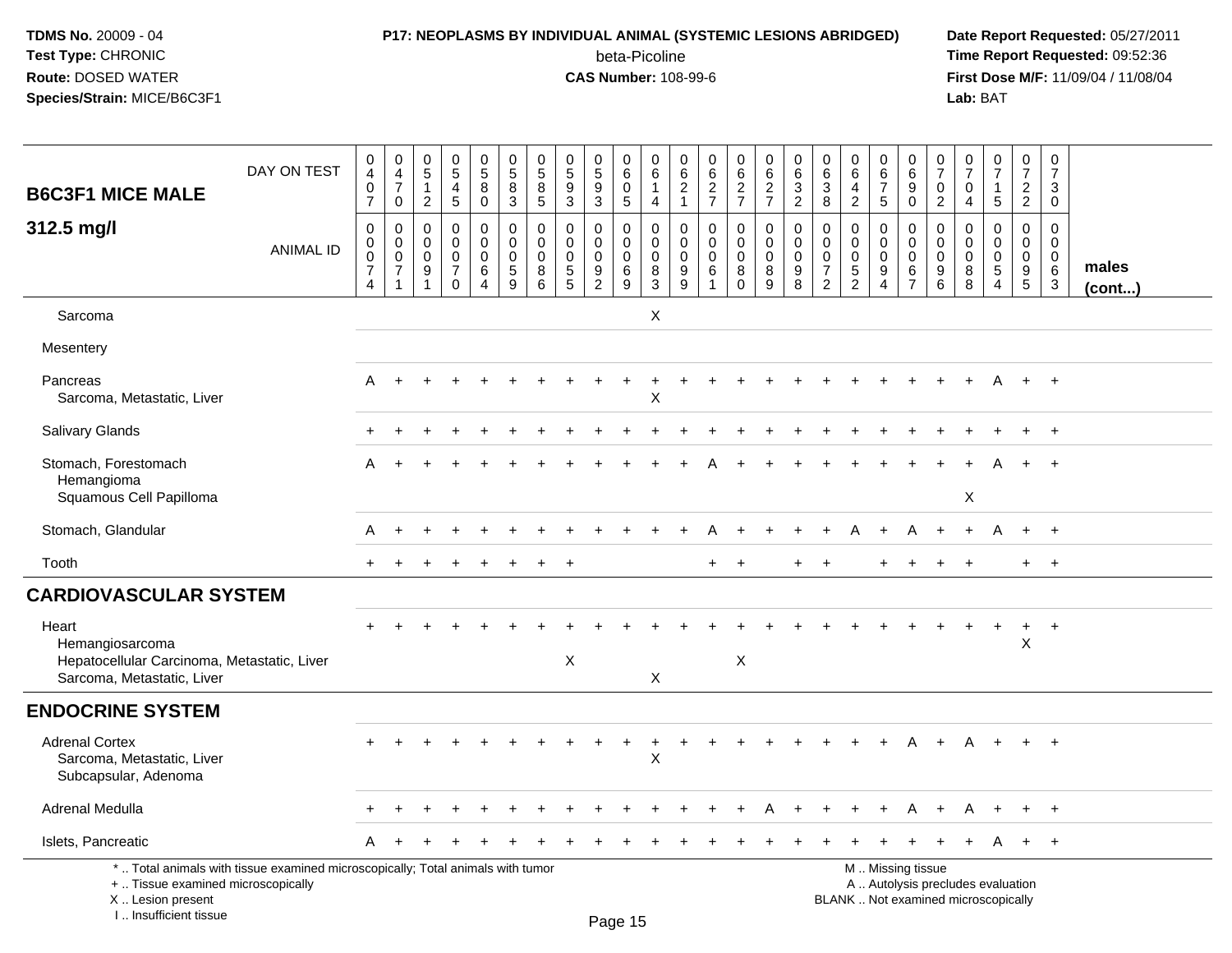## **P17: NEOPLASMS BY INDIVIDUAL ANIMAL (SYSTEMIC LESIONS ABRIDGED) Date Report Requested:** 05/27/2011

beta-Picoline<br>CAS Number: 108-99-6

| <b>B6C3F1 MICE MALE</b>                                                                                                                                             | DAY ON TEST      | 0<br>$\overline{4}$<br>0<br>$\overline{7}$           | $\begin{smallmatrix}0\0\4\end{smallmatrix}$<br>$\overline{7}$<br>0 | $\pmb{0}$<br>$\overline{5}$<br>$\mathbf{1}$<br>$\overline{c}$ | $\begin{array}{c} 0 \\ 5 \end{array}$<br>$\overline{a}$<br>$\sqrt{5}$ | 0<br>$\overline{5}$<br>8<br>0   | $\mathbf 0$<br>$\overline{5}$<br>8<br>$\mathbf{3}$         | 0<br>$\overline{5}$<br>8<br>5   | 0<br>$\overline{5}$<br>9<br>3                             | $\begin{array}{c} 0 \\ 5 \end{array}$<br>$9\,$<br>3            | $\mathbf 0$<br>$\,6\,$<br>$\mathbf 0$<br>$\,$ 5 $\,$ | 0<br>$\,6$<br>$\overline{1}$<br>$\overline{4}$      | $\mathbf 0$<br>$\,6$<br>$\overline{2}$<br>$\mathbf{1}$ | $\pmb{0}$<br>$6\phantom{a}$<br>$\overline{2}$<br>$\overline{7}$ | $_{6}^{\rm 0}$<br>$\overline{2}$<br>$\overline{7}$ | $\pmb{0}$<br>$\overline{6}$<br>$\overline{2}$<br>$\overline{7}$ | $\mathbf 0$<br>$\,6\,$<br>$\sqrt{3}$<br>$\overline{2}$ | 0<br>6<br>$\mathbf{3}$<br>8                                                   | $\mathbf 0$<br>6<br>$\overline{4}$<br>$\overline{c}$                   | 0<br>$6\overline{6}$<br>$\overline{7}$<br>5                     | 0<br>$6\overline{6}$<br>9<br>0                                   | $\mathbf 0$<br>$\overline{7}$<br>$\mathbf 0$<br>$\overline{2}$ | $\boldsymbol{0}$<br>$\overline{7}$<br>$\mathbf 0$<br>$\overline{4}$ | $\pmb{0}$<br>$\overline{7}$<br>$\mathbf{1}$<br>$\sqrt{5}$  | 0<br>$\overline{7}$<br>$\overline{2}$<br>$\overline{2}$ | $\pmb{0}$<br>$\overline{7}$<br>3<br>$\mathbf 0$                        |                 |
|---------------------------------------------------------------------------------------------------------------------------------------------------------------------|------------------|------------------------------------------------------|--------------------------------------------------------------------|---------------------------------------------------------------|-----------------------------------------------------------------------|---------------------------------|------------------------------------------------------------|---------------------------------|-----------------------------------------------------------|----------------------------------------------------------------|------------------------------------------------------|-----------------------------------------------------|--------------------------------------------------------|-----------------------------------------------------------------|----------------------------------------------------|-----------------------------------------------------------------|--------------------------------------------------------|-------------------------------------------------------------------------------|------------------------------------------------------------------------|-----------------------------------------------------------------|------------------------------------------------------------------|----------------------------------------------------------------|---------------------------------------------------------------------|------------------------------------------------------------|---------------------------------------------------------|------------------------------------------------------------------------|-----------------|
| 312.5 mg/l                                                                                                                                                          | <b>ANIMAL ID</b> | $\mathbf 0$<br>0<br>$\pmb{0}$<br>$\overline{7}$<br>4 | $\mathbf 0$<br>0<br>$\mathbf 0$<br>$\overline{7}$<br>$\mathbf{1}$  | $\Omega$<br>0<br>0<br>9<br>$\mathbf 1$                        | $\mathbf 0$<br>0<br>$\pmb{0}$<br>$\overline{7}$<br>$\mathbf 0$        | 0<br>$\mathbf 0$<br>0<br>6<br>4 | $\mathbf 0$<br>$\mathbf 0$<br>$\pmb{0}$<br>$\sqrt{5}$<br>9 | 0<br>0<br>$\mathbf 0$<br>8<br>6 | $\Omega$<br>$\mathbf 0$<br>$\mathbf 0$<br>$\sqrt{5}$<br>5 | $\mathbf 0$<br>$\mathbf 0$<br>$\pmb{0}$<br>9<br>$\overline{2}$ | $\mathbf 0$<br>$\mathbf 0$<br>$\mathbf 0$<br>6<br>9  | $\mathbf 0$<br>$\mathbf 0$<br>$\mathbf 0$<br>8<br>3 | $\mathbf 0$<br>0<br>$\mathbf 0$<br>9<br>9              | $\mathbf 0$<br>0<br>$\mathbf 0$<br>6<br>1                       | $\mathbf 0$<br>0<br>$\mathbf 0$<br>8<br>$\Omega$   | $\mathbf 0$<br>0<br>$\mathbf 0$<br>8<br>$\boldsymbol{9}$        | $\mathbf 0$<br>$\mathbf 0$<br>$\mathbf 0$<br>9<br>8    | $\mathbf 0$<br>$\mathbf 0$<br>$\mathbf 0$<br>$\overline{7}$<br>$\overline{c}$ | $\mathbf 0$<br>$\Omega$<br>$\mathbf 0$<br>$\sqrt{5}$<br>$\overline{2}$ | 0<br>$\mathbf 0$<br>$\mathbf 0$<br>9<br>$\overline{\mathbf{4}}$ | $\mathbf 0$<br>$\mathbf 0$<br>$\mathbf 0$<br>6<br>$\overline{7}$ | $\mathbf 0$<br>$\mathbf 0$<br>$\mathbf 0$<br>9<br>6            | $\Omega$<br>0<br>$\mathbf 0$<br>8<br>8                              | $\Omega$<br>$\Omega$<br>$\mathbf 0$<br>5<br>$\overline{4}$ | $\mathbf 0$<br>$\mathbf 0$<br>$\mathbf 0$<br>9<br>5     | $\mathbf 0$<br>$\mathbf 0$<br>$\mathsf{O}\xspace$<br>6<br>$\mathbf{3}$ | males<br>(cont) |
| Parathyroid Gland                                                                                                                                                   |                  | $\ddot{}$                                            | M                                                                  | $\ddot{}$                                                     | M                                                                     | м                               |                                                            |                                 |                                                           |                                                                |                                                      |                                                     |                                                        |                                                                 |                                                    |                                                                 |                                                        |                                                                               | М                                                                      |                                                                 |                                                                  |                                                                |                                                                     |                                                            | $\ddot{}$                                               | M                                                                      |                 |
| <b>Pituitary Gland</b>                                                                                                                                              |                  | A                                                    |                                                                    |                                                               |                                                                       |                                 |                                                            |                                 |                                                           |                                                                |                                                      |                                                     |                                                        |                                                                 |                                                    |                                                                 |                                                        |                                                                               |                                                                        |                                                                 |                                                                  |                                                                |                                                                     |                                                            |                                                         | $\overline{1}$                                                         |                 |
| <b>Thyroid Gland</b><br>Follicular Cell, Carcinoma                                                                                                                  |                  |                                                      |                                                                    |                                                               |                                                                       |                                 |                                                            |                                 |                                                           |                                                                |                                                      |                                                     |                                                        | X                                                               |                                                    |                                                                 |                                                        |                                                                               |                                                                        |                                                                 |                                                                  |                                                                |                                                                     |                                                            |                                                         | $\ddot{}$                                                              |                 |
| <b>GENERAL BODY SYSTEM</b>                                                                                                                                          |                  |                                                      |                                                                    |                                                               |                                                                       |                                 |                                                            |                                 |                                                           |                                                                |                                                      |                                                     |                                                        |                                                                 |                                                    |                                                                 |                                                        |                                                                               |                                                                        |                                                                 |                                                                  |                                                                |                                                                     |                                                            |                                                         |                                                                        |                 |
| <b>NONE</b>                                                                                                                                                         |                  |                                                      |                                                                    |                                                               |                                                                       |                                 |                                                            |                                 |                                                           |                                                                |                                                      |                                                     |                                                        |                                                                 |                                                    |                                                                 |                                                        |                                                                               |                                                                        |                                                                 |                                                                  |                                                                |                                                                     |                                                            |                                                         |                                                                        |                 |
| <b>GENITAL SYSTEM</b>                                                                                                                                               |                  |                                                      |                                                                    |                                                               |                                                                       |                                 |                                                            |                                 |                                                           |                                                                |                                                      |                                                     |                                                        |                                                                 |                                                    |                                                                 |                                                        |                                                                               |                                                                        |                                                                 |                                                                  |                                                                |                                                                     |                                                            |                                                         |                                                                        |                 |
| Epididymis                                                                                                                                                          |                  |                                                      |                                                                    |                                                               |                                                                       |                                 |                                                            |                                 |                                                           |                                                                |                                                      |                                                     |                                                        |                                                                 |                                                    |                                                                 |                                                        |                                                                               |                                                                        |                                                                 |                                                                  |                                                                |                                                                     |                                                            | $\div$                                                  | $^{+}$                                                                 |                 |
| <b>Preputial Gland</b>                                                                                                                                              |                  |                                                      |                                                                    |                                                               |                                                                       |                                 |                                                            |                                 |                                                           |                                                                |                                                      |                                                     |                                                        |                                                                 |                                                    |                                                                 |                                                        |                                                                               |                                                                        |                                                                 |                                                                  |                                                                |                                                                     |                                                            | ÷                                                       | $\overline{+}$                                                         |                 |
| Prostate                                                                                                                                                            |                  |                                                      |                                                                    |                                                               |                                                                       |                                 |                                                            |                                 |                                                           |                                                                |                                                      |                                                     |                                                        |                                                                 |                                                    |                                                                 |                                                        |                                                                               |                                                                        |                                                                 |                                                                  |                                                                |                                                                     |                                                            |                                                         | $\ddot{}$                                                              |                 |
| <b>Seminal Vesicle</b>                                                                                                                                              |                  |                                                      |                                                                    |                                                               |                                                                       |                                 |                                                            |                                 |                                                           |                                                                |                                                      |                                                     |                                                        |                                                                 |                                                    |                                                                 |                                                        |                                                                               |                                                                        |                                                                 |                                                                  |                                                                |                                                                     | A                                                          | $\ddot{}$                                               | $\overline{1}$                                                         |                 |
| <b>Testes</b><br>Interstitial Cell, Adenoma                                                                                                                         |                  |                                                      |                                                                    |                                                               |                                                                       |                                 |                                                            |                                 |                                                           |                                                                |                                                      |                                                     |                                                        |                                                                 |                                                    |                                                                 |                                                        |                                                                               |                                                                        |                                                                 |                                                                  |                                                                |                                                                     |                                                            |                                                         |                                                                        |                 |
| <b>HEMATOPOIETIC SYSTEM</b>                                                                                                                                         |                  |                                                      |                                                                    |                                                               |                                                                       |                                 |                                                            |                                 |                                                           |                                                                |                                                      |                                                     |                                                        |                                                                 |                                                    |                                                                 |                                                        |                                                                               |                                                                        |                                                                 |                                                                  |                                                                |                                                                     |                                                            |                                                         |                                                                        |                 |
| <b>Bone Marrow</b>                                                                                                                                                  |                  |                                                      | ٠                                                                  |                                                               |                                                                       |                                 |                                                            |                                 |                                                           |                                                                |                                                      |                                                     |                                                        |                                                                 |                                                    |                                                                 |                                                        |                                                                               |                                                                        |                                                                 |                                                                  |                                                                |                                                                     |                                                            | $\ddot{}$                                               | $\ddot{}$                                                              |                 |
| Lymph Node<br>Mediastinal, Hepatoblastoma, Metastatic, Liver                                                                                                        |                  |                                                      |                                                                    |                                                               |                                                                       |                                 |                                                            |                                 |                                                           |                                                                |                                                      |                                                     |                                                        |                                                                 |                                                    |                                                                 |                                                        |                                                                               |                                                                        |                                                                 |                                                                  | $\ddot{}$<br>X                                                 |                                                                     |                                                            |                                                         |                                                                        |                 |
| Lymph Node, Mandibular<br>Carcinoma, Metastatic, Harderian Gland                                                                                                    |                  |                                                      |                                                                    |                                                               |                                                                       |                                 |                                                            |                                 |                                                           |                                                                |                                                      |                                                     |                                                        |                                                                 |                                                    |                                                                 |                                                        |                                                                               |                                                                        |                                                                 | $\ddot{}$                                                        | $\ddot{}$<br>X                                                 | $+$                                                                 | A                                                          | $+$                                                     | $+$                                                                    |                 |
| *  Total animals with tissue examined microscopically; Total animals with tumor<br>+  Tissue examined microscopically<br>X  Lesion present<br>I Insufficient tissue |                  |                                                      |                                                                    |                                                               |                                                                       |                                 |                                                            |                                 |                                                           |                                                                | Dano 16                                              |                                                     |                                                        |                                                                 |                                                    |                                                                 |                                                        |                                                                               | BLANK  Not examined microscopically                                    |                                                                 | M  Missing tissue<br>A  Autolysis precludes evaluation           |                                                                |                                                                     |                                                            |                                                         |                                                                        |                 |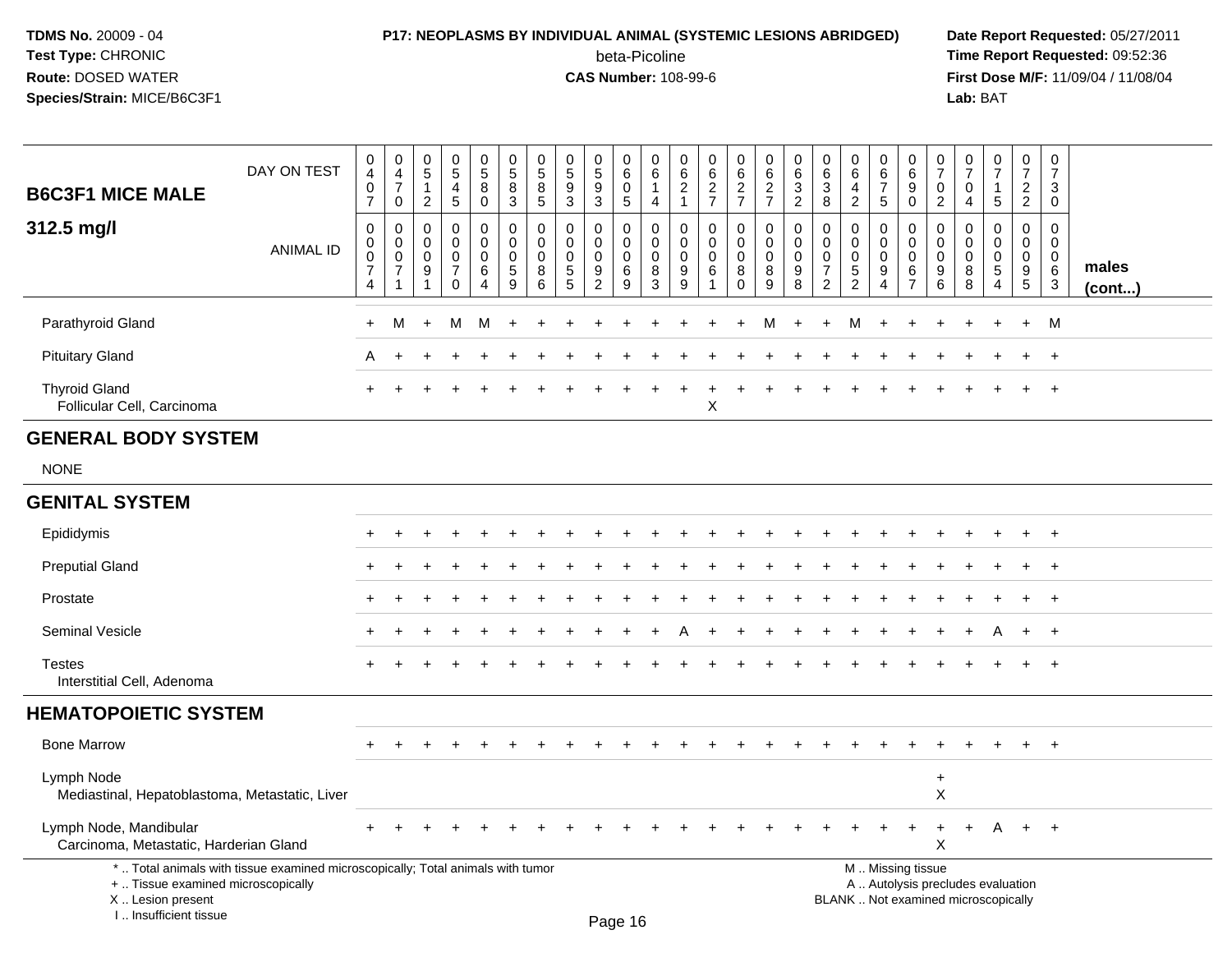### **P17: NEOPLASMS BY INDIVIDUAL ANIMAL (SYSTEMIC LESIONS ABRIDGED) Date Report Requested:** 05/27/2011

beta-Picoline<br>CAS Number: 108-99-6

| DAY ON TEST<br><b>B6C3F1 MICE MALE</b>                                                                                                                                   | 0<br>$\overline{4}$<br>$\mathbf 0$<br>$\overline{7}$         | $\boldsymbol{0}$<br>$\overline{4}$<br>$\overline{7}$<br>0 | $\pmb{0}$<br>$5\phantom{.0}$<br>$\overline{1}$<br>$\sqrt{2}$ | $\begin{array}{c} 0 \\ 5 \end{array}$<br>4<br>5             | $\begin{array}{c} 0 \\ 5 \end{array}$<br>8<br>0               | $\begin{array}{c} 0 \\ 5 \end{array}$<br>$\overline{8}$<br>$\mathbf{3}$ | $\pmb{0}$<br>$\sqrt{5}$<br>$\overline{8}$<br>$\sqrt{5}$ | $\pmb{0}$<br>$\sqrt{5}$<br>9<br>3               | 0<br>$\sqrt{5}$<br>$9\,$<br>$\sqrt{3}$               | 0<br>$\,6\,$<br>0<br>5                     | 0<br>6<br>$\mathbf{1}$<br>$\overline{4}$ | $\pmb{0}$<br>6<br>$\overline{c}$<br>$\mathbf{1}$ | $\begin{array}{c} 0 \\ 6 \end{array}$<br>$\frac{2}{7}$ | $\begin{array}{c} 0 \\ 6 \end{array}$<br>$\frac{2}{7}$         | 0<br>$\,6\,$<br>$\frac{2}{7}$                       | 0<br>$\,6\,$<br>3<br>$\overline{c}$              | 0<br>$\,6\,$<br>$\sqrt{3}$<br>8                                     | 0<br>6<br>$\overline{4}$<br>$\overline{c}$                    | 0<br>6<br>$\overline{7}$<br>5             | $\mathbf 0$<br>$\,6\,$<br>$\overline{9}$<br>$\mathbf 0$                          | 0<br>$\overline{7}$<br>$\mathbf{0}$<br>$\overline{2}$ | $\pmb{0}$<br>$\overline{7}$<br>$\Omega$<br>4 | $\frac{0}{7}$<br>1<br>5                                 | $\pmb{0}$<br>$\overline{7}$<br>$\overline{2}$<br>$\overline{2}$ | $\pmb{0}$<br>$\overline{7}$<br>3<br>$\mathbf 0$       |                       |
|--------------------------------------------------------------------------------------------------------------------------------------------------------------------------|--------------------------------------------------------------|-----------------------------------------------------------|--------------------------------------------------------------|-------------------------------------------------------------|---------------------------------------------------------------|-------------------------------------------------------------------------|---------------------------------------------------------|-------------------------------------------------|------------------------------------------------------|--------------------------------------------|------------------------------------------|--------------------------------------------------|--------------------------------------------------------|----------------------------------------------------------------|-----------------------------------------------------|--------------------------------------------------|---------------------------------------------------------------------|---------------------------------------------------------------|-------------------------------------------|----------------------------------------------------------------------------------|-------------------------------------------------------|----------------------------------------------|---------------------------------------------------------|-----------------------------------------------------------------|-------------------------------------------------------|-----------------------|
| 312.5 mg/l<br><b>ANIMAL ID</b>                                                                                                                                           | $\pmb{0}$<br>$\mathsf 0$<br>$\pmb{0}$<br>$\overline{7}$<br>4 | 0<br>$\mathsf{O}\xspace$<br>0<br>$\overline{7}$<br>-1     | $\Omega$<br>$\mathbf 0$<br>$\Omega$<br>9<br>1                | 0<br>$\mathbf 0$<br>$\pmb{0}$<br>$\overline{7}$<br>$\Omega$ | 0<br>$\mathbf 0$<br>$\pmb{0}$<br>6<br>$\overline{\mathbf{4}}$ | $\pmb{0}$<br>$\pmb{0}$<br>$\mathbf 0$<br>5<br>9                         | $\mathbf{0}$<br>$\mathbf 0$<br>0<br>8<br>6              | $\Omega$<br>$\mathbf 0$<br>0<br>$\sqrt{5}$<br>5 | 0<br>$\mathbf 0$<br>$\pmb{0}$<br>9<br>$\overline{2}$ | $\mathbf{0}$<br>$\mathbf 0$<br>0<br>6<br>9 | 0<br>$\mathsf{O}\xspace$<br>0<br>8<br>3  | $\Omega$<br>$\mathbf 0$<br>$\Omega$<br>9<br>9    | $\mathbf 0$<br>$\pmb{0}$<br>$\pmb{0}$<br>$\,6\,$       | 0<br>$\mathsf{O}\xspace$<br>$\pmb{0}$<br>$\bf8$<br>$\mathbf 0$ | $\mathbf 0$<br>$\mathsf 0$<br>$\mathbf 0$<br>8<br>9 | $\Omega$<br>$\mathbf 0$<br>$\mathbf 0$<br>9<br>8 | 0<br>$\mathbf 0$<br>$\mathbf 0$<br>$\overline{7}$<br>$\overline{2}$ | $\Omega$<br>$\mathbf 0$<br>$\mathbf 0$<br>5<br>$\overline{2}$ | 0<br>$\mathbf 0$<br>$\mathbf 0$<br>9<br>4 | $\mathbf 0$<br>$\boldsymbol{0}$<br>$\boldsymbol{0}$<br>$\,6\,$<br>$\overline{7}$ | $\Omega$<br>$\mathbf 0$<br>$\Omega$<br>9<br>6         | $\Omega$<br>$\Omega$<br>$\Omega$<br>8<br>8   | 0<br>$\mathbf 0$<br>$\mathsf 0$<br>$5\phantom{.0}$<br>4 | 0<br>$\mathbf 0$<br>0<br>9<br>5                                 | $\Omega$<br>$\mathbf 0$<br>0<br>$\,6\,$<br>$\sqrt{3}$ | males<br>$($ cont $)$ |
| Lymph Node, Mesenteric<br>Sarcoma, Metastatic, Liver                                                                                                                     |                                                              |                                                           |                                                              |                                                             |                                                               |                                                                         |                                                         |                                                 |                                                      |                                            | X                                        | A                                                |                                                        |                                                                |                                                     |                                                  |                                                                     |                                                               |                                           | A                                                                                | A                                                     | $\ddot{}$                                    | A                                                       | $+$                                                             | $+$                                                   |                       |
| Spleen<br>Hemangiosarcoma                                                                                                                                                | Α                                                            |                                                           |                                                              |                                                             |                                                               |                                                                         | Х                                                       |                                                 |                                                      |                                            |                                          |                                                  |                                                        |                                                                |                                                     |                                                  |                                                                     |                                                               |                                           |                                                                                  |                                                       |                                              |                                                         |                                                                 |                                                       |                       |
| Thymus<br>Hemangiosarcoma, Metastatic, Liver<br>Hepatocellular Carcinoma, Metastatic, Liver<br>Hepatocholangiocarcinoma, Metastatic, Liver<br>Sarcoma, Metastatic, Liver |                                                              |                                                           |                                                              |                                                             |                                                               | X                                                                       |                                                         |                                                 |                                                      |                                            | X                                        |                                                  |                                                        | X                                                              |                                                     |                                                  |                                                                     |                                                               |                                           |                                                                                  | $+$                                                   | м                                            | A                                                       | $+$                                                             | $+$                                                   |                       |
| <b>INTEGUMENTARY SYSTEM</b>                                                                                                                                              |                                                              |                                                           |                                                              |                                                             |                                                               |                                                                         |                                                         |                                                 |                                                      |                                            |                                          |                                                  |                                                        |                                                                |                                                     |                                                  |                                                                     |                                                               |                                           |                                                                                  |                                                       |                                              |                                                         |                                                                 |                                                       |                       |
| <b>Mammary Gland</b>                                                                                                                                                     | м                                                            | м                                                         | M                                                            | M                                                           | M                                                             | M                                                                       | M                                                       | M                                               | M                                                    | M                                          | M                                        | M                                                | M M                                                    |                                                                | M                                                   | M                                                | M                                                                   | M                                                             | M                                         | M                                                                                | M                                                     |                                              | M M                                                     | M M                                                             |                                                       |                       |
| <b>Skin</b><br>Subcutaneous Tissue, Fibrous Histiocytoma<br>Subcutaneous Tissue, Sarcoma                                                                                 |                                                              |                                                           |                                                              |                                                             |                                                               |                                                                         |                                                         |                                                 |                                                      |                                            |                                          |                                                  |                                                        |                                                                |                                                     |                                                  |                                                                     |                                                               |                                           | X                                                                                |                                                       |                                              |                                                         | $\ddot{}$                                                       | $+$<br>X                                              |                       |
| <b>MUSCULOSKELETAL SYSTEM</b>                                                                                                                                            |                                                              |                                                           |                                                              |                                                             |                                                               |                                                                         |                                                         |                                                 |                                                      |                                            |                                          |                                                  |                                                        |                                                                |                                                     |                                                  |                                                                     |                                                               |                                           |                                                                                  |                                                       |                                              |                                                         |                                                                 |                                                       |                       |
| Bone                                                                                                                                                                     |                                                              |                                                           |                                                              |                                                             |                                                               |                                                                         |                                                         |                                                 |                                                      |                                            |                                          |                                                  |                                                        |                                                                |                                                     |                                                  |                                                                     |                                                               |                                           |                                                                                  |                                                       |                                              |                                                         |                                                                 |                                                       |                       |
| <b>NERVOUS SYSTEM</b>                                                                                                                                                    |                                                              |                                                           |                                                              |                                                             |                                                               |                                                                         |                                                         |                                                 |                                                      |                                            |                                          |                                                  |                                                        |                                                                |                                                     |                                                  |                                                                     |                                                               |                                           |                                                                                  |                                                       |                                              |                                                         |                                                                 |                                                       |                       |
| <b>Brain</b><br>Sarcoma, Metastatic, Liver                                                                                                                               |                                                              |                                                           |                                                              |                                                             |                                                               |                                                                         |                                                         |                                                 |                                                      |                                            | X                                        |                                                  |                                                        |                                                                |                                                     |                                                  |                                                                     |                                                               |                                           |                                                                                  |                                                       |                                              |                                                         |                                                                 |                                                       |                       |
| <b>RESPIRATORY SYSTEM</b>                                                                                                                                                |                                                              |                                                           |                                                              |                                                             |                                                               |                                                                         |                                                         |                                                 |                                                      |                                            |                                          |                                                  |                                                        |                                                                |                                                     |                                                  |                                                                     |                                                               |                                           |                                                                                  |                                                       |                                              |                                                         |                                                                 |                                                       |                       |
| Lung<br>Alveolar/Bronchiolar Adenoma                                                                                                                                     |                                                              |                                                           |                                                              |                                                             |                                                               |                                                                         |                                                         |                                                 |                                                      |                                            |                                          |                                                  | X                                                      |                                                                | $X -$                                               | $X$ $X$                                          |                                                                     | $\times$                                                      |                                           |                                                                                  |                                                       |                                              | X                                                       |                                                                 | $\ddot{}$                                             |                       |
| *  Total animals with tissue examined microscopically; Total animals with tumor<br>+  Tissue examined microscopically<br>X  Lesion present<br>I., Insufficient tissue    |                                                              |                                                           |                                                              |                                                             |                                                               |                                                                         |                                                         |                                                 |                                                      | Dao 47                                     |                                          |                                                  |                                                        |                                                                |                                                     |                                                  |                                                                     | M  Missing tissue<br>BLANK  Not examined microscopically      |                                           | A  Autolysis precludes evaluation                                                |                                                       |                                              |                                                         |                                                                 |                                                       |                       |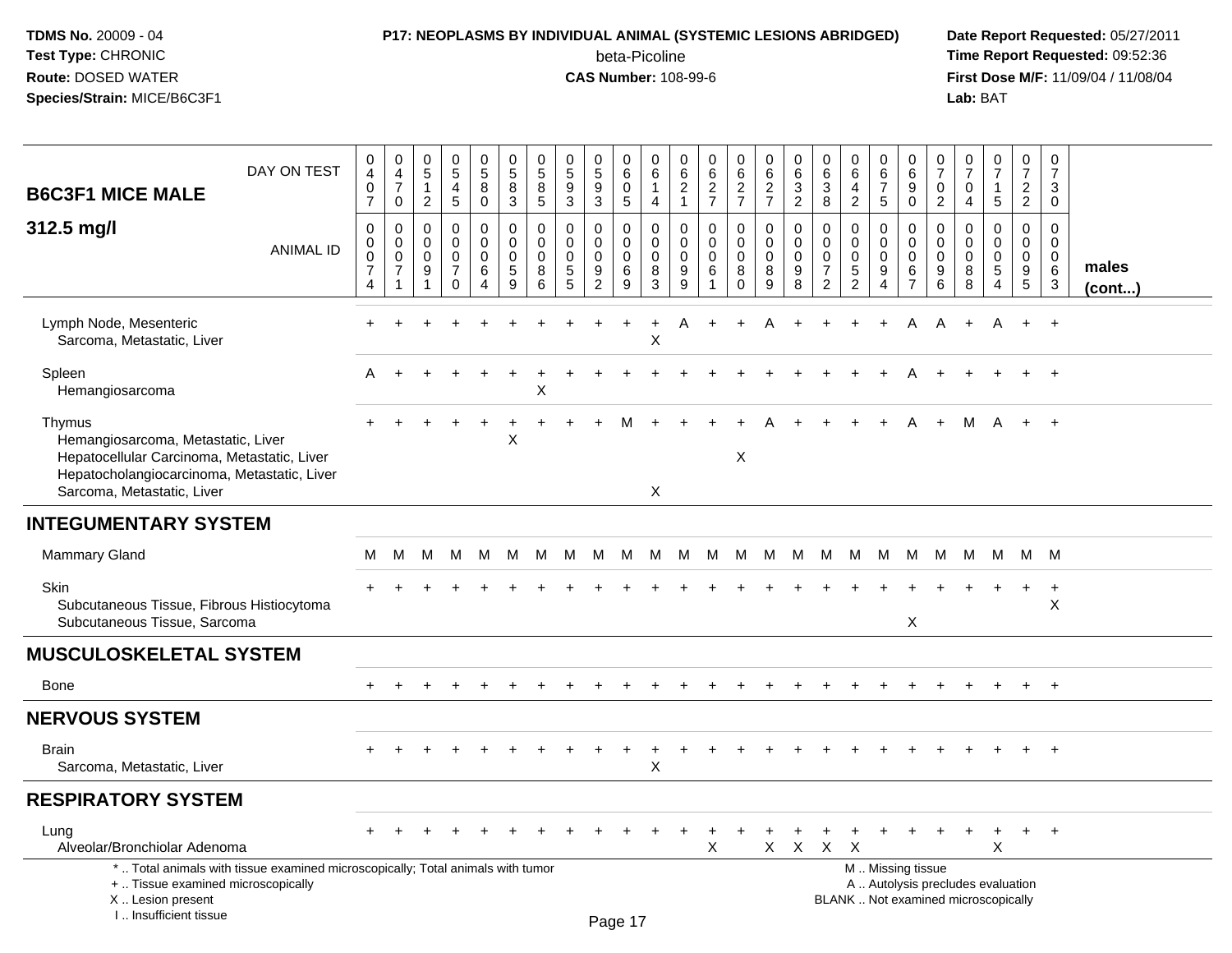# **P17: NEOPLASMS BY INDIVIDUAL ANIMAL (SYSTEMIC LESIONS ABRIDGED) Date Report Requested:** 05/27/2011

beta-Picoline<br>CAS Number: 108-99-6

 **Time Report Requested:** 09:52:36 **First Dose M/F:** 11/09/04 / 11/08/04<br>Lab: BAT **Lab:** BAT

| DAY ON TEST                                                                                                                                                                                                                                  | 0                                                                | $\begin{smallmatrix}0\\4\end{smallmatrix}$                          |                                                                           | $\begin{array}{c} 0 \\ 5 \end{array}$                         |                                                                    |                                                              | $\begin{array}{c} 0 \\ 5 \end{array}$            |                                                              | $\begin{array}{c} 0 \\ 5 \end{array}$                  | 0                                         | 0                                         | $_{6}^{\rm 0}$                                      |                                                          |                                                                                  |                                                      | 0                                         |                                                                          | 0                                                   | 0                                                                 |                                                                           | 0                                               | $\frac{0}{7}$                             | $\frac{0}{7}$                             | $\frac{0}{7}$                             | 0                                                   |                       |
|----------------------------------------------------------------------------------------------------------------------------------------------------------------------------------------------------------------------------------------------|------------------------------------------------------------------|---------------------------------------------------------------------|---------------------------------------------------------------------------|---------------------------------------------------------------|--------------------------------------------------------------------|--------------------------------------------------------------|--------------------------------------------------|--------------------------------------------------------------|--------------------------------------------------------|-------------------------------------------|-------------------------------------------|-----------------------------------------------------|----------------------------------------------------------|----------------------------------------------------------------------------------|------------------------------------------------------|-------------------------------------------|--------------------------------------------------------------------------|-----------------------------------------------------|-------------------------------------------------------------------|---------------------------------------------------------------------------|-------------------------------------------------|-------------------------------------------|-------------------------------------------|-------------------------------------------|-----------------------------------------------------|-----------------------|
| <b>B6C3F1 MICE MALE</b>                                                                                                                                                                                                                      | $\overline{4}$<br>$\mathbf 0$<br>$\overline{7}$                  | $\overline{7}$<br>$\mathbf 0$                                       | $\begin{array}{c} 0 \\ 5 \\ 1 \end{array}$<br>$\overline{c}$              | $\overline{4}$<br>5                                           | $\begin{array}{c} 0 \\ 5 \\ 8 \end{array}$<br>$\mathbf 0$          | $\begin{array}{c} 0 \\ 5 \\ 8 \end{array}$<br>$\overline{3}$ | $\bf8$<br>$\overline{5}$                         | $\begin{array}{c} 0 \\ 5 \\ 9 \end{array}$<br>$\overline{3}$ | 9<br>$\mathbf{3}$                                      | $\,6\,$<br>$\mathsf{O}$<br>$\sqrt{5}$     | $\,6\,$<br>$\mathbf{1}$<br>$\overline{4}$ | $\overline{c}$<br>$\mathbf{1}$                      | 0627                                                     | 0627                                                                             | $062$<br>$77$                                        | $\,6\,$<br>$\mathbf{3}$<br>$\overline{2}$ | $\begin{matrix} 0 \\ 6 \\ 3 \end{matrix}$<br>$\overline{8}$              | $6\overline{6}$<br>$\overline{4}$<br>$\overline{2}$ | $6\overline{6}$<br>$\overline{7}$<br>5                            | $\begin{matrix} 0 \\ 6 \\ 9 \end{matrix}$<br>$\overline{0}$               | $\overline{7}$<br>$\mathbf 0$<br>$\overline{2}$ | $\mathbf 0$<br>4                          | $\mathbf{1}$<br>5                         | $\overline{2}$<br>$\overline{2}$          | $\overline{7}$<br>3<br>$\mathbf 0$                  |                       |
| 312.5 mg/l<br><b>ANIMAL ID</b>                                                                                                                                                                                                               | $\mathbf 0$<br>$\mathbf 0$<br>$\mathsf 0$<br>$\overline{7}$<br>4 | $\mathbf 0$<br>$\mathbf 0$<br>$\mathsf{O}\xspace$<br>$\overline{7}$ | $\boldsymbol{0}$<br>$\mathbf 0$<br>$\mathbf 0$<br>$9\,$<br>$\overline{1}$ | 0<br>$\mathbf 0$<br>$\mathbf 0$<br>$\overline{7}$<br>$\Omega$ | $\begin{smallmatrix}0\0\0\end{smallmatrix}$<br>6<br>$\overline{4}$ | $\pmb{0}$<br>$\pmb{0}$<br>$\mathbf 0$<br>$\sqrt{5}$<br>9     | $\mathbf 0$<br>$\mathbf 0$<br>$\Omega$<br>8<br>6 | $\mathbf 0$<br>$\mathbf 0$<br>$\mathbf 0$<br>$\sqrt{5}$<br>5 | 0<br>$\mathbf 0$<br>$\mathbf 0$<br>9<br>$\overline{2}$ | 0<br>$\mathbf 0$<br>$\mathbf 0$<br>6<br>9 | 0<br>0<br>$\mathbf 0$<br>8<br>3           | $\mathbf 0$<br>$\mathbf 0$<br>$\mathbf 0$<br>9<br>9 | $\pmb{0}$<br>$\mathsf{O}\xspace$<br>$\pmb{0}$<br>$\,6\,$ | $\begin{smallmatrix} 0\\0 \end{smallmatrix}$<br>$\pmb{0}$<br>$\,8\,$<br>$\Omega$ | $\pmb{0}$<br>$\overline{0}$<br>$\mathbf 0$<br>8<br>9 | $\mathbf 0$<br>0<br>$\mathbf 0$<br>9<br>8 | 0<br>$\begin{smallmatrix} 0\\0 \end{smallmatrix}$<br>$\overline{7}$<br>2 | 0<br>$\mathbf 0$<br>$\mathbf 0$<br>5<br>2           | 0<br>$\overline{0}$<br>$\mathbf 0$<br>9<br>$\boldsymbol{\Lambda}$ | $\mathbf 0$<br>$\mathbf 0$<br>$\overline{0}$<br>$\,6\,$<br>$\overline{7}$ | 0<br>$\mathbf{0}$<br>$\mathbf 0$<br>9<br>6      | 0<br>$\mathbf 0$<br>$\mathbf 0$<br>8<br>8 | 0<br>$\mathbf 0$<br>$\mathsf 0$<br>5<br>4 | 0<br>$\mathbf 0$<br>$\mathbf 0$<br>9<br>5 | $\mathbf 0$<br>$\mathbf 0$<br>$\mathbf 0$<br>6<br>3 | males<br>$($ cont $)$ |
| Alveolar/Bronchiolar Carcinoma<br>Alveolar/Bronchiolar Carcinoma, Multiple<br>Hemangiosarcoma, Metastatic, Liver<br>Hepatocellular Carcinoma, Metastatic, Liver<br>Hepatocholangiocarcinoma, Metastatic, Liver<br>Sarcoma, Metastatic, Liver |                                                                  |                                                                     | $\boldsymbol{\mathsf{X}}$                                                 |                                                               | $\boldsymbol{\mathsf{X}}$<br>$\mathsf{X}$                          | X                                                            | X                                                | X                                                            |                                                        | $\boldsymbol{\mathsf{X}}$                 | X                                         |                                                     |                                                          |                                                                                  | $X$ $X$                                              |                                           |                                                                          |                                                     | X                                                                 |                                                                           | $\boldsymbol{\mathsf{X}}$                       |                                           | X                                         |                                           | X                                                   |                       |
| Nose                                                                                                                                                                                                                                         |                                                                  |                                                                     |                                                                           |                                                               |                                                                    |                                                              |                                                  |                                                              |                                                        |                                           |                                           |                                                     |                                                          |                                                                                  |                                                      |                                           |                                                                          |                                                     |                                                                   |                                                                           |                                                 |                                           |                                           |                                           | $+$                                                 |                       |
| Pleura<br>Hepatocellular Carcinoma, Metastatic, Liver                                                                                                                                                                                        |                                                                  |                                                                     |                                                                           |                                                               |                                                                    |                                                              |                                                  |                                                              |                                                        |                                           |                                           |                                                     |                                                          | $\ddot{}$<br>$\times$                                                            |                                                      |                                           |                                                                          |                                                     |                                                                   |                                                                           |                                                 |                                           |                                           |                                           |                                                     |                       |
| Trachea                                                                                                                                                                                                                                      | A                                                                |                                                                     |                                                                           |                                                               |                                                                    |                                                              |                                                  |                                                              |                                                        |                                           |                                           |                                                     |                                                          |                                                                                  |                                                      |                                           |                                                                          |                                                     |                                                                   |                                                                           |                                                 |                                           |                                           |                                           | $+$                                                 |                       |
| <b>SPECIAL SENSES SYSTEM</b>                                                                                                                                                                                                                 |                                                                  |                                                                     |                                                                           |                                                               |                                                                    |                                                              |                                                  |                                                              |                                                        |                                           |                                           |                                                     |                                                          |                                                                                  |                                                      |                                           |                                                                          |                                                     |                                                                   |                                                                           |                                                 |                                           |                                           |                                           |                                                     |                       |
| Eye                                                                                                                                                                                                                                          | A                                                                | $\mathsf{A}$                                                        | A                                                                         | $\ddot{}$                                                     |                                                                    |                                                              |                                                  |                                                              |                                                        |                                           |                                           | A                                                   | A                                                        | $+$                                                                              | A                                                    | $\ddot{}$                                 | A                                                                        | $+$                                                 | $\ddot{}$                                                         | A                                                                         | $\ddot{}$                                       | $\ddot{}$                                 | A                                         | A +                                       |                                                     |                       |
| Harderian Gland<br>Adenoma<br>Carcinoma                                                                                                                                                                                                      |                                                                  |                                                                     |                                                                           |                                                               |                                                                    | $\pmb{\times}$                                               |                                                  |                                                              |                                                        |                                           |                                           |                                                     |                                                          |                                                                                  |                                                      |                                           |                                                                          | $\ddot{}$                                           | $\ddot{}$                                                         | A                                                                         | $+$<br>$\boldsymbol{\mathsf{X}}$                | $\ddot{}$                                 | A                                         | X                                         | $+$ $+$                                             |                       |
| <b>URINARY SYSTEM</b>                                                                                                                                                                                                                        |                                                                  |                                                                     |                                                                           |                                                               |                                                                    |                                                              |                                                  |                                                              |                                                        |                                           |                                           |                                                     |                                                          |                                                                                  |                                                      |                                           |                                                                          |                                                     |                                                                   |                                                                           |                                                 |                                           |                                           |                                           |                                                     |                       |
| Kidney<br>Sarcoma, Metastatic, Liver                                                                                                                                                                                                         |                                                                  |                                                                     |                                                                           |                                                               |                                                                    |                                                              |                                                  |                                                              |                                                        |                                           | X                                         |                                                     |                                                          |                                                                                  |                                                      |                                           |                                                                          |                                                     |                                                                   |                                                                           |                                                 |                                           |                                           |                                           | $+$                                                 |                       |
| Urethra                                                                                                                                                                                                                                      |                                                                  | $\pm$                                                               | $+$                                                                       | $^{+}$                                                        |                                                                    |                                                              |                                                  |                                                              |                                                        |                                           |                                           |                                                     |                                                          |                                                                                  |                                                      |                                           |                                                                          |                                                     |                                                                   |                                                                           |                                                 |                                           |                                           |                                           |                                                     |                       |
| <b>Urinary Bladder</b>                                                                                                                                                                                                                       | A                                                                |                                                                     |                                                                           |                                                               |                                                                    |                                                              |                                                  |                                                              |                                                        |                                           |                                           |                                                     |                                                          |                                                                                  |                                                      |                                           |                                                                          |                                                     |                                                                   | A                                                                         | $+$                                             | $+$                                       | A                                         | $+$                                       | $+$                                                 |                       |
| <b>SYSTEMIC LESIONS</b>                                                                                                                                                                                                                      |                                                                  |                                                                     |                                                                           |                                                               |                                                                    |                                                              |                                                  |                                                              |                                                        |                                           |                                           |                                                     |                                                          |                                                                                  |                                                      |                                           |                                                                          |                                                     |                                                                   |                                                                           |                                                 |                                           |                                           |                                           |                                                     |                       |

\* .. Total animals with tissue examined microscopically; Total animals with tumor

+ .. Tissue examined microscopically

X .. Lesion present

I .. Insufficient tissue

M .. Missing tissue y the contract of the contract of the contract of the contract of the contract of  $\mathsf A$  . Autolysis precludes evaluation Lesion present BLANK .. Not examined microscopically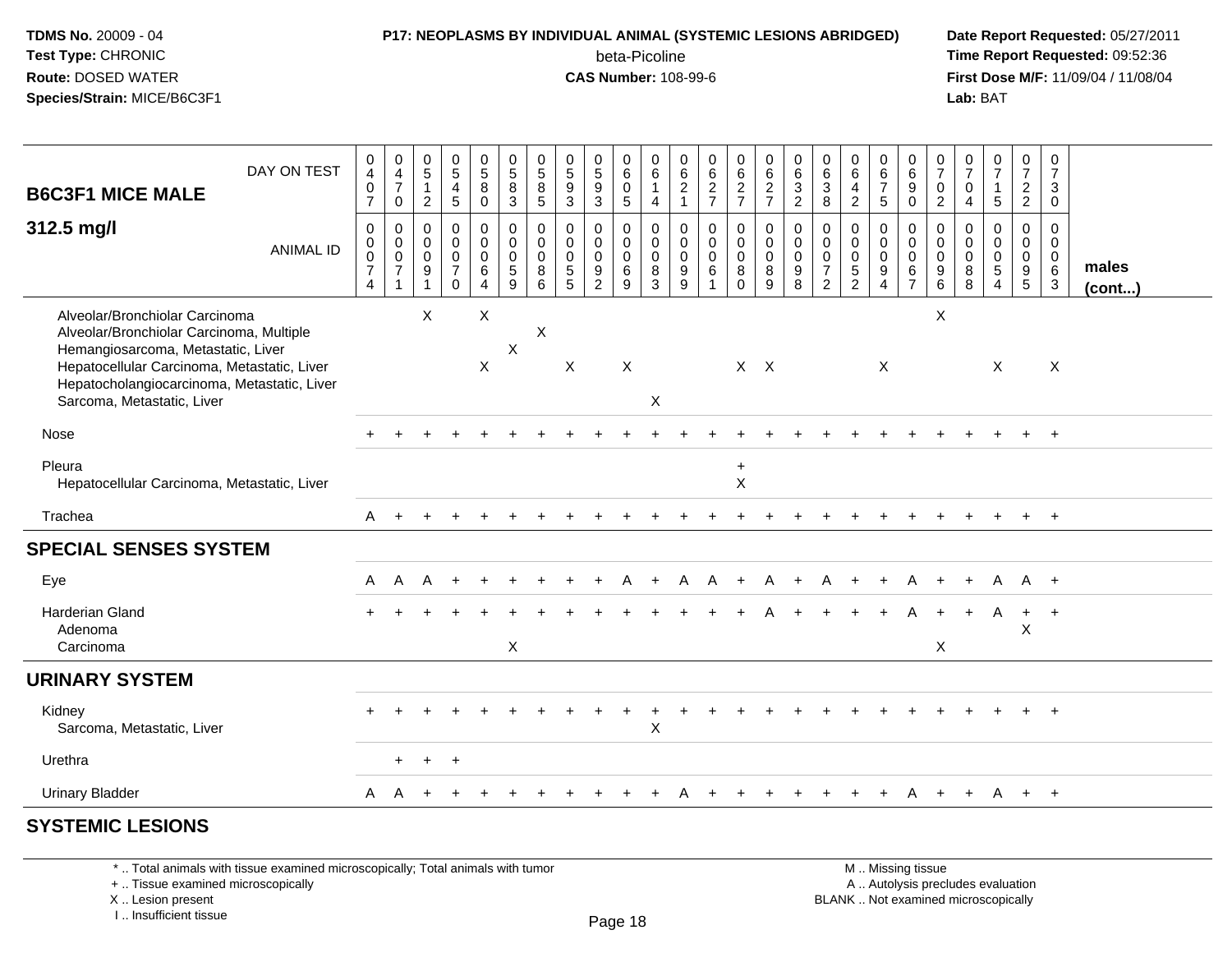#### **P17: NEOPLASMS BY INDIVIDUAL ANIMAL (SYSTEMIC LESIONS ABRIDGED) Date Report Requested:** 05/27/2011

beta-Picoline<br>CAS Number: 108-99-6

 **Time Report Requested:** 09:52:36 **First Dose M/F:** 11/09/04 / 11/08/04<br>Lab: BAT **Lab:** BAT

| <b>B6C3F1 MICE MALE</b> | DAY ON TEST      | $\mathbf{0}$<br>4<br>0     | $\overline{0}$<br>4<br>$\rightarrow$<br>U | 0<br>G<br>ົ                | <sub>5</sub><br>4<br>Э | -<br>5<br>8 | 0<br>đ<br>8<br>3 | U<br>đ<br>8<br><sub>5</sub> | 0<br>5<br>9<br>3      | $\overline{0}$<br>.5<br>9<br>3 | 0<br>6<br>0<br><sub>5</sub> | 6           | 6 | 6 | 0<br>6<br>$\epsilon$ | $\mathbf{0}$<br>6<br>$\epsilon$ | U<br>6<br>3<br>2      | 0<br>6<br>3<br>8 | -6<br>∠            | 6 | $\mathbf{0}$<br>⌒<br>9 | U<br>U                | 0<br>0<br>4      | 0<br>-<br>5            | 0<br>$\rightarrow$<br>2<br>ົ<br>$\epsilon$ | ົ<br>చ   |                 |
|-------------------------|------------------|----------------------------|-------------------------------------------|----------------------------|------------------------|-------------|------------------|-----------------------------|-----------------------|--------------------------------|-----------------------------|-------------|---|---|----------------------|---------------------------------|-----------------------|------------------|--------------------|---|------------------------|-----------------------|------------------|------------------------|--------------------------------------------|----------|-----------------|
| 312.5 mg/l              | <b>ANIMAL ID</b> | $\mathbf 0$<br>0<br>0<br>4 | 0<br>U<br>U                               | $\mathbf 0$<br>0<br>0<br>9 |                        | 6           | 0<br>0<br>5<br>9 | 0<br>0<br>0<br>8<br>6       | 0<br>0<br>0<br>5<br>5 | 0<br>0<br>9<br>ົ               | 0<br>0<br>0<br>6<br>9       | 8<br>ີ<br>đ |   | ⌒ | 0<br>0<br>8<br>0     | 0<br>0<br>0<br>8<br>9           | 0<br>0<br>0<br>9<br>8 | 0<br>0<br>0<br>2 | G<br>$\mathcal{D}$ |   | ⌒<br>6                 | O<br>U<br>9<br>⌒<br>b | 0<br>0<br>8<br>8 | 0<br>0<br>0<br>.5<br>4 | 0<br>0<br>0<br>9<br>5                      | 6<br>-3  | males<br>(cont) |
| Multiple Organ          |                  |                            |                                           |                            |                        |             |                  |                             |                       |                                |                             |             |   |   |                      |                                 |                       |                  |                    |   |                        |                       |                  |                        |                                            | <u>+</u> |                 |

Histiocytic Sarcoma

a and the contract of the contract of the contract of the contract of the contract of the contract of the contract of the contract of the contract of the contract of the contract of the contract of the contract of the cont Lymphoma Malignant

t and the set of the set of the set of the set of the set of the set of the set of the set of the set of the s

<sup>\* ..</sup> Total animals with tissue examined microscopically; Total animals with tumor

<sup>+ ..</sup> Tissue examined microscopically

X .. Lesion present

I .. Insufficient tissue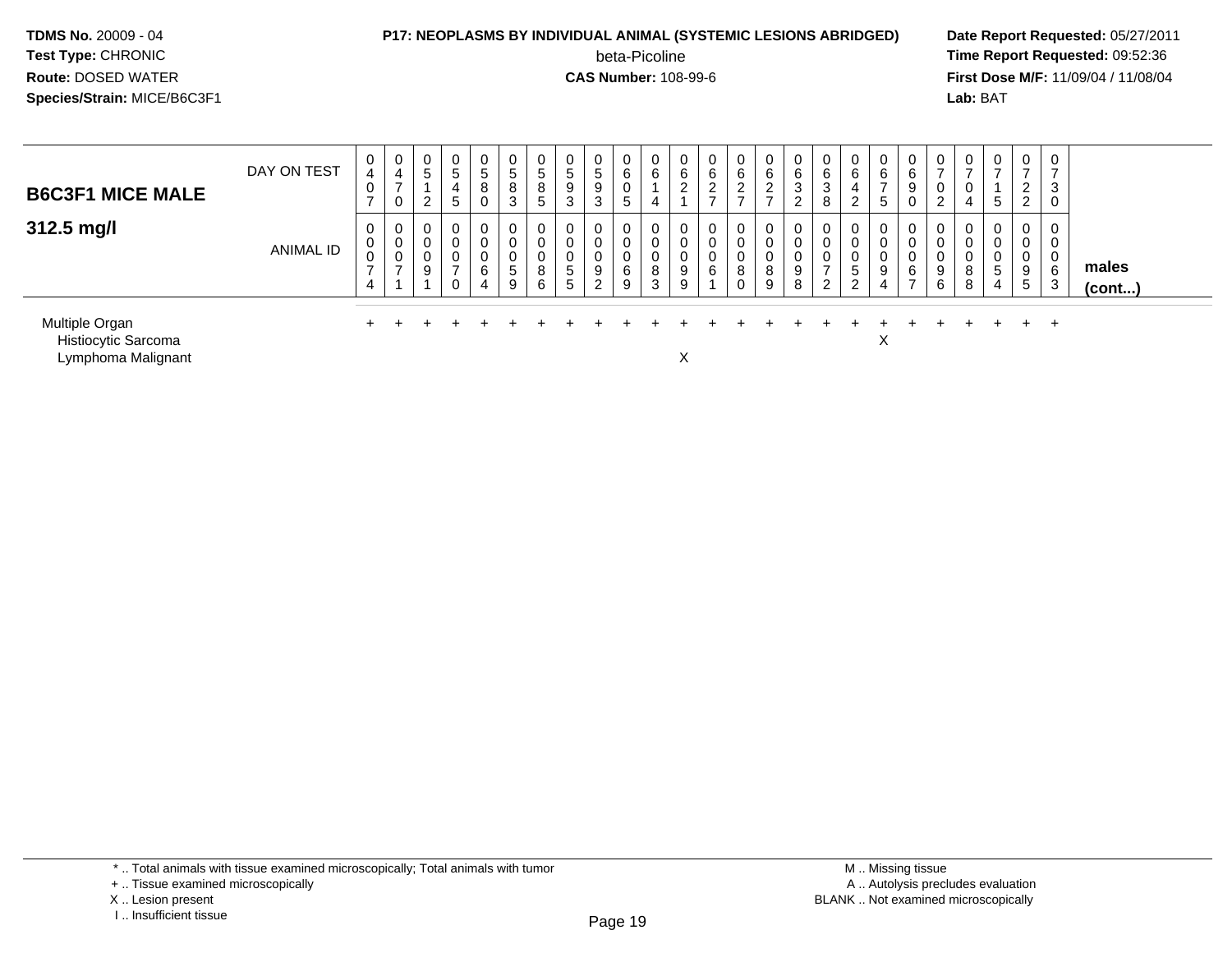### **P17: NEOPLASMS BY INDIVIDUAL ANIMAL (SYSTEMIC LESIONS ABRIDGED) Date Report Requested:** 05/27/2011

beta-Picoline<br>CAS Number: 108-99-6

 **Time Report Requested:** 09:52:36 **First Dose M/F:** 11/09/04 / 11/08/04<br>Lab: BAT **Lab:** BAT

| <b>B6C3F1 MICE MALE</b>                                                                                                                                    | DAY ON TEST      | $\frac{0}{7}$<br>$\sqrt{3}$<br>$\mathbf 0$                                         | $\frac{0}{7}$<br>$\sqrt{3}$<br>$\mathbf{1}$                      | $\frac{0}{7}$<br>$\sqrt{3}$<br>$\overline{1}$                 | $\frac{0}{7}$<br>$\mathbf{3}$<br>$\mathbf{1}$          | $\begin{array}{c} 0 \\ 7 \end{array}$<br>$\mathbf{3}$<br>$\mathbf{1}$ | $\frac{0}{7}$<br>$\mathbf 3$<br>$\mathbf{1}$                                | $\begin{array}{c} 0 \\ 7 \end{array}$<br>$\mathbf{3}$<br>$\mathbf{1}$ | $\begin{array}{c} 0 \\ 7 \end{array}$<br>$\ensuremath{\mathsf{3}}$<br>$\mathbf{1}$ | $\frac{0}{7}$<br>$\ensuremath{\mathsf{3}}$<br>$\overline{1}$ | $\begin{array}{c} 0 \\ 7 \end{array}$<br>$\frac{3}{1}$     | $\frac{0}{7}$<br>3<br>$\overline{c}$ | $\frac{0}{7}$<br>$\frac{3}{2}$                                     | $\frac{0}{7}$<br>$\mathbf{3}$<br>$\overline{2}$                      | $\frac{0}{7}$<br>$\frac{3}{2}$                                               | $\begin{array}{c} 0 \\ 7 \end{array}$<br>$\frac{3}{2}$          | $\begin{array}{c} 0 \\ 7 \end{array}$<br>$\frac{3}{2}$         | $\frac{0}{7}$<br>$\frac{3}{2}$                                            | $\frac{0}{7}$<br>$\frac{3}{2}$                                 | $\frac{0}{7}$<br>$\frac{3}{2}$                                                      | 0<br>$\overline{7}$<br>$\mathbf{3}$<br>$\overline{2}$         | $\begin{smallmatrix}0\\7\end{smallmatrix}$<br>$\frac{3}{2}$                                         | $\begin{array}{c} 0 \\ 7 \end{array}$<br>$\frac{3}{2}$                 | $\begin{array}{c} 0 \\ 7 \end{array}$<br>$\frac{3}{2}$  | 0<br>$\overline{7}$<br>$\ensuremath{\mathsf{3}}$<br>$\overline{2}$ | $\pmb{0}$<br>$\overline{7}$<br>3<br>$\overline{2}$                 |                                                |
|------------------------------------------------------------------------------------------------------------------------------------------------------------|------------------|------------------------------------------------------------------------------------|------------------------------------------------------------------|---------------------------------------------------------------|--------------------------------------------------------|-----------------------------------------------------------------------|-----------------------------------------------------------------------------|-----------------------------------------------------------------------|------------------------------------------------------------------------------------|--------------------------------------------------------------|------------------------------------------------------------|--------------------------------------|--------------------------------------------------------------------|----------------------------------------------------------------------|------------------------------------------------------------------------------|-----------------------------------------------------------------|----------------------------------------------------------------|---------------------------------------------------------------------------|----------------------------------------------------------------|-------------------------------------------------------------------------------------|---------------------------------------------------------------|-----------------------------------------------------------------------------------------------------|------------------------------------------------------------------------|---------------------------------------------------------|--------------------------------------------------------------------|--------------------------------------------------------------------|------------------------------------------------|
| 312.5 mg/l                                                                                                                                                 | <b>ANIMAL ID</b> | $\boldsymbol{0}$<br>$\mathbf 0$<br>$\mathbf 0$<br>$\overline{7}$<br>$\overline{5}$ | 0<br>$\mathbf 0$<br>$\mathbf 0$<br>$\,$ 5 $\,$<br>$\overline{7}$ | $\Omega$<br>$\mathbf 0$<br>$\mathbf 0$<br>6<br>$\overline{2}$ | 0<br>$\mathbf 0$<br>$\mathbf 0$<br>6<br>$\overline{5}$ | 0<br>$\ddot{\mathbf{0}}$<br>$\pmb{0}$<br>$\,6\,$<br>$\overline{8}$    | $\mathsf 0$<br>$\mathbf 0$<br>$\pmb{0}$<br>$\overline{7}$<br>$\overline{7}$ | $\Omega$<br>$\mathbf 0$<br>0<br>$\overline{7}$<br>8                   | $\mathbf 0$<br>$\mathbf 0$<br>$\mathbf 0$<br>$\bf 8$<br>$\boldsymbol{\Lambda}$     | 0<br>$\mathbf 0$<br>$\mathbf 0$<br>$^8_5$                    | $\mathbf 0$<br>$\mathbf 0$<br>$\mathbf 0$<br>$\frac{9}{7}$ | 0<br>$\mathbf 0$<br>$\mathbf 0$<br>5 | $\mathsf{O}\xspace$<br>$\mathbf 0$<br>$\mathbf 0$<br>$\frac{5}{3}$ | $\mathsf{O}$<br>$\overline{0}$<br>$\mathbf 0$<br>5<br>$\overline{6}$ | $\pmb{0}$<br>$\bar{0}$<br>$\pmb{0}$<br>$\begin{array}{c} 5 \\ 8 \end{array}$ | $\pmb{0}$<br>$\overline{0}$<br>$\pmb{0}$<br>$\,6\,$<br>$\Omega$ | $\mathbf 0$<br>$\mathbf 0$<br>$\pmb{0}$<br>6<br>$\overline{6}$ | $\mathbf 0$<br>$\mathbf 0$<br>$\pmb{0}$<br>$\overline{7}$<br>$\mathbf{3}$ | 0<br>$\mathbf 0$<br>$\mathsf{O}\xspace$<br>$\overline{7}$<br>6 | $\mathbf 0$<br>$\ddot{\mathbf{0}}$<br>$\pmb{0}$<br>$\overline{7}$<br>$\overline{9}$ | $\mathbf 0$<br>$\mathbf 0$<br>$\mathbf 0$<br>8<br>$\mathbf 1$ | $\mathsf{O}\xspace$<br>$\mathbf 0$<br>$\mathbf 0$<br>$\begin{smallmatrix} 8 \\ 2 \end{smallmatrix}$ | $\mathbf 0$<br>$\mathbf 0$<br>$\mathbf 0$<br>$\bf 8$<br>$\overline{7}$ | $\mathbf 0$<br>$\mathbf 0$<br>$\mathbf 0$<br>$_{0}^{9}$ | 0<br>$\mathbf 0$<br>$\mathbf 0$<br>$\frac{9}{3}$                   | $\Omega$<br>$\Omega$<br>$\mathbf{1}$<br>$\mathbf 0$<br>$\mathbf 0$ | * TOTALS                                       |
| <b>ALIMENTARY SYSTEM</b>                                                                                                                                   |                  |                                                                                    |                                                                  |                                                               |                                                        |                                                                       |                                                                             |                                                                       |                                                                                    |                                                              |                                                            |                                      |                                                                    |                                                                      |                                                                              |                                                                 |                                                                |                                                                           |                                                                |                                                                                     |                                                               |                                                                                                     |                                                                        |                                                         |                                                                    |                                                                    |                                                |
| Esophagus                                                                                                                                                  |                  |                                                                                    |                                                                  |                                                               |                                                        |                                                                       |                                                                             |                                                                       |                                                                                    |                                                              |                                                            |                                      |                                                                    |                                                                      |                                                                              |                                                                 |                                                                |                                                                           |                                                                |                                                                                     |                                                               |                                                                                                     |                                                                        |                                                         |                                                                    |                                                                    | 50                                             |
| Gallbladder                                                                                                                                                |                  |                                                                                    |                                                                  |                                                               |                                                        |                                                                       |                                                                             |                                                                       |                                                                                    |                                                              |                                                            |                                      |                                                                    |                                                                      |                                                                              |                                                                 |                                                                |                                                                           |                                                                |                                                                                     |                                                               |                                                                                                     |                                                                        |                                                         |                                                                    |                                                                    | 33                                             |
| Intestine Large, Cecum                                                                                                                                     |                  |                                                                                    |                                                                  |                                                               |                                                        |                                                                       |                                                                             |                                                                       |                                                                                    |                                                              |                                                            |                                      |                                                                    |                                                                      |                                                                              |                                                                 |                                                                |                                                                           |                                                                |                                                                                     |                                                               |                                                                                                     |                                                                        |                                                         |                                                                    |                                                                    | 34                                             |
| Intestine Large, Colon<br>Sarcoma, Metastatic, Liver                                                                                                       |                  |                                                                                    |                                                                  |                                                               |                                                        |                                                                       |                                                                             |                                                                       |                                                                                    |                                                              |                                                            |                                      |                                                                    |                                                                      |                                                                              |                                                                 |                                                                |                                                                           |                                                                |                                                                                     |                                                               |                                                                                                     |                                                                        |                                                         |                                                                    |                                                                    | 40<br>$\mathbf{1}$                             |
| Intestine Large, Rectum                                                                                                                                    |                  |                                                                                    |                                                                  |                                                               |                                                        |                                                                       |                                                                             |                                                                       |                                                                                    |                                                              |                                                            |                                      |                                                                    |                                                                      |                                                                              |                                                                 |                                                                |                                                                           |                                                                |                                                                                     |                                                               |                                                                                                     |                                                                        |                                                         |                                                                    | $\ddot{}$                                                          | 38                                             |
| Intestine Small, Duodenum                                                                                                                                  |                  |                                                                                    |                                                                  |                                                               |                                                        |                                                                       |                                                                             |                                                                       |                                                                                    |                                                              |                                                            |                                      |                                                                    |                                                                      |                                                                              |                                                                 |                                                                |                                                                           |                                                                |                                                                                     |                                                               |                                                                                                     |                                                                        |                                                         |                                                                    |                                                                    | 31                                             |
| Intestine Small, Ileum                                                                                                                                     |                  |                                                                                    |                                                                  |                                                               |                                                        |                                                                       |                                                                             |                                                                       |                                                                                    |                                                              |                                                            |                                      |                                                                    |                                                                      |                                                                              |                                                                 |                                                                |                                                                           |                                                                |                                                                                     |                                                               |                                                                                                     |                                                                        |                                                         |                                                                    |                                                                    | 35                                             |
| Intestine Small, Jejunum<br>Adenoma<br>Carcinoma                                                                                                           |                  |                                                                                    |                                                                  |                                                               |                                                        |                                                                       |                                                                             |                                                                       |                                                                                    |                                                              |                                                            |                                      |                                                                    |                                                                      |                                                                              |                                                                 |                                                                |                                                                           |                                                                |                                                                                     | Χ<br>X                                                        |                                                                                                     |                                                                        |                                                         |                                                                    | $+$                                                                | 32<br>1<br>$\mathbf{1}$                        |
| Liver<br>Hemangioma<br>Hemangiosarcoma                                                                                                                     |                  |                                                                                    |                                                                  |                                                               |                                                        |                                                                       |                                                                             |                                                                       |                                                                                    |                                                              |                                                            |                                      |                                                                    |                                                                      |                                                                              |                                                                 |                                                                |                                                                           | X                                                              |                                                                                     |                                                               |                                                                                                     | X                                                                      |                                                         |                                                                    | $\div$                                                             | 50<br>1<br>4                                   |
| Hepatoblastoma<br>Hepatoblastoma, Multiple<br>Hepatocellular Adenoma                                                                                       |                  |                                                                                    |                                                                  | $\mathsf X$                                                   |                                                        | X                                                                     |                                                                             | X                                                                     |                                                                                    |                                                              |                                                            |                                      |                                                                    |                                                                      | X                                                                            | $X$ $X$                                                         |                                                                |                                                                           |                                                                |                                                                                     |                                                               | $X$ $X$                                                                                             |                                                                        |                                                         |                                                                    |                                                                    | 5<br>$\mathbf{1}$<br>11                        |
| Hepatocellular Adenoma, Multiple<br>Hepatocellular Carcinoma<br>Hepatocellular Carcinoma, Multiple<br>Hepatocholangiocarcinoma<br>Ito Cell Tumor Malignant |                  | $\mathsf{X}$                                                                       | $\boldsymbol{\mathsf{X}}$<br>$\mathsf{X}$                        | $\mathsf{X}$<br>$\boldsymbol{\mathsf{X}}$                     | $\boldsymbol{X}$                                       | X                                                                     | X                                                                           |                                                                       | $X$ $X$<br>$X$ $X$                                                                 |                                                              | $\mathsf{X}$                                               | $\mathsf X$                          | $\mathsf{X}$<br>$\mathsf{X}$                                       | $\boldsymbol{\mathsf{X}}$                                            | $\mathsf{x}$                                                                 |                                                                 |                                                                | X X X                                                                     |                                                                | $\mathsf{X}$<br>X                                                                   |                                                               |                                                                                                     | X                                                                      | $\mathsf{X}$<br>$\overline{\mathsf{X}}$                 | $X$ $X$                                                            |                                                                    | 30<br>13<br>10<br>$\mathbf{2}$<br>$\mathbf{1}$ |
| *  Total animals with tissue examined microscopically; Total animals with tumor                                                                            |                  |                                                                                    |                                                                  |                                                               |                                                        |                                                                       |                                                                             |                                                                       |                                                                                    |                                                              |                                                            |                                      |                                                                    |                                                                      |                                                                              |                                                                 |                                                                |                                                                           |                                                                |                                                                                     | M  Missing tissue                                             |                                                                                                     |                                                                        |                                                         |                                                                    |                                                                    |                                                |

\* .. Total animals with tissue examined microscopically; Total animals with tumor

+ .. Tissue examined microscopically

X .. Lesion present

I .. Insufficient tissue

y the contract of the contract of the contract of the contract of the contract of  $\mathsf A$  . Autolysis precludes evaluation

Lesion present BLANK .. Not examined microscopically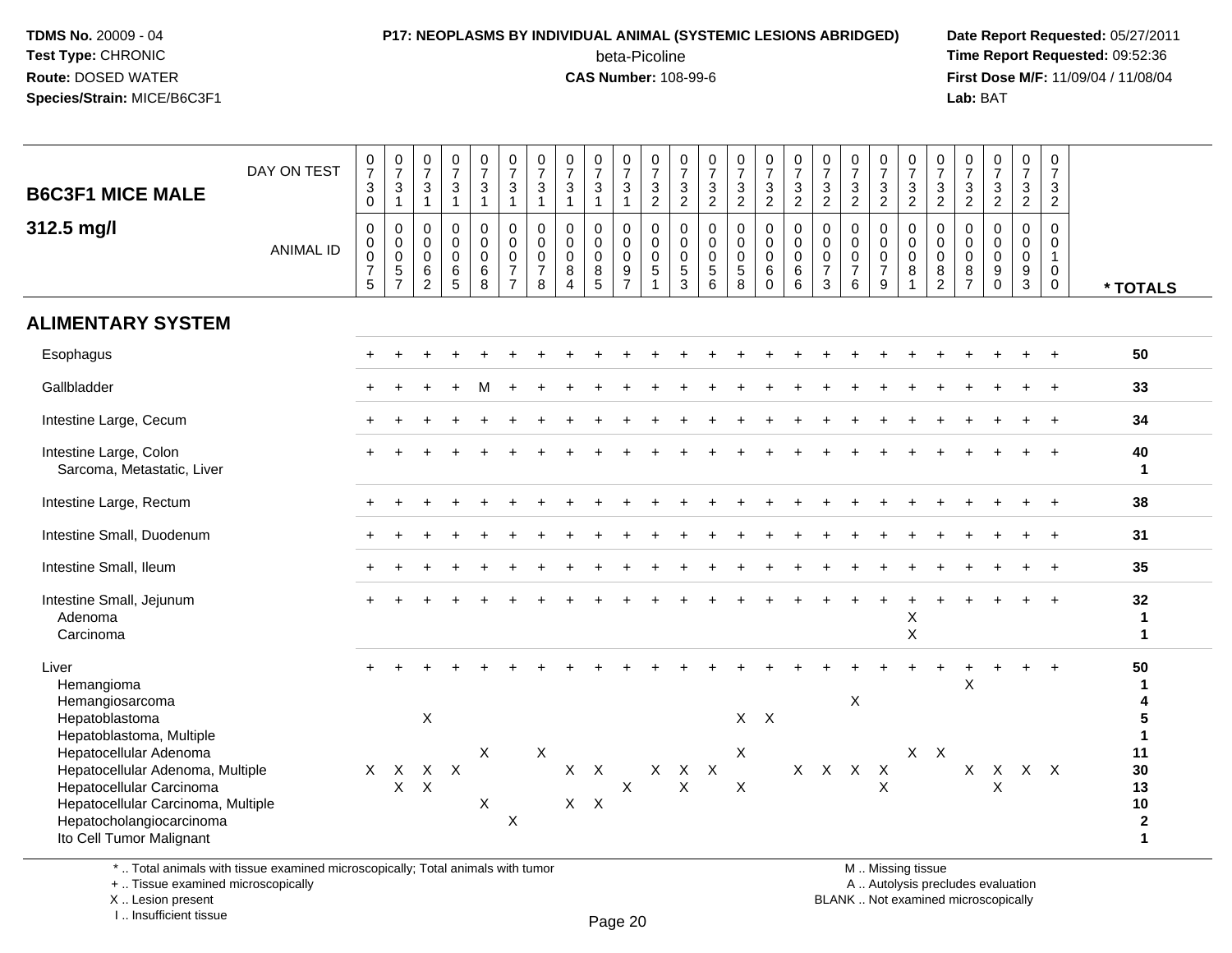### **P17: NEOPLASMS BY INDIVIDUAL ANIMAL (SYSTEMIC LESIONS ABRIDGED) Date Report Requested:** 05/27/2011

beta-Picoline<br>CAS Number: 108-99-6

| <b>B6C3F1 MICE MALE</b>                                                                               | DAY ON TEST                                                                     | $\frac{0}{7}$<br>$\sqrt{3}$<br>$\mathbf 0$                   | $\frac{0}{7}$<br>3<br>1                                | $\frac{0}{7}$<br>3<br>$\mathbf{1}$                  | $\frac{0}{7}$<br>3<br>$\mathbf{1}$                  | $\begin{smallmatrix}0\\7\end{smallmatrix}$<br>3<br>$\mathbf{1}$ | $\begin{array}{c} 0 \\ 7 \end{array}$<br>3<br>$\overline{1}$     | 0<br>$\overline{7}$<br>3<br>$\overline{1}$             | 0<br>$\overline{7}$<br>3<br>$\mathbf{1}$                   | $\frac{0}{7}$<br>3<br>1                   | $\begin{smallmatrix}0\\7\end{smallmatrix}$<br>$\ensuremath{\mathsf{3}}$<br>$\mathbf{1}$ | $\begin{array}{c} 0 \\ 7 \end{array}$<br>$\sqrt{3}$<br>$\overline{2}$ | 0<br>$\overline{7}$<br>3<br>$\overline{2}$                       | $\frac{0}{7}$<br>$\mathbf{3}$<br>$\overline{2}$ | $\frac{0}{7}$<br>3<br>$\overline{2}$               | $\frac{0}{7}$<br>$\ensuremath{\mathsf{3}}$<br>$\overline{2}$ | $\begin{array}{c} 0 \\ 7 \end{array}$<br>3<br>$\overline{2}$ | 0<br>$\overline{7}$<br>3<br>$\overline{2}$          | 0<br>$\overline{7}$<br>$\mathbf{3}$<br>$\overline{2}$            | 0<br>$\overline{7}$<br>3<br>$\overline{2}$ | $\frac{0}{7}$<br>$\ensuremath{\mathsf{3}}$<br>$\overline{2}$        | 0<br>$\overline{7}$<br>$\mathbf{3}$<br>$\overline{2}$         | 0<br>$\overline{7}$<br>3<br>$\overline{2}$              | $\frac{0}{7}$<br>$\sqrt{3}$<br>$\overline{2}$                            | $\mathbf 0$<br>$\overline{7}$<br>3<br>$\overline{2}$           | $\mathbf 0$<br>$\overline{7}$<br>3<br>$\boldsymbol{2}$        |                                        |
|-------------------------------------------------------------------------------------------------------|---------------------------------------------------------------------------------|--------------------------------------------------------------|--------------------------------------------------------|-----------------------------------------------------|-----------------------------------------------------|-----------------------------------------------------------------|------------------------------------------------------------------|--------------------------------------------------------|------------------------------------------------------------|-------------------------------------------|-----------------------------------------------------------------------------------------|-----------------------------------------------------------------------|------------------------------------------------------------------|-------------------------------------------------|----------------------------------------------------|--------------------------------------------------------------|--------------------------------------------------------------|-----------------------------------------------------|------------------------------------------------------------------|--------------------------------------------|---------------------------------------------------------------------|---------------------------------------------------------------|---------------------------------------------------------|--------------------------------------------------------------------------|----------------------------------------------------------------|---------------------------------------------------------------|----------------------------------------|
| 312.5 mg/l                                                                                            | <b>ANIMAL ID</b>                                                                | $\mathbf 0$<br>$\mathbf 0$<br>$\mathbf 0$<br>7<br>$\sqrt{5}$ | $\mathbf 0$<br>0<br>$\mathbf 0$<br>5<br>$\overline{7}$ | $\mathbf 0$<br>$\mathbf 0$<br>$\mathbf 0$<br>6<br>2 | $\mathbf 0$<br>$\mathbf 0$<br>$\mathbf 0$<br>6<br>5 | 0<br>$\overline{0}$<br>$\mathbf 0$<br>6<br>8                    | $\mathbf 0$<br>$\mathbf 0$<br>$\mathbf 0$<br>7<br>$\overline{7}$ | 0<br>$\mathbf 0$<br>$\mathbf 0$<br>$\overline{7}$<br>8 | $\Omega$<br>$\Omega$<br>$\mathbf 0$<br>8<br>$\overline{4}$ | 0<br>$\mathbf 0$<br>$\mathbf 0$<br>8<br>5 | 0<br>0<br>$\mathbf 0$<br>9<br>$\overline{7}$                                            | $\mathbf 0$<br>$\mathbf 0$<br>$\mathbf 0$<br>5                        | $\mathbf 0$<br>$\mathbf 0$<br>$\mathbf 0$<br>$\overline{5}$<br>3 | $\mathbf 0$<br>$\Omega$<br>$\Omega$<br>5<br>6   | $\mathbf 0$<br>0<br>$\mathbf 0$<br>$\sqrt{5}$<br>8 | 0<br>$\mathbf 0$<br>$\mathsf 0$<br>6<br>$\mathbf 0$          | $\mathbf 0$<br>0<br>$\mathbf 0$<br>6<br>6                    | $\Omega$<br>0<br>$\mathbf 0$<br>$\overline{7}$<br>3 | $\mathbf 0$<br>$\mathbf 0$<br>$\mathbf 0$<br>$\overline{7}$<br>6 | 0<br>0<br>$\mathbf 0$<br>7<br>9            | $\mathbf 0$<br>$\mathbf 0$<br>$\overline{0}$<br>8<br>$\overline{1}$ | $\Omega$<br>$\mathbf 0$<br>$\mathbf 0$<br>8<br>$\overline{2}$ | $\Omega$<br>$\Omega$<br>$\Omega$<br>8<br>$\overline{7}$ | $\mathbf 0$<br>$\mathbf 0$<br>$\mathbf 0$<br>9<br>$\Omega$               | $\mathbf 0$<br>$\mathbf 0$<br>$\mathbf 0$<br>9<br>$\mathbf{3}$ | $\Omega$<br>$\mathbf 0$<br>$\overline{1}$<br>0<br>$\mathbf 0$ | * TOTALS                               |
| Sarcoma                                                                                               |                                                                                 |                                                              |                                                        |                                                     |                                                     |                                                                 |                                                                  |                                                        |                                                            |                                           |                                                                                         |                                                                       |                                                                  |                                                 |                                                    |                                                              |                                                              |                                                     |                                                                  |                                            |                                                                     |                                                               |                                                         |                                                                          |                                                                |                                                               | $\mathbf{1}$                           |
| Mesentery                                                                                             |                                                                                 |                                                              |                                                        |                                                     |                                                     |                                                                 |                                                                  |                                                        |                                                            |                                           | $\ddot{}$                                                                               |                                                                       |                                                                  |                                                 |                                                    |                                                              |                                                              |                                                     |                                                                  |                                            |                                                                     |                                                               |                                                         |                                                                          |                                                                |                                                               | $\mathbf{1}$                           |
| Pancreas<br>Sarcoma, Metastatic, Liver                                                                |                                                                                 |                                                              |                                                        |                                                     |                                                     |                                                                 |                                                                  |                                                        |                                                            |                                           |                                                                                         |                                                                       |                                                                  |                                                 |                                                    |                                                              |                                                              |                                                     |                                                                  |                                            |                                                                     |                                                               |                                                         |                                                                          |                                                                |                                                               | 48<br>$\mathbf 1$                      |
| Salivary Glands                                                                                       |                                                                                 |                                                              |                                                        |                                                     |                                                     |                                                                 |                                                                  |                                                        |                                                            |                                           |                                                                                         |                                                                       |                                                                  |                                                 |                                                    |                                                              |                                                              |                                                     |                                                                  |                                            |                                                                     |                                                               |                                                         |                                                                          |                                                                | $\ddot{}$                                                     | 50                                     |
| Stomach, Forestomach<br>Hemangioma<br>Squamous Cell Papilloma                                         |                                                                                 |                                                              |                                                        |                                                     |                                                     |                                                                 |                                                                  | $\mathsf X$                                            |                                                            |                                           |                                                                                         |                                                                       |                                                                  |                                                 |                                                    |                                                              |                                                              |                                                     |                                                                  |                                            |                                                                     |                                                               |                                                         |                                                                          |                                                                | $+$                                                           | 47<br>1<br>$\mathbf 1$                 |
| Stomach, Glandular                                                                                    |                                                                                 |                                                              |                                                        |                                                     |                                                     |                                                                 |                                                                  |                                                        |                                                            |                                           |                                                                                         |                                                                       |                                                                  |                                                 |                                                    |                                                              |                                                              |                                                     |                                                                  |                                            |                                                                     |                                                               |                                                         |                                                                          |                                                                |                                                               | 45                                     |
| Tooth                                                                                                 |                                                                                 |                                                              |                                                        |                                                     | <b>+</b>                                            |                                                                 |                                                                  |                                                        |                                                            |                                           |                                                                                         | ÷                                                                     |                                                                  |                                                 | $\ddot{}$                                          |                                                              | <b>+</b>                                                     |                                                     |                                                                  | $\ddot{}$                                  |                                                                     |                                                               | $\pm$                                                   | $\pm$                                                                    | $+$                                                            | $+$                                                           | 41                                     |
| <b>CARDIOVASCULAR SYSTEM</b>                                                                          |                                                                                 |                                                              |                                                        |                                                     |                                                     |                                                                 |                                                                  |                                                        |                                                            |                                           |                                                                                         |                                                                       |                                                                  |                                                 |                                                    |                                                              |                                                              |                                                     |                                                                  |                                            |                                                                     |                                                               |                                                         |                                                                          |                                                                |                                                               |                                        |
| Heart<br>Hemangiosarcoma<br>Hepatocellular Carcinoma, Metastatic, Liver<br>Sarcoma, Metastatic, Liver |                                                                                 |                                                              |                                                        |                                                     |                                                     |                                                                 |                                                                  |                                                        |                                                            |                                           |                                                                                         |                                                                       |                                                                  |                                                 |                                                    |                                                              |                                                              |                                                     |                                                                  |                                            |                                                                     |                                                               |                                                         |                                                                          |                                                                | $+$                                                           | 50<br>$\mathbf{1}$<br>$\mathbf 2$<br>1 |
| <b>ENDOCRINE SYSTEM</b>                                                                               |                                                                                 |                                                              |                                                        |                                                     |                                                     |                                                                 |                                                                  |                                                        |                                                            |                                           |                                                                                         |                                                                       |                                                                  |                                                 |                                                    |                                                              |                                                              |                                                     |                                                                  |                                            |                                                                     |                                                               |                                                         |                                                                          |                                                                |                                                               |                                        |
| <b>Adrenal Cortex</b><br>Sarcoma, Metastatic, Liver<br>Subcapsular, Adenoma                           |                                                                                 |                                                              |                                                        |                                                     |                                                     |                                                                 |                                                                  |                                                        |                                                            |                                           |                                                                                         |                                                                       |                                                                  |                                                 |                                                    |                                                              |                                                              |                                                     | X                                                                |                                            |                                                                     |                                                               |                                                         |                                                                          |                                                                |                                                               | 48<br>$\mathbf 1$<br>$\mathbf 1$       |
| Adrenal Medulla                                                                                       |                                                                                 |                                                              |                                                        |                                                     |                                                     |                                                                 |                                                                  |                                                        |                                                            |                                           |                                                                                         |                                                                       |                                                                  |                                                 |                                                    |                                                              |                                                              |                                                     |                                                                  |                                            |                                                                     |                                                               |                                                         |                                                                          |                                                                |                                                               | 47                                     |
| Islets, Pancreatic                                                                                    |                                                                                 |                                                              |                                                        |                                                     |                                                     |                                                                 |                                                                  |                                                        |                                                            |                                           |                                                                                         |                                                                       |                                                                  |                                                 |                                                    |                                                              |                                                              |                                                     |                                                                  |                                            |                                                                     |                                                               |                                                         |                                                                          |                                                                | $+$                                                           | 48                                     |
| +  Tissue examined microscopically<br>X  Lesion present<br>I Insufficient tissue                      | *  Total animals with tissue examined microscopically; Total animals with tumor |                                                              |                                                        |                                                     |                                                     |                                                                 |                                                                  |                                                        |                                                            |                                           | $D_{200}$ $21$                                                                          |                                                                       |                                                                  |                                                 |                                                    |                                                              |                                                              |                                                     |                                                                  |                                            | M  Missing tissue                                                   |                                                               |                                                         | A  Autolysis precludes evaluation<br>BLANK  Not examined microscopically |                                                                |                                                               |                                        |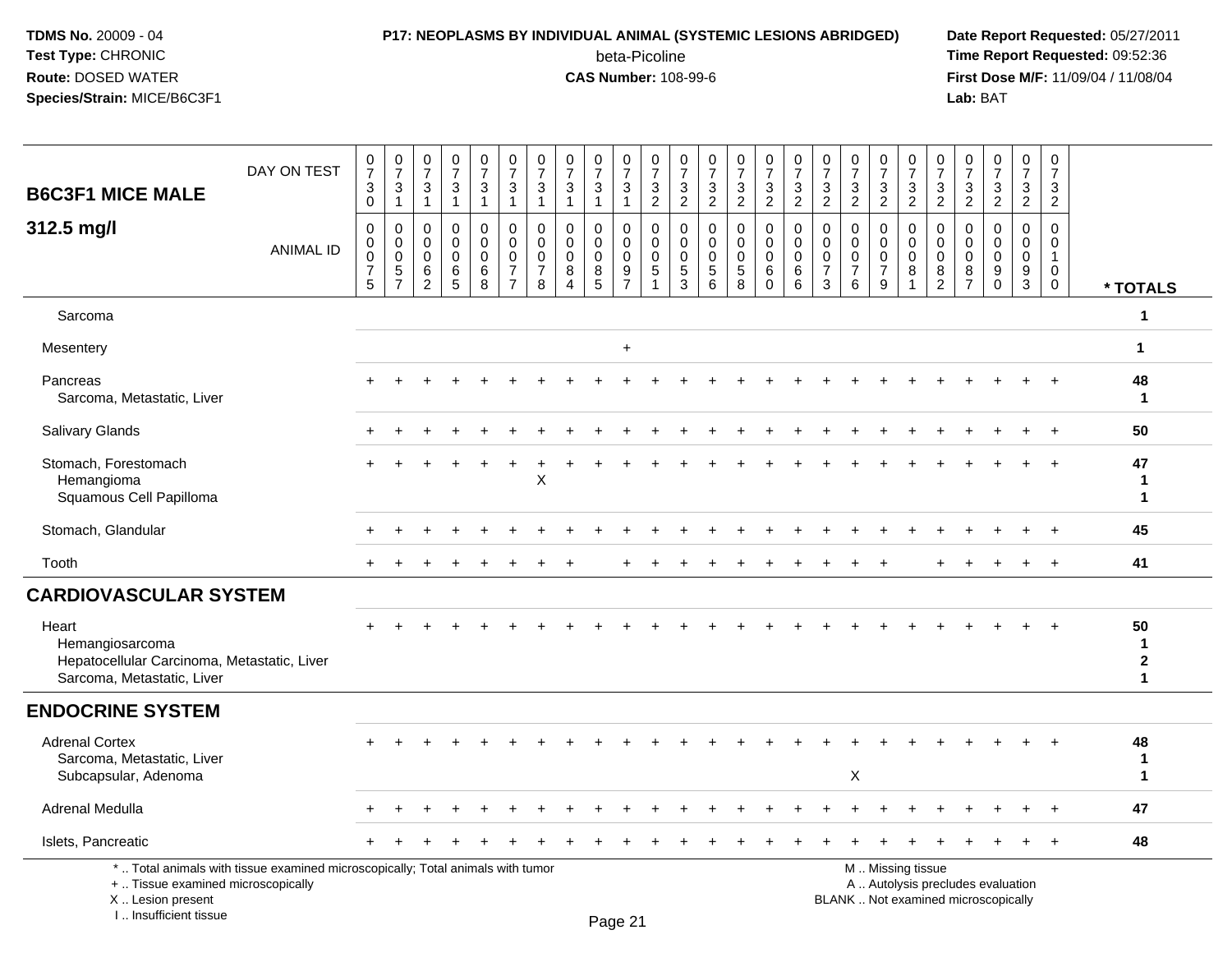### **P17: NEOPLASMS BY INDIVIDUAL ANIMAL (SYSTEMIC LESIONS ABRIDGED) Date Report Requested:** 05/27/2011

beta-Picoline<br>CAS Number: 108-99-6

 **Time Report Requested:** 09:52:36 **First Dose M/F:** 11/09/04 / 11/08/04<br>Lab: BAT **Lab:** BAT

| DAY ON TEST<br><b>B6C3F1 MICE MALE</b>                                                                                                     | 0<br>$\overline{7}$<br>$\ensuremath{\mathsf{3}}$<br>$\boldsymbol{0}$ | $\pmb{0}$<br>$\overline{7}$<br>3<br>$\mathbf{1}$       | 0<br>$\overline{7}$<br>3<br>$\mathbf{1}$ | $\boldsymbol{0}$<br>$\overline{7}$<br>3<br>$\mathbf{1}$ | $\boldsymbol{0}$<br>$\overline{7}$<br>$\frac{3}{1}$     | 0<br>$\overline{7}$<br>$\sqrt{3}$<br>$\mathbf{1}$                   | 0<br>$\overline{7}$<br>3<br>$\mathbf{1}$                   | 0<br>$\overline{7}$<br>$\ensuremath{\mathsf{3}}$<br>$\overline{1}$ | $\boldsymbol{0}$<br>$\overline{7}$<br>$\sqrt{3}$<br>$\mathbf{1}$ | 0<br>$\overline{7}$<br>$\mathsf 3$<br>$\mathbf{1}$         | 0<br>$\overline{7}$<br>$\frac{3}{2}$                             | 0<br>$\overline{7}$<br>3<br>$\boldsymbol{2}$       | 0<br>$\overline{7}$<br>$\frac{3}{2}$                | 0<br>$\overline{7}$<br>3<br>$\overline{2}$ | 0<br>$\overline{7}$<br>$\frac{3}{2}$      | $\pmb{0}$<br>$\overline{7}$<br>$\frac{3}{2}$        | 0<br>$\overline{7}$<br>3<br>$\sqrt{2}$                        | 0<br>$\overline{7}$<br>3<br>$\boldsymbol{2}$                  | 0<br>$\overline{7}$<br>3<br>$\overline{a}$ | $\pmb{0}$<br>$\overline{7}$<br>$\frac{3}{2}$           | 0<br>$\overline{7}$<br>$\frac{3}{2}$                          | 0<br>$\overline{7}$<br>$\frac{3}{2}$                | 0<br>$\overline{7}$<br>$\sqrt{3}$<br>$\overline{2}$ | $\,0\,$<br>$\overline{7}$<br>$\mathbf{3}$<br>$\overline{2}$ | 0<br>$\overline{7}$<br>$\ensuremath{\mathsf{3}}$<br>$\overline{2}$ |                             |
|--------------------------------------------------------------------------------------------------------------------------------------------|----------------------------------------------------------------------|--------------------------------------------------------|------------------------------------------|---------------------------------------------------------|---------------------------------------------------------|---------------------------------------------------------------------|------------------------------------------------------------|--------------------------------------------------------------------|------------------------------------------------------------------|------------------------------------------------------------|------------------------------------------------------------------|----------------------------------------------------|-----------------------------------------------------|--------------------------------------------|-------------------------------------------|-----------------------------------------------------|---------------------------------------------------------------|---------------------------------------------------------------|--------------------------------------------|--------------------------------------------------------|---------------------------------------------------------------|-----------------------------------------------------|-----------------------------------------------------|-------------------------------------------------------------|--------------------------------------------------------------------|-----------------------------|
| 312.5 mg/l<br><b>ANIMAL ID</b>                                                                                                             | $\mathbf 0$<br>$\mathbf 0$<br>$\pmb{0}$<br>$\overline{7}$<br>5       | $\mathbf 0$<br>0<br>$\mathbf 0$<br>5<br>$\overline{7}$ | $\mathbf 0$<br>0<br>0<br>6<br>2          | $\mathbf 0$<br>$\mathbf 0$<br>$\mathbf 0$<br>$\,6$<br>5 | 0<br>$\mathsf{O}\xspace$<br>$\mathbf 0$<br>$\,6\,$<br>8 | $\mathbf 0$<br>$\mathbf 0$<br>0<br>$\overline{7}$<br>$\overline{7}$ | $\Omega$<br>$\Omega$<br>$\mathbf 0$<br>$\overline{7}$<br>8 | $\mathbf 0$<br>$\mathbf 0$<br>$\mathbf 0$<br>8<br>4                | $\mathbf 0$<br>$\mathbf 0$<br>$\mathbf 0$<br>$\bf 8$<br>5        | $\mathbf 0$<br>$\mathbf 0$<br>0<br>$9\,$<br>$\overline{7}$ | $\mathbf 0$<br>$\mathbf 0$<br>$\mathbf 0$<br>5<br>$\overline{1}$ | 0<br>$\mathbf 0$<br>$\mathbf 0$<br>$\sqrt{5}$<br>3 | $\mathbf 0$<br>$\mathbf 0$<br>$\mathbf 0$<br>5<br>6 | 0<br>0<br>0<br>5<br>8                      | 0<br>$\mathbf 0$<br>0<br>6<br>$\mathbf 0$ | $\mathbf 0$<br>$\mathbf 0$<br>$\mathbf 0$<br>6<br>6 | $\Omega$<br>$\mathbf 0$<br>$\mathbf 0$<br>$\overline{7}$<br>3 | $\Omega$<br>$\mathbf 0$<br>$\mathbf 0$<br>$\overline{7}$<br>6 | 0<br>$\Omega$<br>0<br>$\overline{7}$<br>9  | $\mathbf 0$<br>$\mathbf 0$<br>0<br>8<br>$\overline{1}$ | $\mathbf{0}$<br>$\mathbf 0$<br>0<br>$\,8\,$<br>$\overline{2}$ | 0<br>$\Omega$<br>$\mathbf 0$<br>8<br>$\overline{7}$ | $\Omega$<br>$\Omega$<br>0<br>9<br>$\Omega$          | 0<br>$\mathbf 0$<br>0<br>9<br>3                             | $\Omega$<br>$\mathbf 0$<br>$\mathbf{1}$<br>0<br>0                  | * TOTALS                    |
| Parathyroid Gland                                                                                                                          | M                                                                    | M                                                      |                                          |                                                         |                                                         |                                                                     |                                                            |                                                                    |                                                                  |                                                            |                                                                  | м                                                  |                                                     |                                            |                                           |                                                     |                                                               |                                                               |                                            | м                                                      |                                                               | м                                                   |                                                     | $\ddot{}$                                                   | $\ddot{}$                                                          | 39                          |
| <b>Pituitary Gland</b>                                                                                                                     |                                                                      |                                                        |                                          |                                                         |                                                         |                                                                     |                                                            |                                                                    |                                                                  |                                                            |                                                                  |                                                    |                                                     |                                            |                                           |                                                     |                                                               |                                                               |                                            |                                                        |                                                               |                                                     |                                                     |                                                             | $\ddot{}$                                                          | 49                          |
| <b>Thyroid Gland</b><br>Follicular Cell, Carcinoma                                                                                         |                                                                      |                                                        |                                          |                                                         |                                                         |                                                                     |                                                            |                                                                    |                                                                  |                                                            |                                                                  |                                                    |                                                     |                                            |                                           |                                                     |                                                               |                                                               |                                            |                                                        |                                                               |                                                     |                                                     |                                                             |                                                                    | 50<br>$\mathbf{1}$          |
| <b>GENERAL BODY SYSTEM</b>                                                                                                                 |                                                                      |                                                        |                                          |                                                         |                                                         |                                                                     |                                                            |                                                                    |                                                                  |                                                            |                                                                  |                                                    |                                                     |                                            |                                           |                                                     |                                                               |                                                               |                                            |                                                        |                                                               |                                                     |                                                     |                                                             |                                                                    |                             |
| <b>NONE</b>                                                                                                                                |                                                                      |                                                        |                                          |                                                         |                                                         |                                                                     |                                                            |                                                                    |                                                                  |                                                            |                                                                  |                                                    |                                                     |                                            |                                           |                                                     |                                                               |                                                               |                                            |                                                        |                                                               |                                                     |                                                     |                                                             |                                                                    |                             |
| <b>GENITAL SYSTEM</b>                                                                                                                      |                                                                      |                                                        |                                          |                                                         |                                                         |                                                                     |                                                            |                                                                    |                                                                  |                                                            |                                                                  |                                                    |                                                     |                                            |                                           |                                                     |                                                               |                                                               |                                            |                                                        |                                                               |                                                     |                                                     |                                                             |                                                                    |                             |
| Epididymis                                                                                                                                 |                                                                      |                                                        |                                          |                                                         |                                                         |                                                                     |                                                            |                                                                    |                                                                  |                                                            |                                                                  |                                                    |                                                     |                                            |                                           |                                                     |                                                               |                                                               |                                            |                                                        |                                                               |                                                     |                                                     |                                                             |                                                                    | 50                          |
| <b>Preputial Gland</b>                                                                                                                     |                                                                      |                                                        |                                          |                                                         |                                                         |                                                                     |                                                            |                                                                    |                                                                  |                                                            |                                                                  |                                                    |                                                     |                                            |                                           |                                                     |                                                               |                                                               |                                            |                                                        |                                                               |                                                     |                                                     |                                                             |                                                                    | 50                          |
| Prostate                                                                                                                                   |                                                                      |                                                        |                                          |                                                         |                                                         |                                                                     |                                                            |                                                                    |                                                                  |                                                            |                                                                  |                                                    |                                                     |                                            |                                           |                                                     |                                                               |                                                               |                                            |                                                        |                                                               |                                                     |                                                     |                                                             | $\ddot{}$                                                          | 50                          |
| <b>Seminal Vesicle</b>                                                                                                                     |                                                                      |                                                        |                                          |                                                         |                                                         |                                                                     |                                                            |                                                                    |                                                                  |                                                            |                                                                  |                                                    |                                                     |                                            |                                           |                                                     |                                                               |                                                               |                                            |                                                        |                                                               |                                                     |                                                     |                                                             | $\ddot{}$                                                          | 48                          |
| <b>Testes</b><br>Interstitial Cell, Adenoma                                                                                                |                                                                      |                                                        |                                          |                                                         |                                                         |                                                                     |                                                            |                                                                    |                                                                  |                                                            |                                                                  |                                                    |                                                     |                                            |                                           |                                                     | X                                                             |                                                               |                                            |                                                        |                                                               |                                                     |                                                     |                                                             |                                                                    | 50<br>$\mathbf 1$           |
| <b>HEMATOPOIETIC SYSTEM</b>                                                                                                                |                                                                      |                                                        |                                          |                                                         |                                                         |                                                                     |                                                            |                                                                    |                                                                  |                                                            |                                                                  |                                                    |                                                     |                                            |                                           |                                                     |                                                               |                                                               |                                            |                                                        |                                                               |                                                     |                                                     |                                                             |                                                                    |                             |
| <b>Bone Marrow</b>                                                                                                                         |                                                                      |                                                        |                                          |                                                         |                                                         |                                                                     |                                                            |                                                                    |                                                                  |                                                            |                                                                  |                                                    |                                                     |                                            |                                           |                                                     |                                                               |                                                               |                                            |                                                        |                                                               |                                                     |                                                     |                                                             |                                                                    | 50                          |
| Lymph Node<br>Mediastinal, Hepatoblastoma, Metastatic, Liver                                                                               |                                                                      |                                                        |                                          |                                                         |                                                         |                                                                     |                                                            |                                                                    |                                                                  |                                                            |                                                                  |                                                    |                                                     |                                            |                                           |                                                     |                                                               |                                                               |                                            |                                                        |                                                               |                                                     |                                                     |                                                             |                                                                    | $\mathbf{1}$<br>$\mathbf 1$ |
| Lymph Node, Mandibular<br>Carcinoma, Metastatic, Harderian Gland                                                                           |                                                                      |                                                        |                                          |                                                         |                                                         |                                                                     |                                                            |                                                                    |                                                                  |                                                            |                                                                  |                                                    |                                                     |                                            |                                           |                                                     |                                                               |                                                               |                                            |                                                        |                                                               |                                                     |                                                     |                                                             |                                                                    | 49<br>$\mathbf{1}$          |
| *  Total animals with tissue examined microscopically; Total animals with tumor<br>+  Tissue examined microscopically<br>X  Lesion present |                                                                      |                                                        |                                          |                                                         |                                                         |                                                                     |                                                            |                                                                    |                                                                  |                                                            |                                                                  |                                                    |                                                     |                                            |                                           |                                                     |                                                               | BLANK  Not examined microscopically                           |                                            | M  Missing tissue<br>A  Autolysis precludes evaluation |                                                               |                                                     |                                                     |                                                             |                                                                    |                             |

I .. Insufficient tissue

Page 22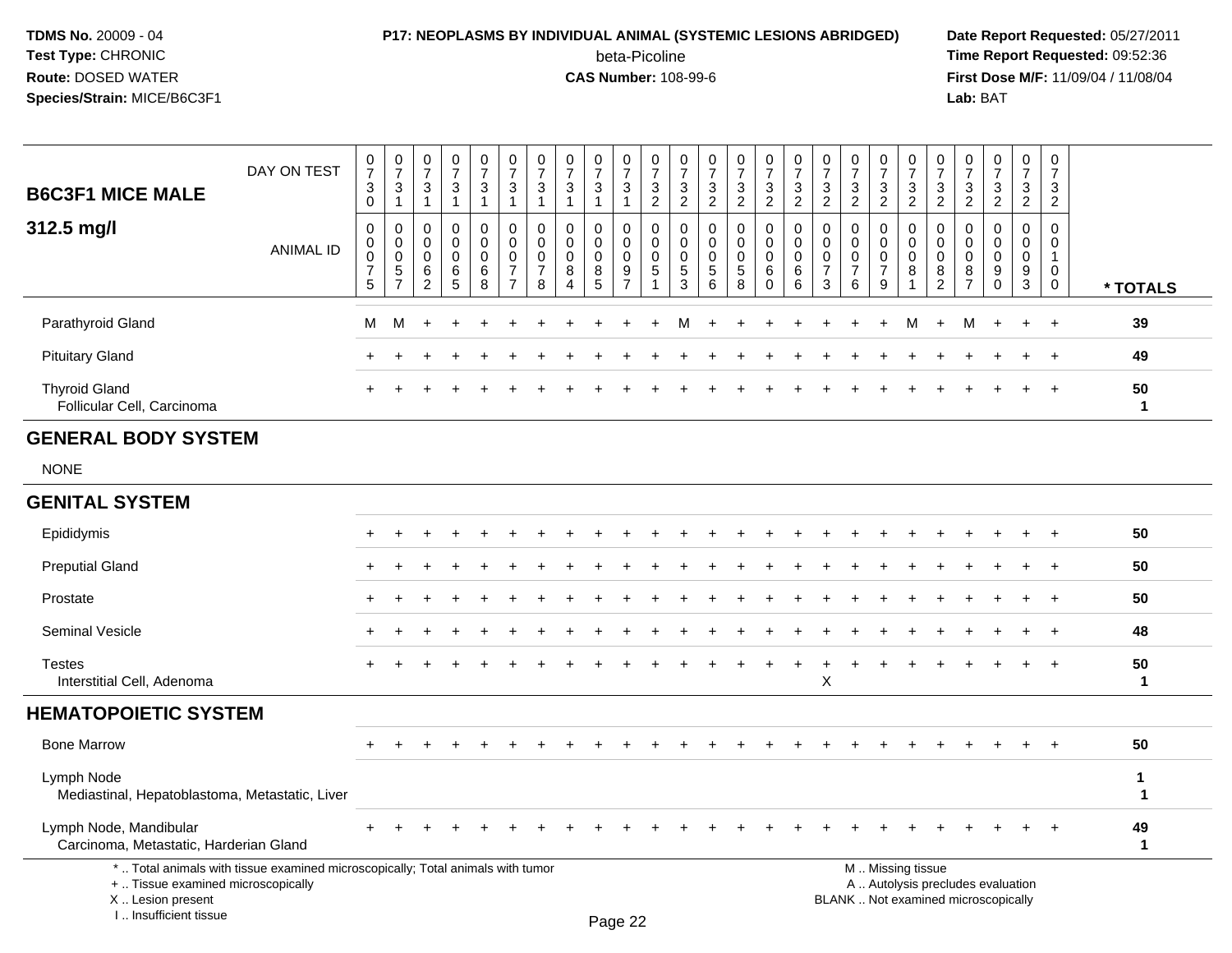### **P17: NEOPLASMS BY INDIVIDUAL ANIMAL (SYSTEMIC LESIONS ABRIDGED) Date Report Requested:** 05/27/2011

beta-Picoline<br>CAS Number: 108-99-6

| DAY ON TEST<br><b>B6C3F1 MICE MALE</b>                                                                                                                                   | $\frac{0}{7}$<br>$\sqrt{3}$<br>$\mathbf 0$                                  | $\frac{0}{7}$<br>3<br>$\mathbf{1}$         | $\frac{0}{7}$<br>3<br>$\mathbf{1}$                     | $\frac{0}{7}$<br>$\mathbf{3}$<br>$\mathbf{1}$     | $\begin{array}{c} 0 \\ 7 \end{array}$<br>$\mathbf{3}$<br>$\overline{1}$ | $\begin{array}{c} 0 \\ 7 \end{array}$<br>$\mathfrak{Z}$<br>$\mathbf{1}$    | $\frac{0}{7}$<br>$\mathbf{3}$<br>$\mathbf{1}$                    | $\frac{0}{7}$<br>3<br>$\mathbf{1}$                                   | $\frac{0}{7}$<br>3<br>$\mathbf{1}$        | $\frac{0}{7}$<br>$\mathbf{3}$<br>$\mathbf{1}$          | $\frac{0}{7}$<br>$\mathbf{3}$<br>$\overline{2}$                            | $\frac{0}{7}$<br>$\mathbf{3}$<br>$\overline{2}$  | $\frac{0}{7}$<br>$\mathbf{3}$<br>$\overline{2}$  | $\frac{0}{7}$<br>3<br>$\overline{2}$                      | $\begin{array}{c} 0 \\ 7 \end{array}$<br>$\mathbf{3}$<br>$\overline{2}$ | $\frac{0}{7}$<br>$\sqrt{3}$<br>$\overline{2}$ | $\frac{0}{7}$<br>$\mathbf{3}$<br>$\overline{2}$                  | $\frac{0}{7}$<br>$\mathbf{3}$<br>$\overline{2}$                   | $\frac{0}{7}$<br>3<br>$\overline{2}$         | $\frac{0}{7}$<br>3<br>$\overline{2}$      | $\pmb{0}$<br>$\boldsymbol{7}$<br>$\mathbf{3}$<br>$\overline{2}$    | $\frac{0}{7}$<br>3<br>$\overline{2}$            | $\begin{array}{c} 0 \\ 7 \end{array}$<br>$\mathbf{3}$<br>$\overline{2}$  | $\frac{0}{7}$<br>3<br>$\overline{2}$                       | $\begin{array}{c} 0 \\ 7 \end{array}$<br>3<br>$\overline{2}$             |                                       |
|--------------------------------------------------------------------------------------------------------------------------------------------------------------------------|-----------------------------------------------------------------------------|--------------------------------------------|--------------------------------------------------------|---------------------------------------------------|-------------------------------------------------------------------------|----------------------------------------------------------------------------|------------------------------------------------------------------|----------------------------------------------------------------------|-------------------------------------------|--------------------------------------------------------|----------------------------------------------------------------------------|--------------------------------------------------|--------------------------------------------------|-----------------------------------------------------------|-------------------------------------------------------------------------|-----------------------------------------------|------------------------------------------------------------------|-------------------------------------------------------------------|----------------------------------------------|-------------------------------------------|--------------------------------------------------------------------|-------------------------------------------------|--------------------------------------------------------------------------|------------------------------------------------------------|--------------------------------------------------------------------------|---------------------------------------|
| 312.5 mg/l<br><b>ANIMAL ID</b>                                                                                                                                           | $\mathbf 0$<br>$\mathbf 0$<br>$\pmb{0}$<br>$\overline{7}$<br>$\overline{5}$ | 0<br>0<br>$\pmb{0}$<br>5<br>$\overline{7}$ | 0<br>$\mathbf 0$<br>$\mathsf 0$<br>6<br>$\overline{c}$ | $\mathbf 0$<br>$\mathbf 0$<br>$\pmb{0}$<br>6<br>5 | $\mathbf 0$<br>$\mathbf 0$<br>$\mathbf 0$<br>6<br>$\bf8$                | $\mathbf 0$<br>$\Omega$<br>$\mathbf 0$<br>$\overline{7}$<br>$\overline{7}$ | $\mathbf 0$<br>$\mathbf 0$<br>$\mathbf 0$<br>$\overline{7}$<br>8 | $\mathbf 0$<br>$\pmb{0}$<br>$\pmb{0}$<br>8<br>$\boldsymbol{\Lambda}$ | $\mathbf 0$<br>0<br>$\mathbf 0$<br>8<br>5 | 0<br>$\mathbf 0$<br>$\mathbf 0$<br>9<br>$\overline{7}$ | $\mathbf 0$<br>$\boldsymbol{0}$<br>$\boldsymbol{0}$<br>$\overline{5}$<br>1 | $\mathbf 0$<br>$\Omega$<br>$\mathbf 0$<br>5<br>3 | $\mathbf 0$<br>$\Omega$<br>$\mathbf 0$<br>5<br>6 | $\mathbf 0$<br>$\Omega$<br>$\mathbf 0$<br>$\sqrt{5}$<br>8 | 0<br>$\mathbf 0$<br>$\pmb{0}$<br>6<br>$\Omega$                          | $\pmb{0}$<br>$\pmb{0}$<br>$\pmb{0}$<br>6<br>6 | $\mathbf 0$<br>$\mathbf 0$<br>$\mathbf 0$<br>$\overline{7}$<br>3 | $\mathbf 0$<br>$\mathbf{0}$<br>$\mathbf 0$<br>$\overline{7}$<br>6 | 0<br>0<br>$\mathbf 0$<br>$\overline{7}$<br>9 | 0<br>$\mathsf 0$<br>$\mathbf 0$<br>8<br>1 | $\mathbf 0$<br>$\pmb{0}$<br>$\mathsf{O}\xspace$<br>8<br>$\sqrt{2}$ | $\mathbf 0$<br>$\mathbf{0}$<br>$\mathbf 0$<br>8 | $\mathbf 0$<br>$\Omega$<br>$\mathbf 0$<br>9<br>$\Omega$                  | $\mathbf 0$<br>$\pmb{0}$<br>$\mathbf 0$<br>9<br>$\sqrt{3}$ | $\mathbf 0$<br>$\mathbf 0$<br>$\mathbf{1}$<br>$\mathbf 0$<br>$\mathbf 0$ | * TOTALS                              |
| Lymph Node, Mesenteric<br>Sarcoma, Metastatic, Liver                                                                                                                     |                                                                             |                                            |                                                        |                                                   |                                                                         |                                                                            |                                                                  |                                                                      |                                           |                                                        |                                                                            |                                                  |                                                  |                                                           |                                                                         |                                               |                                                                  |                                                                   |                                              |                                           |                                                                    |                                                 |                                                                          |                                                            |                                                                          | 45<br>$\mathbf{1}$                    |
| Spleen<br>Hemangiosarcoma                                                                                                                                                |                                                                             |                                            |                                                        |                                                   |                                                                         |                                                                            |                                                                  |                                                                      |                                           |                                                        |                                                                            |                                                  |                                                  |                                                           |                                                                         |                                               |                                                                  |                                                                   |                                              |                                           |                                                                    |                                                 |                                                                          |                                                            |                                                                          | 48<br>-1                              |
| Thymus<br>Hemangiosarcoma, Metastatic, Liver<br>Hepatocellular Carcinoma, Metastatic, Liver<br>Hepatocholangiocarcinoma, Metastatic, Liver<br>Sarcoma, Metastatic, Liver |                                                                             |                                            |                                                        |                                                   |                                                                         | X                                                                          |                                                                  |                                                                      | м                                         |                                                        |                                                                            |                                                  |                                                  |                                                           |                                                                         |                                               |                                                                  |                                                                   | м                                            |                                           |                                                                    |                                                 |                                                                          | $+$                                                        | $+$                                                                      | 42<br>1                               |
| <b>INTEGUMENTARY SYSTEM</b>                                                                                                                                              |                                                                             |                                            |                                                        |                                                   |                                                                         |                                                                            |                                                                  |                                                                      |                                           |                                                        |                                                                            |                                                  |                                                  |                                                           |                                                                         |                                               |                                                                  |                                                                   |                                              |                                           |                                                                    |                                                 |                                                                          |                                                            |                                                                          |                                       |
| <b>Mammary Gland</b>                                                                                                                                                     | М                                                                           | M                                          | м                                                      | M                                                 | M                                                                       | M                                                                          | м                                                                | M                                                                    | M                                         | M                                                      | M                                                                          | M                                                | М                                                | M                                                         | M                                                                       | M                                             | M                                                                | M                                                                 | M                                            | M                                         | M                                                                  | M                                               | M                                                                        | M M                                                        |                                                                          | $\mathbf 0$                           |
| Skin<br>Subcutaneous Tissue, Fibrous Histiocytoma<br>Subcutaneous Tissue, Sarcoma                                                                                        |                                                                             |                                            |                                                        |                                                   |                                                                         |                                                                            |                                                                  |                                                                      |                                           |                                                        |                                                                            |                                                  |                                                  |                                                           |                                                                         |                                               |                                                                  |                                                                   |                                              |                                           |                                                                    |                                                 |                                                                          | $\ddot{}$<br>$\sf X$                                       | $\overline{+}$                                                           | 50<br>$\boldsymbol{2}$<br>$\mathbf 1$ |
| <b>MUSCULOSKELETAL SYSTEM</b>                                                                                                                                            |                                                                             |                                            |                                                        |                                                   |                                                                         |                                                                            |                                                                  |                                                                      |                                           |                                                        |                                                                            |                                                  |                                                  |                                                           |                                                                         |                                               |                                                                  |                                                                   |                                              |                                           |                                                                    |                                                 |                                                                          |                                                            |                                                                          |                                       |
| Bone                                                                                                                                                                     |                                                                             | $\ddot{}$                                  |                                                        |                                                   |                                                                         |                                                                            |                                                                  |                                                                      |                                           |                                                        |                                                                            |                                                  |                                                  |                                                           |                                                                         |                                               |                                                                  |                                                                   |                                              |                                           |                                                                    |                                                 |                                                                          | $\ddot{}$                                                  | $+$                                                                      | 50                                    |
| <b>NERVOUS SYSTEM</b>                                                                                                                                                    |                                                                             |                                            |                                                        |                                                   |                                                                         |                                                                            |                                                                  |                                                                      |                                           |                                                        |                                                                            |                                                  |                                                  |                                                           |                                                                         |                                               |                                                                  |                                                                   |                                              |                                           |                                                                    |                                                 |                                                                          |                                                            |                                                                          |                                       |
| Brain<br>Sarcoma, Metastatic, Liver                                                                                                                                      |                                                                             |                                            |                                                        |                                                   |                                                                         |                                                                            |                                                                  |                                                                      |                                           |                                                        |                                                                            |                                                  |                                                  |                                                           |                                                                         |                                               |                                                                  |                                                                   |                                              |                                           |                                                                    |                                                 |                                                                          |                                                            |                                                                          | 50<br>$\mathbf{1}$                    |
| <b>RESPIRATORY SYSTEM</b>                                                                                                                                                |                                                                             |                                            |                                                        |                                                   |                                                                         |                                                                            |                                                                  |                                                                      |                                           |                                                        |                                                                            |                                                  |                                                  |                                                           |                                                                         |                                               |                                                                  |                                                                   |                                              |                                           |                                                                    |                                                 |                                                                          |                                                            |                                                                          |                                       |
| Lung<br>Alveolar/Bronchiolar Adenoma                                                                                                                                     |                                                                             |                                            |                                                        |                                                   |                                                                         |                                                                            |                                                                  |                                                                      | X                                         |                                                        |                                                                            |                                                  |                                                  |                                                           |                                                                         |                                               |                                                                  |                                                                   | X.                                           | $\boldsymbol{\mathsf{X}}$                 | $\mathsf{X}$                                                       | X                                               |                                                                          |                                                            |                                                                          | 50<br>11                              |
| *  Total animals with tissue examined microscopically; Total animals with tumor<br>+  Tissue examined microscopically<br>X  Lesion present<br>I Insufficient tissue      |                                                                             |                                            |                                                        |                                                   |                                                                         |                                                                            |                                                                  |                                                                      | Page 23                                   |                                                        |                                                                            |                                                  |                                                  |                                                           |                                                                         |                                               |                                                                  |                                                                   |                                              | M  Missing tissue                         |                                                                    |                                                 | A  Autolysis precludes evaluation<br>BLANK  Not examined microscopically |                                                            |                                                                          |                                       |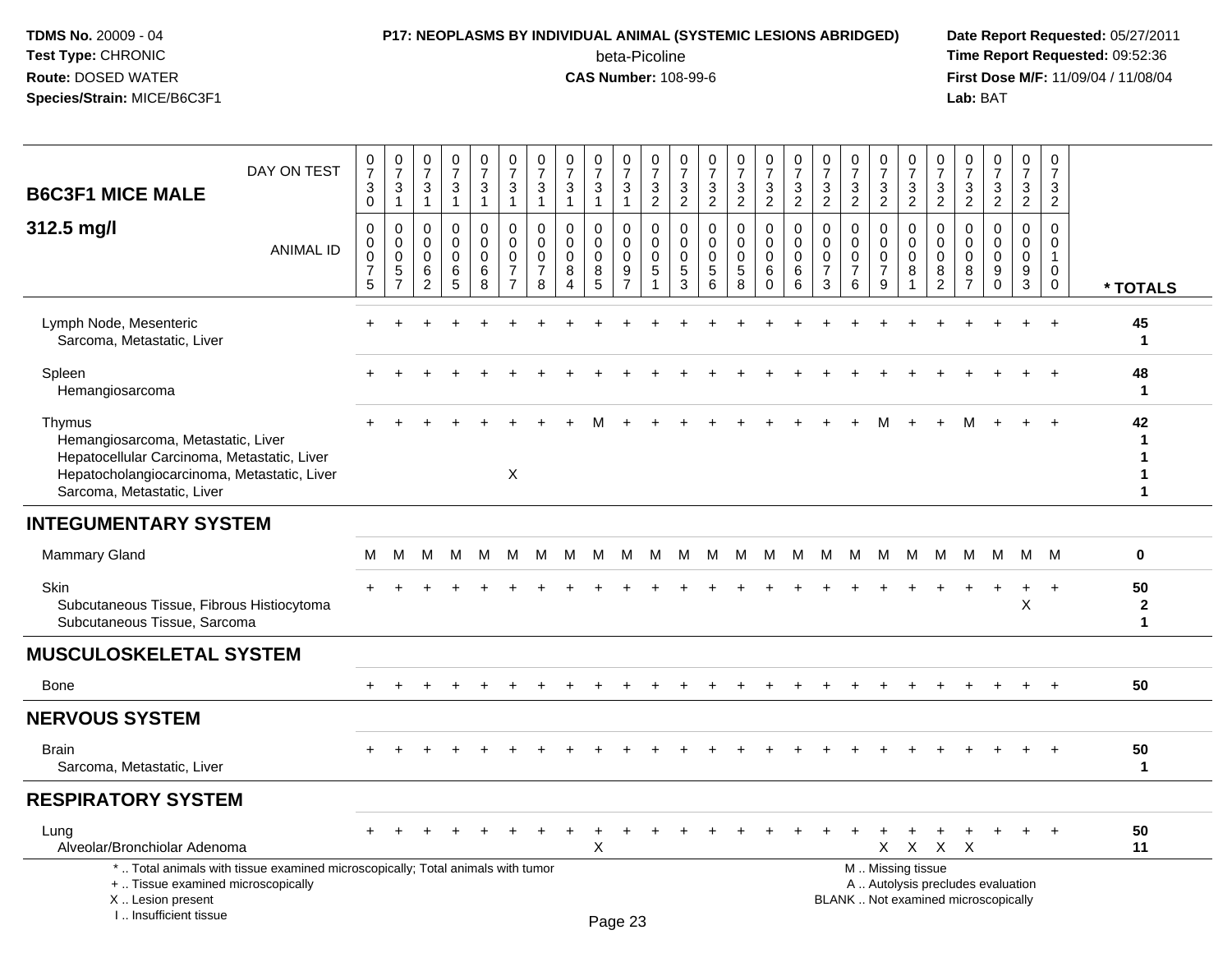### **P17: NEOPLASMS BY INDIVIDUAL ANIMAL (SYSTEMIC LESIONS ABRIDGED) Date Report Requested:** 05/27/2011

beta-Picoline<br>CAS Number: 108-99-6

 **Time Report Requested:** 09:52:36 **First Dose M/F:** 11/09/04 / 11/08/04<br>Lab: BAT **Lab:** BAT

| <b>B6C3F1 MICE MALE</b>                                                                                                                                                                                                                      | DAY ON TEST      | $\frac{0}{7}$<br>$\sqrt{3}$<br>$\mathbf 0$             | $\frac{0}{7}$<br>$\mathbf 3$<br>$\overline{1}$                  | $\frac{0}{7}$<br>$\mathbf{3}$<br>$\overline{1}$                      | $\frac{0}{7}$<br>3                                               | $\frac{0}{7}$<br>$\mathbf{3}$<br>1                      | $\frac{0}{7}$<br>$\mathfrak{Z}$<br>$\overline{A}$                                 | $\frac{0}{7}$<br>$\sqrt{3}$                            | $\frac{0}{7}$<br>$\mathbf{3}$<br>$\overline{1}$         | $\frac{0}{7}$<br>3<br>$\mathbf{1}$        | $\frac{0}{7}$<br>$\mathsf 3$<br>$\mathbf{1}$                             | $\frac{0}{7}$<br>3<br>$\overline{2}$           | $\frac{0}{7}$<br>$\mathbf{3}$<br>$\boldsymbol{2}$ | $\frac{0}{7}$<br>$\frac{3}{2}$                                 | $\frac{0}{7}$<br>3<br>$\overline{2}$                          | $\begin{array}{c} 0 \\ 7 \end{array}$<br>$\sqrt{3}$<br>$\overline{2}$ | $\frac{0}{7}$<br>$\sqrt{3}$<br>$\overline{c}$ | $\frac{0}{7}$<br>$\frac{3}{2}$                                              | $\frac{0}{7}$<br>$\frac{3}{2}$                                   | $\frac{0}{7}$<br>$\frac{3}{2}$                         | $\frac{0}{7}$<br>$\frac{3}{2}$                       | $\frac{0}{7}$<br>3<br>$\overline{a}$                         | $\frac{0}{7}$<br>$\frac{3}{2}$                         | $\frac{0}{7}$<br>$\frac{3}{2}$                    | $\frac{0}{7}$<br>$\mathbf{3}$<br>$\overline{2}$           | 0<br>$\overline{7}$<br>3<br>$\overline{2}$                                 |                                    |
|----------------------------------------------------------------------------------------------------------------------------------------------------------------------------------------------------------------------------------------------|------------------|--------------------------------------------------------|-----------------------------------------------------------------|----------------------------------------------------------------------|------------------------------------------------------------------|---------------------------------------------------------|-----------------------------------------------------------------------------------|--------------------------------------------------------|---------------------------------------------------------|-------------------------------------------|--------------------------------------------------------------------------|------------------------------------------------|---------------------------------------------------|----------------------------------------------------------------|---------------------------------------------------------------|-----------------------------------------------------------------------|-----------------------------------------------|-----------------------------------------------------------------------------|------------------------------------------------------------------|--------------------------------------------------------|------------------------------------------------------|--------------------------------------------------------------|--------------------------------------------------------|---------------------------------------------------|-----------------------------------------------------------|----------------------------------------------------------------------------|------------------------------------|
| 312.5 mg/l                                                                                                                                                                                                                                   | <b>ANIMAL ID</b> | $\mathbf 0$<br>0<br>$\mathbf 0$<br>$\overline{7}$<br>5 | 0<br>$\mathbf 0$<br>$\mathbf 0$<br>$\sqrt{5}$<br>$\overline{7}$ | $\pmb{0}$<br>$\mathbf 0$<br>$\mathbf 0$<br>$\,6\,$<br>$\overline{2}$ | $\boldsymbol{0}$<br>$\overline{0}$<br>$\mathbf{0}$<br>$\,6$<br>5 | 0<br>$\ddot{\mathbf{0}}$<br>$\mathbf 0$<br>$\,6\,$<br>8 | $\pmb{0}$<br>$\ddot{\mathbf{0}}$<br>$\pmb{0}$<br>$\overline{7}$<br>$\overline{7}$ | 0<br>$\mathbf 0$<br>$\mathbf 0$<br>$\overline{7}$<br>8 | $\mathbf 0$<br>$\mathbf 0$<br>$\Omega$<br>8<br>$\Delta$ | 0<br>$\mathbf 0$<br>$\mathbf 0$<br>8<br>5 | 0<br>$\overline{0}$<br>$\mathbf 0$<br>$\boldsymbol{9}$<br>$\overline{7}$ | $\mathbf 0$<br>$\mathbf 0$<br>$\mathbf 0$<br>5 | 0<br>0<br>0<br>$\sqrt{5}$<br>3                    | $\mathbf 0$<br>$\ddot{\mathbf{0}}$<br>$\overline{0}$<br>5<br>6 | 0<br>$\overline{0}$<br>$\overline{0}$<br>$5\phantom{.0}$<br>8 | $\pmb{0}$<br>$\overline{0}$<br>$\mathbf 0$<br>6<br>$\Omega$           | 0<br>$\pmb{0}$<br>$\mathbf 0$<br>6<br>6       | $\mathbf 0$<br>$\mathbf 0$<br>$\mathbf 0$<br>$\overline{7}$<br>$\mathbf{3}$ | $\mathbf 0$<br>$\mathbf 0$<br>$\mathbf 0$<br>$\overline{7}$<br>6 | 0<br>$\mathbf 0$<br>$\mathbf 0$<br>$\overline{7}$<br>9 | 0<br>$\mathbf 0$<br>$\mathbf 0$<br>8<br>$\mathbf{1}$ | 0<br>$\mathbf 0$<br>$\mathbf 0$<br>$\bf 8$<br>$\overline{2}$ | 0<br>$\mathbf 0$<br>$\mathbf 0$<br>8<br>$\overline{7}$ | 0<br>$\mathbf 0$<br>$\mathsf{O}$<br>9<br>$\Omega$ | 0<br>$\overline{0}$<br>$\mathbf 0$<br>9<br>$\overline{3}$ | $\mathbf 0$<br>$\mathbf 0$<br>$\overline{1}$<br>$\mathbf 0$<br>$\mathbf 0$ | * TOTALS                           |
| Alveolar/Bronchiolar Carcinoma<br>Alveolar/Bronchiolar Carcinoma, Multiple<br>Hemangiosarcoma, Metastatic, Liver<br>Hepatocellular Carcinoma, Metastatic, Liver<br>Hepatocholangiocarcinoma, Metastatic, Liver<br>Sarcoma, Metastatic, Liver |                  |                                                        |                                                                 | $\mathsf{X}$                                                         | X                                                                | X                                                       | X                                                                                 |                                                        |                                                         |                                           | X                                                                        | X                                              |                                                   |                                                                | X<br>X                                                        |                                                                       |                                               |                                                                             | X                                                                |                                                        | X                                                    |                                                              |                                                        |                                                   |                                                           |                                                                            | $\mathbf{2}$<br>12<br>1            |
| Nose                                                                                                                                                                                                                                         |                  |                                                        |                                                                 |                                                                      |                                                                  |                                                         |                                                                                   |                                                        |                                                         |                                           |                                                                          |                                                |                                                   |                                                                |                                                               |                                                                       |                                               |                                                                             |                                                                  |                                                        |                                                      |                                                              |                                                        |                                                   |                                                           |                                                                            | 50                                 |
| Pleura<br>Hepatocellular Carcinoma, Metastatic, Liver                                                                                                                                                                                        |                  |                                                        |                                                                 |                                                                      |                                                                  |                                                         |                                                                                   |                                                        |                                                         |                                           |                                                                          |                                                |                                                   |                                                                |                                                               |                                                                       |                                               |                                                                             |                                                                  |                                                        |                                                      |                                                              |                                                        |                                                   |                                                           |                                                                            | 1<br>$\mathbf 1$                   |
| Trachea                                                                                                                                                                                                                                      |                  |                                                        |                                                                 |                                                                      |                                                                  |                                                         |                                                                                   |                                                        |                                                         |                                           |                                                                          |                                                |                                                   |                                                                |                                                               |                                                                       |                                               |                                                                             |                                                                  |                                                        |                                                      |                                                              |                                                        |                                                   |                                                           |                                                                            | 49                                 |
| <b>SPECIAL SENSES SYSTEM</b>                                                                                                                                                                                                                 |                  |                                                        |                                                                 |                                                                      |                                                                  |                                                         |                                                                                   |                                                        |                                                         |                                           |                                                                          |                                                |                                                   |                                                                |                                                               |                                                                       |                                               |                                                                             |                                                                  |                                                        |                                                      |                                                              |                                                        |                                                   |                                                           |                                                                            |                                    |
| Eye                                                                                                                                                                                                                                          |                  |                                                        |                                                                 |                                                                      |                                                                  |                                                         |                                                                                   |                                                        |                                                         |                                           |                                                                          |                                                |                                                   |                                                                |                                                               |                                                                       |                                               |                                                                             |                                                                  |                                                        |                                                      |                                                              |                                                        |                                                   |                                                           |                                                                            | 39                                 |
| <b>Harderian Gland</b><br>Adenoma<br>Carcinoma                                                                                                                                                                                               |                  |                                                        |                                                                 | X                                                                    |                                                                  |                                                         |                                                                                   |                                                        |                                                         | $\boldsymbol{\mathsf{X}}$                 |                                                                          |                                                |                                                   |                                                                |                                                               | X                                                                     |                                               | $\pmb{\times}$                                                              |                                                                  |                                                        |                                                      | X                                                            |                                                        |                                                   |                                                           | $\div$<br>X                                                                | 47<br>5<br>$\overline{\mathbf{4}}$ |
| <b>URINARY SYSTEM</b>                                                                                                                                                                                                                        |                  |                                                        |                                                                 |                                                                      |                                                                  |                                                         |                                                                                   |                                                        |                                                         |                                           |                                                                          |                                                |                                                   |                                                                |                                                               |                                                                       |                                               |                                                                             |                                                                  |                                                        |                                                      |                                                              |                                                        |                                                   |                                                           |                                                                            |                                    |
| Kidney<br>Sarcoma, Metastatic, Liver                                                                                                                                                                                                         |                  |                                                        |                                                                 |                                                                      |                                                                  |                                                         |                                                                                   |                                                        |                                                         |                                           |                                                                          |                                                |                                                   |                                                                |                                                               |                                                                       |                                               |                                                                             |                                                                  |                                                        |                                                      |                                                              |                                                        |                                                   |                                                           |                                                                            | 50<br>$\mathbf 1$                  |
| Urethra                                                                                                                                                                                                                                      |                  |                                                        |                                                                 |                                                                      |                                                                  |                                                         |                                                                                   |                                                        |                                                         |                                           |                                                                          |                                                |                                                   |                                                                |                                                               |                                                                       |                                               |                                                                             |                                                                  |                                                        |                                                      |                                                              |                                                        |                                                   |                                                           |                                                                            | 3                                  |
| <b>Urinary Bladder</b>                                                                                                                                                                                                                       |                  |                                                        |                                                                 |                                                                      |                                                                  |                                                         |                                                                                   |                                                        |                                                         |                                           |                                                                          |                                                |                                                   |                                                                |                                                               |                                                                       |                                               |                                                                             |                                                                  |                                                        |                                                      |                                                              |                                                        |                                                   |                                                           |                                                                            | 45                                 |
|                                                                                                                                                                                                                                              |                  |                                                        |                                                                 |                                                                      |                                                                  |                                                         |                                                                                   |                                                        |                                                         |                                           |                                                                          |                                                |                                                   |                                                                |                                                               |                                                                       |                                               |                                                                             |                                                                  |                                                        |                                                      |                                                              |                                                        |                                                   |                                                           |                                                                            |                                    |

#### **SYSTEMIC LESIONS**

\* .. Total animals with tissue examined microscopically; Total animals with tumor

+ .. Tissue examined microscopically

X .. Lesion present

I .. Insufficient tissue

 M .. Missing tissuey the contract of the contract of the contract of the contract of the contract of  $\mathsf A$  . Autolysis precludes evaluation Lesion present BLANK .. Not examined microscopically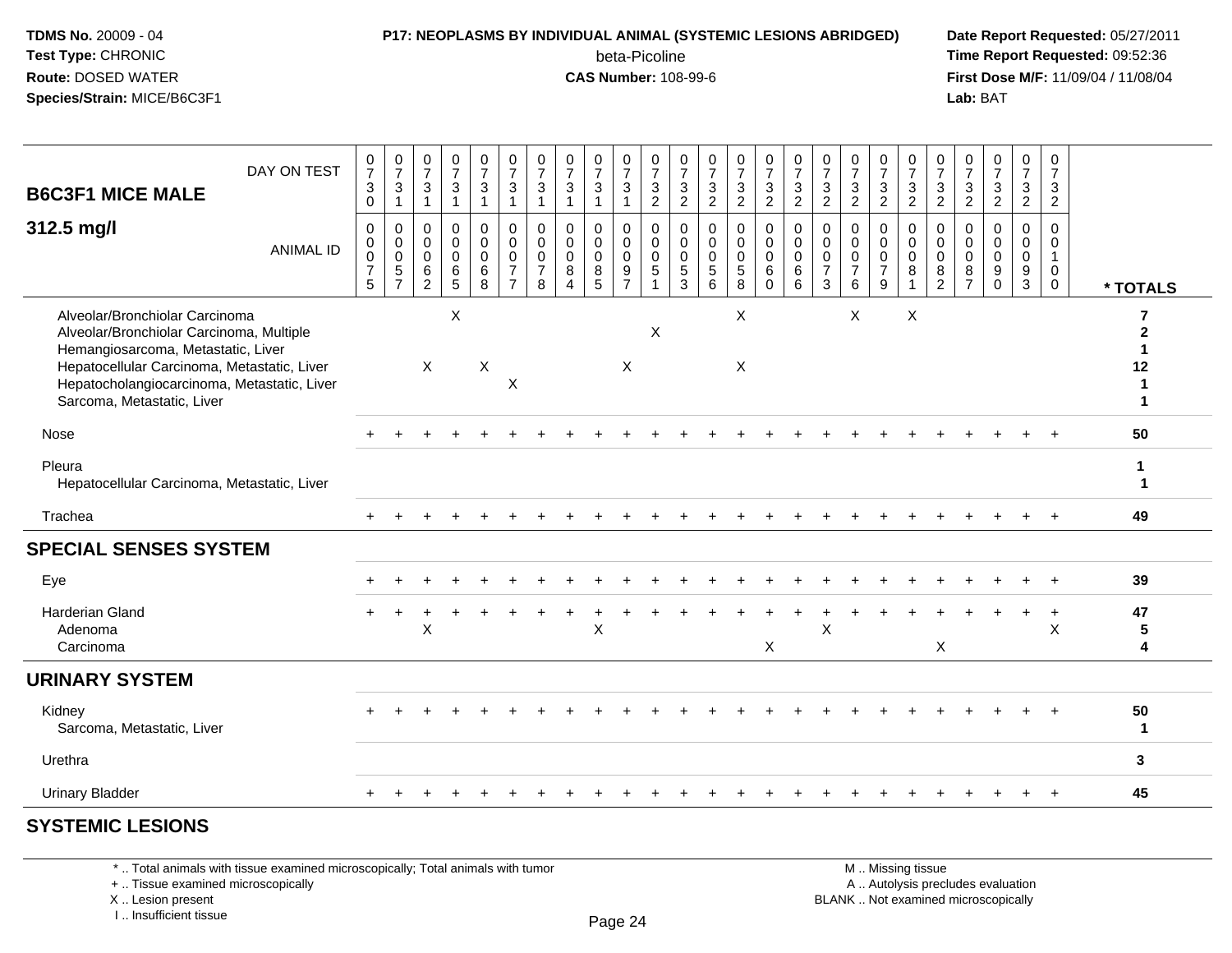#### **P17: NEOPLASMS BY INDIVIDUAL ANIMAL (SYSTEMIC LESIONS ABRIDGED) Date Report Requested:** 05/27/2011

beta-Picoline<br>CAS Number: 108-99-6

 **Time Report Requested:** 09:52:36 **First Dose M/F:** 11/09/04 / 11/08/04<br>Lab: BAT **Lab:** BAT

| <b>B6C3F1 MICE MALE</b>                                     | DAY ON TEST      | $\mathbf{0}$<br>$\overline{ }$<br>3<br>$\mathbf 0$ | 0<br>-<br>3           | $\mathbf 0$<br>3           | 0<br>$\overline{ }$<br>3              | 0<br>$\rightarrow$<br>3 | $\mathbf 0$<br>$\overline{ }$<br>3                        | $\rightarrow$<br>3                | 0<br>3                          | 0<br>-<br>3                    | $\overline{0}$<br>$\overline{ }$<br>3        | 0<br>$\overline{ }$<br>3<br>$\overline{2}$ | 0<br>ົ<br>J<br>⌒      | $\mathbf 0$<br>3<br>2                    | $\mathbf 0$<br>-<br>3<br>$\sim$<br>$\epsilon$ | $\mathbf{0}$<br>3<br>ົ<br>L | $\mathbf 0$<br>$\rightarrow$<br>3<br>ົ<br>$\epsilon$ | 0<br>-<br>3<br>ົ<br>∠   | 0<br>3<br>$\overline{2}$ | $\mathbf{0}$<br>$\sim$<br>ۍ<br>ົ | 0<br>$\rightarrow$<br>3<br>$\epsilon$ | 0<br>$\rightarrow$<br>3<br>$\sim$<br>$\epsilon$ | U<br>3                        | $\mathbf{0}$<br>-<br>3<br>റ<br>$\epsilon$ | $\mathbf{0}$<br>$\rightarrow$<br>3<br>ົ<br>$\sim$ | $\mathbf 0$<br>$\overline{ }$<br>3<br>$\overline{2}$ |          |
|-------------------------------------------------------------|------------------|----------------------------------------------------|-----------------------|----------------------------|---------------------------------------|-------------------------|-----------------------------------------------------------|-----------------------------------|---------------------------------|--------------------------------|----------------------------------------------|--------------------------------------------|-----------------------|------------------------------------------|-----------------------------------------------|-----------------------------|------------------------------------------------------|-------------------------|--------------------------|----------------------------------|---------------------------------------|-------------------------------------------------|-------------------------------|-------------------------------------------|---------------------------------------------------|------------------------------------------------------|----------|
| 312.5 mg/l                                                  | <b>ANIMAL ID</b> | 0<br>0<br>$\mathbf 0$<br>$\overline{7}$<br>5       | 0<br>0<br>υ<br>5<br>- | 0<br>0<br>0<br>6<br>C<br>∠ | $\mathbf 0$<br>0<br>0<br>$\,6\,$<br>5 | 0<br>0<br>0<br>6<br>8   | $\mathbf 0$<br>0<br>0<br>$\overline{7}$<br>$\overline{ }$ | 0<br>n<br>υ<br>$\rightarrow$<br>8 | 0<br>$\mathbf 0$<br>0<br>8<br>4 | 0<br>0<br>8<br>$5\phantom{.0}$ | $\mathbf 0$<br>0<br>0<br>9<br>$\overline{ }$ | 0<br>0<br>0<br>5                           | 0<br>0<br>0<br>5<br>3 | $\mathbf 0$<br>0<br>$5\phantom{.0}$<br>6 | $\mathbf 0$<br>0<br>0<br>5<br>8               | $\mathbf{0}$<br>0<br>6<br>0 | 0<br>$\mathbf 0$<br>0<br>6<br>6                      | 0<br>$\rightarrow$<br>3 | 0<br>0<br>0<br>6         | $\mathbf 0$<br>$\sim$<br>9       | 0<br>8                                | 0<br>0<br>0<br>8<br>ົ<br>∠                      | 0<br>υ<br>8<br>$\overline{ }$ | $\mathbf 0$<br>0<br>0<br>9<br>0           | $\mathbf{0}$<br>0<br>U<br>9<br>3                  | 0<br>0<br>0<br>0                                     | * TOTALS |
| Multiple Organ<br>Histiocytic Sarcoma<br>Lymphoma Malignant |                  |                                                    |                       |                            |                                       |                         |                                                           |                                   |                                 |                                | ᄉ                                            |                                            |                       |                                          |                                               |                             |                                                      |                         |                          |                                  | X                                     |                                                 |                               |                                           | $+$                                               | $+$                                                  | 50       |

\* .. Total animals with tissue examined microscopically; Total animals with tumor

X .. Lesion present

I .. Insufficient tissue

<sup>+ ..</sup> Tissue examined microscopically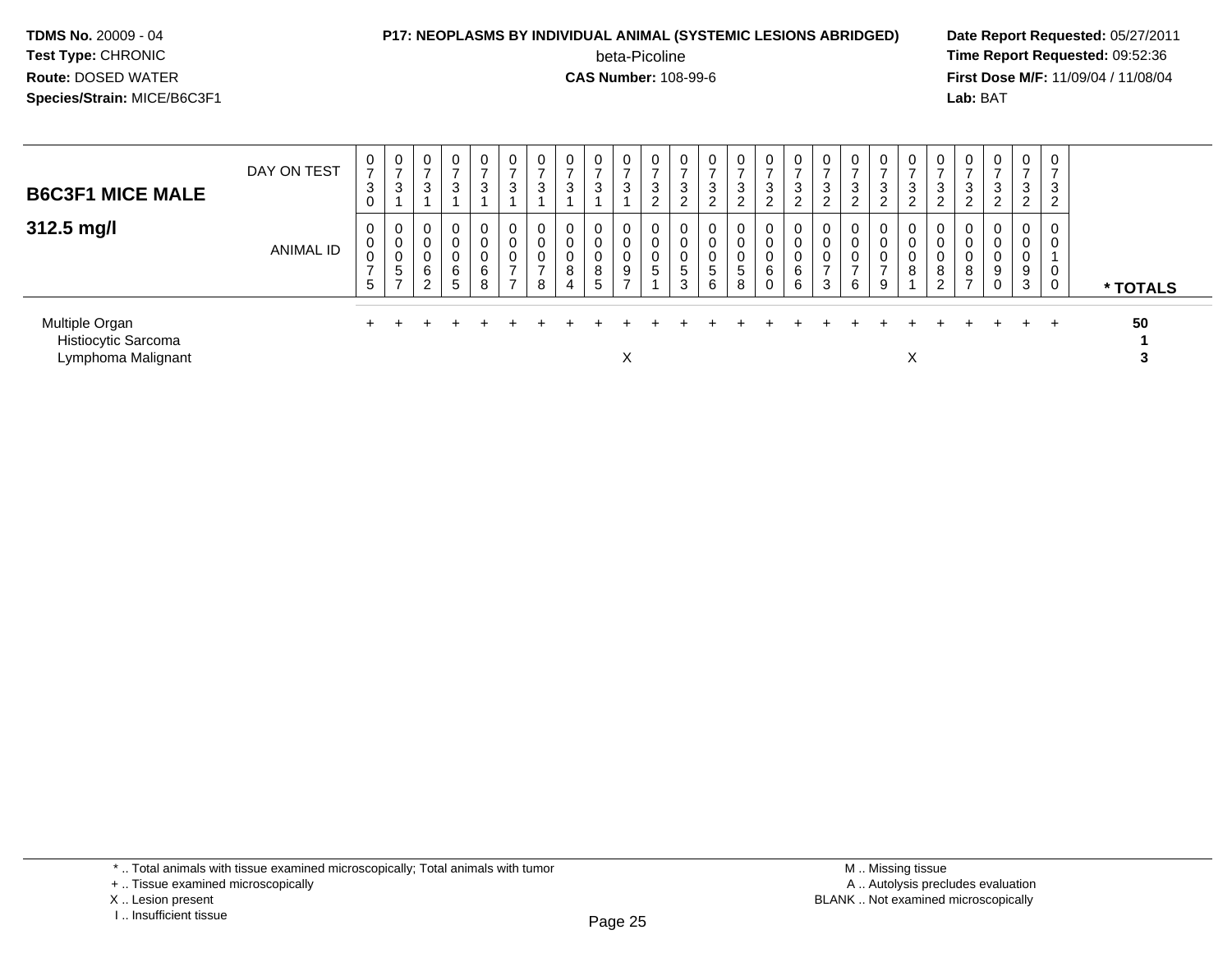### **P17: NEOPLASMS BY INDIVIDUAL ANIMAL (SYSTEMIC LESIONS ABRIDGED) Date Report Requested:** 05/27/2011 beta-Picoline<br>CAS Number: 108-99-6

 **Time Report Requested:** 09:52:36 **First Dose M/F:** 11/09/04 / 11/08/04<br>Lab: BAT **Lab:** BAT

| <b>B6C3F1 MICE MALE</b><br>625 mg/l                                                                                                                                                                                                             | DAY ON TEST<br><b>ANIMAL ID</b> | 0<br>$\overline{4}$<br>$\,$ 5 $\,$<br>6<br>$\mathbf 0$<br>$\mathbf 0$<br>$\mathbf{1}$<br>$\mathsf 0$<br>8 | $\mathbf 0$<br>$\overline{4}$<br>$\overline{7}$<br>$\mathbf 0$<br>0<br>$\mathbf 0$<br>1<br>$\overline{c}$<br>$\overline{4}$ | 0<br>$\overline{\mathbf{4}}$<br>$\begin{array}{c} 9 \\ 6 \end{array}$<br>$\mathbf 0$<br>$\pmb{0}$<br>$\mathbf{1}$<br>$\frac{3}{7}$ | $\begin{array}{c} 0 \\ 5 \end{array}$<br>$\mathbf{1}$<br>9<br>$\mathbf 0$<br>0<br>$\mathbf{1}$<br>$\ensuremath{\mathsf{3}}$<br>$\mathbf{1}$ | $\begin{array}{c} 0 \\ 5 \end{array}$<br>$\frac{2}{4}$<br>$\mathbf 0$<br>0<br>$\mathbf{1}$<br>$\overline{c}$<br>3 | $\begin{array}{c} 0 \\ 5 \end{array}$<br>$\frac{2}{6}$<br>$\mathbf 0$<br>$\mathbf 0$<br>$\overline{1}$<br>$\overline{4}$<br>$9\,$ | $\pmb{0}$<br>$\overline{5}$<br>$\overline{\mathbf{4}}$<br>8<br>$\mathbf 0$<br>$\mathbf 0$<br>$\overline{1}$<br>$\mathbf 0$<br>$\overline{4}$ | $\begin{array}{c} 0 \\ 5 \end{array}$<br>$\sqrt{5}$<br>$\mathbf{1}$<br>$\mathbf 0$<br>$\mathbf 0$<br>$\mathbf{1}$<br>$\mathbf 0$<br>$\mathbf{1}$ | $\begin{array}{c} 0 \\ 5 \end{array}$<br>$\frac{5}{6}$<br>$\mathbf 0$<br>$\mathbf 0$<br>$\mathbf{1}$<br>$\mathbf{1}$<br>5 | $\begin{array}{c} 0 \\ 5 \end{array}$<br>$\,6\,$<br>0<br>0<br>$\mathbf 0$<br>$\mathbf{1}$<br>$\mathbf{1}$<br>$\overline{4}$ | $\begin{array}{c} 0 \\ 5 \end{array}$<br>$^6_9$<br>$\mathbf 0$<br>$\mathbf 0$<br>$\mathbf{1}$<br>$\mathsf 0$<br>$6\phantom{1}$ | 0<br>$\,6$<br>$\frac{2}{7}$<br>$\mathbf 0$<br>$\mathbf 0$<br>$\overline{1}$<br>4<br>8 | 0<br>$\,6\,$<br>$_{8}^{\rm 2}$<br>$\mathbf 0$<br>$\mathbf 0$<br>$\mathbf{1}$<br>$\frac{2}{2}$ | $\begin{array}{c} 0 \\ 6 \end{array}$<br>$\mathbf{3}$<br>$\mathbf 1$<br>$\mathbf 0$<br>0<br>$\mathbf{1}$<br>$\overline{4}$<br>5 | 0<br>6<br>$\overline{5}$<br>9<br>$\mathbf 0$<br>$\mathbf 0$<br>$\overline{1}$<br>$\ensuremath{\mathsf{3}}$<br>$9\,$ | $\pmb{0}$<br>$\,6\,$<br>$\,6\,$<br>$\overline{1}$<br>$\mathbf 0$<br>$\pmb{0}$<br>$\mathbf{1}$<br>$\frac{2}{7}$ | $\begin{array}{c} 0 \\ 6 \end{array}$<br>$\overline{7}$<br>$\mathbf 0$<br>$\mathbf 0$<br>$\mathbf 0$<br>$\overline{1}$<br>$\sqrt{3}$<br>$\overline{3}$ | $\begin{array}{c} 0 \\ 6 \end{array}$<br>8<br>5<br>$\mathbf 0$<br>$\mathbf 0$<br>$\mathbf{1}$<br>$\sqrt{5}$<br>$\mathbf{0}$ | $\pmb{0}$<br>6<br>9<br>$\overline{4}$<br>0<br>$\mathbf 0$<br>$\mathbf{1}$<br>$\pmb{0}$<br>$\overline{5}$ | 0<br>$\overline{7}$<br>$\mathsf{O}\xspace$<br>0<br>$\mathbf 0$<br>$\mathbf 0$<br>$\mathbf{1}$<br>$\mathbf{1}$<br>8 | 0<br>$\overline{7}$<br>0<br>$\overline{4}$<br>$\mathbf 0$<br>$\mathbf 0$<br>$\mathbf{1}$<br>4<br>$\overline{4}$ | 0<br>$\overline{7}$<br>$\mathbf 0$<br>$\overline{7}$<br>$\Omega$<br>$\mathbf{0}$<br>$\mathbf{1}$<br>$\ensuremath{\mathsf{3}}$<br>$\overline{c}$ | $\frac{0}{7}$<br>$\mathbf{1}$<br>$\overline{5}$<br>$\mathbf 0$<br>$\mathbf 0$<br>$\mathbf{1}$<br>$\frac{2}{9}$ | $\begin{array}{c} 0 \\ 7 \end{array}$<br>$\mathbf{3}$<br>$\mathbf{0}$<br>0<br>0<br>$\mathbf{1}$<br>$\mathbf{1}$<br>$\mathbf{3}$ | $\mathbf 0$<br>$\overline{7}$<br>$\mathbf{3}$<br>$\mathbf{0}$<br>$\mathbf 0$<br>$\mathbf 0$<br>$\mathbf{1}$<br>$\overline{1}$<br>$\overline{7}$ | males  |
|-------------------------------------------------------------------------------------------------------------------------------------------------------------------------------------------------------------------------------------------------|---------------------------------|-----------------------------------------------------------------------------------------------------------|-----------------------------------------------------------------------------------------------------------------------------|------------------------------------------------------------------------------------------------------------------------------------|---------------------------------------------------------------------------------------------------------------------------------------------|-------------------------------------------------------------------------------------------------------------------|-----------------------------------------------------------------------------------------------------------------------------------|----------------------------------------------------------------------------------------------------------------------------------------------|--------------------------------------------------------------------------------------------------------------------------------------------------|---------------------------------------------------------------------------------------------------------------------------|-----------------------------------------------------------------------------------------------------------------------------|--------------------------------------------------------------------------------------------------------------------------------|---------------------------------------------------------------------------------------|-----------------------------------------------------------------------------------------------|---------------------------------------------------------------------------------------------------------------------------------|---------------------------------------------------------------------------------------------------------------------|----------------------------------------------------------------------------------------------------------------|--------------------------------------------------------------------------------------------------------------------------------------------------------|-----------------------------------------------------------------------------------------------------------------------------|----------------------------------------------------------------------------------------------------------|--------------------------------------------------------------------------------------------------------------------|-----------------------------------------------------------------------------------------------------------------|-------------------------------------------------------------------------------------------------------------------------------------------------|----------------------------------------------------------------------------------------------------------------|---------------------------------------------------------------------------------------------------------------------------------|-------------------------------------------------------------------------------------------------------------------------------------------------|--------|
| <b>ALIMENTARY SYSTEM</b>                                                                                                                                                                                                                        |                                 |                                                                                                           |                                                                                                                             |                                                                                                                                    |                                                                                                                                             |                                                                                                                   |                                                                                                                                   |                                                                                                                                              |                                                                                                                                                  |                                                                                                                           |                                                                                                                             |                                                                                                                                |                                                                                       |                                                                                               |                                                                                                                                 |                                                                                                                     |                                                                                                                |                                                                                                                                                        |                                                                                                                             |                                                                                                          |                                                                                                                    |                                                                                                                 |                                                                                                                                                 |                                                                                                                |                                                                                                                                 |                                                                                                                                                 | (cont) |
| Esophagus                                                                                                                                                                                                                                       |                                 |                                                                                                           |                                                                                                                             |                                                                                                                                    |                                                                                                                                             |                                                                                                                   |                                                                                                                                   |                                                                                                                                              |                                                                                                                                                  |                                                                                                                           |                                                                                                                             |                                                                                                                                |                                                                                       |                                                                                               |                                                                                                                                 |                                                                                                                     |                                                                                                                |                                                                                                                                                        |                                                                                                                             |                                                                                                          |                                                                                                                    |                                                                                                                 |                                                                                                                                                 |                                                                                                                |                                                                                                                                 |                                                                                                                                                 |        |
| Gallbladder                                                                                                                                                                                                                                     |                                 |                                                                                                           |                                                                                                                             |                                                                                                                                    |                                                                                                                                             | A                                                                                                                 | A                                                                                                                                 |                                                                                                                                              |                                                                                                                                                  | A                                                                                                                         | A                                                                                                                           | A                                                                                                                              |                                                                                       |                                                                                               |                                                                                                                                 |                                                                                                                     |                                                                                                                |                                                                                                                                                        |                                                                                                                             |                                                                                                          |                                                                                                                    |                                                                                                                 | A                                                                                                                                               |                                                                                                                |                                                                                                                                 | $^{+}$                                                                                                                                          |        |
| Intestine Large, Cecum                                                                                                                                                                                                                          |                                 |                                                                                                           |                                                                                                                             |                                                                                                                                    | A                                                                                                                                           | A                                                                                                                 | A                                                                                                                                 |                                                                                                                                              |                                                                                                                                                  | A                                                                                                                         | A                                                                                                                           | A                                                                                                                              |                                                                                       |                                                                                               |                                                                                                                                 |                                                                                                                     | A                                                                                                              | A                                                                                                                                                      | A                                                                                                                           |                                                                                                          |                                                                                                                    |                                                                                                                 |                                                                                                                                                 |                                                                                                                |                                                                                                                                 |                                                                                                                                                 |        |
| Intestine Large, Colon                                                                                                                                                                                                                          |                                 |                                                                                                           |                                                                                                                             | A                                                                                                                                  | $\ddot{+}$                                                                                                                                  |                                                                                                                   | A                                                                                                                                 |                                                                                                                                              |                                                                                                                                                  |                                                                                                                           | A                                                                                                                           |                                                                                                                                |                                                                                       |                                                                                               |                                                                                                                                 |                                                                                                                     | A                                                                                                              | A                                                                                                                                                      | A                                                                                                                           | A                                                                                                        | $+$                                                                                                                | $+$                                                                                                             | A                                                                                                                                               | A                                                                                                              | $+$                                                                                                                             | $+$                                                                                                                                             |        |
| Intestine Large, Rectum                                                                                                                                                                                                                         |                                 | $\ddot{}$                                                                                                 |                                                                                                                             |                                                                                                                                    |                                                                                                                                             |                                                                                                                   |                                                                                                                                   |                                                                                                                                              |                                                                                                                                                  |                                                                                                                           |                                                                                                                             |                                                                                                                                |                                                                                       |                                                                                               |                                                                                                                                 | $+$                                                                                                                 | A                                                                                                              | A                                                                                                                                                      | A                                                                                                                           | A                                                                                                        | $+$                                                                                                                | $+$                                                                                                             | A                                                                                                                                               | A                                                                                                              | $+$                                                                                                                             | $+$                                                                                                                                             |        |
| Intestine Small, Duodenum                                                                                                                                                                                                                       |                                 | $\ddot{}$                                                                                                 | ÷                                                                                                                           |                                                                                                                                    | $+$                                                                                                                                         | A                                                                                                                 | A                                                                                                                                 | A                                                                                                                                            | A                                                                                                                                                | A                                                                                                                         | $\mathsf{A}$                                                                                                                | $\mathsf{A}$                                                                                                                   | $+$                                                                                   | A                                                                                             | $\overline{+}$                                                                                                                  | $+$                                                                                                                 | A                                                                                                              | A                                                                                                                                                      | A                                                                                                                           | A                                                                                                        | $+$                                                                                                                | $+$                                                                                                             | A                                                                                                                                               |                                                                                                                | $\overline{+}$                                                                                                                  | $^{+}$                                                                                                                                          |        |
| Intestine Small, Ileum                                                                                                                                                                                                                          |                                 | $\ddot{}$                                                                                                 | $\ddot{}$                                                                                                                   | A                                                                                                                                  | $\ddot{}$                                                                                                                                   | $+$                                                                                                               | A                                                                                                                                 | $\ddot{}$                                                                                                                                    | A                                                                                                                                                | $+$                                                                                                                       | A                                                                                                                           | A                                                                                                                              | $\overline{+}$                                                                        |                                                                                               | $\ddot{}$                                                                                                                       | $+$                                                                                                                 | A                                                                                                              | $\mathsf{A}$                                                                                                                                           | A                                                                                                                           | A                                                                                                        | $+$                                                                                                                | $+$                                                                                                             | A                                                                                                                                               | A                                                                                                              | $+$                                                                                                                             | $+$                                                                                                                                             |        |
| Intestine Small, Jejunum                                                                                                                                                                                                                        |                                 |                                                                                                           |                                                                                                                             |                                                                                                                                    |                                                                                                                                             |                                                                                                                   | A                                                                                                                                 | A                                                                                                                                            | A                                                                                                                                                | A                                                                                                                         | A                                                                                                                           | A                                                                                                                              |                                                                                       |                                                                                               |                                                                                                                                 | $+$                                                                                                                 | A                                                                                                              | A                                                                                                                                                      | A                                                                                                                           | A                                                                                                        | $+$                                                                                                                | $+$                                                                                                             | A                                                                                                                                               | A                                                                                                              | $+$                                                                                                                             | $+$                                                                                                                                             |        |
| Liver<br>Hemangiosarcoma<br>Hepatoblastoma<br>Hepatoblastoma, Multiple<br>Hepatocellular Adenoma<br>Hepatocellular Adenoma, Multiple<br>Hepatocellular Carcinoma<br>Hepatocellular Carcinoma, Multiple<br>Hepatocholangiocarcinoma<br>Mesentery |                                 | $\pmb{\times}$<br>$\boldsymbol{\mathsf{X}}$                                                               | $\sf X$<br>X                                                                                                                |                                                                                                                                    | X                                                                                                                                           | X<br>$X$ $X$                                                                                                      |                                                                                                                                   | $\mathsf{X}$                                                                                                                                 | $X$ $X$                                                                                                                                          | $\boldsymbol{\mathsf{X}}$                                                                                                 |                                                                                                                             | X<br>$\mathsf X$<br>X                                                                                                          |                                                                                       | X X X<br>$X$ $X$                                                                              | X<br>$\mathsf{X}$<br>$\mathsf X$                                                                                                | $\times$                                                                                                            | $\mathsf X$                                                                                                    | $\mathsf{X}$<br>X                                                                                                                                      | $X$ $X$<br>$\mathsf X$                                                                                                      |                                                                                                          | $\mathsf{X}$<br>$X$ $X$                                                                                            |                                                                                                                 | $X$ $X$<br>$\mathsf X$                                                                                                                          | $\mathsf X$<br>X                                                                                               | $\mathsf X$                                                                                                                     | $\boldsymbol{\mathsf{X}}$                                                                                                                       |        |
| Pancreas                                                                                                                                                                                                                                        |                                 | $+$                                                                                                       |                                                                                                                             | A                                                                                                                                  |                                                                                                                                             |                                                                                                                   |                                                                                                                                   |                                                                                                                                              |                                                                                                                                                  |                                                                                                                           |                                                                                                                             |                                                                                                                                |                                                                                       |                                                                                               |                                                                                                                                 |                                                                                                                     |                                                                                                                |                                                                                                                                                        |                                                                                                                             |                                                                                                          |                                                                                                                    |                                                                                                                 |                                                                                                                                                 | A                                                                                                              | $+$                                                                                                                             | $+$                                                                                                                                             |        |
|                                                                                                                                                                                                                                                 |                                 |                                                                                                           |                                                                                                                             |                                                                                                                                    |                                                                                                                                             |                                                                                                                   |                                                                                                                                   |                                                                                                                                              |                                                                                                                                                  |                                                                                                                           |                                                                                                                             |                                                                                                                                |                                                                                       |                                                                                               |                                                                                                                                 |                                                                                                                     |                                                                                                                |                                                                                                                                                        |                                                                                                                             |                                                                                                          |                                                                                                                    |                                                                                                                 |                                                                                                                                                 |                                                                                                                |                                                                                                                                 |                                                                                                                                                 |        |

\* .. Total animals with tissue examined microscopically; Total animals with tumor

+ .. Tissue examined microscopically

X .. Lesion present

I .. Insufficient tissue

M .. Missing tissue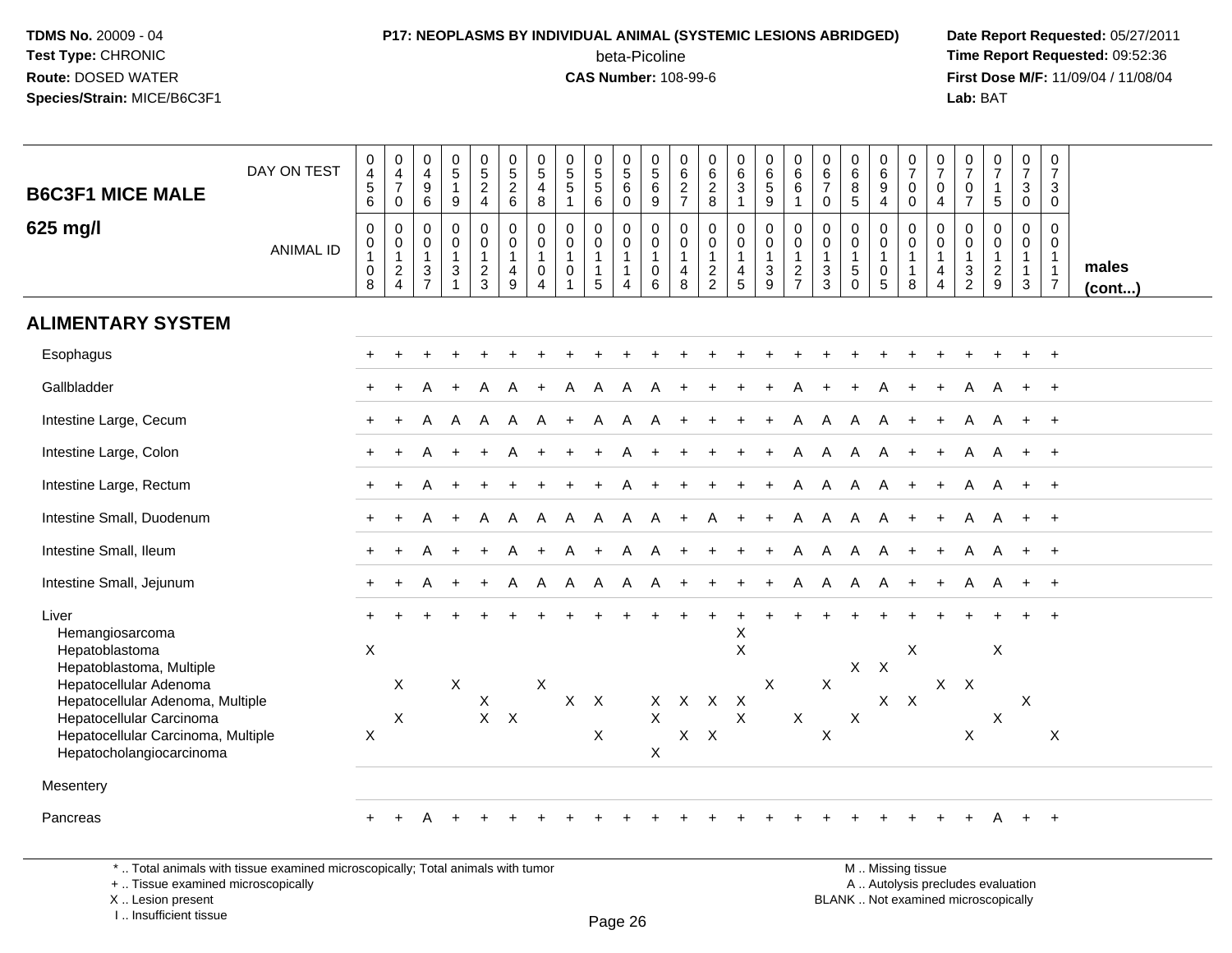# **P17: NEOPLASMS BY INDIVIDUAL ANIMAL (SYSTEMIC LESIONS ABRIDGED) Date Report Requested:** 05/27/2011

beta-Picoline<br>CAS Number: 108-99-6

 **Time Report Requested:** 09:52:36 **First Dose M/F:** 11/09/04 / 11/08/04<br>Lab: BAT **Lab:** BAT

| <b>B6C3F1 MICE MALE</b>                                                         | DAY ON TEST      | 0<br>$\overline{4}$<br>$\sqrt{5}$<br>6                         | 0<br>4<br>$\overline{7}$<br>$\mathbf 0$                          | $\mathbf 0$<br>$\overline{4}$<br>9<br>6                          | $\pmb{0}$<br>$\sqrt{5}$<br>$\mathbf{1}$<br>9                   | 0<br>5<br>$\frac{2}{4}$                           | $\begin{array}{c} 0 \\ 5 \end{array}$<br>$\begin{array}{c} 2 \\ 6 \end{array}$ | 0<br>$\sqrt{5}$<br>4<br>8                              | $\begin{array}{c} 0 \\ 5 \end{array}$<br>$\sqrt{5}$<br>$\mathbf{1}$ | $\begin{array}{c} 0 \\ 5 \end{array}$<br>$\sqrt{5}$<br>6 | $\pmb{0}$<br>$\sqrt{5}$<br>6<br>$\mathbf 0$                                      | 0<br>$\sqrt{5}$<br>$\,6$<br>9                        | 0<br>$\,6\,$<br>$\frac{2}{7}$              | $\begin{array}{c} 0 \\ 6 \end{array}$<br>$\frac{2}{8}$ | $_{\rm 6}^{\rm 0}$<br>$\ensuremath{\mathsf{3}}$<br>$\overline{1}$        | $\pmb{0}$<br>6<br>$\overline{5}$<br>9                           | 0<br>6<br>6<br>$\mathbf{1}$                               | 0<br>$\,6\,$<br>$\overline{7}$<br>$\mathbf 0$                      | $\pmb{0}$<br>$\,6\,$<br>$^8_5$                   | $\boldsymbol{0}$<br>$\,6\,$<br>$\boldsymbol{9}$<br>$\overline{4}$ | $\frac{0}{7}$<br>$\mathbf 0$<br>$\mathbf 0$   | $\frac{0}{7}$<br>$\mathbf 0$<br>$\overline{a}$ | 0<br>$\overline{7}$<br>$\boldsymbol{0}$<br>$\overline{7}$                    | $\frac{0}{7}$<br>$\mathbf{1}$<br>$5\phantom{.0}$        | 0<br>$\overline{7}$<br>$\mathbf{3}$<br>$\mathbf 0$    | $\boldsymbol{0}$<br>$\overline{7}$<br>$\ensuremath{\mathsf{3}}$<br>$\mathbf 0$ |                 |
|---------------------------------------------------------------------------------|------------------|----------------------------------------------------------------|------------------------------------------------------------------|------------------------------------------------------------------|----------------------------------------------------------------|---------------------------------------------------|--------------------------------------------------------------------------------|--------------------------------------------------------|---------------------------------------------------------------------|----------------------------------------------------------|----------------------------------------------------------------------------------|------------------------------------------------------|--------------------------------------------|--------------------------------------------------------|--------------------------------------------------------------------------|-----------------------------------------------------------------|-----------------------------------------------------------|--------------------------------------------------------------------|--------------------------------------------------|-------------------------------------------------------------------|-----------------------------------------------|------------------------------------------------|------------------------------------------------------------------------------|---------------------------------------------------------|-------------------------------------------------------|--------------------------------------------------------------------------------|-----------------|
| 625 mg/l                                                                        | <b>ANIMAL ID</b> | $\mathbf 0$<br>$\mathbf 0$<br>$\mathbf{1}$<br>$\mathbf 0$<br>8 | 0<br>$\mathbf 0$<br>$\mathbf{1}$<br>$\sqrt{2}$<br>$\overline{4}$ | $\mathbf 0$<br>0<br>$\mathbf{1}$<br>$\sqrt{3}$<br>$\overline{7}$ | 0<br>$\mathbf 0$<br>$\mathbf{1}$<br>$\sqrt{3}$<br>$\mathbf{1}$ | $\pmb{0}$<br>0<br>$\mathbf{1}$<br>$\sqrt{2}$<br>3 | 0<br>0<br>$\mathbf{1}$<br>4<br>9                                               | 0<br>0<br>$\mathbf 1$<br>$\mathbf 0$<br>$\overline{4}$ | $\mathbf 0$<br>0<br>$\overline{1}$<br>$\mathbf 0$<br>1              | 0<br>0<br>$\mathbf{1}$<br>$\overline{1}$<br>5            | $\mathbf 0$<br>$\mathbf 0$<br>$\overline{1}$<br>$\overline{1}$<br>$\overline{4}$ | 0<br>$\mathbf 0$<br>$\mathbf{1}$<br>$\mathbf 0$<br>6 | 0<br>$\mathbf 0$<br>$\mathbf{1}$<br>4<br>8 | $\pmb{0}$<br>0<br>1<br>$\sqrt{2}$<br>$\overline{2}$    | $\boldsymbol{0}$<br>$\mathbf 0$<br>$\overline{1}$<br>$\overline{4}$<br>5 | $\pmb{0}$<br>$\mathbf 0$<br>$\overline{1}$<br>$\mathbf{3}$<br>9 | 0<br>$\mathbf 0$<br>1<br>$\overline{c}$<br>$\overline{7}$ | 0<br>$\mathbf 0$<br>$\mathbf{1}$<br>$\ensuremath{\mathsf{3}}$<br>3 | 0<br>0<br>$\mathbf{1}$<br>$\sqrt{5}$<br>$\Omega$ | 0<br>0<br>$\mathbf{1}$<br>$\mathbf 0$<br>5                        | 0<br>0<br>$\mathbf{1}$<br>$\overline{1}$<br>8 | $\mathbf 0$<br>0<br>$\mathbf{1}$<br>4<br>4     | $\mathbf 0$<br>$\mathbf 0$<br>$\mathbf{1}$<br>$\ensuremath{\mathsf{3}}$<br>2 | $\mathbf 0$<br>0<br>$\mathbf{1}$<br>$\overline{c}$<br>9 | 0<br>$\mathbf 0$<br>$\mathbf{1}$<br>$\mathbf{1}$<br>3 | 0<br>$\mathbf 0$<br>$\overline{1}$<br>$\mathbf{1}$<br>$\overline{7}$           | males<br>(cont) |
| Salivary Glands                                                                 |                  |                                                                |                                                                  |                                                                  |                                                                |                                                   |                                                                                |                                                        |                                                                     |                                                          |                                                                                  |                                                      |                                            |                                                        |                                                                          |                                                                 |                                                           |                                                                    |                                                  |                                                                   |                                               |                                                |                                                                              |                                                         | $\div$                                                | $+$                                                                            |                 |
| Stomach, Forestomach<br>Squamous Cell Carcinoma                                 |                  |                                                                |                                                                  |                                                                  |                                                                |                                                   |                                                                                |                                                        |                                                                     |                                                          |                                                                                  |                                                      |                                            |                                                        |                                                                          |                                                                 |                                                           |                                                                    |                                                  |                                                                   |                                               |                                                |                                                                              |                                                         | $+$                                                   | $+$                                                                            |                 |
| Stomach, Glandular                                                              |                  | $\div$                                                         | $+$                                                              | A                                                                | $\ddot{}$                                                      |                                                   |                                                                                |                                                        |                                                                     |                                                          |                                                                                  |                                                      |                                            |                                                        |                                                                          |                                                                 |                                                           |                                                                    |                                                  |                                                                   |                                               |                                                |                                                                              | А                                                       | $+$                                                   | $+$                                                                            |                 |
| Tooth                                                                           |                  |                                                                |                                                                  |                                                                  |                                                                |                                                   |                                                                                |                                                        |                                                                     |                                                          |                                                                                  |                                                      |                                            |                                                        |                                                                          |                                                                 |                                                           |                                                                    |                                                  |                                                                   |                                               |                                                |                                                                              |                                                         |                                                       | $\ddot{}$                                                                      |                 |
| <b>CARDIOVASCULAR SYSTEM</b>                                                    |                  |                                                                |                                                                  |                                                                  |                                                                |                                                   |                                                                                |                                                        |                                                                     |                                                          |                                                                                  |                                                      |                                            |                                                        |                                                                          |                                                                 |                                                           |                                                                    |                                                  |                                                                   |                                               |                                                |                                                                              |                                                         |                                                       |                                                                                |                 |
| Heart<br>Hepatocellular Carcinoma, Metastatic, Liver                            |                  |                                                                |                                                                  |                                                                  |                                                                |                                                   |                                                                                |                                                        |                                                                     | $\mathsf X$                                              |                                                                                  |                                                      | X                                          |                                                        |                                                                          |                                                                 |                                                           |                                                                    |                                                  |                                                                   |                                               |                                                |                                                                              |                                                         |                                                       |                                                                                |                 |
| <b>ENDOCRINE SYSTEM</b>                                                         |                  |                                                                |                                                                  |                                                                  |                                                                |                                                   |                                                                                |                                                        |                                                                     |                                                          |                                                                                  |                                                      |                                            |                                                        |                                                                          |                                                                 |                                                           |                                                                    |                                                  |                                                                   |                                               |                                                |                                                                              |                                                         |                                                       |                                                                                |                 |
| <b>Adrenal Cortex</b><br>Adenoma<br>Hepatocellular Carcinoma, Metastatic, Liver |                  |                                                                |                                                                  |                                                                  |                                                                |                                                   |                                                                                |                                                        |                                                                     |                                                          |                                                                                  |                                                      | $\mathsf X$                                |                                                        |                                                                          |                                                                 |                                                           |                                                                    |                                                  |                                                                   |                                               |                                                |                                                                              |                                                         |                                                       |                                                                                |                 |
| Subcapsular, Adenoma                                                            |                  |                                                                |                                                                  |                                                                  |                                                                |                                                   |                                                                                |                                                        |                                                                     |                                                          |                                                                                  |                                                      |                                            |                                                        |                                                                          |                                                                 |                                                           |                                                                    | $\mathsf X$                                      |                                                                   |                                               |                                                |                                                                              |                                                         | $X$ $X$                                               |                                                                                |                 |
| Adrenal Medulla<br>Hepatocellular Carcinoma, Metastatic, Liver                  |                  |                                                                |                                                                  |                                                                  |                                                                |                                                   |                                                                                |                                                        |                                                                     |                                                          |                                                                                  |                                                      | X                                          |                                                        |                                                                          |                                                                 |                                                           |                                                                    |                                                  |                                                                   |                                               |                                                |                                                                              |                                                         | $+$                                                   | $+$                                                                            |                 |
| Islets, Pancreatic<br>Adenoma                                                   |                  | $\div$                                                         |                                                                  |                                                                  |                                                                |                                                   |                                                                                |                                                        |                                                                     |                                                          |                                                                                  |                                                      |                                            | X                                                      |                                                                          |                                                                 |                                                           |                                                                    |                                                  |                                                                   |                                               |                                                |                                                                              |                                                         | $+$                                                   | $+$                                                                            |                 |
| Parathyroid Gland                                                               |                  |                                                                |                                                                  |                                                                  |                                                                |                                                   |                                                                                |                                                        |                                                                     |                                                          |                                                                                  |                                                      |                                            |                                                        |                                                                          |                                                                 |                                                           |                                                                    |                                                  |                                                                   | M                                             |                                                |                                                                              |                                                         |                                                       |                                                                                |                 |
| <b>Pituitary Gland</b><br>Pars Distalis, Adenoma                                |                  |                                                                |                                                                  |                                                                  |                                                                |                                                   |                                                                                |                                                        |                                                                     |                                                          |                                                                                  |                                                      |                                            |                                                        |                                                                          |                                                                 |                                                           |                                                                    |                                                  |                                                                   |                                               |                                                |                                                                              |                                                         |                                                       |                                                                                |                 |
|                                                                                 |                  |                                                                |                                                                  |                                                                  |                                                                |                                                   |                                                                                |                                                        |                                                                     |                                                          |                                                                                  |                                                      |                                            |                                                        |                                                                          |                                                                 |                                                           |                                                                    |                                                  |                                                                   |                                               |                                                |                                                                              |                                                         |                                                       |                                                                                |                 |

\* .. Total animals with tissue examined microscopically; Total animals with tumor

+ .. Tissue examined microscopically

X .. Lesion present

I .. Insufficient tissue

 M .. Missing tissuey the contract of the contract of the contract of the contract of the contract of  $\mathsf A$  . Autolysis precludes evaluation Lesion present BLANK .. Not examined microscopically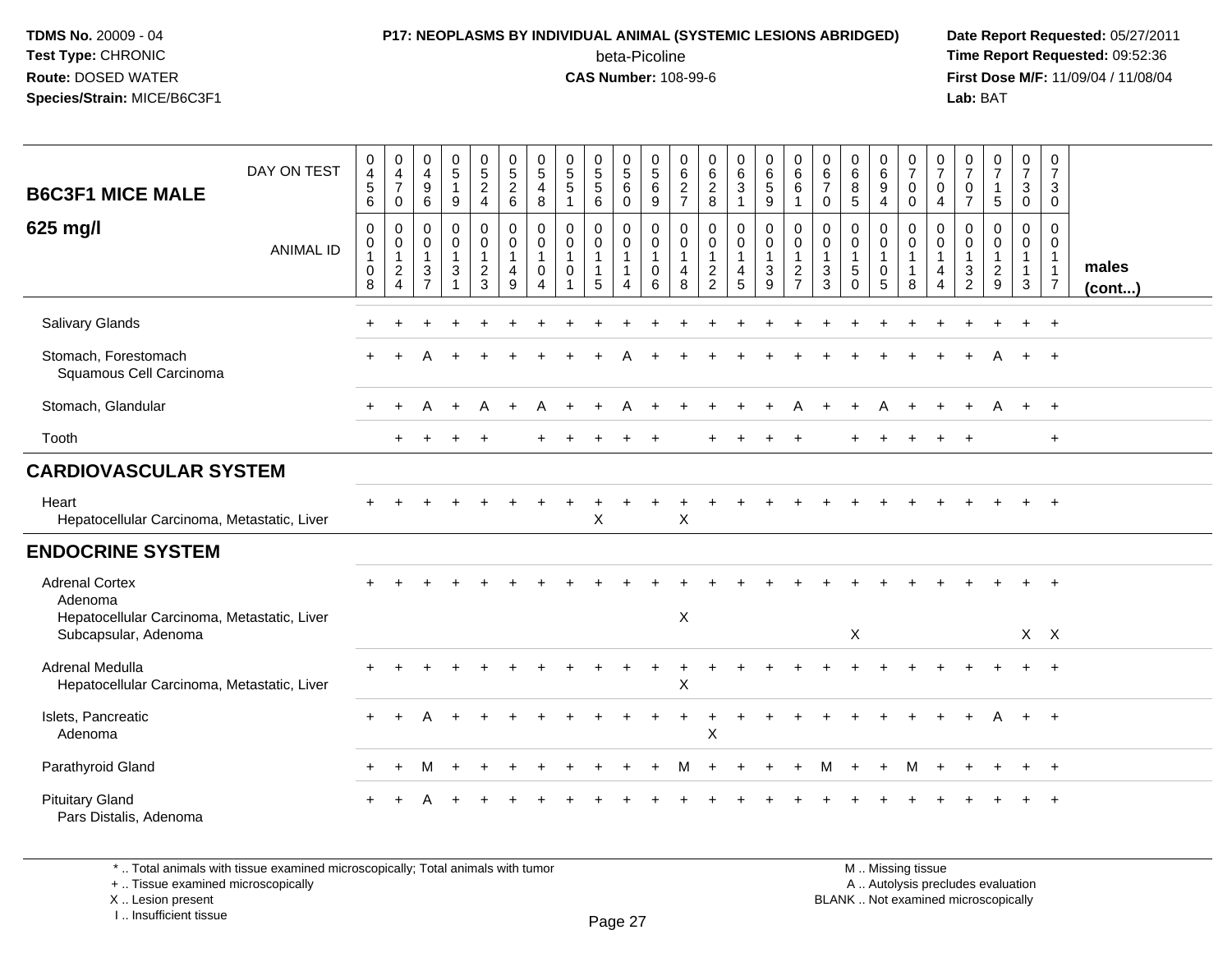### **P17: NEOPLASMS BY INDIVIDUAL ANIMAL (SYSTEMIC LESIONS ABRIDGED) Date Report Requested:** 05/27/2011

beta-Picoline<br>CAS Number: 108-99-6

| <b>B6C3F1 MICE MALE</b>                                                                                                                                             | DAY ON TEST      | $\mathbf 0$<br>$\overline{4}$<br>$\sqrt{5}$<br>6           | 0<br>$\overline{4}$<br>$\overline{7}$<br>0                 | $\mathbf 0$<br>4<br>$\boldsymbol{9}$<br>6                                       | $\pmb{0}$<br>$\sqrt{5}$<br>$\mathbf{1}$<br>9         | $\mathbf 0$<br>$5\phantom{.0}$<br>$\overline{2}$<br>4 | $\pmb{0}$<br>$\frac{5}{2}$<br>6      | 0<br>$\sqrt{5}$<br>$\overline{4}$<br>8                              | $\begin{array}{c} 0 \\ 5 \\ 5 \end{array}$<br>$\mathbf{1}$ | $\begin{array}{c} 0 \\ 5 \\ 5 \end{array}$<br>6                                | 0<br>$\,$ 5 $\,$<br>$\,6\,$<br>$\mathbf 0$                        | $\mathbf 0$<br>$\sqrt{5}$<br>$\,6\,$<br>9                      | $\pmb{0}$<br>6<br>$\overline{2}$<br>$\overline{7}$              | 0<br>$\frac{6}{2}$<br>8                                    | $\pmb{0}$<br>6<br>$\overline{3}$<br>$\mathbf{1}$             | $\pmb{0}$<br>$\,6\,$<br>$\overline{5}$<br>9                              | $\mathbf 0$<br>$\,6\,$<br>6<br>$\mathbf{1}$                                 | $\mathbf 0$<br>$\,6\,$<br>$\overline{7}$<br>$\mathbf 0$ | $\pmb{0}$<br>$\,6\,$<br>8<br>5                    | 0<br>6<br>$\boldsymbol{9}$<br>4                      | $\mathbf 0$<br>$\overline{7}$<br>$\pmb{0}$<br>$\mathbf 0$                                     | 0<br>$\overline{7}$<br>$\mathbf 0$<br>4           | $\pmb{0}$<br>$\overline{7}$<br>$\mathbf 0$<br>$\overline{7}$                | $\pmb{0}$<br>$\overline{7}$<br>$\mathbf{1}$<br>5                               | $\mathbf 0$<br>$\overline{7}$<br>3<br>0                                    | 0<br>$\overline{7}$<br>3<br>0                                      |                 |
|---------------------------------------------------------------------------------------------------------------------------------------------------------------------|------------------|------------------------------------------------------------|------------------------------------------------------------|---------------------------------------------------------------------------------|------------------------------------------------------|-------------------------------------------------------|--------------------------------------|---------------------------------------------------------------------|------------------------------------------------------------|--------------------------------------------------------------------------------|-------------------------------------------------------------------|----------------------------------------------------------------|-----------------------------------------------------------------|------------------------------------------------------------|--------------------------------------------------------------|--------------------------------------------------------------------------|-----------------------------------------------------------------------------|---------------------------------------------------------|---------------------------------------------------|------------------------------------------------------|-----------------------------------------------------------------------------------------------|---------------------------------------------------|-----------------------------------------------------------------------------|--------------------------------------------------------------------------------|----------------------------------------------------------------------------|--------------------------------------------------------------------|-----------------|
| 625 mg/l                                                                                                                                                            | <b>ANIMAL ID</b> | $\mathbf 0$<br>$\pmb{0}$<br>$\mathbf{1}$<br>$\pmb{0}$<br>8 | 0<br>0<br>$\mathbf{1}$<br>$\overline{c}$<br>$\overline{4}$ | $\mathbf 0$<br>$\mathsf{O}$<br>$\overline{1}$<br>$\mathbf{3}$<br>$\overline{7}$ | $\mathbf 0$<br>$\mathbf 0$<br>$\mathbf{1}$<br>3<br>1 | 0<br>$\pmb{0}$<br>1<br>$\overline{c}$<br>3            | 0<br>0<br>1<br>4<br>$\boldsymbol{9}$ | $\mathbf 0$<br>0<br>$\overline{1}$<br>$\mathbf 0$<br>$\overline{4}$ | 0<br>$\pmb{0}$<br>$\mathbf{1}$<br>0                        | $\mathbf 0$<br>$\mathbf 0$<br>$\overline{1}$<br>$\mathbf{1}$<br>$\overline{5}$ | $\mathbf 0$<br>$\mathbf 0$<br>$\mathbf{1}$<br>$\overline{1}$<br>4 | $\mathbf 0$<br>$\mathbf 0$<br>$\mathbf{1}$<br>$\mathbf 0$<br>6 | $\mathbf 0$<br>$\pmb{0}$<br>$\mathbf{1}$<br>$\overline{4}$<br>8 | 0<br>0<br>$\mathbf{1}$<br>$\overline{c}$<br>$\overline{2}$ | 0<br>$\mathsf{O}\xspace$<br>$\mathbf{1}$<br>4<br>$\,$ 5 $\,$ | $\pmb{0}$<br>$\pmb{0}$<br>$\overline{1}$<br>$\sqrt{3}$<br>$\overline{9}$ | $\mathbf 0$<br>$\Omega$<br>$\mathbf{1}$<br>$\overline{c}$<br>$\overline{7}$ | $\Omega$<br>0<br>$\mathbf{1}$<br>$\sqrt{3}$<br>3        | 0<br>$\mathbf 0$<br>$\mathbf{1}$<br>5<br>$\Omega$ | $\mathbf 0$<br>$\mathbf 0$<br>$\mathbf{1}$<br>0<br>5 | $\pmb{0}$<br>$\mathsf{O}\xspace$<br>$\mathbf{1}$<br>$\mathbf{1}$<br>8                         | $\mathbf 0$<br>$\Omega$<br>$\mathbf{1}$<br>4<br>4 | $\mathbf 0$<br>$\Omega$<br>$\overline{1}$<br>$\mathbf{3}$<br>$\overline{2}$ | $\mathbf 0$<br>$\mathbf 0$<br>$\mathbf{1}$<br>$\overline{2}$<br>$\overline{9}$ | $\mathbf 0$<br>$\mathbf 0$<br>$\mathbf{1}$<br>$\mathbf{1}$<br>$\mathbf{3}$ | $\mathbf 0$<br>0<br>$\mathbf{1}$<br>$\mathbf{1}$<br>$\overline{7}$ | males<br>(cont) |
| <b>Thyroid Gland</b>                                                                                                                                                |                  | $\ddot{}$                                                  | $\ddot{}$                                                  | A                                                                               | $\ddot{}$                                            |                                                       |                                      |                                                                     |                                                            |                                                                                |                                                                   |                                                                |                                                                 |                                                            |                                                              |                                                                          |                                                                             |                                                         |                                                   |                                                      |                                                                                               |                                                   |                                                                             | ÷.                                                                             | $\ddot{}$                                                                  | $\ddot{}$                                                          |                 |
| <b>GENERAL BODY SYSTEM</b>                                                                                                                                          |                  |                                                            |                                                            |                                                                                 |                                                      |                                                       |                                      |                                                                     |                                                            |                                                                                |                                                                   |                                                                |                                                                 |                                                            |                                                              |                                                                          |                                                                             |                                                         |                                                   |                                                      |                                                                                               |                                                   |                                                                             |                                                                                |                                                                            |                                                                    |                 |
| <b>NONE</b>                                                                                                                                                         |                  |                                                            |                                                            |                                                                                 |                                                      |                                                       |                                      |                                                                     |                                                            |                                                                                |                                                                   |                                                                |                                                                 |                                                            |                                                              |                                                                          |                                                                             |                                                         |                                                   |                                                      |                                                                                               |                                                   |                                                                             |                                                                                |                                                                            |                                                                    |                 |
| <b>GENITAL SYSTEM</b>                                                                                                                                               |                  |                                                            |                                                            |                                                                                 |                                                      |                                                       |                                      |                                                                     |                                                            |                                                                                |                                                                   |                                                                |                                                                 |                                                            |                                                              |                                                                          |                                                                             |                                                         |                                                   |                                                      |                                                                                               |                                                   |                                                                             |                                                                                |                                                                            |                                                                    |                 |
| Epididymis                                                                                                                                                          |                  |                                                            |                                                            |                                                                                 |                                                      |                                                       |                                      |                                                                     |                                                            |                                                                                |                                                                   |                                                                |                                                                 |                                                            |                                                              |                                                                          |                                                                             |                                                         |                                                   |                                                      |                                                                                               |                                                   |                                                                             |                                                                                |                                                                            | $\div$                                                             |                 |
| <b>Preputial Gland</b>                                                                                                                                              |                  |                                                            |                                                            |                                                                                 |                                                      |                                                       |                                      |                                                                     |                                                            |                                                                                |                                                                   |                                                                |                                                                 |                                                            |                                                              |                                                                          |                                                                             |                                                         |                                                   |                                                      |                                                                                               |                                                   |                                                                             |                                                                                |                                                                            |                                                                    |                 |
| Prostate                                                                                                                                                            |                  |                                                            |                                                            |                                                                                 |                                                      |                                                       |                                      |                                                                     |                                                            |                                                                                |                                                                   |                                                                |                                                                 |                                                            |                                                              |                                                                          |                                                                             |                                                         |                                                   |                                                      |                                                                                               |                                                   |                                                                             |                                                                                |                                                                            | $\pm$                                                              |                 |
| Seminal Vesicle                                                                                                                                                     |                  |                                                            |                                                            |                                                                                 |                                                      |                                                       |                                      |                                                                     |                                                            |                                                                                |                                                                   |                                                                |                                                                 |                                                            |                                                              |                                                                          |                                                                             |                                                         |                                                   |                                                      |                                                                                               |                                                   |                                                                             | A                                                                              | $\ddot{}$                                                                  | $+$                                                                |                 |
| <b>Testes</b><br>Interstitial Cell, Adenoma                                                                                                                         |                  |                                                            |                                                            |                                                                                 |                                                      |                                                       |                                      |                                                                     |                                                            |                                                                                |                                                                   |                                                                |                                                                 |                                                            |                                                              |                                                                          |                                                                             |                                                         |                                                   |                                                      |                                                                                               |                                                   |                                                                             |                                                                                |                                                                            | $\overline{+}$                                                     |                 |
| <b>HEMATOPOIETIC SYSTEM</b>                                                                                                                                         |                  |                                                            |                                                            |                                                                                 |                                                      |                                                       |                                      |                                                                     |                                                            |                                                                                |                                                                   |                                                                |                                                                 |                                                            |                                                              |                                                                          |                                                                             |                                                         |                                                   |                                                      |                                                                                               |                                                   |                                                                             |                                                                                |                                                                            |                                                                    |                 |
| <b>Bone Marrow</b>                                                                                                                                                  |                  |                                                            |                                                            |                                                                                 |                                                      |                                                       |                                      |                                                                     |                                                            |                                                                                |                                                                   |                                                                |                                                                 |                                                            |                                                              |                                                                          |                                                                             |                                                         |                                                   |                                                      |                                                                                               |                                                   |                                                                             |                                                                                |                                                                            | $\overline{1}$                                                     |                 |
| Lymph Node, Mandibular                                                                                                                                              |                  | ÷                                                          |                                                            |                                                                                 |                                                      |                                                       |                                      |                                                                     |                                                            |                                                                                |                                                                   |                                                                |                                                                 |                                                            |                                                              |                                                                          |                                                                             |                                                         |                                                   |                                                      |                                                                                               |                                                   |                                                                             | A                                                                              | $\ddot{}$                                                                  | $+$                                                                |                 |
| Lymph Node, Mesenteric                                                                                                                                              |                  | $\ddot{}$                                                  |                                                            |                                                                                 |                                                      |                                                       |                                      |                                                                     |                                                            |                                                                                |                                                                   |                                                                |                                                                 |                                                            |                                                              |                                                                          | A                                                                           |                                                         |                                                   |                                                      |                                                                                               |                                                   |                                                                             | A                                                                              | $\ddot{}$                                                                  | $+$                                                                |                 |
| Spleen<br>Hemangiosarcoma                                                                                                                                           |                  | $\ddot{}$                                                  |                                                            |                                                                                 | $\ddot{}$                                            |                                                       |                                      |                                                                     |                                                            |                                                                                |                                                                   |                                                                |                                                                 |                                                            |                                                              |                                                                          |                                                                             |                                                         |                                                   |                                                      |                                                                                               |                                                   |                                                                             |                                                                                |                                                                            | $\ddot{}$                                                          |                 |
| Thymus<br>Hepatoblastoma, Metastatic, Liver<br>Hepatocellular Carcinoma, Metastatic, Liver                                                                          |                  |                                                            |                                                            |                                                                                 |                                                      |                                                       |                                      |                                                                     |                                                            | $\boldsymbol{\mathsf{X}}$                                                      |                                                                   |                                                                |                                                                 |                                                            |                                                              |                                                                          |                                                                             |                                                         |                                                   | $\ddot{}$                                            | $\ddot{}$<br>X                                                                                | M                                                 |                                                                             |                                                                                |                                                                            | $\ddot{}$                                                          |                 |
| *  Total animals with tissue examined microscopically; Total animals with tumor<br>+  Tissue examined microscopically<br>X  Lesion present<br>I Insufficient tissue |                  |                                                            |                                                            |                                                                                 |                                                      |                                                       |                                      |                                                                     |                                                            |                                                                                | Page 28                                                           |                                                                |                                                                 |                                                            |                                                              |                                                                          |                                                                             |                                                         |                                                   |                                                      | M  Missing tissue<br>A  Autolysis precludes evaluation<br>BLANK  Not examined microscopically |                                                   |                                                                             |                                                                                |                                                                            |                                                                    |                 |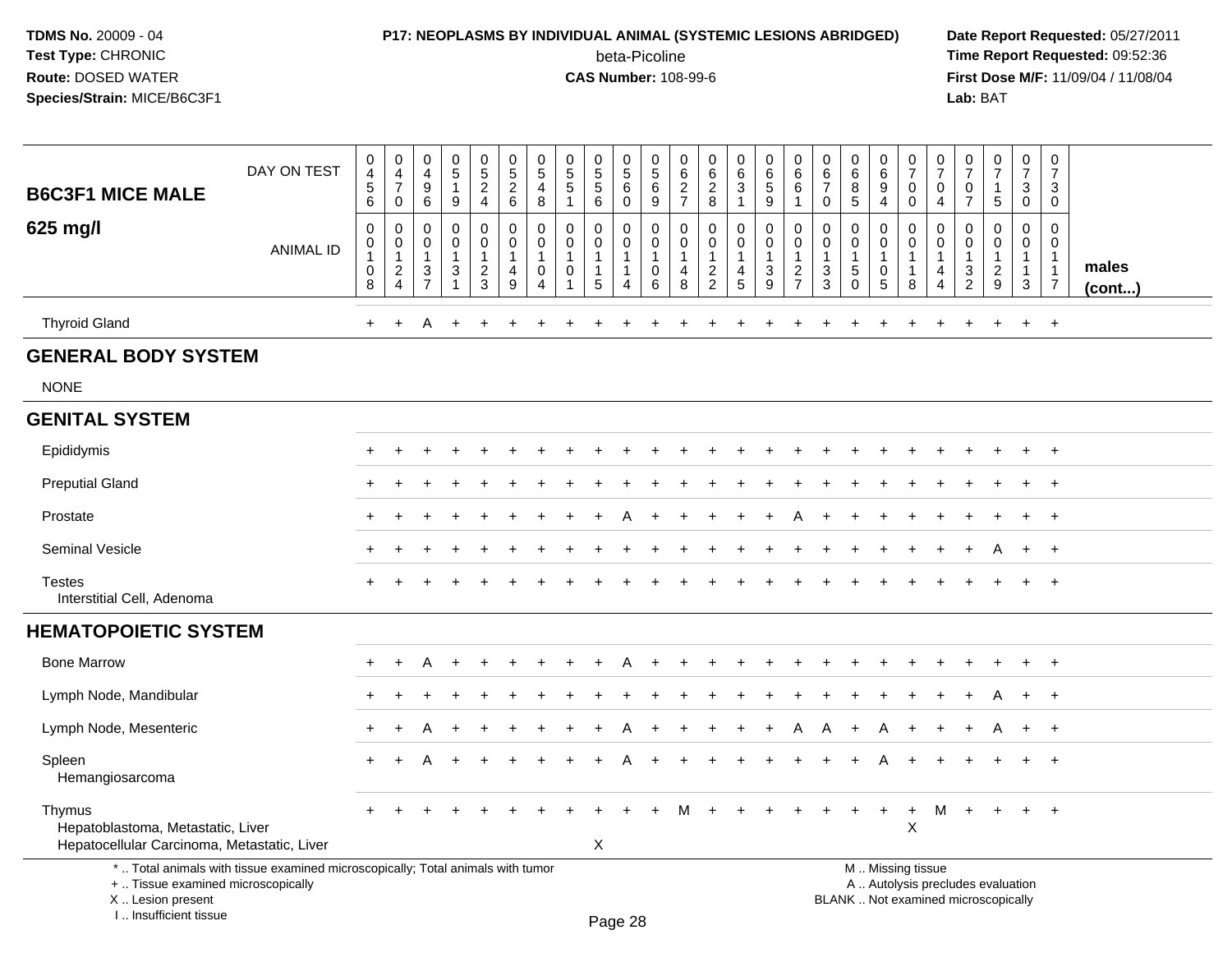### **P17: NEOPLASMS BY INDIVIDUAL ANIMAL (SYSTEMIC LESIONS ABRIDGED) Date Report Requested:** 05/27/2011

beta-Picoline<br>CAS Number: 108-99-6

 **Time Report Requested:** 09:52:36 **First Dose M/F:** 11/09/04 / 11/08/04<br>Lab: BAT **Lab:** BAT

| <b>B6C3F1 MICE MALE</b>                                                                                                                                           | DAY ON TEST      | $\pmb{0}$<br>$\frac{4}{5}$<br>$\,6\,$              | $\pmb{0}$<br>$\frac{4}{7}$<br>0               | $\begin{smallmatrix} 0\\4 \end{smallmatrix}$<br>$\boldsymbol{9}$<br>$\,6\,$     | $^{\rm 0}_{\rm 5}$<br>$\mathbf{1}$<br>9               | $\begin{array}{c} 0 \\ 5 \\ 2 \end{array}$<br>$\overline{4}$ | $\begin{array}{c} 0 \\ 5 \\ 2 \end{array}$<br>$\,6\,$               | $\begin{array}{c} 0 \\ 5 \end{array}$<br>$\overline{4}$<br>$\,8\,$ | $\begin{array}{c} 0 \\ 5 \end{array}$<br>$\sqrt{5}$<br>$\overline{1}$ | $\begin{array}{c} 0 \\ 5 \\ 5 \end{array}$<br>$6\phantom{1}$ | $\begin{array}{c} 0 \\ 5 \\ 6 \end{array}$<br>$\mathbf 0$ | $\begin{array}{c} 0 \\ 5 \end{array}$<br>$\,6\,$<br>$\boldsymbol{9}$ | $062$<br>$77$                                             | $\begin{array}{c} 0 \\ 6 \end{array}$<br>$\frac{2}{8}$                       | $\begin{matrix} 0 \\ 6 \\ 3 \end{matrix}$<br>$\mathbf{1}$        | $\begin{array}{c} 0 \\ 6 \\ 5 \end{array}$<br>9                                  | $_{6}^{\rm 0}$<br>$\,6\,$<br>$\mathbf{1}$                            | $\pmb{0}$<br>$\,6\,$<br>$\overline{7}$<br>$\pmb{0}$                | $\begin{array}{c} 0 \\ 6 \\ 8 \end{array}$<br>$\sqrt{5}$             | $_{6}^{\rm 0}$<br>$\boldsymbol{9}$<br>4                            | $\frac{0}{7}$<br>$\mathsf 0$<br>$\mathsf 0$                     | $\frac{0}{7}$<br>$\mathbf 0$<br>4 | $\frac{0}{7}$<br>$\boldsymbol{0}$<br>$\overline{7}$ | $\frac{0}{7}$<br>$\mathbf{1}$<br>5            | $\frac{0}{7}$<br>$\mathbf{3}$<br>$\mathbf 0$ | 0<br>$\overline{7}$<br>3<br>$\mathbf 0$                                          |                       |
|-------------------------------------------------------------------------------------------------------------------------------------------------------------------|------------------|----------------------------------------------------|-----------------------------------------------|---------------------------------------------------------------------------------|-------------------------------------------------------|--------------------------------------------------------------|---------------------------------------------------------------------|--------------------------------------------------------------------|-----------------------------------------------------------------------|--------------------------------------------------------------|-----------------------------------------------------------|----------------------------------------------------------------------|-----------------------------------------------------------|------------------------------------------------------------------------------|------------------------------------------------------------------|----------------------------------------------------------------------------------|----------------------------------------------------------------------|--------------------------------------------------------------------|----------------------------------------------------------------------|--------------------------------------------------------------------|-----------------------------------------------------------------|-----------------------------------|-----------------------------------------------------|-----------------------------------------------|----------------------------------------------|----------------------------------------------------------------------------------|-----------------------|
| 625 mg/l                                                                                                                                                          | <b>ANIMAL ID</b> | $\mathbf 0$<br>0<br>$\mathbf{1}$<br>$\pmb{0}$<br>8 | 0<br>0<br>$\mathbf{1}$<br>$\overline{c}$<br>4 | $\mathbf 0$<br>0<br>$\mathbf{1}$<br>$\ensuremath{\mathsf{3}}$<br>$\overline{7}$ | $\mathbf 0$<br>0<br>$\mathbf{1}$<br>$\mathbf{3}$<br>1 | 0<br>0<br>$\mathbf{1}$<br>$\overline{c}$<br>3                | $\mathbf 0$<br>$\mathbf 0$<br>$\overline{1}$<br>$\overline{4}$<br>9 | $\mathbf 0$<br>$\mathbf 0$<br>$\overline{1}$<br>$\mathbf 0$<br>4   | $\mathbf 0$<br>$\mathbf 0$<br>$\mathbf{1}$<br>$\mathbf 0$             | 0<br>0<br>$\mathbf{1}$<br>$\mathbf{1}$<br>5                  | 0<br>$\mathbf 0$<br>$\mathbf{1}$<br>$\overline{1}$<br>4   | $\mathbf 0$<br>$\mathbf 0$<br>$\mathbf{1}$<br>$\pmb{0}$<br>6         | $\mathbf 0$<br>0<br>$\overline{1}$<br>$\overline{4}$<br>8 | $\pmb{0}$<br>$\mathbf 0$<br>$\mathbf{1}$<br>$\overline{2}$<br>$\overline{2}$ | 0<br>$\mathbf 0$<br>$\mathbf{1}$<br>$\overline{\mathbf{4}}$<br>5 | $\begin{smallmatrix} 0\\0 \end{smallmatrix}$<br>$\mathbf{1}$<br>$\mathsf 3$<br>9 | 0<br>$\mathbf 0$<br>$\mathbf{1}$<br>$\overline{c}$<br>$\overline{7}$ | $\mathbf 0$<br>0<br>$\mathbf{1}$<br>$\ensuremath{\mathsf{3}}$<br>3 | $\mathbf 0$<br>$\mathbf 0$<br>$\mathbf{1}$<br>$\sqrt{5}$<br>$\Omega$ | 0<br>$\mathbf 0$<br>$\overline{1}$<br>$\pmb{0}$<br>$5\phantom{.0}$ | $\mathbf 0$<br>$\mathbf 0$<br>$\mathbf{1}$<br>$\mathbf{1}$<br>8 | 0<br>0<br>4<br>4                  | $\mathbf 0$<br>0<br>$\mathbf{1}$<br>$\frac{3}{2}$   | 0<br>0<br>$\mathbf{1}$<br>$\overline{c}$<br>9 | 0<br>0<br>$\mathbf{1}$<br>$\mathbf{3}$       | $\mathbf 0$<br>$\mathbf 0$<br>$\overline{1}$<br>$\overline{1}$<br>$\overline{7}$ | males<br>$($ cont $)$ |
| <b>INTEGUMENTARY SYSTEM</b>                                                                                                                                       |                  |                                                    |                                               |                                                                                 |                                                       |                                                              |                                                                     |                                                                    |                                                                       |                                                              |                                                           |                                                                      |                                                           |                                                                              |                                                                  |                                                                                  |                                                                      |                                                                    |                                                                      |                                                                    |                                                                 |                                   |                                                     |                                               |                                              |                                                                                  |                       |
| <b>Mammary Gland</b>                                                                                                                                              |                  | M                                                  | M                                             | M                                                                               | M                                                     | M                                                            | M                                                                   | M                                                                  | M                                                                     | <b>M</b>                                                     | M                                                         |                                                                      |                                                           | M M M M M                                                                    |                                                                  |                                                                                  | M                                                                    |                                                                    | M M                                                                  | M                                                                  | M                                                               | M                                 |                                                     | M M M M                                       |                                              |                                                                                  |                       |
| Skin<br>Subcutaneous Tissue, Hemangiosarcoma<br>Subcutaneous Tissue, Lipoma                                                                                       |                  |                                                    |                                               |                                                                                 |                                                       |                                                              |                                                                     |                                                                    |                                                                       |                                                              |                                                           |                                                                      |                                                           |                                                                              |                                                                  |                                                                                  |                                                                      |                                                                    |                                                                      |                                                                    |                                                                 |                                   |                                                     |                                               |                                              | $\overline{+}$                                                                   |                       |
| <b>MUSCULOSKELETAL SYSTEM</b>                                                                                                                                     |                  |                                                    |                                               |                                                                                 |                                                       |                                                              |                                                                     |                                                                    |                                                                       |                                                              |                                                           |                                                                      |                                                           |                                                                              |                                                                  |                                                                                  |                                                                      |                                                                    |                                                                      |                                                                    |                                                                 |                                   |                                                     |                                               |                                              |                                                                                  |                       |
| Bone<br>Chondrosarcoma                                                                                                                                            |                  |                                                    |                                               |                                                                                 |                                                       |                                                              |                                                                     |                                                                    |                                                                       |                                                              |                                                           |                                                                      |                                                           |                                                                              | $\ddot{}$                                                        | $\ddot{}$<br>$\sf X$                                                             |                                                                      |                                                                    |                                                                      |                                                                    |                                                                 |                                   |                                                     |                                               |                                              | $+$                                                                              |                       |
| <b>NERVOUS SYSTEM</b>                                                                                                                                             |                  |                                                    |                                               |                                                                                 |                                                       |                                                              |                                                                     |                                                                    |                                                                       |                                                              |                                                           |                                                                      |                                                           |                                                                              |                                                                  |                                                                                  |                                                                      |                                                                    |                                                                      |                                                                    |                                                                 |                                   |                                                     |                                               |                                              |                                                                                  |                       |
| <b>Brain</b>                                                                                                                                                      |                  |                                                    |                                               |                                                                                 |                                                       |                                                              |                                                                     |                                                                    |                                                                       |                                                              |                                                           |                                                                      |                                                           |                                                                              |                                                                  |                                                                                  |                                                                      |                                                                    |                                                                      |                                                                    |                                                                 |                                   |                                                     |                                               | $+$                                          | $+$                                                                              |                       |
| <b>RESPIRATORY SYSTEM</b>                                                                                                                                         |                  |                                                    |                                               |                                                                                 |                                                       |                                                              |                                                                     |                                                                    |                                                                       |                                                              |                                                           |                                                                      |                                                           |                                                                              |                                                                  |                                                                                  |                                                                      |                                                                    |                                                                      |                                                                    |                                                                 |                                   |                                                     |                                               |                                              |                                                                                  |                       |
| Lung<br>Alveolar/Bronchiolar Adenoma<br>Alveolar/Bronchiolar Adenoma, Multiple                                                                                    |                  | $\ddot{}$                                          | $\sf X$                                       |                                                                                 | $\mathsf X$                                           |                                                              |                                                                     | $X$ $X$ $X$                                                        |                                                                       |                                                              |                                                           |                                                                      |                                                           | X                                                                            |                                                                  |                                                                                  | $\ddot{}$<br>$\sf X$                                                 |                                                                    | $\pmb{\times}$<br>$\times$                                           |                                                                    | $\sf X$                                                         |                                   |                                                     |                                               |                                              |                                                                                  |                       |
| Alveolar/Bronchiolar Carcinoma<br>Hepatoblastoma, Metastatic, Liver<br>Hepatocellular Carcinoma, Metastatic, Liver<br>Hepatocholangiocarcinoma, Metastatic, Liver |                  |                                                    |                                               |                                                                                 |                                                       |                                                              |                                                                     |                                                                    |                                                                       | $\mathsf X$                                                  |                                                           | X                                                                    | $\boldsymbol{\mathsf{X}}$                                 |                                                                              |                                                                  |                                                                                  |                                                                      | $X$ $X$                                                            |                                                                      |                                                                    | X                                                               |                                   | $\pmb{\times}$                                      |                                               |                                              | $\pmb{\times}$                                                                   |                       |
| Nose                                                                                                                                                              |                  |                                                    |                                               |                                                                                 |                                                       |                                                              |                                                                     |                                                                    |                                                                       |                                                              |                                                           |                                                                      |                                                           |                                                                              |                                                                  |                                                                                  |                                                                      |                                                                    |                                                                      |                                                                    |                                                                 |                                   |                                                     |                                               |                                              | $\pm$                                                                            |                       |
| Trachea                                                                                                                                                           |                  |                                                    |                                               |                                                                                 |                                                       |                                                              |                                                                     |                                                                    |                                                                       |                                                              |                                                           |                                                                      |                                                           |                                                                              |                                                                  |                                                                                  |                                                                      |                                                                    |                                                                      |                                                                    |                                                                 |                                   |                                                     |                                               | $\div$                                       | $\overline{+}$                                                                   |                       |

#### **SPECIAL SENSES SYSTEM**

\* .. Total animals with tissue examined microscopically; Total animals with tumor

+ .. Tissue examined microscopically

X .. Lesion present

I .. Insufficient tissue

 M .. Missing tissuey the contract of the contract of the contract of the contract of the contract of  $\mathsf A$  . Autolysis precludes evaluation Lesion present BLANK .. Not examined microscopically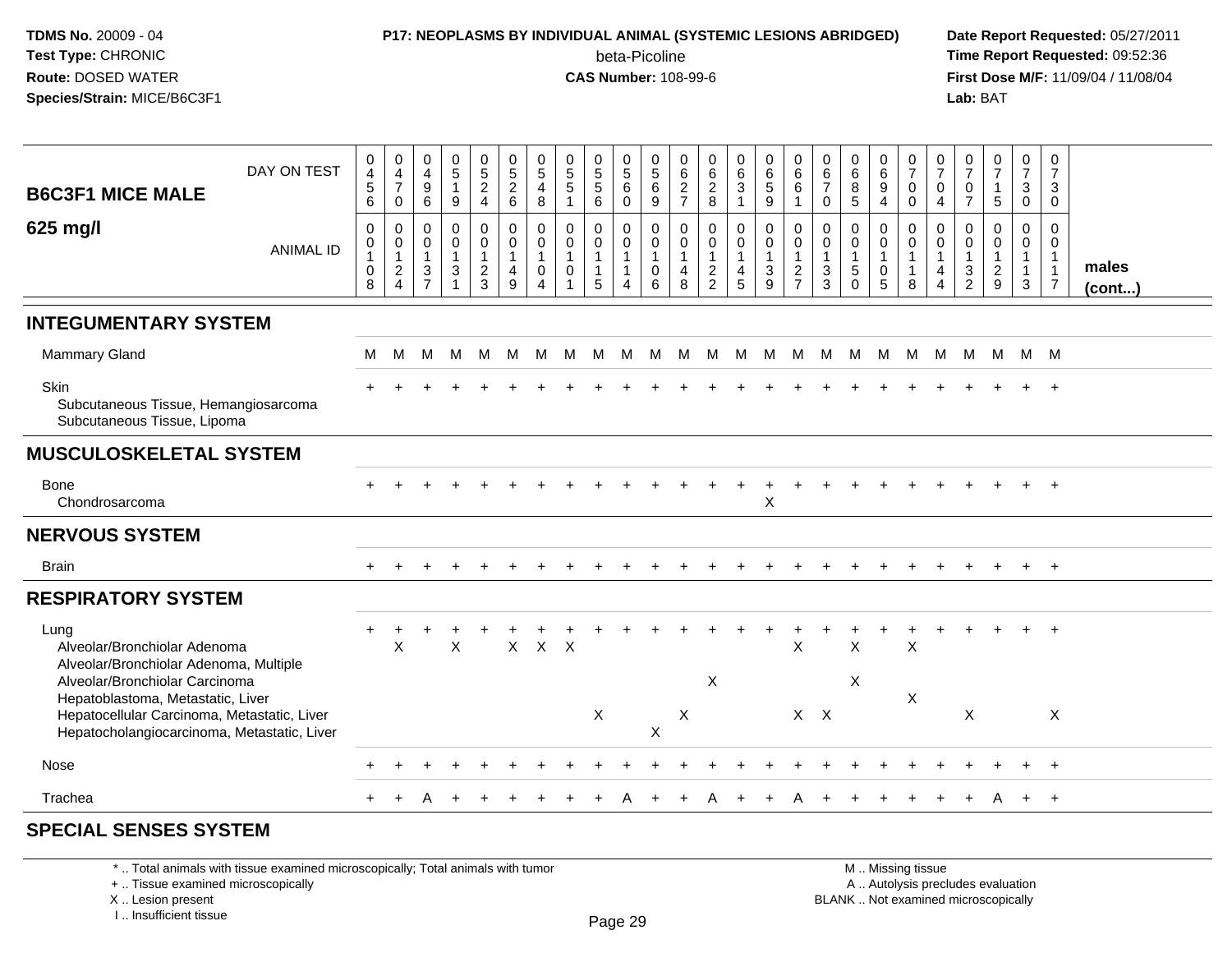### **P17: NEOPLASMS BY INDIVIDUAL ANIMAL (SYSTEMIC LESIONS ABRIDGED) Date Report Requested:** 05/27/2011

beta-Picoline<br>CAS Number: 108-99-6

 **Time Report Requested:** 09:52:36 **First Dose M/F:** 11/09/04 / 11/08/04<br>Lab: BAT **Lab:** BAT

| <b>B6C3F1 MICE MALE</b><br>625 mg/l                                                                                             | DAY ON TEST<br><b>ANIMAL ID</b> | 0<br>$\overline{\mathbf{4}}$<br>$\sqrt{5}$<br>6<br>0<br>$\mathbf 0$<br>$\pmb{0}$<br>8 | $\mathbf 0$<br>$\frac{4}{7}$<br>$\mathbf 0$<br>0<br>$\boldsymbol{0}$<br>$\mathbf{1}$<br>$\overline{c}$<br>$\overline{4}$ | $\boldsymbol{0}$<br>$\overline{\mathbf{4}}$<br>9<br>6<br>0<br>$\mathbf 0$<br>$\mathbf{1}$<br>3<br>$\overline{7}$ | $\begin{array}{c} 0 \\ 5 \end{array}$<br>$\mathbf{1}$<br>9<br>0<br>$\overline{0}$<br>3 | $\begin{array}{c} 0 \\ 5 \end{array}$<br>$\overline{2}$<br>$\overline{4}$<br>$\begin{smallmatrix}0\0\0\end{smallmatrix}$<br>$\mathbf{1}$<br>$\frac{2}{3}$ | $\begin{array}{c} 0 \\ 5 \end{array}$<br>$\overline{c}$<br>$\,6\,$<br>$_{\rm 0}^{\rm 0}$<br>$\mathbf{1}$<br>$\overline{4}$<br>9 | $\begin{array}{c} 0 \\ 5 \end{array}$<br>$\overline{4}$<br>8<br>$\mathbf 0$<br>$\overline{0}$<br>$\overline{1}$<br>0<br>$\boldsymbol{\Lambda}$ | $\begin{array}{c} 0 \\ 5 \end{array}$<br>$\overline{5}$<br>$\mathbf{1}$<br>$\mathbf 0$<br>$\mathsf{O}\xspace$<br>$\mathbf{1}$<br>$\mathbf 0$ | $\begin{array}{c} 0 \\ 5 \end{array}$<br>5<br>6<br>0<br>$\mathbf 0$<br>5 | $\begin{array}{c} 0 \\ 5 \end{array}$<br>$\,6\,$<br>$\mathbf 0$<br>0<br>$\overline{0}$<br>$\overline{1}$<br>$\mathbf{1}$<br>$\overline{4}$ | $\begin{array}{c} 0 \\ 5 \end{array}$<br>$\,6\,$<br>$9\,$<br>$\pmb{0}$<br>$\ddot{\mathbf{0}}$<br>$\mathbf{1}$<br>$\mathsf{O}\xspace$<br>6 | $\begin{matrix} 0 \\ 6 \end{matrix}$<br>$\boldsymbol{2}$<br>$\overline{ }$<br>0<br>0<br>4<br>8 | $\begin{matrix} 0 \\ 6 \\ 2 \end{matrix}$<br>$\,8\,$<br>$\begin{smallmatrix} 0\\0 \end{smallmatrix}$<br>$\mathbf 1$<br>$\frac{2}{2}$ | $\begin{array}{c} 0 \\ 6 \end{array}$<br>$\mathbf{3}$<br>0<br>$\bar{0}$<br>$\mathbf{1}$<br>$\overline{\mathbf{4}}$<br>5 | $\begin{array}{c} 0 \\ 6 \end{array}$<br>$\sqrt{5}$<br>$\boldsymbol{9}$<br>$\pmb{0}$<br>$\overline{0}$<br>$\mathbf{1}$<br>$\ensuremath{\mathsf{3}}$<br>9 | $\begin{array}{c} 0 \\ 6 \end{array}$<br>6<br>0<br>$\pmb{0}$<br>$\mathbf{1}$<br>$\frac{2}{7}$ | $_6^0$<br>$\overline{7}$<br>0<br>0<br>$\pmb{0}$<br>$\mathbf{1}$<br>3<br>3 | $\begin{array}{c} 0 \\ 6 \end{array}$<br>$\bf 8$<br>$\sqrt{5}$<br>0<br>$\pmb{0}$<br>$\sqrt{5}$<br>$\Omega$ | $\begin{array}{c} 0 \\ 6 \end{array}$<br>$\boldsymbol{9}$<br>$\overline{4}$<br>$\begin{matrix} 0 \\ 0 \\ 1 \end{matrix}$<br>$\mathbf 0$<br>$\overline{5}$ | $\frac{0}{7}$<br>$\mathsf 0$<br>$\mathbf 0$<br>0<br>$\mathbf 0$<br>$\mathbf{1}$<br>$\mathbf{1}$<br>8 | $\frac{0}{7}$<br>$\pmb{0}$<br>4<br>0<br>0<br>$\mathbf{1}$<br>4<br>$\overline{4}$ | $\frac{0}{7}$<br>$\mathbf 0$<br>$\overline{7}$<br>0<br>$\mathbf 0$<br>$\mathbf{1}$<br>3<br>$\overline{2}$ | $\frac{0}{7}$<br>$\overline{1}$<br>5<br>0<br>0<br>$\overline{\mathbf{c}}$<br>9 | $\frac{0}{7}$<br>$\mathbf{3}$<br>$\mathbf 0$<br>0<br>$\mathsf{O}$<br>3 | 0<br>$\overline{7}$<br>$\sqrt{3}$<br>$\mathbf 0$<br>0<br>$\mathbf 0$<br>$\overline{1}$<br>$\overline{7}$ | males<br>$($ cont $)$ |
|---------------------------------------------------------------------------------------------------------------------------------|---------------------------------|---------------------------------------------------------------------------------------|--------------------------------------------------------------------------------------------------------------------------|------------------------------------------------------------------------------------------------------------------|----------------------------------------------------------------------------------------|-----------------------------------------------------------------------------------------------------------------------------------------------------------|---------------------------------------------------------------------------------------------------------------------------------|------------------------------------------------------------------------------------------------------------------------------------------------|----------------------------------------------------------------------------------------------------------------------------------------------|--------------------------------------------------------------------------|--------------------------------------------------------------------------------------------------------------------------------------------|-------------------------------------------------------------------------------------------------------------------------------------------|------------------------------------------------------------------------------------------------|--------------------------------------------------------------------------------------------------------------------------------------|-------------------------------------------------------------------------------------------------------------------------|----------------------------------------------------------------------------------------------------------------------------------------------------------|-----------------------------------------------------------------------------------------------|---------------------------------------------------------------------------|------------------------------------------------------------------------------------------------------------|-----------------------------------------------------------------------------------------------------------------------------------------------------------|------------------------------------------------------------------------------------------------------|----------------------------------------------------------------------------------|-----------------------------------------------------------------------------------------------------------|--------------------------------------------------------------------------------|------------------------------------------------------------------------|----------------------------------------------------------------------------------------------------------|-----------------------|
| Eye                                                                                                                             |                                 | $\pm$                                                                                 | $\ddot{}$                                                                                                                | A                                                                                                                | $\ddot{}$                                                                              | $\ddot{}$                                                                                                                                                 | A                                                                                                                               |                                                                                                                                                |                                                                                                                                              | $\ddot{}$                                                                | A                                                                                                                                          | A                                                                                                                                         |                                                                                                |                                                                                                                                      | $\ddot{}$                                                                                                               |                                                                                                                                                          | A                                                                                             | $+$                                                                       | $\pm$                                                                                                      | A                                                                                                                                                         | $+$                                                                                                  | $\ddot{}$                                                                        | $+$                                                                                                       | A                                                                              | $+$ $+$                                                                |                                                                                                          |                       |
| <b>Harderian Gland</b><br>Adenoma<br>Carcinoma                                                                                  |                                 |                                                                                       |                                                                                                                          |                                                                                                                  |                                                                                        |                                                                                                                                                           |                                                                                                                                 |                                                                                                                                                |                                                                                                                                              |                                                                          | A                                                                                                                                          |                                                                                                                                           |                                                                                                |                                                                                                                                      |                                                                                                                         |                                                                                                                                                          | A                                                                                             | $+$                                                                       | $+$                                                                                                        | A                                                                                                                                                         | $+$                                                                                                  | $+$                                                                              | $+$<br>X                                                                                                  | $\mathsf{A}$                                                                   | $+$ $+$                                                                |                                                                                                          |                       |
| <b>URINARY SYSTEM</b>                                                                                                           |                                 |                                                                                       |                                                                                                                          |                                                                                                                  |                                                                                        |                                                                                                                                                           |                                                                                                                                 |                                                                                                                                                |                                                                                                                                              |                                                                          |                                                                                                                                            |                                                                                                                                           |                                                                                                |                                                                                                                                      |                                                                                                                         |                                                                                                                                                          |                                                                                               |                                                                           |                                                                                                            |                                                                                                                                                           |                                                                                                      |                                                                                  |                                                                                                           |                                                                                |                                                                        |                                                                                                          |                       |
| Kidney<br>Hepatocellular Carcinoma, Metastatic, Liver<br>Hepatocholangiocarcinoma, Metastatic, Liver<br>Renal Tubule, Carcinoma |                                 |                                                                                       |                                                                                                                          |                                                                                                                  |                                                                                        |                                                                                                                                                           |                                                                                                                                 |                                                                                                                                                |                                                                                                                                              | $\mathsf{X}$                                                             |                                                                                                                                            | $\mathsf X$                                                                                                                               | X                                                                                              |                                                                                                                                      |                                                                                                                         |                                                                                                                                                          |                                                                                               |                                                                           |                                                                                                            |                                                                                                                                                           |                                                                                                      |                                                                                  |                                                                                                           |                                                                                | $+$                                                                    | $+$                                                                                                      |                       |
| Urethra                                                                                                                         |                                 |                                                                                       |                                                                                                                          | $+$                                                                                                              | $+$                                                                                    | $+$                                                                                                                                                       |                                                                                                                                 | $+$                                                                                                                                            |                                                                                                                                              |                                                                          |                                                                                                                                            |                                                                                                                                           |                                                                                                |                                                                                                                                      | $+$                                                                                                                     |                                                                                                                                                          |                                                                                               |                                                                           |                                                                                                            |                                                                                                                                                           |                                                                                                      |                                                                                  |                                                                                                           |                                                                                |                                                                        |                                                                                                          |                       |
| <b>Urinary Bladder</b>                                                                                                          |                                 | $\pm$                                                                                 |                                                                                                                          |                                                                                                                  |                                                                                        |                                                                                                                                                           |                                                                                                                                 |                                                                                                                                                |                                                                                                                                              |                                                                          |                                                                                                                                            |                                                                                                                                           |                                                                                                |                                                                                                                                      |                                                                                                                         |                                                                                                                                                          | Α                                                                                             |                                                                           | $\ddot{}$                                                                                                  | A                                                                                                                                                         | $+$                                                                                                  | $\ddot{}$                                                                        | $+$                                                                                                       | A + +                                                                          |                                                                        |                                                                                                          |                       |
| <b>SYSTEMIC LESIONS</b>                                                                                                         |                                 |                                                                                       |                                                                                                                          |                                                                                                                  |                                                                                        |                                                                                                                                                           |                                                                                                                                 |                                                                                                                                                |                                                                                                                                              |                                                                          |                                                                                                                                            |                                                                                                                                           |                                                                                                |                                                                                                                                      |                                                                                                                         |                                                                                                                                                          |                                                                                               |                                                                           |                                                                                                            |                                                                                                                                                           |                                                                                                      |                                                                                  |                                                                                                           |                                                                                |                                                                        |                                                                                                          |                       |
| Multiple Organ<br>Lymphoma Malignant                                                                                            |                                 |                                                                                       |                                                                                                                          |                                                                                                                  |                                                                                        |                                                                                                                                                           |                                                                                                                                 |                                                                                                                                                |                                                                                                                                              |                                                                          |                                                                                                                                            |                                                                                                                                           |                                                                                                |                                                                                                                                      |                                                                                                                         |                                                                                                                                                          |                                                                                               |                                                                           |                                                                                                            |                                                                                                                                                           |                                                                                                      |                                                                                  |                                                                                                           | $\ddot{}$                                                                      | $\ddot{}$<br>X                                                         | $^{+}$<br>$\mathsf{X}$                                                                                   |                       |

X .. Lesion present

I .. Insufficient tissue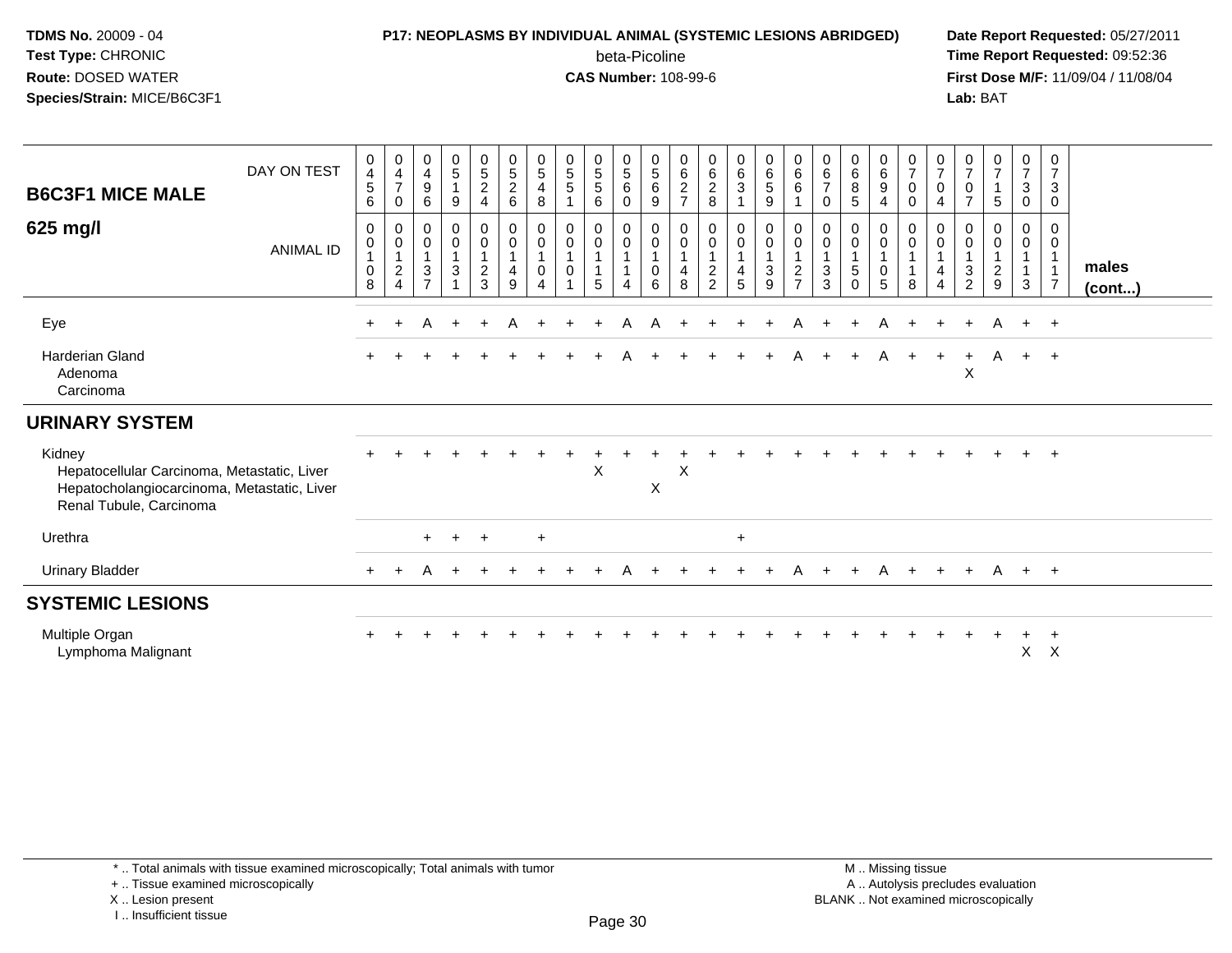### **P17: NEOPLASMS BY INDIVIDUAL ANIMAL (SYSTEMIC LESIONS ABRIDGED) Date Report Requested:** 05/27/2011

beta-Picoline<br>CAS Number: 108-99-6

 **Time Report Requested:** 09:52:36 **First Dose M/F:** 11/09/04 / 11/08/04<br>Lab: BAT **Lab:** BAT

| <b>B6C3F1 MICE MALE</b>                                                                                                                                  | DAY ON TEST      | $\frac{0}{7}$<br>$\sqrt{3}$<br>$\pmb{0}$                 | $\frac{0}{7}$<br>3<br>$\mathbf 0$                          | $\begin{smallmatrix}0\\7\end{smallmatrix}$<br>$\mathsf 3$<br>$\overline{1}$    | $\frac{0}{7}$<br>3<br>$\overline{1}$                 | $\begin{array}{c} 0 \\ 7 \end{array}$<br>$\sqrt{3}$<br>$\overline{1}$          | $\frac{0}{7}$<br>3<br>$\mathbf{1}$ | $\frac{0}{7}$<br>$\mathsf 3$<br>$\mathbf{1}$                         | $\frac{0}{7}$<br>$\mathbf{3}$<br>$\mathbf{1}$     | $\frac{0}{7}$<br>$\mathbf{3}$<br>$\mathbf{1}$        | $\frac{0}{7}$<br>$\ensuremath{\mathsf{3}}$<br>$\mathbf{1}$     | $\frac{0}{7}$<br>$\mathbf{3}$<br>$\overline{1}$     | $\frac{0}{7}$<br>$\mathbf{3}$<br>$\mathbf{1}$               | $\frac{0}{7}$<br>3<br>$\mathbf{1}$ | $\frac{0}{7}$<br>$\ensuremath{\mathsf{3}}$<br>$\mathbf{1}$               | $\frac{0}{7}$<br>3<br>$\overline{2}$ | $\frac{0}{7}$<br>$\frac{3}{2}$                        | $\begin{array}{c} 0 \\ 7 \end{array}$<br>$\frac{3}{2}$     | $\frac{0}{7}$<br>$\frac{3}{2}$                                      | $\frac{0}{7}$<br>$\frac{3}{2}$                        | $\frac{0}{7}$<br>$\sqrt{3}$<br>$\overline{2}$                                         | $\begin{smallmatrix}0\\7\end{smallmatrix}$<br>$\frac{3}{2}$           | $\frac{0}{7}$<br>$\frac{3}{2}$             | $\begin{array}{c} 0 \\ 7 \end{array}$<br>$\frac{3}{2}$               | $\frac{0}{7}$<br>$\sqrt{3}$<br>$\overline{2}$          | $\mathbf 0$<br>$\overline{7}$<br>3<br>$\overline{2}$   |                                     |
|----------------------------------------------------------------------------------------------------------------------------------------------------------|------------------|----------------------------------------------------------|------------------------------------------------------------|--------------------------------------------------------------------------------|------------------------------------------------------|--------------------------------------------------------------------------------|------------------------------------|----------------------------------------------------------------------|---------------------------------------------------|------------------------------------------------------|----------------------------------------------------------------|-----------------------------------------------------|-------------------------------------------------------------|------------------------------------|--------------------------------------------------------------------------|--------------------------------------|-------------------------------------------------------|------------------------------------------------------------|---------------------------------------------------------------------|-------------------------------------------------------|---------------------------------------------------------------------------------------|-----------------------------------------------------------------------|--------------------------------------------|----------------------------------------------------------------------|--------------------------------------------------------|--------------------------------------------------------|-------------------------------------|
| 625 mg/l                                                                                                                                                 | <b>ANIMAL ID</b> | $\mathbf 0$<br>$\pmb{0}$<br>$\mathbf{1}$<br>$^2_{\rm 0}$ | 0<br>0<br>$\mathbf{1}$<br>$\overline{4}$<br>$\overline{7}$ | $\mathbf 0$<br>$\boldsymbol{0}$<br>$\mathbf{1}$<br>$\pmb{0}$<br>$\overline{2}$ | 0<br>$\mathbf 0$<br>$\overline{1}$<br>-1<br>$\Omega$ | $\mathbf 0$<br>$\mathbf 0$<br>$\overline{1}$<br>$\mathbf{1}$<br>$\overline{2}$ | $\mathbf 0$<br>0<br>9              | 0<br>$\mathbf 0$<br>$\mathbf{1}$<br>$\overline{c}$<br>$\overline{1}$ | $\mathbf 0$<br>0<br>$\mathbf{1}$<br>$\frac{2}{5}$ | 0<br>$\mathbf 0$<br>$\mathbf{1}$<br>$^2\phantom{1}6$ | 0<br>$\mathbf 0$<br>$\begin{array}{c} 1 \\ 2 \\ 8 \end{array}$ | 0<br>$\mathbf 0$<br>$\overline{1}$<br>$\frac{3}{5}$ | $\mathbf 0$<br>$\pmb{0}$<br>$\mathbf{1}$<br>$\sqrt{3}$<br>6 | 0<br>0<br>$\mathbf{1}$<br>3<br>8   | $\pmb{0}$<br>$\begin{smallmatrix}0\\1\end{smallmatrix}$<br>$\frac{4}{2}$ | 0<br>0<br>$\mathbf{1}$<br>0<br>3     | 0<br>0<br>$\mathbf{1}$<br>$\pmb{0}$<br>$\overline{7}$ | $\mathbf 0$<br>$\pmb{0}$<br>$\mathbf{1}$<br>$\pmb{0}$<br>9 | $\mathbf 0$<br>$\boldsymbol{0}$<br>$\overline{1}$<br>$\overline{1}$ | 0<br>$\mathbf 0$<br>$\mathbf{1}$<br>$\mathbf{1}$<br>6 | $\mathbf 0$<br>$\mathbf 0$<br>$\overline{1}$<br>$\ensuremath{\mathsf{3}}$<br>$\Omega$ | 0<br>0<br>$\mathbf{1}$<br>$\ensuremath{\mathsf{3}}$<br>$\overline{4}$ | 0<br>0<br>$\mathbf{1}$<br>4<br>$\mathbf 0$ | 0<br>$\mathbf 0$<br>$\mathbf{1}$<br>$\overline{4}$<br>$\overline{1}$ | 0<br>0<br>$\mathbf{1}$<br>$\overline{4}$<br>$\sqrt{3}$ | $\mathbf 0$<br>$\mathbf 0$<br>$\overline{1}$<br>4<br>6 | * TOTALS                            |
| <b>ALIMENTARY SYSTEM</b>                                                                                                                                 |                  |                                                          |                                                            |                                                                                |                                                      |                                                                                |                                    |                                                                      |                                                   |                                                      |                                                                |                                                     |                                                             |                                    |                                                                          |                                      |                                                       |                                                            |                                                                     |                                                       |                                                                                       |                                                                       |                                            |                                                                      |                                                        |                                                        |                                     |
| Esophagus                                                                                                                                                |                  |                                                          |                                                            |                                                                                |                                                      |                                                                                |                                    |                                                                      |                                                   |                                                      |                                                                |                                                     |                                                             |                                    |                                                                          |                                      |                                                       |                                                            |                                                                     |                                                       |                                                                                       |                                                                       |                                            |                                                                      |                                                        |                                                        | 50                                  |
| Gallbladder                                                                                                                                              |                  |                                                          |                                                            |                                                                                |                                                      |                                                                                |                                    |                                                                      |                                                   |                                                      |                                                                |                                                     |                                                             |                                    |                                                                          |                                      |                                                       |                                                            |                                                                     |                                                       |                                                                                       |                                                                       |                                            |                                                                      |                                                        |                                                        | 39                                  |
| Intestine Large, Cecum                                                                                                                                   |                  |                                                          |                                                            |                                                                                |                                                      |                                                                                |                                    |                                                                      |                                                   |                                                      |                                                                |                                                     |                                                             |                                    |                                                                          |                                      |                                                       |                                                            |                                                                     |                                                       |                                                                                       |                                                                       |                                            |                                                                      |                                                        |                                                        | 36                                  |
| Intestine Large, Colon                                                                                                                                   |                  |                                                          |                                                            |                                                                                |                                                      |                                                                                |                                    |                                                                      |                                                   |                                                      |                                                                |                                                     |                                                             |                                    |                                                                          |                                      |                                                       |                                                            |                                                                     |                                                       |                                                                                       |                                                                       |                                            |                                                                      |                                                        |                                                        | 41                                  |
| Intestine Large, Rectum                                                                                                                                  |                  |                                                          |                                                            |                                                                                |                                                      |                                                                                |                                    |                                                                      |                                                   |                                                      |                                                                |                                                     |                                                             |                                    |                                                                          |                                      |                                                       |                                                            |                                                                     |                                                       |                                                                                       |                                                                       |                                            |                                                                      |                                                        |                                                        | 42                                  |
| Intestine Small, Duodenum                                                                                                                                |                  |                                                          |                                                            |                                                                                |                                                      |                                                                                |                                    |                                                                      |                                                   |                                                      |                                                                |                                                     |                                                             |                                    |                                                                          |                                      |                                                       |                                                            |                                                                     |                                                       |                                                                                       |                                                                       |                                            |                                                                      |                                                        |                                                        | 35                                  |
| Intestine Small, Ileum                                                                                                                                   |                  |                                                          |                                                            |                                                                                |                                                      |                                                                                |                                    |                                                                      |                                                   |                                                      |                                                                |                                                     |                                                             |                                    |                                                                          |                                      |                                                       |                                                            |                                                                     |                                                       |                                                                                       |                                                                       |                                            |                                                                      |                                                        |                                                        | 39                                  |
| Intestine Small, Jejunum                                                                                                                                 |                  |                                                          |                                                            |                                                                                |                                                      |                                                                                |                                    |                                                                      |                                                   |                                                      |                                                                |                                                     |                                                             |                                    |                                                                          |                                      |                                                       |                                                            |                                                                     |                                                       |                                                                                       |                                                                       |                                            |                                                                      |                                                        |                                                        | 37                                  |
| Liver<br>Hemangiosarcoma<br>Hepatoblastoma<br>Hepatoblastoma, Multiple                                                                                   |                  | X                                                        | $\times$                                                   |                                                                                |                                                      |                                                                                | X                                  |                                                                      |                                                   | $\pmb{\times}$                                       |                                                                |                                                     |                                                             |                                    |                                                                          | $\boldsymbol{\mathsf{X}}$            |                                                       |                                                            |                                                                     | X                                                     |                                                                                       | $\mathsf X$                                                           |                                            |                                                                      |                                                        |                                                        | 50<br>3<br>9<br>$\bf 2$             |
| Hepatocellular Adenoma<br>Hepatocellular Adenoma, Multiple<br>Hepatocellular Carcinoma<br>Hepatocellular Carcinoma, Multiple<br>Hepatocholangiocarcinoma |                  | X                                                        | X<br>$\mathsf{X}$                                          | $\mathsf{X}$<br>$X$ $X$                                                        |                                                      | X X                                                                            | $X$ $X$                            |                                                                      |                                                   |                                                      | X                                                              |                                                     | $\boldsymbol{\mathsf{X}}$                                   |                                    |                                                                          | X X X X X X X X X X                  |                                                       | $\mathsf X$                                                | X                                                                   | X                                                     | $X$ $X$                                                                               |                                                                       | X<br>X                                     | $\mathsf X$                                                          | X                                                      | $X$ $X$                                                | 11<br>29<br>17<br>9<br>$\mathbf{1}$ |
| Mesentery                                                                                                                                                |                  |                                                          |                                                            |                                                                                |                                                      |                                                                                |                                    |                                                                      |                                                   |                                                      |                                                                |                                                     |                                                             |                                    |                                                                          |                                      |                                                       |                                                            |                                                                     |                                                       | $\ddot{}$                                                                             |                                                                       |                                            |                                                                      |                                                        |                                                        | 1                                   |
| Pancreas                                                                                                                                                 |                  |                                                          |                                                            |                                                                                |                                                      |                                                                                |                                    |                                                                      |                                                   |                                                      |                                                                |                                                     |                                                             |                                    |                                                                          |                                      |                                                       |                                                            |                                                                     |                                                       |                                                                                       |                                                                       |                                            |                                                                      |                                                        |                                                        | 48                                  |

\* .. Total animals with tissue examined microscopically; Total animals with tumor

+ .. Tissue examined microscopically

 Lesion present BLANK .. Not examined microscopicallyX .. Lesion present

I .. Insufficient tissue

M .. Missing tissue y the contract of the contract of the contract of the contract of the contract of  $\mathsf A$  . Autolysis precludes evaluation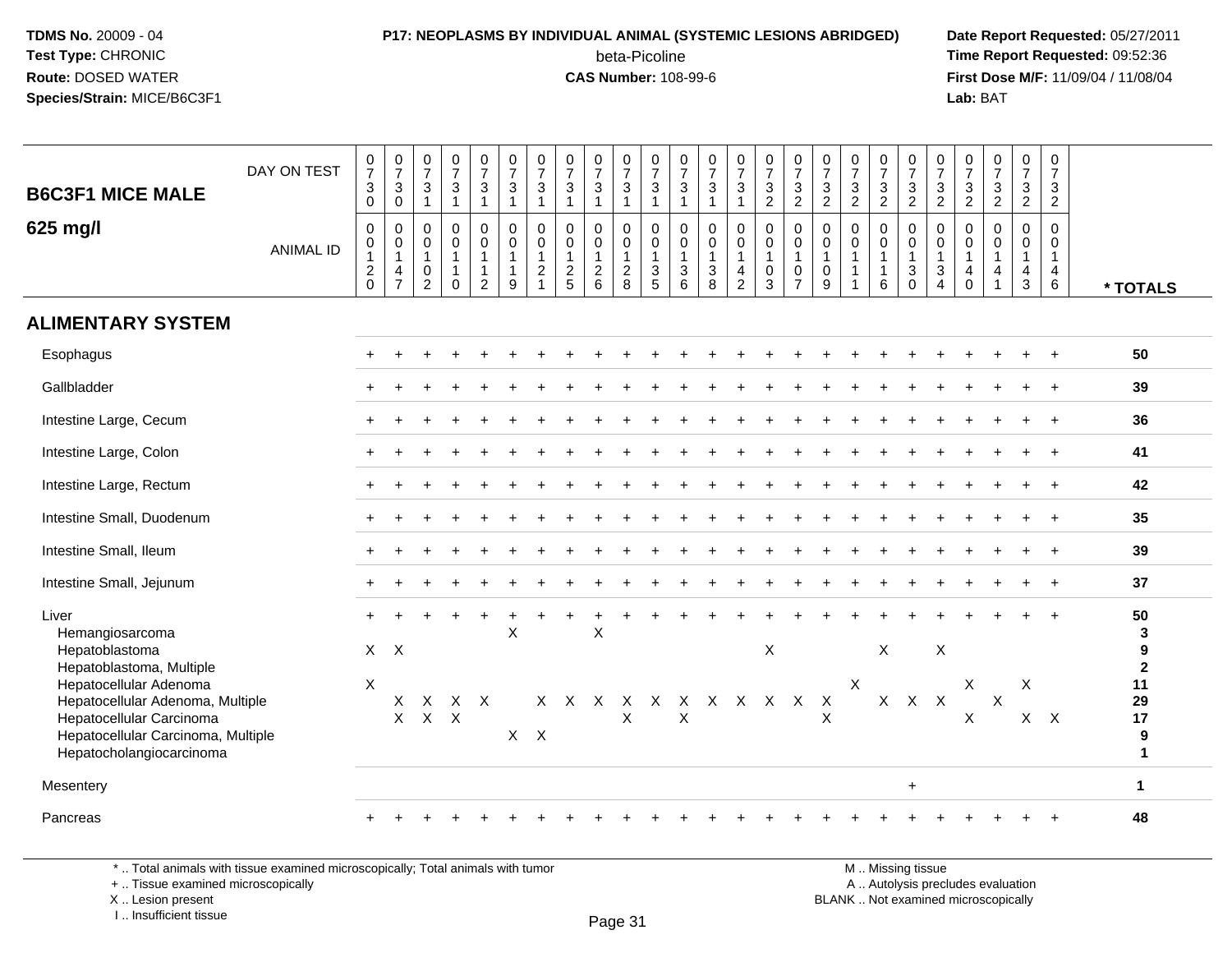### **P17: NEOPLASMS BY INDIVIDUAL ANIMAL (SYSTEMIC LESIONS ABRIDGED) Date Report Requested:** 05/27/2011

beta-Picoline<br>CAS Number: 108-99-6

 **Time Report Requested:** 09:52:36 **First Dose M/F:** 11/09/04 / 11/08/04<br>Lab: BAT **Lab:** BAT

| <b>B6C3F1 MICE MALE</b><br>625 mg/l                                                                     | DAY ON TEST<br><b>ANIMAL ID</b> | $\frac{0}{7}$<br>$\sqrt{3}$<br>$\mathbf 0$<br>$\mathbf 0$<br>$\pmb{0}$<br>$\mathbf{1}$ | $\frac{0}{7}$<br>$\sqrt{3}$<br>$\mathbf 0$<br>0<br>$\mathbf 0$<br>$\overline{1}$<br>4 | $\frac{0}{7}$<br>$\sqrt{3}$<br>$\overline{1}$<br>$\mathbf 0$<br>$\mathbf 0$<br>$\mathbf{1}$<br>$\mathbf 0$ | $\frac{0}{7}$<br>3<br>1<br>$\mathbf 0$<br>0<br>1 | $\frac{0}{7}$<br>$\mathbf{3}$<br>$\overline{1}$<br>$\mathbf 0$<br>$\mathbf 0$<br>$\mathbf{1}$<br>$\overline{1}$ | $\frac{0}{7}$<br>$\sqrt{3}$<br>1<br>$\mathbf 0$<br>$\pmb{0}$<br>1<br>1 | $\frac{0}{7}$<br>$\mathbf{3}$<br>$\overline{1}$<br>$\mathbf 0$<br>$\mathbf 0$<br>$\overline{1}$<br>$\overline{2}$ | $\frac{0}{7}$<br>$\ensuremath{\mathsf{3}}$<br>$\overline{1}$<br>$\mathbf 0$<br>$\mathbf 0$<br>$\mathbf{1}$ | $\frac{0}{7}$<br>3<br>1<br>0<br>$\mathbf 0$<br>1 | $\frac{0}{7}$<br>$\mathbf{3}$<br>$\mathbf{1}$<br>0<br>$\begin{smallmatrix}0\\1\end{smallmatrix}$ | $\frac{0}{7}$<br>$\sqrt{3}$<br>$\mathbf{1}$<br>$\mathbf 0$<br>$\pmb{0}$<br>$\mathbf{1}$<br>$\ensuremath{\mathsf{3}}$ | 0<br>$\overline{7}$<br>3<br>$\mathbf{1}$<br>$\mathbf 0$<br>$\mathbf 0$<br>$\mathbf{1}$<br>3 | $\frac{0}{7}$<br>$\ensuremath{\mathsf{3}}$<br>$\overline{1}$<br>$\mathbf 0$<br>$\pmb{0}$<br>$\mathbf{1}$<br>3 | $\frac{0}{7}$<br>$\mathbf{3}$<br>$\mathbf{1}$<br>0<br>$\mathbf 0$<br>$\mathbf{1}$<br>4 | $\frac{0}{7}$<br>$\mathbf{3}$<br>$\overline{2}$<br>$\mathbf 0$<br>$\mathbf 0$<br>$\mathbf{1}$<br>$\mathbf 0$ | $\frac{0}{7}$<br>$\ensuremath{\mathsf{3}}$<br>$\overline{2}$<br>$\mathbf 0$<br>$\mathbf 0$<br>$\mathbf{1}$<br>$\mathbf 0$ | 0<br>$\boldsymbol{7}$<br>$\mathbf{3}$<br>$\overline{2}$<br>$\mathbf 0$<br>0<br>$\mathbf{1}$<br>0 | $\frac{0}{7}$<br>$\frac{3}{2}$<br>$\mathbf 0$<br>$\mathbf 0$<br>$\overline{1}$<br>$\overline{1}$ | 0<br>$\overline{7}$<br>$\ensuremath{\mathsf{3}}$<br>2<br>0<br>$\mathbf 0$<br>$\mathbf{1}$<br>$\mathbf{1}$ | 0<br>$\overline{7}$<br>$\mathbf{3}$<br>$\overline{2}$<br>0<br>$\mathbf 0$<br>$\mathbf{1}$<br>$\mathbf{3}$ | $\frac{0}{7}$<br>$\mathbf{3}$<br>$\overline{2}$<br>0<br>$\mathsf{O}$<br>$\mathbf{1}$<br>3 | 0<br>$\overline{7}$<br>$\frac{3}{2}$<br>0<br>0<br>$\overline{1}$<br>$\overline{4}$ | $\frac{0}{7}$<br>$\frac{3}{2}$<br>$\mathbf 0$<br>$\mathbf 0$<br>$\mathbf{1}$<br>$\overline{4}$ | $\mathbf 0$<br>$\overline{7}$<br>3<br>$\overline{2}$<br>$\mathbf 0$<br>$\mathbf 0$<br>$\mathbf{1}$<br>4 | $\pmb{0}$<br>$\overline{7}$<br>3<br>$\overline{2}$<br>$\mathbf 0$<br>$\mathbf 0$<br>$\mathbf{1}$<br>$\overline{4}$ |                    |
|---------------------------------------------------------------------------------------------------------|---------------------------------|----------------------------------------------------------------------------------------|---------------------------------------------------------------------------------------|------------------------------------------------------------------------------------------------------------|--------------------------------------------------|-----------------------------------------------------------------------------------------------------------------|------------------------------------------------------------------------|-------------------------------------------------------------------------------------------------------------------|------------------------------------------------------------------------------------------------------------|--------------------------------------------------|--------------------------------------------------------------------------------------------------|----------------------------------------------------------------------------------------------------------------------|---------------------------------------------------------------------------------------------|---------------------------------------------------------------------------------------------------------------|----------------------------------------------------------------------------------------|--------------------------------------------------------------------------------------------------------------|---------------------------------------------------------------------------------------------------------------------------|--------------------------------------------------------------------------------------------------|--------------------------------------------------------------------------------------------------|-----------------------------------------------------------------------------------------------------------|-----------------------------------------------------------------------------------------------------------|-------------------------------------------------------------------------------------------|------------------------------------------------------------------------------------|------------------------------------------------------------------------------------------------|---------------------------------------------------------------------------------------------------------|--------------------------------------------------------------------------------------------------------------------|--------------------|
|                                                                                                         |                                 | $^2_{\rm 0}$                                                                           | $\overline{7}$                                                                        | $\overline{2}$                                                                                             | $\Omega$                                         | $\overline{c}$                                                                                                  | 9                                                                      |                                                                                                                   | $\frac{2}{5}$                                                                                              | $\frac{2}{6}$                                    | $\frac{2}{8}$                                                                                    | $\overline{5}$                                                                                                       | 6                                                                                           | 8                                                                                                             | $\overline{2}$                                                                         | $\overline{3}$                                                                                               | $\overline{7}$                                                                                                            | 9                                                                                                | -1                                                                                               | 6                                                                                                         | $\Omega$                                                                                                  | $\overline{4}$                                                                            | $\mathbf 0$                                                                        |                                                                                                | $\mathbf{3}$                                                                                            | $\,6\,$                                                                                                            | * TOTALS           |
| Salivary Glands                                                                                         |                                 |                                                                                        |                                                                                       |                                                                                                            |                                                  |                                                                                                                 |                                                                        |                                                                                                                   |                                                                                                            |                                                  |                                                                                                  |                                                                                                                      |                                                                                             |                                                                                                               |                                                                                        |                                                                                                              |                                                                                                                           |                                                                                                  |                                                                                                  |                                                                                                           |                                                                                                           |                                                                                           |                                                                                    |                                                                                                |                                                                                                         |                                                                                                                    | 50                 |
| Stomach, Forestomach<br>Squamous Cell Carcinoma                                                         |                                 |                                                                                        |                                                                                       |                                                                                                            |                                                  |                                                                                                                 |                                                                        |                                                                                                                   |                                                                                                            |                                                  |                                                                                                  |                                                                                                                      |                                                                                             |                                                                                                               |                                                                                        |                                                                                                              |                                                                                                                           |                                                                                                  | X                                                                                                |                                                                                                           |                                                                                                           |                                                                                           |                                                                                    |                                                                                                |                                                                                                         |                                                                                                                    | 47<br>$\mathbf 1$  |
| Stomach, Glandular                                                                                      |                                 |                                                                                        |                                                                                       |                                                                                                            |                                                  |                                                                                                                 |                                                                        |                                                                                                                   |                                                                                                            |                                                  |                                                                                                  |                                                                                                                      |                                                                                             |                                                                                                               |                                                                                        |                                                                                                              |                                                                                                                           |                                                                                                  |                                                                                                  |                                                                                                           |                                                                                                           |                                                                                           |                                                                                    |                                                                                                |                                                                                                         | $\ddot{}$                                                                                                          | 43                 |
| Tooth                                                                                                   |                                 |                                                                                        |                                                                                       |                                                                                                            |                                                  |                                                                                                                 |                                                                        |                                                                                                                   |                                                                                                            |                                                  |                                                                                                  |                                                                                                                      |                                                                                             |                                                                                                               |                                                                                        |                                                                                                              |                                                                                                                           |                                                                                                  |                                                                                                  |                                                                                                           |                                                                                                           |                                                                                           |                                                                                    |                                                                                                |                                                                                                         | $\div$                                                                                                             | 42                 |
| <b>CARDIOVASCULAR SYSTEM</b>                                                                            |                                 |                                                                                        |                                                                                       |                                                                                                            |                                                  |                                                                                                                 |                                                                        |                                                                                                                   |                                                                                                            |                                                  |                                                                                                  |                                                                                                                      |                                                                                             |                                                                                                               |                                                                                        |                                                                                                              |                                                                                                                           |                                                                                                  |                                                                                                  |                                                                                                           |                                                                                                           |                                                                                           |                                                                                    |                                                                                                |                                                                                                         |                                                                                                                    |                    |
| Heart<br>Hepatocellular Carcinoma, Metastatic, Liver                                                    |                                 |                                                                                        |                                                                                       |                                                                                                            |                                                  |                                                                                                                 |                                                                        |                                                                                                                   |                                                                                                            |                                                  |                                                                                                  |                                                                                                                      |                                                                                             |                                                                                                               |                                                                                        |                                                                                                              |                                                                                                                           |                                                                                                  |                                                                                                  |                                                                                                           |                                                                                                           |                                                                                           |                                                                                    |                                                                                                |                                                                                                         |                                                                                                                    | 50<br>$\mathbf{2}$ |
| <b>ENDOCRINE SYSTEM</b>                                                                                 |                                 |                                                                                        |                                                                                       |                                                                                                            |                                                  |                                                                                                                 |                                                                        |                                                                                                                   |                                                                                                            |                                                  |                                                                                                  |                                                                                                                      |                                                                                             |                                                                                                               |                                                                                        |                                                                                                              |                                                                                                                           |                                                                                                  |                                                                                                  |                                                                                                           |                                                                                                           |                                                                                           |                                                                                    |                                                                                                |                                                                                                         |                                                                                                                    |                    |
| <b>Adrenal Cortex</b><br>Adenoma<br>Hepatocellular Carcinoma, Metastatic, Liver<br>Subcapsular, Adenoma |                                 |                                                                                        |                                                                                       |                                                                                                            |                                                  |                                                                                                                 |                                                                        |                                                                                                                   |                                                                                                            |                                                  | $\times$                                                                                         | X                                                                                                                    |                                                                                             |                                                                                                               |                                                                                        |                                                                                                              |                                                                                                                           |                                                                                                  |                                                                                                  |                                                                                                           |                                                                                                           | $\boldsymbol{\mathsf{X}}$                                                                 |                                                                                    |                                                                                                |                                                                                                         |                                                                                                                    | 50<br>-1<br>5      |
| Adrenal Medulla<br>Hepatocellular Carcinoma, Metastatic, Liver                                          |                                 |                                                                                        |                                                                                       |                                                                                                            |                                                  |                                                                                                                 |                                                                        |                                                                                                                   |                                                                                                            |                                                  |                                                                                                  |                                                                                                                      |                                                                                             |                                                                                                               |                                                                                        |                                                                                                              |                                                                                                                           |                                                                                                  |                                                                                                  |                                                                                                           |                                                                                                           |                                                                                           |                                                                                    |                                                                                                |                                                                                                         |                                                                                                                    | 50<br>$\mathbf{1}$ |
| Islets, Pancreatic<br>Adenoma                                                                           |                                 |                                                                                        |                                                                                       |                                                                                                            |                                                  |                                                                                                                 |                                                                        |                                                                                                                   |                                                                                                            |                                                  |                                                                                                  |                                                                                                                      |                                                                                             |                                                                                                               |                                                                                        |                                                                                                              |                                                                                                                           |                                                                                                  |                                                                                                  |                                                                                                           |                                                                                                           |                                                                                           |                                                                                    |                                                                                                |                                                                                                         |                                                                                                                    | 48<br>1            |
| Parathyroid Gland                                                                                       |                                 |                                                                                        |                                                                                       |                                                                                                            |                                                  |                                                                                                                 |                                                                        |                                                                                                                   | м                                                                                                          | $\div$                                           |                                                                                                  |                                                                                                                      |                                                                                             |                                                                                                               |                                                                                        |                                                                                                              |                                                                                                                           |                                                                                                  |                                                                                                  | м                                                                                                         | $\ddot{}$                                                                                                 |                                                                                           |                                                                                    |                                                                                                |                                                                                                         | $\overline{+}$                                                                                                     | 44                 |
| <b>Pituitary Gland</b><br>Pars Distalis, Adenoma                                                        |                                 |                                                                                        |                                                                                       |                                                                                                            |                                                  |                                                                                                                 |                                                                        |                                                                                                                   |                                                                                                            | $\ddot{}$<br>X                                   |                                                                                                  |                                                                                                                      |                                                                                             |                                                                                                               |                                                                                        |                                                                                                              |                                                                                                                           |                                                                                                  |                                                                                                  |                                                                                                           |                                                                                                           |                                                                                           |                                                                                    |                                                                                                |                                                                                                         |                                                                                                                    | 49<br>-1           |

\* .. Total animals with tissue examined microscopically; Total animals with tumor

+ .. Tissue examined microscopically

 Lesion present BLANK .. Not examined microscopicallyX .. Lesion present

I .. Insufficient tissue

M .. Missing tissue y the contract of the contract of the contract of the contract of the contract of  $\mathsf A$  . Autolysis precludes evaluation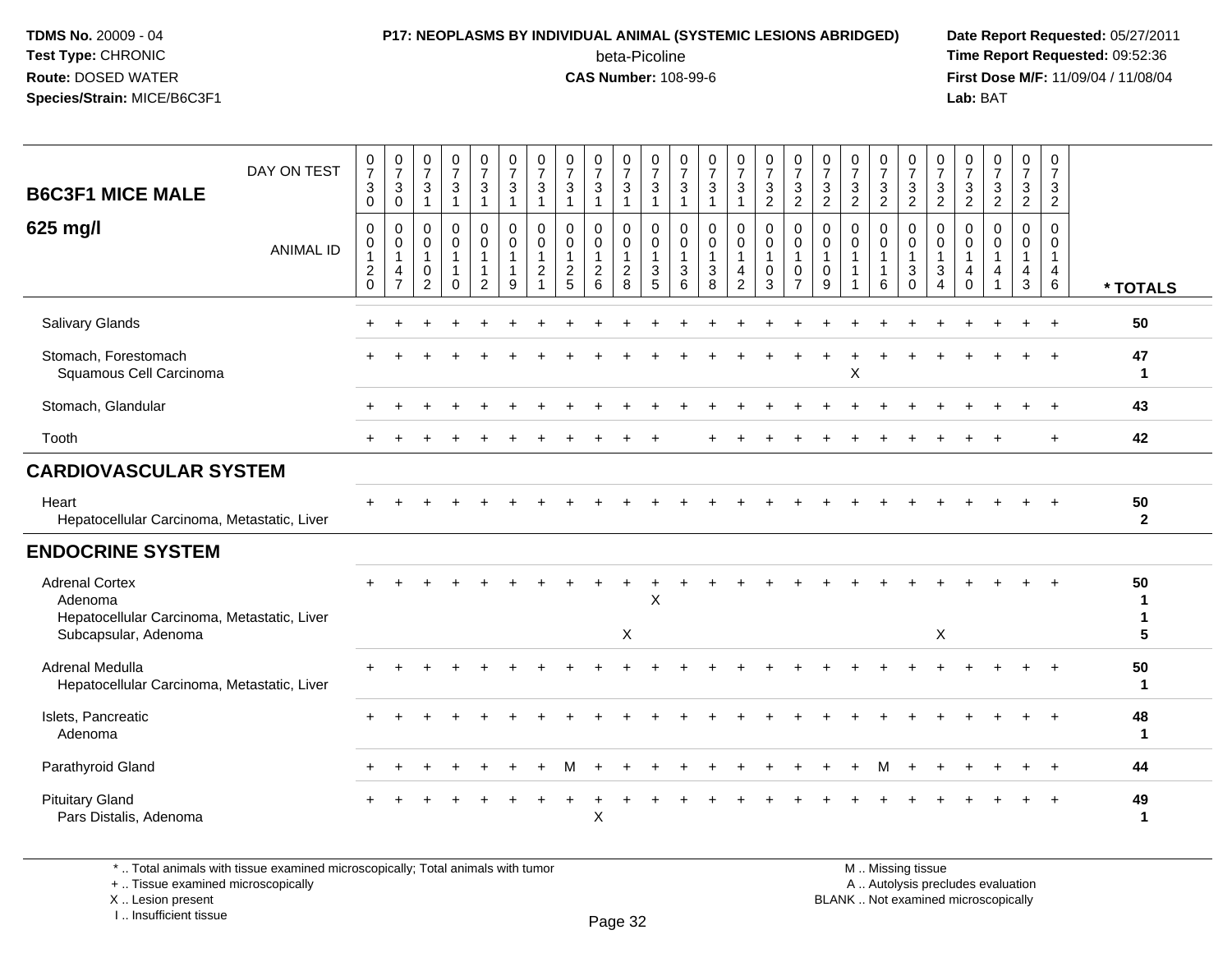I .. Insufficient tissue

### **P17: NEOPLASMS BY INDIVIDUAL ANIMAL (SYSTEMIC LESIONS ABRIDGED) Date Report Requested:** 05/27/2011

beta-Picoline<br>CAS Number: 108-99-6

 **Time Report Requested:** 09:52:36 **First Dose M/F:** 11/09/04 / 11/08/04<br>Lab: BAT **Lab:** BAT

| <b>B6C3F1 MICE MALE</b>                                                                                                                    | DAY ON TEST      | $\frac{0}{7}$<br>3<br>$\mathsf{O}\xspace$ | $\frac{0}{7}$<br>$\sqrt{3}$<br>$\mathbf 0$                                            | $\begin{array}{c} 0 \\ 7 \end{array}$<br>$\sqrt{3}$<br>$\mathbf{1}$ | $\frac{0}{7}$<br>3<br>$\mathbf{1}$                   | $\frac{0}{7}$<br>$\ensuremath{\mathsf{3}}$<br>$\mathbf{1}$         | $\frac{0}{7}$<br>$\ensuremath{\mathsf{3}}$<br>$\mathbf{1}$ | $\frac{0}{7}$<br>3<br>$\mathbf 1$          | $\begin{array}{c} 0 \\ 7 \end{array}$<br>3<br>$\overline{1}$ | $\frac{0}{7}$<br>$\ensuremath{\mathsf{3}}$<br>$\mathbf{1}$ | $\frac{0}{7}$<br>$\ensuremath{\mathsf{3}}$<br>$\mathbf{1}$ | $\frac{0}{7}$<br>3<br>$\mathbf{1}$            | $\frac{0}{7}$<br>$\mathbf{3}$<br>$\mathbf{1}$                                      | $\frac{0}{7}$<br>$\ensuremath{\mathsf{3}}$<br>$\mathbf{1}$                      | $\frac{0}{7}$<br>$\mathbf{3}$<br>$\mathbf{1}$ | $\begin{array}{c} 0 \\ 7 \end{array}$<br>$\sqrt{3}$<br>$\sqrt{2}$         | $\frac{0}{7}$<br>3<br>$\overline{2}$                    | $\frac{0}{7}$<br>3<br>$\overline{2}$ | $\begin{array}{c} 0 \\ 7 \end{array}$<br>$\mathbf{3}$<br>$\overline{2}$ | $\begin{array}{c} 0 \\ 7 \end{array}$<br>$\mathbf{3}$<br>$\boldsymbol{2}$ | $\frac{0}{7}$<br>$\ensuremath{\mathsf{3}}$<br>$\overline{2}$ | 0<br>$\overline{7}$<br>3<br>$\sqrt{2}$     | $\frac{0}{7}$<br>$\ensuremath{\mathsf{3}}$<br>$\overline{2}$   | $\frac{0}{7}$<br>$\ensuremath{\mathsf{3}}$<br>$\overline{2}$ | $\begin{smallmatrix}0\\7\end{smallmatrix}$<br>3<br>$\overline{2}$ | $\pmb{0}$<br>$\overline{7}$<br>3<br>$\overline{2}$                        |                        |
|--------------------------------------------------------------------------------------------------------------------------------------------|------------------|-------------------------------------------|---------------------------------------------------------------------------------------|---------------------------------------------------------------------|------------------------------------------------------|--------------------------------------------------------------------|------------------------------------------------------------|--------------------------------------------|--------------------------------------------------------------|------------------------------------------------------------|------------------------------------------------------------|-----------------------------------------------|------------------------------------------------------------------------------------|---------------------------------------------------------------------------------|-----------------------------------------------|---------------------------------------------------------------------------|---------------------------------------------------------|--------------------------------------|-------------------------------------------------------------------------|---------------------------------------------------------------------------|--------------------------------------------------------------|--------------------------------------------|----------------------------------------------------------------|--------------------------------------------------------------|-------------------------------------------------------------------|---------------------------------------------------------------------------|------------------------|
| 625 mg/l                                                                                                                                   | <b>ANIMAL ID</b> | 0<br>$\pmb{0}$<br>1<br>$^2_{\rm 0}$       | $\mathbf 0$<br>$\boldsymbol{0}$<br>$\overline{1}$<br>$\overline{4}$<br>$\overline{7}$ | 0<br>0<br>$\mathbf{1}$<br>0<br>$\overline{c}$                       | 0<br>$\mathbf 0$<br>$\mathbf{1}$<br>1<br>$\mathbf 0$ | 0<br>$\mathbf 0$<br>$\mathbf{1}$<br>$\mathbf{1}$<br>$\overline{c}$ | 0<br>0<br>$\mathbf{1}$<br>$\mathbf{1}$<br>9                | 0<br>0<br>$\overline{1}$<br>$\overline{2}$ | $\mathbf 0$<br>$\mathbf 0$<br>$\mathbf{1}$<br>$\frac{2}{5}$  | 0<br>$\mathbf 0$<br>$\mathbf{1}$<br>$^2\phantom{1}6$       | 0<br>0<br>$\mathbf{1}$<br>$\frac{2}{8}$                    | 0<br>0<br>$\mathbf{1}$<br>3<br>$\overline{5}$ | $\mathbf 0$<br>0<br>$\overline{1}$<br>$\ensuremath{\mathsf{3}}$<br>$6\overline{6}$ | 0<br>$\mathbf 0$<br>$\mathbf{1}$<br>$\ensuremath{\mathsf{3}}$<br>$\overline{8}$ | 0<br>0<br>$\overline{1}$<br>4<br>$\sqrt{2}$   | $\mathbf 0$<br>$\pmb{0}$<br>$\overline{1}$<br>$\mathbf 0$<br>$\mathbf{3}$ | 0<br>0<br>$\mathbf{1}$<br>$\mathbf 0$<br>$\overline{7}$ | 0<br>0<br>-1<br>$\mathbf 0$<br>9     | $\mathbf 0$<br>0                                                        | $\mathbf 0$<br>$\mathbf 0$<br>$\overline{1}$<br>$\overline{1}$<br>6       | 0<br>0<br>$\overline{1}$<br>$\sqrt{3}$<br>$\mathbf 0$        | $\mathbf 0$<br>0<br>$\mathbf{1}$<br>3<br>4 | $\mathbf 0$<br>$\mathbf 0$<br>$\mathbf{1}$<br>4<br>$\mathbf 0$ | $\mathbf 0$<br>0<br>$\mathbf{1}$<br>4<br>$\overline{1}$      | 0<br>$\overline{0}$<br>$\mathbf{1}$<br>4<br>$\mathbf{3}$          | $\mathbf 0$<br>$\mathbf 0$<br>$\overline{1}$<br>$\overline{4}$<br>$\,6\,$ | * TOTALS               |
| <b>Thyroid Gland</b>                                                                                                                       |                  | $\ddot{}$                                 | +                                                                                     |                                                                     |                                                      |                                                                    | $\overline{1}$                                             |                                            |                                                              |                                                            |                                                            |                                               |                                                                                    |                                                                                 | $\div$                                        |                                                                           |                                                         |                                      | $\ddot{}$                                                               | ÷                                                                         | $\div$                                                       | ÷                                          |                                                                | $\ddot{}$                                                    | $+$                                                               | $\ddot{}$                                                                 | 49                     |
| <b>GENERAL BODY SYSTEM</b>                                                                                                                 |                  |                                           |                                                                                       |                                                                     |                                                      |                                                                    |                                                            |                                            |                                                              |                                                            |                                                            |                                               |                                                                                    |                                                                                 |                                               |                                                                           |                                                         |                                      |                                                                         |                                                                           |                                                              |                                            |                                                                |                                                              |                                                                   |                                                                           |                        |
| <b>NONE</b>                                                                                                                                |                  |                                           |                                                                                       |                                                                     |                                                      |                                                                    |                                                            |                                            |                                                              |                                                            |                                                            |                                               |                                                                                    |                                                                                 |                                               |                                                                           |                                                         |                                      |                                                                         |                                                                           |                                                              |                                            |                                                                |                                                              |                                                                   |                                                                           |                        |
| <b>GENITAL SYSTEM</b>                                                                                                                      |                  |                                           |                                                                                       |                                                                     |                                                      |                                                                    |                                                            |                                            |                                                              |                                                            |                                                            |                                               |                                                                                    |                                                                                 |                                               |                                                                           |                                                         |                                      |                                                                         |                                                                           |                                                              |                                            |                                                                |                                                              |                                                                   |                                                                           |                        |
| Epididymis                                                                                                                                 |                  |                                           |                                                                                       |                                                                     |                                                      |                                                                    |                                                            |                                            |                                                              |                                                            |                                                            |                                               |                                                                                    |                                                                                 |                                               |                                                                           |                                                         |                                      |                                                                         |                                                                           |                                                              |                                            |                                                                |                                                              |                                                                   | $\ddot{}$                                                                 | 50                     |
| <b>Preputial Gland</b>                                                                                                                     |                  |                                           |                                                                                       |                                                                     |                                                      |                                                                    |                                                            |                                            |                                                              |                                                            |                                                            |                                               |                                                                                    |                                                                                 |                                               |                                                                           |                                                         |                                      |                                                                         |                                                                           |                                                              |                                            |                                                                |                                                              |                                                                   |                                                                           | 50                     |
| Prostate                                                                                                                                   |                  |                                           |                                                                                       |                                                                     |                                                      |                                                                    |                                                            |                                            |                                                              |                                                            |                                                            |                                               |                                                                                    |                                                                                 |                                               |                                                                           |                                                         |                                      |                                                                         |                                                                           |                                                              |                                            |                                                                |                                                              | $\div$                                                            | $\overline{+}$                                                            | 48                     |
| Seminal Vesicle                                                                                                                            |                  |                                           |                                                                                       |                                                                     |                                                      |                                                                    |                                                            |                                            |                                                              |                                                            |                                                            |                                               |                                                                                    |                                                                                 |                                               |                                                                           |                                                         |                                      |                                                                         |                                                                           |                                                              |                                            |                                                                |                                                              |                                                                   | $\overline{ }$                                                            | 49                     |
| <b>Testes</b><br>Interstitial Cell, Adenoma                                                                                                |                  |                                           |                                                                                       |                                                                     |                                                      |                                                                    |                                                            |                                            |                                                              |                                                            |                                                            |                                               |                                                                                    |                                                                                 |                                               |                                                                           |                                                         |                                      |                                                                         | $\mathsf X$                                                               |                                                              |                                            |                                                                |                                                              |                                                                   |                                                                           | 50<br>1                |
| <b>HEMATOPOIETIC SYSTEM</b>                                                                                                                |                  |                                           |                                                                                       |                                                                     |                                                      |                                                                    |                                                            |                                            |                                                              |                                                            |                                                            |                                               |                                                                                    |                                                                                 |                                               |                                                                           |                                                         |                                      |                                                                         |                                                                           |                                                              |                                            |                                                                |                                                              |                                                                   |                                                                           |                        |
| <b>Bone Marrow</b>                                                                                                                         |                  |                                           |                                                                                       |                                                                     |                                                      |                                                                    |                                                            |                                            |                                                              |                                                            |                                                            |                                               |                                                                                    |                                                                                 |                                               |                                                                           |                                                         |                                      |                                                                         |                                                                           |                                                              |                                            |                                                                |                                                              |                                                                   |                                                                           | 48                     |
| Lymph Node, Mandibular                                                                                                                     |                  |                                           |                                                                                       |                                                                     |                                                      |                                                                    |                                                            |                                            |                                                              |                                                            |                                                            |                                               |                                                                                    |                                                                                 |                                               |                                                                           |                                                         |                                      |                                                                         |                                                                           |                                                              |                                            |                                                                |                                                              |                                                                   | $\overline{ }$                                                            | 49                     |
| Lymph Node, Mesenteric                                                                                                                     |                  |                                           |                                                                                       |                                                                     |                                                      |                                                                    |                                                            |                                            |                                                              |                                                            |                                                            |                                               |                                                                                    |                                                                                 |                                               |                                                                           |                                                         |                                      |                                                                         |                                                                           |                                                              |                                            |                                                                |                                                              |                                                                   |                                                                           | 43                     |
| Spleen<br>Hemangiosarcoma                                                                                                                  |                  | $\ddot{}$                                 |                                                                                       |                                                                     |                                                      |                                                                    |                                                            |                                            |                                                              | $\mathsf X$                                                |                                                            |                                               |                                                                                    |                                                                                 |                                               |                                                                           | X                                                       |                                      |                                                                         |                                                                           |                                                              |                                            |                                                                |                                                              | $\ddot{}$                                                         | $+$                                                                       | 47<br>$\mathbf{2}$     |
| Thymus<br>Hepatoblastoma, Metastatic, Liver<br>Hepatocellular Carcinoma, Metastatic, Liver                                                 |                  |                                           |                                                                                       |                                                                     |                                                      |                                                                    |                                                            |                                            |                                                              |                                                            |                                                            |                                               |                                                                                    |                                                                                 |                                               |                                                                           |                                                         |                                      |                                                                         |                                                                           |                                                              |                                            |                                                                |                                                              |                                                                   |                                                                           | 48<br>1<br>$\mathbf 1$ |
| *  Total animals with tissue examined microscopically; Total animals with tumor<br>+  Tissue examined microscopically<br>X  Lesion present |                  |                                           |                                                                                       |                                                                     |                                                      |                                                                    |                                                            |                                            |                                                              |                                                            |                                                            |                                               |                                                                                    |                                                                                 |                                               |                                                                           |                                                         |                                      | M  Missing tissue<br>BLANK  Not examined microscopically                |                                                                           | A  Autolysis precludes evaluation                            |                                            |                                                                |                                                              |                                                                   |                                                                           |                        |

Page 33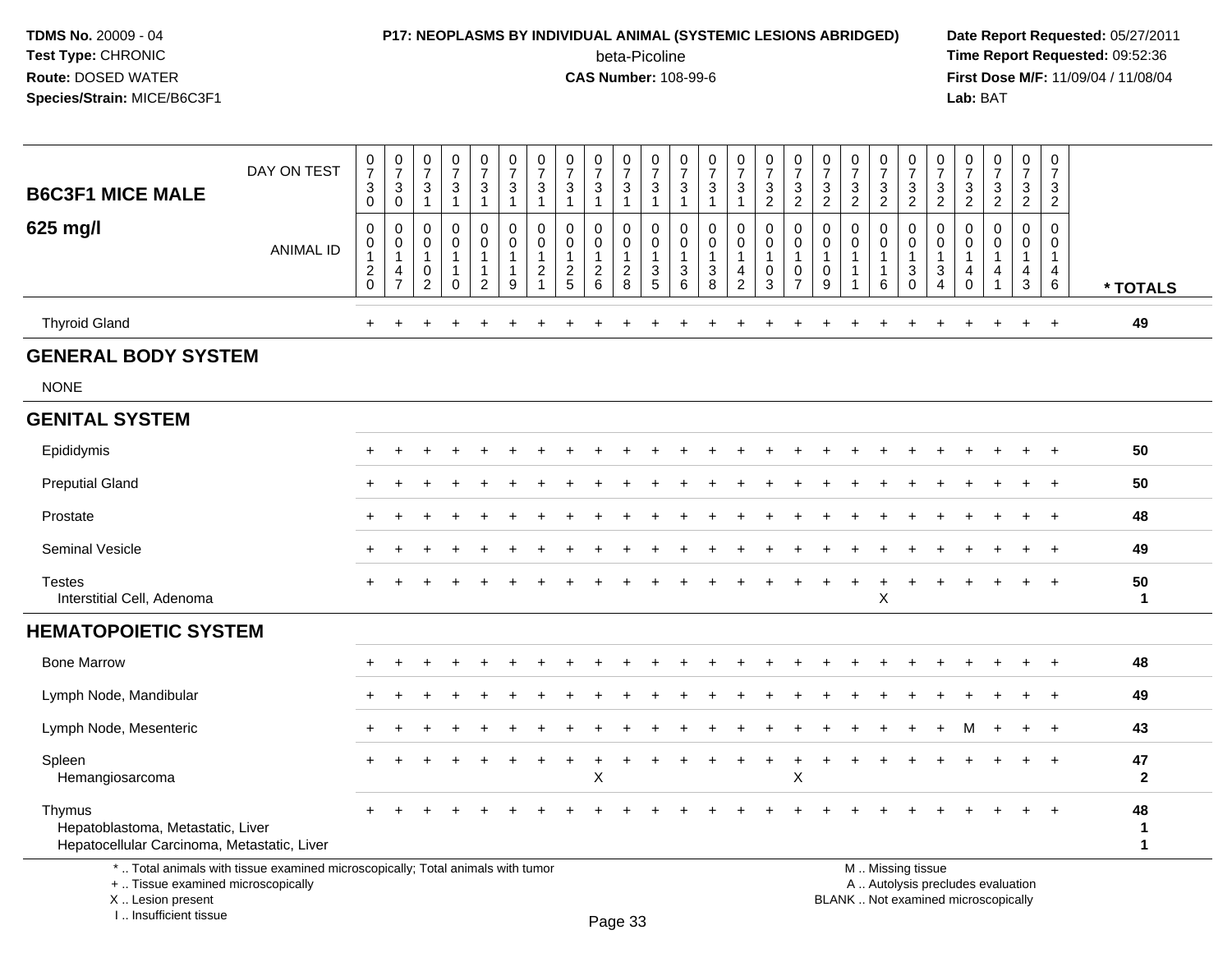### **P17: NEOPLASMS BY INDIVIDUAL ANIMAL (SYSTEMIC LESIONS ABRIDGED) Date Report Requested:** 05/27/2011

beta-Picoline<br>CAS Number: 108-99-6

 **Time Report Requested:** 09:52:36 **First Dose M/F:** 11/09/04 / 11/08/04<br>Lab: BAT **Lab:** BAT

| <b>B6C3F1 MICE MALE</b>                                                                                                                               | DAY ON TEST      | $\frac{0}{7}$<br>$\sqrt{3}$<br>$\mathbf 0$                            | $\frac{0}{7}$<br>$\mathsf 3$<br>0                                  | $\frac{0}{7}$<br>$\mathsf 3$<br>$\mathbf{1}$                              | $\frac{0}{7}$<br>3                   | $\frac{0}{7}$<br>$\ensuremath{\mathsf{3}}$<br>$\overline{1}$                 | $\frac{0}{7}$<br>$\mathbf 3$<br>$\mathbf{1}$                                 | $\frac{0}{7}$<br>3<br>1                   | $\frac{0}{7}$<br>3<br>1                                   | $\begin{array}{c} 0 \\ 7 \end{array}$<br>$\sqrt{3}$<br>$\mathbf{1}$                    | $\frac{0}{7}$<br>$\mathbf{3}$<br>$\overline{1}$                   | $\frac{0}{7}$<br>$\sqrt{3}$<br>$\overline{1}$                            | $\frac{0}{7}$<br>$\mathbf{3}$<br>$\mathbf{1}$               | $\frac{0}{7}$<br>$\mathbf{3}$<br>$\mathbf{1}$                 | $\frac{0}{7}$<br>$\mathbf{3}$<br>$\mathbf{1}$           | $\frac{0}{7}$<br>$\mathbf{3}$<br>$\overline{2}$                                   | $\frac{0}{7}$<br>$\sqrt{3}$<br>$\overline{2}$                             | $\frac{0}{7}$<br>$\mathbf{3}$<br>$\overline{2}$               | $\frac{0}{7}$<br>$\mathbf{3}$<br>$\overline{c}$ | $\frac{0}{7}$<br>$\mathbf{3}$<br>$\overline{c}$ | $\frac{0}{7}$<br>$\frac{3}{2}$                                        | $\frac{0}{7}$<br>$\ensuremath{\mathsf{3}}$<br>$\overline{c}$ | $\frac{0}{7}$<br>$\mathbf{3}$<br>$\overline{2}$            | $\frac{0}{7}$<br>$\mathbf{3}$<br>$\overline{2}$                | $\frac{0}{7}$<br>3<br>$\overline{2}$ | 0<br>$\overline{7}$<br>$\mathbf{3}$<br>$\overline{2}$          |                                               |
|-------------------------------------------------------------------------------------------------------------------------------------------------------|------------------|-----------------------------------------------------------------------|--------------------------------------------------------------------|---------------------------------------------------------------------------|--------------------------------------|------------------------------------------------------------------------------|------------------------------------------------------------------------------|-------------------------------------------|-----------------------------------------------------------|----------------------------------------------------------------------------------------|-------------------------------------------------------------------|--------------------------------------------------------------------------|-------------------------------------------------------------|---------------------------------------------------------------|---------------------------------------------------------|-----------------------------------------------------------------------------------|---------------------------------------------------------------------------|---------------------------------------------------------------|-------------------------------------------------|-------------------------------------------------|-----------------------------------------------------------------------|--------------------------------------------------------------|------------------------------------------------------------|----------------------------------------------------------------|--------------------------------------|----------------------------------------------------------------|-----------------------------------------------|
| 625 mg/l                                                                                                                                              | <b>ANIMAL ID</b> | $\mathbf 0$<br>$\pmb{0}$<br>$\mathbf{1}$<br>$\sqrt{2}$<br>$\mathbf 0$ | 0<br>$\pmb{0}$<br>$\mathbf{1}$<br>$\overline{4}$<br>$\overline{7}$ | $\mathbf 0$<br>$\pmb{0}$<br>$\mathbf{1}$<br>$\mathbf 0$<br>$\overline{2}$ | $\mathbf 0$<br>$\pmb{0}$<br>$\Omega$ | $\pmb{0}$<br>$\pmb{0}$<br>$\overline{1}$<br>$\overline{1}$<br>$\overline{2}$ | $\mathbf 0$<br>$\mathbf 0$<br>$\mathbf{1}$<br>$\mathbf{1}$<br>$\overline{9}$ | $\Omega$<br>$\mathbf 0$<br>$\overline{c}$ | $\mathbf 0$<br>$\pmb{0}$<br>$\mathbf{1}$<br>$\frac{2}{5}$ | $\mathbf 0$<br>$\mathsf{O}\xspace$<br>$\mathbf{1}$<br>$\overline{2}$<br>$6\phantom{a}$ | $\mathbf 0$<br>$\mathbf 0$<br>$\mathbf{1}$<br>$\overline{2}$<br>8 | $\Omega$<br>$\mathsf{O}$<br>$\mathbf{1}$<br>$\sqrt{3}$<br>$\overline{5}$ | $\mathbf 0$<br>$\pmb{0}$<br>$\mathbf{1}$<br>$\sqrt{3}$<br>6 | $\mathbf 0$<br>$\pmb{0}$<br>$\mathbf{1}$<br>$\mathbf{3}$<br>8 | 0<br>$\mathbf 0$<br>$\mathbf{1}$<br>4<br>$\overline{c}$ | 0<br>$\mathsf{O}\xspace$<br>$\mathbf{1}$<br>$\mathsf{O}\xspace$<br>$\mathfrak{Z}$ | $\mathbf 0$<br>$\pmb{0}$<br>$\mathbf{1}$<br>$\mathbf 0$<br>$\overline{7}$ | $\Omega$<br>$\mathbf 0$<br>$\overline{1}$<br>$\mathbf 0$<br>9 | $\Omega$<br>$\mathbf 0$<br>1<br>$\mathbf{1}$    | 0<br>$\mathbf 0$<br>$\mathbf{1}$<br>1<br>6      | 0<br>$\mathsf{O}\xspace$<br>$\mathbf{1}$<br>$\sqrt{3}$<br>$\mathbf 0$ | $\Omega$<br>$\mathbf 0$<br>$\overline{1}$<br>$\sqrt{3}$<br>4 | $\Omega$<br>$\mathbf 0$<br>$\overline{1}$<br>4<br>$\Omega$ | $\Omega$<br>$\mathbf 0$<br>$\mathbf{1}$<br>$\overline{4}$<br>1 | 0<br>0<br>1<br>4<br>3                | $\Omega$<br>$\mathbf 0$<br>$\mathbf{1}$<br>4<br>$6\phantom{a}$ | * TOTALS                                      |
| <b>INTEGUMENTARY SYSTEM</b>                                                                                                                           |                  |                                                                       |                                                                    |                                                                           |                                      |                                                                              |                                                                              |                                           |                                                           |                                                                                        |                                                                   |                                                                          |                                                             |                                                               |                                                         |                                                                                   |                                                                           |                                                               |                                                 |                                                 |                                                                       |                                                              |                                                            |                                                                |                                      |                                                                |                                               |
| <b>Mammary Gland</b>                                                                                                                                  |                  | M                                                                     | M                                                                  | M                                                                         | M                                    | M                                                                            | M                                                                            | М                                         | М                                                         | M                                                                                      | M                                                                 | М                                                                        | M                                                           | M                                                             | M                                                       | M                                                                                 | M                                                                         | M                                                             | M                                               | M                                               | M                                                                     | M                                                            | M                                                          |                                                                | M M M                                |                                                                | $\mathbf 0$                                   |
| Skin<br>Subcutaneous Tissue, Hemangiosarcoma<br>Subcutaneous Tissue, Lipoma                                                                           |                  |                                                                       |                                                                    |                                                                           |                                      | X                                                                            | X                                                                            |                                           |                                                           | X                                                                                      |                                                                   |                                                                          |                                                             |                                                               |                                                         |                                                                                   |                                                                           |                                                               |                                                 |                                                 |                                                                       |                                                              |                                                            |                                                                |                                      |                                                                | 50<br>$\mathbf{2}$<br>1                       |
| <b>MUSCULOSKELETAL SYSTEM</b>                                                                                                                         |                  |                                                                       |                                                                    |                                                                           |                                      |                                                                              |                                                                              |                                           |                                                           |                                                                                        |                                                                   |                                                                          |                                                             |                                                               |                                                         |                                                                                   |                                                                           |                                                               |                                                 |                                                 |                                                                       |                                                              |                                                            |                                                                |                                      |                                                                |                                               |
| <b>Bone</b><br>Chondrosarcoma                                                                                                                         |                  |                                                                       |                                                                    |                                                                           |                                      |                                                                              |                                                                              |                                           |                                                           |                                                                                        |                                                                   |                                                                          |                                                             |                                                               |                                                         |                                                                                   |                                                                           |                                                               |                                                 |                                                 |                                                                       |                                                              |                                                            |                                                                |                                      |                                                                | 50<br>$\mathbf{1}$                            |
| <b>NERVOUS SYSTEM</b>                                                                                                                                 |                  |                                                                       |                                                                    |                                                                           |                                      |                                                                              |                                                                              |                                           |                                                           |                                                                                        |                                                                   |                                                                          |                                                             |                                                               |                                                         |                                                                                   |                                                                           |                                                               |                                                 |                                                 |                                                                       |                                                              |                                                            |                                                                |                                      |                                                                |                                               |
| <b>Brain</b>                                                                                                                                          |                  |                                                                       |                                                                    |                                                                           |                                      |                                                                              |                                                                              |                                           |                                                           |                                                                                        |                                                                   |                                                                          |                                                             |                                                               |                                                         |                                                                                   |                                                                           |                                                               |                                                 |                                                 |                                                                       |                                                              |                                                            |                                                                |                                      | $+$                                                            | 50                                            |
| <b>RESPIRATORY SYSTEM</b>                                                                                                                             |                  |                                                                       |                                                                    |                                                                           |                                      |                                                                              |                                                                              |                                           |                                                           |                                                                                        |                                                                   |                                                                          |                                                             |                                                               |                                                         |                                                                                   |                                                                           |                                                               |                                                 |                                                 |                                                                       |                                                              |                                                            |                                                                |                                      |                                                                |                                               |
| Lung<br>Alveolar/Bronchiolar Adenoma<br>Alveolar/Bronchiolar Adenoma, Multiple<br>Alveolar/Bronchiolar Carcinoma<br>Hepatoblastoma, Metastatic, Liver |                  |                                                                       |                                                                    |                                                                           |                                      |                                                                              |                                                                              | X<br>$\boldsymbol{\mathsf{X}}$            |                                                           |                                                                                        | X                                                                 | X                                                                        | X                                                           |                                                               | X                                                       |                                                                                   | X                                                                         |                                                               | X                                               | $X$ $X$                                         | X                                                                     |                                                              | $X \times$                                                 | X                                                              | $+$<br>X                             | $\ddot{}$<br>$\times$                                          | 50<br>14<br>$\mathbf{2}$<br>8<br>$\mathbf{1}$ |
| Hepatocellular Carcinoma, Metastatic, Liver<br>Hepatocholangiocarcinoma, Metastatic, Liver                                                            |                  |                                                                       |                                                                    |                                                                           | X                                    |                                                                              | X                                                                            |                                           |                                                           |                                                                                        |                                                                   |                                                                          |                                                             |                                                               |                                                         |                                                                                   |                                                                           | X                                                             |                                                 |                                                 |                                                                       |                                                              |                                                            |                                                                | X                                    |                                                                | 12<br>$\mathbf 1$                             |
| Nose                                                                                                                                                  |                  |                                                                       |                                                                    |                                                                           |                                      |                                                                              |                                                                              |                                           |                                                           |                                                                                        |                                                                   |                                                                          |                                                             |                                                               |                                                         |                                                                                   |                                                                           |                                                               |                                                 |                                                 |                                                                       |                                                              |                                                            |                                                                |                                      |                                                                | 50                                            |
| Trachea                                                                                                                                               |                  |                                                                       |                                                                    |                                                                           |                                      |                                                                              |                                                                              |                                           |                                                           |                                                                                        |                                                                   |                                                                          |                                                             |                                                               |                                                         |                                                                                   |                                                                           |                                                               |                                                 |                                                 |                                                                       |                                                              |                                                            |                                                                |                                      |                                                                | 45                                            |
|                                                                                                                                                       |                  |                                                                       |                                                                    |                                                                           |                                      |                                                                              |                                                                              |                                           |                                                           |                                                                                        |                                                                   |                                                                          |                                                             |                                                               |                                                         |                                                                                   |                                                                           |                                                               |                                                 |                                                 |                                                                       |                                                              |                                                            |                                                                |                                      |                                                                |                                               |

#### **SPECIAL SENSES SYSTEM**

\* .. Total animals with tissue examined microscopically; Total animals with tumor

+ .. Tissue examined microscopically

X .. Lesion present

I .. Insufficient tissue

 M .. Missing tissuey the contract of the contract of the contract of the contract of the contract of  $\mathsf A$  . Autolysis precludes evaluation

Lesion present BLANK .. Not examined microscopically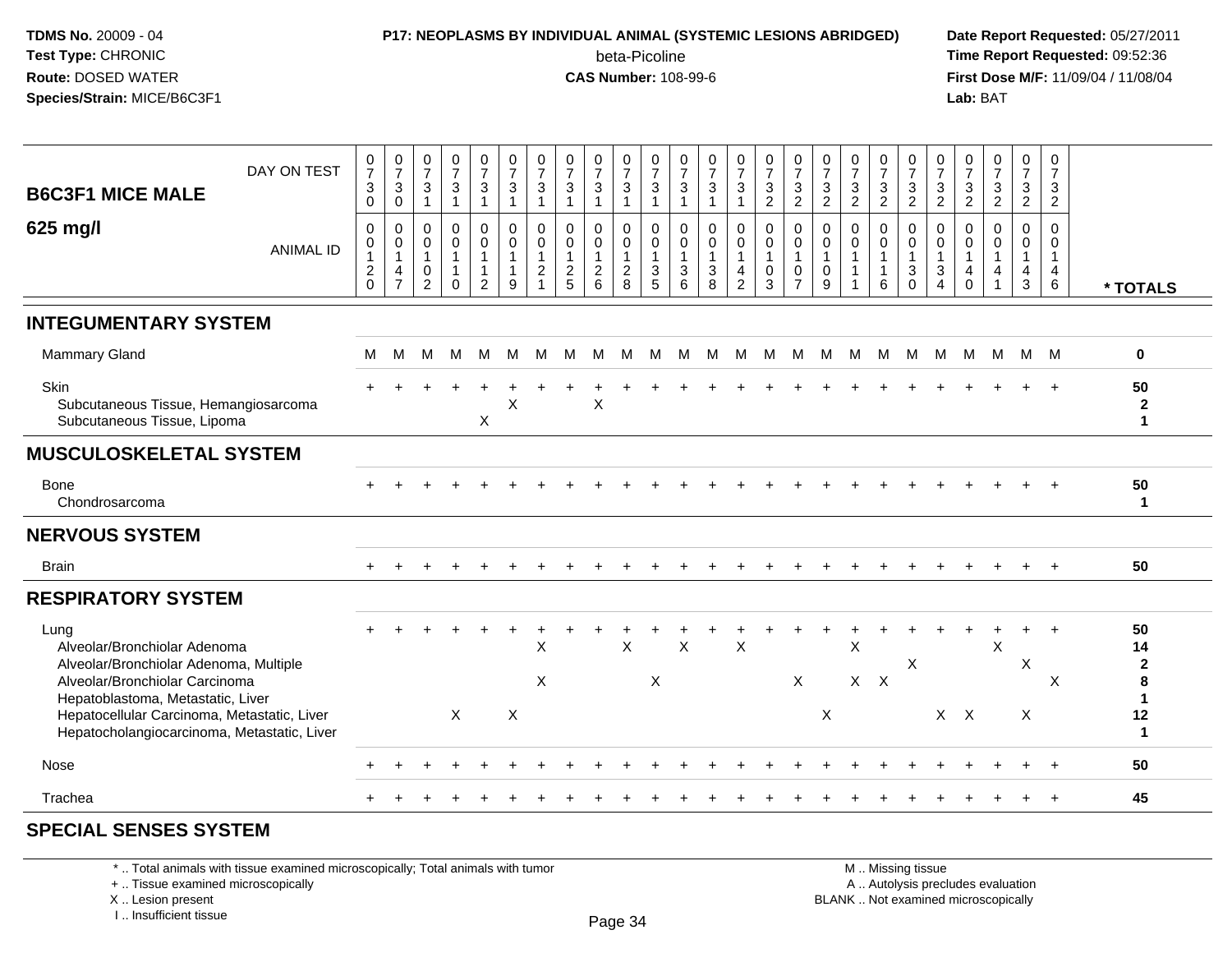### **P17: NEOPLASMS BY INDIVIDUAL ANIMAL (SYSTEMIC LESIONS ABRIDGED) Date Report Requested:** 05/27/2011

beta-Picoline<br>CAS Number: 108-99-6

 **Time Report Requested:** 09:52:36 **First Dose M/F:** 11/09/04 / 11/08/04<br>Lab: BAT **Lab:** BAT

| <b>B6C3F1 MICE MALE</b><br>625 mg/l                                                                                             | DAY ON TEST      | $\frac{0}{7}$<br>$\mathbf{3}$<br>$\Omega$<br>0<br>$\mathbf 0$ | $\frac{0}{7}$<br>$\sqrt{3}$<br>0<br>0<br>$\pmb{0}$ | $\frac{0}{7}$<br>$\sqrt{3}$<br>0<br>$\mathbf 0$ | $\frac{0}{7}$<br>$\mathbf{3}$<br>$_0^0$ | $\frac{0}{7}$<br>$\mathbf{3}$<br>0<br>$\mathsf{O}$ | $\frac{0}{7}$<br>$\mathbf{3}$<br>$_{\rm 0}^{\rm 0}$ | $\frac{0}{7}$<br>$\mathbf{3}$<br>0<br>$\pmb{0}$ | $\frac{0}{7}$<br>$\mathfrak{S}$<br>0<br>$\boldsymbol{0}$ | $\frac{0}{7}$<br>3<br>0<br>$\pmb{0}$  | $\begin{array}{c} 0 \\ 7 \\ 3 \end{array}$<br>0<br>$\boldsymbol{0}$ | $\frac{0}{7}$<br>$\mathbf{3}$<br>$_{\rm 0}^{\rm 0}$ | $\frac{0}{7}$<br>$\mathsf 3$<br>1<br>0<br>$\mathbf 0$ | $\frac{0}{7}$<br>$\mathbf{3}$<br>0<br>$\mathbf 0$ | $\frac{0}{7}$<br>3<br>0<br>0 | $\begin{array}{c} 0 \\ 7 \\ 3 \end{array}$<br>$\overline{c}$<br>$_0^0$ | $\frac{0}{7}$<br>$\sqrt{3}$<br>$\sqrt{2}$<br>$_{\rm 0}^{\rm 0}$ | $\frac{0}{7}$<br>$\sqrt{3}$<br>$\sqrt{2}$<br>0<br>$\mathbf 0$ | $\frac{0}{7}$<br>$\mathfrak{S}$<br>$\boldsymbol{2}$<br>0<br>$\mathbf 0$ | $\frac{0}{7}$<br>3<br>$\overline{2}$<br>0<br>0 | $\begin{array}{c} 0 \\ 7 \\ 3 \end{array}$<br>$\boldsymbol{2}$<br>0<br>$\boldsymbol{0}$ | $\frac{0}{7}$<br>$\mathbf{3}$<br>$\sqrt{2}$<br>0<br>$\pmb{0}$ | $\frac{0}{7}$<br>$\sqrt{3}$<br>$\sqrt{2}$<br>0<br>$\mathbf 0$ | $\frac{0}{7}$<br>$\mathbf{3}$<br>$\overline{c}$<br>$\Omega$<br>$\Omega$ | $\frac{0}{7}$<br>3<br>$\overline{2}$<br>$\Omega$<br>0 | $\frac{0}{7}$<br>$\mathbf{3}$<br>$\overline{2}$<br>0<br>$\Omega$ |                    |
|---------------------------------------------------------------------------------------------------------------------------------|------------------|---------------------------------------------------------------|----------------------------------------------------|-------------------------------------------------|-----------------------------------------|----------------------------------------------------|-----------------------------------------------------|-------------------------------------------------|----------------------------------------------------------|---------------------------------------|---------------------------------------------------------------------|-----------------------------------------------------|-------------------------------------------------------|---------------------------------------------------|------------------------------|------------------------------------------------------------------------|-----------------------------------------------------------------|---------------------------------------------------------------|-------------------------------------------------------------------------|------------------------------------------------|-----------------------------------------------------------------------------------------|---------------------------------------------------------------|---------------------------------------------------------------|-------------------------------------------------------------------------|-------------------------------------------------------|------------------------------------------------------------------|--------------------|
|                                                                                                                                 | <b>ANIMAL ID</b> | $\frac{2}{0}$                                                 | $\overline{1}$<br>$\overline{4}$<br>$\overline{7}$ | $\mathbf{1}$<br>$\boldsymbol{0}$<br>2           | $\Omega$                                | $\overline{2}$                                     | 1<br>$\overline{A}$<br>9                            | $\mathbf{1}$<br>$\boldsymbol{2}$                | $\mathbf{1}$<br>$\overline{c}$<br>5                      | $\overline{1}$<br>$\overline{c}$<br>6 | $\frac{2}{8}$                                                       | $\overline{1}$<br>$\frac{3}{5}$                     | $\mathbf{1}$<br>$\ensuremath{\mathsf{3}}$<br>6        | $\mathbf{1}$<br>$\ensuremath{\mathsf{3}}$<br>8    | 4<br>$\overline{2}$          | 0<br>3                                                                 | $\overline{1}$<br>$\pmb{0}$<br>$\overline{7}$                   | $\mathbf{1}$<br>$\mathbf 0$<br>9                              |                                                                         | 6                                              | $\ensuremath{\mathsf{3}}$<br>$\Omega$                                                   | 1<br>$\sqrt{3}$<br>$\overline{4}$                             | 1<br>4<br>$\Omega$                                            | $\overline{4}$                                                          | 4<br>3                                                | $\overline{4}$<br>6                                              | * TOTALS           |
| Eye                                                                                                                             |                  |                                                               |                                                    |                                                 |                                         |                                                    |                                                     |                                                 |                                                          |                                       |                                                                     |                                                     |                                                       |                                                   |                              |                                                                        |                                                                 |                                                               |                                                                         |                                                |                                                                                         |                                                               |                                                               |                                                                         |                                                       | $\ddot{}$                                                        | 43                 |
| <b>Harderian Gland</b><br>Adenoma<br>Carcinoma                                                                                  |                  |                                                               |                                                    |                                                 | X<br>$\sf X$                            |                                                    |                                                     | X                                               |                                                          |                                       |                                                                     |                                                     |                                                       |                                                   |                              |                                                                        |                                                                 |                                                               |                                                                         |                                                |                                                                                         |                                                               |                                                               |                                                                         |                                                       | $\ddot{}$                                                        | 46<br>3<br>1       |
| <b>URINARY SYSTEM</b>                                                                                                           |                  |                                                               |                                                    |                                                 |                                         |                                                    |                                                     |                                                 |                                                          |                                       |                                                                     |                                                     |                                                       |                                                   |                              |                                                                        |                                                                 |                                                               |                                                                         |                                                |                                                                                         |                                                               |                                                               |                                                                         |                                                       |                                                                  |                    |
| Kidney<br>Hepatocellular Carcinoma, Metastatic, Liver<br>Hepatocholangiocarcinoma, Metastatic, Liver<br>Renal Tubule, Carcinoma |                  |                                                               | X                                                  |                                                 |                                         |                                                    |                                                     |                                                 |                                                          |                                       |                                                                     |                                                     |                                                       |                                                   |                              |                                                                        |                                                                 |                                                               |                                                                         |                                                |                                                                                         |                                                               |                                                               |                                                                         |                                                       |                                                                  | 50<br>$\mathbf{2}$ |
| Urethra                                                                                                                         |                  |                                                               |                                                    |                                                 |                                         |                                                    |                                                     |                                                 |                                                          |                                       |                                                                     |                                                     |                                                       |                                                   |                              |                                                                        |                                                                 |                                                               |                                                                         |                                                |                                                                                         |                                                               |                                                               |                                                                         |                                                       |                                                                  | 5                  |
| <b>Urinary Bladder</b>                                                                                                          |                  |                                                               |                                                    |                                                 |                                         |                                                    |                                                     |                                                 |                                                          |                                       |                                                                     |                                                     |                                                       |                                                   |                              |                                                                        |                                                                 |                                                               |                                                                         |                                                |                                                                                         |                                                               |                                                               |                                                                         |                                                       | $\pm$                                                            | 45                 |
| <b>SYSTEMIC LESIONS</b>                                                                                                         |                  |                                                               |                                                    |                                                 |                                         |                                                    |                                                     |                                                 |                                                          |                                       |                                                                     |                                                     |                                                       |                                                   |                              |                                                                        |                                                                 |                                                               |                                                                         |                                                |                                                                                         |                                                               |                                                               |                                                                         |                                                       |                                                                  |                    |
| Multiple Organ<br>Lymphoma Malignant                                                                                            |                  |                                                               |                                                    |                                                 |                                         |                                                    |                                                     |                                                 |                                                          |                                       |                                                                     |                                                     |                                                       |                                                   |                              |                                                                        |                                                                 |                                                               |                                                                         |                                                |                                                                                         |                                                               |                                                               |                                                                         |                                                       |                                                                  | 50<br>$\mathbf{2}$ |

\* .. Total animals with tissue examined microscopically; Total animals with tumor

+ .. Tissue examined microscopically

X .. Lesion present

I .. Insufficient tissue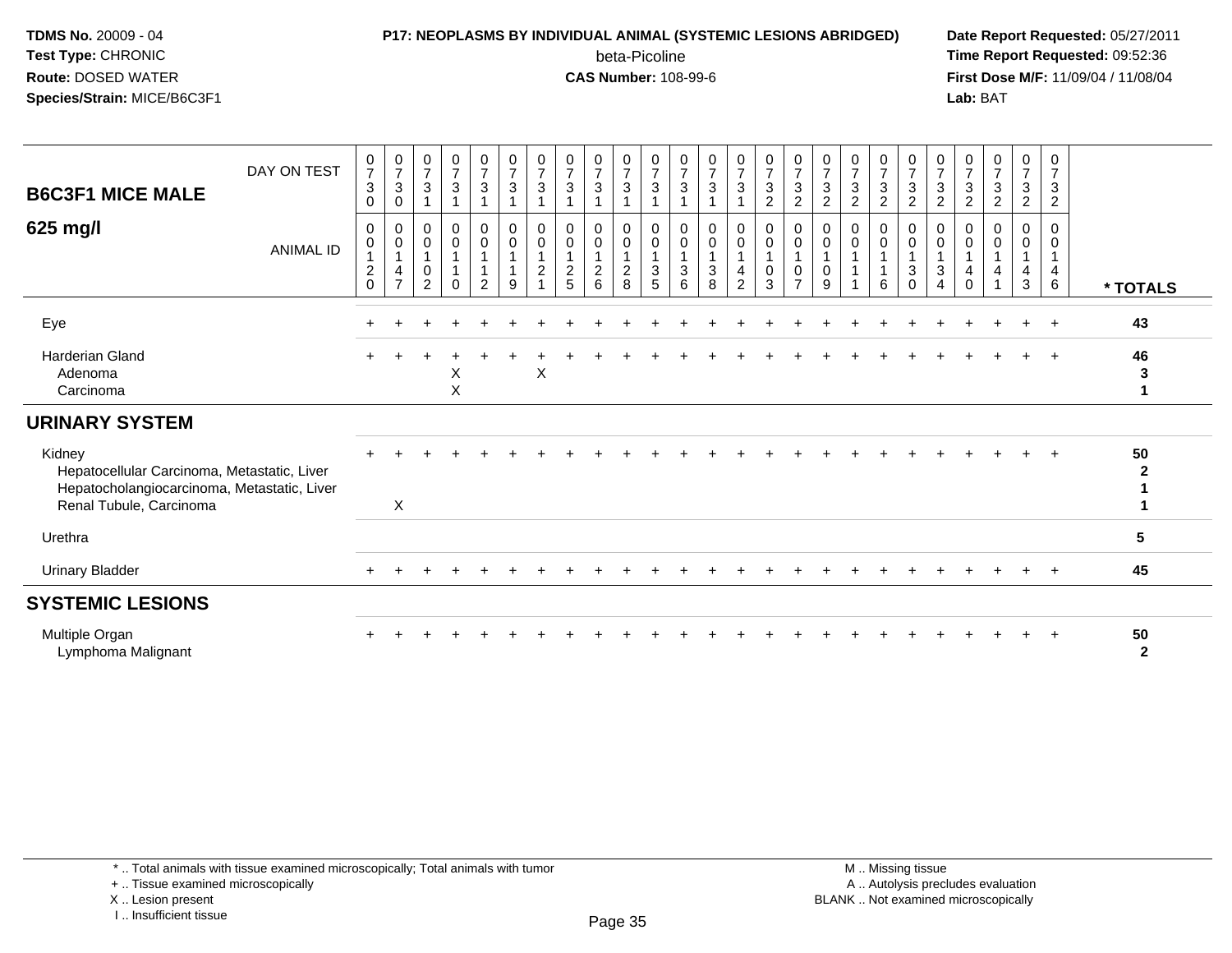# **P17: NEOPLASMS BY INDIVIDUAL ANIMAL (SYSTEMIC LESIONS ABRIDGED) Date Report Requested:** 05/27/2011

beta-Picoline<br>CAS Number: 108-99-6

 **Time Report Requested:** 09:52:36 **First Dose M/F:** 11/09/04 / 11/08/04<br>**Lab:** BAT **Lab:** BAT

| <b>B6C3F1 MICE MALE</b>                                                                                                                        | DAY ON TEST      | $\pmb{0}$<br>$\overline{3}$<br>$\mathsf g$<br>9 | $\mathsf{O}$<br>$\overline{4}$<br>$\frac{2}{5}$    | $\pmb{0}$<br>$\overline{\mathbf{4}}$<br>$\overline{6}$<br>5               | $0$<br>$5$<br>$2$<br>$2$                                              | $\begin{array}{c} 0 \\ 5 \end{array}$<br>$\mathbf{3}$<br>$\overline{4}$  | $\begin{array}{c} 0 \\ 5 \end{array}$<br>$\sqrt{3}$<br>$\overline{4}$ | 0<br>$\overline{5}$<br>$\mathfrak{S}$<br>$\overline{4}$ | $\pmb{0}$<br>$\overline{5}$<br>$\overline{7}$<br>$\mathbf{1}$ | $\begin{array}{c} 0 \\ 6 \end{array}$<br>$\overline{7}$<br>5 | $\begin{array}{c} 0 \\ 6 \end{array}$<br>$\frac{8}{7}$           | 0<br>6<br>9<br>$\mathbf 0$                                                       | 0<br>$\overline{7}$<br>$\mathbf 0$<br>9               | $\begin{smallmatrix}0\\7\end{smallmatrix}$<br>$\mathbf{1}$<br>$\mathbf 0$   | $\frac{0}{7}$<br>$\mathbf{1}$<br>3                                                | $\frac{0}{7}$<br>1<br>5           | $\begin{array}{c} 0 \\ 7 \end{array}$<br>$\overline{1}$<br>$\overline{7}$ | 0<br>$\overline{7}$<br>$\overline{c}$<br>$\overline{4}$ | $\begin{array}{c} 0 \\ 7 \end{array}$<br>$\mathbf{3}$<br>$\mathbf 0$     | $\frac{0}{7}$<br>3<br>$\mathbf 0$                     | $\begin{smallmatrix}0\\7\end{smallmatrix}$<br>$_{0}^{3}$  | $\begin{array}{c} 0 \\ 7 \end{array}$<br>$\sqrt{3}$<br>$\mathbf 0$     | $\frac{0}{7}$<br>$\ensuremath{\mathsf{3}}$<br>$\mathbf 0$ | $\begin{array}{c} 0 \\ 7 \end{array}$<br>$\mathbf{3}$<br>$\mathbf 0$ | $\frac{0}{7}$<br>3<br>$\mathbf 0$          | $\begin{smallmatrix}0\\7\end{smallmatrix}$<br>$\mathfrak{S}$<br>$\mathbf 0$ |                       |
|------------------------------------------------------------------------------------------------------------------------------------------------|------------------|-------------------------------------------------|----------------------------------------------------|---------------------------------------------------------------------------|-----------------------------------------------------------------------|--------------------------------------------------------------------------|-----------------------------------------------------------------------|---------------------------------------------------------|---------------------------------------------------------------|--------------------------------------------------------------|------------------------------------------------------------------|----------------------------------------------------------------------------------|-------------------------------------------------------|-----------------------------------------------------------------------------|-----------------------------------------------------------------------------------|-----------------------------------|---------------------------------------------------------------------------|---------------------------------------------------------|--------------------------------------------------------------------------|-------------------------------------------------------|-----------------------------------------------------------|------------------------------------------------------------------------|-----------------------------------------------------------|----------------------------------------------------------------------|--------------------------------------------|-----------------------------------------------------------------------------|-----------------------|
| 1250 mg/l                                                                                                                                      | <b>ANIMAL ID</b> | $\mathbf 0$<br>$\mathbf 0$<br>1<br>8<br>8       | 0<br>$\mathsf{O}\xspace$<br>$\mathbf{1}$<br>$^8$ 5 | $\mathbf 0$<br>0<br>$\mathbf{1}$<br>$\begin{array}{c} 5 \\ 5 \end{array}$ | $\mathbf 0$<br>$\mathbf 0$<br>$\mathbf{1}$<br>$\,6$<br>$\overline{5}$ | 0<br>$\mathsf{O}\xspace$<br>$\mathbf{1}$<br>$\sqrt{5}$<br>$\overline{3}$ | $\mathsf 0$<br>$\mathbf 0$<br>$\mathbf{1}$<br>6<br>$\mathbf{3}$       | 0<br>$\mathbf 0$<br>1<br>9<br>4                         | $\mathbf 0$<br>$\Omega$<br>-1<br>$\overline{7}$<br>5          | $\Omega$<br>$\mathbf 0$<br>6                                 | $\mathbf 0$<br>$\mathbf 0$<br>$\mathbf 1$<br>6<br>$\overline{4}$ | $\mathbf 0$<br>$\mathbf 0$<br>$\overline{1}$<br>$\overline{7}$<br>$\overline{4}$ | $\Omega$<br>$\mathbf 0$<br>-1<br>$6\phantom{1}6$<br>8 | $\mathbf 0$<br>$\mathbf 0$<br>$\mathbf{1}$<br>$\overline{7}$<br>$\mathbf 0$ | $\mathbf 0$<br>$\overline{0}$<br>$\mathbf{1}$<br>$\overline{7}$<br>$\overline{7}$ | 0<br>$\mathbf 0$<br>6<br>$\Omega$ | $\mathbf 0$<br>$\mathbf 0$<br>$\overline{1}$<br>9<br>$\overline{6}$       | 0<br>$\mathbf 0$<br>$\mathbf{1}$<br>$\overline{7}$<br>8 | $\mathbf 0$<br>$\mathbf 0$<br>$\mathbf{1}$<br>$\sqrt{5}$<br>$\mathbf{1}$ | 0<br>$\mathbf 0$<br>1<br>$\sqrt{5}$<br>$\overline{8}$ | 0<br>$\mathsf{O}\xspace$<br>$\mathbf{1}$<br>$\frac{5}{9}$ | 0<br>$\mathbf 0$<br>$\mathbf{1}$<br>$\overline{7}$<br>$\boldsymbol{9}$ | 0<br>$\mathbf{0}$<br>-1<br>8<br>$\mathbf 0$               | $\mathbf 0$<br>$\Omega$<br>$\mathbf{1}$<br>8<br>$\overline{1}$       | $\mathbf{0}$<br>$\mathbf 0$<br>1<br>8<br>6 | $\mathbf 0$<br>$\Omega$<br>$\mathbf{1}$<br>$9\,$<br>0                       | males<br>$($ cont $)$ |
| <b>ALIMENTARY SYSTEM</b>                                                                                                                       |                  |                                                 |                                                    |                                                                           |                                                                       |                                                                          |                                                                       |                                                         |                                                               |                                                              |                                                                  |                                                                                  |                                                       |                                                                             |                                                                                   |                                   |                                                                           |                                                         |                                                                          |                                                       |                                                           |                                                                        |                                                           |                                                                      |                                            |                                                                             |                       |
| Esophagus                                                                                                                                      |                  |                                                 |                                                    |                                                                           |                                                                       |                                                                          |                                                                       |                                                         |                                                               |                                                              |                                                                  |                                                                                  |                                                       |                                                                             |                                                                                   |                                   |                                                                           |                                                         |                                                                          |                                                       |                                                           |                                                                        |                                                           |                                                                      |                                            | $\ddot{}$                                                                   |                       |
| Gallbladder                                                                                                                                    |                  | A                                               | A                                                  |                                                                           |                                                                       |                                                                          |                                                                       |                                                         |                                                               | A                                                            |                                                                  |                                                                                  |                                                       |                                                                             |                                                                                   | M                                 |                                                                           |                                                         |                                                                          |                                                       |                                                           |                                                                        |                                                           |                                                                      |                                            |                                                                             |                       |
| Intestine Large, Cecum                                                                                                                         |                  | A                                               | A                                                  |                                                                           |                                                                       |                                                                          |                                                                       |                                                         | Α                                                             | A                                                            | A                                                                | A                                                                                | A                                                     | $\ddot{}$                                                                   | A                                                                                 | A                                 |                                                                           |                                                         |                                                                          |                                                       |                                                           |                                                                        |                                                           |                                                                      |                                            |                                                                             |                       |
| Intestine Large, Colon                                                                                                                         |                  | A                                               | Α                                                  | $\pm$                                                                     | A                                                                     |                                                                          |                                                                       |                                                         | Α                                                             | A                                                            | $\mathsf{A}$                                                     | A                                                                                | A                                                     | $+$                                                                         | A                                                                                 | A                                 | $+$                                                                       |                                                         |                                                                          |                                                       |                                                           |                                                                        |                                                           |                                                                      |                                            | $\ddot{}$                                                                   |                       |
| Intestine Large, Rectum                                                                                                                        |                  | A                                               | A                                                  |                                                                           |                                                                       |                                                                          |                                                                       |                                                         | A                                                             | A                                                            | A                                                                | A                                                                                | A                                                     | $\ddot{}$                                                                   | Α                                                                                 | A                                 |                                                                           |                                                         |                                                                          |                                                       |                                                           |                                                                        |                                                           |                                                                      |                                            | $\ddot{}$                                                                   |                       |
| Intestine Small, Duodenum<br>Adenoma                                                                                                           |                  | A                                               | A                                                  |                                                                           |                                                                       |                                                                          |                                                                       |                                                         | A                                                             | A                                                            | A                                                                | $\mathsf{A}$                                                                     | A                                                     | $+$                                                                         | A                                                                                 | A                                 |                                                                           |                                                         |                                                                          |                                                       |                                                           |                                                                        |                                                           |                                                                      |                                            |                                                                             |                       |
| Intestine Small, Ileum                                                                                                                         |                  | $\mathsf{A}$                                    | A                                                  | $\pm$                                                                     | A                                                                     |                                                                          |                                                                       |                                                         | A                                                             | A                                                            | A                                                                | A A +                                                                            |                                                       |                                                                             | $\overline{A}$                                                                    | A                                 | $\ddot{}$                                                                 |                                                         |                                                                          |                                                       |                                                           |                                                                        |                                                           |                                                                      |                                            |                                                                             |                       |
| Intestine Small, Jejunum<br>Adenoma                                                                                                            |                  | A                                               | A                                                  | $\ddot{}$                                                                 | A                                                                     | $\ddot{}$                                                                |                                                                       | ÷                                                       | A                                                             | A                                                            | $\overline{A}$                                                   | $\mathsf{A}$                                                                     | $\mathsf{A}$                                          | $+$                                                                         | $\mathsf{A}$                                                                      | A                                 |                                                                           |                                                         |                                                                          |                                                       |                                                           |                                                                        |                                                           |                                                                      |                                            | $\ddot{}$                                                                   |                       |
| Liver<br>Cholangioma, Multiple<br>Hemangiosarcoma                                                                                              |                  |                                                 |                                                    |                                                                           |                                                                       |                                                                          |                                                                       |                                                         |                                                               |                                                              |                                                                  |                                                                                  | $\mathsf{X}$                                          |                                                                             |                                                                                   |                                   |                                                                           | $\mathsf X$                                             |                                                                          |                                                       |                                                           |                                                                        |                                                           |                                                                      |                                            |                                                                             |                       |
| Hepatoblastoma<br>Hepatocellular Adenoma<br>Hepatocellular Adenoma, Multiple<br>Hepatocellular Carcinoma<br>Hepatocellular Carcinoma, Multiple |                  |                                                 |                                                    | X                                                                         |                                                                       | $\pmb{\times}$                                                           | $X$ $X$<br>$X$ $X$                                                    |                                                         | $X$ $X$ $X$                                                   |                                                              | $X$ $X$<br>X                                                     | $\mathsf{X}$                                                                     | $\mathsf{X}$                                          |                                                                             | X<br>$X$ $X$ $X$ $X$                                                              | X                                 | $\mathsf X$                                                               | $\mathsf{X}$                                            | $\sf X$<br>$\times$                                                      |                                                       | X<br>$\boldsymbol{\mathsf{X}}$                            |                                                                        | X                                                         | $\mathsf{X}$                                                         | X                                          | X<br>$\boldsymbol{\mathsf{X}}$                                              |                       |
| Mesentery                                                                                                                                      |                  |                                                 |                                                    |                                                                           |                                                                       |                                                                          |                                                                       |                                                         |                                                               |                                                              |                                                                  |                                                                                  |                                                       |                                                                             |                                                                                   |                                   |                                                                           |                                                         |                                                                          |                                                       | $+$                                                       |                                                                        |                                                           |                                                                      |                                            |                                                                             |                       |
| Pancreas                                                                                                                                       |                  |                                                 |                                                    |                                                                           |                                                                       |                                                                          |                                                                       |                                                         |                                                               |                                                              |                                                                  |                                                                                  |                                                       |                                                                             |                                                                                   |                                   |                                                                           |                                                         |                                                                          |                                                       |                                                           |                                                                        |                                                           |                                                                      |                                            | $+$                                                                         |                       |
| *  Total animals with tissue examined microscopically; Total animals with tumor                                                                |                  |                                                 |                                                    |                                                                           |                                                                       |                                                                          |                                                                       |                                                         |                                                               |                                                              |                                                                  |                                                                                  |                                                       |                                                                             |                                                                                   |                                   |                                                                           |                                                         |                                                                          |                                                       | M  Missing tissue                                         |                                                                        |                                                           |                                                                      |                                            |                                                                             |                       |

+ .. Tissue examined microscopically

X .. Lesion present

I .. Insufficient tissue

M .. Missing tissue

y the contract of the contract of the contract of the contract of the contract of  $\mathsf A$  . Autolysis precludes evaluation

Lesion present BLANK .. Not examined microscopically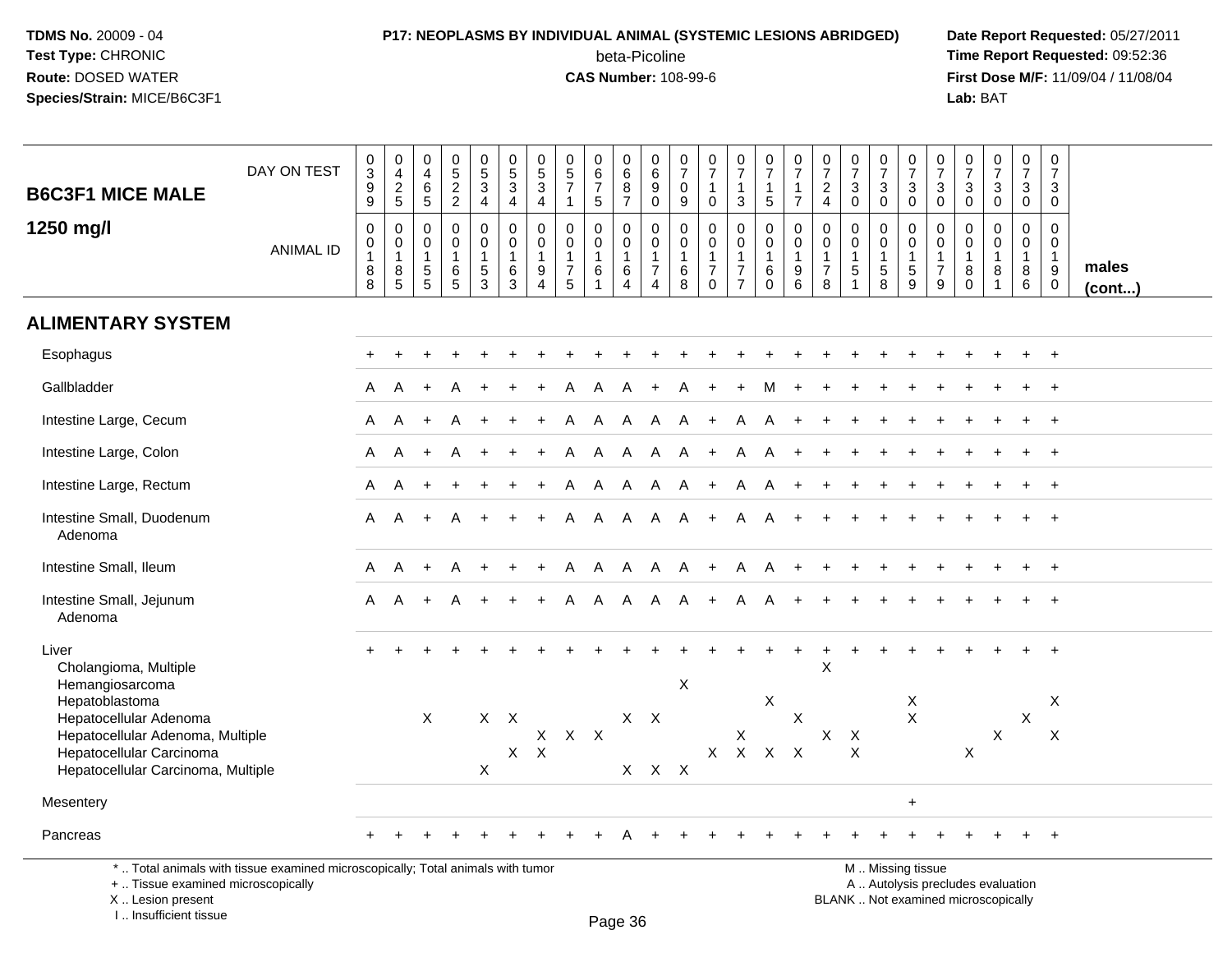### **P17: NEOPLASMS BY INDIVIDUAL ANIMAL (SYSTEMIC LESIONS ABRIDGED) Date Report Requested:** 05/27/2011 beta-Picoline<br>CAS Number: 108-99-6

 **Time Report Requested:** 09:52:36 **First Dose M/F:** 11/09/04 / 11/08/04<br>**Lab:** BAT **Lab:** BAT

| <b>B6C3F1 MICE MALE</b><br>1250 mg/l            | DAY ON TEST<br><b>ANIMAL ID</b> | $\frac{0}{3}$<br>9<br>9<br>$\mathbf 0$<br>0<br>$\mathbf{1}$<br>8<br>8 | $_4^{\rm 0}$<br>$\frac{2}{5}$<br>0<br>0<br>$\overline{1}$<br>$\bf 8$<br>5 | $\begin{smallmatrix}0\\4\end{smallmatrix}$<br>$\,6\,$<br>$\overline{5}$<br>0<br>$\boldsymbol{0}$<br>$\mathbf 1$<br>$\sqrt{5}$<br>5 | $\begin{array}{c} 0 \\ 5 \end{array}$<br>$\frac{2}{2}$<br>0<br>$\pmb{0}$<br>$\mathbf{1}$<br>$\,6$<br>$\sqrt{5}$ | $\begin{array}{c} 0 \\ 5 \\ 3 \end{array}$<br>$\overline{4}$<br>$\pmb{0}$<br>$\pmb{0}$<br>$\mathbf 1$<br>$\mathbf 5$<br>3 | $\begin{array}{c} 0 \\ 5 \\ 3 \end{array}$<br>4<br>0<br>$\mathsf{O}\xspace$<br>$\mathbf{1}$<br>6<br>3 | $\begin{array}{c} 0 \\ 5 \end{array}$<br>$\sqrt{3}$<br>4<br>0<br>0<br>$\mathbf{1}$<br>9<br>$\overline{4}$ | $\begin{array}{c} 0 \\ 5 \\ 7 \end{array}$<br>-1<br>$\mathbf 0$<br>$\boldsymbol{0}$<br>$\mathbf 1$<br>$\overline{7}$<br>5 | $\begin{array}{c} 0 \\ 6 \end{array}$<br>$\overline{7}$<br>5<br>0<br>$\mathsf 0$<br>$\mathbf{1}$<br>$\,6$<br>$\mathbf{1}$ | $\begin{array}{c} 0 \\ 6 \end{array}$<br>$\bf 8$<br>$\overline{7}$<br>0<br>$\mathbf 0$<br>$\mathbf{1}$<br>$\,6\,$<br>$\overline{4}$ | $\begin{array}{c} 0 \\ 6 \end{array}$<br>9<br>0<br>0<br>$\mathsf 0$<br>$\mathbf{1}$<br>$\overline{7}$<br>$\overline{4}$ | $\frac{0}{7}$<br>0<br>9<br>0<br>$\mathbf 0$<br>1<br>$\,6\,$<br>8 | $\frac{0}{7}$<br>$\mathbf{1}$<br>$\mathbf 0$<br>$\boldsymbol{0}$<br>$\pmb{0}$<br>$\overline{1}$<br>$\overline{7}$<br>$\Omega$ | $\frac{0}{7}$<br>1<br>$\mathbf{3}$<br>0<br>$\mathbf 0$<br>$\mathbf{1}$<br>$\overline{7}$<br>$\overline{7}$ | $\frac{0}{7}$<br>$\mathbf{1}$<br>5<br>$\boldsymbol{0}$<br>$\ddot{\mathbf{0}}$<br>$\mathbf 1$<br>6<br>$\mathbf 0$ | $\frac{0}{7}$<br>$\mathbf{1}$<br>$\overline{7}$<br>$\pmb{0}$<br>$\mathsf{O}\xspace$<br>$\mathbf{1}$<br>$\boldsymbol{9}$<br>6 | $\frac{0}{7}$<br>$\boldsymbol{2}$<br>$\overline{4}$<br>0<br>0<br>1<br>$\overline{7}$<br>8 | $\frac{0}{7}$<br>$\mathbf{3}$<br>$\mathbf 0$<br>0<br>$\mathbf 0$<br>$\mathbf{1}$<br>$\sqrt{5}$<br>-1 | $\frac{0}{7}$<br>$\ensuremath{\mathsf{3}}$<br>0<br>0<br>$\pmb{0}$<br>$\mathbf{1}$<br>5<br>8 | $\frac{0}{7}$<br>$\sqrt{3}$<br>$\mathbf 0$<br>0<br>$\mathbf 0$<br>$\begin{array}{c} 1 \\ 5 \end{array}$<br>9 | $\frac{0}{7}$<br>3<br>0<br>0<br>0<br>$\mathbf 1$<br>$\overline{7}$<br>9 | $\frac{0}{7}$<br>3<br>$\mathbf 0$<br>0<br>0<br>1<br>8<br>$\mathbf 0$ | $\begin{smallmatrix}0\\7\end{smallmatrix}$<br>$\mathbf{3}$<br>$\mathbf 0$<br>$\mathbf 0$<br>0<br>-1<br>8<br>-1 | $\begin{smallmatrix}0\\7\end{smallmatrix}$<br>$\ensuremath{\mathsf{3}}$<br>0<br>0<br>$\mathbf 0$<br>$\mathbf{1}$<br>$\bf8$<br>6 | $\frac{0}{7}$<br>$\mathbf{3}$<br>$\mathbf 0$<br>0<br>$\mathbf 0$<br>$\mathbf{1}$<br>$9\,$<br>$\mathbf 0$ | males<br>$($ cont $)$ |
|-------------------------------------------------|---------------------------------|-----------------------------------------------------------------------|---------------------------------------------------------------------------|------------------------------------------------------------------------------------------------------------------------------------|-----------------------------------------------------------------------------------------------------------------|---------------------------------------------------------------------------------------------------------------------------|-------------------------------------------------------------------------------------------------------|-----------------------------------------------------------------------------------------------------------|---------------------------------------------------------------------------------------------------------------------------|---------------------------------------------------------------------------------------------------------------------------|-------------------------------------------------------------------------------------------------------------------------------------|-------------------------------------------------------------------------------------------------------------------------|------------------------------------------------------------------|-------------------------------------------------------------------------------------------------------------------------------|------------------------------------------------------------------------------------------------------------|------------------------------------------------------------------------------------------------------------------|------------------------------------------------------------------------------------------------------------------------------|-------------------------------------------------------------------------------------------|------------------------------------------------------------------------------------------------------|---------------------------------------------------------------------------------------------|--------------------------------------------------------------------------------------------------------------|-------------------------------------------------------------------------|----------------------------------------------------------------------|----------------------------------------------------------------------------------------------------------------|---------------------------------------------------------------------------------------------------------------------------------|----------------------------------------------------------------------------------------------------------|-----------------------|
| <b>Salivary Glands</b>                          |                                 | $\ddot{}$                                                             |                                                                           |                                                                                                                                    |                                                                                                                 |                                                                                                                           |                                                                                                       |                                                                                                           |                                                                                                                           |                                                                                                                           |                                                                                                                                     |                                                                                                                         |                                                                  |                                                                                                                               |                                                                                                            |                                                                                                                  |                                                                                                                              |                                                                                           |                                                                                                      |                                                                                             |                                                                                                              |                                                                         |                                                                      |                                                                                                                |                                                                                                                                 | $\overline{ }$                                                                                           |                       |
| Stomach, Forestomach<br>Squamous Cell Papilloma |                                 | A                                                                     |                                                                           |                                                                                                                                    |                                                                                                                 |                                                                                                                           | $\mathsf X$                                                                                           |                                                                                                           |                                                                                                                           |                                                                                                                           |                                                                                                                                     |                                                                                                                         |                                                                  |                                                                                                                               |                                                                                                            |                                                                                                                  |                                                                                                                              |                                                                                           |                                                                                                      |                                                                                             |                                                                                                              |                                                                         |                                                                      |                                                                                                                |                                                                                                                                 |                                                                                                          |                       |
| Stomach, Glandular                              |                                 | A                                                                     | $+$                                                                       |                                                                                                                                    |                                                                                                                 |                                                                                                                           |                                                                                                       |                                                                                                           |                                                                                                                           |                                                                                                                           |                                                                                                                                     | A                                                                                                                       |                                                                  |                                                                                                                               |                                                                                                            |                                                                                                                  |                                                                                                                              |                                                                                           |                                                                                                      |                                                                                             |                                                                                                              |                                                                         |                                                                      |                                                                                                                |                                                                                                                                 |                                                                                                          |                       |
| Tooth                                           |                                 |                                                                       |                                                                           | $\ddot{}$                                                                                                                          | $\div$                                                                                                          |                                                                                                                           | $\ddot{}$                                                                                             |                                                                                                           |                                                                                                                           |                                                                                                                           |                                                                                                                                     |                                                                                                                         |                                                                  |                                                                                                                               |                                                                                                            |                                                                                                                  |                                                                                                                              |                                                                                           |                                                                                                      |                                                                                             |                                                                                                              |                                                                         |                                                                      |                                                                                                                | $+$                                                                                                                             | $+$                                                                                                      |                       |
| <b>CARDIOVASCULAR SYSTEM</b>                    |                                 |                                                                       |                                                                           |                                                                                                                                    |                                                                                                                 |                                                                                                                           |                                                                                                       |                                                                                                           |                                                                                                                           |                                                                                                                           |                                                                                                                                     |                                                                                                                         |                                                                  |                                                                                                                               |                                                                                                            |                                                                                                                  |                                                                                                                              |                                                                                           |                                                                                                      |                                                                                             |                                                                                                              |                                                                         |                                                                      |                                                                                                                |                                                                                                                                 |                                                                                                          |                       |
| Heart                                           |                                 | $+$                                                                   |                                                                           |                                                                                                                                    |                                                                                                                 |                                                                                                                           |                                                                                                       |                                                                                                           |                                                                                                                           |                                                                                                                           |                                                                                                                                     |                                                                                                                         |                                                                  |                                                                                                                               |                                                                                                            |                                                                                                                  |                                                                                                                              |                                                                                           |                                                                                                      |                                                                                             |                                                                                                              |                                                                         |                                                                      |                                                                                                                | $\ddot{}$                                                                                                                       | $+$                                                                                                      |                       |
| <b>ENDOCRINE SYSTEM</b>                         |                                 |                                                                       |                                                                           |                                                                                                                                    |                                                                                                                 |                                                                                                                           |                                                                                                       |                                                                                                           |                                                                                                                           |                                                                                                                           |                                                                                                                                     |                                                                                                                         |                                                                  |                                                                                                                               |                                                                                                            |                                                                                                                  |                                                                                                                              |                                                                                           |                                                                                                      |                                                                                             |                                                                                                              |                                                                         |                                                                      |                                                                                                                |                                                                                                                                 |                                                                                                          |                       |
| <b>Adrenal Cortex</b><br>Subcapsular, Adenoma   |                                 |                                                                       |                                                                           |                                                                                                                                    |                                                                                                                 |                                                                                                                           |                                                                                                       |                                                                                                           |                                                                                                                           |                                                                                                                           |                                                                                                                                     |                                                                                                                         |                                                                  |                                                                                                                               | Α                                                                                                          | $\mathsf{A}$                                                                                                     | $\ddot{}$                                                                                                                    | $\ddot{}$                                                                                 | $\ddot{}$<br>$\mathsf{X}$                                                                            | +<br>$\boldsymbol{\mathsf{X}}$                                                              |                                                                                                              |                                                                         |                                                                      |                                                                                                                |                                                                                                                                 |                                                                                                          |                       |
| Adrenal Medulla                                 |                                 | $\ddot{}$                                                             |                                                                           |                                                                                                                                    |                                                                                                                 |                                                                                                                           |                                                                                                       |                                                                                                           |                                                                                                                           |                                                                                                                           |                                                                                                                                     |                                                                                                                         |                                                                  |                                                                                                                               |                                                                                                            |                                                                                                                  |                                                                                                                              |                                                                                           |                                                                                                      |                                                                                             |                                                                                                              |                                                                         |                                                                      |                                                                                                                |                                                                                                                                 |                                                                                                          |                       |
| Islets, Pancreatic                              |                                 | $\ddot{}$                                                             |                                                                           |                                                                                                                                    |                                                                                                                 |                                                                                                                           |                                                                                                       |                                                                                                           |                                                                                                                           |                                                                                                                           |                                                                                                                                     |                                                                                                                         |                                                                  |                                                                                                                               |                                                                                                            |                                                                                                                  |                                                                                                                              |                                                                                           |                                                                                                      |                                                                                             |                                                                                                              |                                                                         |                                                                      |                                                                                                                |                                                                                                                                 |                                                                                                          |                       |
| Parathyroid Gland                               |                                 | м                                                                     | $+$                                                                       | М                                                                                                                                  | $\ddot{}$                                                                                                       |                                                                                                                           | М                                                                                                     |                                                                                                           |                                                                                                                           |                                                                                                                           | м                                                                                                                                   | M                                                                                                                       | м                                                                | м                                                                                                                             | M                                                                                                          |                                                                                                                  |                                                                                                                              |                                                                                           | M                                                                                                    |                                                                                             |                                                                                                              |                                                                         |                                                                      |                                                                                                                | M +                                                                                                                             |                                                                                                          |                       |
| <b>Pituitary Gland</b>                          |                                 | $\pm$                                                                 |                                                                           |                                                                                                                                    |                                                                                                                 |                                                                                                                           |                                                                                                       |                                                                                                           |                                                                                                                           |                                                                                                                           |                                                                                                                                     |                                                                                                                         |                                                                  |                                                                                                                               |                                                                                                            |                                                                                                                  |                                                                                                                              |                                                                                           |                                                                                                      |                                                                                             |                                                                                                              |                                                                         |                                                                      |                                                                                                                |                                                                                                                                 |                                                                                                          |                       |
| <b>Thyroid Gland</b>                            |                                 |                                                                       |                                                                           |                                                                                                                                    |                                                                                                                 |                                                                                                                           |                                                                                                       |                                                                                                           |                                                                                                                           |                                                                                                                           |                                                                                                                                     |                                                                                                                         |                                                                  |                                                                                                                               |                                                                                                            |                                                                                                                  |                                                                                                                              |                                                                                           |                                                                                                      |                                                                                             |                                                                                                              |                                                                         |                                                                      |                                                                                                                |                                                                                                                                 |                                                                                                          |                       |

#### **GENERAL BODY SYSTEM**

NONE

#### **GENITAL SYSTEM**

\* .. Total animals with tissue examined microscopically; Total animals with tumor

+ .. Tissue examined microscopically

X .. Lesion present

I .. Insufficient tissue

 M .. Missing tissuey the contract of the contract of the contract of the contract of the contract of  $\mathsf A$  . Autolysis precludes evaluation Lesion present BLANK .. Not examined microscopically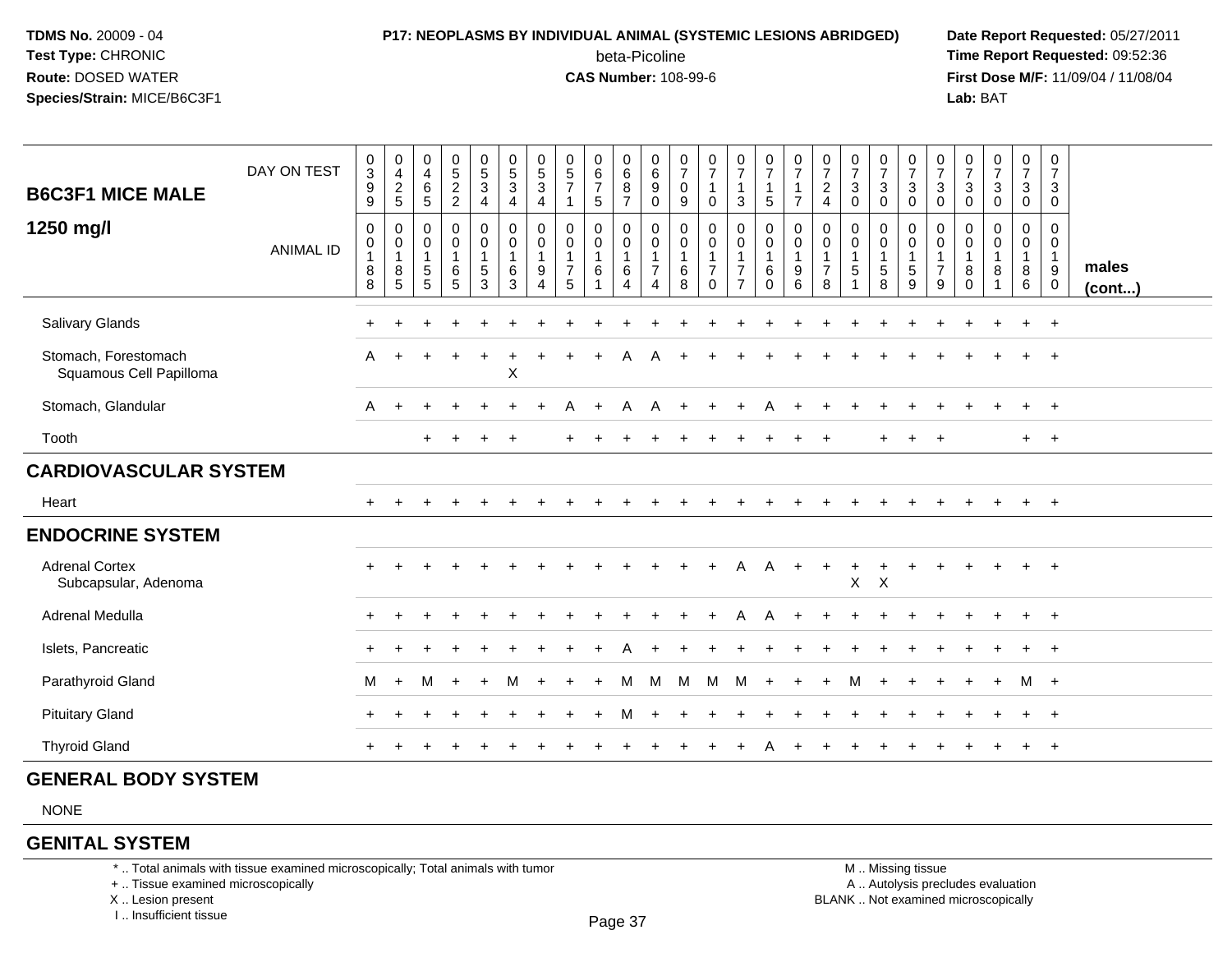# **P17: NEOPLASMS BY INDIVIDUAL ANIMAL (SYSTEMIC LESIONS ABRIDGED) Date Report Requested:** 05/27/2011

beta-Picoline<br>CAS Number: 108-99-6

 **Time Report Requested:** 09:52:36 **First Dose M/F:** 11/09/04 / 11/08/04<br>Lab: BAT **Lab:** BAT

| <b>B6C3F1 MICE MALE</b>                                                                                   | DAY ON TEST                                                                     | 0<br>$\overline{3}$<br>9<br>9                    | 0<br>$\overline{4}$<br>$\frac{2}{5}$                      | $\pmb{0}$<br>$\overline{4}$<br>$\,6\,$<br>$5\phantom{.0}$ | $0$<br>52<br>2                  | $\begin{array}{c} 0 \\ 5 \end{array}$<br>$\mathbf{3}$<br>4 | $\begin{array}{c} 0 \\ 5 \end{array}$<br>$\sqrt{3}$<br>4              | 0<br>$\overline{5}$<br>$\sqrt{3}$<br>4        | $\begin{array}{c} 0 \\ 5 \\ 7 \end{array}$<br>$\mathbf{1}$ | $\begin{array}{c} 0 \\ 6 \end{array}$<br>$\overline{7}$<br>5 | $_{6}^{\rm 0}$<br>8<br>$\overline{7}$ | 0<br>$6\phantom{1}6$<br>$\boldsymbol{9}$<br>$\mathbf 0$   | 0<br>$\overline{7}$<br>$\mathbf 0$<br>9    | $\frac{0}{7}$<br>$\mathbf 0$                                  | $\frac{0}{7}$<br>1<br>3                                   | $\begin{array}{c} 0 \\ 7 \end{array}$<br>$\mathbf{1}$<br>5             | $\frac{0}{7}$<br>$\mathbf{1}$<br>$\overline{7}$             | $\frac{0}{7}$<br>$\boldsymbol{2}$<br>$\overline{4}$ | $\frac{0}{7}$<br>$\sqrt{3}$<br>$\mathbf 0$                       | $\begin{array}{c} 0 \\ 7 \end{array}$<br>$\sqrt{3}$<br>$\mathbf 0$ | $\begin{smallmatrix}0\\7\end{smallmatrix}$<br>$\ensuremath{\mathsf{3}}$<br>$\mathbf 0$ | $\frac{0}{7}$<br>$\mathbf{3}$<br>$\mathsf 0$                 | $\begin{smallmatrix}0\\7\end{smallmatrix}$<br>$\mathsf 3$<br>$\mathbf 0$ | $\begin{array}{c} 0 \\ 7 \end{array}$<br>$\sqrt{3}$<br>$\mathbf 0$ | $\frac{0}{7}$<br>$\ensuremath{\mathsf{3}}$<br>0 | $\frac{0}{7}$<br>3<br>$\mathbf 0$                                            |                       |
|-----------------------------------------------------------------------------------------------------------|---------------------------------------------------------------------------------|--------------------------------------------------|-----------------------------------------------------------|-----------------------------------------------------------|---------------------------------|------------------------------------------------------------|-----------------------------------------------------------------------|-----------------------------------------------|------------------------------------------------------------|--------------------------------------------------------------|---------------------------------------|-----------------------------------------------------------|--------------------------------------------|---------------------------------------------------------------|-----------------------------------------------------------|------------------------------------------------------------------------|-------------------------------------------------------------|-----------------------------------------------------|------------------------------------------------------------------|--------------------------------------------------------------------|----------------------------------------------------------------------------------------|--------------------------------------------------------------|--------------------------------------------------------------------------|--------------------------------------------------------------------|-------------------------------------------------|------------------------------------------------------------------------------|-----------------------|
| 1250 mg/l                                                                                                 | <b>ANIMAL ID</b>                                                                | $\mathbf 0$<br>0<br>$\mathbf{1}$<br>8<br>$\,8\,$ | 0<br>$\mathbf 0$<br>$\overline{1}$<br>8<br>$\overline{5}$ | 0<br>0<br>$\mathbf{1}$<br>$\frac{5}{5}$                   | $\mathbf 0$<br>0<br>1<br>$^6$ 5 | 0<br>$\mathbf 0$<br>-1<br>$\frac{5}{3}$                    | $\mathbf 0$<br>$\pmb{0}$<br>$\overline{1}$<br>$\,6$<br>$\overline{3}$ | 0<br>0<br>$\mathbf{1}$<br>9<br>$\overline{4}$ | 0<br>0<br>$\mathbf{1}$<br>$\boldsymbol{7}$<br>5            | 0<br>$\mathbf 0$<br>$\mathbf{1}$<br>6                        | 0<br>0<br>$\mathbf{1}$<br>6<br>4      | $\mathbf 0$<br>0<br>$\overline{1}$<br>$\overline{7}$<br>4 | $\mathbf 0$<br>0<br>$\mathbf{1}$<br>6<br>8 | $\mathbf 0$<br>$\mathbf 0$<br>1<br>$\overline{7}$<br>$\Omega$ | 0<br>$\mathbf 0$<br>1<br>$\overline{7}$<br>$\overline{7}$ | $\mathbf 0$<br>$\mathbf 0$<br>$\mathbf{1}$<br>6<br>$\ddot{\mathbf{0}}$ | $\mathbf 0$<br>0<br>$\overline{1}$<br>$\boldsymbol{9}$<br>6 | 0<br>0<br>$\overline{1}$<br>$\overline{7}$<br>8     | 0<br>$\mathbf 0$<br>$\mathbf{1}$<br>$\sqrt{5}$<br>$\overline{1}$ | 0<br>$\mathbf 0$<br>$\sqrt{5}$<br>$\overline{8}$                   | 0<br>0<br>$\mathbf{1}$<br>$\frac{5}{9}$                                                | 0<br>0<br>$\mathbf{1}$<br>$\overline{7}$<br>$\boldsymbol{9}$ | $\mathbf 0$<br>0<br>$\overline{1}$<br>8<br>$\mathbf 0$                   | $\mathbf 0$<br>$\mathbf 0$<br>$\mathbf{1}$<br>8<br>$\overline{1}$  | 0<br>$\mathbf 0$<br>1<br>8<br>6                 | $\mathbf 0$<br>$\mathbf 0$<br>$\overline{1}$<br>$9\,$<br>$\ddot{\mathbf{0}}$ | males<br>$($ cont $)$ |
| Epididymis                                                                                                |                                                                                 |                                                  |                                                           |                                                           |                                 |                                                            |                                                                       |                                               |                                                            |                                                              |                                       |                                                           |                                            |                                                               |                                                           |                                                                        |                                                             |                                                     |                                                                  |                                                                    |                                                                                        |                                                              |                                                                          |                                                                    |                                                 |                                                                              |                       |
| <b>Preputial Gland</b>                                                                                    |                                                                                 |                                                  |                                                           |                                                           |                                 |                                                            |                                                                       |                                               |                                                            |                                                              |                                       |                                                           |                                            |                                                               |                                                           |                                                                        |                                                             |                                                     |                                                                  |                                                                    |                                                                                        |                                                              |                                                                          |                                                                    |                                                 |                                                                              |                       |
| Prostate                                                                                                  |                                                                                 |                                                  |                                                           |                                                           |                                 |                                                            |                                                                       |                                               |                                                            |                                                              |                                       |                                                           |                                            |                                                               |                                                           |                                                                        |                                                             |                                                     |                                                                  |                                                                    |                                                                                        |                                                              |                                                                          |                                                                    |                                                 | $\ddot{}$                                                                    |                       |
| Seminal Vesicle                                                                                           |                                                                                 |                                                  |                                                           |                                                           |                                 |                                                            |                                                                       |                                               |                                                            |                                                              |                                       |                                                           |                                            |                                                               |                                                           |                                                                        |                                                             |                                                     |                                                                  |                                                                    |                                                                                        |                                                              |                                                                          |                                                                    |                                                 | $\ddot{}$                                                                    |                       |
| <b>Testes</b><br>Interstitial Cell, Adenoma                                                               |                                                                                 |                                                  |                                                           |                                                           |                                 |                                                            |                                                                       |                                               |                                                            |                                                              |                                       |                                                           |                                            |                                                               |                                                           |                                                                        |                                                             |                                                     |                                                                  |                                                                    |                                                                                        |                                                              |                                                                          |                                                                    | ÷<br>Χ                                          | $\ddot{}$                                                                    |                       |
| <b>HEMATOPOIETIC SYSTEM</b>                                                                               |                                                                                 |                                                  |                                                           |                                                           |                                 |                                                            |                                                                       |                                               |                                                            |                                                              |                                       |                                                           |                                            |                                                               |                                                           |                                                                        |                                                             |                                                     |                                                                  |                                                                    |                                                                                        |                                                              |                                                                          |                                                                    |                                                 |                                                                              |                       |
| <b>Bone Marrow</b><br>Hemangiosarcoma                                                                     |                                                                                 |                                                  |                                                           |                                                           |                                 |                                                            |                                                                       |                                               |                                                            |                                                              |                                       |                                                           | X                                          |                                                               |                                                           |                                                                        |                                                             |                                                     |                                                                  |                                                                    |                                                                                        |                                                              |                                                                          |                                                                    |                                                 | $\ddot{}$                                                                    |                       |
| Lymph Node<br>Mediastinal, Hemangiosarcoma<br>Mediastinal, Hepatocellular Carcinoma,<br>Metastatic, Liver |                                                                                 |                                                  |                                                           |                                                           |                                 |                                                            |                                                                       |                                               |                                                            |                                                              |                                       |                                                           |                                            |                                                               |                                                           |                                                                        | $\ddot{}$<br>Χ                                              |                                                     |                                                                  |                                                                    |                                                                                        |                                                              |                                                                          |                                                                    |                                                 |                                                                              |                       |
| Lymph Node, Mandibular<br>Hepatocellular Carcinoma, Metastatic, Liver                                     |                                                                                 |                                                  |                                                           |                                                           |                                 |                                                            |                                                                       |                                               |                                                            |                                                              | X                                     |                                                           |                                            |                                                               |                                                           |                                                                        |                                                             |                                                     |                                                                  |                                                                    |                                                                                        |                                                              |                                                                          |                                                                    |                                                 |                                                                              |                       |
| Lymph Node, Mesenteric                                                                                    |                                                                                 |                                                  |                                                           |                                                           |                                 |                                                            |                                                                       |                                               |                                                            |                                                              |                                       |                                                           | Α                                          |                                                               |                                                           |                                                                        |                                                             |                                                     |                                                                  |                                                                    |                                                                                        |                                                              |                                                                          |                                                                    |                                                 |                                                                              |                       |
| Spleen<br>Hemangiosarcoma                                                                                 |                                                                                 | A                                                |                                                           |                                                           |                                 |                                                            |                                                                       |                                               |                                                            |                                                              |                                       |                                                           |                                            |                                                               | A                                                         | A                                                                      | $\ddot{}$                                                   | X                                                   |                                                                  |                                                                    |                                                                                        |                                                              |                                                                          |                                                                    |                                                 |                                                                              |                       |
| Thymus<br>Hepatocellular Carcinoma, Metastatic, Liver                                                     |                                                                                 |                                                  |                                                           |                                                           |                                 |                                                            |                                                                       |                                               |                                                            | $\ddot{}$                                                    | $\ddot{}$<br>X                        | M                                                         |                                            |                                                               | $\div$                                                    | A                                                                      | $\ddot{}$<br>X                                              | ÷                                                   |                                                                  |                                                                    |                                                                                        |                                                              |                                                                          |                                                                    |                                                 |                                                                              |                       |
| +  Tissue examined microscopically                                                                        | *  Total animals with tissue examined microscopically; Total animals with tumor |                                                  |                                                           |                                                           |                                 |                                                            |                                                                       |                                               |                                                            |                                                              |                                       |                                                           |                                            |                                                               |                                                           |                                                                        |                                                             |                                                     |                                                                  |                                                                    | M  Missing tissue                                                                      |                                                              |                                                                          | A  Autolysis precludes evaluation                                  |                                                 |                                                                              |                       |

X .. Lesion present

I .. Insufficient tissue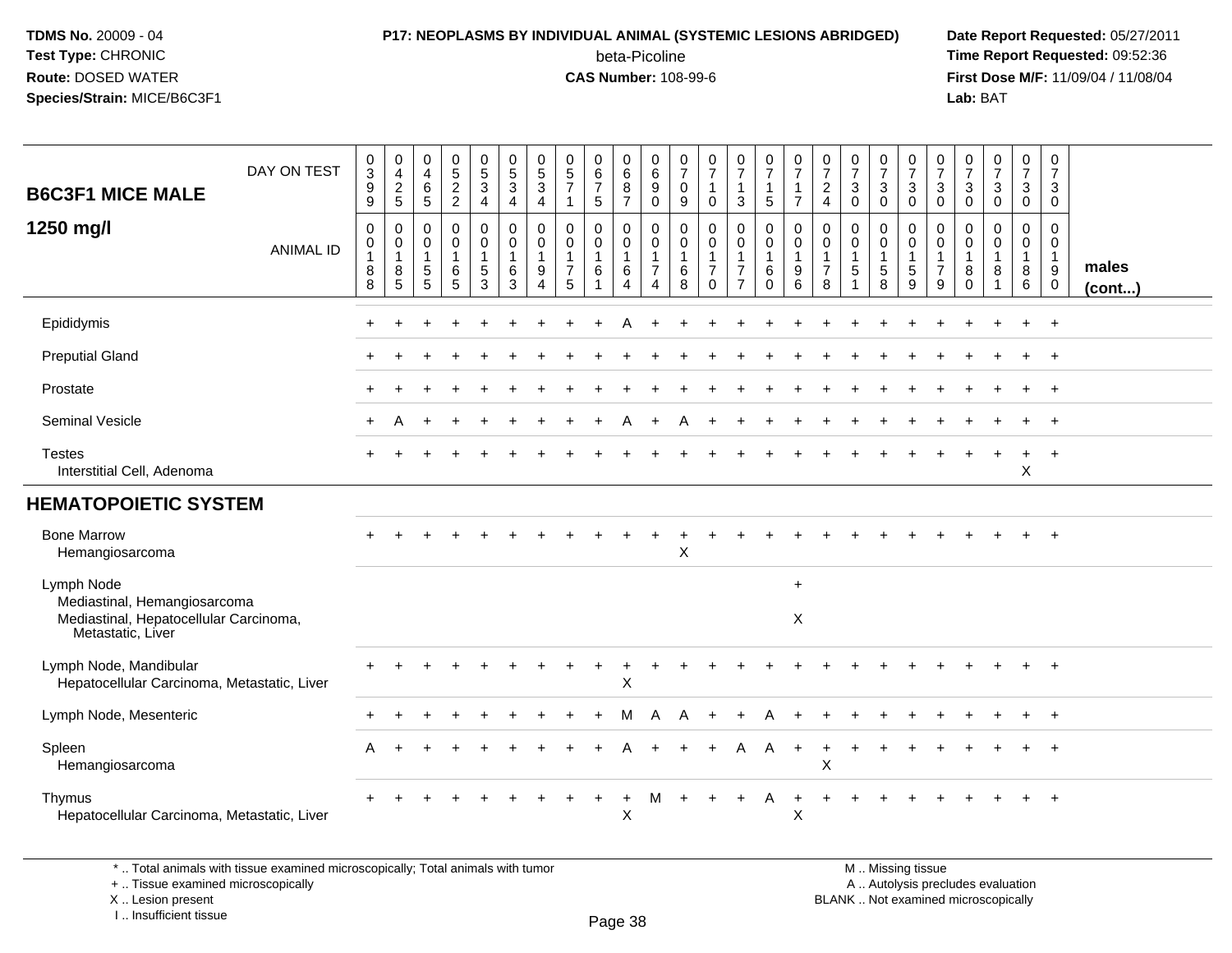# **P17: NEOPLASMS BY INDIVIDUAL ANIMAL (SYSTEMIC LESIONS ABRIDGED) Date Report Requested:** 05/27/2011

beta-Picoline<br>CAS Number: 108-99-6

| DAY ON TEST<br><b>B6C3F1 MICE MALE</b>                                                                                                                                                                                                                | $\pmb{0}$<br>$\overline{3}$<br>9<br>$\boldsymbol{9}$ | $\pmb{0}$<br>$\overline{4}$<br>$\frac{2}{5}$          | 0<br>$\overline{4}$<br>$\,6\,$<br>$\sqrt{5}$                     | $0$<br>52<br>2                                                        | $\begin{array}{c} 0 \\ 5 \\ 3 \end{array}$<br>$\overline{4}$ | $\overline{0}$<br>$\frac{5}{3}$<br>$\overline{4}$                         | 0<br>$\frac{5}{3}$<br>$\overline{4}$                              | $\pmb{0}$<br>$\frac{5}{7}$<br>$\mathbf{1}$                                          | $\begin{array}{c} 0 \\ 6 \\ 7 \end{array}$<br>5 | 0<br>$\overline{6}$<br>8<br>$\overline{7}$ | $\pmb{0}$<br>$6\phantom{a}$<br>$\boldsymbol{9}$<br>$\pmb{0}$         | $\pmb{0}$<br>$\overline{7}$<br>0<br>$9\,$                          | 0<br>$\overline{7}$<br>$\mathbf{1}$<br>$\pmb{0}$                           | $\pmb{0}$<br>$\overline{7}$<br>$\mathbf{1}$<br>3                     | $\pmb{0}$<br>$\overline{7}$<br>$\mathbf{1}$<br>5           | $\frac{0}{7}$<br>$\mathbf{1}$<br>$\overline{7}$                    | $\frac{0}{7}$<br>$\sqrt{2}$<br>$\overline{4}$                     | $\frac{0}{7}$<br>$\ensuremath{\mathsf{3}}$<br>$\pmb{0}$  | 0<br>$\overline{7}$<br>$\mathbf{3}$<br>$\pmb{0}$                           | $\begin{array}{c} 0 \\ 7 \end{array}$<br>$\ensuremath{\mathsf{3}}$<br>$\mathbf 0$ | 0<br>$\overline{7}$<br>3<br>$\mathbf 0$ | $\frac{0}{7}$<br>$\ensuremath{\mathsf{3}}$<br>$\mathsf{O}\xspace$ | $\frac{0}{7}$<br>$\mathbf{3}$<br>$\pmb{0}$                               | $\pmb{0}$<br>$\overline{7}$<br>$\mathbf{3}$<br>$\overline{0}$ | $\mathbf 0$<br>$\overline{7}$<br>3<br>$\mathsf{O}\xspace$                             |                 |
|-------------------------------------------------------------------------------------------------------------------------------------------------------------------------------------------------------------------------------------------------------|------------------------------------------------------|-------------------------------------------------------|------------------------------------------------------------------|-----------------------------------------------------------------------|--------------------------------------------------------------|---------------------------------------------------------------------------|-------------------------------------------------------------------|-------------------------------------------------------------------------------------|-------------------------------------------------|--------------------------------------------|----------------------------------------------------------------------|--------------------------------------------------------------------|----------------------------------------------------------------------------|----------------------------------------------------------------------|------------------------------------------------------------|--------------------------------------------------------------------|-------------------------------------------------------------------|----------------------------------------------------------|----------------------------------------------------------------------------|-----------------------------------------------------------------------------------|-----------------------------------------|-------------------------------------------------------------------|--------------------------------------------------------------------------|---------------------------------------------------------------|---------------------------------------------------------------------------------------|-----------------|
| 1250 mg/l<br><b>ANIMAL ID</b>                                                                                                                                                                                                                         | $\mathbf 0$<br>0<br>$\mathbf{1}$<br>8<br>8           | $\pmb{0}$<br>0<br>$\mathbf{1}$<br>8<br>$\overline{5}$ | $\mathbf 0$<br>0<br>$\mathbf{1}$<br>$\sqrt{5}$<br>$\overline{5}$ | $\mathsf 0$<br>$\mathbf 0$<br>$\mathbf{1}$<br>$\,6$<br>$\overline{5}$ | 0<br>0<br>$\mathbf{1}$<br>$5\phantom{.0}$<br>$\mathbf{3}$    | $\mathbf 0$<br>$\mathbf 0$<br>$\overline{1}$<br>$\,6\,$<br>$\overline{3}$ | $\mathbf 0$<br>$\mathbf 0$<br>$\mathbf{1}$<br>9<br>$\overline{4}$ | $\mathbf 0$<br>$\mathbf 0$<br>$\mathbf{1}$<br>$\begin{array}{c} 7 \\ 5 \end{array}$ | 0<br>$\mathbf 0$<br>$\mathbf{1}$<br>6<br>1      | $\mathbf 0$<br>0<br>$\mathbf{1}$<br>6<br>4 | $\mathbf 0$<br>0<br>$\mathbf{1}$<br>$\overline{7}$<br>$\overline{4}$ | $\mathbf 0$<br>$\mathbf 0$<br>$\mathbf{1}$<br>$6\phantom{1}6$<br>8 | $\mathbf 0$<br>$\mathbf 0$<br>$\overline{1}$<br>$\overline{7}$<br>$\Omega$ | $\pmb{0}$<br>0<br>$\mathbf{1}$<br>$\boldsymbol{7}$<br>$\overline{7}$ | $\pmb{0}$<br>$\pmb{0}$<br>$\mathbf{1}$<br>6<br>$\mathsf 0$ | $\mathbf 0$<br>$\mathsf 0$<br>$\mathbf{1}$<br>9<br>$6\overline{6}$ | $\mathbf 0$<br>$\mathbf 0$<br>$\mathbf{1}$<br>$\overline{7}$<br>8 | $\mathbf 0$<br>$\mathbf 0$<br>$\mathbf{1}$<br>$\sqrt{5}$ | $\mathbf 0$<br>$\mathbf 0$<br>$\mathbf{1}$<br>$\sqrt{5}$<br>$\overline{8}$ | $\mathbf 0$<br>$\mathbf 0$<br>$\mathbf{1}$<br>$\overline{5}$<br>$\boldsymbol{9}$  | $\mathbf 0$<br>0<br>$\overline{7}$<br>9 | $\mathbf 0$<br>0<br>$\overline{1}$<br>$_{0}^{8}$                  | $\mathsf 0$<br>$\mathbf 0$<br>$\mathbf{1}$<br>8<br>$\mathbf{1}$          | 0<br>0<br>$\mathbf{1}$<br>8<br>6                              | $\mathbf 0$<br>$\mathbf 0$<br>$\mathbf{1}$<br>$\boldsymbol{9}$<br>$\mathsf{O}\xspace$ | males<br>(cont) |
| <b>INTEGUMENTARY SYSTEM</b>                                                                                                                                                                                                                           |                                                      |                                                       |                                                                  |                                                                       |                                                              |                                                                           |                                                                   |                                                                                     |                                                 |                                            |                                                                      |                                                                    |                                                                            |                                                                      |                                                            |                                                                    |                                                                   |                                                          |                                                                            |                                                                                   |                                         |                                                                   |                                                                          |                                                               |                                                                                       |                 |
| <b>Mammary Gland</b>                                                                                                                                                                                                                                  | M                                                    | M                                                     | м                                                                | M                                                                     | M                                                            | M                                                                         | M                                                                 | M                                                                                   | M                                               | M                                          | M                                                                    | M                                                                  | М                                                                          | M                                                                    | M                                                          | M                                                                  | M                                                                 | M                                                        | M                                                                          | M                                                                                 | M                                       | M                                                                 | M                                                                        | M M                                                           |                                                                                       |                 |
| Skin<br>Subcutaneous Tissue, Fibrous Histiocytoma<br>Subcutaneous Tissue, Hemangioma<br>Subcutaneous Tissue, Hemangiosarcoma<br>Subcutaneous Tissue, Lipoma                                                                                           |                                                      |                                                       |                                                                  |                                                                       |                                                              |                                                                           |                                                                   |                                                                                     |                                                 |                                            |                                                                      |                                                                    |                                                                            |                                                                      |                                                            |                                                                    |                                                                   |                                                          |                                                                            | $\mathsf{X}$                                                                      |                                         |                                                                   |                                                                          |                                                               |                                                                                       |                 |
| <b>MUSCULOSKELETAL SYSTEM</b>                                                                                                                                                                                                                         |                                                      |                                                       |                                                                  |                                                                       |                                                              |                                                                           |                                                                   |                                                                                     |                                                 |                                            |                                                                      |                                                                    |                                                                            |                                                                      |                                                            |                                                                    |                                                                   |                                                          |                                                                            |                                                                                   |                                         |                                                                   |                                                                          |                                                               |                                                                                       |                 |
| Bone                                                                                                                                                                                                                                                  |                                                      |                                                       |                                                                  |                                                                       |                                                              |                                                                           |                                                                   |                                                                                     |                                                 |                                            |                                                                      |                                                                    |                                                                            |                                                                      |                                                            |                                                                    |                                                                   |                                                          |                                                                            |                                                                                   |                                         |                                                                   |                                                                          | $+$                                                           | $+$                                                                                   |                 |
| <b>NERVOUS SYSTEM</b>                                                                                                                                                                                                                                 |                                                      |                                                       |                                                                  |                                                                       |                                                              |                                                                           |                                                                   |                                                                                     |                                                 |                                            |                                                                      |                                                                    |                                                                            |                                                                      |                                                            |                                                                    |                                                                   |                                                          |                                                                            |                                                                                   |                                         |                                                                   |                                                                          |                                                               |                                                                                       |                 |
| Brain                                                                                                                                                                                                                                                 |                                                      |                                                       |                                                                  |                                                                       |                                                              |                                                                           |                                                                   |                                                                                     |                                                 |                                            |                                                                      |                                                                    |                                                                            |                                                                      |                                                            |                                                                    |                                                                   |                                                          |                                                                            |                                                                                   |                                         |                                                                   | $\pm$                                                                    | $\ddot{}$                                                     | $+$                                                                                   |                 |
| <b>RESPIRATORY SYSTEM</b>                                                                                                                                                                                                                             |                                                      |                                                       |                                                                  |                                                                       |                                                              |                                                                           |                                                                   |                                                                                     |                                                 |                                            |                                                                      |                                                                    |                                                                            |                                                                      |                                                            |                                                                    |                                                                   |                                                          |                                                                            |                                                                                   |                                         |                                                                   |                                                                          |                                                               |                                                                                       |                 |
| Lung<br>Alveolar/Bronchiolar Adenoma<br>Alveolar/Bronchiolar Adenoma, Multiple<br>Alveolar/Bronchiolar Carcinoma<br>Alveolar/Bronchiolar Carcinoma, Multiple<br>Carcinoma, Metastatic, Harderian Gland<br>Hepatocellular Carcinoma, Metastatic, Liver |                                                      |                                                       |                                                                  |                                                                       |                                                              |                                                                           | $\times$                                                          |                                                                                     |                                                 |                                            | $X$ $X$ $X$                                                          | X                                                                  |                                                                            |                                                                      | X                                                          | Χ                                                                  | X                                                                 |                                                          | X                                                                          | X                                                                                 | X                                       |                                                                   | X                                                                        | +                                                             | $+$                                                                                   |                 |
| <b>Nose</b><br>Carcinoma, Metastatic, Harderian Gland                                                                                                                                                                                                 |                                                      |                                                       |                                                                  |                                                                       |                                                              |                                                                           | Χ                                                                 |                                                                                     |                                                 |                                            |                                                                      |                                                                    |                                                                            |                                                                      |                                                            |                                                                    |                                                                   |                                                          |                                                                            |                                                                                   |                                         |                                                                   |                                                                          |                                                               |                                                                                       |                 |
| Pleura                                                                                                                                                                                                                                                |                                                      |                                                       |                                                                  |                                                                       |                                                              |                                                                           |                                                                   |                                                                                     |                                                 | $\ddot{}$                                  |                                                                      |                                                                    |                                                                            |                                                                      |                                                            |                                                                    |                                                                   |                                                          |                                                                            |                                                                                   |                                         |                                                                   |                                                                          |                                                               |                                                                                       |                 |
| *  Total animals with tissue examined microscopically; Total animals with tumor<br>+  Tissue examined microscopically<br>X  Lesion present<br>I Insufficient tissue                                                                                   |                                                      |                                                       |                                                                  |                                                                       |                                                              |                                                                           |                                                                   |                                                                                     |                                                 | Page 39                                    |                                                                      |                                                                    |                                                                            |                                                                      |                                                            |                                                                    |                                                                   |                                                          |                                                                            | M  Missing tissue                                                                 |                                         |                                                                   | A  Autolysis precludes evaluation<br>BLANK  Not examined microscopically |                                                               |                                                                                       |                 |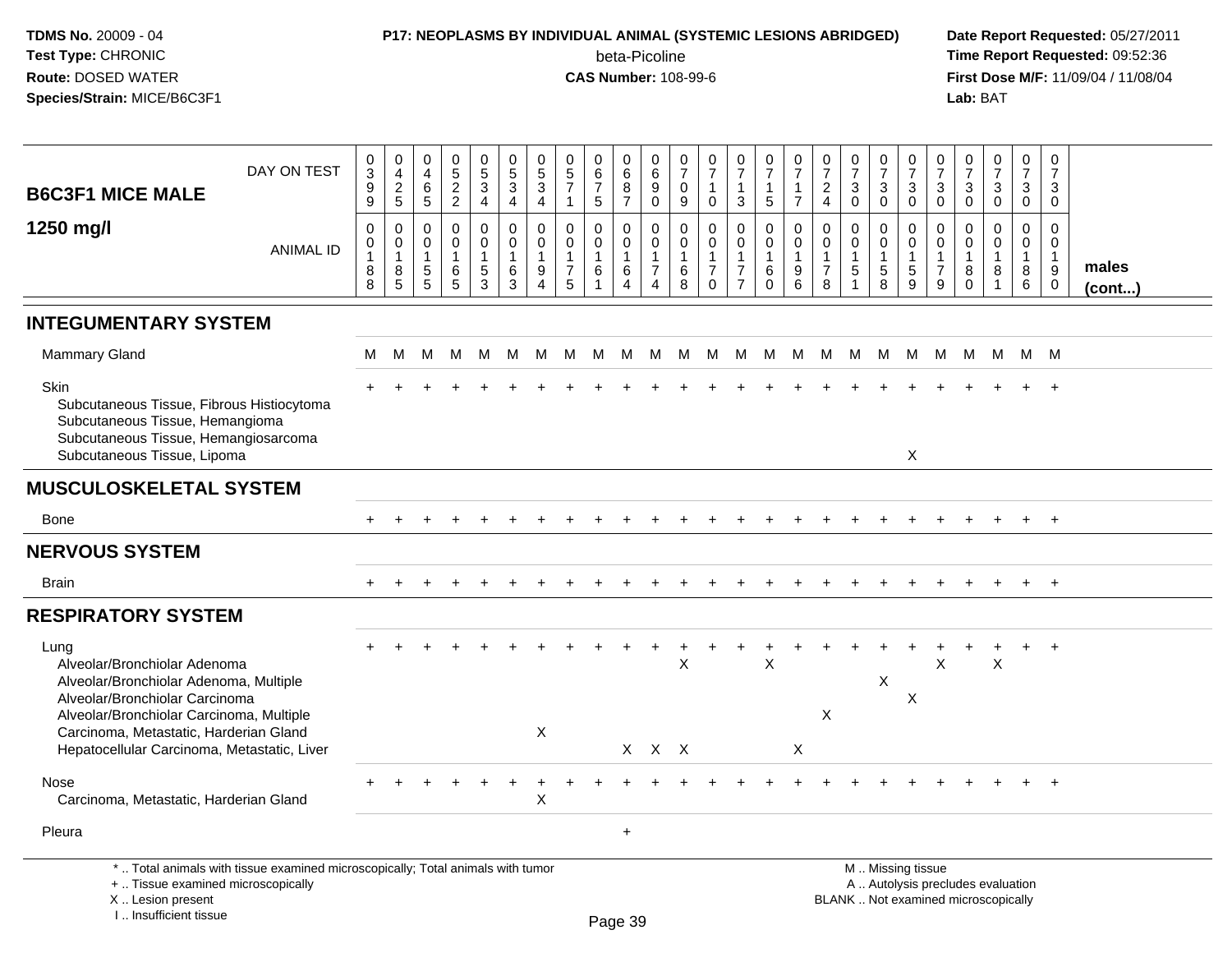#### **P17: NEOPLASMS BY INDIVIDUAL ANIMAL (SYSTEMIC LESIONS ABRIDGED) Date Report Requested:** 05/27/2011

beta-Picoline<br>CAS Number: 108-99-6

 **Time Report Requested:** 09:52:36 **First Dose M/F:** 11/09/04 / 11/08/04<br>Lab: BAT **Lab:** BAT

| <b>B6C3F1 MICE MALE</b>                                                                  | DAY ON TEST      | $_{3}^{\rm 0}$<br>$\boldsymbol{9}$<br>9 | $0$<br>$4$<br>$2$<br>$5$                                                  | $\begin{array}{c} 0 \\ 4 \\ 6 \end{array}$<br>$\sqrt{5}$                            | $\begin{array}{c} 0 \\ 5 \\ 2 \end{array}$<br>$\overline{c}$ | $\begin{array}{c} 0 \\ 5 \\ 3 \end{array}$<br>4         | $\begin{array}{c} 0 \\ 5 \end{array}$<br>$\mathbf{3}$<br>$\overline{4}$ | $\begin{smallmatrix}0\0\5\end{smallmatrix}$<br>$\sqrt{3}$<br>4 | $\begin{array}{c} 0 \\ 5 \\ 7 \end{array}$                        | $\begin{matrix} 0 \\ 6 \\ 7 \end{matrix}$<br>5      | $\begin{array}{c} 0 \\ 6 \end{array}$<br>8<br>$\overline{7}$ | $_{6}^{\rm 0}$<br>$\boldsymbol{9}$<br>0                         | $\frac{0}{7}$<br>$\pmb{0}$<br>9              | $\begin{array}{c} 0 \\ 7 \end{array}$<br>0             | $\frac{0}{7}$<br>$\overline{\mathbf{1}}$<br>$\mathbf{3}$                                 | $\frac{0}{7}$<br>$\overline{1}$<br>5                          | $\frac{0}{7}$                              | $\frac{0}{7}$<br>$\boldsymbol{2}$<br>$\overline{4}$     | $\frac{0}{7}$<br>$\sqrt{3}$<br>$\mathbf 0$ | $\begin{smallmatrix}0\\7\end{smallmatrix}$<br>$\ensuremath{\mathsf{3}}$<br>$\mathbf 0$ | $\frac{0}{7}$<br>$\sqrt{3}$<br>0                    | $\frac{0}{7}$<br>$\sqrt{3}$<br>0             | $\frac{0}{7}$<br>$\sqrt{3}$<br>0                       | $\frac{0}{7}$<br>$\ensuremath{\mathsf{3}}$<br>0                | $\begin{smallmatrix}0\\7\end{smallmatrix}$<br>3<br>0 | 0<br>$\overline{7}$<br>$\ensuremath{\mathsf{3}}$<br>$\mathbf 0$     |                 |
|------------------------------------------------------------------------------------------|------------------|-----------------------------------------|---------------------------------------------------------------------------|-------------------------------------------------------------------------------------|--------------------------------------------------------------|---------------------------------------------------------|-------------------------------------------------------------------------|----------------------------------------------------------------|-------------------------------------------------------------------|-----------------------------------------------------|--------------------------------------------------------------|-----------------------------------------------------------------|----------------------------------------------|--------------------------------------------------------|------------------------------------------------------------------------------------------|---------------------------------------------------------------|--------------------------------------------|---------------------------------------------------------|--------------------------------------------|----------------------------------------------------------------------------------------|-----------------------------------------------------|----------------------------------------------|--------------------------------------------------------|----------------------------------------------------------------|------------------------------------------------------|---------------------------------------------------------------------|-----------------|
| 1250 mg/l                                                                                | <b>ANIMAL ID</b> | 0<br>$\pmb{0}$<br>$\,8\,$<br>8          | 0<br>$\pmb{0}$<br>$\overline{1}$<br>$\begin{array}{c} 8 \\ 5 \end{array}$ | $\pmb{0}$<br>$\begin{smallmatrix}0\\1\end{smallmatrix}$<br>$\sqrt{5}$<br>$\sqrt{5}$ | 0<br>$\mathsf{O}\xspace$<br>1<br>$\,6$<br>$\overline{5}$     | $\pmb{0}$<br>$\pmb{0}$<br>$\mathbf{1}$<br>$\frac{5}{3}$ | $\pmb{0}$<br>$\mathsf 0$<br>$\mathbf{1}$<br>6<br>3                      | 0<br>0<br>9<br>$\boldsymbol{\Lambda}$                          | $\mathbf 0$<br>$\mathbf 0$<br>$\mathbf{1}$<br>$\overline{7}$<br>5 | 0<br>$\pmb{0}$<br>$\mathbf{1}$<br>6<br>$\mathbf{1}$ | 0<br>$\mathbf 0$<br>$\overline{1}$<br>$\,6\,$<br>4           | 0<br>$\mathsf{O}\xspace$<br>$\mathbf{1}$<br>$\overline{7}$<br>4 | 0<br>$\pmb{0}$<br>$\mathbf{1}$<br>$\,6$<br>8 | $\pmb{0}$<br>$\mathbf 0$<br>$\overline{7}$<br>$\Omega$ | $\mathbf 0$<br>$\mathsf{O}\xspace$<br>$\mathbf{1}$<br>$\boldsymbol{7}$<br>$\overline{7}$ | $\pmb{0}$<br>$\pmb{0}$<br>$\mathbf{1}$<br>$\,6\,$<br>$\Omega$ | 0<br>$\mathbf 0$<br>$\mathbf{1}$<br>9<br>6 | 0<br>$\mathbf 0$<br>$\mathbf{1}$<br>$\overline{7}$<br>8 | 0<br>$\pmb{0}$<br>$\mathbf 5$              | 0<br>$\mathbf 0$<br>$\mathbf{1}$<br>$\begin{array}{c} 5 \\ 8 \end{array}$              | 0<br>$\mathbf 0$<br>$\mathbf{1}$<br>$\sqrt{5}$<br>9 | 0<br>$\mathbf 0$<br>1<br>$\overline{7}$<br>9 | 0<br>$\boldsymbol{0}$<br>$\mathbf{1}$<br>8<br>$\Omega$ | 0<br>$\mathsf{O}$<br>$\mathbf{1}$<br>8<br>$\blacktriangleleft$ | 0<br>$\overline{0}$<br>$\bf 8$<br>$6\overline{6}$    | 0<br>$\mathbf 0$<br>$\mathbf{1}$<br>$\boldsymbol{9}$<br>$\mathbf 0$ | males<br>(cont) |
| Hepatocellular Carcinoma, Metastatic, Liver                                              |                  |                                         |                                                                           |                                                                                     |                                                              |                                                         |                                                                         |                                                                |                                                                   |                                                     | $\boldsymbol{\mathsf{X}}$                                    |                                                                 |                                              |                                                        |                                                                                          |                                                               |                                            |                                                         |                                            |                                                                                        |                                                     |                                              |                                                        |                                                                |                                                      |                                                                     |                 |
| Trachea                                                                                  |                  |                                         |                                                                           |                                                                                     |                                                              |                                                         |                                                                         |                                                                |                                                                   |                                                     |                                                              |                                                                 |                                              |                                                        |                                                                                          |                                                               |                                            |                                                         |                                            |                                                                                        |                                                     |                                              |                                                        |                                                                | $+$                                                  | $+$                                                                 |                 |
| <b>SPECIAL SENSES SYSTEM</b>                                                             |                  |                                         |                                                                           |                                                                                     |                                                              |                                                         |                                                                         |                                                                |                                                                   |                                                     |                                                              |                                                                 |                                              |                                                        |                                                                                          |                                                               |                                            |                                                         |                                            |                                                                                        |                                                     |                                              |                                                        |                                                                |                                                      |                                                                     |                 |
| Eye                                                                                      |                  | Α                                       | A                                                                         | $\overline{+}$                                                                      | A                                                            | $\ddot{}$                                               | $\ddot{}$                                                               | $\ddot{}$                                                      | A                                                                 | A                                                   | A                                                            | A                                                               | A                                            | $+$                                                    | A                                                                                        | A                                                             |                                            |                                                         |                                            |                                                                                        |                                                     |                                              |                                                        |                                                                |                                                      | $+$                                                                 |                 |
| <b>Harderian Gland</b><br>Adenoma<br>Carcinoma                                           |                  | $\pm$                                   |                                                                           |                                                                                     |                                                              |                                                         |                                                                         | $X$ $X$                                                        |                                                                   | $\ddot{}$                                           | $\mathsf{A}$                                                 | A                                                               | $+$                                          | $+$                                                    | A                                                                                        | $+$                                                           | $+$                                        | $\ddot{}$                                               | $_{+}$                                     | $\pm$<br>$\sf X$                                                                       |                                                     |                                              | $\sf X$                                                | $\ddot{}$                                                      | $+$                                                  | $+$                                                                 |                 |
| <b>URINARY SYSTEM</b>                                                                    |                  |                                         |                                                                           |                                                                                     |                                                              |                                                         |                                                                         |                                                                |                                                                   |                                                     |                                                              |                                                                 |                                              |                                                        |                                                                                          |                                                               |                                            |                                                         |                                            |                                                                                        |                                                     |                                              |                                                        |                                                                |                                                      |                                                                     |                 |
| Kidney<br>Hepatocellular Carcinoma, Metastatic, Liver<br>Renal Tubule, Adenoma, Multiple |                  |                                         |                                                                           |                                                                                     |                                                              |                                                         |                                                                         |                                                                |                                                                   |                                                     | $\mathsf X$                                                  |                                                                 |                                              |                                                        |                                                                                          |                                                               | $\sf X$                                    |                                                         |                                            |                                                                                        |                                                     |                                              |                                                        |                                                                |                                                      | $\overline{+}$                                                      |                 |
| Urethra                                                                                  |                  | $+$                                     |                                                                           | $+$                                                                                 | $+$                                                          |                                                         |                                                                         |                                                                |                                                                   |                                                     |                                                              |                                                                 |                                              |                                                        |                                                                                          |                                                               |                                            |                                                         |                                            |                                                                                        |                                                     |                                              |                                                        |                                                                |                                                      |                                                                     |                 |
| <b>Urinary Bladder</b>                                                                   |                  | A                                       |                                                                           |                                                                                     |                                                              |                                                         |                                                                         |                                                                |                                                                   |                                                     |                                                              |                                                                 |                                              |                                                        |                                                                                          |                                                               |                                            |                                                         |                                            |                                                                                        |                                                     |                                              |                                                        |                                                                |                                                      | $+$                                                                 |                 |
| <b>SYSTEMIC LESIONS</b>                                                                  |                  |                                         |                                                                           |                                                                                     |                                                              |                                                         |                                                                         |                                                                |                                                                   |                                                     |                                                              |                                                                 |                                              |                                                        |                                                                                          |                                                               |                                            |                                                         |                                            |                                                                                        |                                                     |                                              |                                                        |                                                                |                                                      |                                                                     |                 |
| Multiple Organ                                                                           |                  |                                         |                                                                           |                                                                                     |                                                              |                                                         |                                                                         |                                                                |                                                                   |                                                     |                                                              |                                                                 |                                              |                                                        |                                                                                          |                                                               |                                            |                                                         |                                            |                                                                                        |                                                     |                                              |                                                        |                                                                |                                                      | $\overline{ }$                                                      |                 |

\* .. Total animals with tissue examined microscopically; Total animals with tumor

+ .. Tissue examined microscopically

X .. Lesion present

I .. Insufficient tissue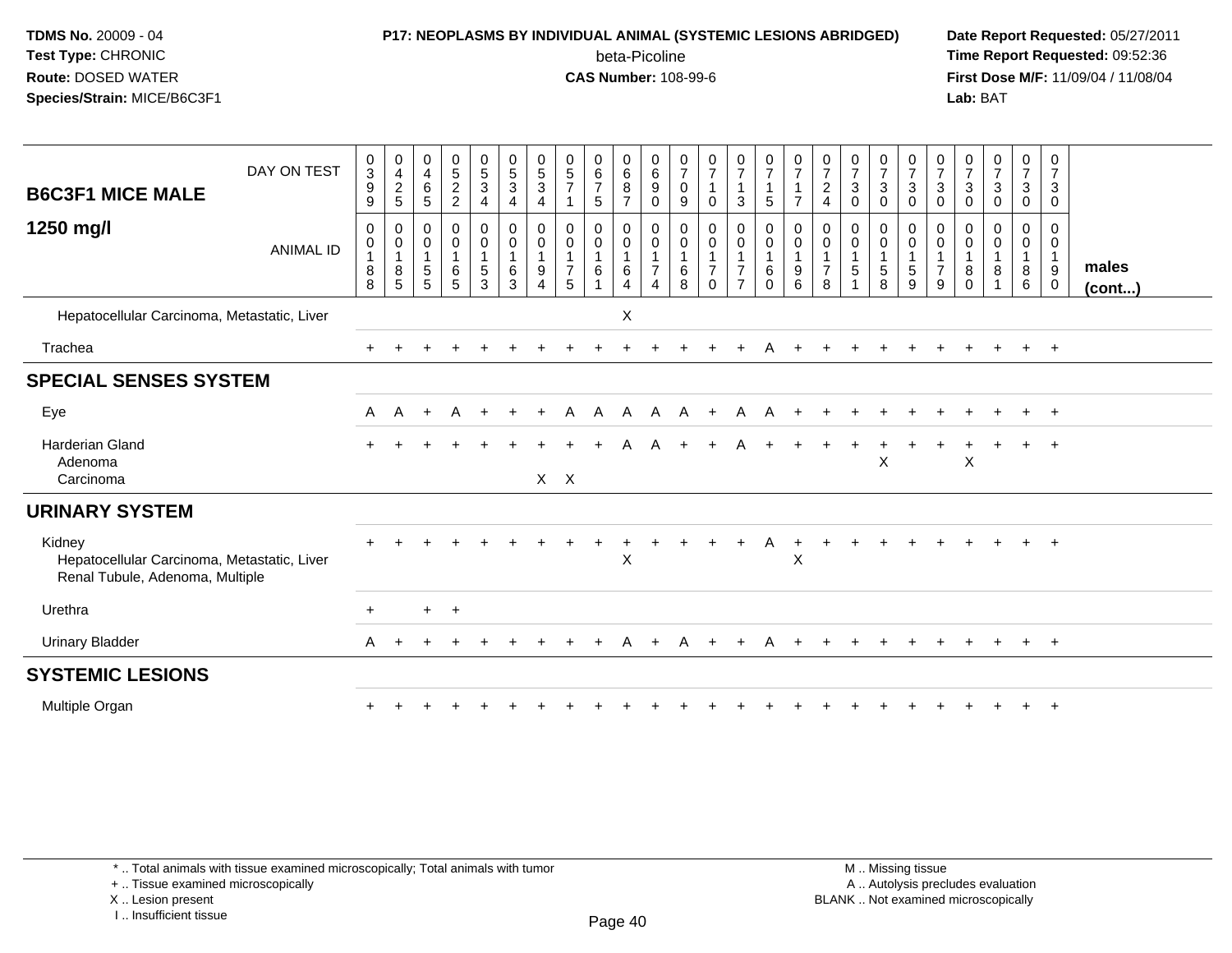#### **P17: NEOPLASMS BY INDIVIDUAL ANIMAL (SYSTEMIC LESIONS ABRIDGED) Date Report Requested:** 05/27/2011

beta-Picoline<br>CAS Number: 108-99-6

 **Time Report Requested:** 09:52:36 **First Dose M/F:** 11/09/04 / 11/08/04<br>Lab: BAT **Lab:** BAT

| <b>B6C3F1 MICE MALE</b>                                                                                                                        | DAY ON TEST      | $\frac{0}{7}$<br>$\sqrt{3}$                                              | $\frac{0}{7}$<br>$\mathbf{3}$                                                      | $\frac{0}{7}$<br>$\ensuremath{\mathsf{3}}$                                    | $\frac{0}{7}$<br>$\mathbf{3}$                                       | $\frac{0}{7}$<br>$\sqrt{3}$                                                  | $\frac{0}{7}$<br>$\mathbf{3}$                                                                | $\frac{0}{7}$<br>$\sqrt{3}$                                       | $\frac{0}{7}$<br>$\ensuremath{\mathsf{3}}$                                               | $\frac{0}{7}$<br>$\sqrt{3}$                                              | $\frac{0}{7}$<br>$\mathbf{3}$                                                         | $\frac{0}{7}$<br>$\mathbf{3}$                                              | $\frac{0}{7}$<br>$\sqrt{3}$                                                  | $\frac{0}{7}$<br>$\mathbf{3}$                                            | $\frac{0}{7}$<br>$\frac{3}{2}$                                           | $\frac{0}{7}$<br>$\sqrt{3}$                                                       | $\frac{0}{7}$<br>$\ensuremath{\mathsf{3}}$                                             | $\frac{0}{7}$<br>$\frac{3}{2}$                                 | $\frac{0}{7}$<br>$\frac{3}{2}$                                                 | $\frac{0}{7}$<br>$\frac{3}{2}$                                      | $\frac{0}{7}$<br>$\mathbf{3}$                                                       | $\frac{0}{7}$<br>$\ensuremath{\mathsf{3}}$                                      | $\frac{0}{7}$<br>$\mathbf{3}$                                                                      | $\frac{0}{7}$<br>$\frac{3}{2}$                                                      | $\begin{array}{c} 0 \\ 7 \end{array}$<br>$\mathbf{3}$                         | $\begin{array}{c} 0 \\ 7 \end{array}$<br>3                       |                            |
|------------------------------------------------------------------------------------------------------------------------------------------------|------------------|--------------------------------------------------------------------------|------------------------------------------------------------------------------------|-------------------------------------------------------------------------------|---------------------------------------------------------------------|------------------------------------------------------------------------------|----------------------------------------------------------------------------------------------|-------------------------------------------------------------------|------------------------------------------------------------------------------------------|--------------------------------------------------------------------------|---------------------------------------------------------------------------------------|----------------------------------------------------------------------------|------------------------------------------------------------------------------|--------------------------------------------------------------------------|--------------------------------------------------------------------------|-----------------------------------------------------------------------------------|----------------------------------------------------------------------------------------|----------------------------------------------------------------|--------------------------------------------------------------------------------|---------------------------------------------------------------------|-------------------------------------------------------------------------------------|---------------------------------------------------------------------------------|----------------------------------------------------------------------------------------------------|-------------------------------------------------------------------------------------|-------------------------------------------------------------------------------|------------------------------------------------------------------|----------------------------|
| 1250 mg/l                                                                                                                                      | <b>ANIMAL ID</b> | $\mathbf 0$<br>$\mathbf 0$<br>0<br>$\mathbf{1}$<br>$\boldsymbol{9}$<br>1 | $\overline{1}$<br>$\mathbf 0$<br>0<br>$\mathbf{1}$<br>$\sqrt{5}$<br>$\overline{7}$ | $\mathbf{1}$<br>$\mathbf 0$<br>0<br>$\mathbf{1}$<br>$\,6\,$<br>$\overline{2}$ | $\mathbf{1}$<br>$\mathbf 0$<br>$\mathbf 0$<br>$\mathbf 1$<br>6<br>6 | $\overline{1}$<br>$\mathbf 0$<br>$\mathbf 0$<br>$\mathbf{1}$<br>$\,6\,$<br>9 | $\mathbf{1}$<br>$\mathbf 0$<br>$\pmb{0}$<br>$\mathbf{1}$<br>$\overline{7}$<br>$\overline{2}$ | $\mathbf{1}$<br>$\Omega$<br>$\mathbf 0$<br>$\mathbf{1}$<br>8<br>3 | $\overline{1}$<br>$\mathbf 0$<br>$\pmb{0}$<br>$\overline{1}$<br>$\bf8$<br>$\overline{7}$ | $\overline{1}$<br>$\mathbf 0$<br>$\mathbf 0$<br>$\overline{1}$<br>$^8_9$ | $\overline{1}$<br>$\mathbf 0$<br>$\mathbf 0$<br>$\overline{1}$<br>9<br>$\overline{2}$ | $\overline{1}$<br>$\mathbf 0$<br>$\mathbf 0$<br>$\mathbf{1}$<br>$9\,$<br>9 | $\overline{1}$<br>$\Omega$<br>0<br>$\overline{c}$<br>$\mathbf 0$<br>$\Omega$ | $\overline{2}$<br>$\mathbf 0$<br>$\mathbf 0$<br>1<br>5<br>$\overline{2}$ | $\mathbf 0$<br>$\pmb{0}$<br>$\mathbf{1}$<br>$\sqrt{5}$<br>$\overline{4}$ | $\overline{2}$<br>$\mathbf 0$<br>$\pmb{0}$<br>$\mathbf{1}$<br>5<br>$\overline{6}$ | $\overline{2}$<br>$\Omega$<br>$\mathbf 0$<br>$\mathbf{1}$<br>$\,6\,$<br>$\overline{7}$ | $\mathbf 0$<br>$\mathbf 0$<br>$\overline{1}$<br>$\overline{7}$ | $\mathbf 0$<br>$\mathbf 0$<br>$\overline{1}$<br>$\overline{7}$<br>$\mathbf{3}$ | $\mathbf 0$<br>$\mathbf 0$<br>$\overline{1}$<br>$\overline{7}$<br>6 | $\overline{2}$<br>$\mathbf 0$<br>$\mathbf 0$<br>$\mathbf{1}$<br>8<br>$\overline{2}$ | $\overline{2}$<br>$\Omega$<br>$\Omega$<br>$\overline{1}$<br>8<br>$\overline{4}$ | $\overline{2}$<br>$\mathbf 0$<br>$\mathbf 0$<br>$\mathbf{1}$<br>$\boldsymbol{9}$<br>$\overline{3}$ | $\mathbf 0$<br>$\mathbf 0$<br>$\mathbf{1}$<br>$\begin{array}{c} 9 \\ 5 \end{array}$ | $\overline{2}$<br>$\mathbf 0$<br>$\mathbf 0$<br>$\mathbf{1}$<br>$\frac{9}{7}$ | $\overline{2}$<br>$\Omega$<br>$\Omega$<br>$\mathbf{1}$<br>9<br>8 | * TOTALS                   |
| <b>ALIMENTARY SYSTEM</b>                                                                                                                       |                  |                                                                          |                                                                                    |                                                                               |                                                                     |                                                                              |                                                                                              |                                                                   |                                                                                          |                                                                          |                                                                                       |                                                                            |                                                                              |                                                                          |                                                                          |                                                                                   |                                                                                        |                                                                |                                                                                |                                                                     |                                                                                     |                                                                                 |                                                                                                    |                                                                                     |                                                                               |                                                                  |                            |
| Esophagus                                                                                                                                      |                  |                                                                          |                                                                                    |                                                                               |                                                                     |                                                                              |                                                                                              |                                                                   |                                                                                          |                                                                          |                                                                                       |                                                                            |                                                                              |                                                                          |                                                                          |                                                                                   |                                                                                        |                                                                |                                                                                |                                                                     |                                                                                     |                                                                                 |                                                                                                    |                                                                                     |                                                                               | $\ddot{}$                                                        | 50                         |
| Gallbladder                                                                                                                                    |                  |                                                                          |                                                                                    |                                                                               |                                                                     |                                                                              |                                                                                              |                                                                   |                                                                                          |                                                                          |                                                                                       |                                                                            |                                                                              |                                                                          |                                                                          |                                                                                   |                                                                                        |                                                                |                                                                                |                                                                     |                                                                                     |                                                                                 |                                                                                                    |                                                                                     |                                                                               |                                                                  | 42                         |
| Intestine Large, Cecum                                                                                                                         |                  |                                                                          |                                                                                    |                                                                               |                                                                     |                                                                              |                                                                                              |                                                                   |                                                                                          |                                                                          |                                                                                       |                                                                            |                                                                              |                                                                          |                                                                          |                                                                                   |                                                                                        |                                                                |                                                                                |                                                                     |                                                                                     |                                                                                 |                                                                                                    |                                                                                     |                                                                               | $+$                                                              | 40                         |
| Intestine Large, Colon                                                                                                                         |                  |                                                                          |                                                                                    |                                                                               |                                                                     |                                                                              |                                                                                              |                                                                   |                                                                                          |                                                                          |                                                                                       |                                                                            |                                                                              |                                                                          |                                                                          |                                                                                   |                                                                                        |                                                                |                                                                                |                                                                     |                                                                                     |                                                                                 |                                                                                                    |                                                                                     |                                                                               | $\ddot{}$                                                        | 40                         |
| Intestine Large, Rectum                                                                                                                        |                  |                                                                          |                                                                                    |                                                                               |                                                                     |                                                                              |                                                                                              |                                                                   |                                                                                          |                                                                          |                                                                                       |                                                                            |                                                                              |                                                                          |                                                                          |                                                                                   |                                                                                        |                                                                |                                                                                |                                                                     |                                                                                     |                                                                                 |                                                                                                    |                                                                                     |                                                                               |                                                                  | 41                         |
| Intestine Small, Duodenum<br>Adenoma                                                                                                           |                  |                                                                          |                                                                                    |                                                                               |                                                                     | $\boldsymbol{\mathsf{X}}$                                                    |                                                                                              |                                                                   |                                                                                          |                                                                          |                                                                                       |                                                                            |                                                                              |                                                                          |                                                                          |                                                                                   |                                                                                        |                                                                |                                                                                |                                                                     |                                                                                     |                                                                                 |                                                                                                    |                                                                                     |                                                                               | $\ddot{+}$                                                       | 40<br>$\blacktriangleleft$ |
| Intestine Small, Ileum                                                                                                                         |                  |                                                                          |                                                                                    |                                                                               |                                                                     |                                                                              |                                                                                              |                                                                   |                                                                                          |                                                                          |                                                                                       |                                                                            |                                                                              |                                                                          |                                                                          |                                                                                   |                                                                                        |                                                                |                                                                                |                                                                     |                                                                                     |                                                                                 |                                                                                                    |                                                                                     |                                                                               |                                                                  | 40                         |
| Intestine Small, Jejunum<br>Adenoma                                                                                                            |                  |                                                                          |                                                                                    |                                                                               |                                                                     |                                                                              |                                                                                              |                                                                   |                                                                                          |                                                                          |                                                                                       |                                                                            |                                                                              |                                                                          |                                                                          |                                                                                   |                                                                                        | X                                                              |                                                                                |                                                                     |                                                                                     |                                                                                 |                                                                                                    |                                                                                     |                                                                               | $\ddot{}$                                                        | 40<br>-1                   |
| Liver<br>Cholangioma, Multiple<br>Hemangiosarcoma                                                                                              |                  |                                                                          |                                                                                    |                                                                               |                                                                     |                                                                              |                                                                                              |                                                                   |                                                                                          |                                                                          |                                                                                       |                                                                            |                                                                              |                                                                          |                                                                          |                                                                                   |                                                                                        |                                                                |                                                                                |                                                                     |                                                                                     |                                                                                 |                                                                                                    |                                                                                     |                                                                               |                                                                  | 50<br>1<br>1               |
| Hepatoblastoma<br>Hepatocellular Adenoma<br>Hepatocellular Adenoma, Multiple<br>Hepatocellular Carcinoma<br>Hepatocellular Carcinoma, Multiple |                  | $\mathsf{X}$                                                             | X                                                                                  | $\mathsf{X}$<br>X                                                             | $\boldsymbol{\mathsf{X}}$<br>$\pmb{\times}$                         |                                                                              | $X$ $X$                                                                                      | X                                                                 |                                                                                          | X                                                                        | $\sf X$                                                                               |                                                                            | $\mathsf{X}$                                                                 | X X X                                                                    |                                                                          |                                                                                   |                                                                                        | X<br>$X$ $X$ $X$ $X$                                           | $\mathsf X$                                                                    | $\mathsf{X}$                                                        | $\mathsf{X}$                                                                        | X                                                                               | X<br>$X$ $X$                                                                                       | $X$ $X$                                                                             |                                                                               | $X$ $X$                                                          | 4<br>15<br>20<br>15<br>8   |
| Mesentery                                                                                                                                      |                  |                                                                          |                                                                                    |                                                                               |                                                                     |                                                                              |                                                                                              |                                                                   |                                                                                          |                                                                          |                                                                                       |                                                                            |                                                                              |                                                                          |                                                                          |                                                                                   |                                                                                        |                                                                |                                                                                |                                                                     |                                                                                     |                                                                                 |                                                                                                    |                                                                                     |                                                                               |                                                                  | $\mathbf{1}$               |
| Pancreas                                                                                                                                       |                  |                                                                          |                                                                                    |                                                                               |                                                                     |                                                                              |                                                                                              |                                                                   |                                                                                          |                                                                          |                                                                                       |                                                                            |                                                                              |                                                                          |                                                                          |                                                                                   |                                                                                        |                                                                |                                                                                |                                                                     |                                                                                     |                                                                                 |                                                                                                    |                                                                                     |                                                                               |                                                                  | 49                         |

+ .. Tissue examined microscopically

X .. Lesion present

I .. Insufficient tissue

M .. Missing tissue

y the contract of the contract of the contract of the contract of the contract of  $\mathsf A$  . Autolysis precludes evaluation Lesion present BLANK .. Not examined microscopically

Page 41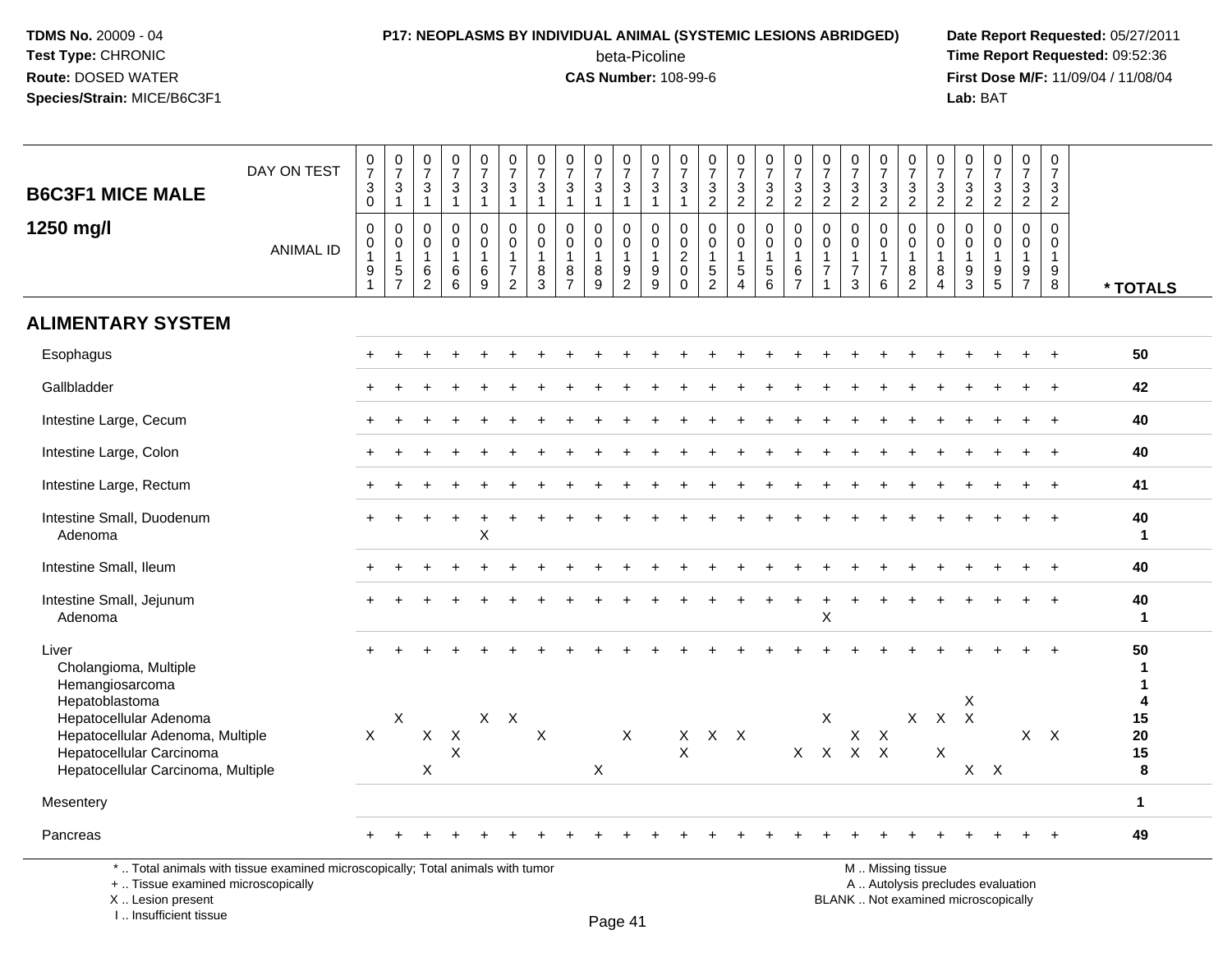# **P17: NEOPLASMS BY INDIVIDUAL ANIMAL (SYSTEMIC LESIONS ABRIDGED) Date Report Requested:** 05/27/2011

beta-Picoline<br>CAS Number: 108-99-6

 **Time Report Requested:** 09:52:36 **First Dose M/F:** 11/09/04 / 11/08/04<br>**Lab:** BAT **Lab:** BAT

| <b>B6C3F1 MICE MALE</b>                         | DAY ON TEST      | $\frac{0}{7}$<br>$\mathbf{3}$<br>0          | $\frac{0}{7}$<br>$\ensuremath{\mathsf{3}}$              | $\frac{0}{7}$<br>$\sqrt{3}$<br>$\overline{1}$                           | $\frac{0}{7}$<br>$\ensuremath{\mathsf{3}}$<br>$\mathbf{1}$ | $\frac{0}{7}$<br>$\ensuremath{\mathsf{3}}$<br>$\mathbf{1}$            | $\begin{smallmatrix}0\\7\end{smallmatrix}$<br>$\ensuremath{\mathsf{3}}$<br>$\mathbf{1}$ | $\frac{0}{7}$<br>$\ensuremath{\mathsf{3}}$ | $\frac{0}{7}$<br>$\sqrt{3}$<br>1                                       | $\frac{0}{7}$<br>3<br>$\mathbf{1}$            | $\frac{0}{7}$<br>$\ensuremath{\mathsf{3}}$<br>$\mathbf{1}$                       | $\frac{0}{7}$<br>3<br>$\mathbf{1}$                   | $\frac{0}{7}$<br>$\ensuremath{\mathsf{3}}$        | $\frac{0}{7}$<br>$\sqrt{3}$<br>$\overline{c}$                              | $\frac{0}{7}$<br>$\ensuremath{\mathsf{3}}$<br>$\overline{c}$    | $\frac{0}{7}$<br>$\ensuremath{\mathsf{3}}$<br>$\overline{2}$                             | $\frac{0}{7}$<br>$\ensuremath{\mathsf{3}}$<br>$\overline{2}$        | $\frac{0}{7}$<br>$\ensuremath{\mathsf{3}}$<br>$\overline{2}$ | $\frac{0}{7}$<br>$\sqrt{3}$<br>$\overline{2}$                     | $\frac{0}{7}$<br>$\ensuremath{\mathsf{3}}$<br>$\overline{2}$ | $\frac{0}{7}$<br>$\ensuremath{\mathsf{3}}$<br>$\overline{2}$ | $\frac{0}{7}$<br>$\ensuremath{\mathsf{3}}$<br>$\overline{2}$ | $\frac{0}{7}$<br>3<br>$\overline{2}$        | $\frac{0}{7}$<br>$\sqrt{3}$<br>$\overline{2}$             | $\begin{smallmatrix}0\\7\end{smallmatrix}$<br>$\ensuremath{\mathsf{3}}$<br>$\overline{2}$ | 0<br>$\overline{7}$<br>$\mathbf{3}$<br>$\overline{2}$        |          |
|-------------------------------------------------|------------------|---------------------------------------------|---------------------------------------------------------|-------------------------------------------------------------------------|------------------------------------------------------------|-----------------------------------------------------------------------|-----------------------------------------------------------------------------------------|--------------------------------------------|------------------------------------------------------------------------|-----------------------------------------------|----------------------------------------------------------------------------------|------------------------------------------------------|---------------------------------------------------|----------------------------------------------------------------------------|-----------------------------------------------------------------|------------------------------------------------------------------------------------------|---------------------------------------------------------------------|--------------------------------------------------------------|-------------------------------------------------------------------|--------------------------------------------------------------|--------------------------------------------------------------|--------------------------------------------------------------|---------------------------------------------|-----------------------------------------------------------|-------------------------------------------------------------------------------------------|--------------------------------------------------------------|----------|
| 1250 mg/l                                       | <b>ANIMAL ID</b> | 0<br>0<br>$\mathbf{1}$<br>9<br>$\mathbf{1}$ | 0<br>0<br>$\mathbf{1}$<br>$\,$ 5 $\,$<br>$\overline{7}$ | $\mathbf 0$<br>$\mathbf 0$<br>$\mathbf{1}$<br>$\,6\,$<br>$\overline{2}$ | 0<br>$\pmb{0}$<br>$\mathbf{1}$<br>$^6_6$                   | $\pmb{0}$<br>$\pmb{0}$<br>$\mathbf{1}$<br>$\,6\,$<br>$\boldsymbol{9}$ | 0<br>$\pmb{0}$<br>$\mathbf{1}$<br>$\overline{7}$<br>$\overline{2}$                      | 0<br>0<br>$\mathbf{1}$<br>$\bf 8$<br>3     | $\mathbf 0$<br>$\mathbf 0$<br>$\mathbf{1}$<br>$\, 8$<br>$\overline{7}$ | 0<br>$\pmb{0}$<br>$\mathbf{1}$<br>$\bf8$<br>9 | $\mathbf 0$<br>$\mathbf 0$<br>$\mathbf{1}$<br>$\boldsymbol{9}$<br>$\overline{c}$ | $\mathbf 0$<br>$\mathbf 0$<br>$\mathbf{1}$<br>9<br>9 | 0<br>0<br>$\overline{c}$<br>$\pmb{0}$<br>$\Omega$ | $\mathbf 0$<br>$\pmb{0}$<br>$\overline{1}$<br>$\sqrt{5}$<br>$\overline{2}$ | 0<br>$\pmb{0}$<br>$\mathbf{1}$<br>$\mathbf 5$<br>$\overline{4}$ | $\pmb{0}$<br>$\ddot{\mathbf{0}}$<br>$\mathbf 1$<br>$\begin{array}{c} 5 \\ 6 \end{array}$ | $\mathbf 0$<br>$\pmb{0}$<br>$\mathbf{1}$<br>$\,6$<br>$\overline{7}$ | $\mathbf 0$<br>0<br>$\mathbf{1}$<br>$\overline{7}$           | $\mathbf 0$<br>$\mathbf 0$<br>$\mathbf{1}$<br>$\overline{7}$<br>3 | 0<br>$\pmb{0}$<br>$\mathbf{1}$<br>$\overline{7}$<br>6        | 0<br>$\mathbf 0$<br>$\mathbf{1}$<br>$\bf8$<br>$\overline{c}$ | 0<br>$\mathbf 0$<br>$\mathbf{1}$<br>8<br>$\overline{4}$      | 0<br>0<br>$\mathbf{1}$<br>9<br>$\mathbf{3}$ | $\mathbf 0$<br>0<br>$\mathbf{1}$<br>$\boldsymbol{9}$<br>5 | 0<br>$\mathbf 0$<br>$\mathbf{1}$<br>$\frac{9}{7}$                                         | $\mathbf 0$<br>$\mathbf 0$<br>$\mathbf{1}$<br>$_{8}^{\rm 9}$ | * TOTALS |
| Salivary Glands                                 |                  | $\pm$                                       |                                                         |                                                                         |                                                            |                                                                       |                                                                                         |                                            |                                                                        |                                               |                                                                                  |                                                      |                                                   |                                                                            |                                                                 |                                                                                          |                                                                     |                                                              |                                                                   |                                                              |                                                              |                                                              |                                             |                                                           |                                                                                           |                                                              | 50       |
| Stomach, Forestomach<br>Squamous Cell Papilloma |                  |                                             |                                                         |                                                                         |                                                            |                                                                       |                                                                                         |                                            | X                                                                      | $\pmb{\times}$                                |                                                                                  |                                                      |                                                   |                                                                            |                                                                 |                                                                                          |                                                                     |                                                              |                                                                   |                                                              |                                                              |                                                              |                                             |                                                           |                                                                                           |                                                              | 47<br>3  |
| Stomach, Glandular                              |                  | ÷                                           |                                                         |                                                                         |                                                            |                                                                       |                                                                                         |                                            |                                                                        |                                               |                                                                                  |                                                      |                                                   |                                                                            |                                                                 |                                                                                          |                                                                     |                                                              |                                                                   |                                                              |                                                              |                                                              |                                             |                                                           |                                                                                           |                                                              | 45       |
| Tooth                                           |                  |                                             |                                                         |                                                                         |                                                            |                                                                       |                                                                                         |                                            |                                                                        |                                               |                                                                                  |                                                      |                                                   |                                                                            |                                                                 |                                                                                          |                                                                     |                                                              |                                                                   |                                                              |                                                              |                                                              |                                             |                                                           |                                                                                           | $\overline{ }$                                               | 41       |
| <b>CARDIOVASCULAR SYSTEM</b>                    |                  |                                             |                                                         |                                                                         |                                                            |                                                                       |                                                                                         |                                            |                                                                        |                                               |                                                                                  |                                                      |                                                   |                                                                            |                                                                 |                                                                                          |                                                                     |                                                              |                                                                   |                                                              |                                                              |                                                              |                                             |                                                           |                                                                                           |                                                              |          |
| Heart                                           |                  | $+$                                         |                                                         |                                                                         |                                                            |                                                                       |                                                                                         |                                            |                                                                        |                                               |                                                                                  |                                                      |                                                   |                                                                            |                                                                 |                                                                                          |                                                                     |                                                              |                                                                   |                                                              |                                                              |                                                              |                                             |                                                           |                                                                                           |                                                              | 50       |
| <b>ENDOCRINE SYSTEM</b>                         |                  |                                             |                                                         |                                                                         |                                                            |                                                                       |                                                                                         |                                            |                                                                        |                                               |                                                                                  |                                                      |                                                   |                                                                            |                                                                 |                                                                                          |                                                                     |                                                              |                                                                   |                                                              |                                                              |                                                              |                                             |                                                           |                                                                                           |                                                              |          |
| <b>Adrenal Cortex</b><br>Subcapsular, Adenoma   |                  | ÷                                           |                                                         |                                                                         |                                                            |                                                                       |                                                                                         |                                            |                                                                        |                                               |                                                                                  |                                                      |                                                   |                                                                            |                                                                 |                                                                                          |                                                                     |                                                              |                                                                   |                                                              |                                                              | $+$                                                          | $\ddot{}$<br>X                              |                                                           | $\ddot{}$                                                                                 | $\overline{+}$                                               | 48<br>3  |
| Adrenal Medulla                                 |                  | $+$                                         |                                                         |                                                                         |                                                            |                                                                       |                                                                                         |                                            |                                                                        |                                               |                                                                                  |                                                      |                                                   |                                                                            |                                                                 |                                                                                          |                                                                     |                                                              |                                                                   |                                                              |                                                              |                                                              |                                             |                                                           |                                                                                           |                                                              | 48       |
| Islets, Pancreatic                              |                  | $+$                                         |                                                         |                                                                         |                                                            |                                                                       |                                                                                         |                                            |                                                                        |                                               |                                                                                  |                                                      |                                                   |                                                                            |                                                                 |                                                                                          |                                                                     |                                                              |                                                                   |                                                              |                                                              |                                                              |                                             |                                                           |                                                                                           |                                                              | 49       |
| Parathyroid Gland                               |                  | $+$                                         | $\ddot{}$                                               | м                                                                       | M                                                          |                                                                       |                                                                                         |                                            |                                                                        |                                               | м                                                                                |                                                      |                                                   |                                                                            |                                                                 | M                                                                                        |                                                                     |                                                              |                                                                   |                                                              |                                                              | м                                                            | M                                           | M                                                         | $\div$                                                                                    | $^{+}$                                                       | 31       |
| <b>Pituitary Gland</b>                          |                  | $\ddot{}$                                   |                                                         |                                                                         |                                                            |                                                                       |                                                                                         |                                            |                                                                        |                                               |                                                                                  |                                                      |                                                   |                                                                            |                                                                 |                                                                                          |                                                                     |                                                              |                                                                   |                                                              |                                                              |                                                              |                                             |                                                           |                                                                                           | $\overline{ }$                                               | 49       |
| <b>Thyroid Gland</b>                            |                  |                                             |                                                         |                                                                         |                                                            |                                                                       |                                                                                         |                                            |                                                                        |                                               |                                                                                  |                                                      |                                                   |                                                                            |                                                                 |                                                                                          |                                                                     |                                                              |                                                                   |                                                              |                                                              |                                                              |                                             |                                                           |                                                                                           |                                                              | 49       |

#### **GENERAL BODY SYSTEM**

NONE

#### **GENITAL SYSTEM**

\* .. Total animals with tissue examined microscopically; Total animals with tumor

+ .. Tissue examined microscopically

X .. Lesion present

I .. Insufficient tissue

 M .. Missing tissuey the contract of the contract of the contract of the contract of the contract of  $\mathsf A$  . Autolysis precludes evaluation Lesion present BLANK .. Not examined microscopically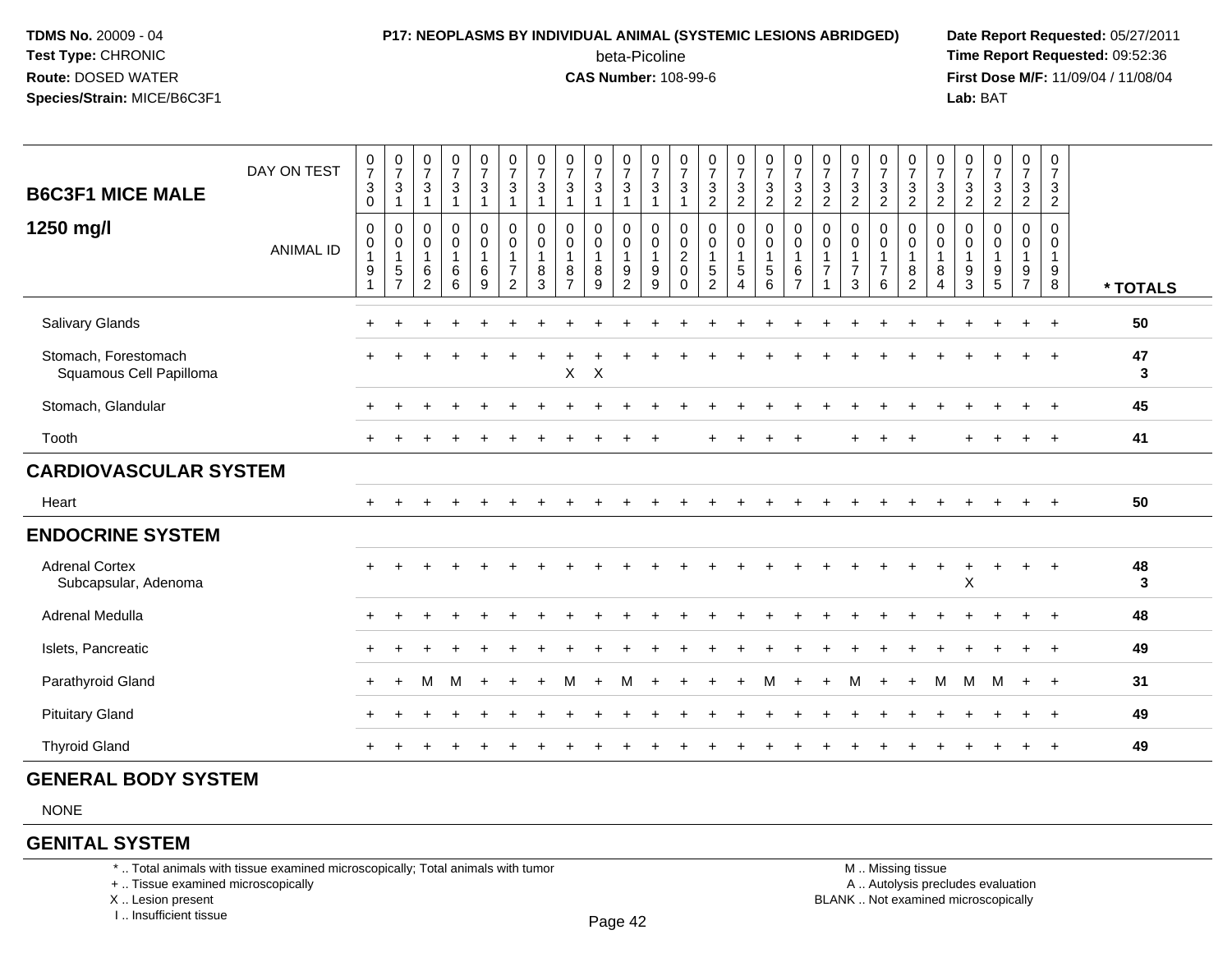#### **P17: NEOPLASMS BY INDIVIDUAL ANIMAL (SYSTEMIC LESIONS ABRIDGED) Date Report Requested:** 05/27/2011

beta-Picoline<br>CAS Number: 108-99-6

 **Time Report Requested:** 09:52:36 **First Dose M/F:** 11/09/04 / 11/08/04<br>Lab: BAT **Lab:** BAT

| <b>B6C3F1 MICE MALE</b><br>1250 mg/l                                                                      | DAY ON TEST<br><b>ANIMAL ID</b> | $\frac{0}{7}$<br>$\sqrt{3}$<br>$\mathbf 0$<br>$\mathbf 0$<br>$\mathbf 0$<br>$\overline{1}$ | $\frac{0}{7}$<br>$\mathbf{3}$<br>$\mathbf{1}$<br>$\mathbf 0$<br>$\mathbf 0$<br>$\overline{1}$ | $\frac{0}{7}$<br>3<br>$\mathbf{1}$<br>$\mathbf 0$<br>$\mathbf 0$<br>$\mathbf{1}$ | $\frac{0}{7}$<br>$\ensuremath{\mathsf{3}}$<br>$\mathbf{1}$<br>0<br>0<br>$\mathbf{1}$ | 0<br>$\boldsymbol{7}$<br>$\mathbf{3}$<br>1<br>0<br>0<br>$\mathbf{1}$ | $\frac{0}{7}$<br>$\mathbf{3}$<br>$\overline{1}$<br>$\mathbf 0$<br>$\mathbf 0$<br>$\overline{1}$ | $\pmb{0}$<br>$\overline{7}$<br>$\mathbf{3}$<br>$\mathbf{1}$<br>$\mathbf 0$<br>$\mathbf 0$<br>$\overline{1}$ | 0<br>$\boldsymbol{7}$<br>$\ensuremath{\mathsf{3}}$<br>$\mathbf{1}$<br>$\mathbf 0$<br>$\pmb{0}$<br>$\mathbf{1}$ | $\frac{0}{7}$<br>3<br>$\mathbf{1}$<br>$\mathbf 0$<br>$\mathbf 0$<br>$\mathbf{1}$ | 0<br>$\boldsymbol{7}$<br>$\mathbf{3}$<br>$\mathbf{1}$<br>0<br>0<br>$\mathbf{1}$ | 0<br>$\overline{7}$<br>$\sqrt{3}$<br>$\overline{1}$<br>$\mathbf 0$<br>$\mathbf 0$<br>$\mathbf{1}$ | $\pmb{0}$<br>$\overline{7}$<br>$\sqrt{3}$<br>$\mathbf{1}$<br>0<br>$\mathbf 0$<br>$\boldsymbol{2}$ | 0<br>$\overline{7}$<br>3<br>$\overline{c}$<br>0<br>$\mathbf 0$<br>$\mathbf{1}$ | $\frac{0}{7}$<br>3<br>$\overline{2}$<br>0<br>0<br>$\mathbf{1}$ | $\mathbf 0$<br>$\boldsymbol{7}$<br>$\mathbf{3}$<br>$\overline{2}$<br>0<br>$\mathbf 0$<br>$\mathbf{1}$ | $\frac{0}{7}$<br>$\sqrt{3}$<br>$\overline{2}$<br>$\mathbf 0$<br>$\pmb{0}$<br>$\overline{1}$ | 0<br>$\overline{7}$<br>$\sqrt{3}$<br>$\overline{2}$<br>0<br>0<br>$\mathbf{1}$ | 0<br>$\overline{7}$<br>$\ensuremath{\mathsf{3}}$<br>$\overline{2}$<br>$\mathbf 0$<br>$\mathbf 0$<br>$\mathbf{1}$ | $\frac{0}{7}$<br>3<br>$\overline{2}$<br>0<br>$\mathbf 0$<br>$\mathbf{1}$ | $\frac{0}{7}$<br>$\mathbf{3}$<br>$\overline{2}$<br>0<br>$\mathsf{O}\xspace$<br>$\mathbf{1}$ | 0<br>$\overline{7}$<br>$\ensuremath{\mathsf{3}}$<br>$\overline{2}$<br>0<br>$\mathsf 0$<br>$\overline{1}$ | 0<br>$\overline{7}$<br>$\mathbf{3}$<br>$\overline{2}$<br>0<br>$\mathbf 0$<br>$\overline{1}$ | $\pmb{0}$<br>$\overline{7}$<br>$\sqrt{3}$<br>$\overline{2}$<br>$\mathbf 0$<br>$\Omega$<br>$\mathbf{1}$ | $\frac{0}{7}$<br>3<br>$\overline{2}$<br>$\mathbf 0$<br>$\mathbf 0$<br>$\mathbf{1}$ | $\pmb{0}$<br>$\overline{7}$<br>$\mathbf{3}$<br>$\overline{c}$<br>$\mathbf 0$<br>$\mathbf 0$<br>$\mathbf{1}$ |                                  |
|-----------------------------------------------------------------------------------------------------------|---------------------------------|--------------------------------------------------------------------------------------------|-----------------------------------------------------------------------------------------------|----------------------------------------------------------------------------------|--------------------------------------------------------------------------------------|----------------------------------------------------------------------|-------------------------------------------------------------------------------------------------|-------------------------------------------------------------------------------------------------------------|----------------------------------------------------------------------------------------------------------------|----------------------------------------------------------------------------------|---------------------------------------------------------------------------------|---------------------------------------------------------------------------------------------------|---------------------------------------------------------------------------------------------------|--------------------------------------------------------------------------------|----------------------------------------------------------------|-------------------------------------------------------------------------------------------------------|---------------------------------------------------------------------------------------------|-------------------------------------------------------------------------------|------------------------------------------------------------------------------------------------------------------|--------------------------------------------------------------------------|---------------------------------------------------------------------------------------------|----------------------------------------------------------------------------------------------------------|---------------------------------------------------------------------------------------------|--------------------------------------------------------------------------------------------------------|------------------------------------------------------------------------------------|-------------------------------------------------------------------------------------------------------------|----------------------------------|
|                                                                                                           |                                 | 9<br>$\overline{1}$                                                                        | $\frac{5}{7}$                                                                                 | 6<br>$\overline{2}$                                                              | 6<br>$\overline{6}$                                                                  | 6<br>9                                                               | $\overline{7}$<br>$\overline{2}$                                                                | 8<br>3                                                                                                      | 8<br>$\overline{7}$                                                                                            | 8<br>9                                                                           | $\frac{9}{2}$                                                                   | $9\,$<br>9                                                                                        | $\mathbf 0$<br>$\Omega$                                                                           | 5<br>$\overline{2}$                                                            | 5<br>$\boldsymbol{\Lambda}$                                    | $\begin{array}{c} 5 \\ 6 \end{array}$                                                                 | $\,6$<br>$\overline{7}$                                                                     | $\overline{7}$<br>1                                                           | $\overline{7}$<br>3                                                                                              | $\overline{7}$<br>6                                                      | $\begin{smallmatrix} 8 \\ 2 \end{smallmatrix}$                                              | 8<br>4                                                                                                   | 9<br>3                                                                                      | 9<br>5                                                                                                 | $\frac{9}{7}$                                                                      | $_{8}^{\rm 9}$                                                                                              | * TOTALS                         |
| Epididymis                                                                                                |                                 |                                                                                            |                                                                                               |                                                                                  |                                                                                      |                                                                      |                                                                                                 |                                                                                                             |                                                                                                                |                                                                                  |                                                                                 |                                                                                                   |                                                                                                   |                                                                                |                                                                |                                                                                                       |                                                                                             |                                                                               |                                                                                                                  |                                                                          |                                                                                             |                                                                                                          |                                                                                             |                                                                                                        |                                                                                    |                                                                                                             | 49                               |
| <b>Preputial Gland</b>                                                                                    |                                 |                                                                                            |                                                                                               |                                                                                  |                                                                                      |                                                                      |                                                                                                 |                                                                                                             |                                                                                                                |                                                                                  |                                                                                 |                                                                                                   |                                                                                                   |                                                                                |                                                                |                                                                                                       |                                                                                             |                                                                               |                                                                                                                  |                                                                          |                                                                                             |                                                                                                          |                                                                                             |                                                                                                        |                                                                                    | $\ddot{}$                                                                                                   | 50                               |
| Prostate                                                                                                  |                                 |                                                                                            |                                                                                               |                                                                                  |                                                                                      |                                                                      |                                                                                                 |                                                                                                             |                                                                                                                |                                                                                  |                                                                                 |                                                                                                   |                                                                                                   |                                                                                |                                                                |                                                                                                       |                                                                                             |                                                                               |                                                                                                                  |                                                                          |                                                                                             |                                                                                                          |                                                                                             |                                                                                                        |                                                                                    |                                                                                                             | 50                               |
| <b>Seminal Vesicle</b>                                                                                    |                                 |                                                                                            |                                                                                               |                                                                                  |                                                                                      |                                                                      |                                                                                                 |                                                                                                             |                                                                                                                |                                                                                  |                                                                                 |                                                                                                   |                                                                                                   |                                                                                |                                                                |                                                                                                       |                                                                                             |                                                                               |                                                                                                                  |                                                                          |                                                                                             |                                                                                                          |                                                                                             |                                                                                                        |                                                                                    | $\overline{ }$                                                                                              | 47                               |
| <b>Testes</b><br>Interstitial Cell, Adenoma                                                               |                                 |                                                                                            |                                                                                               |                                                                                  |                                                                                      |                                                                      |                                                                                                 |                                                                                                             |                                                                                                                |                                                                                  |                                                                                 |                                                                                                   |                                                                                                   |                                                                                |                                                                |                                                                                                       |                                                                                             |                                                                               |                                                                                                                  |                                                                          |                                                                                             |                                                                                                          |                                                                                             |                                                                                                        |                                                                                    | $\overline{1}$                                                                                              | 50<br>$\mathbf 1$                |
| <b>HEMATOPOIETIC SYSTEM</b>                                                                               |                                 |                                                                                            |                                                                                               |                                                                                  |                                                                                      |                                                                      |                                                                                                 |                                                                                                             |                                                                                                                |                                                                                  |                                                                                 |                                                                                                   |                                                                                                   |                                                                                |                                                                |                                                                                                       |                                                                                             |                                                                               |                                                                                                                  |                                                                          |                                                                                             |                                                                                                          |                                                                                             |                                                                                                        |                                                                                    |                                                                                                             |                                  |
| <b>Bone Marrow</b><br>Hemangiosarcoma                                                                     |                                 |                                                                                            |                                                                                               |                                                                                  |                                                                                      |                                                                      |                                                                                                 |                                                                                                             |                                                                                                                |                                                                                  |                                                                                 |                                                                                                   |                                                                                                   |                                                                                |                                                                |                                                                                                       |                                                                                             |                                                                               |                                                                                                                  |                                                                          |                                                                                             |                                                                                                          |                                                                                             |                                                                                                        | $\ddot{}$<br>X                                                                     | $+$                                                                                                         | 50<br>$\overline{2}$             |
| Lymph Node<br>Mediastinal, Hemangiosarcoma<br>Mediastinal, Hepatocellular Carcinoma,<br>Metastatic, Liver |                                 |                                                                                            |                                                                                               |                                                                                  |                                                                                      | $\ddot{}$<br>$\mathsf X$                                             |                                                                                                 |                                                                                                             |                                                                                                                |                                                                                  |                                                                                 |                                                                                                   |                                                                                                   |                                                                                |                                                                |                                                                                                       |                                                                                             |                                                                               |                                                                                                                  |                                                                          |                                                                                             |                                                                                                          |                                                                                             |                                                                                                        |                                                                                    |                                                                                                             | $\mathbf{2}$<br>1<br>$\mathbf 1$ |
| Lymph Node, Mandibular<br>Hepatocellular Carcinoma, Metastatic, Liver                                     |                                 |                                                                                            |                                                                                               |                                                                                  |                                                                                      |                                                                      |                                                                                                 |                                                                                                             |                                                                                                                |                                                                                  |                                                                                 |                                                                                                   |                                                                                                   |                                                                                |                                                                |                                                                                                       |                                                                                             |                                                                               |                                                                                                                  |                                                                          |                                                                                             |                                                                                                          |                                                                                             |                                                                                                        |                                                                                    |                                                                                                             | 50<br>$\mathbf{1}$               |
| Lymph Node, Mesenteric                                                                                    |                                 |                                                                                            |                                                                                               |                                                                                  |                                                                                      |                                                                      |                                                                                                 |                                                                                                             |                                                                                                                |                                                                                  |                                                                                 |                                                                                                   |                                                                                                   |                                                                                |                                                                |                                                                                                       |                                                                                             |                                                                               |                                                                                                                  |                                                                          |                                                                                             |                                                                                                          |                                                                                             | M                                                                                                      | $+$                                                                                | $+$                                                                                                         | 45                               |
| Spleen<br>Hemangiosarcoma                                                                                 |                                 |                                                                                            |                                                                                               |                                                                                  |                                                                                      |                                                                      |                                                                                                 |                                                                                                             |                                                                                                                |                                                                                  |                                                                                 |                                                                                                   |                                                                                                   |                                                                                |                                                                |                                                                                                       |                                                                                             |                                                                               |                                                                                                                  |                                                                          |                                                                                             |                                                                                                          |                                                                                             |                                                                                                        | X                                                                                  | $\overline{+}$                                                                                              | 46<br>$\overline{2}$             |
| Thymus<br>Hepatocellular Carcinoma, Metastatic, Liver                                                     |                                 |                                                                                            |                                                                                               |                                                                                  |                                                                                      |                                                                      |                                                                                                 |                                                                                                             |                                                                                                                |                                                                                  |                                                                                 |                                                                                                   |                                                                                                   |                                                                                |                                                                |                                                                                                       |                                                                                             |                                                                               |                                                                                                                  |                                                                          |                                                                                             |                                                                                                          |                                                                                             |                                                                                                        |                                                                                    |                                                                                                             | 47<br>$\mathbf{2}$               |

\* .. Total animals with tissue examined microscopically; Total animals with tumor

+ .. Tissue examined microscopically

X .. Lesion present

I .. Insufficient tissue

M .. Missing tissue y the contract of the contract of the contract of the contract of the contract of  $\mathsf A$  . Autolysis precludes evaluation Lesion present BLANK .. Not examined microscopically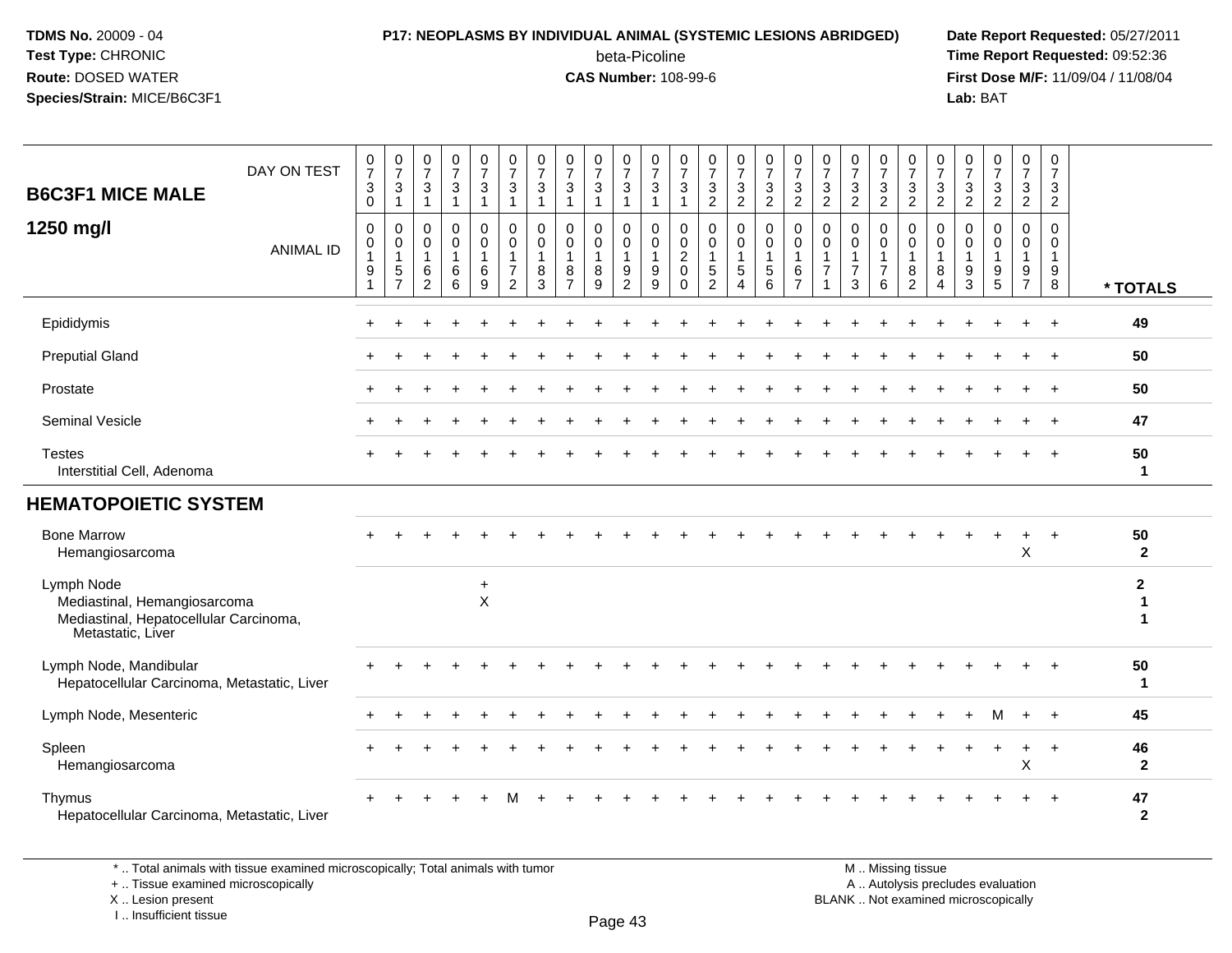#### **P17: NEOPLASMS BY INDIVIDUAL ANIMAL (SYSTEMIC LESIONS ABRIDGED) Date Report Requested:** 05/27/2011

beta-Picoline<br>CAS Number: 108-99-6

 **Time Report Requested:** 09:52:36 **First Dose M/F:** 11/09/04 / 11/08/04<br>Lab: BAT **Lab:** BAT

| <b>B6C3F1 MICE MALE</b>                                                                                                                                     | DAY ON TEST                                                                     | $\begin{array}{c} 0 \\ 7 \end{array}$<br>$\ensuremath{\mathsf{3}}$<br>$\mathbf 0$ | $\begin{matrix} 0 \\ 7 \end{matrix}$<br>$\ensuremath{\mathsf{3}}$<br>$\overline{1}$ | $\frac{0}{7}$<br>3<br>$\mathbf{1}$                | $\frac{0}{7}$<br>3<br>$\mathbf{1}$               | $\begin{array}{c} 0 \\ 7 \end{array}$<br>$\ensuremath{\mathsf{3}}$<br>$\mathbf{1}$ | $\begin{array}{c} 0 \\ 7 \end{array}$<br>$\ensuremath{\mathsf{3}}$<br>$\mathbf{1}$ | $\frac{0}{7}$<br>$\ensuremath{\mathsf{3}}$<br>$\mathbf{1}$ | $\frac{0}{7}$<br>$\ensuremath{\mathsf{3}}$<br>$\overline{1}$         | $\frac{0}{7}$<br>$\ensuremath{\mathsf{3}}$<br>$\mathbf{1}$ | $\frac{0}{7}$<br>$\ensuremath{\mathsf{3}}$<br>$\mathbf{1}$                    | $\frac{0}{7}$<br>3<br>$\mathbf{1}$                | $\frac{0}{7}$<br>$\ensuremath{\mathsf{3}}$<br>$\mathbf{1}$           | $\begin{array}{c} 0 \\ 7 \end{array}$<br>$\frac{3}{2}$ | $\frac{0}{7}$<br>$\frac{3}{2}$                                             | $\frac{0}{7}$<br>$\ensuremath{\mathsf{3}}$<br>$\overline{2}$     | $\frac{0}{7}$<br>$\ensuremath{\mathsf{3}}$<br>$\overline{2}$       | $\frac{0}{7}$<br>$\ensuremath{\mathsf{3}}$<br>$\overline{2}$ | $\frac{0}{7}$<br>3<br>$\overline{2}$        | $\frac{0}{7}$<br>$\ensuremath{\mathsf{3}}$<br>$\overline{2}$   | $\begin{array}{c} 0 \\ 7 \end{array}$<br>$\ensuremath{\mathsf{3}}$<br>$\overline{2}$ | 0<br>$\overline{7}$<br>$\frac{3}{2}$                           | $\frac{0}{7}$<br>$\ensuremath{\mathsf{3}}$<br>$\overline{2}$ | $\begin{array}{c} 0 \\ 7 \end{array}$<br>$\ensuremath{\mathsf{3}}$<br>$\overline{2}$ | 0<br>$\frac{5}{7}$<br>3<br>$\overline{2}$     | 0<br>$\overline{7}$<br>3<br>$\overline{2}$ |                              |
|-------------------------------------------------------------------------------------------------------------------------------------------------------------|---------------------------------------------------------------------------------|-----------------------------------------------------------------------------------|-------------------------------------------------------------------------------------|---------------------------------------------------|--------------------------------------------------|------------------------------------------------------------------------------------|------------------------------------------------------------------------------------|------------------------------------------------------------|----------------------------------------------------------------------|------------------------------------------------------------|-------------------------------------------------------------------------------|---------------------------------------------------|----------------------------------------------------------------------|--------------------------------------------------------|----------------------------------------------------------------------------|------------------------------------------------------------------|--------------------------------------------------------------------|--------------------------------------------------------------|---------------------------------------------|----------------------------------------------------------------|--------------------------------------------------------------------------------------|----------------------------------------------------------------|--------------------------------------------------------------|--------------------------------------------------------------------------------------|-----------------------------------------------|--------------------------------------------|------------------------------|
| 1250 mg/l                                                                                                                                                   | <b>ANIMAL ID</b>                                                                | $\Omega$<br>0<br>$\mathbf{1}$<br>$\boldsymbol{9}$<br>$\overline{1}$               | $\mathbf 0$<br>$\mathbf 0$<br>$\mathbf{1}$<br>$\,$ 5 $\,$<br>$\overline{7}$         | $\Omega$<br>$\mathbf 0$<br>$\mathbf{1}$<br>6<br>2 | $\Omega$<br>$\mathbf 0$<br>$\mathbf 1$<br>6<br>6 | $\Omega$<br>$\mathbf 0$<br>$\mathbf{1}$<br>6<br>9                                  | $\Omega$<br>$\mathbf 0$<br>$\mathbf{1}$<br>$\overline{7}$<br>$\overline{2}$        | $\mathbf{0}$<br>$\mathbf 0$<br>$\overline{1}$<br>8<br>3    | $\Omega$<br>$\mathbf 0$<br>$\mathbf{1}$<br>$\,8\,$<br>$\overline{7}$ | 0<br>$\mathbf 0$<br>$\mathbf{1}$<br>$^8_9$                 | $\Omega$<br>$\mathbf 0$<br>$\mathbf{1}$<br>$\boldsymbol{9}$<br>$\overline{2}$ | $\Omega$<br>$\mathbf 0$<br>$\mathbf{1}$<br>9<br>9 | $\Omega$<br>$\mathbf 0$<br>$\overline{c}$<br>$\mathbf 0$<br>$\Omega$ | $\mathbf 0$<br>$\mathbf 0$<br>1<br>$\frac{5}{2}$       | $\mathbf 0$<br>$\mathbf 0$<br>$\mathbf{1}$<br>$\sqrt{5}$<br>$\overline{4}$ | $\Omega$<br>$\mathbf 0$<br>$\overline{1}$<br>$\overline{5}$<br>6 | $\Omega$<br>$\mathbf 0$<br>$\mathbf{1}$<br>$\,6$<br>$\overline{7}$ | $\Omega$<br>$\mathbf 0$<br>1<br>$\overline{7}$<br>1          | $\Omega$<br>$\Omega$<br>$\overline{7}$<br>3 | $\Omega$<br>$\mathbf 0$<br>$\mathbf{1}$<br>$\overline{7}$<br>6 | $\Omega$<br>$\mathbf 0$<br>$\mathbf{1}$<br>8<br>$\overline{2}$                       | $\Omega$<br>$\mathbf 0$<br>$\mathbf{1}$<br>8<br>$\overline{4}$ | $\Omega$<br>$\Omega$<br>$\overline{1}$<br>$\frac{9}{3}$      | 0<br>$\mathbf{0}$<br>1<br>$\begin{array}{c} 9 \\ 5 \end{array}$                      | $\Omega$<br>$\mathbf 0$<br>1<br>$\frac{9}{7}$ | $\Omega$<br>0<br>$\mathbf{1}$<br>9<br>8    | * TOTALS                     |
| <b>INTEGUMENTARY SYSTEM</b>                                                                                                                                 |                                                                                 |                                                                                   |                                                                                     |                                                   |                                                  |                                                                                    |                                                                                    |                                                            |                                                                      |                                                            |                                                                               |                                                   |                                                                      |                                                        |                                                                            |                                                                  |                                                                    |                                                              |                                             |                                                                |                                                                                      |                                                                |                                                              |                                                                                      |                                               |                                            |                              |
| <b>Mammary Gland</b>                                                                                                                                        |                                                                                 | M                                                                                 | М                                                                                   | м                                                 | M                                                | M                                                                                  | м                                                                                  | м                                                          | м                                                                    | M                                                          | М                                                                             | М                                                 | M                                                                    | M                                                      | M                                                                          | м                                                                | М                                                                  | М                                                            | M                                           | M                                                              | M                                                                                    | M                                                              | M                                                            | M                                                                                    |                                               | M M                                        | $\mathbf 0$                  |
| Skin<br>Subcutaneous Tissue, Fibrous Histiocytoma<br>Subcutaneous Tissue, Hemangioma<br>Subcutaneous Tissue, Hemangiosarcoma<br>Subcutaneous Tissue, Lipoma |                                                                                 |                                                                                   |                                                                                     |                                                   |                                                  |                                                                                    |                                                                                    | $\mathsf X$                                                |                                                                      |                                                            |                                                                               | X                                                 |                                                                      |                                                        |                                                                            |                                                                  |                                                                    |                                                              |                                             |                                                                |                                                                                      |                                                                |                                                              |                                                                                      | $\sf X$                                       |                                            | 50<br>-1<br>1                |
| <b>MUSCULOSKELETAL SYSTEM</b>                                                                                                                               |                                                                                 |                                                                                   |                                                                                     |                                                   |                                                  |                                                                                    |                                                                                    |                                                            |                                                                      |                                                            |                                                                               |                                                   |                                                                      |                                                        |                                                                            |                                                                  |                                                                    |                                                              |                                             |                                                                |                                                                                      |                                                                |                                                              |                                                                                      |                                               |                                            |                              |
| Bone                                                                                                                                                        |                                                                                 |                                                                                   |                                                                                     |                                                   |                                                  |                                                                                    |                                                                                    |                                                            |                                                                      |                                                            |                                                                               |                                                   |                                                                      |                                                        |                                                                            |                                                                  |                                                                    |                                                              |                                             |                                                                |                                                                                      |                                                                |                                                              |                                                                                      |                                               |                                            | 50                           |
| <b>NERVOUS SYSTEM</b>                                                                                                                                       |                                                                                 |                                                                                   |                                                                                     |                                                   |                                                  |                                                                                    |                                                                                    |                                                            |                                                                      |                                                            |                                                                               |                                                   |                                                                      |                                                        |                                                                            |                                                                  |                                                                    |                                                              |                                             |                                                                |                                                                                      |                                                                |                                                              |                                                                                      |                                               |                                            |                              |
| Brain                                                                                                                                                       |                                                                                 |                                                                                   |                                                                                     |                                                   |                                                  |                                                                                    |                                                                                    |                                                            |                                                                      |                                                            |                                                                               |                                                   |                                                                      |                                                        |                                                                            |                                                                  |                                                                    |                                                              |                                             |                                                                |                                                                                      |                                                                |                                                              |                                                                                      |                                               |                                            | 50                           |
| <b>RESPIRATORY SYSTEM</b>                                                                                                                                   |                                                                                 |                                                                                   |                                                                                     |                                                   |                                                  |                                                                                    |                                                                                    |                                                            |                                                                      |                                                            |                                                                               |                                                   |                                                                      |                                                        |                                                                            |                                                                  |                                                                    |                                                              |                                             |                                                                |                                                                                      |                                                                |                                                              |                                                                                      |                                               |                                            |                              |
| Lung<br>Alveolar/Bronchiolar Adenoma<br>Alveolar/Bronchiolar Adenoma, Multiple<br>Alveolar/Bronchiolar Carcinoma                                            |                                                                                 |                                                                                   |                                                                                     | $\sf X$                                           |                                                  |                                                                                    | X<br>$\mathsf{X}$                                                                  |                                                            |                                                                      |                                                            | $\mathsf{X}$                                                                  |                                                   | $\boldsymbol{\mathsf{X}}$                                            |                                                        |                                                                            |                                                                  |                                                                    |                                                              |                                             | $\mathsf X$<br>X                                               |                                                                                      | $\sf X$                                                        |                                                              |                                                                                      |                                               |                                            | 50<br>6<br>$\mathbf{2}$<br>6 |
| Alveolar/Bronchiolar Carcinoma, Multiple<br>Carcinoma, Metastatic, Harderian Gland<br>Hepatocellular Carcinoma, Metastatic, Liver                           |                                                                                 |                                                                                   |                                                                                     | X                                                 |                                                  |                                                                                    |                                                                                    |                                                            |                                                                      |                                                            |                                                                               |                                                   |                                                                      |                                                        |                                                                            |                                                                  |                                                                    | X                                                            |                                             |                                                                |                                                                                      |                                                                |                                                              | X                                                                                    | X                                             |                                            | 3<br>1<br>6                  |
| Nose<br>Carcinoma, Metastatic, Harderian Gland                                                                                                              |                                                                                 |                                                                                   |                                                                                     |                                                   |                                                  |                                                                                    |                                                                                    |                                                            |                                                                      |                                                            |                                                                               |                                                   |                                                                      |                                                        |                                                                            |                                                                  |                                                                    |                                                              |                                             |                                                                |                                                                                      |                                                                |                                                              |                                                                                      |                                               |                                            | 50<br>-1                     |
| Pleura                                                                                                                                                      |                                                                                 |                                                                                   |                                                                                     |                                                   |                                                  |                                                                                    |                                                                                    |                                                            |                                                                      |                                                            |                                                                               |                                                   |                                                                      |                                                        |                                                                            |                                                                  |                                                                    |                                                              |                                             |                                                                |                                                                                      |                                                                |                                                              |                                                                                      |                                               |                                            | $\mathbf{1}$                 |
| +  Tissue examined microscopically                                                                                                                          | *  Total animals with tissue examined microscopically; Total animals with tumor |                                                                                   |                                                                                     |                                                   |                                                  |                                                                                    |                                                                                    |                                                            |                                                                      |                                                            |                                                                               |                                                   |                                                                      |                                                        |                                                                            |                                                                  |                                                                    |                                                              |                                             |                                                                | M  Missing tissue<br>A  Autolysis precludes evaluation                               |                                                                |                                                              |                                                                                      |                                               |                                            |                              |

X .. Lesion present

I .. Insufficient tissue

Page 44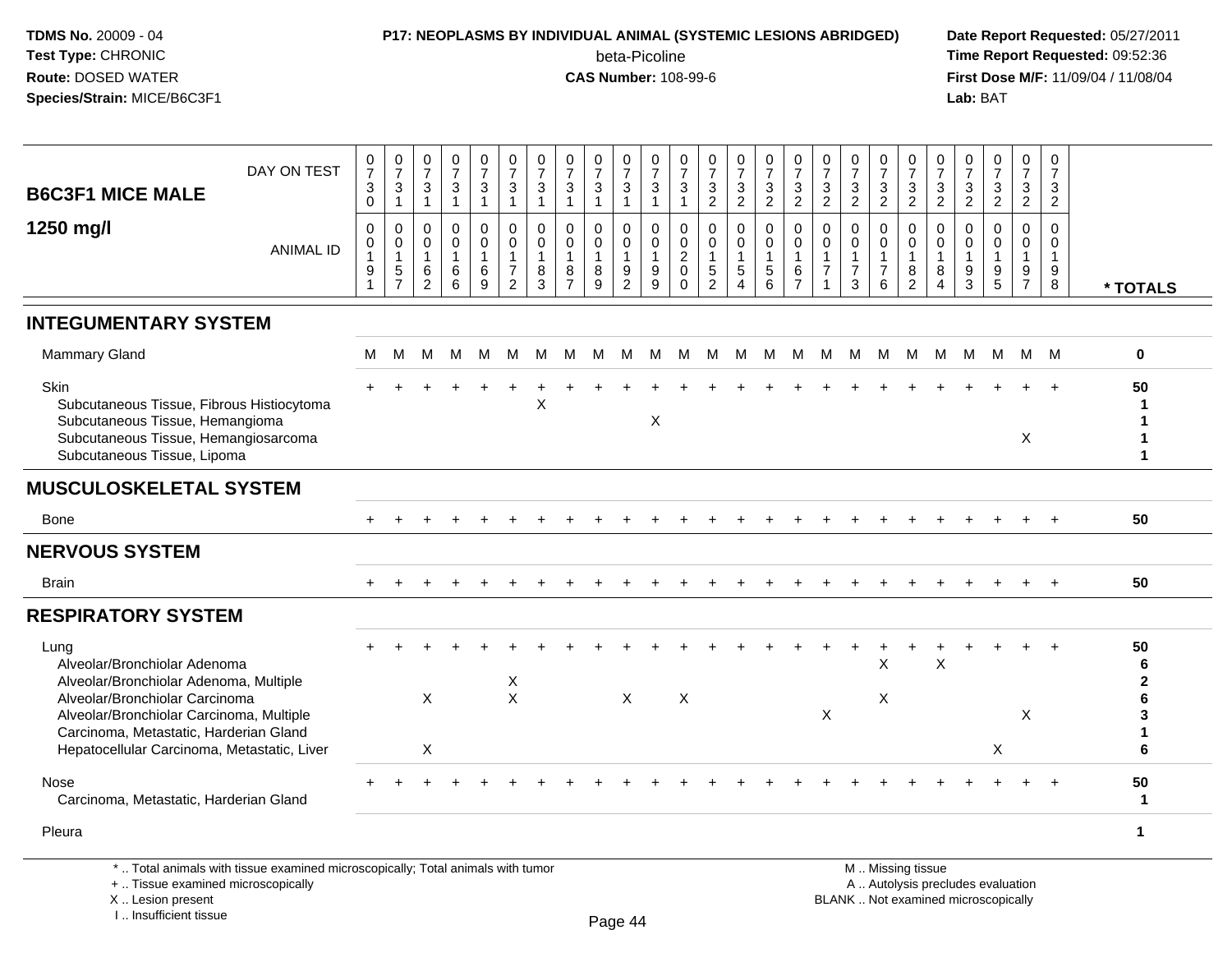#### **P17: NEOPLASMS BY INDIVIDUAL ANIMAL (SYSTEMIC LESIONS ABRIDGED) Date Report Requested:** 05/27/2011

beta-Picoline<br>CAS Number: 108-99-6

 **Time Report Requested:** 09:52:36 **First Dose M/F:** 11/09/04 / 11/08/04<br>**Lab:** BAT **Lab:** BAT

| <b>B6C3F1 MICE MALE</b>                                                                  | DAY ON TEST      | $\frac{0}{7}$<br>$\sqrt{3}$<br>$\mathbf 0$ | $\frac{0}{7}$<br>3                                  | $\frac{0}{7}$<br>$\mathbf{3}$<br>1                                            | $\frac{0}{7}$<br>3         | $\frac{0}{7}$<br>$\mathbf{3}$   | $\frac{0}{7}$<br>$\mathbf{3}$         | $\frac{0}{7}$<br>$\sqrt{3}$<br>$\overline{1}$ | $\frac{0}{7}$<br>$\sqrt{3}$<br>1                      | $\frac{0}{7}$<br>3         | $\frac{0}{7}$<br>$\mathbf{3}$                     | $\frac{0}{7}$<br>$\mathfrak{S}$<br>1     | $\frac{0}{7}$<br>$\mathbf{3}$         | $\frac{0}{7}$<br>$\mathbf{3}$<br>$\overline{c}$     | $\frac{0}{7}$<br>$\mathbf{3}$<br>$\overline{c}$                 | $\frac{0}{7}$<br>$\mathsf 3$<br>$\overline{c}$       | $\frac{0}{7}$<br>$\ensuremath{\mathsf{3}}$<br>$\overline{2}$ | $\frac{0}{7}$<br>$\mathbf{3}$<br>$\overline{2}$ | $\frac{0}{7}$<br>$\sqrt{3}$<br>$\overline{2}$ | $\frac{0}{7}$<br>$\mathbf{3}$<br>$\overline{c}$       | $\frac{0}{7}$<br>$\mathbf{3}$<br>$\overline{c}$           | $\frac{0}{7}$<br>3<br>$\overline{c}$ | $\frac{0}{7}$<br>$\sqrt{3}$<br>$\overline{2}$ | $\frac{0}{7}$<br>$\sqrt{3}$<br>$\overline{c}$                       | $\frac{0}{7}$<br>$\ensuremath{\mathsf{3}}$<br>$\boldsymbol{2}$ | 0<br>$\overline{7}$<br>$\ensuremath{\mathsf{3}}$<br>$\overline{2}$ |                                        |
|------------------------------------------------------------------------------------------|------------------|--------------------------------------------|-----------------------------------------------------|-------------------------------------------------------------------------------|----------------------------|---------------------------------|---------------------------------------|-----------------------------------------------|-------------------------------------------------------|----------------------------|---------------------------------------------------|------------------------------------------|---------------------------------------|-----------------------------------------------------|-----------------------------------------------------------------|------------------------------------------------------|--------------------------------------------------------------|-------------------------------------------------|-----------------------------------------------|-------------------------------------------------------|-----------------------------------------------------------|--------------------------------------|-----------------------------------------------|---------------------------------------------------------------------|----------------------------------------------------------------|--------------------------------------------------------------------|----------------------------------------|
| 1250 mg/l                                                                                | <b>ANIMAL ID</b> | $\mathbf 0$<br>0<br>9                      | 0<br>$\mathbf 0$<br>$\overline{1}$<br>$\frac{5}{7}$ | $\mathbf 0$<br>$\pmb{0}$<br>$\mathbf{1}$<br>$6\phantom{1}6$<br>$\overline{2}$ | 0<br>$\mathsf 0$<br>6<br>6 | 0<br>$\mathbf 0$<br>1<br>6<br>9 | 0<br>$\pmb{0}$<br>$\overline{7}$<br>2 | 0<br>0<br>$\mathbf{1}$<br>8<br>3              | 0<br>$\pmb{0}$<br>$\mathbf{1}$<br>8<br>$\overline{7}$ | 0<br>$\mathbf 0$<br>8<br>9 | 0<br>$\mathbf 0$<br>$\mathbf{1}$<br>$\frac{9}{2}$ | 0<br>$\pmb{0}$<br>$\mathbf{1}$<br>9<br>9 | 0<br>0<br>$\sqrt{2}$<br>0<br>$\Omega$ | 0<br>$\pmb{0}$<br>$\overline{1}$<br>$\sqrt{5}$<br>2 | 0<br>$\pmb{0}$<br>$\mathbf{1}$<br>$\,$ 5 $\,$<br>$\overline{4}$ | 0<br>$\mathsf 0$<br>$\mathbf{1}$<br>$\,$ 5 $\,$<br>6 | 0<br>$\mathsf 0$<br>$\mathbf{1}$<br>6<br>$\overline{7}$      | 0<br>0                                          | 0<br>$\pmb{0}$<br>$\overline{7}$<br>3         | 0<br>$\pmb{0}$<br>$\mathbf{1}$<br>$\overline{7}$<br>6 | 0<br>$\mathbf 0$<br>$\overline{1}$<br>8<br>$\overline{2}$ | 0<br>0<br>8<br>$\overline{4}$        | 0<br>0<br>$\overline{1}$<br>9<br>3            | $\mathbf 0$<br>$\mathbf 0$<br>$\begin{array}{c} 9 \\ 5 \end{array}$ | 0<br>$\mathbf 0$<br>$\overline{1}$<br>$9\,$<br>$\overline{7}$  | 0<br>0<br>$\mathbf{1}$<br>9<br>8                                   | * TOTALS                               |
| Hepatocellular Carcinoma, Metastatic, Liver                                              |                  |                                            |                                                     |                                                                               |                            |                                 |                                       |                                               |                                                       |                            |                                                   |                                          |                                       |                                                     |                                                                 |                                                      |                                                              |                                                 |                                               |                                                       |                                                           |                                      |                                               |                                                                     |                                                                |                                                                    | -1                                     |
| Trachea                                                                                  |                  |                                            |                                                     |                                                                               |                            |                                 |                                       |                                               |                                                       |                            |                                                   |                                          |                                       |                                                     |                                                                 |                                                      |                                                              |                                                 |                                               |                                                       |                                                           |                                      |                                               |                                                                     |                                                                | $\div$                                                             | 49                                     |
| <b>SPECIAL SENSES SYSTEM</b>                                                             |                  |                                            |                                                     |                                                                               |                            |                                 |                                       |                                               |                                                       |                            |                                                   |                                          |                                       |                                                     |                                                                 |                                                      |                                                              |                                                 |                                               |                                                       |                                                           |                                      |                                               |                                                                     |                                                                |                                                                    |                                        |
| Eye                                                                                      |                  |                                            |                                                     |                                                                               |                            |                                 |                                       |                                               |                                                       |                            |                                                   |                                          |                                       |                                                     |                                                                 |                                                      |                                                              |                                                 |                                               |                                                       |                                                           |                                      |                                               |                                                                     |                                                                |                                                                    | 40                                     |
| <b>Harderian Gland</b><br>Adenoma<br>Carcinoma                                           |                  |                                            |                                                     |                                                                               |                            |                                 |                                       |                                               |                                                       |                            | X                                                 |                                          |                                       |                                                     |                                                                 |                                                      |                                                              |                                                 |                                               |                                                       |                                                           |                                      |                                               |                                                                     |                                                                |                                                                    | 47<br>$\boldsymbol{2}$<br>$\mathbf{3}$ |
| <b>URINARY SYSTEM</b>                                                                    |                  |                                            |                                                     |                                                                               |                            |                                 |                                       |                                               |                                                       |                            |                                                   |                                          |                                       |                                                     |                                                                 |                                                      |                                                              |                                                 |                                               |                                                       |                                                           |                                      |                                               |                                                                     |                                                                |                                                                    |                                        |
| Kidney<br>Hepatocellular Carcinoma, Metastatic, Liver<br>Renal Tubule, Adenoma, Multiple |                  |                                            |                                                     |                                                                               |                            |                                 |                                       |                                               |                                                       |                            | X                                                 |                                          |                                       |                                                     |                                                                 |                                                      |                                                              |                                                 |                                               |                                                       |                                                           |                                      |                                               |                                                                     |                                                                |                                                                    | 49<br>$\boldsymbol{2}$<br>1            |
| Urethra                                                                                  |                  |                                            |                                                     |                                                                               |                            |                                 |                                       |                                               |                                                       |                            |                                                   |                                          |                                       |                                                     |                                                                 |                                                      |                                                              |                                                 |                                               |                                                       |                                                           |                                      |                                               |                                                                     |                                                                |                                                                    | 3                                      |
| <b>Urinary Bladder</b>                                                                   |                  |                                            |                                                     |                                                                               |                            |                                 |                                       |                                               |                                                       |                            |                                                   |                                          |                                       |                                                     |                                                                 |                                                      |                                                              |                                                 |                                               |                                                       |                                                           |                                      |                                               |                                                                     |                                                                | $+$                                                                | 46                                     |
| <b>SYSTEMIC LESIONS</b>                                                                  |                  |                                            |                                                     |                                                                               |                            |                                 |                                       |                                               |                                                       |                            |                                                   |                                          |                                       |                                                     |                                                                 |                                                      |                                                              |                                                 |                                               |                                                       |                                                           |                                      |                                               |                                                                     |                                                                |                                                                    |                                        |
| Multiple Organ                                                                           |                  |                                            |                                                     |                                                                               |                            |                                 |                                       |                                               |                                                       |                            |                                                   |                                          |                                       |                                                     |                                                                 |                                                      |                                                              |                                                 |                                               |                                                       |                                                           |                                      |                                               |                                                                     |                                                                |                                                                    | 50                                     |

\*\*\* END OF MALE DATA \*\*\*

\* .. Total animals with tissue examined microscopically; Total animals with tumor

+ .. Tissue examined microscopically

X .. Lesion present

I .. Insufficient tissue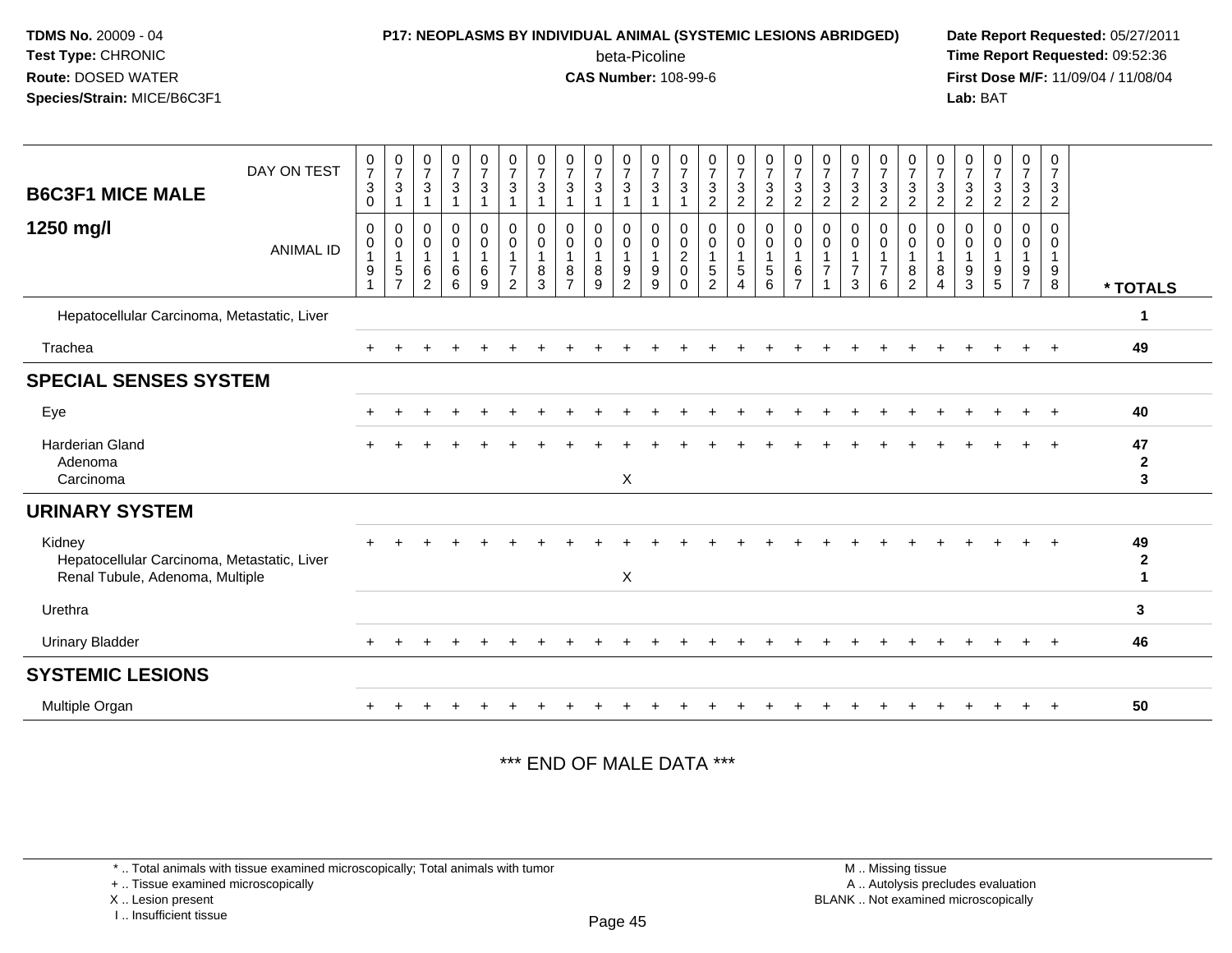### **P17: NEOPLASMS BY INDIVIDUAL ANIMAL (SYSTEMIC LESIONS ABRIDGED) Date Report Requested:** 05/27/2011 beta-Picoline<br>CAS Number: 108-99-6

 **Time Report Requested:** 09:52:36 **First Dose M/F:** 11/09/04 / 11/08/04<br>Lab: BAT **Lab:** BAT

| <b>B6C3F1 MICE FEMALE</b>                                                              | DAY ON TEST      | $\,0\,$<br>$\ensuremath{\mathsf{3}}$<br>$\overline{\mathbf{4}}$<br>$\overline{7}$ | $_{3}^{\rm 0}$<br>$\boldsymbol{7}$<br>$\overline{2}$      | $\begin{array}{c} 0 \\ 5 \end{array}$<br>$\boldsymbol{9}$<br>8         | $\begin{array}{c} 0 \\ 6 \end{array}$<br>$\ensuremath{\mathsf{3}}$<br>$\boldsymbol{9}$        | $\begin{array}{c} 0 \\ 6 \end{array}$<br>$\overline{4}$<br>$\mathbf{3}$ | $\pmb{0}$<br>6<br>$\,6\,$<br>8                          | 0<br>$\,6$<br>$\,6\,$<br>$9\,$              | $\begin{array}{c} 0 \\ 6 \end{array}$<br>$\boldsymbol{7}$<br>$\overline{4}$ | $_6^0$<br>8<br>$\mathbf 0$                                   | 0<br>$\,6$<br>8<br>$\overline{c}$ | $\pmb{0}$<br>6<br>$\boldsymbol{9}$<br>$\,8\,$          | 0<br>$\overline{7}$<br>$\sqrt{2}$<br>$6\phantom{1}$              | $\pmb{0}$<br>$\overline{7}$<br>$\frac{2}{9}$                                          | $\frac{0}{7}$<br>$\frac{2}{9}$                            | $\begin{smallmatrix}0\\7\end{smallmatrix}$<br>$\frac{2}{9}$                    | $\frac{0}{7}$<br>$\frac{2}{9}$                              | $\frac{0}{7}$<br>$\frac{2}{9}$ | $\frac{0}{7}$<br>$\frac{2}{9}$    | $\frac{0}{7}$<br>$\frac{2}{9}$                | $\frac{0}{7}$<br>$\frac{2}{9}$                       | $\frac{0}{7}$<br>$\frac{2}{9}$                         | 0<br>$\overline{7}$<br>$\frac{2}{9}$   | $\begin{array}{c} 0 \\ 7 \end{array}$<br>$\frac{2}{9}$ | $\begin{smallmatrix}0\\7\end{smallmatrix}$<br>$\frac{2}{9}$ | $\pmb{0}$<br>$\overline{7}$<br>$\overline{a}$<br>$9\,$                 |                   |
|----------------------------------------------------------------------------------------|------------------|-----------------------------------------------------------------------------------|-----------------------------------------------------------|------------------------------------------------------------------------|-----------------------------------------------------------------------------------------------|-------------------------------------------------------------------------|---------------------------------------------------------|---------------------------------------------|-----------------------------------------------------------------------------|--------------------------------------------------------------|-----------------------------------|--------------------------------------------------------|------------------------------------------------------------------|---------------------------------------------------------------------------------------|-----------------------------------------------------------|--------------------------------------------------------------------------------|-------------------------------------------------------------|--------------------------------|-----------------------------------|-----------------------------------------------|------------------------------------------------------|--------------------------------------------------------|----------------------------------------|--------------------------------------------------------|-------------------------------------------------------------|------------------------------------------------------------------------|-------------------|
| $0$ mg/l                                                                               | <b>ANIMAL ID</b> | $\pmb{0}$<br>$\begin{matrix} 0 \\ 2 \\ 1 \end{matrix}$<br>$\overline{4}$          | 0<br>$\begin{smallmatrix} 0\\2\\0 \end{smallmatrix}$<br>3 | 0<br>$\mathbf 0$<br>$\overline{2}$<br>$\overline{4}$<br>$\overline{5}$ | $\pmb{0}$<br>$\begin{smallmatrix} 0\\2 \end{smallmatrix}$<br>$\overline{4}$<br>$6\phantom{1}$ | $\mathbf 0$<br>$\frac{0}{2}$<br>6                                       | 0<br>$\mathbf 0$<br>$\overline{2}$<br>$\mathbf{1}$<br>9 | 0<br>0<br>$\overline{2}$<br>$\sqrt{2}$<br>3 | $\mathbf 0$<br>$\begin{array}{c} 0 \\ 2 \\ 0 \\ 6 \end{array}$              | 0<br>0<br>$\overline{2}$<br>$\overline{0}$<br>$\overline{4}$ | 0<br>$_2^0$<br>$\frac{2}{7}$      | 0<br>$\frac{0}{2}$<br>$\overline{0}$<br>$\overline{7}$ | 0<br>$\mathbf 0$<br>$\sqrt{2}$<br>$\mathbf{1}$<br>$\overline{c}$ | $\pmb{0}$<br>$\begin{smallmatrix} 0\\2 \end{smallmatrix}$<br>$\mathsf{O}\xspace$<br>5 | 0<br>$\begin{smallmatrix} 0\\2\\0 \end{smallmatrix}$<br>9 | $\pmb{0}$<br>$\begin{smallmatrix} 0\\2 \end{smallmatrix}$<br>$\mathbf{1}$<br>6 | $\pmb{0}$<br>$\frac{0}{2}$<br>$\overline{2}$<br>$\mathbf 0$ | 0<br>$0$<br>$2$<br>$2$<br>$5$  | $\mathbf 0$<br>$\frac{0}{2}$<br>9 | 0<br>$\mathbf 0$<br>$\frac{2}{3}$<br>$\Omega$ | 0<br>$\begin{array}{c} 0 \\ 2 \\ 3 \\ 2 \end{array}$ | 0<br>$\frac{0}{2}$<br>$\overline{3}$<br>$\overline{4}$ | $\mathbf 0$<br>0<br>$\frac{2}{3}$<br>6 | $\mathbf 0$<br>$\frac{0}{2}$<br>$\Omega$               | 0<br>$\mathbf 0$<br>$\frac{2}{4}$<br>3                      | 0<br>$\mathbf 0$<br>$\overline{2}$<br>$\overline{4}$<br>$\overline{7}$ | females<br>(cont) |
| <b>ALIMENTARY SYSTEM</b>                                                               |                  |                                                                                   |                                                           |                                                                        |                                                                                               |                                                                         |                                                         |                                             |                                                                             |                                                              |                                   |                                                        |                                                                  |                                                                                       |                                                           |                                                                                |                                                             |                                |                                   |                                               |                                                      |                                                        |                                        |                                                        |                                                             |                                                                        |                   |
| Esophagus                                                                              |                  |                                                                                   |                                                           |                                                                        |                                                                                               |                                                                         |                                                         |                                             |                                                                             |                                                              |                                   |                                                        |                                                                  |                                                                                       |                                                           |                                                                                |                                                             |                                |                                   |                                               |                                                      |                                                        |                                        |                                                        |                                                             | $\div$                                                                 |                   |
| Gallbladder                                                                            |                  | A                                                                                 | A                                                         | $+$                                                                    | A                                                                                             | A                                                                       |                                                         |                                             |                                                                             | $\ddot{}$                                                    | A                                 |                                                        |                                                                  |                                                                                       |                                                           |                                                                                |                                                             |                                |                                   |                                               |                                                      |                                                        |                                        |                                                        |                                                             |                                                                        |                   |
| Intestine Large, Cecum                                                                 |                  | A                                                                                 | A                                                         | $+$                                                                    | A                                                                                             | A                                                                       |                                                         |                                             |                                                                             | $+$                                                          | A                                 |                                                        |                                                                  |                                                                                       |                                                           |                                                                                |                                                             |                                |                                   |                                               |                                                      |                                                        |                                        |                                                        |                                                             | $+$                                                                    |                   |
| Intestine Large, Colon                                                                 |                  | A                                                                                 | A                                                         | $+$                                                                    | A                                                                                             | A                                                                       |                                                         | $\ddot{}$                                   |                                                                             | $+$                                                          | A                                 | $+$                                                    |                                                                  |                                                                                       |                                                           |                                                                                |                                                             |                                |                                   |                                               |                                                      |                                                        |                                        |                                                        |                                                             |                                                                        |                   |
| Intestine Large, Rectum                                                                |                  | A                                                                                 | A                                                         | $+$                                                                    | A                                                                                             | A                                                                       |                                                         |                                             |                                                                             | $\ddot{}$                                                    | A                                 |                                                        | A                                                                |                                                                                       |                                                           |                                                                                |                                                             |                                |                                   |                                               |                                                      |                                                        |                                        |                                                        |                                                             |                                                                        |                   |
| Intestine Small, Duodenum                                                              |                  | A                                                                                 | Α                                                         | $+$                                                                    | A                                                                                             | A                                                                       |                                                         |                                             | Α                                                                           | $\ddot{}$                                                    | A                                 | $\mathsf{A}$                                           | A                                                                |                                                                                       |                                                           |                                                                                |                                                             |                                |                                   |                                               |                                                      |                                                        |                                        |                                                        |                                                             | $\ddot{}$                                                              |                   |
| Intestine Small, Ileum                                                                 |                  | A                                                                                 | A                                                         | $+$                                                                    | A                                                                                             | A                                                                       |                                                         |                                             |                                                                             | $\ddot{}$                                                    | A                                 |                                                        |                                                                  |                                                                                       |                                                           |                                                                                |                                                             |                                |                                   |                                               |                                                      |                                                        |                                        |                                                        |                                                             |                                                                        |                   |
| Intestine Small, Jejunum                                                               |                  | A                                                                                 | Α                                                         | $+$                                                                    | A                                                                                             | Α                                                                       | $+$                                                     | $\ddot{}$                                   | A                                                                           | $\ddot{}$                                                    | Α                                 | $+$                                                    | Α                                                                |                                                                                       | $\ddot{}$                                                 | $\ddot{}$                                                                      |                                                             |                                |                                   |                                               |                                                      |                                                        |                                        |                                                        |                                                             | $^{+}$                                                                 |                   |
| Liver<br>Hemangiosarcoma<br>Hepatoblastoma                                             |                  | $+$                                                                               | A                                                         | $\ddot{}$                                                              | $\ddot{}$                                                                                     |                                                                         |                                                         |                                             | X                                                                           |                                                              | $\ddot{}$                         |                                                        | $\ddot{}$                                                        | X                                                                                     |                                                           |                                                                                |                                                             |                                |                                   |                                               |                                                      |                                                        |                                        |                                                        | $\ddot{}$                                                   | $\overline{+}$                                                         |                   |
| Hepatocellular Adenoma<br>Hepatocellular Adenoma, Multiple<br>Hepatocellular Carcinoma |                  |                                                                                   |                                                           | $\boldsymbol{\mathsf{X}}$                                              | X                                                                                             |                                                                         | X<br>$\mathsf{X}$                                       | $\mathsf{X}$                                | $\mathsf{X}$                                                                |                                                              | X                                 | X<br>$\pmb{\times}$                                    | $\mathsf{X}$                                                     | X                                                                                     | $\mathsf{X}$                                              | $X$ $X$                                                                        |                                                             | Χ                              |                                   | X X X                                         |                                                      | Χ                                                      |                                        | $X$ $X$                                                |                                                             | $\boldsymbol{\mathsf{X}}$                                              |                   |
| Hepatocellular Carcinoma, Multiple                                                     |                  |                                                                                   |                                                           |                                                                        |                                                                                               |                                                                         |                                                         |                                             |                                                                             |                                                              |                                   |                                                        | $\mathsf{X}$                                                     | $\mathsf{X}$                                                                          |                                                           |                                                                                | X                                                           |                                |                                   | X                                             |                                                      |                                                        |                                        |                                                        |                                                             |                                                                        |                   |
| Mesentery                                                                              |                  |                                                                                   |                                                           |                                                                        | $+$                                                                                           | $+$                                                                     |                                                         |                                             |                                                                             |                                                              |                                   | $\ddot{}$                                              |                                                                  |                                                                                       |                                                           |                                                                                |                                                             |                                |                                   |                                               | $+$                                                  | $+$                                                    |                                        | $\ddot{}$                                              |                                                             |                                                                        |                   |
| Pancreas                                                                               |                  | A                                                                                 |                                                           |                                                                        |                                                                                               |                                                                         |                                                         |                                             |                                                                             |                                                              |                                   |                                                        |                                                                  |                                                                                       |                                                           |                                                                                |                                                             |                                |                                   |                                               |                                                      |                                                        |                                        |                                                        |                                                             |                                                                        |                   |
| <b>Salivary Glands</b>                                                                 |                  |                                                                                   |                                                           |                                                                        |                                                                                               |                                                                         |                                                         |                                             |                                                                             |                                                              |                                   |                                                        |                                                                  |                                                                                       |                                                           |                                                                                |                                                             |                                |                                   |                                               |                                                      |                                                        |                                        |                                                        |                                                             |                                                                        |                   |

\* .. Total animals with tissue examined microscopically; Total animals with tumor

+ .. Tissue examined microscopically

X .. Lesion present

I .. Insufficient tissue

M .. Missing tissue y the contract of the contract of the contract of the contract of the contract of  $\mathsf A$  . Autolysis precludes evaluation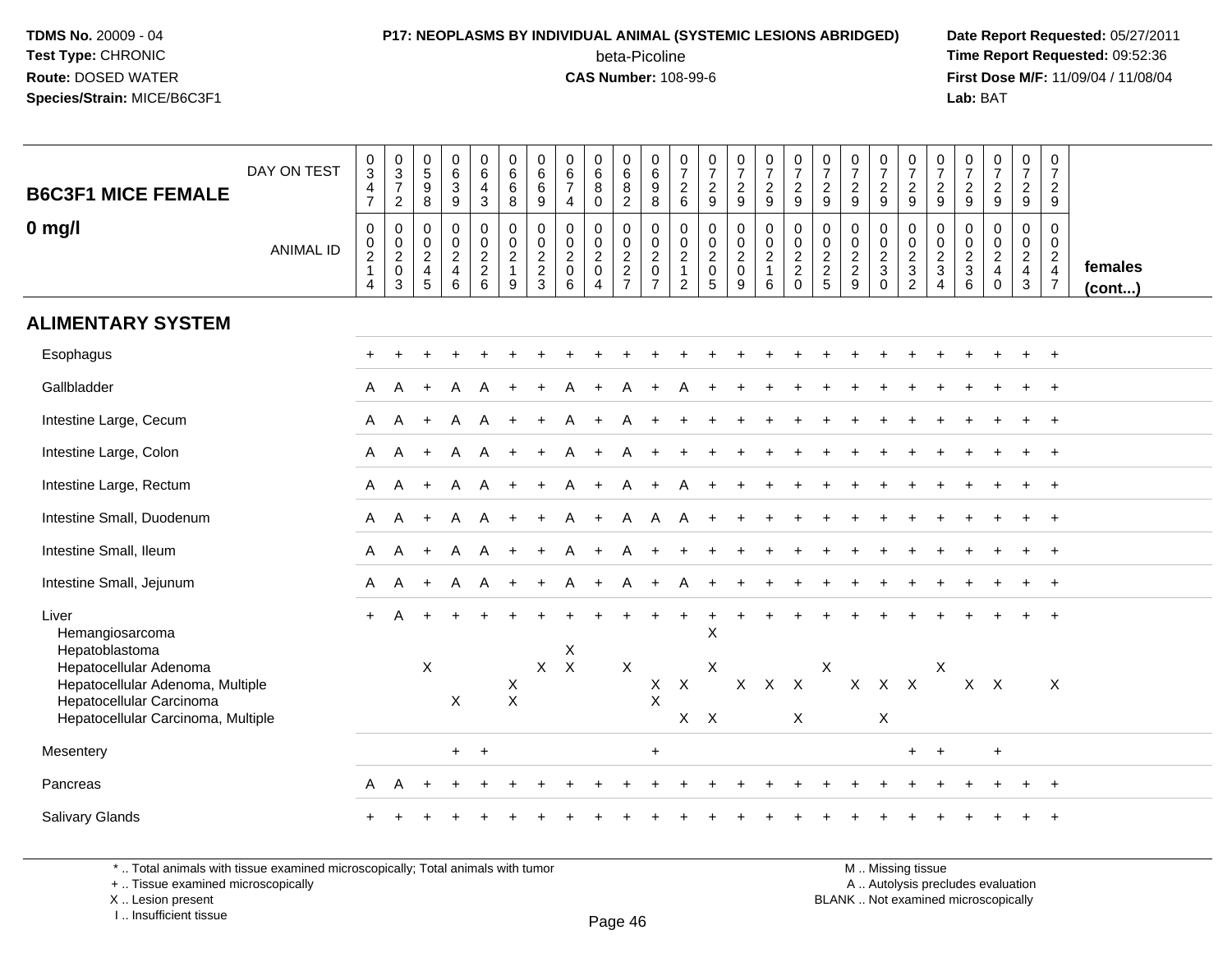## **P17: NEOPLASMS BY INDIVIDUAL ANIMAL (SYSTEMIC LESIONS ABRIDGED) Date Report Requested:** 05/27/2011 beta-Picoline<br>CAS Number: 108-99-6

| <b>B6C3F1 MICE FEMALE</b>                                                                                                                                           | DAY ON TEST      | 0<br>$\overline{3}$<br>$\overline{4}$<br>$\overline{7}$           | $\begin{array}{c} 0 \\ 3 \\ 7 \end{array}$<br>$\overline{c}$ | $\begin{array}{c} 0 \\ 5 \end{array}$<br>9<br>8                       | $\pmb{0}$<br>$\,6\,$<br>$\mathbf{3}$<br>9                           | $\pmb{0}$<br>$6\phantom{a}$<br>$\overline{a}$<br>3 | $\pmb{0}$<br>6<br>6<br>8                                        | 0<br>$6\phantom{a}$<br>$\,6\,$<br>9                                                    | 0<br>$\,6\,$<br>$\overline{7}$<br>$\overline{4}$     | $\begin{array}{c} 0 \\ 6 \\ 8 \end{array}$<br>$\mathbf 0$                 | $\begin{array}{c} 0 \\ 6 \end{array}$<br>$\bf 8$<br>$\overline{2}$ | $\pmb{0}$<br>$6\phantom{a}$<br>9<br>8                                   | $\frac{0}{7}$<br>2<br>$6\phantom{1}$                                 | $\begin{smallmatrix} 0\\7 \end{smallmatrix}$<br>$\overline{2}$<br>9 | $\frac{0}{7}$<br>$\overline{2}$<br>9                   | $\frac{0}{7}$<br>$\overline{2}$<br>9                    | $\begin{array}{c} 0 \\ 7 \\ 2 \end{array}$<br>9 | $\pmb{0}$<br>$\overline{7}$<br>$\overline{2}$<br>9 | $\mathsf 0$<br>$\overline{7}$<br>$\overline{2}$<br>9            | $\begin{array}{c} 0 \\ 7 \end{array}$<br>$\overline{2}$<br>9   | $\begin{array}{c} 0 \\ 7 \end{array}$<br>$\overline{c}$<br>9 | $\frac{0}{7}$<br>$\overline{2}$<br>9                              | $\begin{array}{c} 0 \\ 7 \end{array}$<br>$\overline{2}$<br>9 | $\begin{smallmatrix}0\\7\end{smallmatrix}$<br>$\sqrt{2}$<br>9                | $\frac{0}{7}$<br>$\overline{c}$<br>9                                | $\pmb{0}$<br>$\overline{7}$<br>$\overline{2}$<br>9            |                   |
|---------------------------------------------------------------------------------------------------------------------------------------------------------------------|------------------|-------------------------------------------------------------------|--------------------------------------------------------------|-----------------------------------------------------------------------|---------------------------------------------------------------------|----------------------------------------------------|-----------------------------------------------------------------|----------------------------------------------------------------------------------------|------------------------------------------------------|---------------------------------------------------------------------------|--------------------------------------------------------------------|-------------------------------------------------------------------------|----------------------------------------------------------------------|---------------------------------------------------------------------|--------------------------------------------------------|---------------------------------------------------------|-------------------------------------------------|----------------------------------------------------|-----------------------------------------------------------------|----------------------------------------------------------------|--------------------------------------------------------------|-------------------------------------------------------------------|--------------------------------------------------------------|------------------------------------------------------------------------------|---------------------------------------------------------------------|---------------------------------------------------------------|-------------------|
| $0$ mg/l                                                                                                                                                            | <b>ANIMAL ID</b> | $\mathbf 0$<br>$\mathbf 0$<br>$\overline{c}$<br>$\mathbf{1}$<br>4 | $\pmb{0}$<br>$\pmb{0}$<br>$\overline{c}$<br>$\pmb{0}$<br>3   | $\mathbf 0$<br>$\mathbf 0$<br>$\boldsymbol{2}$<br>$\overline{4}$<br>5 | $\mathbf 0$<br>$\mathbf 0$<br>$\overline{c}$<br>$\overline{4}$<br>6 | $\pmb{0}$<br>$\pmb{0}$<br>$\frac{2}{2}$ 6          | $\pmb{0}$<br>$\mathbf 0$<br>$\overline{c}$<br>$\mathbf{1}$<br>9 | $\pmb{0}$<br>$\mathsf{O}\xspace$<br>$\overline{c}$<br>$\overline{2}$<br>$\overline{3}$ | $\mathbf 0$<br>0<br>$\overline{c}$<br>$\pmb{0}$<br>6 | $\mathbf 0$<br>$\mathbf 0$<br>$\sqrt{2}$<br>$\mathbf 0$<br>$\overline{A}$ | $\pmb{0}$<br>$\mathbf 0$<br>$\frac{2}{2}$<br>7                     | $\pmb{0}$<br>$\mathbf 0$<br>$\sqrt{2}$<br>$\mathbf 0$<br>$\overline{7}$ | $\mathbf 0$<br>0<br>$\overline{c}$<br>$\mathbf{1}$<br>$\overline{c}$ | $\mathbf 0$<br>$\mathbf 0$<br>$^2_{\rm 0}$<br>$\overline{5}$        | $\mathbf 0$<br>0<br>$\overline{c}$<br>$\mathbf 0$<br>9 | 0<br>$\mathbf 0$<br>$\overline{a}$<br>$\mathbf{1}$<br>6 | $\pmb{0}$<br>$\frac{0}{2}$<br>0                 | $\mathbf 0$<br>$\mathbf 0$<br>$\frac{2}{2}$        | $\mathbf 0$<br>$\mathbf 0$<br>$\overline{2}$<br>$\sqrt{2}$<br>9 | $\mathbf 0$<br>0<br>$\overline{c}$<br>$\mathbf{3}$<br>$\Omega$ | 0<br>0<br>$\frac{2}{3}$<br>$\overline{2}$                    | $\pmb{0}$<br>$\mathbf 0$<br>$\overline{c}$<br>$\mathfrak{S}$<br>4 | $\mathbf 0$<br>$\mathbf 0$<br>$\frac{2}{3}$<br>6             | $\mathbf 0$<br>$\mathbf 0$<br>$\boldsymbol{2}$<br>$\overline{4}$<br>$\Omega$ | $\mathbf 0$<br>$\mathsf{O}\xspace$<br>$\frac{2}{4}$<br>$\mathbf{3}$ | $\mathbf 0$<br>$\mathbf 0$<br>$\frac{2}{4}$<br>$\overline{7}$ | females<br>(cont) |
| Stomach, Forestomach                                                                                                                                                |                  | +                                                                 | Α                                                            |                                                                       |                                                                     |                                                    |                                                                 |                                                                                        |                                                      |                                                                           |                                                                    |                                                                         |                                                                      |                                                                     |                                                        |                                                         |                                                 |                                                    |                                                                 |                                                                |                                                              |                                                                   |                                                              |                                                                              |                                                                     | $\overline{1}$                                                |                   |
| Stomach, Glandular                                                                                                                                                  |                  | A                                                                 | A                                                            | $\ddot{}$                                                             |                                                                     | A                                                  |                                                                 |                                                                                        |                                                      |                                                                           | A                                                                  |                                                                         |                                                                      |                                                                     |                                                        |                                                         |                                                 |                                                    |                                                                 |                                                                |                                                              |                                                                   |                                                              |                                                                              | $\ddot{}$                                                           | $\overline{+}$                                                |                   |
| <b>CARDIOVASCULAR SYSTEM</b>                                                                                                                                        |                  |                                                                   |                                                              |                                                                       |                                                                     |                                                    |                                                                 |                                                                                        |                                                      |                                                                           |                                                                    |                                                                         |                                                                      |                                                                     |                                                        |                                                         |                                                 |                                                    |                                                                 |                                                                |                                                              |                                                                   |                                                              |                                                                              |                                                                     |                                                               |                   |
| <b>Blood Vessel</b>                                                                                                                                                 |                  |                                                                   |                                                              |                                                                       | $\ddot{}$                                                           |                                                    |                                                                 |                                                                                        |                                                      |                                                                           |                                                                    |                                                                         | $\ddot{}$                                                            |                                                                     |                                                        |                                                         |                                                 |                                                    |                                                                 |                                                                |                                                              |                                                                   |                                                              |                                                                              |                                                                     |                                                               |                   |
| Heart                                                                                                                                                               |                  | $+$                                                               |                                                              |                                                                       |                                                                     |                                                    |                                                                 |                                                                                        |                                                      |                                                                           |                                                                    |                                                                         |                                                                      |                                                                     |                                                        |                                                         |                                                 |                                                    |                                                                 |                                                                |                                                              |                                                                   |                                                              |                                                                              | $+$                                                                 | $+$                                                           |                   |
| <b>ENDOCRINE SYSTEM</b>                                                                                                                                             |                  |                                                                   |                                                              |                                                                       |                                                                     |                                                    |                                                                 |                                                                                        |                                                      |                                                                           |                                                                    |                                                                         |                                                                      |                                                                     |                                                        |                                                         |                                                 |                                                    |                                                                 |                                                                |                                                              |                                                                   |                                                              |                                                                              |                                                                     |                                                               |                   |
| <b>Adrenal Cortex</b>                                                                                                                                               |                  | $+$                                                               | A                                                            |                                                                       |                                                                     |                                                    |                                                                 |                                                                                        |                                                      |                                                                           |                                                                    |                                                                         |                                                                      |                                                                     |                                                        |                                                         |                                                 |                                                    |                                                                 |                                                                |                                                              |                                                                   |                                                              |                                                                              | $\ddot{}$                                                           | $+$                                                           |                   |
| Adrenal Medulla<br>Pheochromocytoma Benign                                                                                                                          |                  | $\ddot{}$                                                         | А                                                            |                                                                       |                                                                     |                                                    |                                                                 |                                                                                        |                                                      |                                                                           |                                                                    |                                                                         |                                                                      |                                                                     |                                                        |                                                         |                                                 |                                                    |                                                                 |                                                                |                                                              |                                                                   |                                                              |                                                                              |                                                                     | $\overline{+}$                                                |                   |
| Islets, Pancreatic                                                                                                                                                  |                  | A                                                                 | A                                                            | $\div$                                                                |                                                                     |                                                    |                                                                 |                                                                                        |                                                      |                                                                           |                                                                    |                                                                         |                                                                      |                                                                     |                                                        |                                                         |                                                 |                                                    |                                                                 |                                                                |                                                              |                                                                   |                                                              |                                                                              |                                                                     | $\overline{ }$                                                |                   |
| Parathyroid Gland                                                                                                                                                   |                  | $+$                                                               | A                                                            |                                                                       | M                                                                   |                                                    |                                                                 |                                                                                        |                                                      |                                                                           |                                                                    |                                                                         |                                                                      |                                                                     |                                                        |                                                         |                                                 |                                                    |                                                                 |                                                                | M                                                            | $\ddot{}$                                                         | $\pm$                                                        | м                                                                            | M +                                                                 |                                                               |                   |
| <b>Pituitary Gland</b><br>Pars Distalis, Adenoma                                                                                                                    |                  |                                                                   |                                                              |                                                                       |                                                                     |                                                    |                                                                 |                                                                                        |                                                      |                                                                           |                                                                    |                                                                         |                                                                      |                                                                     | $\ddot{}$                                              | $\ddot{}$<br>$\mathsf X$                                | $\ddot{}$<br>$\times$                           |                                                    |                                                                 |                                                                | $\ddot{}$                                                    | $\ddot{}$                                                         |                                                              | $\ddot{}$                                                                    | $+$                                                                 | $+$<br>X                                                      |                   |
| <b>Thyroid Gland</b>                                                                                                                                                |                  | A                                                                 | A                                                            | $\ddot{}$                                                             |                                                                     |                                                    |                                                                 |                                                                                        |                                                      |                                                                           |                                                                    |                                                                         |                                                                      |                                                                     |                                                        |                                                         |                                                 |                                                    |                                                                 |                                                                |                                                              |                                                                   |                                                              |                                                                              | $\ddot{}$                                                           | $\ddot{}$                                                     |                   |
| <b>GENERAL BODY SYSTEM</b>                                                                                                                                          |                  |                                                                   |                                                              |                                                                       |                                                                     |                                                    |                                                                 |                                                                                        |                                                      |                                                                           |                                                                    |                                                                         |                                                                      |                                                                     |                                                        |                                                         |                                                 |                                                    |                                                                 |                                                                |                                                              |                                                                   |                                                              |                                                                              |                                                                     |                                                               |                   |
| <b>NONE</b>                                                                                                                                                         |                  |                                                                   |                                                              |                                                                       |                                                                     |                                                    |                                                                 |                                                                                        |                                                      |                                                                           |                                                                    |                                                                         |                                                                      |                                                                     |                                                        |                                                         |                                                 |                                                    |                                                                 |                                                                |                                                              |                                                                   |                                                              |                                                                              |                                                                     |                                                               |                   |
| <b>GENITAL SYSTEM</b>                                                                                                                                               |                  |                                                                   |                                                              |                                                                       |                                                                     |                                                    |                                                                 |                                                                                        |                                                      |                                                                           |                                                                    |                                                                         |                                                                      |                                                                     |                                                        |                                                         |                                                 |                                                    |                                                                 |                                                                |                                                              |                                                                   |                                                              |                                                                              |                                                                     |                                                               |                   |
| <b>Clitoral Gland</b>                                                                                                                                               |                  | ÷                                                                 |                                                              |                                                                       |                                                                     |                                                    |                                                                 |                                                                                        |                                                      |                                                                           |                                                                    |                                                                         |                                                                      |                                                                     |                                                        |                                                         |                                                 |                                                    |                                                                 |                                                                |                                                              |                                                                   |                                                              |                                                                              | $\ddot{}$                                                           | $+$                                                           |                   |
| *  Total animals with tissue examined microscopically; Total animals with tumor<br>+  Tissue examined microscopically<br>X  Lesion present<br>I Insufficient tissue |                  |                                                                   |                                                              |                                                                       |                                                                     |                                                    |                                                                 |                                                                                        |                                                      |                                                                           | Page 47                                                            |                                                                         |                                                                      |                                                                     |                                                        |                                                         |                                                 |                                                    |                                                                 | M  Missing tissue                                              |                                                              |                                                                   |                                                              | A  Autolysis precludes evaluation<br>BLANK  Not examined microscopically     |                                                                     |                                                               |                   |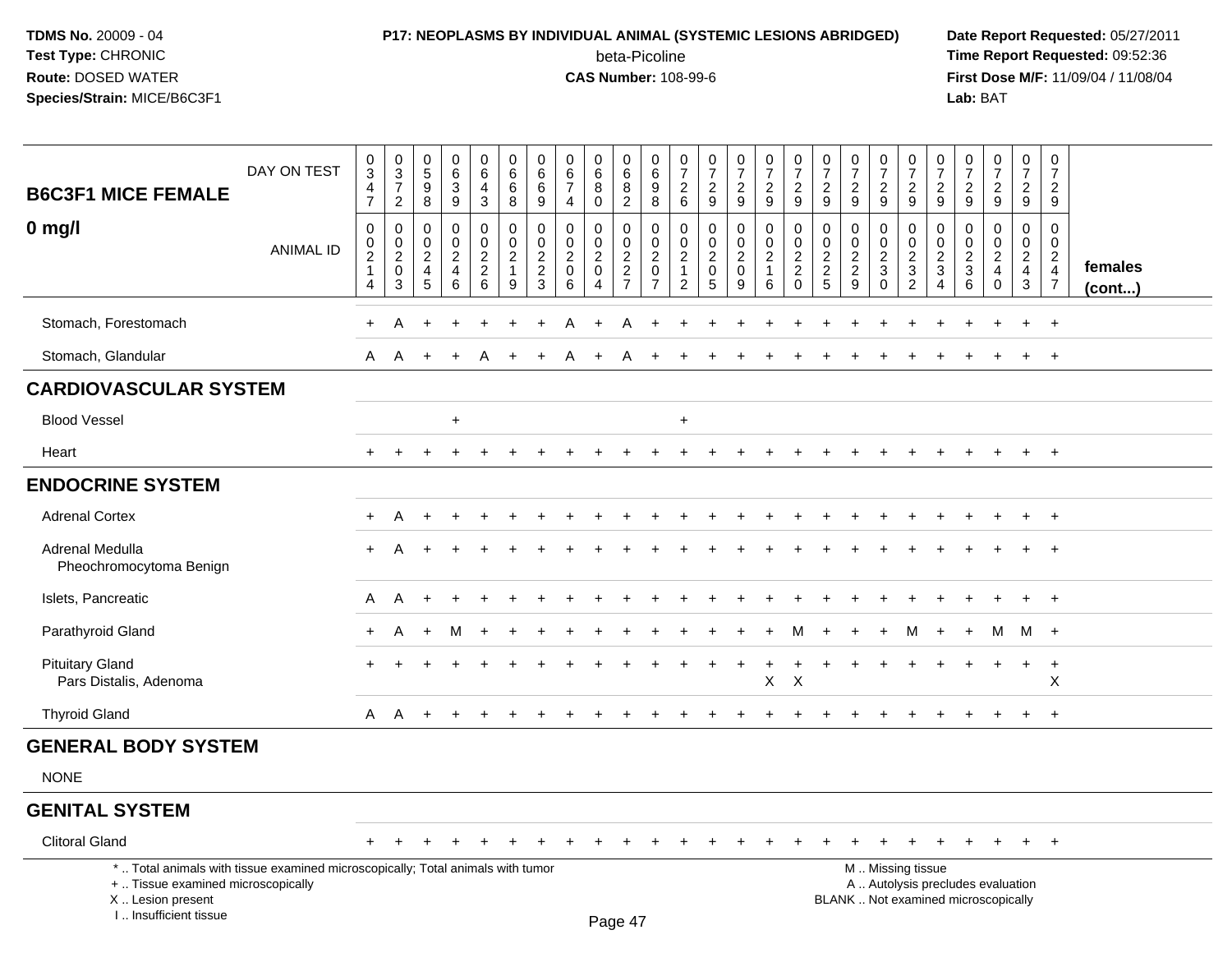# **P17: NEOPLASMS BY INDIVIDUAL ANIMAL (SYSTEMIC LESIONS ABRIDGED) Date Report Requested:** 05/27/2011

beta-Picoline<br>CAS Number: 108-99-6

 **Time Report Requested:** 09:52:36 **First Dose M/F:** 11/09/04 / 11/08/04<br>Lab: BAT **Lab:** BAT

| <b>B6C3F1 MICE FEMALE</b>                                                                                             | DAY ON TEST      | $_{3}^{\rm 0}$<br>$\overline{\mathbf{4}}$<br>$\overline{7}$                                   | $\mathbf 0$<br>$\frac{3}{7}$<br>$\overline{2}$                               | $\begin{array}{c} 0 \\ 5 \end{array}$<br>$\boldsymbol{9}$<br>8      | $\begin{array}{c} 0 \\ 6 \\ 3 \end{array}$<br>9           | $\begin{array}{c} 0 \\ 6 \end{array}$<br>$\overline{4}$<br>3 | $\begin{array}{c} 0 \\ 6 \end{array}$<br>$\,6\,$<br>$\,8\,$ | 0<br>$\,6$<br>6<br>9                                  | $\pmb{0}$<br>$\,6\,$<br>$\overline{7}$<br>$\overline{4}$           | 0<br>$\overline{6}$<br>8<br>$\mathbf 0$                             | $_{6}^{\rm 0}$<br>$\overline{8}$<br>$\overline{2}$ | $\pmb{0}$<br>$\overline{6}$<br>9<br>8                                       | $\frac{0}{7}$<br>$\frac{2}{6}$                                                   | $\begin{array}{c} 0 \\ 7 \end{array}$<br>$\overline{c}$<br>$9\,$ | $\frac{0}{7}$<br>$\frac{2}{9}$ | $\begin{array}{c} 0 \\ 7 \\ 2 \end{array}$<br>9                   | $\begin{array}{c} 0 \\ 7 \\ 2 \end{array}$<br>9                | $\begin{array}{c} 0 \\ 7 \\ 2 \end{array}$<br>9 | $\begin{array}{c} 0 \\ 7 \end{array}$<br>$\sqrt{2}$<br>9 | $\frac{0}{7}$<br>$\boldsymbol{2}$<br>9           | $\begin{array}{c} 0 \\ 7 \\ 2 \end{array}$<br>9                | $\begin{array}{c} 0 \\ 7 \end{array}$<br>$\overline{c}$<br>9      | $\begin{smallmatrix}0\\7\end{smallmatrix}$<br>$\overline{2}$<br>9 | $\frac{0}{7}$<br>$\frac{2}{9}$                                              | $\begin{array}{c} 0 \\ 7 \end{array}$<br>$\sqrt{2}$<br>9            | $\pmb{0}$<br>$\overline{7}$<br>$\overline{2}$<br>9                    |                   |
|-----------------------------------------------------------------------------------------------------------------------|------------------|-----------------------------------------------------------------------------------------------|------------------------------------------------------------------------------|---------------------------------------------------------------------|-----------------------------------------------------------|--------------------------------------------------------------|-------------------------------------------------------------|-------------------------------------------------------|--------------------------------------------------------------------|---------------------------------------------------------------------|----------------------------------------------------|-----------------------------------------------------------------------------|----------------------------------------------------------------------------------|------------------------------------------------------------------|--------------------------------|-------------------------------------------------------------------|----------------------------------------------------------------|-------------------------------------------------|----------------------------------------------------------|--------------------------------------------------|----------------------------------------------------------------|-------------------------------------------------------------------|-------------------------------------------------------------------|-----------------------------------------------------------------------------|---------------------------------------------------------------------|-----------------------------------------------------------------------|-------------------|
| $0$ mg/l                                                                                                              | <b>ANIMAL ID</b> | $\mathbf 0$<br>$\begin{smallmatrix} 0\\2 \end{smallmatrix}$<br>$\mathbf{1}$<br>$\overline{4}$ | $\mathbf 0$<br>$\begin{smallmatrix} 0\\2\\0 \end{smallmatrix}$<br>$\sqrt{3}$ | $\mathbf 0$<br>$\mathbf 0$<br>$\overline{c}$<br>$\overline{4}$<br>5 | 0<br>$\mathbf 0$<br>$\overline{a}$<br>$\overline{4}$<br>6 | $\mathbf 0$<br>$\mathbf 0$<br>$\frac{2}{2}$<br>6             | $\mathbf 0$<br>$\frac{0}{2}$<br>$\mathbf{1}$<br>$9\,$       | $\mathbf 0$<br>0<br>$\overline{2}$<br>$\sqrt{2}$<br>3 | $\Omega$<br>$\boldsymbol{0}$<br>$\overline{2}$<br>$\mathbf 0$<br>6 | 0<br>$\mathbf 0$<br>$\overline{2}$<br>$\mathbf 0$<br>$\overline{4}$ | $\mathbf 0$<br>$\mathbf 0$<br>$\frac{2}{7}$        | $\mathbf 0$<br>$\pmb{0}$<br>$\overline{c}$<br>$\mathsf 0$<br>$\overline{7}$ | $\mathbf 0$<br>$\mathbf 0$<br>$\overline{2}$<br>$\overline{1}$<br>$\overline{2}$ | $\mathbf 0$<br>$\mathbf 0$<br>$\overline{c}$<br>$\pmb{0}$<br>5   | 0<br>$\frac{0}{2}$<br>9        | $\mathbf 0$<br>$\mathsf 0$<br>$\overline{2}$<br>$\mathbf{1}$<br>6 | 0<br>$\pmb{0}$<br>$\overline{a}$<br>$\overline{c}$<br>$\Omega$ | $\mathbf 0$<br>0<br>$\frac{2}{2}$               | $\mathbf 0$<br>$\frac{0}{2}$<br>9                        | 0<br>$\mathbf 0$<br>$\frac{2}{3}$<br>$\mathbf 0$ | $\mathbf 0$<br>$\begin{array}{c} 0 \\ 2 \\ 3 \\ 2 \end{array}$ | $\mathbf 0$<br>$\mathbf 0$<br>$\overline{c}$<br>$\mathbf{3}$<br>4 | 0<br>$\mathbf 0$<br>$\frac{2}{3}$<br>6                            | $\mathbf 0$<br>$^{\rm 0}_{\rm 2}$<br>$\overline{\mathbf{4}}$<br>$\mathbf 0$ | $\mathbf 0$<br>$\ddot{\mathbf{0}}$<br>$\frac{2}{4}$<br>$\mathbf{3}$ | $\Omega$<br>$\mathbf 0$<br>$\begin{array}{c} 2 \\ 4 \\ 7 \end{array}$ | females<br>(cont) |
| Ovary<br>Cystadenoma                                                                                                  |                  | $\ddot{}$                                                                                     |                                                                              |                                                                     |                                                           |                                                              |                                                             |                                                       |                                                                    |                                                                     |                                                    |                                                                             |                                                                                  |                                                                  |                                |                                                                   |                                                                |                                                 |                                                          |                                                  |                                                                |                                                                   |                                                                   |                                                                             |                                                                     |                                                                       |                   |
| <b>Uterus</b><br>Polyp Stromal<br>Endometrium, Adenoma                                                                |                  | $\div$                                                                                        | А                                                                            |                                                                     |                                                           |                                                              |                                                             |                                                       |                                                                    |                                                                     |                                                    |                                                                             |                                                                                  |                                                                  | Χ                              |                                                                   |                                                                |                                                 |                                                          |                                                  |                                                                |                                                                   |                                                                   | X                                                                           |                                                                     | $\div$                                                                |                   |
| <b>HEMATOPOIETIC SYSTEM</b>                                                                                           |                  |                                                                                               |                                                                              |                                                                     |                                                           |                                                              |                                                             |                                                       |                                                                    |                                                                     |                                                    |                                                                             |                                                                                  |                                                                  |                                |                                                                   |                                                                |                                                 |                                                          |                                                  |                                                                |                                                                   |                                                                   |                                                                             |                                                                     |                                                                       |                   |
| <b>Bone Marrow</b><br>Hemangiosarcoma                                                                                 |                  | $+$                                                                                           | A                                                                            |                                                                     |                                                           |                                                              |                                                             |                                                       |                                                                    |                                                                     |                                                    |                                                                             |                                                                                  |                                                                  |                                |                                                                   |                                                                |                                                 |                                                          |                                                  |                                                                |                                                                   |                                                                   |                                                                             |                                                                     | $+$                                                                   |                   |
| Lymph Node                                                                                                            |                  |                                                                                               |                                                                              | $\ddot{}$                                                           |                                                           |                                                              |                                                             | $+$                                                   | $+$                                                                |                                                                     |                                                    |                                                                             |                                                                                  |                                                                  |                                |                                                                   |                                                                |                                                 |                                                          |                                                  |                                                                |                                                                   |                                                                   |                                                                             |                                                                     |                                                                       |                   |
| Lymph Node, Mandibular                                                                                                |                  | $\ddot{}$                                                                                     | A                                                                            |                                                                     |                                                           |                                                              |                                                             |                                                       |                                                                    |                                                                     |                                                    |                                                                             |                                                                                  |                                                                  |                                |                                                                   |                                                                |                                                 |                                                          |                                                  |                                                                |                                                                   |                                                                   |                                                                             |                                                                     | $+$                                                                   |                   |
| Lymph Node, Mesenteric                                                                                                |                  |                                                                                               |                                                                              |                                                                     |                                                           |                                                              |                                                             |                                                       |                                                                    |                                                                     |                                                    |                                                                             |                                                                                  |                                                                  |                                |                                                                   |                                                                |                                                 |                                                          |                                                  |                                                                |                                                                   |                                                                   |                                                                             |                                                                     |                                                                       |                   |
| Spleen<br>Hemangiosarcoma                                                                                             |                  | A                                                                                             | A                                                                            |                                                                     | Α                                                         |                                                              |                                                             |                                                       |                                                                    |                                                                     |                                                    |                                                                             |                                                                                  |                                                                  |                                |                                                                   |                                                                |                                                 |                                                          |                                                  |                                                                |                                                                   |                                                                   |                                                                             |                                                                     |                                                                       |                   |
| Thymus                                                                                                                |                  | $+$                                                                                           | $\mathsf{A}$                                                                 | M                                                                   | A                                                         | $+$                                                          |                                                             |                                                       |                                                                    |                                                                     |                                                    |                                                                             |                                                                                  |                                                                  |                                |                                                                   |                                                                |                                                 |                                                          |                                                  |                                                                |                                                                   |                                                                   |                                                                             |                                                                     | $+$                                                                   |                   |
| <b>INTEGUMENTARY SYSTEM</b>                                                                                           |                  |                                                                                               |                                                                              |                                                                     |                                                           |                                                              |                                                             |                                                       |                                                                    |                                                                     |                                                    |                                                                             |                                                                                  |                                                                  |                                |                                                                   |                                                                |                                                 |                                                          |                                                  |                                                                |                                                                   |                                                                   |                                                                             |                                                                     |                                                                       |                   |
| Mammary Gland                                                                                                         |                  |                                                                                               |                                                                              |                                                                     | $\div$                                                    |                                                              |                                                             |                                                       |                                                                    |                                                                     |                                                    |                                                                             |                                                                                  |                                                                  |                                |                                                                   |                                                                |                                                 |                                                          |                                                  |                                                                |                                                                   |                                                                   |                                                                             | $\ddot{}$                                                           | $+$                                                                   |                   |
| Skin<br>Mast Cell Tumor Benign<br>Subcutaneous Tissue, Hemangiosarcoma<br>Subcutaneous Tissue, Sarcoma                |                  |                                                                                               |                                                                              |                                                                     |                                                           |                                                              |                                                             |                                                       |                                                                    |                                                                     |                                                    |                                                                             | $X$ $X$                                                                          |                                                                  |                                |                                                                   |                                                                |                                                 |                                                          |                                                  |                                                                |                                                                   |                                                                   |                                                                             |                                                                     |                                                                       |                   |
| *  Total animals with tissue examined microscopically; Total animals with tumor<br>+  Tissue examined microscopically |                  |                                                                                               |                                                                              |                                                                     |                                                           |                                                              |                                                             |                                                       |                                                                    |                                                                     |                                                    |                                                                             |                                                                                  |                                                                  |                                |                                                                   |                                                                |                                                 | M  Missing tissue                                        |                                                  |                                                                |                                                                   |                                                                   | A  Autolysis precludes evaluation                                           |                                                                     |                                                                       |                   |

 Lesion present BLANK .. Not examined microscopicallyX .. Lesion present

I .. Insufficient tissue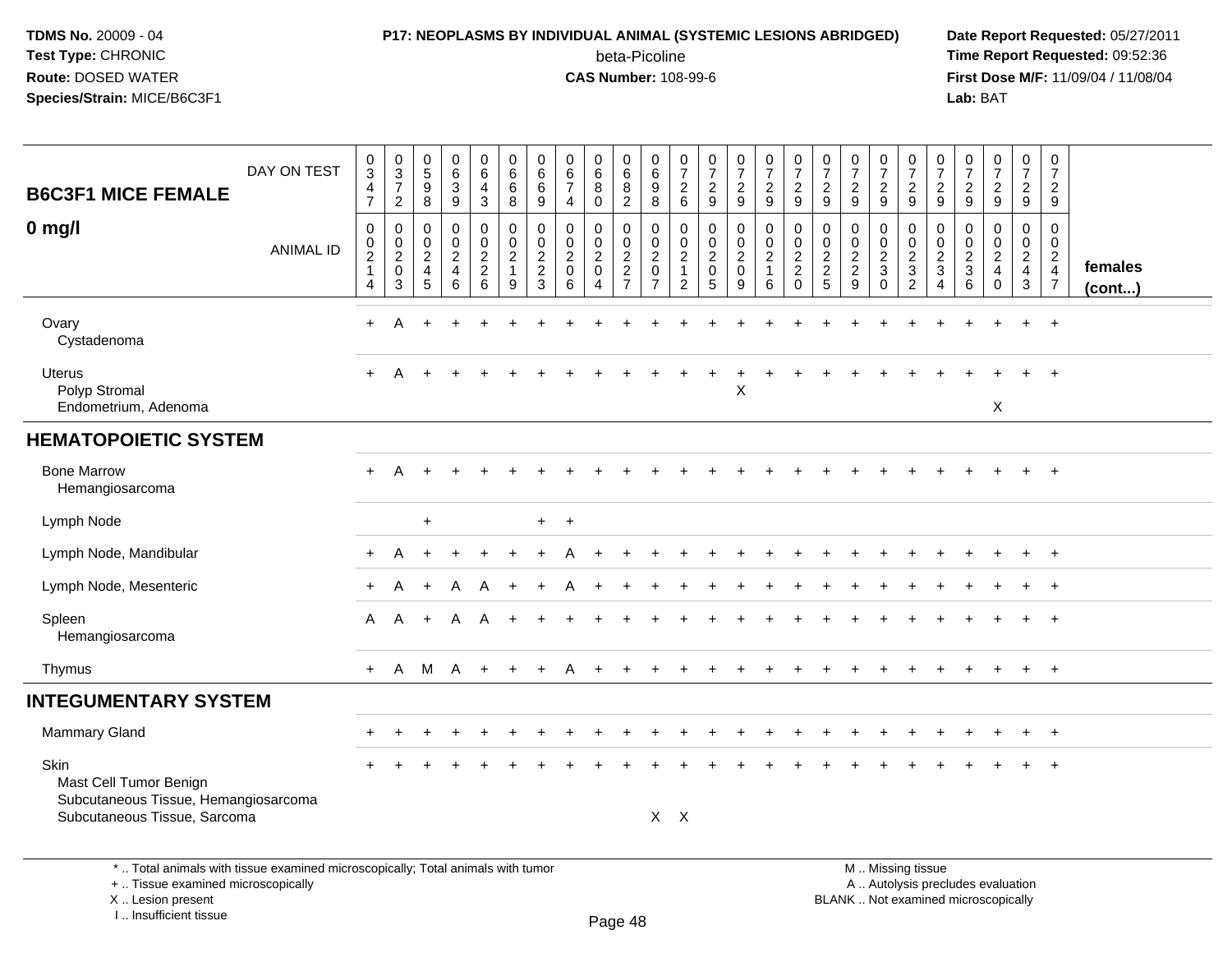I .. Insufficient tissue

# **P17: NEOPLASMS BY INDIVIDUAL ANIMAL (SYSTEMIC LESIONS ABRIDGED) Date Report Requested:** 05/27/2011

beta-Picoline<br>CAS Number: 108-99-6

 **Time Report Requested:** 09:52:36 **First Dose M/F:** 11/09/04 / 11/08/04<br>Lab: BAT **Lab:** BAT

| <b>B6C3F1 MICE FEMALE</b>                                                                                                                                                                    | DAY ON TEST      | $\pmb{0}$<br>$\mathbf{3}$<br>4<br>$\overline{7}$     | $\begin{array}{c} 0 \\ 3 \\ 7 \end{array}$<br>$\overline{c}$                   | $\begin{array}{c} 0 \\ 5 \end{array}$<br>$\boldsymbol{9}$<br>$\, 8$ | 0<br>$\,6\,$<br>$\overline{3}$<br>$\boldsymbol{9}$ | $_{6}^{\rm 0}$<br>4<br>$\mathbf{3}$                         | $\pmb{0}$<br>$\,6\,$<br>$\,6$<br>8                    | 0<br>$\,6$<br>6<br>9                              | $\boldsymbol{0}$<br>$\,6\,$<br>$\overline{7}$<br>$\overline{4}$       | $\pmb{0}$<br>$\,6\,$<br>$\overline{8}$<br>$\mathbf 0$         | $\,0\,$<br>$\,6\,$<br>8<br>$\overline{2}$ | 0<br>$\,6$<br>9<br>8                            | $\frac{0}{7}$<br>$\frac{2}{6}$                             | $\begin{array}{c} 0 \\ 7 \end{array}$<br>$\overline{c}$<br>$\boldsymbol{9}$ | $\begin{array}{c} 0 \\ 7 \end{array}$<br>$\frac{2}{9}$                | $\begin{array}{c} 0 \\ 7 \end{array}$<br>$\overline{2}$<br>$9\,$        | $\frac{0}{7}$<br>$\boldsymbol{2}$<br>9                           | $\begin{array}{c} 0 \\ 7 \end{array}$<br>$\overline{c}$<br>$\boldsymbol{9}$ | $\begin{array}{c} 0 \\ 7 \end{array}$<br>$\boldsymbol{2}$<br>$\boldsymbol{9}$ | $\begin{array}{c} 0 \\ 7 \end{array}$<br>$\frac{2}{9}$            | $\begin{array}{c} 0 \\ 7 \end{array}$<br>$\boldsymbol{2}$<br>$9\,$ | $\pmb{0}$<br>$\overline{7}$<br>$\overline{c}$<br>9                                | $\frac{0}{7}$<br>$\boldsymbol{2}$<br>$\mathsf g$                               | $\frac{0}{7}$<br>$\overline{a}$<br>9                               | $\begin{smallmatrix} 0\\7 \end{smallmatrix}$<br>$\frac{2}{9}$            | $\begin{smallmatrix}0\\7\end{smallmatrix}$<br>$\overline{c}$<br>9                |                   |
|----------------------------------------------------------------------------------------------------------------------------------------------------------------------------------------------|------------------|------------------------------------------------------|--------------------------------------------------------------------------------|---------------------------------------------------------------------|----------------------------------------------------|-------------------------------------------------------------|-------------------------------------------------------|---------------------------------------------------|-----------------------------------------------------------------------|---------------------------------------------------------------|-------------------------------------------|-------------------------------------------------|------------------------------------------------------------|-----------------------------------------------------------------------------|-----------------------------------------------------------------------|-------------------------------------------------------------------------|------------------------------------------------------------------|-----------------------------------------------------------------------------|-------------------------------------------------------------------------------|-------------------------------------------------------------------|--------------------------------------------------------------------|-----------------------------------------------------------------------------------|--------------------------------------------------------------------------------|--------------------------------------------------------------------|--------------------------------------------------------------------------|----------------------------------------------------------------------------------|-------------------|
| $0$ mg/l                                                                                                                                                                                     | <b>ANIMAL ID</b> | 0<br>$\mathbf 0$<br>$\overline{2}$<br>$\overline{4}$ | 0<br>$\begin{smallmatrix} 0\\2 \end{smallmatrix}$<br>$\pmb{0}$<br>$\mathbf{3}$ | $\mathbf 0$<br>$\mathbf 0$<br>$\sqrt{2}$<br>$\overline{a}$<br>5     | 0<br>0<br>$\overline{a}$<br>4<br>$\,6\,$           | 0<br>$\mathsf{O}\xspace$<br>$\overline{2}$<br>$\frac{2}{6}$ | 0<br>$\pmb{0}$<br>$\overline{c}$<br>$\mathbf{1}$<br>9 | $\mathbf 0$<br>0<br>$\sqrt{2}$<br>$\sqrt{2}$<br>3 | $\mathbf 0$<br>$\boldsymbol{0}$<br>$\overline{2}$<br>$\mathbf 0$<br>6 | 0<br>$\mathbf 0$<br>$\sqrt{2}$<br>$\pmb{0}$<br>$\overline{4}$ | 0<br>0<br>$\sqrt{2}$<br>$\frac{2}{7}$     | 0<br>0<br>$\overline{c}$<br>0<br>$\overline{7}$ | 0<br>0<br>$\overline{c}$<br>$\mathbf{1}$<br>$\overline{2}$ | 0<br>$\mathbf 0$<br>$\overline{c}$<br>$\pmb{0}$<br>$\overline{5}$           | 0<br>$\mathbf 0$<br>$\boldsymbol{2}$<br>$\pmb{0}$<br>$\boldsymbol{9}$ | $\mathbf 0$<br>$\mathbf 0$<br>$\overline{2}$<br>$\mathbf{1}$<br>$\,6\,$ | 0<br>$\pmb{0}$<br>$\boldsymbol{2}$<br>$\overline{c}$<br>$\Omega$ | $\mathbf 0$<br>0<br>$\sqrt{2}$<br>$\frac{2}{5}$                             | $\mathbf 0$<br>0<br>$\sqrt{2}$<br>$\overline{c}$<br>9                         | 0<br>$\mathbf 0$<br>$\overline{c}$<br>$\mathbf{3}$<br>$\mathbf 0$ | $\mathbf 0$<br>$\mathbf 0$<br>$\sqrt{2}$<br>$\frac{3}{2}$          | 0<br>$\mathbf 0$<br>$\overline{c}$<br>$\ensuremath{\mathsf{3}}$<br>$\overline{4}$ | $\mathbf 0$<br>0<br>$\sqrt{2}$<br>$\ensuremath{\mathsf{3}}$<br>$6\overline{6}$ | 0<br>0<br>$\overline{a}$<br>$\overline{\mathbf{4}}$<br>$\mathbf 0$ | $\mathbf 0$<br>$\mathbf 0$<br>$\sqrt{2}$<br>$\overline{4}$<br>$\sqrt{3}$ | $\mathbf 0$<br>$\mathbf 0$<br>$\overline{c}$<br>$\overline{4}$<br>$\overline{7}$ | females<br>(cont) |
| <b>MUSCULOSKELETAL SYSTEM</b>                                                                                                                                                                |                  |                                                      |                                                                                |                                                                     |                                                    |                                                             |                                                       |                                                   |                                                                       |                                                               |                                           |                                                 |                                                            |                                                                             |                                                                       |                                                                         |                                                                  |                                                                             |                                                                               |                                                                   |                                                                    |                                                                                   |                                                                                |                                                                    |                                                                          |                                                                                  |                   |
| <b>Bone</b><br>Osteosarcoma                                                                                                                                                                  |                  | $+$                                                  |                                                                                |                                                                     |                                                    |                                                             |                                                       |                                                   |                                                                       |                                                               |                                           |                                                 |                                                            |                                                                             |                                                                       |                                                                         |                                                                  | Χ                                                                           |                                                                               |                                                                   |                                                                    |                                                                                   |                                                                                |                                                                    |                                                                          | $+$                                                                              |                   |
| <b>Skeletal Muscle</b>                                                                                                                                                                       |                  |                                                      |                                                                                | $\ddot{}$                                                           |                                                    |                                                             |                                                       |                                                   |                                                                       |                                                               |                                           |                                                 |                                                            |                                                                             |                                                                       |                                                                         |                                                                  |                                                                             |                                                                               |                                                                   |                                                                    |                                                                                   |                                                                                |                                                                    |                                                                          |                                                                                  |                   |
| <b>NERVOUS SYSTEM</b>                                                                                                                                                                        |                  |                                                      |                                                                                |                                                                     |                                                    |                                                             |                                                       |                                                   |                                                                       |                                                               |                                           |                                                 |                                                            |                                                                             |                                                                       |                                                                         |                                                                  |                                                                             |                                                                               |                                                                   |                                                                    |                                                                                   |                                                                                |                                                                    |                                                                          |                                                                                  |                   |
| <b>Brain</b>                                                                                                                                                                                 |                  |                                                      |                                                                                |                                                                     |                                                    |                                                             |                                                       |                                                   |                                                                       |                                                               |                                           |                                                 |                                                            |                                                                             |                                                                       |                                                                         |                                                                  |                                                                             |                                                                               |                                                                   |                                                                    |                                                                                   |                                                                                |                                                                    |                                                                          |                                                                                  |                   |
| Peripheral Nerve                                                                                                                                                                             |                  |                                                      |                                                                                |                                                                     |                                                    |                                                             |                                                       |                                                   |                                                                       | $\ddot{}$                                                     |                                           |                                                 |                                                            |                                                                             |                                                                       |                                                                         |                                                                  |                                                                             |                                                                               |                                                                   |                                                                    |                                                                                   |                                                                                |                                                                    |                                                                          |                                                                                  |                   |
| Spinal Cord                                                                                                                                                                                  |                  |                                                      |                                                                                |                                                                     |                                                    |                                                             |                                                       |                                                   |                                                                       | $\ddot{}$                                                     |                                           |                                                 |                                                            |                                                                             |                                                                       |                                                                         |                                                                  |                                                                             |                                                                               |                                                                   |                                                                    |                                                                                   |                                                                                |                                                                    |                                                                          |                                                                                  |                   |
| <b>RESPIRATORY SYSTEM</b>                                                                                                                                                                    |                  |                                                      |                                                                                |                                                                     |                                                    |                                                             |                                                       |                                                   |                                                                       |                                                               |                                           |                                                 |                                                            |                                                                             |                                                                       |                                                                         |                                                                  |                                                                             |                                                                               |                                                                   |                                                                    |                                                                                   |                                                                                |                                                                    |                                                                          |                                                                                  |                   |
| Lung<br>Alveolar/Bronchiolar Adenoma<br>Alveolar/Bronchiolar Carcinoma<br>Carcinoma, Metastatic, Harderian Gland<br>Hepatocellular Carcinoma, Metastatic, Liver<br>Sarcoma, Metastatic, Skin |                  |                                                      |                                                                                |                                                                     |                                                    |                                                             | X                                                     | X                                                 |                                                                       |                                                               |                                           | $\pmb{\times}$                                  | $\boldsymbol{\mathsf{X}}$                                  | X                                                                           |                                                                       | Χ<br>$\boldsymbol{\mathsf{X}}$                                          |                                                                  |                                                                             |                                                                               |                                                                   |                                                                    | X                                                                                 |                                                                                |                                                                    | $\ddot{}$                                                                | $+$<br>X                                                                         |                   |
| Nose                                                                                                                                                                                         |                  | $\ddot{}$                                            |                                                                                |                                                                     |                                                    |                                                             |                                                       |                                                   |                                                                       |                                                               |                                           |                                                 |                                                            |                                                                             |                                                                       |                                                                         |                                                                  |                                                                             |                                                                               |                                                                   |                                                                    |                                                                                   |                                                                                |                                                                    |                                                                          | $\overline{+}$                                                                   |                   |
| Trachea                                                                                                                                                                                      |                  | A                                                    | A                                                                              | $\ddot{}$                                                           | $\div$                                             |                                                             |                                                       |                                                   |                                                                       |                                                               |                                           |                                                 |                                                            |                                                                             |                                                                       |                                                                         |                                                                  |                                                                             |                                                                               |                                                                   |                                                                    |                                                                                   |                                                                                |                                                                    | $\pm$                                                                    | $+$                                                                              |                   |
| <b>SPECIAL SENSES SYSTEM</b>                                                                                                                                                                 |                  |                                                      |                                                                                |                                                                     |                                                    |                                                             |                                                       |                                                   |                                                                       |                                                               |                                           |                                                 |                                                            |                                                                             |                                                                       |                                                                         |                                                                  |                                                                             |                                                                               |                                                                   |                                                                    |                                                                                   |                                                                                |                                                                    |                                                                          |                                                                                  |                   |
| Eye<br>Carcinoma, Metastatic, Harderian Gland                                                                                                                                                |                  |                                                      | A A                                                                            | $+$                                                                 | $+$                                                | A                                                           | $+$<br>X                                              | $+$                                               | A                                                                     | $+$                                                           | A                                         | A A                                             |                                                            |                                                                             |                                                                       |                                                                         |                                                                  |                                                                             |                                                                               |                                                                   |                                                                    |                                                                                   |                                                                                |                                                                    |                                                                          | $\overline{1}$                                                                   |                   |
| *  Total animals with tissue examined microscopically; Total animals with tumor<br>+  Tissue examined microscopically<br>X  Lesion present                                                   |                  |                                                      |                                                                                |                                                                     |                                                    |                                                             |                                                       |                                                   |                                                                       |                                                               |                                           |                                                 |                                                            |                                                                             |                                                                       |                                                                         |                                                                  |                                                                             | BLANK  Not examined microscopically                                           |                                                                   | M  Missing tissue<br>A  Autolysis precludes evaluation             |                                                                                   |                                                                                |                                                                    |                                                                          |                                                                                  |                   |

Page 49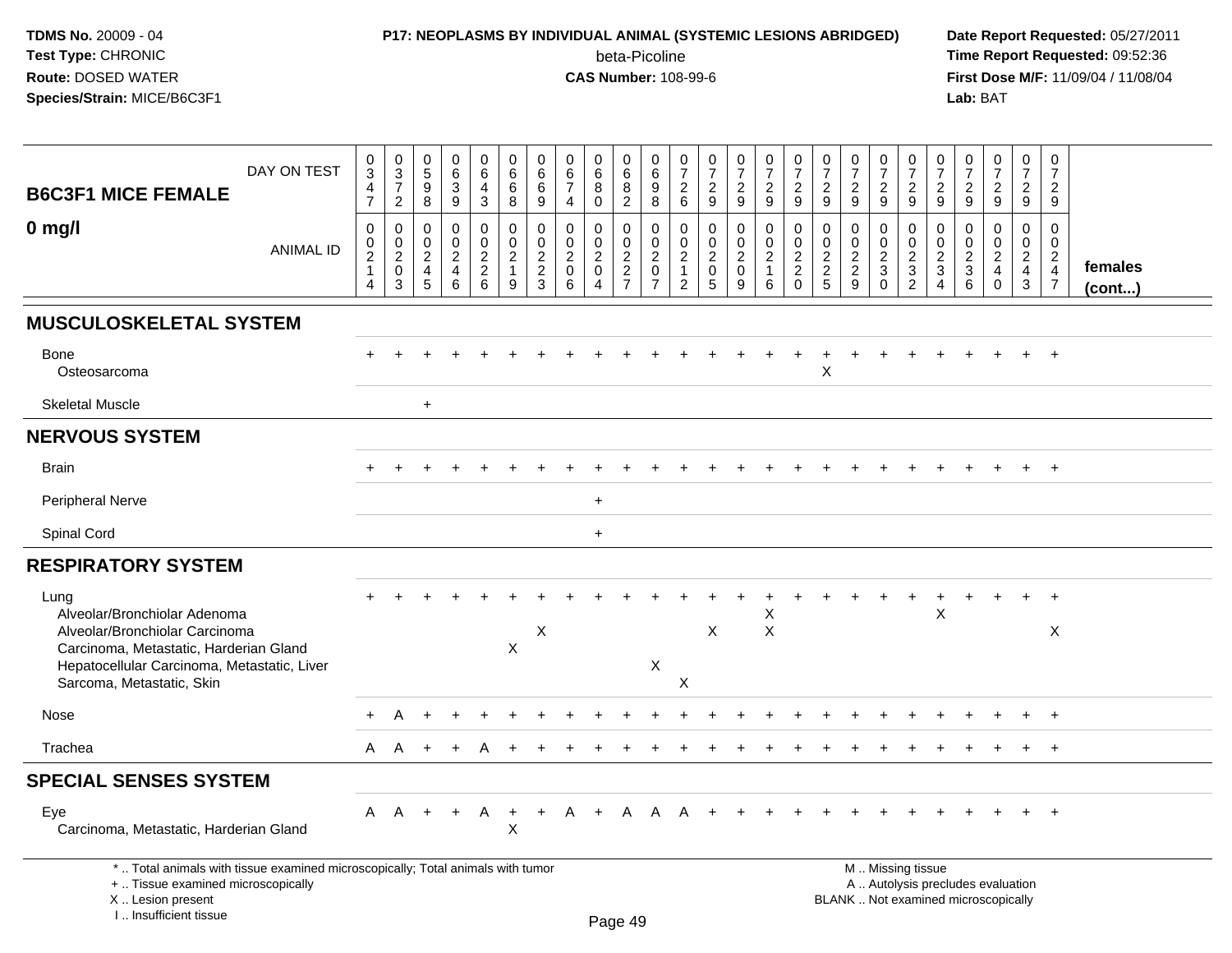## **P17: NEOPLASMS BY INDIVIDUAL ANIMAL (SYSTEMIC LESIONS ABRIDGED) Date Report Requested:** 05/27/2011 beta-Picoline<br>CAS Number: 108-99-6

| <b>B6C3F1 MICE FEMALE</b>                                   | DAY ON TEST      | 0<br>$\sqrt{3}$<br>$\overline{4}$<br>$\overline{7}$ | $_3^{\rm 0}$<br>$\overline{7}$<br>$\overline{c}$                | $\pmb{0}$<br>$\sqrt{5}$<br>$\boldsymbol{9}$<br>8                            | $\begin{array}{c} 0 \\ 6 \\ 3 \end{array}$<br>9 | $_6^0$<br>4<br>3             | $\begin{array}{c} 0 \\ 6 \end{array}$<br>$\,6\,$<br>8 | $\pmb{0}$<br>$\,6\,$<br>$\,6\,$<br>9            | $\boldsymbol{0}$<br>$\,6$<br>$\overline{7}$<br>4                    | 0<br>6<br>8                                      | $\begin{array}{c} 0 \\ 6 \end{array}$<br>8<br>$\overline{2}$ | $\begin{array}{c} 0 \\ 6 \end{array}$<br>$\boldsymbol{9}$<br>8 | $\begin{smallmatrix}0\\7\end{smallmatrix}$<br>$^2\phantom{1}6$   | $\begin{matrix} 0 \\ 7 \\ 2 \end{matrix}$<br>9 | $\frac{0}{7}$<br>$\frac{1}{2}$<br>9 | 0729                                                          | $\frac{0}{7}$<br>$\boldsymbol{2}$<br>$\boldsymbol{9}$ | 0<br>$\overline{z}$<br>$\boldsymbol{2}$<br>9      | $\frac{0}{7}$<br>$\overline{c}$<br>9                | $\begin{array}{c} 0 \\ 7 \end{array}$<br>$\sqrt{2}$<br>9 | $\pmb{0}$<br>$\overline{7}$<br>$\overline{c}$<br>$\boldsymbol{9}$                 | 0<br>$\overline{7}$<br>$\overline{c}$<br>9 | $\frac{0}{7}$<br>$\boldsymbol{2}$<br>$\boldsymbol{9}$ | $\frac{0}{7}$<br>$\overline{2}$<br>9             | $\begin{smallmatrix}0\\7\end{smallmatrix}$<br>$\frac{2}{9}$ | $\mathbf 0$<br>$\overline{7}$<br>$\sqrt{2}$<br>9             |                         |
|-------------------------------------------------------------|------------------|-----------------------------------------------------|-----------------------------------------------------------------|-----------------------------------------------------------------------------|-------------------------------------------------|------------------------------|-------------------------------------------------------|-------------------------------------------------|---------------------------------------------------------------------|--------------------------------------------------|--------------------------------------------------------------|----------------------------------------------------------------|------------------------------------------------------------------|------------------------------------------------|-------------------------------------|---------------------------------------------------------------|-------------------------------------------------------|---------------------------------------------------|-----------------------------------------------------|----------------------------------------------------------|-----------------------------------------------------------------------------------|--------------------------------------------|-------------------------------------------------------|--------------------------------------------------|-------------------------------------------------------------|--------------------------------------------------------------|-------------------------|
| $0$ mg/l                                                    | <b>ANIMAL ID</b> | 0<br>$\pmb{0}$<br>$\sqrt{2}$<br>1<br>$\overline{4}$ | $\boldsymbol{0}$<br>$\pmb{0}$<br>$\sqrt{2}$<br>$\mathbf 0$<br>3 | $\boldsymbol{0}$<br>$\mathop{2}\limits^{\mathbb{O}}$<br>$\overline{4}$<br>5 | $_0^0$<br>$\frac{2}{4}$<br>6                    | 0<br>0<br>$\frac{2}{2}$<br>6 | 0002<br>9                                             | 0<br>$\pmb{0}$<br>$\frac{2}{2}$<br>$\mathbf{3}$ | $\boldsymbol{0}$<br>$\pmb{0}$<br>$\overline{c}$<br>$\mathbf 0$<br>6 | 0<br>$\mathbf 0$<br>$\overline{\mathbf{c}}$<br>0 | 0<br>0<br>$\frac{2}{2}$<br>$\overline{7}$                    | 0<br>$\pmb{0}$<br>$\boldsymbol{2}$<br>$\mathbf 0$              | $\begin{matrix} 0 \\ 0 \\ 2 \\ 1 \end{matrix}$<br>$\overline{2}$ | 0<br>$\pmb{0}$<br>$\frac{2}{0}$<br>5           | 0<br>0<br>$\overline{c}$<br>0<br>9  | $\begin{smallmatrix} 0 \\ 0 \\ 2 \\ 1 \end{smallmatrix}$<br>6 | 0002<br>$\mathbf 0$                                   | $\pmb{0}$<br>$\boldsymbol{2}$<br>$\mathbf 2$<br>5 | 0<br>$\begin{matrix} 0 \\ 2 \\ 2 \end{matrix}$<br>9 | 0<br>$\pmb{0}$<br>$\frac{2}{3}$<br>$\mathbf 0$           | 0<br>$\pmb{0}$<br>$\boldsymbol{2}$<br>$\ensuremath{\mathsf{3}}$<br>$\overline{c}$ | $\pmb{0}$<br>$\frac{2}{3}$<br>4            | 0<br>0<br>$\frac{2}{3}$<br>6                          | 0<br>$\mathsf 0$<br>$\frac{2}{4}$<br>$\mathbf 0$ | $_{\rm 0}^{\rm 0}$<br>$\frac{2}{4}$<br>$\mathbf{3}$         | 0<br>0<br>$\overline{c}$<br>$\overline{4}$<br>$\overline{7}$ | females<br>$($ cont $)$ |
| <b>Harderian Gland</b><br>Adenoma<br>Carcinoma              |                  | $\mathsf{A}$                                        | $\overline{A}$                                                  | $+$                                                                         | A                                               | $+$                          | X                                                     |                                                 | A                                                                   |                                                  | A                                                            |                                                                |                                                                  |                                                | X                                   |                                                               |                                                       |                                                   |                                                     |                                                          | X                                                                                 |                                            |                                                       |                                                  | $\ddot{}$                                                   | $+$                                                          |                         |
| <b>URINARY SYSTEM</b>                                       |                  |                                                     |                                                                 |                                                                             |                                                 |                              |                                                       |                                                 |                                                                     |                                                  |                                                              |                                                                |                                                                  |                                                |                                     |                                                               |                                                       |                                                   |                                                     |                                                          |                                                                                   |                                            |                                                       |                                                  |                                                             |                                                              |                         |
| Kidney                                                      |                  | $+$                                                 | A                                                               |                                                                             |                                                 |                              |                                                       |                                                 |                                                                     |                                                  |                                                              |                                                                |                                                                  |                                                |                                     |                                                               |                                                       |                                                   |                                                     |                                                          |                                                                                   |                                            |                                                       |                                                  | $+$                                                         | $+$                                                          |                         |
| <b>Urinary Bladder</b>                                      |                  | $\mathsf{A}$                                        | $\mathsf{A}$                                                    | $+$                                                                         | A                                               | A                            |                                                       |                                                 | $\mathsf{A}$                                                        |                                                  |                                                              |                                                                |                                                                  |                                                |                                     |                                                               |                                                       |                                                   |                                                     |                                                          |                                                                                   |                                            |                                                       |                                                  | $\pm$                                                       | $+$                                                          |                         |
| <b>SYSTEMIC LESIONS</b>                                     |                  |                                                     |                                                                 |                                                                             |                                                 |                              |                                                       |                                                 |                                                                     |                                                  |                                                              |                                                                |                                                                  |                                                |                                     |                                                               |                                                       |                                                   |                                                     |                                                          |                                                                                   |                                            |                                                       |                                                  |                                                             |                                                              |                         |
| Multiple Organ<br>Histiocytic Sarcoma<br>Lymphoma Malignant |                  |                                                     |                                                                 | X                                                                           | Х                                               |                              | $\times$                                              | $\times$                                        |                                                                     | X                                                |                                                              |                                                                |                                                                  |                                                |                                     |                                                               | X                                                     |                                                   |                                                     |                                                          |                                                                                   |                                            |                                                       |                                                  | $\pm$                                                       | $+$                                                          |                         |

<sup>+ ..</sup> Tissue examined microscopically

X .. Lesion present

I .. Insufficient tissue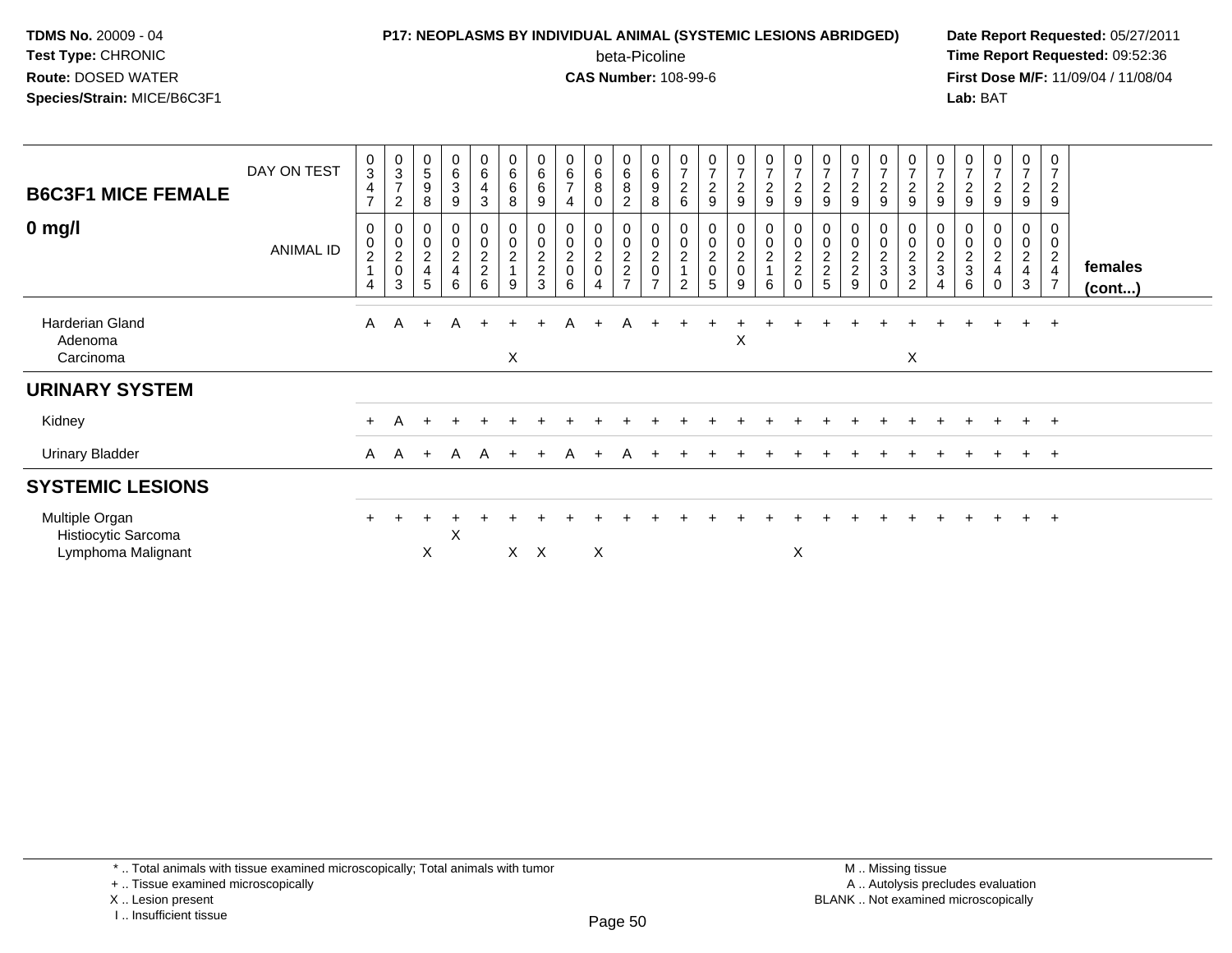# **P17: NEOPLASMS BY INDIVIDUAL ANIMAL (SYSTEMIC LESIONS ABRIDGED) Date Report Requested:** 05/27/2011

beta-Picoline<br>CAS Number: 108-99-6

 **Time Report Requested:** 09:52:36 **First Dose M/F:** 11/09/04 / 11/08/04<br>Lab: BAT **Lab:** BAT

| <b>B6C3F1 MICE FEMALE</b>                                                                                                    | DAY ON TEST      | $\frac{0}{7}$<br>$\overline{c}$<br>9                              | $\frac{0}{7}$<br>3<br>$\mathbf 0$                              | $\begin{smallmatrix}0\\7\end{smallmatrix}$<br>$\mathbf{3}$<br>$\mathbf 0$        | $\frac{0}{7}$<br>$\sqrt{3}$<br>$\mathbf 0$                                               | $\frac{0}{7}$<br>$\mathbf{3}$<br>$\mathbf 0$                                        | $\frac{0}{7}$<br>$\mathbf{3}$<br>0                                           | $\frac{0}{7}$<br>$\sqrt{3}$<br>$\mathbf 0$                  | $\frac{0}{7}$<br>3<br>$\Omega$                     | $\frac{0}{7}$<br>$\mathbf{3}$<br>$\mathbf 0$          | $\frac{0}{7}$<br>$\ensuremath{\mathsf{3}}$<br>$\overline{0}$ | $\frac{0}{7}$<br>$\mathbf{3}$<br>$\mathbf 0$                          | $\frac{0}{7}$<br>$\mathbf{3}$<br>$\overline{1}$                                                    | $\frac{0}{7}$<br>$\mathbf{3}$<br>1                                  | $\frac{0}{7}$<br>$\mathbf{3}$<br>$\mathbf{1}$    | $\frac{0}{7}$<br>3<br>$\mathbf{1}$               | $\frac{0}{7}$<br>$\ensuremath{\mathsf{3}}$<br>$\overline{1}$    | $\frac{0}{7}$<br>$\ensuremath{\mathsf{3}}$                                       | $\frac{0}{7}$<br>$\mathbf 3$<br>$\overline{1}$                | $\frac{0}{7}$<br>$\mathbf{3}$<br>$\mathbf{1}$                                      | 0<br>$\overline{7}$<br>$\mathbf{3}$<br>$\mathbf{1}$                          | $\frac{0}{7}$<br>$\sqrt{3}$<br>$\mathbf{1}$                                                        | $\frac{0}{7}$<br>$\mathbf{3}$<br>$\overline{1}$  | $\frac{0}{7}$<br>$\mathbf{3}$<br>$\mathbf{1}$                                                    | $\begin{array}{c} 0 \\ 7 \end{array}$<br>$\mathbf{3}$<br>1                   | $\mathbf 0$<br>$\overline{7}$<br>3<br>$\overline{1}$                |                                    |
|------------------------------------------------------------------------------------------------------------------------------|------------------|-------------------------------------------------------------------|----------------------------------------------------------------|----------------------------------------------------------------------------------|------------------------------------------------------------------------------------------|-------------------------------------------------------------------------------------|------------------------------------------------------------------------------|-------------------------------------------------------------|----------------------------------------------------|-------------------------------------------------------|--------------------------------------------------------------|-----------------------------------------------------------------------|----------------------------------------------------------------------------------------------------|---------------------------------------------------------------------|--------------------------------------------------|--------------------------------------------------|-----------------------------------------------------------------|----------------------------------------------------------------------------------|---------------------------------------------------------------|------------------------------------------------------------------------------------|------------------------------------------------------------------------------|----------------------------------------------------------------------------------------------------|--------------------------------------------------|--------------------------------------------------------------------------------------------------|------------------------------------------------------------------------------|---------------------------------------------------------------------|------------------------------------|
| $0$ mg/l                                                                                                                     | <b>ANIMAL ID</b> | $\mathbf 0$<br>$\pmb{0}$<br>$\sqrt{2}$<br>$\mathbf 5$<br>$\Omega$ | 0<br>$\pmb{0}$<br>$\boldsymbol{2}$<br>$\mathbf{1}$<br>$\Omega$ | $\mathbf 0$<br>$\begin{smallmatrix} 0\\2 \end{smallmatrix}$<br>$\mathbf{1}$<br>5 | $\mathbf 0$<br>$\mathsf{O}\xspace$<br>$\overline{c}$<br>$\overline{1}$<br>$\overline{7}$ | $\mathbf 0$<br>$\mathop{2}\limits^{\mathbb{O}}$<br>$\overline{c}$<br>$\overline{1}$ | $\mathbf 0$<br>$\mathsf 0$<br>$\sqrt{2}$<br>$\overline{c}$<br>$\overline{2}$ | $\mathbf 0$<br>$\pmb{0}$<br>$\sqrt{2}$<br>$\mathbf{3}$<br>3 | $\mathbf 0$<br>$_{2}^{\rm 0}$<br>$\mathbf{3}$<br>5 | 0<br>$\pmb{0}$<br>$\overline{2}$<br>$\mathbf{3}$<br>9 | $\mathbf 0$<br>$_{2}^{\rm 0}$<br>$\overline{4}$              | $\mathsf{O}\xspace$<br>$\pmb{0}$<br>$\sqrt{2}$<br>$\overline{4}$<br>9 | $\mathbf 0$<br>$\begin{smallmatrix} 0\\2 \end{smallmatrix}$<br>$\mathbf 0$<br>$\blacktriangleleft$ | 0<br>$\mathbf 0$<br>$\overline{c}$<br>$\mathbf 0$<br>$\overline{2}$ | $\mathbf 0$<br>$\frac{0}{2}$<br>$\mathbf 0$<br>8 | 0<br>$\pmb{0}$<br>$\overline{a}$<br>$\mathbf{1}$ | $\mathbf 0$<br>$\pmb{0}$<br>$\overline{c}$<br>$\mathbf{1}$<br>3 | $\mathbf 0$<br>$\begin{smallmatrix} 0\\2 \end{smallmatrix}$<br>$\mathbf{1}$<br>8 | $\mathbf 0$<br>$\mathbf 0$<br>$\frac{2}{2}$<br>$\overline{4}$ | $\mathbf 0$<br>$\begin{smallmatrix} 0\\2 \end{smallmatrix}$<br>$\overline{2}$<br>8 | $\mathbf 0$<br>$\pmb{0}$<br>$\overline{c}$<br>$\ensuremath{\mathsf{3}}$<br>1 | $\mathbf 0$<br>$\boldsymbol{0}$<br>$\boldsymbol{2}$<br>$\ensuremath{\mathsf{3}}$<br>$\overline{7}$ | $\mathbf 0$<br>$\mathbf 0$<br>$\frac{2}{3}$<br>8 | $\mathsf{O}$<br>$\begin{smallmatrix} 0\\2 \end{smallmatrix}$<br>$\overline{4}$<br>$\overline{2}$ | $\mathbf 0$<br>$\pmb{0}$<br>$\boldsymbol{2}$<br>$\overline{\mathbf{4}}$<br>4 | $\mathbf 0$<br>$\mathbf 0$<br>$\overline{c}$<br>$\overline{4}$<br>8 | * TOTALS                           |
| <b>ALIMENTARY SYSTEM</b>                                                                                                     |                  |                                                                   |                                                                |                                                                                  |                                                                                          |                                                                                     |                                                                              |                                                             |                                                    |                                                       |                                                              |                                                                       |                                                                                                    |                                                                     |                                                  |                                                  |                                                                 |                                                                                  |                                                               |                                                                                    |                                                                              |                                                                                                    |                                                  |                                                                                                  |                                                                              |                                                                     |                                    |
| Esophagus                                                                                                                    |                  |                                                                   |                                                                |                                                                                  |                                                                                          |                                                                                     |                                                                              |                                                             |                                                    |                                                       |                                                              |                                                                       |                                                                                                    |                                                                     |                                                  |                                                  |                                                                 |                                                                                  |                                                               |                                                                                    |                                                                              |                                                                                                    |                                                  |                                                                                                  |                                                                              |                                                                     | 50                                 |
| Gallbladder                                                                                                                  |                  |                                                                   |                                                                |                                                                                  |                                                                                          |                                                                                     |                                                                              |                                                             |                                                    |                                                       |                                                              |                                                                       |                                                                                                    |                                                                     |                                                  |                                                  |                                                                 |                                                                                  |                                                               |                                                                                    |                                                                              |                                                                                                    |                                                  |                                                                                                  |                                                                              |                                                                     | 43                                 |
| Intestine Large, Cecum                                                                                                       |                  |                                                                   |                                                                |                                                                                  |                                                                                          |                                                                                     |                                                                              |                                                             |                                                    |                                                       |                                                              |                                                                       |                                                                                                    |                                                                     |                                                  |                                                  |                                                                 |                                                                                  |                                                               |                                                                                    |                                                                              |                                                                                                    |                                                  |                                                                                                  |                                                                              |                                                                     | 44                                 |
| Intestine Large, Colon                                                                                                       |                  |                                                                   |                                                                |                                                                                  |                                                                                          |                                                                                     |                                                                              |                                                             |                                                    |                                                       |                                                              |                                                                       |                                                                                                    |                                                                     |                                                  |                                                  |                                                                 |                                                                                  |                                                               |                                                                                    |                                                                              |                                                                                                    |                                                  |                                                                                                  |                                                                              |                                                                     | 44                                 |
| Intestine Large, Rectum                                                                                                      |                  |                                                                   |                                                                |                                                                                  |                                                                                          |                                                                                     |                                                                              |                                                             |                                                    |                                                       |                                                              |                                                                       |                                                                                                    |                                                                     |                                                  |                                                  |                                                                 |                                                                                  |                                                               |                                                                                    |                                                                              |                                                                                                    |                                                  |                                                                                                  |                                                                              |                                                                     | 43                                 |
| Intestine Small, Duodenum                                                                                                    |                  |                                                                   |                                                                |                                                                                  |                                                                                          |                                                                                     |                                                                              |                                                             |                                                    |                                                       |                                                              |                                                                       |                                                                                                    |                                                                     |                                                  |                                                  |                                                                 |                                                                                  |                                                               |                                                                                    |                                                                              |                                                                                                    |                                                  |                                                                                                  |                                                                              | $\ddot{}$                                                           | 42                                 |
| Intestine Small, Ileum                                                                                                       |                  |                                                                   |                                                                |                                                                                  |                                                                                          |                                                                                     |                                                                              |                                                             |                                                    |                                                       |                                                              |                                                                       |                                                                                                    |                                                                     |                                                  |                                                  |                                                                 |                                                                                  |                                                               |                                                                                    |                                                                              |                                                                                                    |                                                  |                                                                                                  |                                                                              |                                                                     | 44                                 |
| Intestine Small, Jejunum                                                                                                     |                  |                                                                   |                                                                |                                                                                  |                                                                                          |                                                                                     |                                                                              |                                                             |                                                    |                                                       |                                                              |                                                                       |                                                                                                    |                                                                     |                                                  |                                                  |                                                                 |                                                                                  |                                                               |                                                                                    |                                                                              |                                                                                                    |                                                  |                                                                                                  |                                                                              | $\ddot{}$                                                           | 43                                 |
| Liver<br>Hemangiosarcoma<br>Hepatoblastoma                                                                                   |                  |                                                                   |                                                                |                                                                                  |                                                                                          |                                                                                     |                                                                              |                                                             |                                                    |                                                       |                                                              |                                                                       |                                                                                                    |                                                                     | X                                                |                                                  |                                                                 |                                                                                  |                                                               |                                                                                    |                                                                              |                                                                                                    |                                                  |                                                                                                  |                                                                              |                                                                     | 49<br>$\mathbf{2}$<br>$\mathbf{1}$ |
| Hepatocellular Adenoma<br>Hepatocellular Adenoma, Multiple<br>Hepatocellular Carcinoma<br>Hepatocellular Carcinoma, Multiple |                  | X<br>X                                                            |                                                                | $X$ $X$<br>$\boldsymbol{\mathsf{X}}$                                             |                                                                                          | $X$ $X$<br>$\mathsf{X}$                                                             |                                                                              |                                                             | X                                                  | X                                                     |                                                              |                                                                       |                                                                                                    | X X X                                                               |                                                  | $\times$                                         |                                                                 | X X X                                                                            |                                                               | $\boldsymbol{\mathsf{X}}$                                                          |                                                                              |                                                                                                    | X X X X X                                        |                                                                                                  |                                                                              |                                                                     | 11<br>27<br>6<br>5                 |
| Mesentery                                                                                                                    |                  |                                                                   |                                                                |                                                                                  |                                                                                          |                                                                                     |                                                                              |                                                             |                                                    |                                                       | $\ddot{}$                                                    |                                                                       |                                                                                                    |                                                                     |                                                  |                                                  |                                                                 |                                                                                  | $\ddot{}$                                                     |                                                                                    |                                                                              |                                                                                                    |                                                  |                                                                                                  |                                                                              |                                                                     | 8                                  |
| Pancreas                                                                                                                     |                  |                                                                   |                                                                |                                                                                  |                                                                                          |                                                                                     |                                                                              |                                                             |                                                    |                                                       |                                                              |                                                                       |                                                                                                    |                                                                     |                                                  |                                                  |                                                                 |                                                                                  |                                                               |                                                                                    |                                                                              |                                                                                                    |                                                  |                                                                                                  |                                                                              |                                                                     | 48                                 |
| Salivary Glands                                                                                                              |                  |                                                                   |                                                                |                                                                                  |                                                                                          |                                                                                     |                                                                              |                                                             |                                                    |                                                       |                                                              |                                                                       |                                                                                                    |                                                                     |                                                  |                                                  |                                                                 |                                                                                  |                                                               |                                                                                    |                                                                              |                                                                                                    |                                                  |                                                                                                  |                                                                              |                                                                     | 50                                 |

\* .. Total animals with tissue examined microscopically; Total animals with tumor

+ .. Tissue examined microscopically

X .. Lesion present

I .. Insufficient tissue

M .. Missing tissue

y the contract of the contract of the contract of the contract of the contract of  $\mathsf A$  . Autolysis precludes evaluation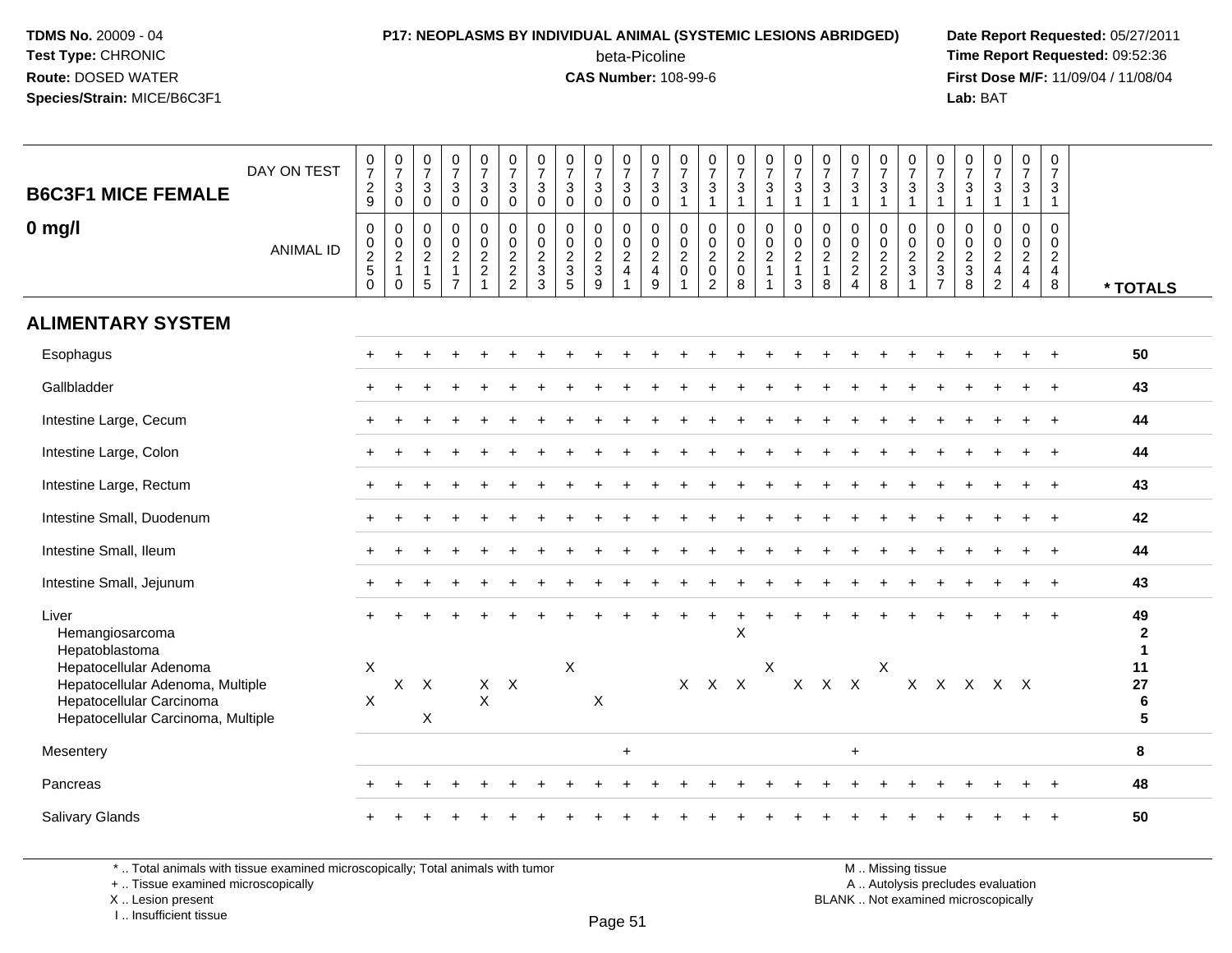# **P17: NEOPLASMS BY INDIVIDUAL ANIMAL (SYSTEMIC LESIONS ABRIDGED) Date Report Requested:** 05/27/2011

beta-Picoline<br>CAS Number: 108-99-6

| <b>B6C3F1 MICE FEMALE</b>                                                                                                                                           | DAY ON TEST      | $\begin{array}{c} 0 \\ 7 \end{array}$<br>$\frac{2}{9}$ | $\frac{0}{7}$<br>$\sqrt{3}$<br>$\mathbf 0$                        | $\,0\,$<br>$\overline{7}$<br>$\mathbf{3}$<br>$\mathbf 0$       | $\frac{0}{7}$<br>3<br>$\mathbf 0$                                | $\frac{0}{7}$<br>3<br>0                | $\begin{smallmatrix} 0\\7 \end{smallmatrix}$<br>$\mathbf{3}$<br>$\mathbf 0$ | $\frac{0}{7}$<br>$\mathbf{3}$<br>0                                  | $\begin{array}{c} 0 \\ 7 \end{array}$<br>3<br>$\mathbf 0$ | $\frac{0}{7}$<br>$\mathbf{3}$<br>$\mathbf 0$  | $\frac{0}{7}$<br>3<br>0                       | $\frac{0}{7}$<br>$\mathbf{3}$<br>$\mathbf 0$                      | $\frac{0}{7}$<br>3<br>$\mathbf{1}$                  | $\boldsymbol{0}$<br>$\overline{7}$<br>$\mathbf{3}$<br>$\mathbf{1}$     | $\frac{0}{7}$<br>3<br>$\mathbf{1}$                           | $\frac{0}{7}$<br>$\mathbf{3}$<br>$\mathbf{1}$      | $\begin{array}{c} 0 \\ 7 \end{array}$<br>3<br>$\overline{1}$        | $\frac{0}{7}$<br>3<br>$\mathbf{1}$                             | $\frac{0}{7}$<br>$\mathbf{3}$<br>$\mathbf{1}$      | $\begin{array}{c} 0 \\ 7 \end{array}$<br>$\mathbf{3}$<br>1 | $\begin{array}{c} 0 \\ 7 \end{array}$<br>3<br>$\mathbf{1}$ | 0<br>$\overline{7}$<br>$\mathbf{3}$<br>$\overline{1}$      | 0<br>$\overline{7}$<br>3<br>$\mathbf{1}$                     | $\frac{0}{7}$<br>$\mathbf{3}$<br>$\mathbf{1}$                              | $\frac{0}{7}$<br>3<br>$\mathbf 1$                                             | $\begin{smallmatrix} 0\\7 \end{smallmatrix}$<br>3<br>$\mathbf{1}$ |                   |
|---------------------------------------------------------------------------------------------------------------------------------------------------------------------|------------------|--------------------------------------------------------|-------------------------------------------------------------------|----------------------------------------------------------------|------------------------------------------------------------------|----------------------------------------|-----------------------------------------------------------------------------|---------------------------------------------------------------------|-----------------------------------------------------------|-----------------------------------------------|-----------------------------------------------|-------------------------------------------------------------------|-----------------------------------------------------|------------------------------------------------------------------------|--------------------------------------------------------------|----------------------------------------------------|---------------------------------------------------------------------|----------------------------------------------------------------|----------------------------------------------------|------------------------------------------------------------|------------------------------------------------------------|------------------------------------------------------------|--------------------------------------------------------------|----------------------------------------------------------------------------|-------------------------------------------------------------------------------|-------------------------------------------------------------------|-------------------|
| $0$ mg/l                                                                                                                                                            | <b>ANIMAL ID</b> | $\mathbf 0$<br>0<br>$\frac{2}{5}$<br>$\mathbf 0$       | 0<br>$\pmb{0}$<br>$\overline{2}$<br>$\overline{1}$<br>$\mathbf 0$ | $\Omega$<br>$\mathbf 0$<br>$\overline{c}$<br>$\mathbf{1}$<br>5 | $\Omega$<br>$\mathbf 0$<br>$\overline{2}$<br>1<br>$\overline{7}$ | 0<br>$\mathbf 0$<br>$\frac{2}{2}$<br>1 | $\mathbf 0$<br>$\mathbf 0$<br>$\frac{2}{2}$<br>$\overline{2}$               | $\mathbf 0$<br>$\mathsf{O}\xspace$<br>$\frac{2}{3}$<br>$\mathbf{3}$ | $\mathbf 0$<br>$\mathbf 0$<br>$\frac{2}{3}$<br>5          | $\Omega$<br>$\mathbf 0$<br>$\frac{2}{3}$<br>9 | $\Omega$<br>0<br>$\sqrt{2}$<br>$\overline{4}$ | 0<br>$\mathsf{O}\xspace$<br>$\overline{2}$<br>$\overline{4}$<br>9 | $\Omega$<br>0<br>$\overline{c}$<br>$\mathbf 0$<br>1 | $\Omega$<br>$\mathbf 0$<br>$\sqrt{2}$<br>$\mathbf 0$<br>$\overline{2}$ | $\mathbf 0$<br>$\mathbf 0$<br>$\sqrt{2}$<br>$\mathbf 0$<br>8 | 0<br>$\mathbf 0$<br>$\overline{c}$<br>$\mathbf{1}$ | $\mathbf 0$<br>$\mathbf 0$<br>$\overline{c}$<br>$\overline{1}$<br>3 | $\Omega$<br>$\mathbf 0$<br>$\overline{c}$<br>$\mathbf{1}$<br>8 | $\Omega$<br>0<br>$\sqrt{2}$<br>$\overline{c}$<br>Δ | $\Omega$<br>$\mathbf 0$<br>$\frac{2}{2}$<br>8              | $\Omega$<br>$\mathbf 0$<br>$\frac{2}{3}$                   | $\Omega$<br>$\mathbf 0$<br>$\frac{2}{3}$<br>$\overline{7}$ | $\Omega$<br>$\mathbf 0$<br>$\overline{c}$<br>$\sqrt{3}$<br>8 | $\Omega$<br>$\Omega$<br>$\overline{c}$<br>$\overline{4}$<br>$\overline{2}$ | $\Omega$<br>$\mathbf 0$<br>$\overline{a}$<br>$\overline{4}$<br>$\overline{4}$ | $\mathbf 0$<br>$\mathbf 0$<br>$\sqrt{2}$<br>$\overline{4}$<br>8   | * TOTALS          |
| Stomach, Forestomach                                                                                                                                                |                  |                                                        |                                                                   |                                                                |                                                                  |                                        |                                                                             |                                                                     |                                                           |                                               |                                               |                                                                   |                                                     |                                                                        |                                                              |                                                    |                                                                     |                                                                |                                                    |                                                            |                                                            |                                                            |                                                              |                                                                            |                                                                               | $\ddot{}$                                                         | 47                |
| Stomach, Glandular                                                                                                                                                  |                  | $\pm$                                                  |                                                                   |                                                                |                                                                  |                                        | ÷                                                                           |                                                                     |                                                           |                                               | ÷                                             |                                                                   | $\div$                                              |                                                                        |                                                              | ÷                                                  |                                                                     |                                                                |                                                    |                                                            | ÷                                                          |                                                            |                                                              |                                                                            | $\ddot{}$                                                                     | $+$                                                               | 45                |
| <b>CARDIOVASCULAR SYSTEM</b>                                                                                                                                        |                  |                                                        |                                                                   |                                                                |                                                                  |                                        |                                                                             |                                                                     |                                                           |                                               |                                               |                                                                   |                                                     |                                                                        |                                                              |                                                    |                                                                     |                                                                |                                                    |                                                            |                                                            |                                                            |                                                              |                                                                            |                                                                               |                                                                   |                   |
| <b>Blood Vessel</b>                                                                                                                                                 |                  |                                                        |                                                                   |                                                                |                                                                  |                                        |                                                                             |                                                                     |                                                           |                                               |                                               |                                                                   |                                                     |                                                                        |                                                              |                                                    |                                                                     |                                                                |                                                    |                                                            |                                                            |                                                            |                                                              |                                                                            |                                                                               |                                                                   | $\mathbf{2}$      |
| Heart                                                                                                                                                               |                  | $+$                                                    |                                                                   |                                                                |                                                                  |                                        |                                                                             |                                                                     |                                                           |                                               |                                               |                                                                   |                                                     |                                                                        |                                                              |                                                    |                                                                     |                                                                |                                                    |                                                            |                                                            |                                                            |                                                              |                                                                            | $\ddot{}$                                                                     | $\overline{+}$                                                    | 50                |
| <b>ENDOCRINE SYSTEM</b>                                                                                                                                             |                  |                                                        |                                                                   |                                                                |                                                                  |                                        |                                                                             |                                                                     |                                                           |                                               |                                               |                                                                   |                                                     |                                                                        |                                                              |                                                    |                                                                     |                                                                |                                                    |                                                            |                                                            |                                                            |                                                              |                                                                            |                                                                               |                                                                   |                   |
| <b>Adrenal Cortex</b>                                                                                                                                               |                  |                                                        |                                                                   |                                                                |                                                                  |                                        |                                                                             |                                                                     |                                                           |                                               |                                               |                                                                   |                                                     |                                                                        |                                                              |                                                    |                                                                     |                                                                |                                                    |                                                            |                                                            |                                                            |                                                              |                                                                            |                                                                               |                                                                   | 49                |
| <b>Adrenal Medulla</b><br>Pheochromocytoma Benign                                                                                                                   |                  |                                                        |                                                                   |                                                                |                                                                  |                                        | X                                                                           |                                                                     |                                                           |                                               |                                               |                                                                   |                                                     |                                                                        |                                                              |                                                    |                                                                     |                                                                |                                                    |                                                            |                                                            |                                                            |                                                              |                                                                            |                                                                               | $\overline{1}$                                                    | 49<br>$\mathbf 1$ |
| Islets, Pancreatic                                                                                                                                                  |                  |                                                        |                                                                   |                                                                |                                                                  |                                        |                                                                             |                                                                     |                                                           |                                               |                                               |                                                                   |                                                     |                                                                        |                                                              |                                                    |                                                                     |                                                                |                                                    |                                                            |                                                            |                                                            |                                                              |                                                                            | $\ddot{}$                                                                     | $\ddot{}$                                                         | 48                |
| Parathyroid Gland                                                                                                                                                   |                  |                                                        |                                                                   | м                                                              | $\ddot{}$                                                        | м                                      | $\ddot{}$                                                                   |                                                                     | м                                                         |                                               |                                               |                                                                   | м                                                   |                                                                        |                                                              |                                                    |                                                                     |                                                                |                                                    |                                                            |                                                            |                                                            |                                                              | м                                                                          | $\div$                                                                        | $\ddot{}$                                                         | 38                |
| <b>Pituitary Gland</b><br>Pars Distalis, Adenoma                                                                                                                    |                  |                                                        |                                                                   |                                                                |                                                                  |                                        |                                                                             |                                                                     |                                                           |                                               |                                               |                                                                   |                                                     |                                                                        |                                                              |                                                    |                                                                     |                                                                |                                                    |                                                            |                                                            |                                                            |                                                              |                                                                            | Х                                                                             | $\ddot{}$                                                         | 50<br>4           |
| <b>Thyroid Gland</b>                                                                                                                                                |                  |                                                        |                                                                   |                                                                |                                                                  |                                        |                                                                             |                                                                     |                                                           |                                               |                                               |                                                                   |                                                     |                                                                        |                                                              |                                                    |                                                                     |                                                                |                                                    |                                                            |                                                            |                                                            |                                                              |                                                                            | $\ddot{}$                                                                     | $+$                                                               | 48                |
| <b>GENERAL BODY SYSTEM</b>                                                                                                                                          |                  |                                                        |                                                                   |                                                                |                                                                  |                                        |                                                                             |                                                                     |                                                           |                                               |                                               |                                                                   |                                                     |                                                                        |                                                              |                                                    |                                                                     |                                                                |                                                    |                                                            |                                                            |                                                            |                                                              |                                                                            |                                                                               |                                                                   |                   |
| <b>NONE</b>                                                                                                                                                         |                  |                                                        |                                                                   |                                                                |                                                                  |                                        |                                                                             |                                                                     |                                                           |                                               |                                               |                                                                   |                                                     |                                                                        |                                                              |                                                    |                                                                     |                                                                |                                                    |                                                            |                                                            |                                                            |                                                              |                                                                            |                                                                               |                                                                   |                   |
| <b>GENITAL SYSTEM</b>                                                                                                                                               |                  |                                                        |                                                                   |                                                                |                                                                  |                                        |                                                                             |                                                                     |                                                           |                                               |                                               |                                                                   |                                                     |                                                                        |                                                              |                                                    |                                                                     |                                                                |                                                    |                                                            |                                                            |                                                            |                                                              |                                                                            |                                                                               |                                                                   |                   |
| <b>Clitoral Gland</b>                                                                                                                                               |                  |                                                        |                                                                   |                                                                |                                                                  |                                        |                                                                             |                                                                     |                                                           |                                               |                                               |                                                                   |                                                     |                                                                        |                                                              |                                                    |                                                                     |                                                                |                                                    |                                                            |                                                            |                                                            |                                                              |                                                                            |                                                                               |                                                                   | 50                |
| *  Total animals with tissue examined microscopically; Total animals with tumor<br>+  Tissue examined microscopically<br>X  Lesion present<br>I Insufficient tissue |                  |                                                        |                                                                   |                                                                |                                                                  |                                        |                                                                             |                                                                     |                                                           |                                               | Dano 52                                       |                                                                   |                                                     |                                                                        |                                                              |                                                    |                                                                     |                                                                |                                                    |                                                            | M  Missing tissue                                          |                                                            |                                                              | A  Autolysis precludes evaluation<br>BLANK  Not examined microscopically   |                                                                               |                                                                   |                   |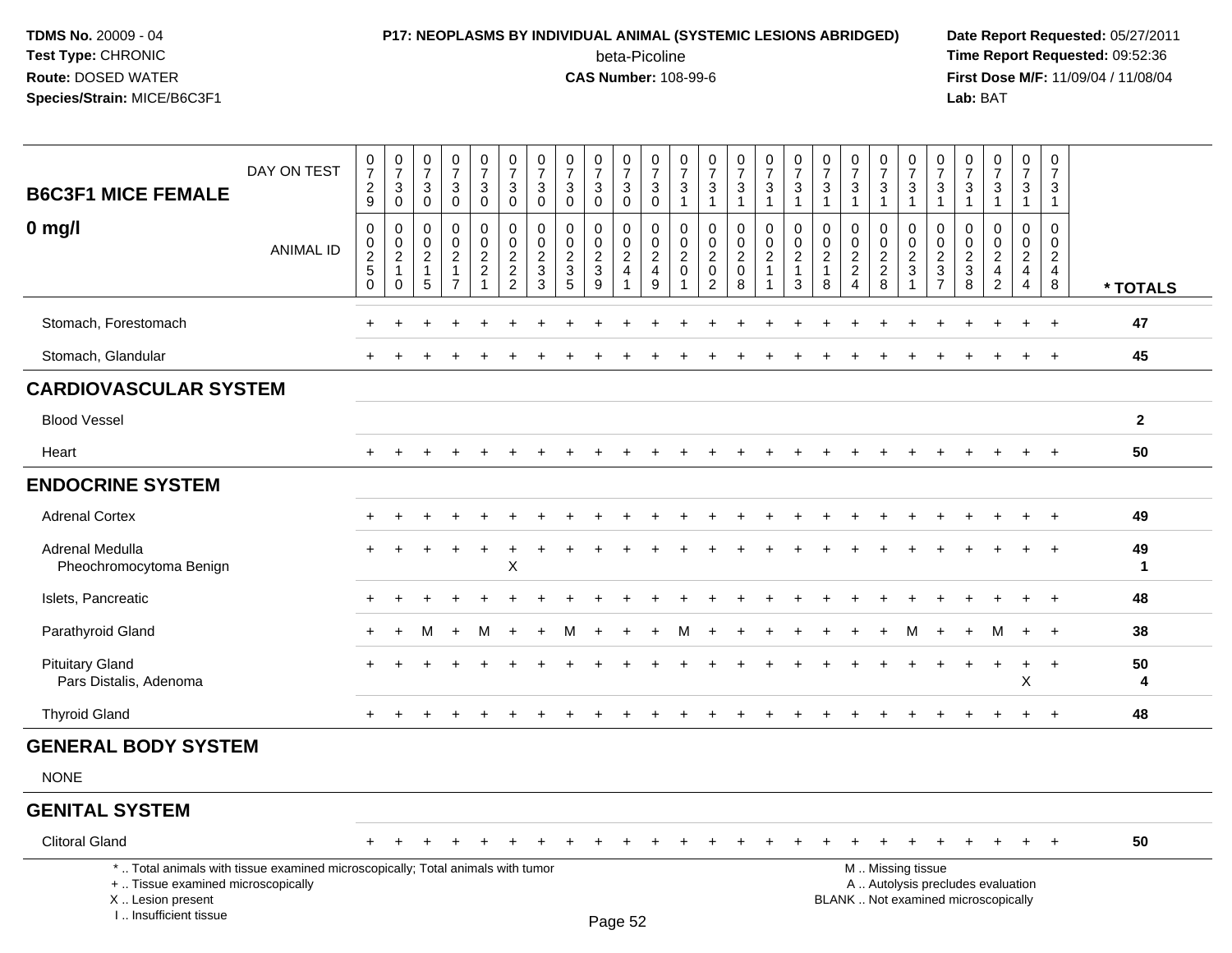### **P17: NEOPLASMS BY INDIVIDUAL ANIMAL (SYSTEMIC LESIONS ABRIDGED) Date Report Requested:** 05/27/2011

beta-Picoline<br>CAS Number: 108-99-6

 **Time Report Requested:** 09:52:36 **First Dose M/F:** 11/09/04 / 11/08/04<br>Lab: BAT **Lab:** BAT

| <b>B6C3F1 MICE FEMALE</b><br>$0$ mg/l                                                                  | DAY ON TEST<br><b>ANIMAL ID</b> | $\frac{0}{7}$<br>$\sqrt{2}$<br>9<br>$\pmb{0}$<br>$\frac{0}{2}$<br>$\mathbf 0$ | $\begin{smallmatrix}0\\7\end{smallmatrix}$<br>$\mathbf{3}$<br>$\mathbf 0$<br>0<br>$\pmb{0}$<br>$\sqrt{2}$<br>$\mathbf{1}$<br>0 | $\begin{smallmatrix}0\\7\end{smallmatrix}$<br>$\sqrt{3}$<br>$\mathbf 0$<br>$\pmb{0}$<br>$\pmb{0}$<br>$\sqrt{2}$<br>$\mathbf{1}$<br>5 | $\frac{0}{7}$<br>$\mathbf{3}$<br>$\mathbf 0$<br>$\pmb{0}$<br>$_2^0$<br>$\mathbf{1}$<br>$\overline{7}$ | $\frac{0}{7}$<br>$\ensuremath{\mathsf{3}}$<br>$\mathsf{O}\xspace$<br>$\mathbf 0$<br>$\frac{0}{2}$<br>$\overline{1}$ | $\begin{array}{c} 0 \\ 7 \end{array}$<br>$\mathbf{3}$<br>$\mathbf 0$<br>$\pmb{0}$<br>$\begin{array}{c} 0 \\ 2 \\ 2 \\ 2 \end{array}$ | $\begin{array}{c} 0 \\ 7 \end{array}$<br>3<br>$\mathbf 0$<br>0<br>$\boldsymbol{0}$<br>$\frac{2}{3}$<br>3 | $\frac{0}{7}$<br>$\ensuremath{\mathsf{3}}$<br>$\mathbf 0$<br>0<br>$\pmb{0}$<br>$\frac{2}{3}$<br>5 | $\frac{0}{7}$<br>$\mathbf{3}$<br>$\mathbf 0$<br>$\pmb{0}$<br>$\frac{0}{2}$<br>9 | $\begin{array}{c} 0 \\ 7 \end{array}$<br>$\ensuremath{\mathsf{3}}$<br>$\mathbf 0$<br>0<br>$\frac{0}{2}$ | $\frac{0}{7}$<br>$\ensuremath{\mathsf{3}}$<br>$\mathbf 0$<br>0<br>$\begin{smallmatrix} 0\\2 \end{smallmatrix}$<br>$\overline{\mathbf{4}}$<br>$9\,$ | $\frac{0}{7}$<br>3<br>1<br>0<br>$\mathbf 0$<br>$\boldsymbol{2}$<br>$\boldsymbol{0}$ | $\frac{0}{7}$<br>$\mathbf{3}$<br>$\mathbf{1}$<br>0<br>$\pmb{0}$<br>$\frac{2}{0}$<br>$\overline{2}$ | $\frac{0}{7}$<br>$\ensuremath{\mathsf{3}}$<br>$\mathbf{1}$<br>$\pmb{0}$<br>$\frac{0}{2}$<br>8 | $\begin{smallmatrix}0\\7\end{smallmatrix}$<br>$\mathsf 3$<br>$\mathbf{1}$<br>$\mathbf 0$<br>$\mathbf 0$<br>$\overline{2}$<br>$\overline{1}$ | $\frac{0}{7}$<br>$\ensuremath{\mathsf{3}}$<br>$\overline{1}$<br>$\pmb{0}$<br>$\frac{0}{2}$<br>$\mathbf{1}$<br>$\mathbf{3}$ | $\frac{0}{7}$<br>3<br>$\mathbf 1$<br>0<br>$\boldsymbol{0}$<br>$\overline{2}$<br>$\mathbf{1}$<br>8 | $\begin{smallmatrix}0\\7\end{smallmatrix}$<br>$\ensuremath{\mathsf{3}}$<br>$\mathbf{1}$<br>0<br>$\frac{0}{2}$<br>$\boldsymbol{\Lambda}$ | $\frac{0}{7}$<br>$\ensuremath{\mathsf{3}}$<br>$\mathbf{1}$<br>0<br>$\begin{array}{c} 0 \\ 2 \\ 2 \\ 8 \end{array}$ | $\begin{array}{c} 0 \\ 7 \end{array}$<br>$\mathbf{3}$<br>$\overline{1}$<br>0<br>$\frac{0}{2}$ | $\frac{0}{7}$<br>$\sqrt{3}$<br>$\overline{1}$<br>0<br>$\frac{0}{2}$<br>$\frac{2}{7}$ | $\frac{0}{7}$<br>$\sqrt{3}$<br>$\mathbf{1}$<br>$\mathbf 0$<br>$\mathbf 0$<br>$\frac{2}{3}$<br>8 | $\begin{smallmatrix}0\\7\end{smallmatrix}$<br>$\ensuremath{\mathsf{3}}$<br>$\mathbf{1}$<br>$\mathbf 0$<br>$\mathbf 0$<br>$\frac{2}{4}$<br>$\overline{2}$ | $\frac{0}{7}$<br>$\mathbf{3}$<br>$\mathbf{1}$<br>0<br>$\frac{0}{2}$<br>$\overline{4}$ | 0<br>$\overline{7}$<br>3<br>$\mathbf{1}$<br>0<br>$\mathsf{O}\xspace$<br>$\frac{2}{4}$<br>8 | * TOTALS                                  |
|--------------------------------------------------------------------------------------------------------|---------------------------------|-------------------------------------------------------------------------------|--------------------------------------------------------------------------------------------------------------------------------|--------------------------------------------------------------------------------------------------------------------------------------|-------------------------------------------------------------------------------------------------------|---------------------------------------------------------------------------------------------------------------------|--------------------------------------------------------------------------------------------------------------------------------------|----------------------------------------------------------------------------------------------------------|---------------------------------------------------------------------------------------------------|---------------------------------------------------------------------------------|---------------------------------------------------------------------------------------------------------|----------------------------------------------------------------------------------------------------------------------------------------------------|-------------------------------------------------------------------------------------|----------------------------------------------------------------------------------------------------|-----------------------------------------------------------------------------------------------|---------------------------------------------------------------------------------------------------------------------------------------------|----------------------------------------------------------------------------------------------------------------------------|---------------------------------------------------------------------------------------------------|-----------------------------------------------------------------------------------------------------------------------------------------|--------------------------------------------------------------------------------------------------------------------|-----------------------------------------------------------------------------------------------|--------------------------------------------------------------------------------------|-------------------------------------------------------------------------------------------------|----------------------------------------------------------------------------------------------------------------------------------------------------------|---------------------------------------------------------------------------------------|--------------------------------------------------------------------------------------------|-------------------------------------------|
| Ovary<br>Cystadenoma                                                                                   |                                 |                                                                               |                                                                                                                                |                                                                                                                                      |                                                                                                       |                                                                                                                     |                                                                                                                                      | X                                                                                                        |                                                                                                   |                                                                                 |                                                                                                         | $\times$                                                                                                                                           |                                                                                     |                                                                                                    |                                                                                               |                                                                                                                                             |                                                                                                                            |                                                                                                   |                                                                                                                                         |                                                                                                                    |                                                                                               |                                                                                      | Χ                                                                                               |                                                                                                                                                          | $\ddot{}$                                                                             | $\ddot{}$                                                                                  | 49<br>3                                   |
| <b>Uterus</b><br>Polyp Stromal<br>Endometrium, Adenoma                                                 |                                 |                                                                               |                                                                                                                                |                                                                                                                                      |                                                                                                       |                                                                                                                     |                                                                                                                                      |                                                                                                          | X                                                                                                 |                                                                                 |                                                                                                         |                                                                                                                                                    |                                                                                     |                                                                                                    |                                                                                               |                                                                                                                                             |                                                                                                                            |                                                                                                   |                                                                                                                                         |                                                                                                                    |                                                                                               |                                                                                      |                                                                                                 |                                                                                                                                                          |                                                                                       |                                                                                            | 49<br>$\boldsymbol{2}$<br>$\mathbf{1}$    |
| <b>HEMATOPOIETIC SYSTEM</b>                                                                            |                                 |                                                                               |                                                                                                                                |                                                                                                                                      |                                                                                                       |                                                                                                                     |                                                                                                                                      |                                                                                                          |                                                                                                   |                                                                                 |                                                                                                         |                                                                                                                                                    |                                                                                     |                                                                                                    |                                                                                               |                                                                                                                                             |                                                                                                                            |                                                                                                   |                                                                                                                                         |                                                                                                                    |                                                                                               |                                                                                      |                                                                                                 |                                                                                                                                                          |                                                                                       |                                                                                            |                                           |
| <b>Bone Marrow</b><br>Hemangiosarcoma                                                                  |                                 |                                                                               |                                                                                                                                |                                                                                                                                      |                                                                                                       |                                                                                                                     |                                                                                                                                      |                                                                                                          |                                                                                                   |                                                                                 |                                                                                                         |                                                                                                                                                    |                                                                                     |                                                                                                    | $\pmb{\times}$                                                                                |                                                                                                                                             |                                                                                                                            |                                                                                                   |                                                                                                                                         |                                                                                                                    |                                                                                               |                                                                                      |                                                                                                 |                                                                                                                                                          |                                                                                       |                                                                                            | 49<br>$\mathbf 1$                         |
| Lymph Node                                                                                             |                                 |                                                                               |                                                                                                                                |                                                                                                                                      |                                                                                                       |                                                                                                                     |                                                                                                                                      |                                                                                                          |                                                                                                   | $\ddot{}$                                                                       |                                                                                                         |                                                                                                                                                    |                                                                                     |                                                                                                    |                                                                                               |                                                                                                                                             |                                                                                                                            |                                                                                                   |                                                                                                                                         |                                                                                                                    | $\ddot{}$                                                                                     |                                                                                      |                                                                                                 |                                                                                                                                                          | $\ddot{}$                                                                             |                                                                                            | 6                                         |
| Lymph Node, Mandibular                                                                                 |                                 |                                                                               |                                                                                                                                |                                                                                                                                      |                                                                                                       |                                                                                                                     |                                                                                                                                      |                                                                                                          |                                                                                                   |                                                                                 |                                                                                                         |                                                                                                                                                    |                                                                                     |                                                                                                    |                                                                                               |                                                                                                                                             |                                                                                                                            |                                                                                                   |                                                                                                                                         |                                                                                                                    |                                                                                               |                                                                                      |                                                                                                 |                                                                                                                                                          |                                                                                       |                                                                                            | 48                                        |
| Lymph Node, Mesenteric                                                                                 |                                 |                                                                               |                                                                                                                                |                                                                                                                                      |                                                                                                       |                                                                                                                     |                                                                                                                                      |                                                                                                          |                                                                                                   |                                                                                 |                                                                                                         |                                                                                                                                                    |                                                                                     |                                                                                                    |                                                                                               |                                                                                                                                             |                                                                                                                            |                                                                                                   |                                                                                                                                         |                                                                                                                    |                                                                                               |                                                                                      |                                                                                                 |                                                                                                                                                          |                                                                                       |                                                                                            | 46                                        |
| Spleen<br>Hemangiosarcoma                                                                              |                                 |                                                                               |                                                                                                                                |                                                                                                                                      |                                                                                                       |                                                                                                                     |                                                                                                                                      |                                                                                                          |                                                                                                   |                                                                                 |                                                                                                         |                                                                                                                                                    |                                                                                     |                                                                                                    | X                                                                                             |                                                                                                                                             |                                                                                                                            |                                                                                                   |                                                                                                                                         |                                                                                                                    |                                                                                               |                                                                                      |                                                                                                 |                                                                                                                                                          |                                                                                       |                                                                                            | 46<br>1                                   |
| Thymus                                                                                                 |                                 |                                                                               |                                                                                                                                |                                                                                                                                      |                                                                                                       |                                                                                                                     |                                                                                                                                      |                                                                                                          |                                                                                                   |                                                                                 |                                                                                                         |                                                                                                                                                    |                                                                                     |                                                                                                    |                                                                                               |                                                                                                                                             |                                                                                                                            |                                                                                                   |                                                                                                                                         |                                                                                                                    |                                                                                               |                                                                                      |                                                                                                 |                                                                                                                                                          |                                                                                       |                                                                                            | 45                                        |
| <b>INTEGUMENTARY SYSTEM</b>                                                                            |                                 |                                                                               |                                                                                                                                |                                                                                                                                      |                                                                                                       |                                                                                                                     |                                                                                                                                      |                                                                                                          |                                                                                                   |                                                                                 |                                                                                                         |                                                                                                                                                    |                                                                                     |                                                                                                    |                                                                                               |                                                                                                                                             |                                                                                                                            |                                                                                                   |                                                                                                                                         |                                                                                                                    |                                                                                               |                                                                                      |                                                                                                 |                                                                                                                                                          |                                                                                       |                                                                                            |                                           |
| <b>Mammary Gland</b>                                                                                   |                                 |                                                                               |                                                                                                                                |                                                                                                                                      |                                                                                                       |                                                                                                                     |                                                                                                                                      |                                                                                                          |                                                                                                   |                                                                                 |                                                                                                         |                                                                                                                                                    |                                                                                     |                                                                                                    |                                                                                               |                                                                                                                                             |                                                                                                                            |                                                                                                   |                                                                                                                                         |                                                                                                                    |                                                                                               |                                                                                      |                                                                                                 |                                                                                                                                                          |                                                                                       |                                                                                            | 50                                        |
| Skin<br>Mast Cell Tumor Benign<br>Subcutaneous Tissue, Hemangiosarcoma<br>Subcutaneous Tissue, Sarcoma |                                 |                                                                               |                                                                                                                                |                                                                                                                                      |                                                                                                       |                                                                                                                     |                                                                                                                                      |                                                                                                          |                                                                                                   |                                                                                 |                                                                                                         |                                                                                                                                                    |                                                                                     |                                                                                                    | X                                                                                             |                                                                                                                                             |                                                                                                                            |                                                                                                   |                                                                                                                                         |                                                                                                                    |                                                                                               | $\mathsf X$                                                                          | X                                                                                               |                                                                                                                                                          |                                                                                       | $\ddot{}$                                                                                  | 50<br>1<br>$\mathbf{2}$<br>$\overline{2}$ |

\* .. Total animals with tissue examined microscopically; Total animals with tumor

+ .. Tissue examined microscopically

X .. Lesion present

I .. Insufficient tissue

M .. Missing tissue y the contract of the contract of the contract of the contract of the contract of  $\mathsf A$  . Autolysis precludes evaluation Lesion present BLANK .. Not examined microscopically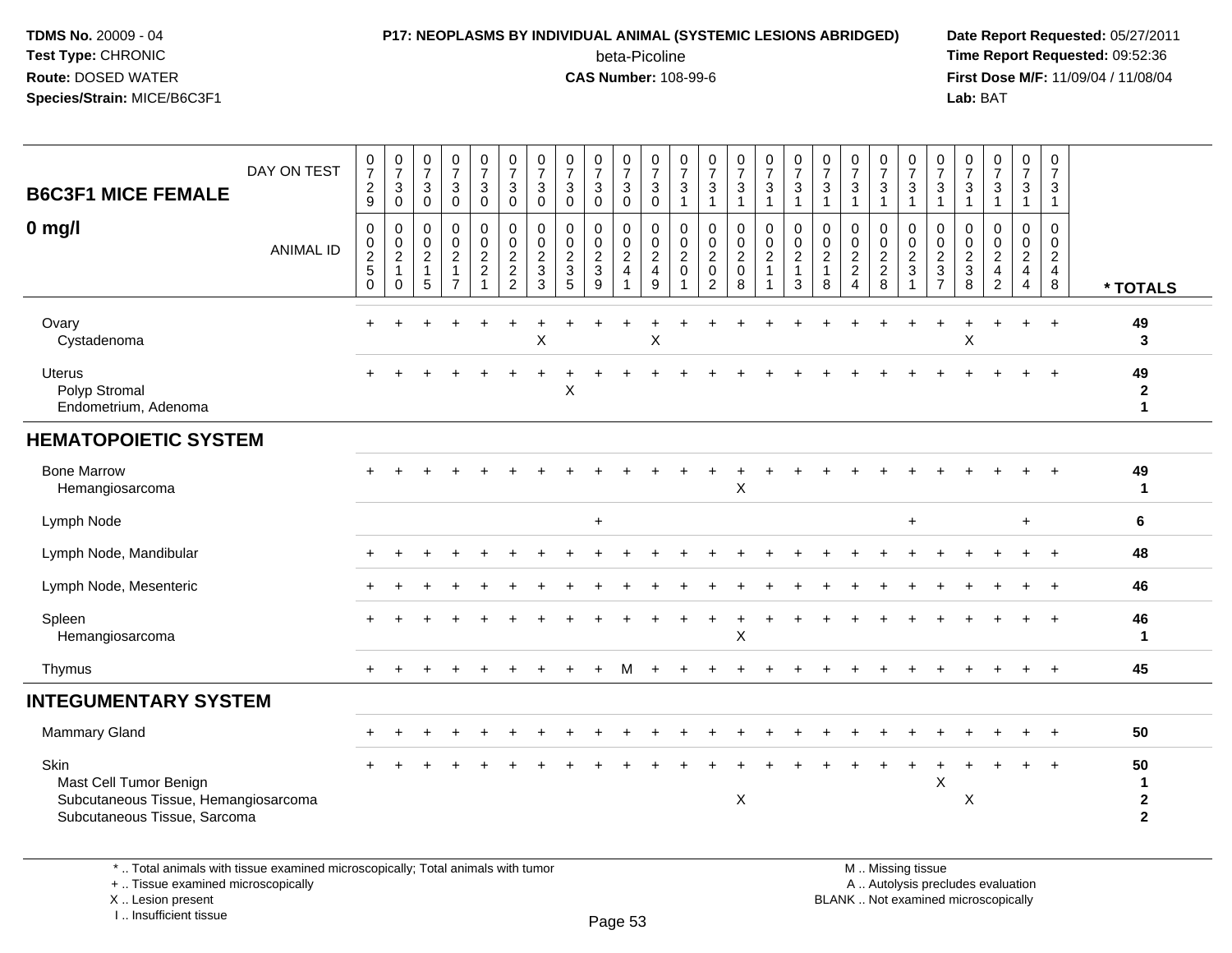I .. Insufficient tissue

## **P17: NEOPLASMS BY INDIVIDUAL ANIMAL (SYSTEMIC LESIONS ABRIDGED) Date Report Requested:** 05/27/2011

beta-Picoline<br>CAS Number: 108-99-6

| <b>B6C3F1 MICE FEMALE</b>                                                                                                                                                                    | DAY ON TEST      | $\begin{smallmatrix}0\\7\end{smallmatrix}$<br>$\frac{2}{9}$     | $\frac{0}{7}$<br>$\mathbf{3}$<br>$\overline{0}$                        | $\frac{0}{7}$<br>3<br>$\mathbf 0$                                                | $\frac{0}{7}$<br>3<br>$\mathsf{O}\xspace$                 | 0<br>$\overline{7}$<br>$_0^3$                             | $\frac{0}{7}$<br>$\mathbf{3}$<br>$\ddot{\mathbf{0}}$      | $\pmb{0}$<br>$\overline{7}$<br>3<br>$\mathbf 0$        | $\frac{0}{7}$<br>$\mathbf{3}$<br>$\mathbf 0$                        | $\pmb{0}$<br>$\overline{7}$<br>$\sqrt{3}$<br>$\mathbf 0$ | 0<br>$\overline{7}$<br>3<br>$\overline{0}$                                                  | $\frac{0}{7}$<br>3<br>$\overline{0}$                                   | 0<br>$\overline{7}$<br>$\ensuremath{\mathsf{3}}$<br>$\mathbf{1}$ | $\frac{0}{7}$<br>$\ensuremath{\mathsf{3}}$<br>$\mathbf{1}$            | $\frac{0}{7}$<br>$\frac{3}{1}$                 | $\frac{0}{7}$<br>$\mathsf 3$<br>$\overline{1}$                | 0<br>$\overline{7}$<br>3<br>$\mathbf{1}$               | $\frac{0}{7}$<br>$\sqrt{3}$<br>$\mathbf{1}$                       | $\frac{0}{7}$<br>3<br>$\mathbf{1}$                  | 0<br>$\overline{7}$<br>3<br>$\mathbf{1}$   | $\mathbf 0$<br>$\overline{7}$<br>$\sqrt{3}$<br>$\overline{1}$ | 0<br>$\overline{7}$<br>$\mathbf{3}$<br>$\mathbf{1}$ | 0<br>$\overline{7}$<br>3<br>$\mathbf{1}$                     | $\frac{0}{7}$<br>$\mathbf{3}$<br>$\mathbf{1}$                            | 0<br>$\overline{7}$<br>3<br>$\mathbf{1}$                      | 0<br>$\overline{7}$<br>3<br>$\mathbf{1}$                         |                            |
|----------------------------------------------------------------------------------------------------------------------------------------------------------------------------------------------|------------------|-----------------------------------------------------------------|------------------------------------------------------------------------|----------------------------------------------------------------------------------|-----------------------------------------------------------|-----------------------------------------------------------|-----------------------------------------------------------|--------------------------------------------------------|---------------------------------------------------------------------|----------------------------------------------------------|---------------------------------------------------------------------------------------------|------------------------------------------------------------------------|------------------------------------------------------------------|-----------------------------------------------------------------------|------------------------------------------------|---------------------------------------------------------------|--------------------------------------------------------|-------------------------------------------------------------------|-----------------------------------------------------|--------------------------------------------|---------------------------------------------------------------|-----------------------------------------------------|--------------------------------------------------------------|--------------------------------------------------------------------------|---------------------------------------------------------------|------------------------------------------------------------------|----------------------------|
| $0$ mg/l                                                                                                                                                                                     | <b>ANIMAL ID</b> | $\mathsf 0$<br>$\mathsf{O}\xspace$<br>$\frac{2}{5}$<br>$\Omega$ | $\mathbf 0$<br>$\pmb{0}$<br>$\overline{2}$<br>$\mathbf{1}$<br>$\Omega$ | $\mathbf 0$<br>$\mathbf 0$<br>$\boldsymbol{2}$<br>$\mathbf{1}$<br>$\overline{5}$ | 0<br>$\mathbf 0$<br>$\overline{c}$<br>1<br>$\overline{7}$ | 0<br>$\mathbf 0$<br>$\overline{c}$<br>$\overline{a}$<br>1 | $\pmb{0}$<br>$\pmb{0}$<br>$\overline{c}$<br>$\frac{2}{2}$ | $\mathbf 0$<br>$\mathbf 0$<br>$\overline{c}$<br>3<br>3 | $\mathbf 0$<br>$\mathbf 0$<br>$\overline{2}$<br>$\overline{3}$<br>5 | 0<br>$\mathbf 0$<br>$\frac{2}{3}$                        | $\mathbf 0$<br>$\mathsf 0$<br>$\boldsymbol{2}$<br>$\overline{\mathbf{4}}$<br>$\overline{1}$ | $\mathbf 0$<br>0<br>$\overline{c}$<br>$\overline{4}$<br>$\overline{9}$ | 0<br>$\mathbf 0$<br>$\overline{c}$<br>$\pmb{0}$                  | 0<br>$\mathbf 0$<br>$\boldsymbol{2}$<br>$\mathbf 0$<br>$\overline{2}$ | $\mathbf 0$<br>$\pmb{0}$<br>$\frac{2}{0}$<br>8 | $\mathbf 0$<br>$\mathbf 0$<br>$\frac{2}{1}$<br>$\overline{1}$ | $\mathbf 0$<br>$\mathbf 0$<br>$\overline{2}$<br>1<br>3 | $\mathbf 0$<br>$\mathbf 0$<br>$\overline{2}$<br>$\mathbf{1}$<br>8 | 0<br>$\mathbf 0$<br>$\frac{2}{2}$<br>$\overline{4}$ | 0<br>$\mathbf 0$<br>$\sqrt{2}$<br>$_{8}^2$ | $\mathbf 0$<br>$\mathbf 0$<br>$\frac{2}{3}$<br>$\overline{1}$ | 0<br>$\Omega$<br>$\overline{c}$<br>$\frac{3}{7}$    | $\Omega$<br>$\mathbf 0$<br>$\overline{c}$<br>$\sqrt{3}$<br>8 | 0<br>$\mathbf 0$<br>$\overline{c}$<br>$\frac{4}{2}$                      | $\mathbf 0$<br>$\mathbf 0$<br>$\frac{2}{4}$<br>$\overline{4}$ | $\Omega$<br>$\mathbf 0$<br>$\overline{a}$<br>$\overline{4}$<br>8 | * TOTALS                   |
| <b>MUSCULOSKELETAL SYSTEM</b>                                                                                                                                                                |                  |                                                                 |                                                                        |                                                                                  |                                                           |                                                           |                                                           |                                                        |                                                                     |                                                          |                                                                                             |                                                                        |                                                                  |                                                                       |                                                |                                                               |                                                        |                                                                   |                                                     |                                            |                                                               |                                                     |                                                              |                                                                          |                                                               |                                                                  |                            |
| <b>Bone</b><br>Osteosarcoma                                                                                                                                                                  |                  |                                                                 |                                                                        |                                                                                  |                                                           |                                                           |                                                           |                                                        |                                                                     |                                                          |                                                                                             |                                                                        |                                                                  | X                                                                     |                                                |                                                               |                                                        |                                                                   |                                                     |                                            |                                                               |                                                     |                                                              |                                                                          |                                                               |                                                                  | 50<br>$\overline{2}$       |
| <b>Skeletal Muscle</b>                                                                                                                                                                       |                  |                                                                 |                                                                        |                                                                                  |                                                           |                                                           |                                                           |                                                        |                                                                     |                                                          |                                                                                             |                                                                        |                                                                  |                                                                       |                                                |                                                               |                                                        |                                                                   |                                                     |                                            |                                                               |                                                     |                                                              |                                                                          |                                                               |                                                                  | 1                          |
| <b>NERVOUS SYSTEM</b>                                                                                                                                                                        |                  |                                                                 |                                                                        |                                                                                  |                                                           |                                                           |                                                           |                                                        |                                                                     |                                                          |                                                                                             |                                                                        |                                                                  |                                                                       |                                                |                                                               |                                                        |                                                                   |                                                     |                                            |                                                               |                                                     |                                                              |                                                                          |                                                               |                                                                  |                            |
| <b>Brain</b>                                                                                                                                                                                 |                  |                                                                 |                                                                        |                                                                                  |                                                           |                                                           |                                                           |                                                        |                                                                     |                                                          |                                                                                             |                                                                        |                                                                  |                                                                       |                                                |                                                               |                                                        |                                                                   |                                                     |                                            |                                                               |                                                     |                                                              |                                                                          |                                                               |                                                                  | 50                         |
| Peripheral Nerve                                                                                                                                                                             |                  |                                                                 |                                                                        |                                                                                  |                                                           |                                                           |                                                           |                                                        |                                                                     |                                                          |                                                                                             |                                                                        |                                                                  |                                                                       |                                                |                                                               |                                                        |                                                                   |                                                     |                                            |                                                               |                                                     |                                                              |                                                                          |                                                               |                                                                  | $\mathbf{1}$               |
| Spinal Cord                                                                                                                                                                                  |                  |                                                                 |                                                                        |                                                                                  |                                                           |                                                           |                                                           |                                                        |                                                                     |                                                          |                                                                                             |                                                                        |                                                                  |                                                                       |                                                |                                                               |                                                        |                                                                   |                                                     |                                            |                                                               |                                                     |                                                              |                                                                          |                                                               |                                                                  | $\mathbf{1}$               |
| <b>RESPIRATORY SYSTEM</b>                                                                                                                                                                    |                  |                                                                 |                                                                        |                                                                                  |                                                           |                                                           |                                                           |                                                        |                                                                     |                                                          |                                                                                             |                                                                        |                                                                  |                                                                       |                                                |                                                               |                                                        |                                                                   |                                                     |                                            |                                                               |                                                     |                                                              |                                                                          |                                                               |                                                                  |                            |
| Lung<br>Alveolar/Bronchiolar Adenoma<br>Alveolar/Bronchiolar Carcinoma<br>Carcinoma, Metastatic, Harderian Gland<br>Hepatocellular Carcinoma, Metastatic, Liver<br>Sarcoma, Metastatic, Skin |                  | ÷.                                                              | $\boldsymbol{\mathsf{X}}$                                              |                                                                                  |                                                           | $\mathsf{X}$                                              | $\boldsymbol{\mathsf{X}}$                                 | $\mathsf X$                                            |                                                                     |                                                          |                                                                                             |                                                                        |                                                                  |                                                                       |                                                | X                                                             |                                                        |                                                                   |                                                     |                                            | X                                                             |                                                     |                                                              |                                                                          | $+$                                                           | $+$                                                              | 50<br>7<br>1<br>1<br>1     |
| Nose                                                                                                                                                                                         |                  |                                                                 |                                                                        |                                                                                  |                                                           |                                                           |                                                           |                                                        |                                                                     |                                                          |                                                                                             |                                                                        |                                                                  |                                                                       |                                                |                                                               |                                                        |                                                                   |                                                     |                                            |                                                               |                                                     |                                                              |                                                                          |                                                               |                                                                  | 49                         |
| Trachea                                                                                                                                                                                      |                  |                                                                 |                                                                        |                                                                                  |                                                           |                                                           |                                                           |                                                        |                                                                     |                                                          |                                                                                             |                                                                        |                                                                  |                                                                       |                                                |                                                               |                                                        |                                                                   |                                                     |                                            |                                                               |                                                     |                                                              |                                                                          | $\ddot{}$                                                     | $+$                                                              | 47                         |
| <b>SPECIAL SENSES SYSTEM</b>                                                                                                                                                                 |                  |                                                                 |                                                                        |                                                                                  |                                                           |                                                           |                                                           |                                                        |                                                                     |                                                          |                                                                                             |                                                                        |                                                                  |                                                                       |                                                |                                                               |                                                        |                                                                   |                                                     |                                            |                                                               |                                                     |                                                              |                                                                          |                                                               |                                                                  |                            |
| Eye<br>Carcinoma, Metastatic, Harderian Gland                                                                                                                                                |                  |                                                                 |                                                                        |                                                                                  |                                                           |                                                           |                                                           |                                                        |                                                                     |                                                          |                                                                                             |                                                                        |                                                                  |                                                                       |                                                |                                                               |                                                        |                                                                   |                                                     |                                            |                                                               |                                                     |                                                              |                                                                          |                                                               |                                                                  | 43<br>$\blacktriangleleft$ |
| *  Total animals with tissue examined microscopically; Total animals with tumor<br>+  Tissue examined microscopically<br>X  Lesion present                                                   |                  |                                                                 |                                                                        |                                                                                  |                                                           |                                                           |                                                           |                                                        |                                                                     |                                                          |                                                                                             |                                                                        |                                                                  |                                                                       |                                                |                                                               |                                                        |                                                                   |                                                     |                                            | M  Missing tissue                                             |                                                     |                                                              | A  Autolysis precludes evaluation<br>BLANK  Not examined microscopically |                                                               |                                                                  |                            |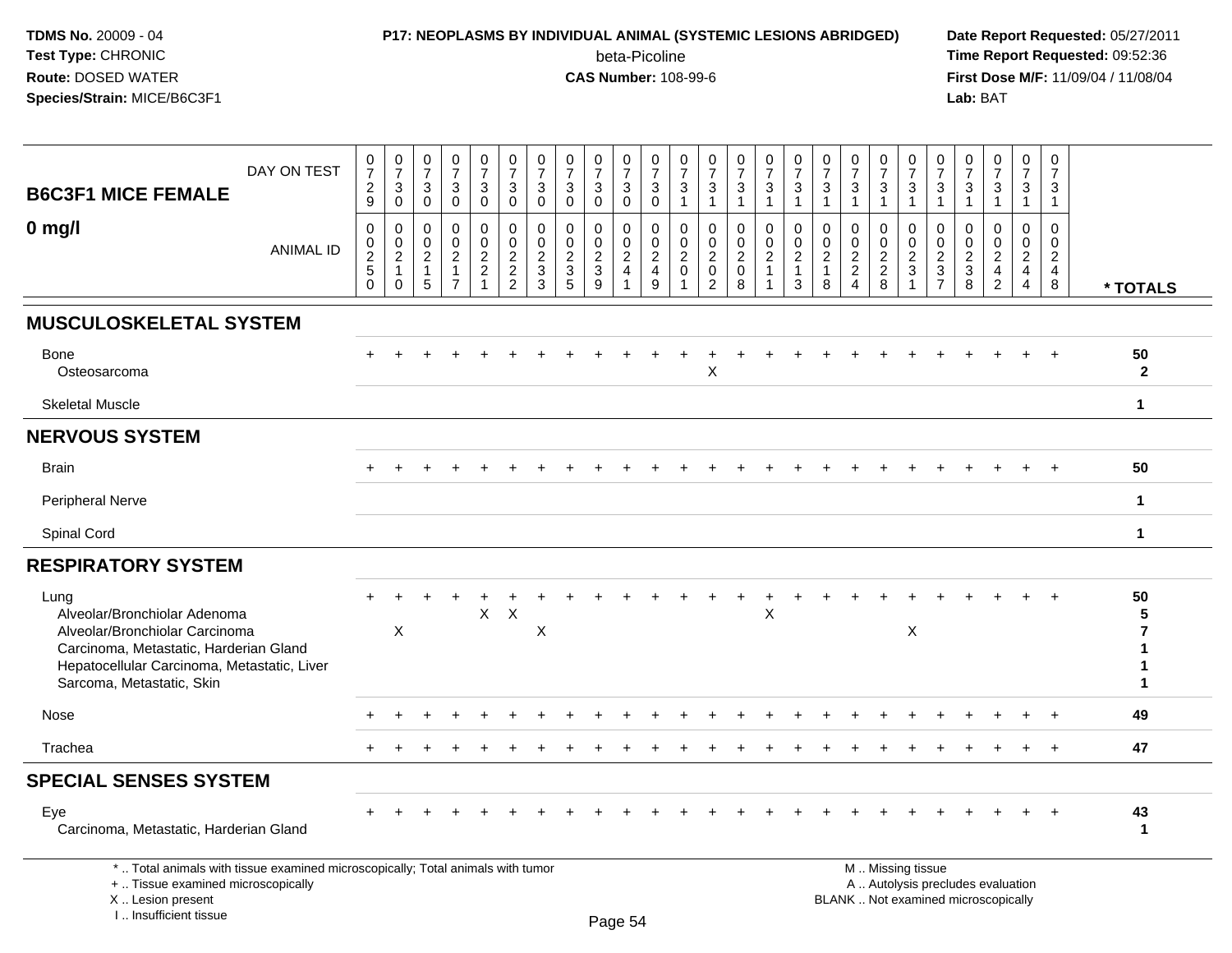## **P17: NEOPLASMS BY INDIVIDUAL ANIMAL (SYSTEMIC LESIONS ABRIDGED) Date Report Requested:** 05/27/2011

beta-Picoline<br>CAS Number: 108-99-6

| <b>B6C3F1 MICE FEMALE</b><br>$0$ mg/l                       | DAY ON TEST<br>ANIMAL ID | $\frac{0}{7}$<br>$\overline{c}$<br>$9\,$<br>0<br>$\mathbf 0$ | $\frac{0}{7}$<br>$\sqrt{3}$<br>0<br>$\begin{smallmatrix} 0\\0\\2 \end{smallmatrix}$ | $\pmb{0}$<br>$\overline{7}$<br>3<br>$\Omega$<br>0<br>$\pmb{0}$ | $\frac{0}{7}$<br>3<br>$\Omega$<br>$_0^0$ | $\frac{0}{7}$<br>$\ensuremath{\mathsf{3}}$<br>0<br>$_{\rm 0}^{\rm 0}$ | $\frac{0}{7}$<br>$\ensuremath{\mathsf{3}}$<br>$\mathbf 0$<br>$\begin{smallmatrix} 0\\0 \end{smallmatrix}$ | $\frac{0}{7}$<br>3<br>$\mathbf 0$<br>$\begin{array}{c} 0 \\ 0 \\ 2 \\ 3 \end{array}$ | $\frac{0}{7}$<br>$\mathbf{3}$<br>$\Omega$<br>$\begin{array}{c} 0 \\ 0 \\ 2 \\ 3 \end{array}$ | $\mathbf 0$<br>$\overline{7}$<br>3<br>$\Omega$<br>0<br>$\pmb{0}$ | $\begin{array}{c} 0 \\ 7 \end{array}$<br>$\ensuremath{\mathsf{3}}$<br>$\Omega$<br>0<br>$\bar{0}$ | $\frac{0}{7}$<br>3<br>$\Omega$<br>$\begin{matrix} 0 \\ 0 \\ 2 \end{matrix}$ | $\frac{0}{7}$<br>$\sqrt{3}$<br>$\begin{smallmatrix}0\0\0\end{smallmatrix}$ | $\frac{0}{7}$<br>$\sqrt{3}$<br>$\begin{matrix} 0 \\ 0 \\ 2 \\ 0 \end{matrix}$ | $\frac{0}{7}$<br>3<br>0<br>$\bar{0}$ | $\frac{0}{7}$<br>$\ensuremath{\mathsf{3}}$<br>$_{\rm 0}^{\rm 0}$ | $\frac{0}{7}$<br>3<br>$\begin{smallmatrix} 0\\0\\2 \end{smallmatrix}$ | 0<br>$\overline{z}$<br>3<br>0<br>$\pmb{0}$ | $\frac{0}{7}$<br>$\sqrt{3}$<br>0<br>$\ddot{\mathbf{0}}$ | $\frac{0}{7}$<br>$\sqrt{3}$<br>0<br>$\mathbf 0$ | $\mathbf 0$<br>$\overline{7}$<br>$\ensuremath{\mathsf{3}}$<br>0<br>$\pmb{0}$ | $\frac{0}{7}$<br>3<br>0<br>$\boldsymbol{0}$ | $\frac{0}{7}$<br>3<br>$\pmb{0}$ | $\frac{0}{7}$<br>$\ensuremath{\mathsf{3}}$<br>$\begin{smallmatrix} 0\\0 \end{smallmatrix}$ | $\begin{array}{c} 0 \\ 7 \end{array}$<br>3<br>0<br>$\bar{0}$ | $\mathbf 0$<br>$\overline{7}$<br>$\sqrt{3}$<br>0<br>$\overline{0}$ |                                                   |
|-------------------------------------------------------------|--------------------------|--------------------------------------------------------------|-------------------------------------------------------------------------------------|----------------------------------------------------------------|------------------------------------------|-----------------------------------------------------------------------|-----------------------------------------------------------------------------------------------------------|--------------------------------------------------------------------------------------|----------------------------------------------------------------------------------------------|------------------------------------------------------------------|--------------------------------------------------------------------------------------------------|-----------------------------------------------------------------------------|----------------------------------------------------------------------------|-------------------------------------------------------------------------------|--------------------------------------|------------------------------------------------------------------|-----------------------------------------------------------------------|--------------------------------------------|---------------------------------------------------------|-------------------------------------------------|------------------------------------------------------------------------------|---------------------------------------------|---------------------------------|--------------------------------------------------------------------------------------------|--------------------------------------------------------------|--------------------------------------------------------------------|---------------------------------------------------|
|                                                             |                          | $\frac{2}{5}$<br>$\mathbf 0$                                 | $\overline{1}$                                                                      | $\overline{c}$<br>1<br>5                                       | $\overline{c}$                           | $\frac{2}{2}$                                                         | $\frac{2}{2}$<br>$\overline{2}$                                                                           | 3                                                                                    | 5                                                                                            | $\frac{2}{3}$<br>9                                               | $\frac{2}{4}$                                                                                    | $\overline{4}$<br>9                                                         | $\frac{2}{0}$                                                              | $\overline{2}$                                                                | $\frac{2}{0}$<br>8                   | $\frac{2}{1}$                                                    | $\overline{1}$<br>3                                                   | $\boldsymbol{2}$<br>8                      | $\frac{2}{2}$                                           | $_2^2$<br>8                                     | $\boldsymbol{2}$<br>3                                                        | $\frac{2}{3}$<br>$\overline{ }$             | $\frac{2}{3}$<br>8              | $\boldsymbol{2}$<br>$\overline{\mathbf{4}}$<br>2                                           | $\frac{2}{4}$<br>4                                           | $\overline{c}$<br>$\overline{\mathbf{4}}$<br>8                     | * TOTALS                                          |
| Harderian Gland<br>Adenoma<br>Carcinoma                     |                          | $\pm$                                                        |                                                                                     |                                                                |                                          |                                                                       |                                                                                                           |                                                                                      |                                                                                              |                                                                  |                                                                                                  |                                                                             | Х                                                                          |                                                                               |                                      |                                                                  |                                                                       |                                            |                                                         |                                                 |                                                                              |                                             |                                 |                                                                                            | $+$                                                          | $+$                                                                | 45<br>$\boldsymbol{2}$<br>$\overline{\mathbf{2}}$ |
| <b>URINARY SYSTEM</b>                                       |                          |                                                              |                                                                                     |                                                                |                                          |                                                                       |                                                                                                           |                                                                                      |                                                                                              |                                                                  |                                                                                                  |                                                                             |                                                                            |                                                                               |                                      |                                                                  |                                                                       |                                            |                                                         |                                                 |                                                                              |                                             |                                 |                                                                                            |                                                              |                                                                    |                                                   |
| Kidney                                                      |                          |                                                              |                                                                                     |                                                                |                                          |                                                                       |                                                                                                           |                                                                                      |                                                                                              |                                                                  |                                                                                                  |                                                                             |                                                                            |                                                                               |                                      |                                                                  |                                                                       |                                            |                                                         |                                                 |                                                                              |                                             |                                 |                                                                                            |                                                              | $\overline{ }$                                                     | 49                                                |
| <b>Urinary Bladder</b>                                      |                          |                                                              |                                                                                     |                                                                |                                          |                                                                       |                                                                                                           |                                                                                      |                                                                                              |                                                                  |                                                                                                  |                                                                             |                                                                            |                                                                               |                                      |                                                                  |                                                                       |                                            |                                                         |                                                 |                                                                              |                                             |                                 |                                                                                            |                                                              | $+$                                                                | 44                                                |
| <b>SYSTEMIC LESIONS</b>                                     |                          |                                                              |                                                                                     |                                                                |                                          |                                                                       |                                                                                                           |                                                                                      |                                                                                              |                                                                  |                                                                                                  |                                                                             |                                                                            |                                                                               |                                      |                                                                  |                                                                       |                                            |                                                         |                                                 |                                                                              |                                             |                                 |                                                                                            |                                                              |                                                                    |                                                   |
| Multiple Organ<br>Histiocytic Sarcoma<br>Lymphoma Malignant |                          | X                                                            |                                                                                     |                                                                |                                          |                                                                       | $X$ $X$                                                                                                   |                                                                                      |                                                                                              |                                                                  |                                                                                                  |                                                                             |                                                                            | $\times$                                                                      | $\times$                             |                                                                  |                                                                       | $\times$                                   |                                                         |                                                 | $X \times$                                                                   |                                             |                                 | X                                                                                          | $\ddot{}$                                                    | $+$                                                                | 50<br>14                                          |

<sup>+ ..</sup> Tissue examined microscopically

X .. Lesion present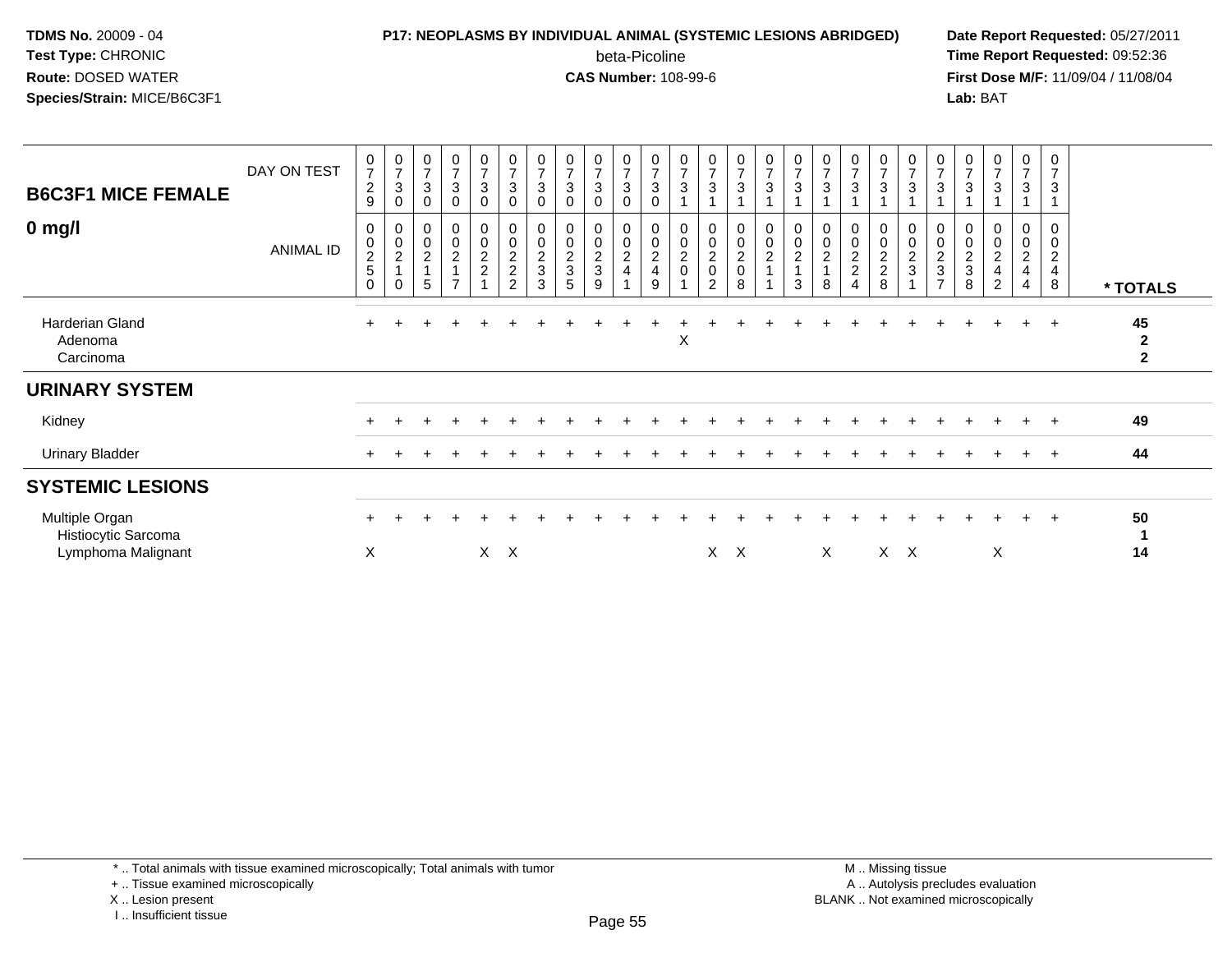# **P17: NEOPLASMS BY INDIVIDUAL ANIMAL (SYSTEMIC LESIONS ABRIDGED) Date Report Requested:** 05/27/2011

beta-Picoline<br>CAS Number: 108-99-6

 **Time Report Requested:** 09:52:36 **First Dose M/F:** 11/09/04 / 11/08/04<br>Lab: BAT **Lab:** BAT

| <b>B6C3F1 MICE FEMALE</b>                                                                                                                                 | DAY ON TEST      | $_3^0$<br>$\bf 8$<br>$\overline{c}$                | 0<br>$\overline{4}$<br>$\boldsymbol{9}$<br>$\overline{4}$      | $\begin{array}{c} 0 \\ 5 \end{array}$<br>$\mathbf 0$<br>8 | $\begin{array}{c} 0 \\ 5 \\ 3 \end{array}$                          | $\begin{array}{c} 0 \\ 5 \\ 3 \end{array}$             | $\begin{array}{c} 0 \\ 5 \end{array}$<br>8<br>8                        | 0<br>6<br>$\overline{c}$<br>8                                    | $066$<br>06<br>2                                                    | $\begin{array}{c} 0 \\ 6 \\ 7 \end{array}$<br>$\overline{2}$           | $\begin{array}{c} 0 \\ 6 \end{array}$<br>8<br>0            | 0<br>$\overline{6}$<br>$\begin{array}{c} 8 \\ 5 \end{array}$ | 0<br>$\,6\,$<br>9<br>$\overline{7}$                | $\begin{smallmatrix}0\\7\end{smallmatrix}$<br>$\mathbf 0$<br>$\mathbf 0$       | $\frac{0}{7}$<br>0<br>4                                              | $\begin{array}{c} 0 \\ 7 \end{array}$<br>$\mathbf{1}$<br>$\mathbf{1}$     | $\begin{array}{c} 0 \\ 7 \end{array}$                            | $\begin{array}{c} 0 \\ 7 \end{array}$<br>$\mathbf{1}$<br>8 | $\frac{0}{7}$<br>$\frac{2}{4}$            | $\frac{0}{7}$<br>$\frac{2}{9}$               | $\frac{0}{7}$<br>$\frac{2}{9}$       | $\frac{0}{7}$<br>$\overline{c}$<br>$\overline{9}$             | $\frac{0}{7}$<br>$\frac{2}{9}$                                      | $\begin{smallmatrix} 0\\7 \end{smallmatrix}$<br>$\frac{2}{9}$ | $\frac{0}{7}$<br>$\frac{2}{9}$       | $\mathbf 0$<br>$\overline{7}$<br>$\overline{2}$<br>9                |                         |
|-----------------------------------------------------------------------------------------------------------------------------------------------------------|------------------|----------------------------------------------------|----------------------------------------------------------------|-----------------------------------------------------------|---------------------------------------------------------------------|--------------------------------------------------------|------------------------------------------------------------------------|------------------------------------------------------------------|---------------------------------------------------------------------|------------------------------------------------------------------------|------------------------------------------------------------|--------------------------------------------------------------|----------------------------------------------------|--------------------------------------------------------------------------------|----------------------------------------------------------------------|---------------------------------------------------------------------------|------------------------------------------------------------------|------------------------------------------------------------|-------------------------------------------|----------------------------------------------|--------------------------------------|---------------------------------------------------------------|---------------------------------------------------------------------|---------------------------------------------------------------|--------------------------------------|---------------------------------------------------------------------|-------------------------|
| 312.5 mg/l                                                                                                                                                | <b>ANIMAL ID</b> | $\mathbf 0$<br>$\pmb{0}$<br>$\frac{2}{7}$<br>$9\,$ | 0<br>$\boldsymbol{0}$<br>$\overline{c}$<br>$\overline{7}$<br>6 | $\Omega$<br>0<br>$\sqrt{2}$<br>$\,$ 5 $\,$<br>5           | $\mathbf 0$<br>$\pmb{0}$<br>$\overline{c}$<br>$\boldsymbol{9}$<br>4 | $\mathbf 0$<br>$\mathbf 0$<br>$\overline{c}$<br>$^6$ 5 | $\mathbf 0$<br>$\pmb{0}$<br>$\overline{c}$<br>$\sqrt{5}$<br>$\sqrt{3}$ | $\mathbf 0$<br>$\mathbf 0$<br>$\overline{2}$<br>8<br>$\mathbf 1$ | $\mathbf 0$<br>$\pmb{0}$<br>$\overline{2}$<br>$\boldsymbol{9}$<br>9 | $\Omega$<br>$\mathbf 0$<br>$\overline{a}$<br>$\bf 8$<br>$\overline{2}$ | $\mathbf 0$<br>$\mathsf 0$<br>$\overline{c}$<br>$\,6$<br>8 | $\mathbf 0$<br>$\frac{0}{2}$<br>$\overline{2}$               | 0<br>$\mathbf 0$<br>$\overline{2}$<br>$\,6\,$<br>3 | $\mathbf 0$<br>$\pmb{0}$<br>$\overline{2}$<br>$\overline{7}$<br>$\overline{2}$ | 0<br>$\pmb{0}$<br>$\overline{c}$<br>$\boldsymbol{9}$<br>$\mathbf{1}$ | $\mathbf 0$<br>$\mathsf 0$<br>$\overline{2}$<br>$\,6\,$<br>$6\phantom{1}$ | $\mathbf 0$<br>$\pmb{0}$<br>$\overline{2}$<br>$\bf 8$<br>$\,6\,$ | 0<br>$\pmb{0}$<br>$\frac{2}{9}$                            | $\mathbf 0$<br>$\mathsf 0$<br>$rac{2}{9}$ | 0<br>0<br>$\overline{c}$<br>$\mathbf 5$<br>1 | 0<br>$\frac{0}{2}$<br>$\overline{4}$ | $\mathbf 0$<br>$\mathbf 0$<br>$\overline{c}$<br>$\frac{5}{7}$ | $\Omega$<br>$\mathbf 0$<br>$\overline{c}$<br>$\,6\,$<br>$\mathbf 0$ | $\mathbf 0$<br>$\frac{0}{2}$<br>4                             | 0<br>$\mathbf 0$<br>$rac{2}{7}$<br>0 | $\mathbf 0$<br>$\mathbf 0$<br>$\overline{2}$<br>$\overline{7}$<br>3 | females<br>$($ cont $)$ |
| <b>ALIMENTARY SYSTEM</b>                                                                                                                                  |                  |                                                    |                                                                |                                                           |                                                                     |                                                        |                                                                        |                                                                  |                                                                     |                                                                        |                                                            |                                                              |                                                    |                                                                                |                                                                      |                                                                           |                                                                  |                                                            |                                           |                                              |                                      |                                                               |                                                                     |                                                               |                                      |                                                                     |                         |
| Esophagus                                                                                                                                                 |                  |                                                    |                                                                |                                                           |                                                                     |                                                        |                                                                        |                                                                  |                                                                     |                                                                        |                                                            |                                                              |                                                    |                                                                                |                                                                      | м                                                                         |                                                                  |                                                            |                                           |                                              |                                      |                                                               |                                                                     |                                                               |                                      |                                                                     |                         |
| Gallbladder<br>Hepatoblastoma, Metastatic, Liver                                                                                                          |                  | A                                                  | A                                                              | A                                                         | $\div$                                                              | A                                                      | A                                                                      | A                                                                | A                                                                   | A                                                                      | A                                                          | A                                                            | A                                                  | $+$                                                                            | $\mathsf{A}$                                                         | $\ddot{}$<br>X                                                            | A                                                                |                                                            |                                           |                                              |                                      |                                                               |                                                                     |                                                               |                                      |                                                                     |                         |
| Intestine Large, Cecum                                                                                                                                    |                  | A                                                  | A                                                              | A                                                         | $+$                                                                 | $\mathsf{A}$                                           | $\mathsf{A}$                                                           | $+$                                                              | $\mathsf{A}$                                                        |                                                                        |                                                            |                                                              |                                                    |                                                                                |                                                                      | A A A A A A A                                                             |                                                                  |                                                            |                                           |                                              |                                      |                                                               |                                                                     |                                                               |                                      |                                                                     |                         |
| Intestine Large, Colon                                                                                                                                    |                  | A                                                  | A                                                              | A                                                         | $+$                                                                 | A                                                      | A                                                                      | A                                                                | A                                                                   | $\mathsf{A}$                                                           | A A                                                        | A A                                                          |                                                    | A A A                                                                          |                                                                      | A                                                                         | A                                                                |                                                            |                                           |                                              |                                      |                                                               |                                                                     |                                                               |                                      |                                                                     |                         |
| Intestine Large, Rectum                                                                                                                                   |                  | A                                                  | A                                                              | A                                                         | $+$                                                                 | $\mathsf{A}$                                           | $\mathsf{A}$                                                           | $\mathsf{A}$                                                     | $\mathsf{A}$                                                        |                                                                        |                                                            |                                                              |                                                    | A A A A A A                                                                    |                                                                      | A                                                                         | A                                                                |                                                            |                                           |                                              |                                      |                                                               |                                                                     |                                                               |                                      |                                                                     |                         |
| Intestine Small, Duodenum                                                                                                                                 |                  | A                                                  | A                                                              | A                                                         | $+$                                                                 | A                                                      | $\mathsf{A}$                                                           | $\mathsf{A}$                                                     |                                                                     | A A A A                                                                |                                                            |                                                              |                                                    | A A A                                                                          |                                                                      | A                                                                         | A                                                                |                                                            |                                           |                                              |                                      |                                                               |                                                                     |                                                               |                                      |                                                                     |                         |
| Intestine Small, Ileum                                                                                                                                    |                  | A                                                  | $\mathsf{A}$                                                   | A                                                         | $+$                                                                 | A                                                      | A                                                                      | $+$                                                              |                                                                     |                                                                        |                                                            |                                                              |                                                    |                                                                                |                                                                      | A A A A A A A A                                                           |                                                                  | $+$                                                        |                                           |                                              |                                      |                                                               |                                                                     |                                                               |                                      | $^{+}$                                                              |                         |
| Intestine Small, Jejunum                                                                                                                                  |                  | A                                                  | A                                                              | A                                                         | $\ddot{}$                                                           | A                                                      | $\mathsf{A}$                                                           | $\mathsf{A}$                                                     | $\mathsf{A}$                                                        | A                                                                      |                                                            | A A                                                          |                                                    | A A A                                                                          |                                                                      | $\mathsf{A}$                                                              | A                                                                |                                                            |                                           |                                              |                                      |                                                               |                                                                     |                                                               |                                      |                                                                     |                         |
| Liver<br>Hemangiosarcoma<br>Hepatoblastoma                                                                                                                |                  | $\pm$                                              |                                                                |                                                           | $\ddot{}$                                                           | ÷                                                      |                                                                        |                                                                  | X                                                                   |                                                                        |                                                            |                                                              |                                                    |                                                                                | $\ddot{}$                                                            | +<br>X                                                                    | $\ddot{}$                                                        | $\ddot{}$                                                  | $\ddot{}$<br>Χ                            | $\ddot{}$                                    |                                      | $\div$                                                        |                                                                     |                                                               | $\ddot{}$                            | $\ddot{}$<br>X                                                      |                         |
| Hepatocellular Adenoma<br>Hepatocellular Adenoma, Multiple<br>Hepatocellular Carcinoma<br>Hepatocellular Carcinoma, Multiple<br>Mast Cell Tumor Malignant |                  |                                                    | $\times$                                                       |                                                           | X<br>X                                                              | $\times$                                               | $\times$                                                               | $\times$                                                         | $\times$                                                            | $\mathsf{X}$<br>X                                                      | X<br>X                                                     | X<br>$\mathsf{X}$                                            | X                                                  | X X X                                                                          |                                                                      | $\sf X$<br>X                                                              | X X                                                              |                                                            | $\pmb{\times}$                            | X.                                           | X                                    | X                                                             | х<br>$\mathsf X$                                                    | X                                                             | X<br>$\sf X$                         | X                                                                   |                         |
| Mesentery                                                                                                                                                 |                  |                                                    |                                                                |                                                           |                                                                     |                                                        |                                                                        |                                                                  | $+$                                                                 | $\overline{ }$                                                         |                                                            |                                                              |                                                    |                                                                                | $\ddot{}$                                                            |                                                                           |                                                                  |                                                            | $\ddot{}$                                 |                                              |                                      | $\ddot{}$                                                     |                                                                     |                                                               | $\ddot{}$                            |                                                                     |                         |
| Pancreas                                                                                                                                                  |                  | A                                                  | A                                                              | A                                                         | $\overline{+}$                                                      | $\pm$                                                  | $\ddot{}$                                                              | $\ddot{}$                                                        | A                                                                   | A                                                                      | A                                                          |                                                              | +                                                  |                                                                                | A                                                                    |                                                                           |                                                                  |                                                            |                                           |                                              |                                      |                                                               |                                                                     |                                                               | +                                    | $\overline{+}$                                                      |                         |

\* .. Total animals with tissue examined microscopically; Total animals with tumor

+ .. Tissue examined microscopically

X .. Lesion present

I .. Insufficient tissue

M .. Missing tissue y the contract of the contract of the contract of the contract of the contract of  $\mathsf A$  . Autolysis precludes evaluation Lesion present BLANK .. Not examined microscopically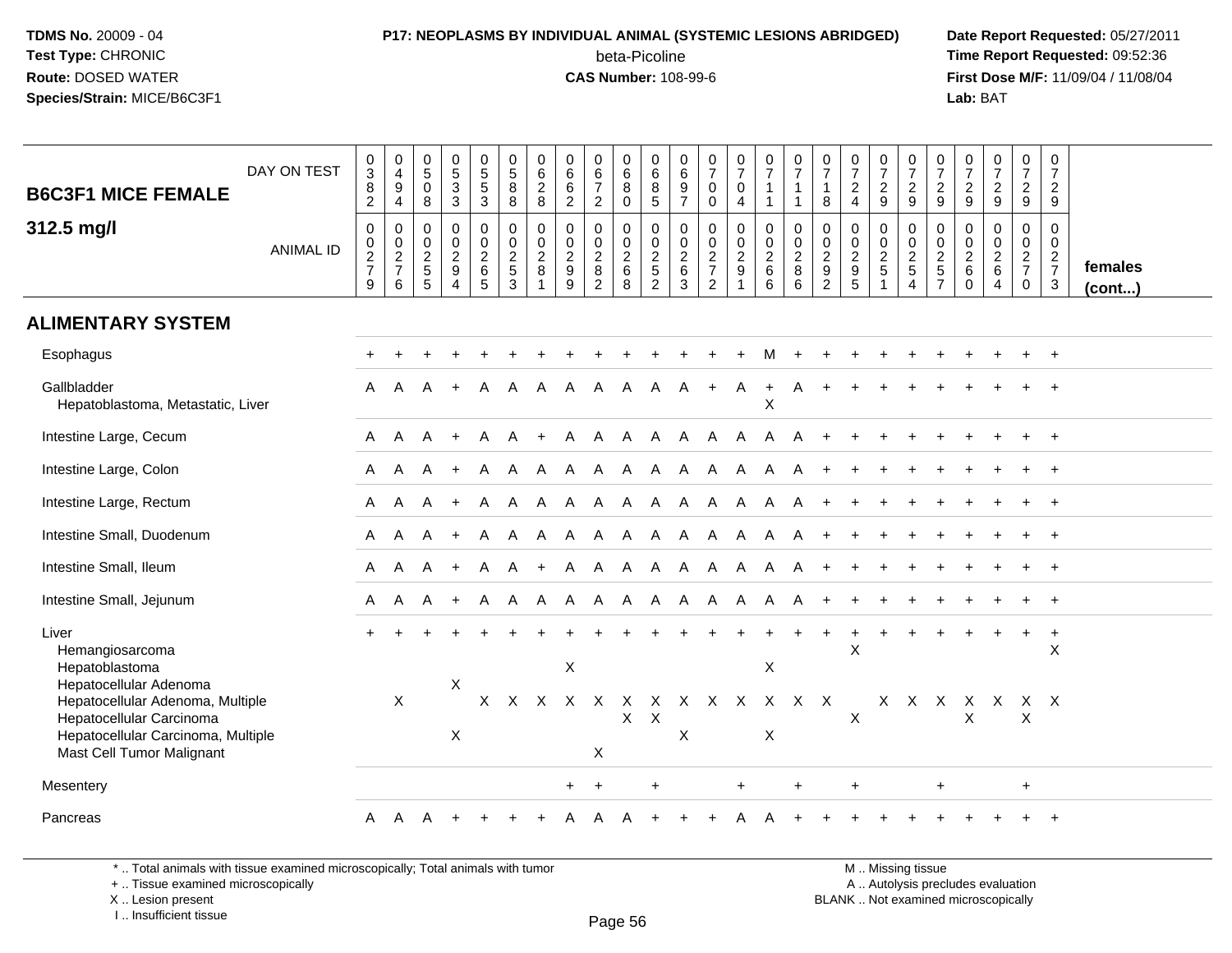# **P17: NEOPLASMS BY INDIVIDUAL ANIMAL (SYSTEMIC LESIONS ABRIDGED) Date Report Requested:** 05/27/2011

beta-Picoline<br>CAS Number: 108-99-6

 **Time Report Requested:** 09:52:36 **First Dose M/F:** 11/09/04 / 11/08/04<br>Lab: BAT **Lab:** BAT

| <b>B6C3F1 MICE FEMALE</b><br>312.5 mg/l                                    | DAY ON TEST      | $_3^0$<br>$\bf 8$<br>$\overline{2}$<br>$\pmb{0}$<br>$\pmb{0}$ | $\boldsymbol{0}$<br>$\overline{\mathbf{4}}$<br>$\boldsymbol{9}$<br>$\overline{4}$<br>$\mathbf 0$<br>$\mathbf 0$ | 0<br>$\overline{5}$<br>$\mathbf 0$<br>8<br>0<br>$\mathbf 0$ | $\begin{array}{c} 0 \\ 5 \end{array}$<br>$\ensuremath{\mathsf{3}}$<br>$\mathbf{3}$<br>0<br>$\pmb{0}$ | $\begin{array}{c} 0 \\ 5 \\ 5 \end{array}$<br>$\mathbf{3}$<br>0<br>$\pmb{0}$ | $\begin{array}{c} 0 \\ 5 \end{array}$<br>8<br>8<br>$\pmb{0}$<br>$\mathsf{O}\xspace$ | 0<br>$\,6\,$<br>$\overline{c}$<br>8<br>0<br>0 | $\pmb{0}$<br>$6\phantom{a}$<br>$\,6\,$<br>$\overline{2}$<br>0<br>$\pmb{0}$ | 0<br>$\,6\,$<br>$\overline{7}$<br>$\sqrt{2}$<br>0<br>$\mathbf 0$ | $\pmb{0}$<br>$\,6$<br>8<br>$\mathbf 0$<br>0<br>$\mathsf{O}\xspace$ | 0<br>$\,6\,$<br>$\bf 8$<br>$\overline{5}$<br>0<br>$\mathsf{O}\xspace$ | 0<br>$\begin{array}{c} 6 \\ 9 \\ 7 \end{array}$<br>$\pmb{0}$<br>$\boldsymbol{0}$ | $\begin{smallmatrix}0\\7\end{smallmatrix}$<br>$\pmb{0}$<br>$\mathsf{O}\xspace$<br>$\pmb{0}$<br>$\pmb{0}$ | $\frac{0}{7}$<br>0<br>$\overline{4}$<br>0<br>$\pmb{0}$ | $\begin{array}{c} 0 \\ 7 \end{array}$<br>$\mathbf{1}$<br>$\mathbf{1}$<br>$\pmb{0}$<br>$\mathbf 0$ | $\frac{0}{7}$<br>1<br>$\mathbf{1}$<br>0<br>$\pmb{0}$ | $\begin{smallmatrix}0\\7\end{smallmatrix}$<br>$\mathbf{1}$<br>8<br>$\mathbf 0$<br>$\mathbf 0$ | $\frac{0}{7}$<br>$\overline{c}$<br>$\overline{4}$<br>0<br>$\mathbf 0$ | $\frac{0}{7}$<br>$\frac{2}{9}$<br>$\mathbf 0$<br>$\mathsf 0$ | $\frac{0}{7}$<br>$\sqrt{2}$<br>9<br>0<br>$\mathbf 0$ | $\frac{0}{7}$<br>$\overline{c}$<br>9<br>0<br>$\mathbf 0$ | $\frac{0}{7}$<br>$\overline{c}$<br>9<br>0<br>0 | $\frac{0}{7}$<br>$\overline{a}$<br>9<br>0<br>$\pmb{0}$ | $\begin{smallmatrix}0\\7\end{smallmatrix}$<br>$\overline{2}$<br>9<br>0<br>$\mathbf 0$ | $\pmb{0}$<br>$\overline{7}$<br>$\overline{2}$<br>9<br>$\mathbf 0$<br>$\mathbf 0$ |                   |
|----------------------------------------------------------------------------|------------------|---------------------------------------------------------------|-----------------------------------------------------------------------------------------------------------------|-------------------------------------------------------------|------------------------------------------------------------------------------------------------------|------------------------------------------------------------------------------|-------------------------------------------------------------------------------------|-----------------------------------------------|----------------------------------------------------------------------------|------------------------------------------------------------------|--------------------------------------------------------------------|-----------------------------------------------------------------------|----------------------------------------------------------------------------------|----------------------------------------------------------------------------------------------------------|--------------------------------------------------------|---------------------------------------------------------------------------------------------------|------------------------------------------------------|-----------------------------------------------------------------------------------------------|-----------------------------------------------------------------------|--------------------------------------------------------------|------------------------------------------------------|----------------------------------------------------------|------------------------------------------------|--------------------------------------------------------|---------------------------------------------------------------------------------------|----------------------------------------------------------------------------------|-------------------|
|                                                                            | <b>ANIMAL ID</b> | $\frac{2}{7}$<br>$\boldsymbol{9}$                             | $\frac{2}{7}$<br>$\,6\,$                                                                                        | $\overline{c}$<br>$\sqrt{5}$<br>5                           | $\boldsymbol{2}$<br>$9\,$<br>$\overline{4}$                                                          | $\frac{2}{6}$<br>5                                                           | $\overline{c}$<br>5<br>3                                                            | $\overline{c}$<br>8                           | $\frac{2}{9}$<br>9                                                         | $\frac{2}{8}$<br>$\sqrt{2}$                                      | $\sqrt{2}$<br>$\,6\,$<br>8                                         | $\frac{2}{5}$<br>$\overline{2}$                                       | $\frac{2}{6}$<br>$\mathsf 3$                                                     | $\frac{2}{7}$<br>$\overline{c}$                                                                          | $\sqrt{2}$<br>$\boldsymbol{9}$<br>1                    | $\boldsymbol{2}$<br>6<br>$\,6\,$                                                                  | $\frac{2}{8}$<br>6                                   | $\frac{2}{9}$<br>$\overline{2}$                                                               | $\frac{2}{9}$<br>$\sqrt{5}$                                           | $\frac{2}{5}$<br>$\overline{1}$                              | $\frac{2}{5}$<br>$\overline{4}$                      | $\frac{2}{5}$<br>$\overline{7}$                          | $^2\phantom{1}6$<br>$\mathbf 0$                | $\frac{2}{6}$<br>$\overline{4}$                        | $\frac{2}{7}$<br>$\mathbf 0$                                                          | $\frac{2}{7}$<br>$\mathbf{3}$                                                    | females<br>(cont) |
| <b>Salivary Glands</b>                                                     |                  |                                                               |                                                                                                                 |                                                             |                                                                                                      |                                                                              |                                                                                     |                                               |                                                                            |                                                                  | M                                                                  |                                                                       |                                                                                  |                                                                                                          |                                                        | M                                                                                                 |                                                      |                                                                                               |                                                                       |                                                              |                                                      |                                                          |                                                |                                                        |                                                                                       | $\ddot{}$                                                                        |                   |
| Stomach, Forestomach<br>Squamous Cell Carcinoma<br>Squamous Cell Papilloma |                  | A                                                             |                                                                                                                 |                                                             |                                                                                                      |                                                                              |                                                                                     |                                               |                                                                            |                                                                  |                                                                    | А                                                                     |                                                                                  |                                                                                                          | A                                                      | A                                                                                                 | Α                                                    |                                                                                               |                                                                       |                                                              |                                                      |                                                          |                                                |                                                        |                                                                                       | $\ddot{}$                                                                        |                   |
| Stomach, Glandular                                                         |                  | A                                                             | $\mathsf{A}$                                                                                                    | $\mathsf{A}$                                                | $+$                                                                                                  | A                                                                            | $\ddot{}$                                                                           | A                                             | $+$                                                                        | A                                                                | A                                                                  | A                                                                     | $+$                                                                              | $+$                                                                                                      | $\mathsf{A}$                                           | $\mathsf{A}$                                                                                      | A                                                    |                                                                                               |                                                                       |                                                              |                                                      |                                                          |                                                |                                                        |                                                                                       | $+$                                                                              |                   |
| Tooth<br>Gingiva, Fibroma, Osseous                                         |                  |                                                               |                                                                                                                 |                                                             | $\ddot{}$<br>$\times$                                                                                |                                                                              |                                                                                     |                                               |                                                                            |                                                                  |                                                                    |                                                                       |                                                                                  |                                                                                                          |                                                        | M                                                                                                 |                                                      |                                                                                               |                                                                       |                                                              |                                                      |                                                          |                                                |                                                        |                                                                                       |                                                                                  |                   |
| <b>CARDIOVASCULAR SYSTEM</b>                                               |                  |                                                               |                                                                                                                 |                                                             |                                                                                                      |                                                                              |                                                                                     |                                               |                                                                            |                                                                  |                                                                    |                                                                       |                                                                                  |                                                                                                          |                                                        |                                                                                                   |                                                      |                                                                                               |                                                                       |                                                              |                                                      |                                                          |                                                |                                                        |                                                                                       |                                                                                  |                   |
| <b>Blood Vessel</b>                                                        |                  |                                                               |                                                                                                                 | $+$                                                         | $+$                                                                                                  |                                                                              |                                                                                     |                                               |                                                                            |                                                                  |                                                                    |                                                                       |                                                                                  | $\ddot{}$                                                                                                |                                                        |                                                                                                   |                                                      |                                                                                               |                                                                       |                                                              |                                                      |                                                          |                                                |                                                        |                                                                                       |                                                                                  |                   |
| Heart                                                                      |                  |                                                               |                                                                                                                 |                                                             |                                                                                                      |                                                                              |                                                                                     |                                               |                                                                            |                                                                  |                                                                    |                                                                       |                                                                                  |                                                                                                          |                                                        |                                                                                                   |                                                      |                                                                                               |                                                                       |                                                              |                                                      |                                                          |                                                |                                                        |                                                                                       | $+$                                                                              |                   |
| <b>ENDOCRINE SYSTEM</b>                                                    |                  |                                                               |                                                                                                                 |                                                             |                                                                                                      |                                                                              |                                                                                     |                                               |                                                                            |                                                                  |                                                                    |                                                                       |                                                                                  |                                                                                                          |                                                        |                                                                                                   |                                                      |                                                                                               |                                                                       |                                                              |                                                      |                                                          |                                                |                                                        |                                                                                       |                                                                                  |                   |
| <b>Adrenal Cortex</b>                                                      |                  | A                                                             | $+$                                                                                                             | A                                                           | $+$                                                                                                  |                                                                              |                                                                                     |                                               |                                                                            |                                                                  |                                                                    |                                                                       |                                                                                  |                                                                                                          | A                                                      | $+$                                                                                               | А                                                    |                                                                                               |                                                                       |                                                              |                                                      |                                                          |                                                |                                                        |                                                                                       | $+$                                                                              |                   |
| Adrenal Medulla<br>Pheochromocytoma Benign<br>Pheochromocytoma Malignant   |                  | A                                                             | $+$                                                                                                             |                                                             |                                                                                                      | X                                                                            |                                                                                     |                                               |                                                                            |                                                                  |                                                                    |                                                                       |                                                                                  |                                                                                                          |                                                        |                                                                                                   |                                                      |                                                                                               |                                                                       |                                                              |                                                      |                                                          |                                                |                                                        |                                                                                       |                                                                                  |                   |
| Islets, Pancreatic<br>Adenoma                                              |                  | A                                                             | A                                                                                                               | A                                                           | $+$                                                                                                  |                                                                              | ÷                                                                                   | $\pm$                                         | A                                                                          | A                                                                | A                                                                  |                                                                       |                                                                                  | A                                                                                                        | A                                                      |                                                                                                   |                                                      |                                                                                               |                                                                       |                                                              |                                                      |                                                          |                                                |                                                        |                                                                                       | $\ddot{}$                                                                        |                   |
| Parathyroid Gland                                                          |                  | M                                                             | M                                                                                                               | $\ddot{}$                                                   | M                                                                                                    | $+$                                                                          | $\ddot{}$                                                                           | $+$                                           | M                                                                          | $+$                                                              | M                                                                  | $+$                                                                   | $+$                                                                              | $+$                                                                                                      | M                                                      | M                                                                                                 | $+$                                                  | $\ddot{}$                                                                                     | $\ddot{}$                                                             | $\ddot{}$                                                    | $\ddot{}$                                            | $\ddot{}$                                                | $+$                                            | M                                                      | $+$                                                                                   | M                                                                                |                   |
| <b>Pituitary Gland</b><br>Pars Distalis, Adenoma                           |                  | $+$                                                           | +<br>X                                                                                                          | ٠                                                           | $\ddot{}$                                                                                            | A                                                                            | ÷                                                                                   |                                               |                                                                            |                                                                  |                                                                    |                                                                       |                                                                                  |                                                                                                          |                                                        |                                                                                                   |                                                      |                                                                                               |                                                                       |                                                              |                                                      |                                                          |                                                |                                                        |                                                                                       | $\ddot{}$                                                                        |                   |

\* .. Total animals with tissue examined microscopically; Total animals with tumor

+ .. Tissue examined microscopically

X .. Lesion present

I .. Insufficient tissue

 M .. Missing tissuey the contract of the contract of the contract of the contract of the contract of  $\mathsf A$  . Autolysis precludes evaluation Lesion present BLANK .. Not examined microscopically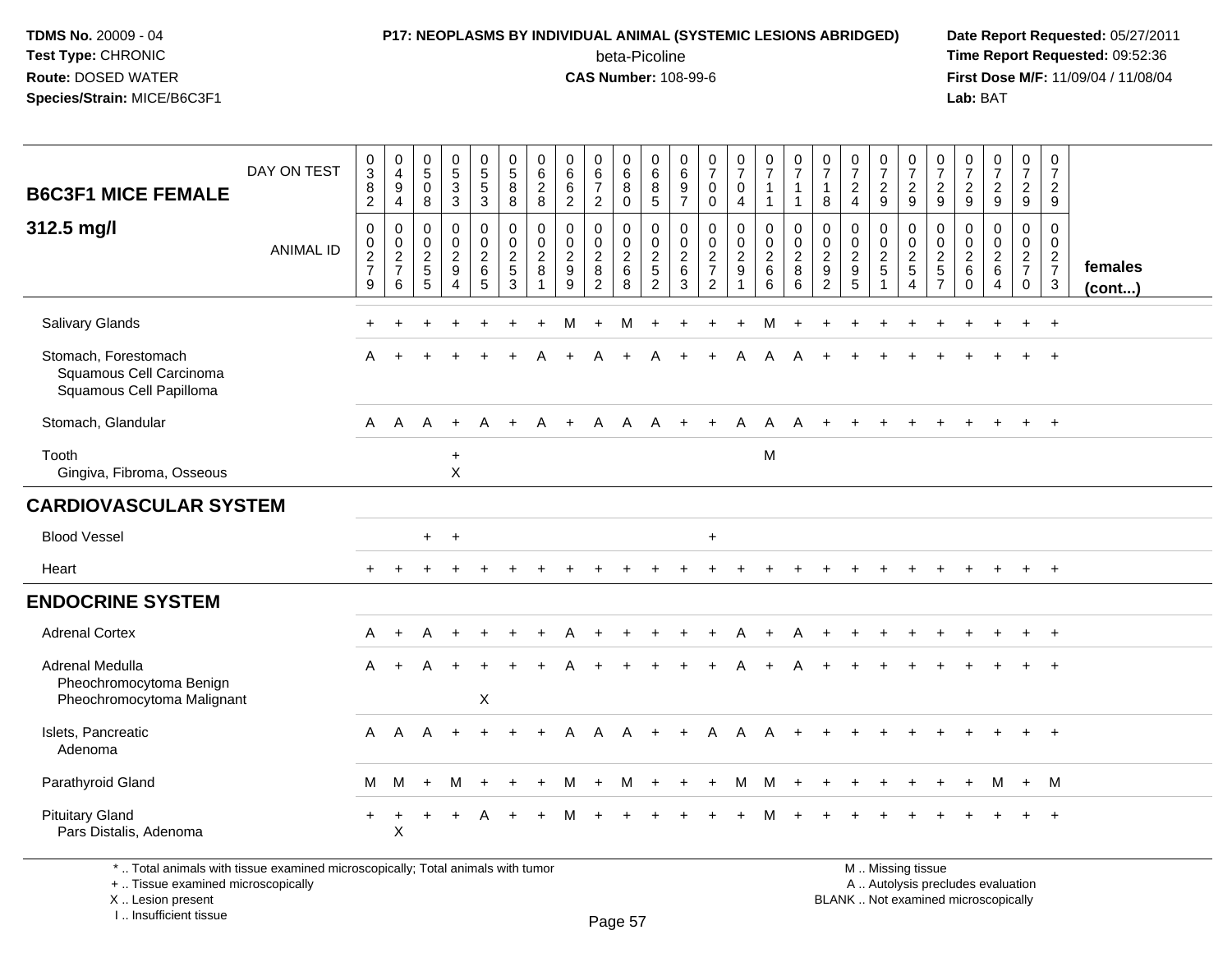#### **P17: NEOPLASMS BY INDIVIDUAL ANIMAL (SYSTEMIC LESIONS ABRIDGED) Date Report Requested:** 05/27/2011

beta-Picoline<br>CAS Number: 108-99-6

 **Time Report Requested:** 09:52:36 **First Dose M/F:** 11/09/04 / 11/08/04<br>Lab: BAT **Lab:** BAT

| <b>B6C3F1 MICE FEMALE</b><br>312.5 mg/l                                                             | DAY ON TEST<br><b>ANIMAL ID</b> | $_{3}^{\rm 0}$<br>$\frac{8}{2}$<br>$\pmb{0}$<br>$\frac{0}{2}$<br>9 | $\begin{smallmatrix}0\\4\end{smallmatrix}$<br>$\boldsymbol{9}$<br>$\overline{4}$<br>$\pmb{0}$<br>$\frac{0}{2}$<br>6 | $\begin{array}{c} 0 \\ 5 \end{array}$<br>$\mathbf 0$<br>8<br>$\boldsymbol{0}$<br>$\boldsymbol{0}$<br>$\frac{2}{5}$<br>5 | $\begin{array}{c} 0 \\ 5 \end{array}$<br>$\ensuremath{\mathsf{3}}$<br>$\mathbf{3}$<br>$\pmb{0}$<br>$\pmb{0}$<br>$\overline{c}$<br>$\boldsymbol{9}$<br>$\overline{4}$ | $\begin{array}{c} 0 \\ 5 \\ 5 \end{array}$<br>3<br>0<br>$\mathbf 0$<br>$\overline{c}$<br>$\,6\,$<br>5 | $\begin{array}{c} 0 \\ 5 \end{array}$<br>8<br>8<br>$\pmb{0}$<br>$\frac{0}{2}$<br>3 | 0<br>$\,6\,$<br>$_{\rm 8}^2$<br>0<br>$\mathbf 0$<br>$\overline{2}$<br>8 | $\pmb{0}$<br>$\,6\,$<br>$^6_2$<br>$\pmb{0}$<br>$\pmb{0}$<br>$\boldsymbol{2}$<br>$\boldsymbol{9}$<br>9 | $\begin{array}{c} 0 \\ 6 \\ 7 \end{array}$<br>$\sqrt{2}$<br>$\mathbf 0$<br>$\pmb{0}$<br>$\overline{2}$<br>$\bf 8$<br>$\overline{2}$ | $\begin{matrix} 0 \\ 6 \\ 8 \end{matrix}$<br>$\mathbf 0$<br>0<br>$\mathbf 0$<br>$\frac{2}{6}$<br>8 | $\pmb{0}$<br>$\,6\,$<br>8<br>$\sqrt{5}$<br>$\mathbf 0$<br>$\pmb{0}$<br>$\overline{c}$<br>$\sqrt{5}$<br>$\overline{2}$ | 0<br>$\,6\,$<br>$\boldsymbol{9}$<br>$\overline{7}$<br>0<br>$\mathbf 0$<br>$\sqrt{2}$<br>$\,6\,$<br>3 | $\frac{0}{7}$<br>$\mathbf 0$<br>$\mathbf 0$<br>$\pmb{0}$<br>$\mathbf 0$<br>$\frac{2}{7}$<br>$\overline{2}$ | $\frac{0}{7}$<br>$\mathsf{O}$<br>4<br>0<br>0<br>$\overline{a}$<br>$\boldsymbol{9}$<br>$\overline{1}$ | $\frac{0}{7}$<br>$\mathbf{1}$<br>$\overline{1}$<br>$\pmb{0}$<br>$\pmb{0}$<br>$\overline{2}$<br>$\,6\,$<br>$\,6\,$ | $\frac{0}{7}$<br>$\mathbf{1}$<br>$\mathbf{1}$<br>$\mathbf 0$<br>$\frac{0}{2}$<br>$\, 8$<br>6 | $\frac{0}{7}$<br>$\overline{1}$<br>8<br>$\mathbf 0$<br>$\boldsymbol{0}$<br>$\sqrt{2}$<br>$\boldsymbol{9}$<br>$\overline{2}$ | $\frac{0}{7}$<br>$\frac{2}{4}$<br>$\pmb{0}$<br>$\mathbf 0$<br>$\frac{2}{9}$<br>$5\phantom{1}$ | $\frac{0}{7}$<br>$\frac{2}{9}$<br>0<br>$\mathbf 0$<br>$\frac{2}{5}$<br>1 | $\frac{0}{7}$<br>$\frac{2}{9}$<br>$\pmb{0}$<br>$\frac{0}{2}$<br>5<br>$\overline{4}$ | 0<br>$\overline{7}$<br>$\overline{\mathbf{c}}$<br>9<br>0<br>0<br>$\overline{a}$<br>5<br>$\overline{7}$ | $\frac{0}{7}$<br>$\frac{2}{9}$<br>0<br>0<br>$^2\phantom{1}6$<br>$\mathbf 0$ | $\begin{smallmatrix}0\\7\end{smallmatrix}$<br>$\frac{2}{9}$<br>$\mathsf 0$<br>$\mathbf 0$<br>$\overline{c}$<br>$\,6\,$<br>$\overline{4}$ | $\frac{0}{7}$<br>$\frac{2}{9}$<br>$\pmb{0}$<br>$\mathbf 0$<br>$\frac{2}{7}$<br>$\mathbf 0$ | $\pmb{0}$<br>$\overline{7}$<br>$\overline{2}$<br>9<br>0<br>$\mathbf 0$<br>$\frac{2}{7}$<br>$\mathbf{3}$ | females<br>(cont) |
|-----------------------------------------------------------------------------------------------------|---------------------------------|--------------------------------------------------------------------|---------------------------------------------------------------------------------------------------------------------|-------------------------------------------------------------------------------------------------------------------------|----------------------------------------------------------------------------------------------------------------------------------------------------------------------|-------------------------------------------------------------------------------------------------------|------------------------------------------------------------------------------------|-------------------------------------------------------------------------|-------------------------------------------------------------------------------------------------------|-------------------------------------------------------------------------------------------------------------------------------------|----------------------------------------------------------------------------------------------------|-----------------------------------------------------------------------------------------------------------------------|------------------------------------------------------------------------------------------------------|------------------------------------------------------------------------------------------------------------|------------------------------------------------------------------------------------------------------|-------------------------------------------------------------------------------------------------------------------|----------------------------------------------------------------------------------------------|-----------------------------------------------------------------------------------------------------------------------------|-----------------------------------------------------------------------------------------------|--------------------------------------------------------------------------|-------------------------------------------------------------------------------------|--------------------------------------------------------------------------------------------------------|-----------------------------------------------------------------------------|------------------------------------------------------------------------------------------------------------------------------------------|--------------------------------------------------------------------------------------------|---------------------------------------------------------------------------------------------------------|-------------------|
| <b>Thyroid Gland</b>                                                                                |                                 | M                                                                  | $\overline{ }$                                                                                                      |                                                                                                                         |                                                                                                                                                                      |                                                                                                       |                                                                                    |                                                                         | м                                                                                                     | A                                                                                                                                   | М                                                                                                  |                                                                                                                       |                                                                                                      |                                                                                                            |                                                                                                      | м                                                                                                                 |                                                                                              |                                                                                                                             |                                                                                               |                                                                          |                                                                                     |                                                                                                        |                                                                             |                                                                                                                                          | +                                                                                          | $+$                                                                                                     |                   |
| <b>GENERAL BODY SYSTEM</b>                                                                          |                                 |                                                                    |                                                                                                                     |                                                                                                                         |                                                                                                                                                                      |                                                                                                       |                                                                                    |                                                                         |                                                                                                       |                                                                                                                                     |                                                                                                    |                                                                                                                       |                                                                                                      |                                                                                                            |                                                                                                      |                                                                                                                   |                                                                                              |                                                                                                                             |                                                                                               |                                                                          |                                                                                     |                                                                                                        |                                                                             |                                                                                                                                          |                                                                                            |                                                                                                         |                   |
| <b>NONE</b>                                                                                         |                                 |                                                                    |                                                                                                                     |                                                                                                                         |                                                                                                                                                                      |                                                                                                       |                                                                                    |                                                                         |                                                                                                       |                                                                                                                                     |                                                                                                    |                                                                                                                       |                                                                                                      |                                                                                                            |                                                                                                      |                                                                                                                   |                                                                                              |                                                                                                                             |                                                                                               |                                                                          |                                                                                     |                                                                                                        |                                                                             |                                                                                                                                          |                                                                                            |                                                                                                         |                   |
| <b>GENITAL SYSTEM</b>                                                                               |                                 |                                                                    |                                                                                                                     |                                                                                                                         |                                                                                                                                                                      |                                                                                                       |                                                                                    |                                                                         |                                                                                                       |                                                                                                                                     |                                                                                                    |                                                                                                                       |                                                                                                      |                                                                                                            |                                                                                                      |                                                                                                                   |                                                                                              |                                                                                                                             |                                                                                               |                                                                          |                                                                                     |                                                                                                        |                                                                             |                                                                                                                                          |                                                                                            |                                                                                                         |                   |
| <b>Clitoral Gland</b>                                                                               |                                 |                                                                    |                                                                                                                     |                                                                                                                         |                                                                                                                                                                      |                                                                                                       |                                                                                    |                                                                         |                                                                                                       |                                                                                                                                     |                                                                                                    |                                                                                                                       |                                                                                                      |                                                                                                            |                                                                                                      |                                                                                                                   |                                                                                              |                                                                                                                             |                                                                                               |                                                                          |                                                                                     |                                                                                                        |                                                                             |                                                                                                                                          |                                                                                            | $+$                                                                                                     |                   |
| Ovary<br>Cystadenoma                                                                                |                                 | A                                                                  |                                                                                                                     |                                                                                                                         |                                                                                                                                                                      |                                                                                                       |                                                                                    |                                                                         |                                                                                                       |                                                                                                                                     |                                                                                                    |                                                                                                                       |                                                                                                      |                                                                                                            |                                                                                                      |                                                                                                                   |                                                                                              |                                                                                                                             | X                                                                                             |                                                                          |                                                                                     |                                                                                                        |                                                                             |                                                                                                                                          |                                                                                            | $\overline{+}$                                                                                          |                   |
| <b>Uterus</b>                                                                                       |                                 | A                                                                  | $+$                                                                                                                 | A                                                                                                                       | $\ddot{}$                                                                                                                                                            | A                                                                                                     |                                                                                    |                                                                         |                                                                                                       |                                                                                                                                     |                                                                                                    |                                                                                                                       |                                                                                                      |                                                                                                            |                                                                                                      |                                                                                                                   |                                                                                              |                                                                                                                             |                                                                                               |                                                                          |                                                                                     |                                                                                                        |                                                                             |                                                                                                                                          |                                                                                            | $+$                                                                                                     |                   |
| <b>HEMATOPOIETIC SYSTEM</b>                                                                         |                                 |                                                                    |                                                                                                                     |                                                                                                                         |                                                                                                                                                                      |                                                                                                       |                                                                                    |                                                                         |                                                                                                       |                                                                                                                                     |                                                                                                    |                                                                                                                       |                                                                                                      |                                                                                                            |                                                                                                      |                                                                                                                   |                                                                                              |                                                                                                                             |                                                                                               |                                                                          |                                                                                     |                                                                                                        |                                                                             |                                                                                                                                          |                                                                                            |                                                                                                         |                   |
| <b>Bone Marrow</b><br>Mast Cell Tumor Malignant                                                     |                                 | A                                                                  | $\mathsf{A}$                                                                                                        | A                                                                                                                       | $+$                                                                                                                                                                  |                                                                                                       |                                                                                    |                                                                         | A                                                                                                     | $\overline{1}$<br>Χ                                                                                                                 |                                                                                                    |                                                                                                                       |                                                                                                      |                                                                                                            |                                                                                                      |                                                                                                                   |                                                                                              |                                                                                                                             |                                                                                               |                                                                          |                                                                                     |                                                                                                        |                                                                             |                                                                                                                                          |                                                                                            | $+$                                                                                                     |                   |
| Lymph Node<br>Iliac, Mast Cell Tumor Malignant<br>Lumbar, Hemangiosarcoma<br>Renal, Hemangiosarcoma |                                 |                                                                    |                                                                                                                     |                                                                                                                         |                                                                                                                                                                      |                                                                                                       |                                                                                    |                                                                         |                                                                                                       | $\ddot{}$<br>X                                                                                                                      |                                                                                                    |                                                                                                                       |                                                                                                      |                                                                                                            |                                                                                                      |                                                                                                                   |                                                                                              | $+$                                                                                                                         | $+$<br>X<br>$\pmb{\times}$                                                                    |                                                                          |                                                                                     |                                                                                                        |                                                                             | $\ddot{}$                                                                                                                                | $+$                                                                                        | $+$                                                                                                     |                   |
| Lymph Node, Mandibular                                                                              |                                 | $+$                                                                | Α                                                                                                                   |                                                                                                                         |                                                                                                                                                                      |                                                                                                       |                                                                                    |                                                                         | M                                                                                                     |                                                                                                                                     | A                                                                                                  | A                                                                                                                     |                                                                                                      |                                                                                                            | $\ddot{}$                                                                                            | M                                                                                                                 | A                                                                                            |                                                                                                                             |                                                                                               |                                                                          |                                                                                     |                                                                                                        |                                                                             |                                                                                                                                          |                                                                                            | $\overline{+}$                                                                                          |                   |
| Lymph Node, Mesenteric                                                                              |                                 | A                                                                  | A                                                                                                                   | A                                                                                                                       |                                                                                                                                                                      |                                                                                                       |                                                                                    |                                                                         |                                                                                                       | Α                                                                                                                                   | A                                                                                                  | A                                                                                                                     | A                                                                                                    | A                                                                                                          | A                                                                                                    | A                                                                                                                 | A                                                                                            |                                                                                                                             |                                                                                               |                                                                          |                                                                                     |                                                                                                        |                                                                             |                                                                                                                                          |                                                                                            |                                                                                                         |                   |
| Spleen<br>Hemangiosarcoma<br>Mast Cell Tumor Malignant                                              |                                 | $\mathsf{A}$                                                       | $\mathsf{A}$                                                                                                        | A                                                                                                                       | $+$                                                                                                                                                                  | $+$                                                                                                   | $\ddot{}$<br>$\boldsymbol{\mathsf{X}}$                                             | A                                                                       | $\pm$                                                                                                 | $\ddot{}$<br>X                                                                                                                      | A                                                                                                  | $+$                                                                                                                   | Α                                                                                                    | $\ddot{}$                                                                                                  | A                                                                                                    | A                                                                                                                 |                                                                                              |                                                                                                                             |                                                                                               |                                                                          |                                                                                     |                                                                                                        |                                                                             |                                                                                                                                          |                                                                                            | $\overline{+}$                                                                                          |                   |

\* .. Total animals with tissue examined microscopically; Total animals with tumor

+ .. Tissue examined microscopically

X .. Lesion present

I .. Insufficient tissue

M .. Missing tissue

y the contract of the contract of the contract of the contract of the contract of  $\mathsf A$  . Autolysis precludes evaluation Lesion present BLANK .. Not examined microscopically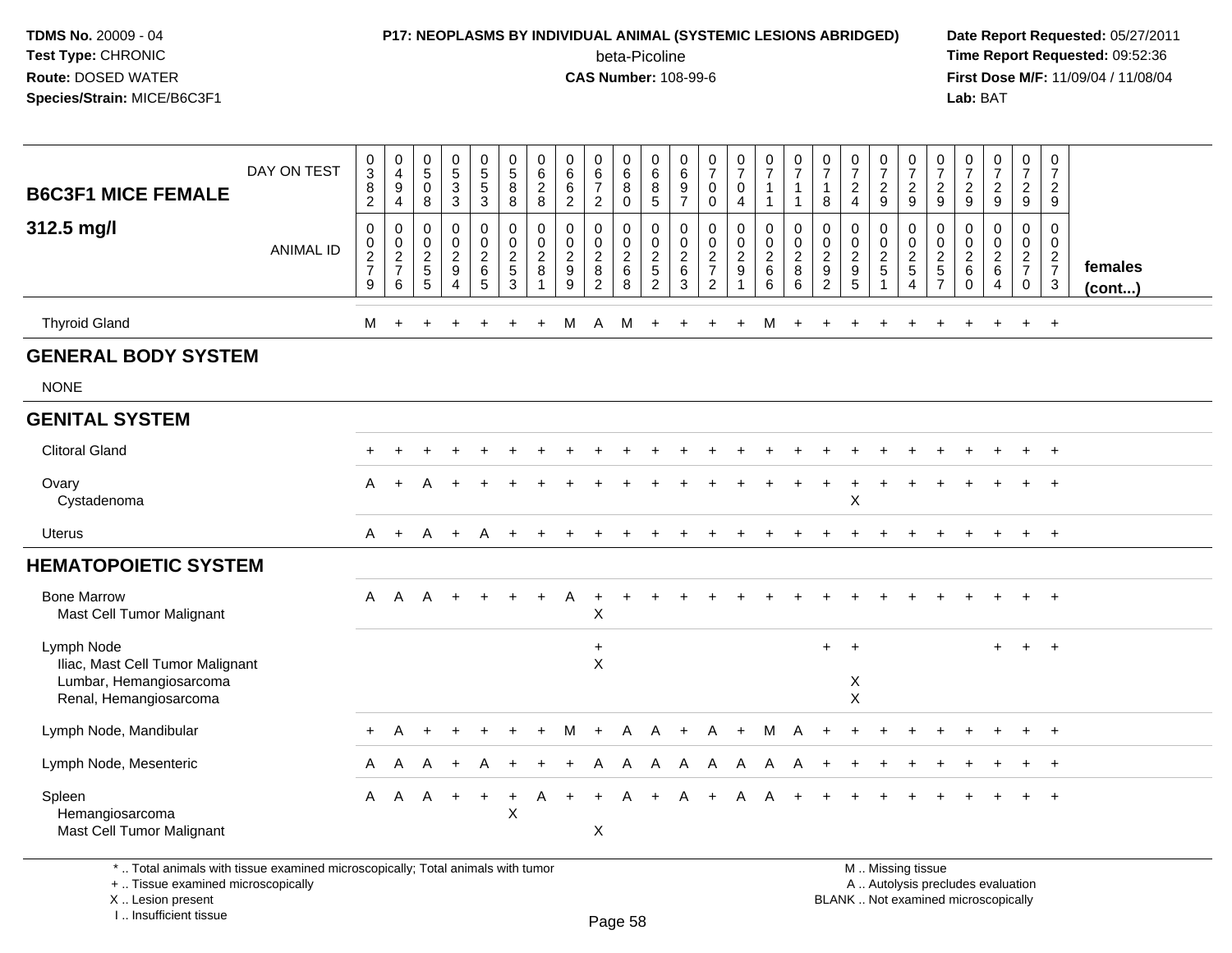#### **P17: NEOPLASMS BY INDIVIDUAL ANIMAL (SYSTEMIC LESIONS ABRIDGED) Date Report Requested:** 05/27/2011

beta-Picoline<br>CAS Number: 108-99-6

| DAY ON TEST<br><b>B6C3F1 MICE FEMALE</b>                                                                                                                                                                                                 | $\frac{0}{3}$<br>8<br>$\overline{2}$ | $\pmb{0}$<br>$\overline{4}$<br>$\boldsymbol{9}$<br>4 | $\begin{array}{c} 0 \\ 5 \end{array}$<br>$\mathbf 0$<br>8 | 0<br>$\overline{5}$<br>3<br>$\mathfrak{Z}$   | $\mathbf 0$<br>$\overline{5}$<br>$\sqrt{5}$<br>$\mathbf{3}$ | $\mathbf 0$<br>$\overline{5}$<br>8<br>8 | 0<br>$6\phantom{a}$<br>$\overline{2}$<br>8  | $\pmb{0}$<br>$\overline{6}$<br>$\,6\,$<br>$\overline{c}$ | $\mathbf 0$<br>$6\overline{6}$<br>$\overline{7}$<br>$\overline{2}$ | $\pmb{0}$<br>$\,6\,$<br>8<br>$\Omega$                            | $\mathbf 0$<br>$6\phantom{1}6$<br>8<br>$\overline{5}$         | 0<br>$\,6\,$<br>$\boldsymbol{9}$<br>$\overline{7}$ | $\frac{0}{7}$<br>$\mathbf 0$<br>0                             | $\begin{array}{c} 0 \\ 7 \end{array}$<br>$\mathbf 0$<br>4 | $\pmb{0}$<br>$\overline{7}$<br>$\mathbf{1}$<br>$\mathbf{1}$ | 0<br>$\overline{7}$<br>$\overline{1}$<br>$\overline{1}$ | 0<br>$\overline{7}$<br>$\overline{1}$<br>8           | $\frac{0}{7}$<br>$\overline{2}$<br>4 | $\frac{0}{7}$<br>$\overline{2}$<br>9              | $\begin{array}{c} 0 \\ 7 \end{array}$<br>$\overline{2}$<br>9                                  | 0<br>$\overline{7}$<br>$\overline{2}$<br>9                     | $\frac{0}{7}$<br>$\overline{2}$<br>9                            | $\pmb{0}$<br>$\overline{7}$<br>$\overline{2}$<br>9  | $\mathbf 0$<br>$\overline{7}$<br>$\overline{2}$<br>9  | $\mathbf 0$<br>$\overline{7}$<br>$\overline{2}$<br>9 |                   |
|------------------------------------------------------------------------------------------------------------------------------------------------------------------------------------------------------------------------------------------|--------------------------------------|------------------------------------------------------|-----------------------------------------------------------|----------------------------------------------|-------------------------------------------------------------|-----------------------------------------|---------------------------------------------|----------------------------------------------------------|--------------------------------------------------------------------|------------------------------------------------------------------|---------------------------------------------------------------|----------------------------------------------------|---------------------------------------------------------------|-----------------------------------------------------------|-------------------------------------------------------------|---------------------------------------------------------|------------------------------------------------------|--------------------------------------|---------------------------------------------------|-----------------------------------------------------------------------------------------------|----------------------------------------------------------------|-----------------------------------------------------------------|-----------------------------------------------------|-------------------------------------------------------|------------------------------------------------------|-------------------|
| 312.5 mg/l<br><b>ANIMAL ID</b>                                                                                                                                                                                                           | 0<br>0<br>$\frac{2}{7}$<br>9         | $\mathbf 0$<br>0<br>$\frac{2}{7}$<br>6               | $\mathbf 0$<br>0<br>$\frac{2}{5}$<br>5                    | 0<br>$\pmb{0}$<br>$\boldsymbol{2}$<br>9<br>4 | $\mathbf 0$<br>$\mathbf 0$<br>$\sqrt{2}$<br>6<br>$\sqrt{5}$ | 0<br>0<br>$\frac{2}{5}$<br>3            | $\Omega$<br>$\Omega$<br>$\overline{2}$<br>8 | $\mathbf 0$<br>0<br>$\frac{2}{9}$<br>9                   | $\mathbf 0$<br>$\mathbf 0$<br>$\frac{2}{8}$<br>$\overline{2}$      | $\mathbf 0$<br>$\mathsf{O}\xspace$<br>$\sqrt{2}$<br>$\,6\,$<br>8 | $\mathbf 0$<br>$\mathbf 0$<br>$\frac{2}{5}$<br>$\overline{2}$ | 0<br>0<br>$\overline{c}$<br>6<br>3                 | $\mathbf 0$<br>$\mathbf 0$<br>$\frac{2}{7}$<br>$\overline{c}$ | 0<br>$\mathbf 0$<br>$\frac{2}{9}$<br>$\mathbf{1}$         | $\mathbf 0$<br>$\pmb{0}$<br>$\frac{2}{6}$<br>$\,6\,$        | $\mathbf 0$<br>$\Omega$<br>$\sqrt{2}$<br>8<br>6         | 0<br>$\mathbf{0}$<br>$\frac{2}{9}$<br>$\overline{2}$ | 0<br>0<br>$\frac{2}{9}$<br>5         | 0<br>$\pmb{0}$<br>$\frac{2}{5}$<br>$\overline{1}$ | $\mathbf 0$<br>$\pmb{0}$<br>$\frac{2}{5}$<br>$\overline{4}$                                   | $\mathbf 0$<br>$\mathbf{0}$<br>$\frac{2}{5}$<br>$\overline{7}$ | $\mathbf 0$<br>$\mathsf{O}\xspace$<br>$\frac{2}{6}$<br>$\Omega$ | 0<br>$\mathbf 0$<br>$\frac{2}{6}$<br>$\overline{4}$ | $\mathbf 0$<br>$\Omega$<br>$rac{2}{7}$<br>$\mathbf 0$ | $\mathbf 0$<br>0<br>$\frac{2}{7}$<br>3               | females<br>(cont) |
| Thymus<br>Alveolar/Bronchiolar Carcinoma, Metastatic,<br>Lung                                                                                                                                                                            | $\ddot{}$                            |                                                      |                                                           |                                              |                                                             |                                         |                                             |                                                          | M                                                                  |                                                                  |                                                               |                                                    |                                                               | $\pmb{\times}$                                            | M                                                           |                                                         |                                                      |                                      |                                                   |                                                                                               |                                                                |                                                                 |                                                     |                                                       |                                                      |                   |
| <b>INTEGUMENTARY SYSTEM</b>                                                                                                                                                                                                              |                                      |                                                      |                                                           |                                              |                                                             |                                         |                                             |                                                          |                                                                    |                                                                  |                                                               |                                                    |                                                               |                                                           |                                                             |                                                         |                                                      |                                      |                                                   |                                                                                               |                                                                |                                                                 |                                                     |                                                       |                                                      |                   |
| Mammary Gland<br>Carcinoma                                                                                                                                                                                                               |                                      |                                                      |                                                           |                                              |                                                             |                                         |                                             |                                                          |                                                                    |                                                                  |                                                               |                                                    |                                                               |                                                           |                                                             | X                                                       |                                                      |                                      |                                                   |                                                                                               |                                                                |                                                                 |                                                     |                                                       |                                                      |                   |
| <b>Skin</b><br>Subcutaneous Tissue, Fibrous Histiocytoma<br>Subcutaneous Tissue, Hemangiosarcoma<br>Subcutaneous Tissue, Sarcoma                                                                                                         |                                      |                                                      |                                                           |                                              |                                                             | X                                       |                                             |                                                          |                                                                    |                                                                  |                                                               |                                                    | X                                                             |                                                           |                                                             |                                                         |                                                      |                                      |                                                   |                                                                                               |                                                                |                                                                 |                                                     |                                                       |                                                      |                   |
| <b>MUSCULOSKELETAL SYSTEM</b>                                                                                                                                                                                                            |                                      |                                                      |                                                           |                                              |                                                             |                                         |                                             |                                                          |                                                                    |                                                                  |                                                               |                                                    |                                                               |                                                           |                                                             |                                                         |                                                      |                                      |                                                   |                                                                                               |                                                                |                                                                 |                                                     |                                                       |                                                      |                   |
| Bone                                                                                                                                                                                                                                     |                                      |                                                      |                                                           |                                              |                                                             |                                         |                                             |                                                          |                                                                    |                                                                  |                                                               |                                                    |                                                               |                                                           |                                                             |                                                         |                                                      |                                      |                                                   |                                                                                               |                                                                |                                                                 |                                                     |                                                       |                                                      |                   |
| <b>NERVOUS SYSTEM</b>                                                                                                                                                                                                                    |                                      |                                                      |                                                           |                                              |                                                             |                                         |                                             |                                                          |                                                                    |                                                                  |                                                               |                                                    |                                                               |                                                           |                                                             |                                                         |                                                      |                                      |                                                   |                                                                                               |                                                                |                                                                 |                                                     |                                                       |                                                      |                   |
| <b>Brain</b>                                                                                                                                                                                                                             | A                                    | $+$                                                  |                                                           |                                              |                                                             |                                         |                                             | M                                                        |                                                                    |                                                                  |                                                               |                                                    |                                                               | $+$                                                       | м                                                           |                                                         |                                                      |                                      |                                                   |                                                                                               |                                                                |                                                                 |                                                     |                                                       | $+$                                                  |                   |
| <b>RESPIRATORY SYSTEM</b>                                                                                                                                                                                                                |                                      |                                                      |                                                           |                                              |                                                             |                                         |                                             |                                                          |                                                                    |                                                                  |                                                               |                                                    |                                                               |                                                           |                                                             |                                                         |                                                      |                                      |                                                   |                                                                                               |                                                                |                                                                 |                                                     |                                                       |                                                      |                   |
| Lung<br>Alveolar/Bronchiolar Adenoma<br>Alveolar/Bronchiolar Adenoma, Multiple<br>Alveolar/Bronchiolar Carcinoma<br>Alveolar/Bronchiolar Carcinoma, Multiple<br>Hepatocellular Carcinoma, Metastatic, Liver<br>Mast Cell Tumor Malignant |                                      |                                                      |                                                           | $\boldsymbol{\mathsf{X}}$                    |                                                             |                                         |                                             |                                                          | X                                                                  |                                                                  |                                                               |                                                    | X<br>$\mathsf{X}$                                             | Χ                                                         |                                                             |                                                         |                                                      |                                      |                                                   | X                                                                                             |                                                                |                                                                 |                                                     |                                                       | $\overline{+}$                                       |                   |
| *  Total animals with tissue examined microscopically; Total animals with tumor<br>+  Tissue examined microscopically<br>X  Lesion present<br>I Insufficient tissue                                                                      |                                      |                                                      |                                                           |                                              |                                                             |                                         |                                             |                                                          |                                                                    | $D_{200}$ $E_0$                                                  |                                                               |                                                    |                                                               |                                                           |                                                             |                                                         |                                                      |                                      |                                                   | M  Missing tissue<br>A  Autolysis precludes evaluation<br>BLANK  Not examined microscopically |                                                                |                                                                 |                                                     |                                                       |                                                      |                   |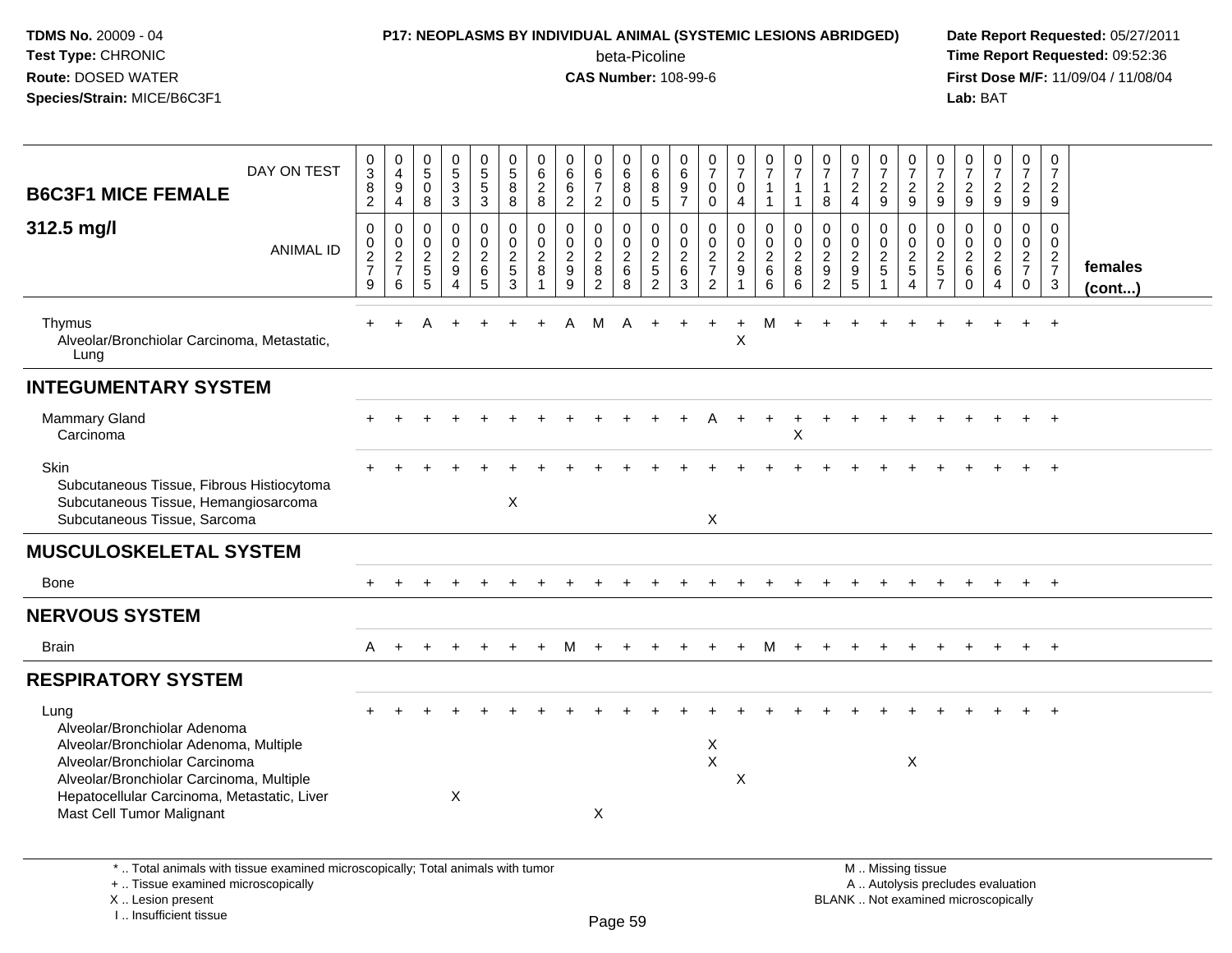### **P17: NEOPLASMS BY INDIVIDUAL ANIMAL (SYSTEMIC LESIONS ABRIDGED) Date Report Requested:** 05/27/2011 beta-Picoline<br>CAS Number: 108-99-6

 **Time Report Requested:** 09:52:36 **First Dose M/F:** 11/09/04 / 11/08/04<br>Lab: BAT **Lab:** BAT

| <b>B6C3F1 MICE FEMALE</b>                                   | DAY ON TEST      | $\begin{array}{c} 0 \\ 3 \\ 8 \end{array}$<br>$\overline{c}$ | $\begin{smallmatrix}0\0\4\end{smallmatrix}$<br>$\boldsymbol{9}$<br>$\overline{4}$ | 0<br>$\,$ 5 $\,$<br>0<br>8   | $\begin{array}{c} 0 \\ 5 \\ 3 \end{array}$     | $\begin{array}{c} 0 \\ 5 \\ 5 \end{array}$<br>$\sqrt{3}$ | $\begin{array}{c} 0 \\ 5 \end{array}$<br>$\,8\,$<br>8   | 0<br>$\,6\,$<br>$\begin{array}{c} 2 \\ 8 \end{array}$ | 0<br>$\,6$<br>6<br>$\sqrt{2}$                             | $\begin{array}{c} 0 \\ 6 \\ 7 \end{array}$<br>$\overline{2}$           | 0<br>$\,6\,$<br>8<br>$\mathbf 0$          | $\begin{array}{c} 0 \\ 6 \\ 5 \end{array}$ | 0<br>$\,6\,$<br>$\boldsymbol{9}$<br>$\overline{7}$ | $\frac{0}{7}$<br>$\mathbf 0$<br>$\mathbf 0$       | $\frac{0}{7}$<br>0<br>4         | $\frac{0}{7}$<br>$\mathbf{1}$ | $\frac{0}{7}$                       | $\frac{0}{7}$<br>$\overline{1}$<br>8                                   | $\begin{array}{c} 0 \\ 7 \\ 2 \end{array}$<br>$\overline{4}$ | $\frac{0}{7}$<br>$\frac{2}{9}$                  | 0<br>$\boldsymbol{7}$<br>$\frac{2}{9}$ | 0<br>$\boldsymbol{7}$<br>$\frac{2}{9}$          | $\frac{0}{7}$<br>$\frac{2}{9}$                 | $\frac{0}{7}$<br>$\frac{2}{9}$       | $\frac{0}{7}$<br>$\frac{2}{9}$                 | 0<br>$\overline{7}$<br>$\overline{2}$<br>9        |                         |
|-------------------------------------------------------------|------------------|--------------------------------------------------------------|-----------------------------------------------------------------------------------|------------------------------|------------------------------------------------|----------------------------------------------------------|---------------------------------------------------------|-------------------------------------------------------|-----------------------------------------------------------|------------------------------------------------------------------------|-------------------------------------------|--------------------------------------------|----------------------------------------------------|---------------------------------------------------|---------------------------------|-------------------------------|-------------------------------------|------------------------------------------------------------------------|--------------------------------------------------------------|-------------------------------------------------|----------------------------------------|-------------------------------------------------|------------------------------------------------|--------------------------------------|------------------------------------------------|---------------------------------------------------|-------------------------|
| 312.5 mg/l                                                  | <b>ANIMAL ID</b> | 0<br>$\,0\,$<br>$\frac{2}{7}$<br>9                           | 0<br>$\pmb{0}$<br>$\frac{2}{7}$<br>6                                              | 0<br>0<br>$\frac{2}{5}$<br>5 | $\mathbf 0$<br>$\frac{0}{2}$<br>$\overline{4}$ | 0<br>$\frac{0}{2}$ 6<br>5                                | $\pmb{0}$<br>$\pmb{0}$<br>$\frac{2}{5}$<br>$\mathbf{3}$ | 0<br>$\mathbf 0$<br>$_{8}^2$                          | 0<br>$\begin{smallmatrix} 0\\2\\9 \end{smallmatrix}$<br>9 | 0<br>$\begin{smallmatrix} 0\\2\\8 \end{smallmatrix}$<br>$\overline{2}$ | 0<br>$\mathbf 0$<br>$^2\phantom{1}6$<br>8 | $\mathbf 0$<br>$\frac{0}{2}$<br>2          | 0<br>$\mathbf 0$<br>$^2$ 6<br>3                    | 0<br>$\pmb{0}$<br>$\frac{2}{7}$<br>$\overline{2}$ | 0<br>$\pmb{0}$<br>$\frac{2}{9}$ | 0<br>$\frac{0}{2}$<br>6       | 0<br>$\pmb{0}$<br>$_{\rm 8}^2$<br>6 | 0<br>$\begin{smallmatrix} 0\\2\\9 \end{smallmatrix}$<br>$\overline{2}$ | 0<br>$\begin{smallmatrix} 0\\2\\9 \end{smallmatrix}$<br>5    | 0<br>$\pmb{0}$<br>$\frac{2}{5}$<br>$\mathbf{1}$ | 0<br>$\pmb{0}$<br>$rac{2}{5}$<br>4     | 0<br>$\pmb{0}$<br>$rac{2}{5}$<br>$\overline{7}$ | 0<br>$\pmb{0}$<br>$^2\phantom{1}6$<br>$\Omega$ | 0<br>$\pmb{0}$<br>$\frac{2}{6}$<br>4 | 0<br>$\pmb{0}$<br>$\frac{2}{7}$<br>$\mathbf 0$ | 0<br>$\mathbf 0$<br>$\frac{2}{7}$<br>$\mathbf{3}$ | females<br>$($ cont $)$ |
| <b>Nose</b>                                                 |                  | A                                                            | A                                                                                 | A                            |                                                |                                                          |                                                         |                                                       | м                                                         |                                                                        |                                           |                                            |                                                    |                                                   | A                               | M                             |                                     |                                                                        |                                                              |                                                 |                                        |                                                 |                                                |                                      |                                                | $+$                                               |                         |
| Trachea                                                     |                  | A                                                            | A                                                                                 |                              |                                                |                                                          |                                                         | $\ddot{}$                                             | M                                                         | $+$                                                                    | A                                         |                                            | $+$                                                |                                                   | A A                             | M                             | $\mathsf{A}$                        |                                                                        |                                                              |                                                 |                                        |                                                 |                                                |                                      |                                                | $+$                                               |                         |
| <b>SPECIAL SENSES SYSTEM</b>                                |                  |                                                              |                                                                                   |                              |                                                |                                                          |                                                         |                                                       |                                                           |                                                                        |                                           |                                            |                                                    |                                                   |                                 |                               |                                     |                                                                        |                                                              |                                                 |                                        |                                                 |                                                |                                      |                                                |                                                   |                         |
| Eye                                                         |                  | $\mathsf{A}$                                                 | A                                                                                 | A                            | $+$                                            | A                                                        | A                                                       | A                                                     | M                                                         | A                                                                      |                                           | A A                                        |                                                    | A A A                                             |                                 | M                             | A                                   |                                                                        |                                                              |                                                 |                                        |                                                 |                                                |                                      | $\pm$                                          | $+$                                               |                         |
| <b>Harderian Gland</b><br>Carcinoma<br>Bilateral, Carcinoma |                  | $+$                                                          | A                                                                                 | A                            |                                                |                                                          |                                                         |                                                       | м                                                         |                                                                        | A                                         | A                                          | $+$                                                | A                                                 | A                               | M                             | A                                   |                                                                        |                                                              |                                                 |                                        |                                                 |                                                |                                      |                                                | $+$                                               |                         |
| <b>URINARY SYSTEM</b>                                       |                  |                                                              |                                                                                   |                              |                                                |                                                          |                                                         |                                                       |                                                           |                                                                        |                                           |                                            |                                                    |                                                   |                                 |                               |                                     |                                                                        |                                                              |                                                 |                                        |                                                 |                                                |                                      |                                                |                                                   |                         |
| Kidney<br>Mast Cell Tumor Malignant                         |                  | $+$                                                          | A                                                                                 | A                            |                                                | $\div$                                                   |                                                         |                                                       |                                                           | $\mathsf X$                                                            |                                           |                                            |                                                    |                                                   |                                 |                               |                                     |                                                                        |                                                              |                                                 |                                        |                                                 |                                                |                                      | $+$                                            | $+$                                               |                         |
| <b>Urinary Bladder</b>                                      |                  | $+$                                                          | $\mathsf{A}$                                                                      | A                            | $+$                                            | $\mathsf{A}$                                             | A                                                       | $+$                                                   |                                                           | A A                                                                    | $\mathsf{A}$                              | $\mathsf{A}$                               | A                                                  | $\mathsf{A}$                                      | A                               | $\mathsf{A}$                  | A                                   | $+$                                                                    |                                                              |                                                 |                                        |                                                 |                                                |                                      | $+$                                            | $+$                                               |                         |
| <b>SYSTEMIC LESIONS</b>                                     |                  |                                                              |                                                                                   |                              |                                                |                                                          |                                                         |                                                       |                                                           |                                                                        |                                           |                                            |                                                    |                                                   |                                 |                               |                                     |                                                                        |                                                              |                                                 |                                        |                                                 |                                                |                                      |                                                |                                                   |                         |
| Multiple Organ<br>Lymphoma Malignant                        |                  | $+$<br>X                                                     | $\ddot{}$                                                                         | $\pm$                        |                                                |                                                          |                                                         |                                                       |                                                           |                                                                        |                                           |                                            |                                                    | X                                                 |                                 |                               | X                                   | $\mathsf{X}$                                                           | $\times$                                                     |                                                 |                                        | X                                               | $\mathsf{X}$                                   | $\times$                             |                                                | $\ddot{}$<br>X                                    |                         |

\* .. Total animals with tissue examined microscopically; Total animals with tumor

+ .. Tissue examined microscopically

X .. Lesion present

I .. Insufficient tissue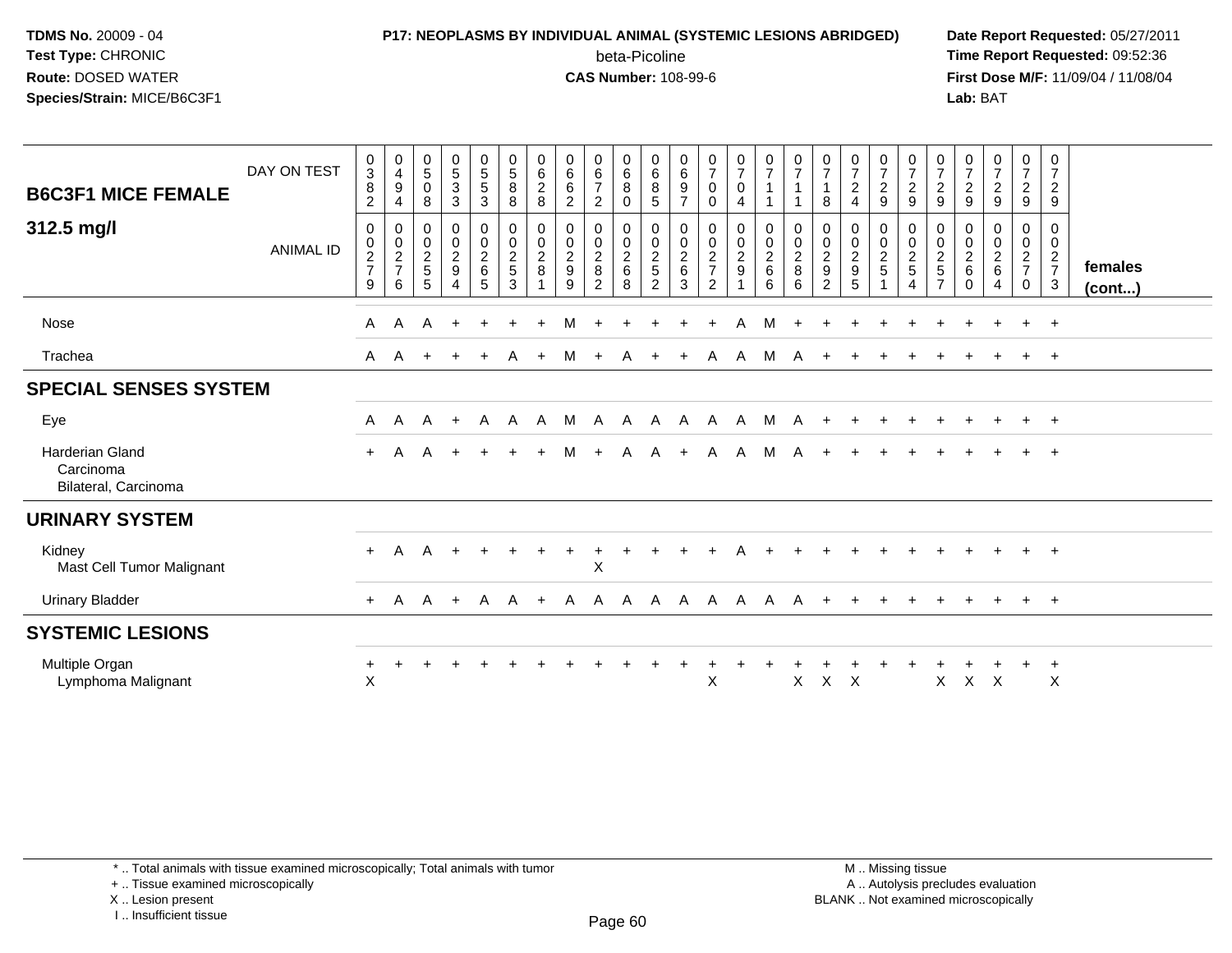### **P17: NEOPLASMS BY INDIVIDUAL ANIMAL (SYSTEMIC LESIONS ABRIDGED) Date Report Requested:** 05/27/2011

beta-Picoline<br>CAS Number: 108-99-6

 **Time Report Requested:** 09:52:36 **First Dose M/F:** 11/09/04 / 11/08/04<br>Lab: BAT **Lab:** BAT

| DAY ON TEST<br><b>B6C3F1 MICE FEMALE</b><br>312.5 mg/l                                                                                                    | $\frac{0}{7}$<br>$\frac{2}{9}$<br>$\pmb{0}$ | $\frac{0}{7}$<br>$\overline{2}$<br>9<br>0 | $\frac{0}{7}$<br>$\sqrt{2}$<br>9<br>$\boldsymbol{0}$            | $\frac{0}{7}$<br>$\overline{2}$<br>9<br>0              | $\begin{array}{c} 0 \\ 7 \end{array}$<br>$\mathbf{3}$<br>$\mathbf 0$<br>$\pmb{0}$ | $\frac{0}{7}$<br>$\mathbf{3}$<br>$\Omega$<br>$\mathbf 0$ | 0<br>$\overline{7}$<br>$\mathbf{3}$<br>$\Omega$<br>0 | $\begin{array}{c} 0 \\ 7 \end{array}$<br>$\ensuremath{\mathsf{3}}$<br>$\mathbf{0}$<br>$\mathbf 0$ | $\frac{0}{7}$<br>$\ensuremath{\mathsf{3}}$<br>$\Omega$<br>0 | $\begin{array}{c} 0 \\ 7 \end{array}$<br>$\mathbf{3}$<br>$\mathbf{0}$<br>$\mathbf 0$ | $\begin{smallmatrix}0\\7\end{smallmatrix}$<br>3<br>$\mathbf 0$<br>0 | $\frac{0}{7}$<br>$\mathsf 3$<br>$\mathbf 0$<br>$\mathbf 0$ | $\frac{0}{7}$<br>$\mathbf{3}$<br>$\Omega$<br>$\mathsf{O}$ | $\frac{0}{7}$<br>$\mathbf{3}$<br>$\mathbf 0$<br>$\pmb{0}$ | $\begin{array}{c} 0 \\ 7 \end{array}$<br>$\ensuremath{\mathsf{3}}$<br>$\mathbf 0$<br>$\mathsf{O}\xspace$ | $\frac{0}{7}$<br>$\mathbf{3}$<br>$\mathbf 0$<br>$\mathbf 0$ | $\frac{0}{7}$<br>$\mathbf{3}$<br>$\Omega$<br>$\mathbf 0$ | $\begin{matrix}0\\7\end{matrix}$<br>$\mathbf{3}$<br>$\Omega$<br>0 | $\frac{0}{7}$<br>$\mathbf{3}$<br>$\mathbf 0$<br>$\mathbf 0$ | 0<br>$\overline{7}$<br>$\mathbf{3}$<br>$\Omega$<br>0 | 0<br>$\overline{7}$<br>3<br>$\Omega$<br>0 | $\begin{array}{c} 0 \\ 7 \end{array}$<br>$\ensuremath{\mathsf{3}}$<br>0 | $\begin{array}{c} 0 \\ 7 \end{array}$<br>$\mathsf 3$<br>$\mathbf{1}$<br>$\mathbf 0$ | $\frac{0}{7}$<br>$\mathbf 3$<br>$\overline{1}$<br>$\mathbf 0$ | 0<br>$\overline{7}$<br>3<br>$\overline{1}$<br>$\mathbf 0$ |                                                            |
|-----------------------------------------------------------------------------------------------------------------------------------------------------------|---------------------------------------------|-------------------------------------------|-----------------------------------------------------------------|--------------------------------------------------------|-----------------------------------------------------------------------------------|----------------------------------------------------------|------------------------------------------------------|---------------------------------------------------------------------------------------------------|-------------------------------------------------------------|--------------------------------------------------------------------------------------|---------------------------------------------------------------------|------------------------------------------------------------|-----------------------------------------------------------|-----------------------------------------------------------|----------------------------------------------------------------------------------------------------------|-------------------------------------------------------------|----------------------------------------------------------|-------------------------------------------------------------------|-------------------------------------------------------------|------------------------------------------------------|-------------------------------------------|-------------------------------------------------------------------------|-------------------------------------------------------------------------------------|---------------------------------------------------------------|-----------------------------------------------------------|------------------------------------------------------------|
| <b>ANIMAL ID</b>                                                                                                                                          | $\frac{0}{2}$<br>$\overline{4}$             | $\overline{0}$<br>$\frac{2}{8}$<br>3      | $\boldsymbol{0}$<br>$\overline{2}$<br>$\,8\,$<br>$\overline{7}$ | $\mathbf 0$<br>$\boldsymbol{2}$<br>$\overline{9}$<br>8 | $\frac{0}{2}$<br>$\,6\,$                                                          | $\frac{0}{2}$<br>$\overline{5}$<br>8                     | $\pmb{0}$<br>$\boldsymbol{2}$<br>$\overline{5}$<br>9 | $\frac{0}{2}$<br>$\overline{6}$                                                                   | $\mathbf 0$<br>$\frac{2}{6}$<br>$\overline{2}$              | $\frac{0}{2}$ 6<br>9                                                                 | $\mathbf 0$<br>$\frac{2}{7}$                                        | $\begin{array}{c} 0 \\ 2 \\ 7 \\ 5 \end{array}$            | $\frac{0}{2}$<br>$\overline{7}$                           | $\frac{0}{2}$<br>0                                        | $\frac{0}{2}$<br>$\overline{8}$<br>$\overline{4}$                                                        | $\mathbf 0$<br>$\frac{2}{8}$<br>$\overline{5}$              | $\begin{array}{c} 0 \\ 2 \\ 8 \end{array}$<br>8          | $\mathbf 0$<br>$\frac{2}{8}$<br>9                                 | $\frac{0}{2}$<br>$\mathbf 0$                                | $\mathsf 0$<br>$\frac{2}{9}$<br>$\overline{6}$       | $\pmb{0}$<br>$\frac{2}{9}$                | $\pmb{0}$<br>$\frac{2}{6}$<br>$\overline{7}$                            | $\mathbf 0$<br>$\frac{2}{7}$<br>8                                                   | $\mathbf 0$<br>$\overline{2}$<br>$\boldsymbol{9}$<br>3        | 0<br>3<br>0<br>$\mathbf 0$                                | * TOTALS                                                   |
| <b>ALIMENTARY SYSTEM</b>                                                                                                                                  |                                             |                                           |                                                                 |                                                        |                                                                                   |                                                          |                                                      |                                                                                                   |                                                             |                                                                                      |                                                                     |                                                            |                                                           |                                                           |                                                                                                          |                                                             |                                                          |                                                                   |                                                             |                                                      |                                           |                                                                         |                                                                                     |                                                               |                                                           |                                                            |
| Esophagus                                                                                                                                                 |                                             |                                           |                                                                 |                                                        |                                                                                   |                                                          |                                                      |                                                                                                   |                                                             |                                                                                      |                                                                     |                                                            |                                                           |                                                           |                                                                                                          |                                                             |                                                          |                                                                   |                                                             |                                                      |                                           |                                                                         |                                                                                     |                                                               |                                                           | 49                                                         |
| Gallbladder<br>Hepatoblastoma, Metastatic, Liver                                                                                                          | м                                           |                                           |                                                                 |                                                        |                                                                                   |                                                          |                                                      |                                                                                                   |                                                             |                                                                                      |                                                                     |                                                            |                                                           |                                                           |                                                                                                          |                                                             |                                                          |                                                                   |                                                             |                                                      |                                           |                                                                         |                                                                                     |                                                               |                                                           | 36<br>$\mathbf{1}$                                         |
| Intestine Large, Cecum                                                                                                                                    |                                             |                                           |                                                                 |                                                        |                                                                                   |                                                          |                                                      |                                                                                                   |                                                             |                                                                                      |                                                                     |                                                            |                                                           |                                                           |                                                                                                          |                                                             |                                                          |                                                                   |                                                             |                                                      |                                           |                                                                         |                                                                                     |                                                               |                                                           | 36                                                         |
| Intestine Large, Colon                                                                                                                                    |                                             |                                           |                                                                 |                                                        |                                                                                   |                                                          |                                                      |                                                                                                   |                                                             |                                                                                      |                                                                     |                                                            |                                                           |                                                           |                                                                                                          |                                                             |                                                          |                                                                   |                                                             |                                                      |                                           |                                                                         |                                                                                     |                                                               |                                                           | 35                                                         |
| Intestine Large, Rectum                                                                                                                                   |                                             |                                           |                                                                 |                                                        |                                                                                   |                                                          |                                                      |                                                                                                   |                                                             |                                                                                      |                                                                     |                                                            |                                                           |                                                           |                                                                                                          |                                                             |                                                          |                                                                   |                                                             |                                                      |                                           |                                                                         |                                                                                     |                                                               | $+$                                                       | 35                                                         |
| Intestine Small, Duodenum                                                                                                                                 |                                             |                                           |                                                                 |                                                        |                                                                                   |                                                          |                                                      |                                                                                                   |                                                             |                                                                                      |                                                                     |                                                            |                                                           |                                                           |                                                                                                          |                                                             |                                                          |                                                                   |                                                             |                                                      |                                           |                                                                         |                                                                                     |                                                               |                                                           | 35                                                         |
| Intestine Small, Ileum                                                                                                                                    |                                             |                                           |                                                                 |                                                        |                                                                                   |                                                          |                                                      |                                                                                                   |                                                             |                                                                                      |                                                                     |                                                            |                                                           |                                                           |                                                                                                          |                                                             |                                                          |                                                                   |                                                             |                                                      |                                           |                                                                         |                                                                                     |                                                               |                                                           | 36                                                         |
| Intestine Small, Jejunum                                                                                                                                  |                                             |                                           |                                                                 |                                                        |                                                                                   |                                                          |                                                      |                                                                                                   |                                                             |                                                                                      |                                                                     |                                                            |                                                           |                                                           |                                                                                                          |                                                             |                                                          |                                                                   |                                                             |                                                      |                                           |                                                                         |                                                                                     |                                                               |                                                           | 35                                                         |
| Liver<br>Hemangiosarcoma<br>Hepatoblastoma                                                                                                                | $\ddot{}$                                   |                                           | X                                                               |                                                        |                                                                                   | $\sf X$                                                  |                                                      | X                                                                                                 |                                                             |                                                                                      | X                                                                   |                                                            |                                                           |                                                           |                                                                                                          |                                                             |                                                          |                                                                   |                                                             |                                                      |                                           |                                                                         |                                                                                     |                                                               |                                                           | 50<br>5<br>3                                               |
| Hepatocellular Adenoma<br>Hepatocellular Adenoma, Multiple<br>Hepatocellular Carcinoma<br>Hepatocellular Carcinoma, Multiple<br>Mast Cell Tumor Malignant | X                                           | $\mathsf{X}$<br>$\times$                  | X                                                               | X                                                      | $\mathsf{X}$<br>X                                                                 | X                                                        | X.<br>X                                              | $\times$                                                                                          | X<br>$\mathsf{X}$                                           | X<br>$X$ $X$                                                                         | X                                                                   | $\mathsf{X}$                                               | $\mathsf{X}$                                              | $\mathsf{X}$                                              | $\mathsf{X}$                                                                                             | $\times$<br>X                                               | $\mathsf{X}$<br>$\times$                                 | $X$ $X$                                                           |                                                             |                                                      | $\boldsymbol{\mathsf{X}}$<br>X            | X<br>X                                                                  | X                                                                                   | X<br>$\mathsf{X}$                                             | $\mathsf{X}$<br>$\mathsf{X}$                              | $\mathbf{3}$<br>43<br>13<br>$\overline{7}$<br>$\mathbf{1}$ |
| Mesentery                                                                                                                                                 |                                             | $\ddot{}$                                 |                                                                 | $\ddot{}$                                              |                                                                                   |                                                          |                                                      | $\ddot{}$                                                                                         |                                                             | $\ddot{}$                                                                            |                                                                     |                                                            |                                                           | $+$                                                       |                                                                                                          |                                                             |                                                          |                                                                   |                                                             | $+$                                                  | $+$                                       |                                                                         |                                                                                     |                                                               | $\ddot{}$                                                 | 16                                                         |
| Pancreas                                                                                                                                                  |                                             |                                           |                                                                 |                                                        |                                                                                   |                                                          |                                                      |                                                                                                   |                                                             |                                                                                      |                                                                     |                                                            |                                                           |                                                           |                                                                                                          |                                                             |                                                          |                                                                   |                                                             |                                                      |                                           |                                                                         |                                                                                     |                                                               |                                                           | 42                                                         |

\* .. Total animals with tissue examined microscopically; Total animals with tumor

+ .. Tissue examined microscopically

X .. Lesion present

I .. Insufficient tissue

M .. Missing tissue

y the contract of the contract of the contract of the contract of the contract of  $\mathsf A$  . Autolysis precludes evaluation Lesion present BLANK .. Not examined microscopically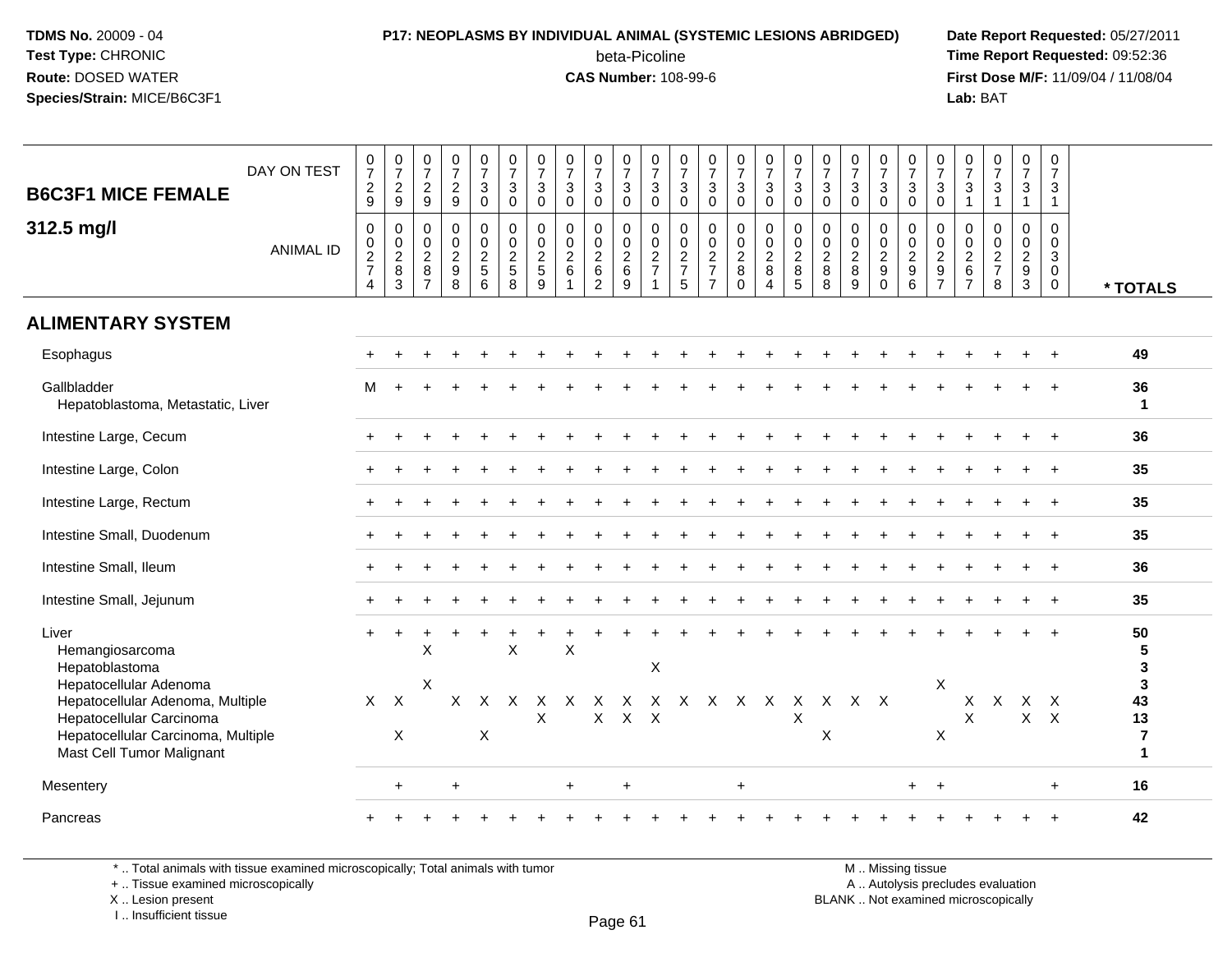#### **P17: NEOPLASMS BY INDIVIDUAL ANIMAL (SYSTEMIC LESIONS ABRIDGED) Date Report Requested:** 05/27/2011

beta-Picoline<br>CAS Number: 108-99-6

 **Time Report Requested:** 09:52:36 **First Dose M/F:** 11/09/04 / 11/08/04<br>Lab: BAT **Lab:** BAT

| <b>B6C3F1 MICE FEMALE</b><br>312.5 mg/l                                    | DAY ON TEST<br><b>ANIMAL ID</b> | $\frac{0}{7}$<br>$\frac{2}{9}$<br>$\pmb{0}$<br>$\begin{array}{c} 0 \\ 2 \\ 7 \end{array}$ | $\frac{0}{7}$<br>$\frac{2}{9}$<br>$\pmb{0}$<br>$\mathbf 0$ | $\frac{0}{7}$<br>$\frac{2}{9}$<br>$\mathbf 0$<br>$\pmb{0}$ | $\frac{0}{7}$<br>$\frac{2}{9}$<br>$\pmb{0}$<br>$\pmb{0}$ | $\frac{0}{7}$<br>3<br>$\overline{0}$<br>0<br>$\mathbf 0$ | $\frac{0}{7}$<br>$\sqrt{3}$<br>$\overline{0}$<br>$\pmb{0}$<br>$\pmb{0}$ | $\frac{0}{7}$<br>$\sqrt{3}$<br>$\mathbf 0$<br>$\mathbf 0$<br>0 | $\begin{array}{c} 0 \\ 7 \end{array}$<br>$\sqrt{3}$<br>$\mathbf 0$<br>$\pmb{0}$<br>$\pmb{0}$ | $\frac{0}{7}$<br>3<br>$\mathbf 0$<br>$\mathbf 0$<br>$\mathbf 0$ | $\frac{0}{7}$<br>$\mathbf{3}$<br>$\overline{0}$<br>0<br>$\mathsf{O}$ | $\frac{0}{7}$<br>$_{0}^{3}$<br>$\pmb{0}$<br>$\boldsymbol{0}$ | $\frac{0}{7}$<br>$\sqrt{3}$<br>$\mathbf 0$<br>$\mathbf 0$<br>0 | $\begin{smallmatrix}0\\7\end{smallmatrix}$<br>$\ensuremath{\mathsf{3}}$<br>$\mathbf 0$<br>$\mathbf 0$<br>$\pmb{0}$ | $\frac{0}{7}$<br>3<br>$\mathbf 0$<br>0<br>$\mathsf 0$ | $\frac{0}{7}$<br>$\mathbf{3}$<br>$\overline{0}$<br>0<br>$\mathbf 0$ | $\frac{0}{7}$<br>$_{0}^{3}$<br>$\pmb{0}$<br>$\frac{0}{2}$ | $\frac{0}{7}$<br>$\sqrt{3}$<br>$\mathbf 0$<br>$\mathbf 0$<br>$\mathbf 0$ | $\begin{array}{c} 0 \\ 7 \end{array}$<br>$\sqrt{3}$<br>$\mathbf 0$<br>$\mathbf 0$<br>$\mathbf 0$ | $\frac{0}{7}$<br>3<br>$\Omega$<br>0<br>0 | $\frac{0}{7}$<br>$\frac{3}{0}$<br>0<br>0 | $\frac{0}{7}$<br>$\mathsf 3$<br>$\overline{0}$<br>$\mathbf 0$<br>$\boldsymbol{0}$ | $\frac{0}{7}$<br>3<br>$\mathbf{1}$<br>$\mathbf 0$<br>0 | $\frac{0}{7}$<br>$\sqrt{3}$<br>$\mathbf{1}$<br>$\mathbf 0$<br>$\mathbf 0$ | $\frac{0}{7}$<br>3<br>$\mathbf{1}$<br>0<br>0 | $\begin{smallmatrix}0\\7\end{smallmatrix}$<br>3<br>$\mathbf{1}$<br>$\mathbf 0$<br>0<br>3 |                         |
|----------------------------------------------------------------------------|---------------------------------|-------------------------------------------------------------------------------------------|------------------------------------------------------------|------------------------------------------------------------|----------------------------------------------------------|----------------------------------------------------------|-------------------------------------------------------------------------|----------------------------------------------------------------|----------------------------------------------------------------------------------------------|-----------------------------------------------------------------|----------------------------------------------------------------------|--------------------------------------------------------------|----------------------------------------------------------------|--------------------------------------------------------------------------------------------------------------------|-------------------------------------------------------|---------------------------------------------------------------------|-----------------------------------------------------------|--------------------------------------------------------------------------|--------------------------------------------------------------------------------------------------|------------------------------------------|------------------------------------------|-----------------------------------------------------------------------------------|--------------------------------------------------------|---------------------------------------------------------------------------|----------------------------------------------|------------------------------------------------------------------------------------------|-------------------------|
|                                                                            |                                 | $\overline{4}$                                                                            | $\frac{2}{8}$<br>3                                         | $\frac{2}{8}$<br>$\overline{7}$                            | $\frac{2}{9}$<br>$\overline{8}$                          | $\frac{2}{5}$<br>6                                       | $\frac{2}{5}$<br>8                                                      | $\frac{2}{5}$<br>9                                             | $\frac{2}{6}$<br>$\overline{1}$                                                              | $\frac{2}{6}$<br>$\overline{2}$                                 | $\frac{2}{6}$<br>9                                                   | $\frac{2}{7}$<br>1                                           | $\frac{2}{7}$<br>5                                             | $\frac{2}{7}$<br>$\overline{7}$                                                                                    | $\frac{2}{8}$<br>$\Omega$                             | $\frac{2}{8}$<br>$\overline{4}$                                     | $\overline{5}$                                            | $\frac{2}{8}$<br>8                                                       | $\frac{2}{8}$<br>9                                                                               | $\frac{2}{9}$<br>$\Omega$                | $\frac{2}{9}$<br>$\overline{6}$          | $\frac{2}{9}$                                                                     | $\frac{2}{6}$<br>$\overline{7}$                        | $\frac{2}{7}$<br>8                                                        | $\frac{2}{3}$                                | $\mathbf 0$<br>$\mathbf 0$                                                               | * TOTALS                |
| Salivary Glands                                                            |                                 |                                                                                           |                                                            |                                                            |                                                          |                                                          |                                                                         |                                                                |                                                                                              |                                                                 |                                                                      |                                                              |                                                                |                                                                                                                    |                                                       |                                                                     |                                                           |                                                                          |                                                                                                  |                                          |                                          |                                                                                   |                                                        |                                                                           |                                              | $\div$                                                                                   | 47                      |
| Stomach, Forestomach<br>Squamous Cell Carcinoma<br>Squamous Cell Papilloma |                                 |                                                                                           |                                                            |                                                            |                                                          |                                                          |                                                                         |                                                                |                                                                                              |                                                                 |                                                                      | X                                                            |                                                                |                                                                                                                    |                                                       |                                                                     |                                                           |                                                                          |                                                                                                  |                                          |                                          |                                                                                   |                                                        |                                                                           |                                              | $+$<br>X                                                                                 | 43<br>1<br>1            |
| Stomach, Glandular                                                         |                                 |                                                                                           |                                                            |                                                            |                                                          |                                                          |                                                                         |                                                                |                                                                                              |                                                                 |                                                                      |                                                              |                                                                |                                                                                                                    |                                                       |                                                                     |                                                           |                                                                          |                                                                                                  |                                          |                                          |                                                                                   |                                                        |                                                                           |                                              | $+$                                                                                      | 39                      |
| Tooth<br>Gingiva, Fibroma, Osseous                                         |                                 |                                                                                           |                                                            |                                                            |                                                          |                                                          |                                                                         |                                                                |                                                                                              |                                                                 |                                                                      |                                                              |                                                                |                                                                                                                    |                                                       |                                                                     |                                                           |                                                                          |                                                                                                  |                                          |                                          |                                                                                   |                                                        |                                                                           |                                              |                                                                                          | 1<br>1                  |
| <b>CARDIOVASCULAR SYSTEM</b>                                               |                                 |                                                                                           |                                                            |                                                            |                                                          |                                                          |                                                                         |                                                                |                                                                                              |                                                                 |                                                                      |                                                              |                                                                |                                                                                                                    |                                                       |                                                                     |                                                           |                                                                          |                                                                                                  |                                          |                                          |                                                                                   |                                                        |                                                                           |                                              |                                                                                          |                         |
| <b>Blood Vessel</b>                                                        |                                 |                                                                                           |                                                            |                                                            |                                                          |                                                          |                                                                         |                                                                |                                                                                              |                                                                 |                                                                      |                                                              |                                                                |                                                                                                                    |                                                       |                                                                     |                                                           |                                                                          |                                                                                                  |                                          |                                          |                                                                                   |                                                        |                                                                           |                                              |                                                                                          | 3                       |
| Heart                                                                      |                                 |                                                                                           |                                                            |                                                            |                                                          |                                                          |                                                                         |                                                                |                                                                                              |                                                                 |                                                                      |                                                              |                                                                |                                                                                                                    |                                                       |                                                                     |                                                           |                                                                          |                                                                                                  |                                          |                                          |                                                                                   |                                                        |                                                                           |                                              |                                                                                          | 50                      |
| <b>ENDOCRINE SYSTEM</b>                                                    |                                 |                                                                                           |                                                            |                                                            |                                                          |                                                          |                                                                         |                                                                |                                                                                              |                                                                 |                                                                      |                                                              |                                                                |                                                                                                                    |                                                       |                                                                     |                                                           |                                                                          |                                                                                                  |                                          |                                          |                                                                                   |                                                        |                                                                           |                                              |                                                                                          |                         |
| <b>Adrenal Cortex</b>                                                      |                                 |                                                                                           |                                                            |                                                            |                                                          |                                                          |                                                                         |                                                                |                                                                                              |                                                                 |                                                                      |                                                              |                                                                |                                                                                                                    |                                                       |                                                                     |                                                           |                                                                          |                                                                                                  |                                          |                                          |                                                                                   |                                                        |                                                                           |                                              |                                                                                          | 45                      |
| Adrenal Medulla<br>Pheochromocytoma Benign<br>Pheochromocytoma Malignant   |                                 |                                                                                           |                                                            |                                                            | X                                                        |                                                          |                                                                         |                                                                |                                                                                              |                                                                 |                                                                      | X                                                            |                                                                |                                                                                                                    |                                                       |                                                                     |                                                           |                                                                          |                                                                                                  |                                          |                                          |                                                                                   |                                                        |                                                                           |                                              |                                                                                          | 45<br>1<br>$\mathbf{2}$ |
| Islets, Pancreatic<br>Adenoma                                              |                                 |                                                                                           |                                                            |                                                            |                                                          |                                                          |                                                                         |                                                                |                                                                                              |                                                                 |                                                                      |                                                              |                                                                |                                                                                                                    |                                                       |                                                                     |                                                           | X                                                                        |                                                                                                  |                                          |                                          |                                                                                   |                                                        |                                                                           |                                              | $\overline{+}$                                                                           | 41<br>$\mathbf 1$       |
| Parathyroid Gland                                                          |                                 | М                                                                                         | $\ddot{}$                                                  |                                                            |                                                          |                                                          |                                                                         |                                                                |                                                                                              |                                                                 |                                                                      |                                                              |                                                                |                                                                                                                    |                                                       |                                                                     | м                                                         | $\ddot{}$                                                                | M                                                                                                | M                                        | $+$                                      | $\overline{+}$                                                                    | $\ddot{}$                                              | M                                                                         | M                                            | $+$                                                                                      | 34                      |
| <b>Pituitary Gland</b><br>Pars Distalis, Adenoma                           |                                 |                                                                                           |                                                            |                                                            |                                                          | $\div$                                                   | X                                                                       |                                                                |                                                                                              |                                                                 | $\ddot{}$                                                            | $\ddot{}$<br>X                                               | м                                                              |                                                                                                                    |                                                       |                                                                     |                                                           |                                                                          |                                                                                                  |                                          |                                          |                                                                                   |                                                        |                                                                           | $\ddot{}$<br>$\mathsf{X}$                    | $\ddot{}$<br>$\mathsf{X}$                                                                | 46<br>5                 |

\* .. Total animals with tissue examined microscopically; Total animals with tumor

+ .. Tissue examined microscopically

X .. Lesion present

I .. Insufficient tissue

y the contract of the contract of the contract of the contract of the contract of  $\mathsf A$  . Autolysis precludes evaluation

M .. Missing tissue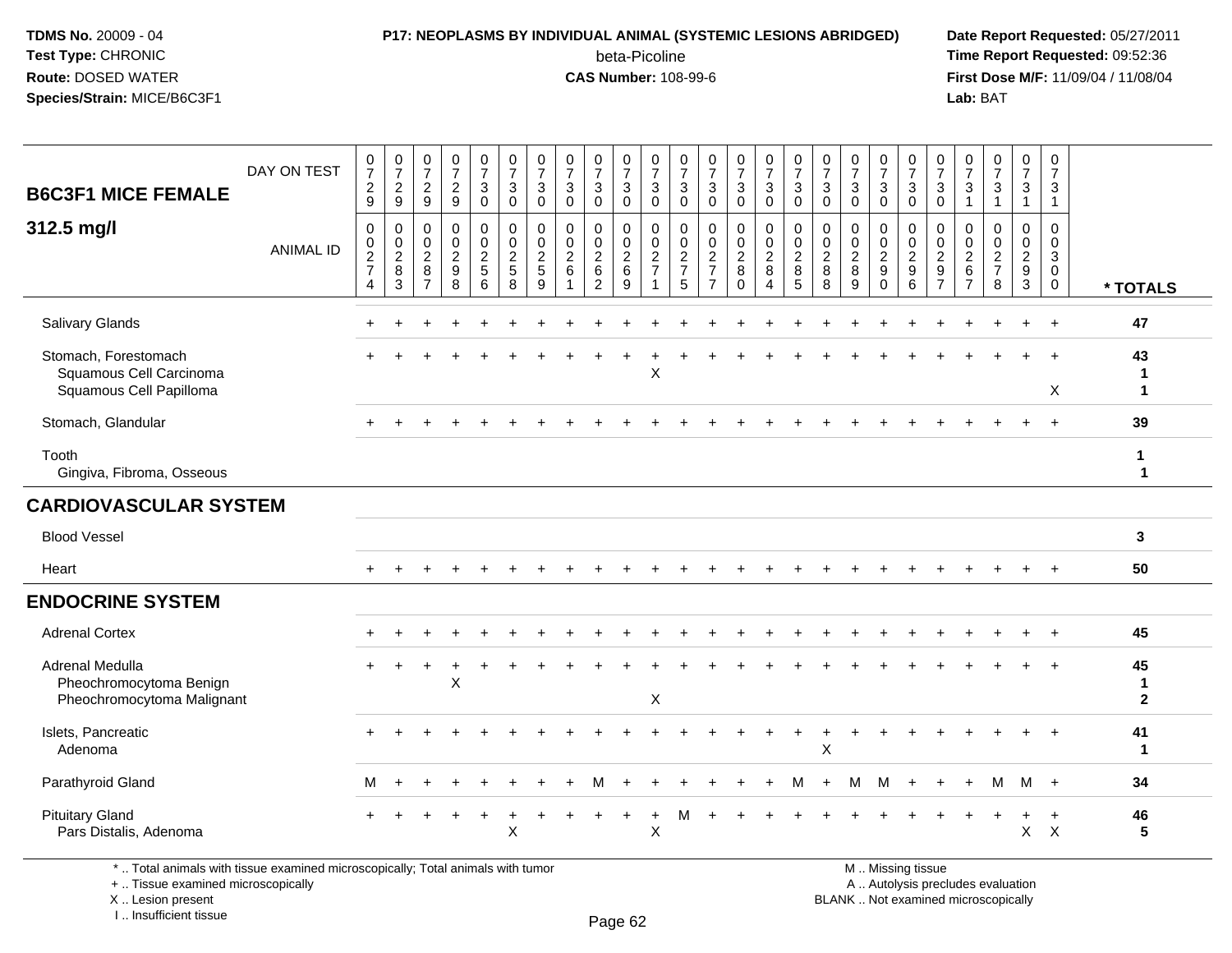#### **P17: NEOPLASMS BY INDIVIDUAL ANIMAL (SYSTEMIC LESIONS ABRIDGED) Date Report Requested:** 05/27/2011

beta-Picoline<br>CAS Number: 108-99-6

 **Time Report Requested:** 09:52:36 **First Dose M/F:** 11/09/04 / 11/08/04<br>Lab: BAT **Lab:** BAT

| <b>B6C3F1 MICE FEMALE</b>                                                                           | DAY ON TEST      | $\frac{0}{7}$<br>$\frac{2}{9}$               | $\frac{0}{7}$<br>$\frac{2}{9}$                                          | $\frac{0}{7}$<br>$\frac{2}{9}$                                  | $\frac{0}{7}$<br>$\frac{2}{9}$                                        | $\frac{0}{7}$<br>3<br>0                      | $\frac{0}{7}$<br>3<br>$\mathbf 0$    | $\frac{0}{7}$<br>$\ensuremath{\mathsf{3}}$<br>0        | $\frac{0}{7}$<br>$\sqrt{3}$<br>$\mathbf 0$    | $\frac{0}{7}$<br>$\mathbf 3$<br>0                             | $\frac{0}{7}$<br>$\sqrt{3}$<br>$\mathbf 0$ | $\frac{0}{7}$<br>$\sqrt{3}$<br>$\mathbf 0$        | $\frac{0}{7}$<br>3<br>0                         | $\frac{0}{7}$<br>$\sqrt{3}$<br>$\mathbf 0$                             | $\frac{0}{7}$<br>$\mathbf{3}$<br>0    | $\frac{0}{7}$<br>3<br>0                      | $\frac{0}{7}$<br>$\sqrt{3}$<br>$\mathbf 0$                            | $\frac{0}{7}$<br>3<br>$\mathbf 0$                 | $\frac{0}{7}$<br>$\sqrt{3}$<br>$\mathbf 0$   | $\frac{0}{7}$<br>3<br>0                | $\frac{0}{7}$<br>$\sqrt{3}$<br>$\mathbf 0$ | $\frac{0}{7}$<br>$\sqrt{3}$<br>$\mathbf 0$                               | $\frac{0}{7}$<br>3<br>$\mathbf 1$                                | $\frac{0}{7}$<br>$\ensuremath{\mathsf{3}}$<br>$\overline{1}$ | 0<br>$\overline{7}$<br>$\mathbf{3}$<br>$\mathbf{1}$                    | $\pmb{0}$<br>$\overline{7}$<br>3<br>$\mathbf{1}$    |                                       |
|-----------------------------------------------------------------------------------------------------|------------------|----------------------------------------------|-------------------------------------------------------------------------|-----------------------------------------------------------------|-----------------------------------------------------------------------|----------------------------------------------|--------------------------------------|--------------------------------------------------------|-----------------------------------------------|---------------------------------------------------------------|--------------------------------------------|---------------------------------------------------|-------------------------------------------------|------------------------------------------------------------------------|---------------------------------------|----------------------------------------------|-----------------------------------------------------------------------|---------------------------------------------------|----------------------------------------------|----------------------------------------|--------------------------------------------|--------------------------------------------------------------------------|------------------------------------------------------------------|--------------------------------------------------------------|------------------------------------------------------------------------|-----------------------------------------------------|---------------------------------------|
| 312.5 mg/l                                                                                          | <b>ANIMAL ID</b> | $\pmb{0}$<br>$\frac{0}{2}$<br>$\overline{4}$ | $\pmb{0}$<br>$\begin{array}{c} 0 \\ 2 \\ 8 \end{array}$<br>$\mathbf{3}$ | 0<br>$\mathbf 0$<br>$\overline{c}$<br>$\bf 8$<br>$\overline{7}$ | $\mathbf 0$<br>$\mathbf 0$<br>$\overline{2}$<br>$\boldsymbol{9}$<br>8 | 0<br>$\mathbf 0$<br>$\overline{c}$<br>5<br>6 | 0<br>$\pmb{0}$<br>$\frac{2}{5}$<br>8 | $\mathbf 0$<br>$\mathbf 0$<br>$\overline{2}$<br>5<br>9 | $\mathbf 0$<br>0<br>$\overline{2}$<br>$\,6\,$ | $\mathbf 0$<br>$\mathbf 0$<br>$\frac{2}{6}$<br>$\overline{2}$ | 0<br>0<br>$\sqrt{2}$<br>$\,6\,$<br>9       | 0<br>$\mathbf 0$<br>$\frac{2}{7}$<br>$\mathbf{1}$ | 0<br>0<br>$\overline{c}$<br>$\overline{7}$<br>5 | 0<br>$\mathbf 0$<br>$\overline{2}$<br>$\overline{7}$<br>$\overline{7}$ | 0<br>$_2^0$<br>$\bf 8$<br>$\mathbf 0$ | 0<br>$\mathbf 0$<br>$\overline{2}$<br>8<br>4 | $\pmb{0}$<br>$\begin{array}{c} 0 \\ 2 \\ 8 \end{array}$<br>$\sqrt{5}$ | $\mathbf 0$<br>0<br>$\overline{2}$<br>$\, 8$<br>8 | $\mathbf 0$<br>0<br>$\overline{2}$<br>8<br>9 | 0<br>0<br>$\frac{2}{9}$<br>$\mathbf 0$ | 0<br>$\pmb{0}$<br>$\frac{2}{9}$<br>6       | 0<br>$\mathbf 0$<br>$\overline{2}$<br>$\boldsymbol{9}$<br>$\overline{7}$ | $\mathbf 0$<br>$\mathbf 0$<br>$^2\phantom{1}6$<br>$\overline{7}$ | $\mathbf 0$<br>$\mathbf 0$<br>$\frac{2}{7}$<br>$\bf8$        | 0<br>$\mathbf 0$<br>$\overline{2}$<br>$\boldsymbol{9}$<br>$\mathbf{3}$ | 0<br>$\mathbf 0$<br>3<br>$\mathbf 0$<br>$\mathbf 0$ | * TOTALS                              |
| <b>Thyroid Gland</b>                                                                                |                  | $+$                                          |                                                                         |                                                                 |                                                                       |                                              |                                      |                                                        |                                               |                                                               |                                            |                                                   |                                                 |                                                                        |                                       |                                              |                                                                       |                                                   |                                              |                                        |                                            |                                                                          |                                                                  |                                                              | $\ddot{}$                                                              | $\ddot{\phantom{1}}$                                | 45                                    |
| <b>GENERAL BODY SYSTEM</b>                                                                          |                  |                                              |                                                                         |                                                                 |                                                                       |                                              |                                      |                                                        |                                               |                                                               |                                            |                                                   |                                                 |                                                                        |                                       |                                              |                                                                       |                                                   |                                              |                                        |                                            |                                                                          |                                                                  |                                                              |                                                                        |                                                     |                                       |
| <b>NONE</b>                                                                                         |                  |                                              |                                                                         |                                                                 |                                                                       |                                              |                                      |                                                        |                                               |                                                               |                                            |                                                   |                                                 |                                                                        |                                       |                                              |                                                                       |                                                   |                                              |                                        |                                            |                                                                          |                                                                  |                                                              |                                                                        |                                                     |                                       |
| <b>GENITAL SYSTEM</b>                                                                               |                  |                                              |                                                                         |                                                                 |                                                                       |                                              |                                      |                                                        |                                               |                                                               |                                            |                                                   |                                                 |                                                                        |                                       |                                              |                                                                       |                                                   |                                              |                                        |                                            |                                                                          |                                                                  |                                                              |                                                                        |                                                     |                                       |
| <b>Clitoral Gland</b>                                                                               |                  |                                              |                                                                         |                                                                 |                                                                       |                                              |                                      |                                                        |                                               |                                                               |                                            |                                                   |                                                 |                                                                        |                                       |                                              |                                                                       |                                                   |                                              |                                        |                                            |                                                                          |                                                                  |                                                              |                                                                        | $\ddot{}$                                           | 50                                    |
| Ovary<br>Cystadenoma                                                                                |                  |                                              |                                                                         |                                                                 |                                                                       | X                                            |                                      |                                                        |                                               |                                                               |                                            |                                                   | X                                               |                                                                        |                                       |                                              |                                                                       |                                                   |                                              |                                        |                                            |                                                                          |                                                                  |                                                              | +<br>$\sf X$                                                           | $\ddot{}$                                           | 48<br>4                               |
| Uterus                                                                                              |                  |                                              |                                                                         |                                                                 |                                                                       |                                              |                                      |                                                        |                                               |                                                               |                                            |                                                   |                                                 |                                                                        |                                       |                                              |                                                                       |                                                   |                                              |                                        |                                            |                                                                          |                                                                  |                                                              |                                                                        | $\ddot{}$                                           | 47                                    |
| <b>HEMATOPOIETIC SYSTEM</b>                                                                         |                  |                                              |                                                                         |                                                                 |                                                                       |                                              |                                      |                                                        |                                               |                                                               |                                            |                                                   |                                                 |                                                                        |                                       |                                              |                                                                       |                                                   |                                              |                                        |                                            |                                                                          |                                                                  |                                                              |                                                                        |                                                     |                                       |
| <b>Bone Marrow</b><br>Mast Cell Tumor Malignant                                                     |                  |                                              |                                                                         |                                                                 |                                                                       |                                              |                                      |                                                        |                                               |                                                               |                                            |                                                   |                                                 |                                                                        |                                       |                                              |                                                                       |                                                   |                                              |                                        |                                            |                                                                          |                                                                  |                                                              | $\ddot{}$                                                              | $+$                                                 | 46<br>$\mathbf 1$                     |
| Lymph Node<br>Iliac, Mast Cell Tumor Malignant<br>Lumbar, Hemangiosarcoma<br>Renal, Hemangiosarcoma |                  |                                              |                                                                         |                                                                 |                                                                       |                                              |                                      |                                                        |                                               |                                                               |                                            | $\ddot{}$                                         |                                                 |                                                                        |                                       |                                              |                                                                       |                                                   |                                              |                                        |                                            |                                                                          |                                                                  |                                                              | $\ddot{}$                                                              |                                                     | 8<br>1<br>$\mathbf{1}$                |
| Lymph Node, Mandibular                                                                              |                  |                                              |                                                                         |                                                                 |                                                                       |                                              |                                      |                                                        |                                               |                                                               |                                            |                                                   |                                                 |                                                                        |                                       |                                              |                                                                       |                                                   |                                              |                                        |                                            |                                                                          |                                                                  |                                                              | $\ddot{}$                                                              | $+$                                                 | 42                                    |
| Lymph Node, Mesenteric                                                                              |                  |                                              |                                                                         |                                                                 |                                                                       |                                              |                                      |                                                        |                                               |                                                               |                                            |                                                   |                                                 |                                                                        |                                       |                                              |                                                                       |                                                   |                                              |                                        |                                            |                                                                          |                                                                  |                                                              |                                                                        | $\ddot{}$                                           | 38                                    |
| Spleen<br>Hemangiosarcoma<br>Mast Cell Tumor Malignant                                              |                  | $\pm$                                        |                                                                         | X                                                               |                                                                       |                                              |                                      |                                                        |                                               |                                                               |                                            |                                                   |                                                 |                                                                        |                                       |                                              |                                                                       |                                                   |                                              |                                        |                                            |                                                                          |                                                                  |                                                              | $\ddot{}$                                                              | $+$                                                 | 42<br>$\boldsymbol{2}$<br>$\mathbf 1$ |
| *  Total animals with tissue examined microscopically; Total animals with tumor                     |                  |                                              |                                                                         |                                                                 |                                                                       |                                              |                                      |                                                        |                                               |                                                               |                                            |                                                   |                                                 |                                                                        |                                       |                                              |                                                                       |                                                   |                                              |                                        | M  Missing tissue                          |                                                                          |                                                                  |                                                              |                                                                        |                                                     |                                       |

+ .. Tissue examined microscopically

X .. Lesion present

I .. Insufficient tissue

Page 63

y the contract of the contract of the contract of the contract of the contract of  $\mathsf A$  . Autolysis precludes evaluation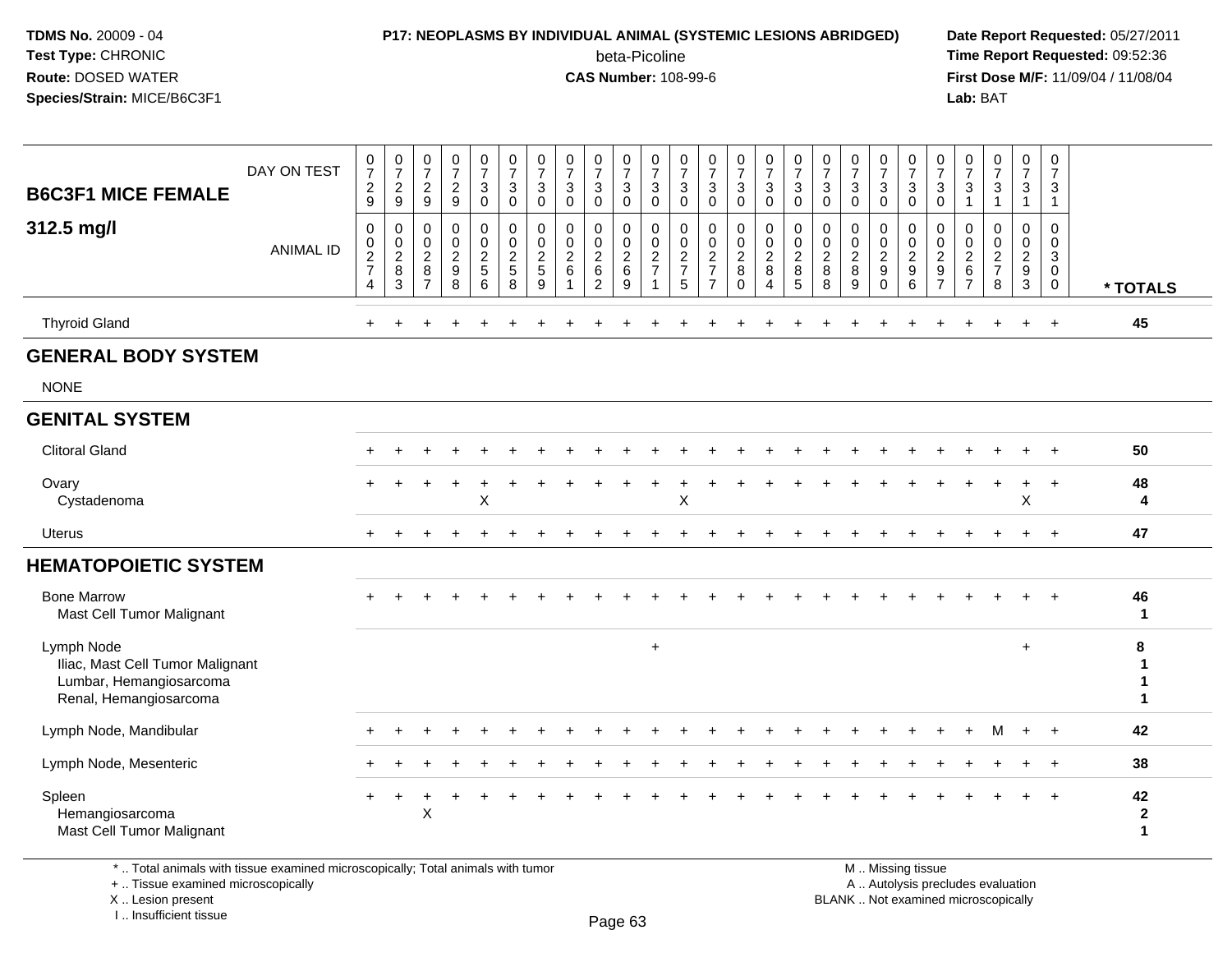#### **P17: NEOPLASMS BY INDIVIDUAL ANIMAL (SYSTEMIC LESIONS ABRIDGED) Date Report Requested:** 05/27/2011

beta-Picoline<br>CAS Number: 108-99-6

| DAY ON TEST<br><b>B6C3F1 MICE FEMALE</b>                                                                                                                                                                                                 | $\frac{0}{7}$<br>$\boldsymbol{2}$<br>9                | $\frac{0}{7}$<br>$\sqrt{2}$<br>9                         | $\frac{0}{7}$<br>$\sqrt{2}$<br>9                                       | $\frac{0}{7}$<br>$\frac{2}{9}$            | $\begin{smallmatrix} 0\\7 \end{smallmatrix}$<br>$\mathbf{3}$<br>$\mathbf 0$ | $\frac{0}{7}$<br>$\sqrt{3}$<br>$\mathbf 0$       | $\pmb{0}$<br>$\overline{7}$<br>3<br>0                        | $\frac{0}{7}$<br>3<br>$\mathbf 0$                            | $\frac{0}{7}$<br>3<br>$\mathbf 0$                | $\begin{smallmatrix} 0\\7 \end{smallmatrix}$<br>3<br>0 | $\begin{array}{c} 0 \\ 7 \end{array}$<br>$\mathbf{3}$<br>$\mathbf 0$ | $\frac{0}{7}$<br>3<br>$\mathbf 0$                     | $\frac{0}{7}$<br>$\sqrt{3}$<br>$\mathbf 0$                 | $\frac{0}{7}$<br>3<br>$\mathbf 0$                   | $\frac{0}{7}$<br>3<br>0                                                     | $\frac{0}{7}$<br>$\mathbf{3}$<br>$\mathbf 0$                     | $\begin{array}{c} 0 \\ 7 \end{array}$<br>$\sqrt{3}$<br>$\mathbf 0$ | $\begin{matrix} 0 \\ 7 \end{matrix}$<br>$\sqrt{3}$<br>$\mathbf 0$ | $\frac{0}{7}$<br>3<br>$\mathbf 0$                        | $\frac{0}{7}$<br>$\sqrt{3}$<br>$\mathbf 0$                        | $\pmb{0}$<br>$\overline{7}$<br>$\mathbf{3}$<br>$\mathbf 0$                          | $\begin{smallmatrix}0\\7\end{smallmatrix}$<br>3<br>$\overline{1}$ | $\begin{array}{c} 0 \\ 7 \end{array}$<br>$\sqrt{3}$<br>$\overline{1}$ | $\frac{0}{7}$<br>3<br>$\mathbf{1}$                               | $\frac{0}{7}$<br>3<br>$\overline{1}$                                     |                                            |
|------------------------------------------------------------------------------------------------------------------------------------------------------------------------------------------------------------------------------------------|-------------------------------------------------------|----------------------------------------------------------|------------------------------------------------------------------------|-------------------------------------------|-----------------------------------------------------------------------------|--------------------------------------------------|--------------------------------------------------------------|--------------------------------------------------------------|--------------------------------------------------|--------------------------------------------------------|----------------------------------------------------------------------|-------------------------------------------------------|------------------------------------------------------------|-----------------------------------------------------|-----------------------------------------------------------------------------|------------------------------------------------------------------|--------------------------------------------------------------------|-------------------------------------------------------------------|----------------------------------------------------------|-------------------------------------------------------------------|-------------------------------------------------------------------------------------|-------------------------------------------------------------------|-----------------------------------------------------------------------|------------------------------------------------------------------|--------------------------------------------------------------------------|--------------------------------------------|
| 312.5 mg/l<br><b>ANIMAL ID</b>                                                                                                                                                                                                           | 0<br>$\mathbf 0$<br>$\sqrt{2}$<br>$\overline{7}$<br>4 | $\mathbf 0$<br>$\mathbf 0$<br>$\boldsymbol{2}$<br>8<br>3 | $\mathbf{0}$<br>$\mathbf 0$<br>$\boldsymbol{2}$<br>8<br>$\overline{7}$ | 0<br>0<br>$\frac{2}{9}$<br>$\overline{8}$ | 0<br>$\mathbf 0$<br>$\overline{2}$<br>$\sqrt{5}$<br>$6^{\circ}$             | $\mathbf 0$<br>$\mathbf 0$<br>$\frac{2}{5}$<br>8 | $\Omega$<br>$\mathbf 0$<br>$\overline{c}$<br>$\sqrt{5}$<br>9 | $\Omega$<br>$\mathbf 0$<br>$\overline{2}$<br>$6\phantom{1}6$ | $\Omega$<br>0<br>$\frac{2}{6}$<br>$\overline{2}$ | 0<br>$\mathbf 0$<br>$\frac{2}{6}$<br>9                 | $\Omega$<br>$\mathbf 0$<br>$\sqrt{2}$<br>$\overline{7}$              | $\Omega$<br>$\mathsf{O}\xspace$<br>$\frac{2}{7}$<br>5 | $\Omega$<br>$\mathbf 0$<br>$\frac{2}{7}$<br>$\overline{7}$ | $\mathbf 0$<br>0<br>$\overline{2}$<br>8<br>$\Omega$ | $\mathbf 0$<br>$\mathsf{O}\xspace$<br>$\overline{2}$<br>8<br>$\overline{A}$ | $\Omega$<br>$\pmb{0}$<br>$\sqrt{2}$<br>$\bf 8$<br>$\overline{5}$ | $\mathbf 0$<br>$\mathbf 0$<br>$\frac{2}{8}$<br>8                   | $\Omega$<br>$\pmb{0}$<br>$\overline{2}$<br>8<br>9                 | 0<br>0<br>$\overline{2}$<br>$\boldsymbol{9}$<br>$\Omega$ | $\mathbf 0$<br>$\pmb{0}$<br>$\overline{2}$<br>9<br>$\overline{6}$ | $\Omega$<br>$\mathsf{O}\xspace$<br>$\sqrt{2}$<br>$\boldsymbol{9}$<br>$\overline{7}$ | $\Omega$<br>$\mathbf 0$<br>$\frac{2}{6}$<br>$\overline{7}$        | $\Omega$<br>$\pmb{0}$<br>$\frac{2}{7}$<br>8                           | $\Omega$<br>$\mathbf 0$<br>$\overline{2}$<br>9<br>$\overline{3}$ | $\mathbf 0$<br>$\mathbf 0$<br>$\mathbf{3}$<br>$\mathbf 0$<br>$\mathbf 0$ | * TOTALS                                   |
| Thymus<br>Alveolar/Bronchiolar Carcinoma, Metastatic,<br>Lung                                                                                                                                                                            |                                                       |                                                          |                                                                        |                                           |                                                                             |                                                  |                                                              |                                                              |                                                  |                                                        |                                                                      |                                                       |                                                            |                                                     |                                                                             |                                                                  |                                                                    | м                                                                 |                                                          |                                                                   |                                                                                     |                                                                   |                                                                       |                                                                  |                                                                          | 44<br>-1                                   |
| <b>INTEGUMENTARY SYSTEM</b>                                                                                                                                                                                                              |                                                       |                                                          |                                                                        |                                           |                                                                             |                                                  |                                                              |                                                              |                                                  |                                                        |                                                                      |                                                       |                                                            |                                                     |                                                                             |                                                                  |                                                                    |                                                                   |                                                          |                                                                   |                                                                                     |                                                                   |                                                                       |                                                                  |                                                                          |                                            |
| Mammary Gland<br>Carcinoma                                                                                                                                                                                                               |                                                       |                                                          |                                                                        |                                           |                                                                             |                                                  |                                                              |                                                              |                                                  |                                                        |                                                                      |                                                       |                                                            |                                                     |                                                                             |                                                                  |                                                                    |                                                                   |                                                          |                                                                   |                                                                                     |                                                                   |                                                                       |                                                                  |                                                                          | 49<br>$\mathbf{1}$                         |
| Skin<br>Subcutaneous Tissue, Fibrous Histiocytoma<br>Subcutaneous Tissue, Hemangiosarcoma<br>Subcutaneous Tissue, Sarcoma                                                                                                                |                                                       |                                                          | X                                                                      |                                           |                                                                             |                                                  |                                                              |                                                              |                                                  | X                                                      |                                                                      |                                                       |                                                            |                                                     |                                                                             |                                                                  |                                                                    |                                                                   |                                                          |                                                                   |                                                                                     |                                                                   |                                                                       |                                                                  |                                                                          | 50<br>1<br>1<br>$\mathbf{2}$               |
| <b>MUSCULOSKELETAL SYSTEM</b>                                                                                                                                                                                                            |                                                       |                                                          |                                                                        |                                           |                                                                             |                                                  |                                                              |                                                              |                                                  |                                                        |                                                                      |                                                       |                                                            |                                                     |                                                                             |                                                                  |                                                                    |                                                                   |                                                          |                                                                   |                                                                                     |                                                                   |                                                                       |                                                                  |                                                                          |                                            |
| <b>Bone</b>                                                                                                                                                                                                                              |                                                       |                                                          |                                                                        |                                           |                                                                             |                                                  |                                                              |                                                              |                                                  |                                                        |                                                                      |                                                       |                                                            |                                                     |                                                                             |                                                                  |                                                                    |                                                                   |                                                          |                                                                   |                                                                                     |                                                                   |                                                                       |                                                                  |                                                                          | 50                                         |
| <b>NERVOUS SYSTEM</b>                                                                                                                                                                                                                    |                                                       |                                                          |                                                                        |                                           |                                                                             |                                                  |                                                              |                                                              |                                                  |                                                        |                                                                      |                                                       |                                                            |                                                     |                                                                             |                                                                  |                                                                    |                                                                   |                                                          |                                                                   |                                                                                     |                                                                   |                                                                       |                                                                  |                                                                          |                                            |
| <b>Brain</b>                                                                                                                                                                                                                             | $+$                                                   |                                                          |                                                                        |                                           |                                                                             |                                                  |                                                              |                                                              |                                                  | $\div$                                                 |                                                                      |                                                       |                                                            | $\overline{ }$                                      | $+$                                                                         | $\pm$                                                            | $\pm$                                                              |                                                                   | $\pm$                                                    | $\pm$                                                             | $\pm$                                                                               |                                                                   |                                                                       | $+$                                                              | $+$                                                                      | 47                                         |
| <b>RESPIRATORY SYSTEM</b>                                                                                                                                                                                                                |                                                       |                                                          |                                                                        |                                           |                                                                             |                                                  |                                                              |                                                              |                                                  |                                                        |                                                                      |                                                       |                                                            |                                                     |                                                                             |                                                                  |                                                                    |                                                                   |                                                          |                                                                   |                                                                                     |                                                                   |                                                                       |                                                                  |                                                                          |                                            |
| Lung<br>Alveolar/Bronchiolar Adenoma<br>Alveolar/Bronchiolar Adenoma, Multiple<br>Alveolar/Bronchiolar Carcinoma<br>Alveolar/Bronchiolar Carcinoma, Multiple<br>Hepatocellular Carcinoma, Metastatic, Liver<br>Mast Cell Tumor Malignant | $\div$<br>X                                           | $\mathsf X$                                              |                                                                        |                                           |                                                                             |                                                  |                                                              |                                                              |                                                  |                                                        | X                                                                    |                                                       | $\sf X$                                                    |                                                     |                                                                             | $\times$                                                         | X<br>X                                                             | X                                                                 |                                                          | $\sf X$                                                           | $X$ $X$                                                                             |                                                                   | $\mathsf{X}$                                                          | +<br>X                                                           | $\ddot{}$<br>$\times$                                                    | 50<br>5<br>1<br>6<br>$\mathbf 2$<br>5<br>1 |
| *  Total animals with tissue examined microscopically; Total animals with tumor<br>+  Tissue examined microscopically<br>X  Lesion present<br>I Insufficient tissue                                                                      |                                                       |                                                          |                                                                        |                                           |                                                                             |                                                  |                                                              |                                                              |                                                  | $D_{200}$ $64$                                         |                                                                      |                                                       |                                                            |                                                     |                                                                             |                                                                  |                                                                    | BLANK  Not examined microscopically                               |                                                          | M  Missing tissue                                                 |                                                                                     |                                                                   | A  Autolysis precludes evaluation                                     |                                                                  |                                                                          |                                            |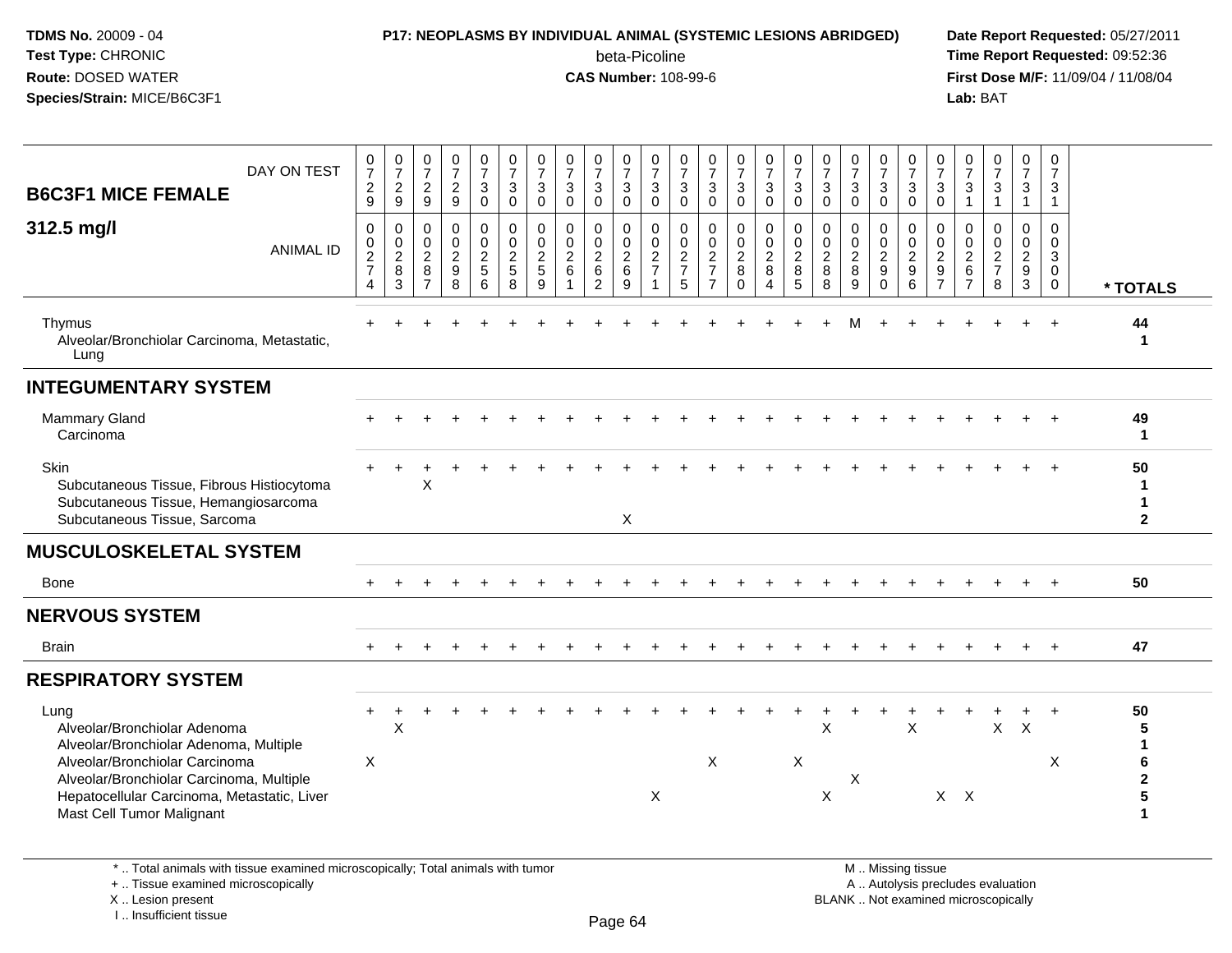### **P17: NEOPLASMS BY INDIVIDUAL ANIMAL (SYSTEMIC LESIONS ABRIDGED) Date Report Requested:** 05/27/2011 beta-Picoline<br>CAS Number: 108-99-6

 **Time Report Requested:** 09:52:36 **First Dose M/F:** 11/09/04 / 11/08/04<br>Lab: BAT **Lab:** BAT

| <b>B6C3F1 MICE FEMALE</b>                                   | DAY ON TEST      | 0<br>$\overline{7}$<br>$\overline{2}$<br>9                        | $\frac{0}{7}$<br>$\overline{2}$<br>9                            | $\frac{0}{7}$<br>$\sqrt{2}$<br>9                                          | 0<br>7<br>$\overline{2}$<br>9                | $\frac{0}{7}$<br>$\mathbf{3}$<br>$\mathbf 0$ | $\frac{0}{7}$<br>3<br>$\mathbf 0$ | $\frac{0}{7}$<br>3<br>$\mathbf 0$      | $\frac{0}{7}$<br>$\sqrt{3}$<br>$\mathbf{0}$                                  | 0<br>7<br>3<br>$\Omega$                                       | $\frac{0}{7}$<br>$\sqrt{3}$<br>$\mathbf 0$ | $\frac{0}{7}$<br>$\mathbf{3}$<br>$\mathbf 0$ | $\frac{0}{7}$<br>$\sqrt{3}$<br>$\mathbf 0$           | $\frac{0}{7}$<br>$\sqrt{3}$<br>$\Omega$      | $\frac{0}{7}$<br>3<br>$\Omega$                        | $\frac{0}{7}$<br>3<br>$\mathbf 0$    | $\frac{0}{7}$<br>3<br>$\mathbf 0$ | $\frac{0}{7}$<br>$\mathbf{3}$<br>$\mathbf 0$         | $\frac{0}{7}$<br>$\sqrt{3}$<br>$\Omega$ | 0<br>$\overline{7}$<br>3<br>$\Omega$                                   | $\frac{0}{7}$<br>$\mathbf{3}$<br>$\mathbf 0$                 | $\frac{0}{7}$<br>$\sqrt{3}$<br>$\mathbf 0$                    | 0<br>$\overline{7}$<br>3           | $\frac{0}{7}$<br>$\sqrt{3}$            | $\frac{0}{7}$<br>3                                          | $\frac{0}{7}$<br>$\mathbf{3}$<br>1                             |          |
|-------------------------------------------------------------|------------------|-------------------------------------------------------------------|-----------------------------------------------------------------|---------------------------------------------------------------------------|----------------------------------------------|----------------------------------------------|-----------------------------------|----------------------------------------|------------------------------------------------------------------------------|---------------------------------------------------------------|--------------------------------------------|----------------------------------------------|------------------------------------------------------|----------------------------------------------|-------------------------------------------------------|--------------------------------------|-----------------------------------|------------------------------------------------------|-----------------------------------------|------------------------------------------------------------------------|--------------------------------------------------------------|---------------------------------------------------------------|------------------------------------|----------------------------------------|-------------------------------------------------------------|----------------------------------------------------------------|----------|
| 312.5 mg/l                                                  | <b>ANIMAL ID</b> | 0<br>$\begin{array}{c} 0 \\ 2 \\ 7 \end{array}$<br>$\overline{4}$ | 0<br>$\begin{array}{c} 0 \\ 2 \\ 8 \end{array}$<br>$\mathbf{3}$ | $\pmb{0}$<br>$\begin{array}{c} 0 \\ 2 \\ 8 \end{array}$<br>$\overline{7}$ | 0<br>$\mathsf 0$<br>$\overline{a}$<br>9<br>8 | $\pmb{0}$<br>$\pmb{0}$<br>$\frac{2}{5}$<br>6 | 0<br>$\frac{0}{2}$<br>8           | 0<br>$\mathbf 0$<br>$\frac{2}{5}$<br>9 | $\pmb{0}$<br>$\pmb{0}$<br>$\overline{2}$<br>$6\phantom{a}$<br>$\overline{1}$ | 0<br>$\mathbf 0$<br>$\overline{c}$<br>$\,6$<br>$\overline{2}$ | 0<br>$\mathbf 0$<br>$\frac{2}{6}$<br>9     | 0<br>$\frac{0}{2}$                           | 0<br>$\begin{array}{c} 0 \\ 2 \\ 7 \end{array}$<br>5 | $\pmb{0}$<br>$\frac{0}{2}$<br>$\overline{7}$ | 0<br>$\mathsf{O}\xspace$<br>$\frac{2}{8}$<br>$\Omega$ | 0<br>$\frac{0}{2}$<br>$\overline{4}$ | 0<br>$\frac{0}{2}$<br>5           | 0<br>$\begin{array}{c} 0 \\ 2 \\ 8 \end{array}$<br>8 | 0<br>$\mathbf 0$<br>$\frac{2}{8}$<br>9  | 0<br>$\mathbf 0$<br>$\overline{c}$<br>$\boldsymbol{9}$<br>$\mathbf{0}$ | $\pmb{0}$<br>$\begin{array}{c} 0 \\ 2 \\ 9 \end{array}$<br>6 | 0<br>$^{\rm 0}_{\rm 2}$<br>$\boldsymbol{9}$<br>$\overline{7}$ | 0<br>0<br>$^2$ 6<br>$\overline{7}$ | 0<br>$\mathbf 0$<br>$\frac{2}{7}$<br>8 | 0<br>$\mathbf 0$<br>$\overline{a}$<br>$\boldsymbol{9}$<br>3 | 0<br>$\mathbf 0$<br>$\mathbf{3}$<br>$\mathbf 0$<br>$\mathbf 0$ | * TOTALS |
| Nose                                                        |                  |                                                                   |                                                                 |                                                                           |                                              |                                              |                                   |                                        |                                                                              |                                                               |                                            |                                              |                                                      |                                              |                                                       |                                      |                                   |                                                      |                                         |                                                                        |                                                              |                                                               |                                    |                                        |                                                             | $\overline{+}$                                                 | 44       |
| Trachea                                                     |                  |                                                                   |                                                                 |                                                                           |                                              |                                              |                                   |                                        |                                                                              |                                                               |                                            |                                              |                                                      |                                              |                                                       |                                      |                                   |                                                      |                                         |                                                                        |                                                              |                                                               |                                    |                                        |                                                             |                                                                | 41       |
| <b>SPECIAL SENSES SYSTEM</b>                                |                  |                                                                   |                                                                 |                                                                           |                                              |                                              |                                   |                                        |                                                                              |                                                               |                                            |                                              |                                                      |                                              |                                                       |                                      |                                   |                                                      |                                         |                                                                        |                                                              |                                                               |                                    |                                        |                                                             |                                                                |          |
| Eye                                                         |                  | $\pm$                                                             |                                                                 |                                                                           |                                              |                                              |                                   |                                        |                                                                              |                                                               |                                            |                                              |                                                      |                                              |                                                       |                                      |                                   |                                                      |                                         |                                                                        |                                                              |                                                               |                                    |                                        |                                                             | $+$                                                            | 35       |
| <b>Harderian Gland</b><br>Carcinoma<br>Bilateral, Carcinoma |                  |                                                                   |                                                                 |                                                                           |                                              |                                              |                                   |                                        |                                                                              |                                                               |                                            |                                              |                                                      |                                              |                                                       |                                      |                                   |                                                      |                                         | $\times$                                                               | X                                                            |                                                               |                                    |                                        |                                                             |                                                                | 41       |
| <b>URINARY SYSTEM</b>                                       |                  |                                                                   |                                                                 |                                                                           |                                              |                                              |                                   |                                        |                                                                              |                                                               |                                            |                                              |                                                      |                                              |                                                       |                                      |                                   |                                                      |                                         |                                                                        |                                                              |                                                               |                                    |                                        |                                                             |                                                                |          |
| Kidney<br>Mast Cell Tumor Malignant                         |                  |                                                                   |                                                                 |                                                                           |                                              |                                              |                                   |                                        |                                                                              |                                                               |                                            |                                              |                                                      |                                              |                                                       |                                      |                                   |                                                      |                                         |                                                                        |                                                              |                                                               |                                    |                                        |                                                             |                                                                | 47       |
| <b>Urinary Bladder</b>                                      |                  |                                                                   |                                                                 |                                                                           |                                              |                                              |                                   |                                        |                                                                              |                                                               |                                            |                                              |                                                      |                                              |                                                       |                                      |                                   |                                                      |                                         |                                                                        |                                                              |                                                               |                                    |                                        | $\ddot{}$                                                   | $\overline{+}$                                                 | 37       |
| <b>SYSTEMIC LESIONS</b>                                     |                  |                                                                   |                                                                 |                                                                           |                                              |                                              |                                   |                                        |                                                                              |                                                               |                                            |                                              |                                                      |                                              |                                                       |                                      |                                   |                                                      |                                         |                                                                        |                                                              |                                                               |                                    |                                        |                                                             |                                                                |          |
| Multiple Organ<br>Lymphoma Malignant                        |                  | $+$                                                               |                                                                 |                                                                           | X                                            |                                              |                                   |                                        | $\mathsf{X}$                                                                 | $\mathsf X$                                                   |                                            |                                              |                                                      |                                              |                                                       |                                      |                                   |                                                      |                                         |                                                                        | X                                                            |                                                               |                                    |                                        | $\mathsf{X}$                                                | $\div$<br>$\boldsymbol{\mathsf{X}}$                            | 50<br>15 |

\* .. Total animals with tissue examined microscopically; Total animals with tumor

+ .. Tissue examined microscopically

X .. Lesion present

I .. Insufficient tissue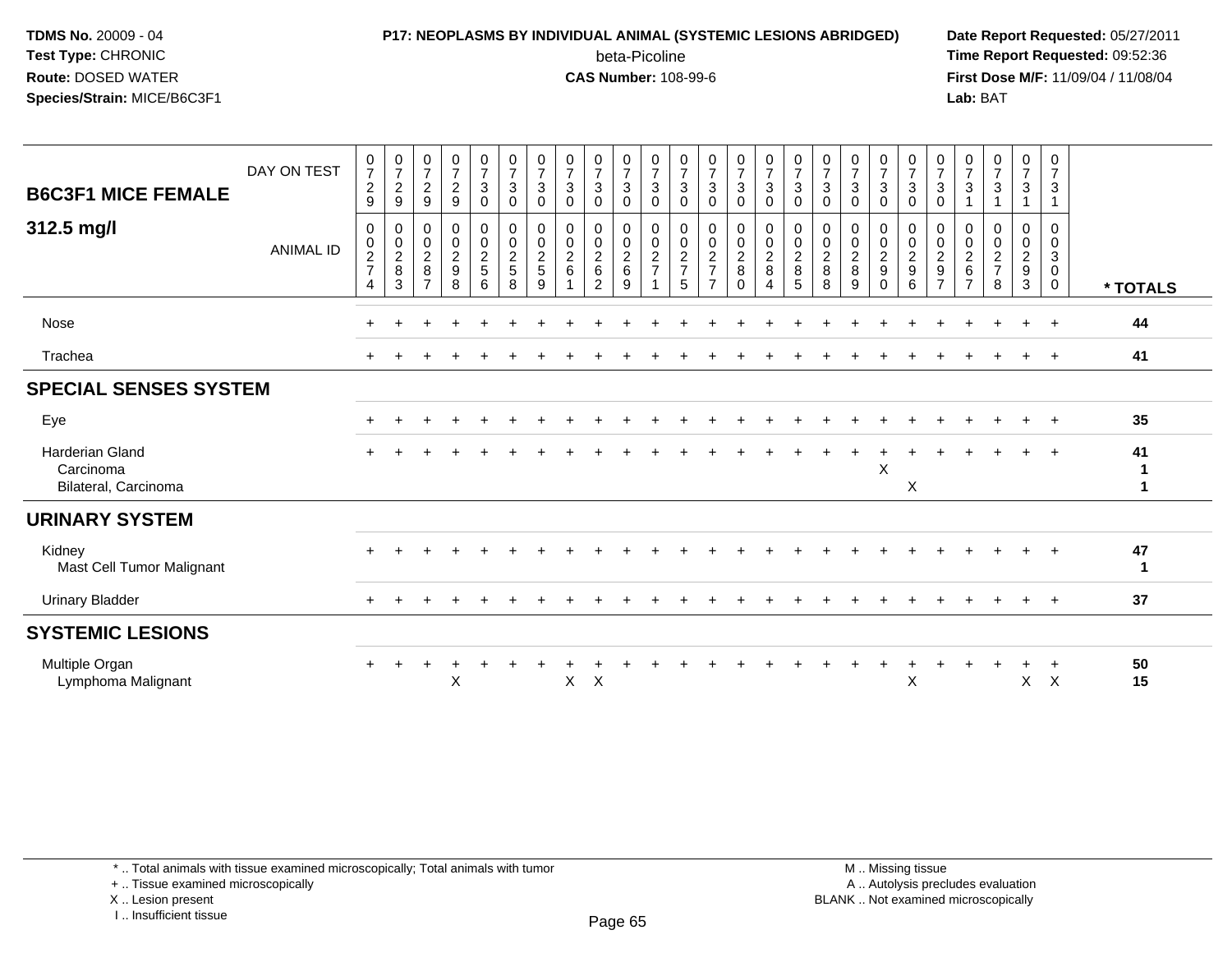## **P17: NEOPLASMS BY INDIVIDUAL ANIMAL (SYSTEMIC LESIONS ABRIDGED) Date Report Requested:** 05/27/2011 beta-Picoline<br>CAS Number: 108-99-6

 **Time Report Requested:** 09:52:36 **First Dose M/F:** 11/09/04 / 11/08/04<br>**Lab:** BAT **Lab:** BAT

| <b>B6C3F1 MICE FEMALE</b>                                                                                                    | DAY ON TEST      | $\frac{0}{3}$<br>$\overline{0}$<br>9                       | 0522                                                                       | $\begin{array}{c} 0 \\ 5 \end{array}$<br>$\overline{4}$<br>9 | $\mathbf 0$<br>$\overline{6}$<br>$\overline{1}$<br>$\overline{7}$            | $\mathbf 0$<br>$\overline{6}$<br>$\overline{2}$<br>$\mathsf{O}\xspace$ | $\pmb{0}$<br>$\overline{6}$<br>4<br>$\mathbf{3}$               | 0<br>$\overline{6}$<br>4<br>$\overline{7}$                                     | $\mathbf 0$<br>$6\overline{6}$<br>$\overline{4}$<br>8 | 0<br>$\overline{6}$<br>$\,6\,$<br>$9\,$ | $\mathbf 0$<br>$\overline{6}$<br>$\bf 8$<br>$6\phantom{1}$ | 0<br>$\overline{7}$<br>0<br>$\overline{4}$                    | 0<br>$\overline{7}$<br>$\mathbf 0$<br>$\overline{4}$   | $\frac{0}{7}$<br>1<br>$\mathbf{1}$                                                               | $\frac{0}{7}$<br>$\mathbf{1}$<br>$\overline{2}$                 | $\begin{array}{c} 0 \\ 7 \end{array}$<br>$\mathbf{1}$<br>$\overline{7}$                   | $\frac{0}{7}$<br>$\sqrt{2}$<br>$\boldsymbol{9}$           | $\begin{array}{c} 0 \\ 7 \end{array}$<br>$\frac{2}{9}$                    | $\frac{0}{7}$<br>$\sqrt{2}$<br>9                   | $\frac{0}{7}$<br>$\sqrt{2}$<br>$9\,$               | $\frac{0}{7}$<br>$\sqrt{2}$<br>9                                                        | $\frac{0}{7}$<br>$\overline{c}$<br>9 | $\begin{smallmatrix}0\\7\end{smallmatrix}$<br>$\frac{2}{9}$ | $\begin{smallmatrix}0\\7\end{smallmatrix}$<br>$\frac{2}{9}$                          | $\begin{array}{c} 0 \\ 7 \end{array}$<br>$\frac{2}{9}$ | $\frac{0}{7}$<br>$\sqrt{2}$<br>9            |                   |
|------------------------------------------------------------------------------------------------------------------------------|------------------|------------------------------------------------------------|----------------------------------------------------------------------------|--------------------------------------------------------------|------------------------------------------------------------------------------|------------------------------------------------------------------------|----------------------------------------------------------------|--------------------------------------------------------------------------------|-------------------------------------------------------|-----------------------------------------|------------------------------------------------------------|---------------------------------------------------------------|--------------------------------------------------------|--------------------------------------------------------------------------------------------------|-----------------------------------------------------------------|-------------------------------------------------------------------------------------------|-----------------------------------------------------------|---------------------------------------------------------------------------|----------------------------------------------------|----------------------------------------------------|-----------------------------------------------------------------------------------------|--------------------------------------|-------------------------------------------------------------|--------------------------------------------------------------------------------------|--------------------------------------------------------|---------------------------------------------|-------------------|
| 625 mg/l                                                                                                                     | <b>ANIMAL ID</b> | 0<br>0<br>$\ensuremath{\mathsf{3}}$<br>$\overline{1}$<br>4 | $\pmb{0}$<br>$\pmb{0}$<br>$\overline{3}$<br>$\ensuremath{\mathsf{3}}$<br>6 | 0<br>0<br>$\ensuremath{\mathsf{3}}$<br>$\frac{2}{9}$         | $\mathbf 0$<br>$\mathbf 0$<br>$\mathbf{3}$<br>$\overline{4}$<br>$\mathbf{3}$ | 0<br>$\mathbf 0$<br>$\mathsf 3$<br>$\frac{2}{8}$                       | 0<br>$\mathbf 0$<br>$\ensuremath{\mathsf{3}}$<br>$\frac{2}{2}$ | $\pmb{0}$<br>$\mathsf{O}\xspace$<br>$\ensuremath{\mathsf{3}}$<br>$\frac{2}{3}$ | 0<br>0<br>$\mathbf{3}$<br>$\frac{2}{7}$               | 0<br>0<br>$\sqrt{3}$<br>4<br>9          | $\mathbf 0$<br>$\mathbf 0$<br>$\mathsf 3$<br>4<br>8        | 0<br>$\mathbf 0$<br>$\sqrt{3}$<br>$\mathbf 0$<br>$\mathbf{3}$ | 0<br>$\mathbf 0$<br>3<br>$\mathbf 0$<br>$\overline{4}$ | $\mathbf 0$<br>$\mathbf 0$<br>$\ensuremath{\mathsf{3}}$<br>$\begin{array}{c} 4 \\ 5 \end{array}$ | 0<br>$\mathsf{O}\xspace$<br>3<br>$\overline{a}$<br>$\mathbf{1}$ | 0<br>$\ddot{\mathbf{0}}$<br>$\ensuremath{\mathsf{3}}$<br>$\overline{4}$<br>$\overline{7}$ | $\pmb{0}$<br>$\pmb{0}$<br>$\sqrt{3}$<br>0<br>$\mathbf{1}$ | $\mathbf 0$<br>$\mathbf 0$<br>$\ensuremath{\mathsf{3}}$<br>$\pmb{0}$<br>6 | 0<br>$\mathbf 0$<br>$\sqrt{3}$<br>$\mathbf 0$<br>8 | 0<br>$\mathbf 0$<br>$\sqrt{3}$<br>$\mathbf 0$<br>9 | 0<br>$\mathsf{O}\xspace$<br>$\ensuremath{\mathsf{3}}$<br>$\mathbf{1}$<br>$\overline{2}$ | 0<br>0<br>3<br>$\mathbf{1}$<br>6     | 0<br>0<br>$\ensuremath{\mathsf{3}}$<br>$\mathbf{1}$<br>8    | $\mathbf 0$<br>$\ddot{\mathbf{0}}$<br>$\ensuremath{\mathsf{3}}$<br>$\mathbf{1}$<br>9 | 0<br>$\mathbf 0$<br>$\frac{3}{2}$ 6                    | $\mathbf 0$<br>$\mathbf 0$<br>$\frac{3}{3}$ | females<br>(cont) |
| <b>ALIMENTARY SYSTEM</b>                                                                                                     |                  |                                                            |                                                                            |                                                              |                                                                              |                                                                        |                                                                |                                                                                |                                                       |                                         |                                                            |                                                               |                                                        |                                                                                                  |                                                                 |                                                                                           |                                                           |                                                                           |                                                    |                                                    |                                                                                         |                                      |                                                             |                                                                                      |                                                        |                                             |                   |
| Esophagus                                                                                                                    |                  |                                                            |                                                                            | м                                                            |                                                                              |                                                                        |                                                                |                                                                                |                                                       |                                         |                                                            |                                                               |                                                        |                                                                                                  |                                                                 |                                                                                           |                                                           |                                                                           |                                                    |                                                    |                                                                                         |                                      |                                                             |                                                                                      |                                                        | $\overline{+}$                              |                   |
| Gallbladder                                                                                                                  |                  | $\ddot{}$                                                  | A                                                                          | A                                                            | A                                                                            | A                                                                      |                                                                | A                                                                              | A                                                     | A                                       | A                                                          | A                                                             |                                                        |                                                                                                  | A                                                               |                                                                                           |                                                           |                                                                           |                                                    |                                                    |                                                                                         |                                      |                                                             |                                                                                      |                                                        |                                             |                   |
| Intestine Large, Cecum<br>Carcinoma                                                                                          |                  | $+$                                                        | A                                                                          | A                                                            | A                                                                            | A                                                                      | A                                                              | $\ddot{}$                                                                      | A                                                     | A                                       | A                                                          | A                                                             | $\ddot{}$                                              | A                                                                                                | A                                                               | $+$                                                                                       |                                                           |                                                                           |                                                    |                                                    |                                                                                         |                                      |                                                             |                                                                                      |                                                        | $\overline{+}$                              |                   |
| Intestine Large, Colon                                                                                                       |                  | $+$                                                        | A                                                                          | A                                                            | A                                                                            | $+$                                                                    |                                                                |                                                                                | A                                                     | $\overline{A}$                          | <b>A</b>                                                   | A                                                             | $+$                                                    |                                                                                                  | A A                                                             | A                                                                                         | $\div$                                                    |                                                                           |                                                    |                                                    |                                                                                         |                                      |                                                             |                                                                                      |                                                        |                                             |                   |
| Intestine Large, Rectum                                                                                                      |                  | $+$                                                        | A                                                                          | A                                                            | A                                                                            | A                                                                      | A                                                              | $\ddot{}$                                                                      | A                                                     | A                                       | A                                                          | $\mathsf{A}$                                                  | $+$                                                    | A                                                                                                | A                                                               | A                                                                                         | $\ddot{}$                                                 |                                                                           |                                                    |                                                    |                                                                                         |                                      |                                                             |                                                                                      | $+$                                                    | $+$                                         |                   |
| Intestine Small, Duodenum                                                                                                    |                  | $+$                                                        | A                                                                          | A                                                            | A                                                                            | A                                                                      | A                                                              | $+$                                                                            | A                                                     | A                                       | $\mathsf{A}$                                               | $\mathsf{A}$                                                  | $\mathsf{A}$                                           | A                                                                                                | $\mathsf{A}$                                                    | A                                                                                         |                                                           |                                                                           |                                                    |                                                    |                                                                                         |                                      |                                                             |                                                                                      |                                                        | $\overline{+}$                              |                   |
| Intestine Small, Ileum                                                                                                       |                  | $+$                                                        | A                                                                          | A                                                            |                                                                              | A A                                                                    | A                                                              | $+$                                                                            | A                                                     | A                                       | <b>A</b>                                                   | $\mathsf{A}$                                                  | $+$                                                    | A                                                                                                | A                                                               | A                                                                                         | $+$                                                       |                                                                           |                                                    |                                                    |                                                                                         |                                      |                                                             |                                                                                      |                                                        | $^{+}$                                      |                   |
| Intestine Small, Jejunum                                                                                                     |                  | $+$                                                        | A                                                                          | A                                                            | A                                                                            | A                                                                      | A                                                              | $+$                                                                            | A                                                     | A                                       | A                                                          | $\mathsf{A}$                                                  | $+$                                                    | A                                                                                                | A                                                               | A                                                                                         | $+$                                                       | $+$                                                                       | A                                                  |                                                    |                                                                                         |                                      |                                                             |                                                                                      |                                                        | $\overline{+}$                              |                   |
| Liver<br>Hemangiosarcoma<br>Hepatoblastoma                                                                                   |                  |                                                            |                                                                            |                                                              |                                                                              |                                                                        |                                                                |                                                                                |                                                       |                                         |                                                            |                                                               |                                                        |                                                                                                  |                                                                 |                                                                                           |                                                           |                                                                           | $\boldsymbol{\mathsf{X}}$                          |                                                    |                                                                                         |                                      |                                                             |                                                                                      |                                                        |                                             |                   |
| Hepatoblastoma, Multiple                                                                                                     |                  |                                                            |                                                                            |                                                              |                                                                              |                                                                        |                                                                |                                                                                |                                                       |                                         |                                                            |                                                               |                                                        |                                                                                                  |                                                                 |                                                                                           |                                                           |                                                                           |                                                    |                                                    |                                                                                         |                                      | X                                                           |                                                                                      |                                                        |                                             |                   |
| Hepatocellular Adenoma<br>Hepatocellular Adenoma, Multiple<br>Hepatocellular Carcinoma<br>Hepatocellular Carcinoma, Multiple |                  | $\mathsf{X}$                                               | $\mathsf{X}$                                                               | X                                                            | $X$ $X$                                                                      | х<br>$\mathsf X$                                                       | $\times$<br>$\boldsymbol{\mathsf{X}}$                          |                                                                                | $X \times$<br>X                                       |                                         |                                                            |                                                               | $X$ $X$                                                | X                                                                                                | Χ                                                               |                                                                                           | X.<br>$\sf X$                                             | X<br>X                                                                    | X<br>X                                             | X<br>Χ                                             | $\mathsf{X}$<br>X                                                                       | $\mathsf{X}$<br>$\mathsf{X}$         | X                                                           | X X X X<br>X                                                                         |                                                        |                                             |                   |
| Rhabdomyosarcoma, Metastatic, Uncertain<br>Primary Site                                                                      |                  |                                                            |                                                                            |                                                              | X                                                                            |                                                                        |                                                                |                                                                                |                                                       |                                         |                                                            |                                                               |                                                        |                                                                                                  |                                                                 |                                                                                           |                                                           |                                                                           |                                                    |                                                    |                                                                                         |                                      |                                                             |                                                                                      |                                                        |                                             |                   |
| Mesentery<br>Lipoma                                                                                                          |                  |                                                            |                                                                            |                                                              | $+$                                                                          |                                                                        |                                                                |                                                                                |                                                       | $\pm$                                   | $+$                                                        |                                                               |                                                        |                                                                                                  |                                                                 |                                                                                           |                                                           |                                                                           |                                                    |                                                    | $\ddot{}$                                                                               |                                      | $\ddot{}$<br>X                                              |                                                                                      |                                                        |                                             |                   |
| *  Total animals with tissue examined microscopically; Total animals with tumor                                              |                  |                                                            |                                                                            |                                                              |                                                                              |                                                                        |                                                                |                                                                                |                                                       |                                         |                                                            |                                                               |                                                        |                                                                                                  |                                                                 |                                                                                           |                                                           |                                                                           |                                                    |                                                    | M  Missing tissue                                                                       |                                      |                                                             |                                                                                      |                                                        |                                             |                   |

+ .. Tissue examined microscopically

X .. Lesion present

I .. Insufficient tissue

 M .. Missing tissuey the contract of the contract of the contract of the contract of the contract of  $\mathsf A$  . Autolysis precludes evaluation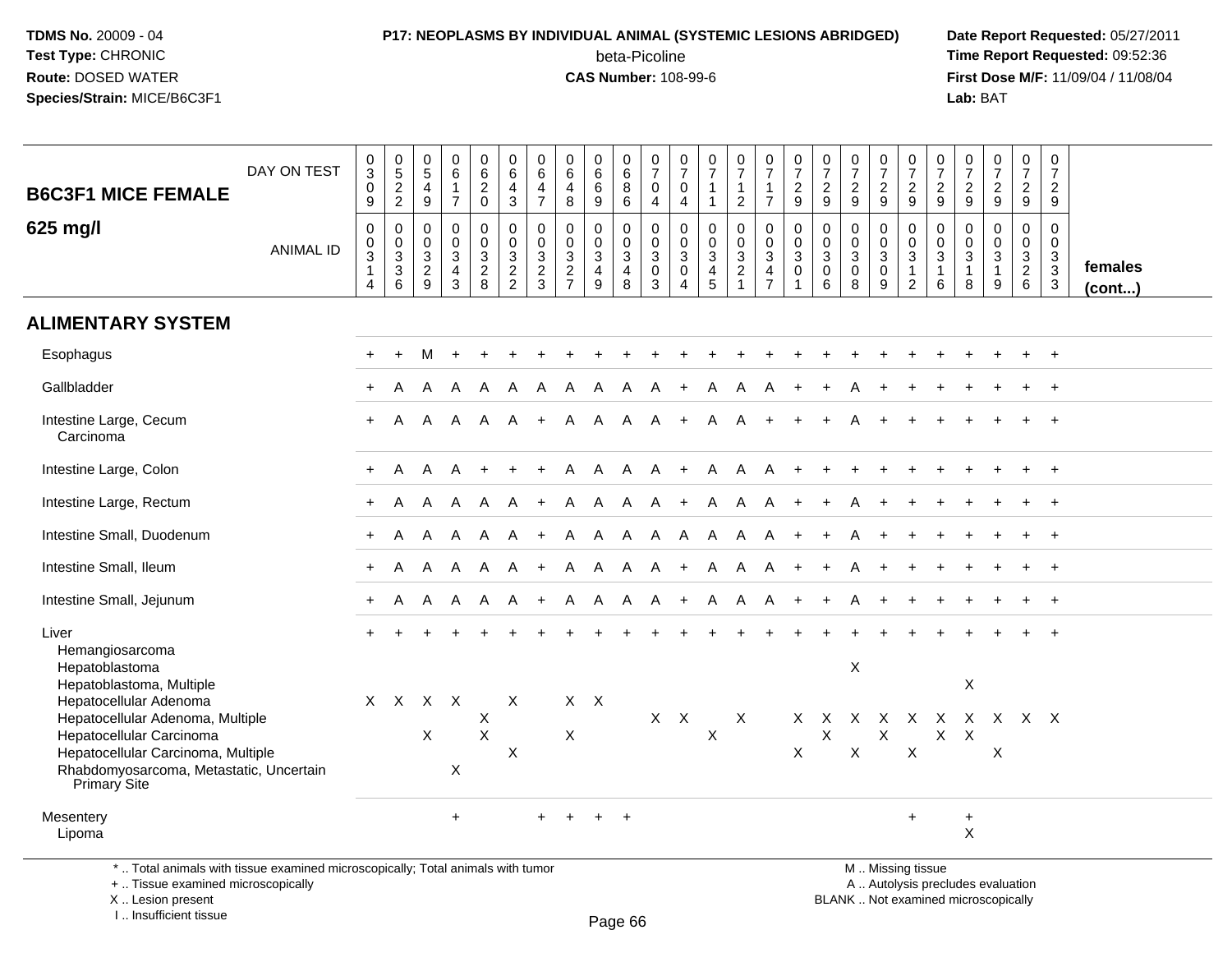#### **P17: NEOPLASMS BY INDIVIDUAL ANIMAL (SYSTEMIC LESIONS ABRIDGED) Date Report Requested:** 05/27/2011

beta-Picoline<br>CAS Number: 108-99-6

| DAY ON TEST<br><b>B6C3F1 MICE FEMALE</b>                                                                                                                             | $\pmb{0}$<br>$\overline{3}$<br>$\mathbf 0$<br>9                                         | $\begin{array}{c} 0 \\ 5 \end{array}$<br>$\overline{c}$<br>$\overline{2}$ | $\mathbf 0$<br>$\sqrt{5}$<br>4<br>9                              | $\mathbf 0$<br>$\,6\,$<br>$\mathbf{1}$<br>$\overline{7}$                   | $\mathbf 0$<br>6<br>$\overline{c}$<br>$\mathbf 0$ | 0<br>$\,6\,$<br>4<br>3                         | 0<br>$\,6$<br>$\overline{4}$<br>$\overline{7}$            | $\pmb{0}$<br>$6\phantom{a}$<br>$\overline{4}$<br>8                       | $\boldsymbol{0}$<br>$6\phantom{a}$<br>6<br>9                 | $\mathbf 0$<br>$\,6\,$<br>8<br>6                                | 0<br>$\overline{7}$<br>$\overline{0}$<br>4          | $\pmb{0}$<br>$\overline{7}$<br>0<br>4                        | 0<br>$\overline{7}$<br>$\mathbf{1}$<br>1            | $\pmb{0}$<br>$\overline{7}$<br>$\mathbf{1}$<br>$\overline{2}$ | $\pmb{0}$<br>$\overline{7}$<br>$\mathbf{1}$<br>$\overline{7}$            | 0<br>$\overline{7}$<br>$\overline{2}$<br>9 | 0<br>$\overline{7}$<br>$\sqrt{2}$<br>9                    | $\pmb{0}$<br>$\overline{7}$<br>$\overline{c}$<br>9 | $\pmb{0}$<br>$\overline{7}$<br>$\overline{c}$<br>9   | $\pmb{0}$<br>$\overline{7}$<br>$\overline{c}$<br>9                                            | 0<br>$\overline{7}$<br>$\overline{2}$<br>9            | $\pmb{0}$<br>$\overline{7}$<br>$\sqrt{2}$<br>9               | $\pmb{0}$<br>$\overline{7}$<br>$\overline{c}$<br>9              | $\pmb{0}$<br>$\overline{7}$<br>$\overline{2}$<br>9     | $\mathbf 0$<br>$\overline{7}$<br>$\overline{2}$<br>9   |                   |
|----------------------------------------------------------------------------------------------------------------------------------------------------------------------|-----------------------------------------------------------------------------------------|---------------------------------------------------------------------------|------------------------------------------------------------------|----------------------------------------------------------------------------|---------------------------------------------------|------------------------------------------------|-----------------------------------------------------------|--------------------------------------------------------------------------|--------------------------------------------------------------|-----------------------------------------------------------------|-----------------------------------------------------|--------------------------------------------------------------|-----------------------------------------------------|---------------------------------------------------------------|--------------------------------------------------------------------------|--------------------------------------------|-----------------------------------------------------------|----------------------------------------------------|------------------------------------------------------|-----------------------------------------------------------------------------------------------|-------------------------------------------------------|--------------------------------------------------------------|-----------------------------------------------------------------|--------------------------------------------------------|--------------------------------------------------------|-------------------|
| 625 mg/l<br>ANIMAL ID                                                                                                                                                | $\mathbf 0$<br>$\pmb{0}$<br>$\ensuremath{\mathsf{3}}$<br>$\mathbf{1}$<br>$\overline{4}$ | 0<br>$\mathbf 0$<br>$\mathbf{3}$<br>$\mathbf{3}$<br>6                     | $\mathbf 0$<br>$\mathbf 0$<br>$\mathbf 3$<br>$\overline{2}$<br>9 | $\mathbf 0$<br>$\mathbf 0$<br>$\mathbf{3}$<br>$\overline{4}$<br>$\sqrt{3}$ | 0<br>$\mathbf 0$<br>3<br>$\overline{2}$<br>8      | $\pmb{0}$<br>$\mathbf 0$<br>3<br>$\frac{2}{2}$ | $\mathbf 0$<br>$\mathbf 0$<br>$\sqrt{3}$<br>$\frac{2}{3}$ | $\pmb{0}$<br>$\pmb{0}$<br>$\sqrt{3}$<br>$\overline{2}$<br>$\overline{7}$ | 0<br>$\boldsymbol{0}$<br>$\mathbf{3}$<br>$\overline{4}$<br>9 | $\mathbf 0$<br>$\mathbf 0$<br>$\sqrt{3}$<br>$\overline{4}$<br>8 | $\mathbf 0$<br>$\mathbf 0$<br>3<br>$\mathbf 0$<br>3 | $\mathbf 0$<br>$\mathbf 0$<br>$\sqrt{3}$<br>$\mathbf 0$<br>4 | $\mathbf 0$<br>$\Omega$<br>3<br>$\overline{4}$<br>5 | 0<br>$\mathbf 0$<br>$\sqrt{3}$<br>$\overline{2}$<br>-1        | $\pmb{0}$<br>$\pmb{0}$<br>$\sqrt{3}$<br>$\overline{4}$<br>$\overline{7}$ | $\mathbf 0$<br>$\Omega$<br>3<br>$\Omega$   | $\mathbf 0$<br>$\Omega$<br>$\sqrt{3}$<br>$\mathbf 0$<br>6 | 0<br>$\mathbf 0$<br>3<br>$\mathbf 0$<br>8          | 0<br>$\mathbf 0$<br>$\mathbf{3}$<br>$\mathbf 0$<br>9 | $\pmb{0}$<br>$\mathbf 0$<br>$\sqrt{3}$<br>$\mathbf{1}$<br>$\overline{2}$                      | $\mathbf 0$<br>$\mathbf{0}$<br>3<br>$\mathbf{1}$<br>6 | $\mathbf 0$<br>$\Omega$<br>$\sqrt{3}$<br>$\overline{1}$<br>8 | $\mathbf 0$<br>$\mathbf 0$<br>$\mathbf{3}$<br>$\mathbf{1}$<br>9 | $\mathbf 0$<br>$\mathbf 0$<br>3<br>$\overline{2}$<br>6 | $\mathbf 0$<br>$\mathbf 0$<br>3<br>$\overline{3}$<br>3 | females<br>(cont) |
| Rhabdomyosarcoma, Metastatic, Uncertain<br>Primary Site                                                                                                              |                                                                                         |                                                                           |                                                                  | X                                                                          |                                                   |                                                |                                                           |                                                                          |                                                              |                                                                 |                                                     |                                                              |                                                     |                                                               |                                                                          |                                            |                                                           |                                                    |                                                      |                                                                                               |                                                       |                                                              |                                                                 |                                                        |                                                        |                   |
| Pancreas<br>Rhabdomyosarcoma, Metastatic, Uncertain<br>Primary Site                                                                                                  | $+$                                                                                     | A                                                                         | A                                                                | $\ddot{}$<br>X                                                             | $\ddot{}$                                         | A                                              |                                                           |                                                                          |                                                              |                                                                 |                                                     |                                                              |                                                     |                                                               |                                                                          |                                            |                                                           |                                                    |                                                      |                                                                                               |                                                       |                                                              |                                                                 |                                                        | $\ddot{}$                                              |                   |
| Salivary Glands                                                                                                                                                      |                                                                                         |                                                                           | м                                                                | м                                                                          |                                                   |                                                |                                                           |                                                                          |                                                              |                                                                 |                                                     |                                                              |                                                     |                                                               |                                                                          |                                            |                                                           |                                                    |                                                      |                                                                                               |                                                       |                                                              |                                                                 |                                                        |                                                        |                   |
| Stomach, Forestomach<br>Squamous Cell Papilloma                                                                                                                      | +                                                                                       |                                                                           |                                                                  | A                                                                          |                                                   |                                                |                                                           |                                                                          |                                                              |                                                                 |                                                     |                                                              |                                                     |                                                               |                                                                          |                                            |                                                           |                                                    |                                                      |                                                                                               |                                                       |                                                              |                                                                 |                                                        |                                                        |                   |
| Stomach, Glandular                                                                                                                                                   | $\ddot{}$                                                                               | $+$                                                                       | A                                                                | A                                                                          | $\div$                                            | A                                              | $+$                                                       | A                                                                        | A                                                            | A                                                               | A                                                   |                                                              |                                                     | A                                                             |                                                                          |                                            |                                                           |                                                    |                                                      |                                                                                               |                                                       |                                                              |                                                                 |                                                        |                                                        |                   |
| Tooth                                                                                                                                                                |                                                                                         |                                                                           | M                                                                |                                                                            |                                                   |                                                |                                                           |                                                                          |                                                              |                                                                 |                                                     |                                                              |                                                     |                                                               |                                                                          |                                            |                                                           |                                                    |                                                      |                                                                                               |                                                       |                                                              |                                                                 |                                                        |                                                        |                   |
| <b>CARDIOVASCULAR SYSTEM</b>                                                                                                                                         |                                                                                         |                                                                           |                                                                  |                                                                            |                                                   |                                                |                                                           |                                                                          |                                                              |                                                                 |                                                     |                                                              |                                                     |                                                               |                                                                          |                                            |                                                           |                                                    |                                                      |                                                                                               |                                                       |                                                              |                                                                 |                                                        |                                                        |                   |
| <b>Blood Vessel</b>                                                                                                                                                  |                                                                                         |                                                                           |                                                                  |                                                                            |                                                   |                                                |                                                           |                                                                          |                                                              |                                                                 |                                                     |                                                              | $\ddot{}$                                           |                                                               |                                                                          |                                            |                                                           |                                                    |                                                      |                                                                                               |                                                       |                                                              |                                                                 |                                                        |                                                        |                   |
| Heart                                                                                                                                                                | $+$                                                                                     | $+$                                                                       | M                                                                | $+$                                                                        | $\ddot{}$                                         | $\pm$                                          |                                                           |                                                                          |                                                              |                                                                 |                                                     |                                                              | $+$                                                 | $\ddot{}$                                                     | $\pm$                                                                    | $\ddot{}$                                  |                                                           | $\overline{+}$                                     | $\div$                                               | $\div$                                                                                        |                                                       |                                                              | $+$                                                             | $+$                                                    | $^{+}$                                                 |                   |
| <b>ENDOCRINE SYSTEM</b>                                                                                                                                              |                                                                                         |                                                                           |                                                                  |                                                                            |                                                   |                                                |                                                           |                                                                          |                                                              |                                                                 |                                                     |                                                              |                                                     |                                                               |                                                                          |                                            |                                                           |                                                    |                                                      |                                                                                               |                                                       |                                                              |                                                                 |                                                        |                                                        |                   |
| <b>Adrenal Cortex</b>                                                                                                                                                |                                                                                         | ÷                                                                         | A                                                                | A                                                                          |                                                   |                                                |                                                           |                                                                          |                                                              |                                                                 |                                                     |                                                              | Α                                                   |                                                               |                                                                          |                                            |                                                           |                                                    |                                                      |                                                                                               |                                                       |                                                              |                                                                 |                                                        |                                                        |                   |
| Adrenal Medulla<br>Pheochromocytoma Complex                                                                                                                          | $\ddot{}$                                                                               |                                                                           | A                                                                | A                                                                          |                                                   |                                                |                                                           |                                                                          |                                                              |                                                                 | $\ddot{}$                                           | $\ddot{}$<br>Χ                                               | A                                                   | $\ddot{}$                                                     |                                                                          |                                            |                                                           |                                                    |                                                      |                                                                                               |                                                       |                                                              |                                                                 |                                                        | $\ddot{}$                                              |                   |
| Islets, Pancreatic                                                                                                                                                   | $\ddot{}$                                                                               | A                                                                         | A                                                                | A                                                                          | $\div$                                            | Α                                              |                                                           |                                                                          |                                                              |                                                                 |                                                     |                                                              |                                                     |                                                               |                                                                          |                                            |                                                           |                                                    |                                                      |                                                                                               |                                                       |                                                              |                                                                 |                                                        | $\overline{+}$                                         |                   |
| Parathyroid Gland                                                                                                                                                    | М                                                                                       | $+$                                                                       | м                                                                | M                                                                          | $\ddot{}$                                         | $\ddot{}$                                      |                                                           | $\ddot{}$                                                                | м                                                            |                                                                 |                                                     |                                                              | М                                                   | $\ddot{}$                                                     | $\ddot{}$                                                                | $+$                                        | м                                                         | $\ddot{}$                                          | $\ddot{}$                                            | $\ddot{}$                                                                                     |                                                       |                                                              |                                                                 |                                                        | $\overline{+}$                                         |                   |
| <b>Pituitary Gland</b>                                                                                                                                               | $+$                                                                                     | $\ddot{}$                                                                 | М                                                                | $+$                                                                        | $+$                                               | A                                              | $\ddot{}$                                                 | $+$                                                                      | $+$                                                          | $+$                                                             | $+$                                                 | $+$                                                          | м                                                   | $\ddot{}$                                                     | $\pm$                                                                    | $\pm$                                      |                                                           |                                                    | $+$                                                  | $\ddot{}$                                                                                     | $\ddot{}$                                             | $+$                                                          | $+$                                                             | $+$                                                    | $+$                                                    |                   |
| *  Total animals with tissue examined microscopically; Total animals with tumor<br>+  Tissue examined microscopically<br>X  Lesion present<br>L. Insufficient tissue |                                                                                         |                                                                           |                                                                  |                                                                            |                                                   |                                                |                                                           |                                                                          | Dao 67                                                       |                                                                 |                                                     |                                                              |                                                     |                                                               |                                                                          |                                            |                                                           |                                                    |                                                      | M  Missing tissue<br>A  Autolysis precludes evaluation<br>BLANK  Not examined microscopically |                                                       |                                                              |                                                                 |                                                        |                                                        |                   |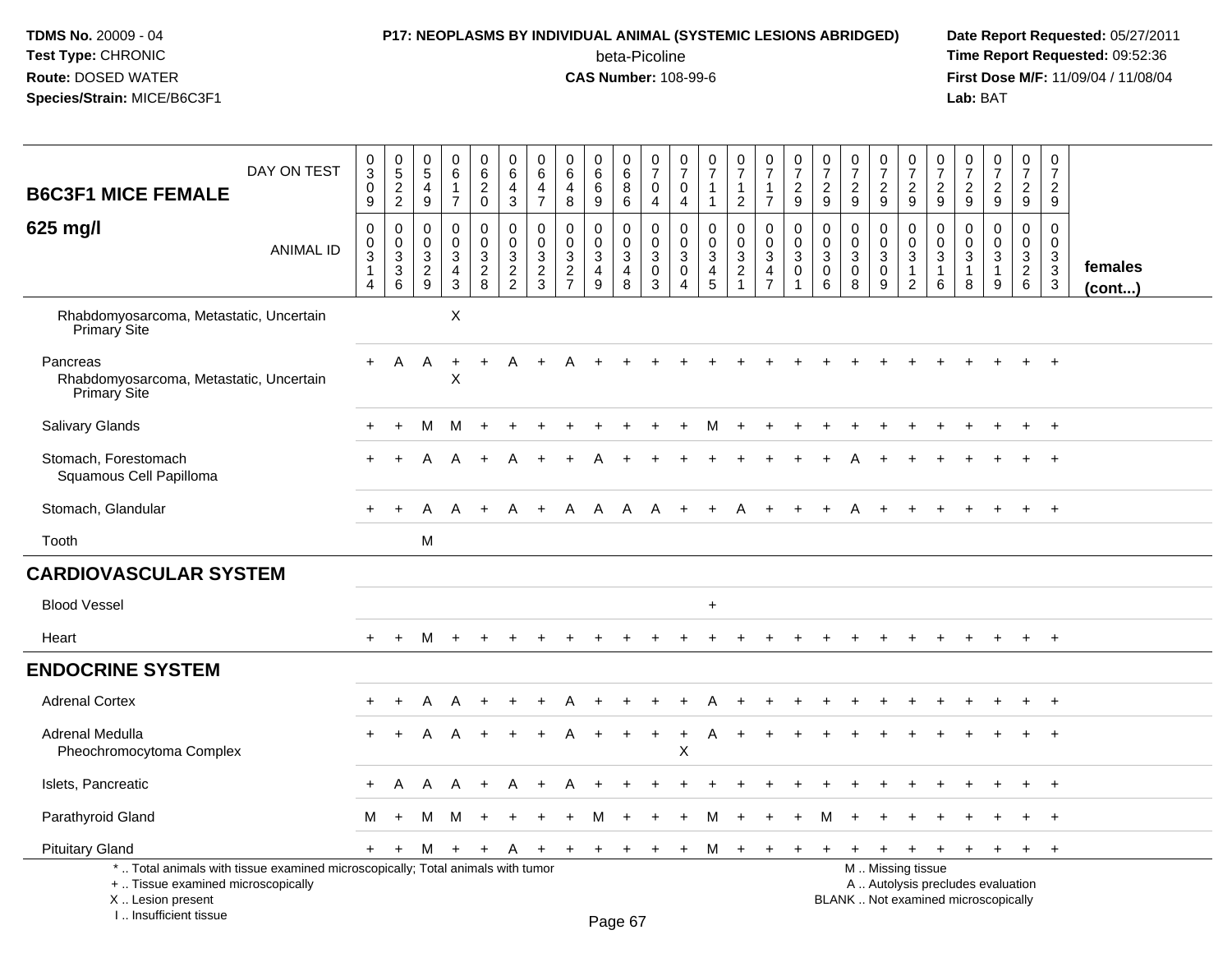#### **P17: NEOPLASMS BY INDIVIDUAL ANIMAL (SYSTEMIC LESIONS ABRIDGED) Date Report Requested:** 05/27/2011

beta-Picoline<br>CAS Number: 108-99-6

 **Time Report Requested:** 09:52:36 **First Dose M/F:** 11/09/04 / 11/08/04<br>Lab: BAT **Lab:** BAT

| <b>B6C3F1 MICE FEMALE</b>                                                            | DAY ON TEST      | $_3^0$<br>$\pmb{0}$<br>9                                | $\begin{array}{c} 0 \\ 5 \end{array}$<br>$\frac{2}{2}$        | $\frac{0}{5}$<br>4<br>$\boldsymbol{9}$                     | 0<br>$\,6\,$<br>$\mathbf{1}$<br>$\overline{7}$                     | 0<br>$\,6\,$<br>$\frac{2}{0}$                         | 0<br>$\,6\,$<br>4<br>$\mathbf{3}$                | 0<br>6<br>4<br>$\overline{7}$                    | $\begin{array}{c} 0 \\ 6 \end{array}$<br>$\overline{\mathbf{4}}$<br>$\,8\,$ | $\pmb{0}$<br>$\,6\,$<br>6<br>$\boldsymbol{9}$         | $\pmb{0}$<br>$\,6\,$<br>8<br>$\,6\,$                                       | 0<br>$\overline{7}$<br>0<br>4           | 0<br>$\overline{7}$<br>0<br>4                                                          | $\frac{0}{7}$<br>$\mathbf{1}$<br>$\mathbf{1}$          | 0<br>$\overline{7}$<br>$\mathbf{1}$<br>$\overline{2}$           | $\frac{0}{7}$<br>$\overline{1}$<br>$\overline{7}$                             | $\frac{0}{7}$<br>$\frac{2}{9}$                      | $\boldsymbol{0}$<br>$\boldsymbol{7}$<br>$\frac{2}{9}$                     | $\frac{0}{7}$<br>$\frac{2}{9}$            | $\pmb{0}$<br>$\boldsymbol{7}$<br>$\frac{2}{9}$                | $\boldsymbol{0}$<br>$\overline{7}$<br>$\frac{2}{9}$                           | 0<br>$\overline{7}$<br>$\frac{2}{9}$          | 0<br>$\boldsymbol{7}$<br>$\frac{2}{9}$               | $\frac{0}{7}$<br>$\frac{2}{9}$     | 0<br>$\overline{7}$<br>$\frac{2}{9}$                       | $\pmb{0}$<br>$\overline{7}$<br>$\overline{2}$<br>9 |                         |
|--------------------------------------------------------------------------------------|------------------|---------------------------------------------------------|---------------------------------------------------------------|------------------------------------------------------------|--------------------------------------------------------------------|-------------------------------------------------------|--------------------------------------------------|--------------------------------------------------|-----------------------------------------------------------------------------|-------------------------------------------------------|----------------------------------------------------------------------------|-----------------------------------------|----------------------------------------------------------------------------------------|--------------------------------------------------------|-----------------------------------------------------------------|-------------------------------------------------------------------------------|-----------------------------------------------------|---------------------------------------------------------------------------|-------------------------------------------|---------------------------------------------------------------|-------------------------------------------------------------------------------|-----------------------------------------------|------------------------------------------------------|------------------------------------|------------------------------------------------------------|----------------------------------------------------|-------------------------|
| 625 mg/l                                                                             | <b>ANIMAL ID</b> | 0<br>$\mathbf 0$<br>$\overline{3}$<br>$\mathbf{1}$<br>4 | $\mathbf 0$<br>0<br>$\mathbf{3}$<br>$\overline{3}$<br>$\,6\,$ | $\mathbf 0$<br>$\mathsf{O}$<br>$\sqrt{3}$<br>$\frac{2}{9}$ | 0<br>$\mathbf 0$<br>$\mathbf{3}$<br>$\overline{4}$<br>$\mathbf{3}$ | 0<br>$\mathbf 0$<br>$\sqrt{3}$<br>$\overline{2}$<br>8 | $\mathbf 0$<br>$\mathbf 0$<br>3<br>$\frac{2}{2}$ | $\mathbf 0$<br>$\mathbf 0$<br>3<br>$\frac{2}{3}$ | $\mathbf 0$<br>$\mathbf 0$<br>$_2^3$<br>$\overline{7}$                      | 0<br>$\mathbf 0$<br>$\sqrt{3}$<br>$\overline{a}$<br>9 | $\pmb{0}$<br>$\mathsf 0$<br>$\overline{3}$<br>$\overline{\mathbf{4}}$<br>8 | 0<br>$\mathbf 0$<br>3<br>$\pmb{0}$<br>3 | 0<br>$\mathbf 0$<br>$\ensuremath{\mathsf{3}}$<br>$\mathbf 0$<br>$\boldsymbol{\Lambda}$ | 0<br>0<br>$\mathbf{3}$<br>$\overline{\mathbf{4}}$<br>5 | 0<br>$\mathbf 0$<br>$\ensuremath{\mathsf{3}}$<br>$\overline{2}$ | $\mathbf 0$<br>$\mathbf 0$<br>$\mathbf 3$<br>$\overline{4}$<br>$\overline{7}$ | $\mathbf 0$<br>$\mathbf 0$<br>3<br>$\mathbf 0$<br>1 | $\mathbf 0$<br>$\mathbf 0$<br>$\ensuremath{\mathsf{3}}$<br>$\pmb{0}$<br>6 | 0<br>$\mathbf 0$<br>3<br>$\mathbf 0$<br>8 | 0<br>$\mathbf 0$<br>$\overline{3}$<br>$\overline{0}$<br>$9\,$ | 0<br>$\mathbf 0$<br>$\ensuremath{\mathsf{3}}$<br>$\overline{1}$<br>$\sqrt{2}$ | 0<br>$\mathbf{0}$<br>3<br>$\overline{1}$<br>6 | $\mathbf 0$<br>$\mathbf 0$<br>3<br>$\mathbf{1}$<br>8 | 0<br>$\overline{0}$<br>3<br>1<br>9 | 0<br>0<br>$\ensuremath{\mathsf{3}}$<br>$\overline{2}$<br>6 | 0<br>$\mathbf 0$<br>$\frac{3}{3}$                  | females<br>$($ cont $)$ |
| Pars Distalis, Adenoma                                                               |                  |                                                         |                                                               |                                                            |                                                                    |                                                       |                                                  |                                                  |                                                                             |                                                       |                                                                            |                                         |                                                                                        |                                                        | X                                                               |                                                                               |                                                     |                                                                           |                                           |                                                               |                                                                               |                                               |                                                      |                                    |                                                            |                                                    |                         |
| <b>Thyroid Gland</b>                                                                 |                  |                                                         |                                                               | М                                                          | A                                                                  | $\ddot{}$                                             | Α                                                |                                                  |                                                                             |                                                       |                                                                            |                                         |                                                                                        | м                                                      |                                                                 |                                                                               |                                                     |                                                                           |                                           |                                                               |                                                                               |                                               |                                                      |                                    |                                                            | $\overline{+}$                                     |                         |
| <b>GENERAL BODY SYSTEM</b>                                                           |                  |                                                         |                                                               |                                                            |                                                                    |                                                       |                                                  |                                                  |                                                                             |                                                       |                                                                            |                                         |                                                                                        |                                                        |                                                                 |                                                                               |                                                     |                                                                           |                                           |                                                               |                                                                               |                                               |                                                      |                                    |                                                            |                                                    |                         |
| <b>NONE</b>                                                                          |                  |                                                         |                                                               |                                                            |                                                                    |                                                       |                                                  |                                                  |                                                                             |                                                       |                                                                            |                                         |                                                                                        |                                                        |                                                                 |                                                                               |                                                     |                                                                           |                                           |                                                               |                                                                               |                                               |                                                      |                                    |                                                            |                                                    |                         |
| <b>GENITAL SYSTEM</b>                                                                |                  |                                                         |                                                               |                                                            |                                                                    |                                                       |                                                  |                                                  |                                                                             |                                                       |                                                                            |                                         |                                                                                        |                                                        |                                                                 |                                                                               |                                                     |                                                                           |                                           |                                                               |                                                                               |                                               |                                                      |                                    |                                                            |                                                    |                         |
| <b>Clitoral Gland</b>                                                                |                  | $\div$                                                  |                                                               |                                                            |                                                                    |                                                       |                                                  |                                                  |                                                                             |                                                       |                                                                            |                                         |                                                                                        |                                                        |                                                                 |                                                                               |                                                     |                                                                           |                                           |                                                               |                                                                               |                                               |                                                      |                                    |                                                            | $\overline{+}$                                     |                         |
| Ovary                                                                                |                  | $\pm$                                                   |                                                               |                                                            | A                                                                  |                                                       |                                                  |                                                  |                                                                             |                                                       |                                                                            |                                         |                                                                                        |                                                        |                                                                 |                                                                               |                                                     |                                                                           |                                           |                                                               |                                                                               |                                               |                                                      |                                    |                                                            | $^{+}$                                             |                         |
| <b>Uterus</b><br>Cervix, Sarcoma                                                     |                  | $+$                                                     | $\ddot{}$                                                     |                                                            | $\ddot{}$                                                          |                                                       |                                                  |                                                  |                                                                             |                                                       |                                                                            |                                         |                                                                                        |                                                        |                                                                 |                                                                               |                                                     |                                                                           |                                           |                                                               |                                                                               |                                               |                                                      |                                    | $+$                                                        | $+$                                                |                         |
| <b>HEMATOPOIETIC SYSTEM</b>                                                          |                  |                                                         |                                                               |                                                            |                                                                    |                                                       |                                                  |                                                  |                                                                             |                                                       |                                                                            |                                         |                                                                                        |                                                        |                                                                 |                                                                               |                                                     |                                                                           |                                           |                                                               |                                                                               |                                               |                                                      |                                    |                                                            |                                                    |                         |
| <b>Bone Marrow</b>                                                                   |                  |                                                         |                                                               | A                                                          |                                                                    |                                                       |                                                  |                                                  |                                                                             |                                                       |                                                                            |                                         |                                                                                        |                                                        |                                                                 |                                                                               |                                                     |                                                                           |                                           |                                                               |                                                                               |                                               |                                                      |                                    |                                                            | $+$                                                |                         |
| Lymph Node                                                                           |                  |                                                         |                                                               |                                                            |                                                                    |                                                       | $\ddot{}$                                        |                                                  |                                                                             |                                                       |                                                                            |                                         | $\ddot{}$                                                                              |                                                        |                                                                 | $+$                                                                           |                                                     |                                                                           |                                           |                                                               | $\ddot{}$                                                                     |                                               |                                                      |                                    |                                                            | $\ddot{}$                                          |                         |
| Lymph Node, Mandibular                                                               |                  | $+$                                                     | $\ddot{}$                                                     | м                                                          | A                                                                  |                                                       |                                                  |                                                  |                                                                             |                                                       |                                                                            |                                         |                                                                                        | M                                                      |                                                                 |                                                                               |                                                     |                                                                           |                                           |                                                               |                                                                               |                                               |                                                      |                                    | $+$                                                        | $+$                                                |                         |
| Lymph Node, Mesenteric                                                               |                  | $\ddot{}$                                               | A                                                             | A                                                          | A                                                                  |                                                       |                                                  |                                                  |                                                                             |                                                       |                                                                            |                                         |                                                                                        |                                                        |                                                                 |                                                                               |                                                     |                                                                           |                                           |                                                               |                                                                               |                                               |                                                      |                                    |                                                            | $\overline{+}$                                     |                         |
| Spleen                                                                               |                  | $\ddot{}$                                               | $\ddot{}$                                                     | A                                                          | Α                                                                  |                                                       |                                                  |                                                  | A                                                                           | A                                                     |                                                                            |                                         |                                                                                        |                                                        |                                                                 |                                                                               |                                                     |                                                                           |                                           |                                                               |                                                                               |                                               |                                                      |                                    |                                                            | $+$                                                |                         |
| Thymus<br>Hemangiosarcoma<br>Rhabdomyosarcoma, Metastatic, Uncertain<br>Primary Site |                  | $\ddot{}$                                               |                                                               |                                                            | X                                                                  |                                                       |                                                  |                                                  |                                                                             |                                                       |                                                                            |                                         |                                                                                        |                                                        |                                                                 |                                                                               |                                                     |                                                                           |                                           |                                                               |                                                                               |                                               |                                                      |                                    |                                                            | $\overline{+}$                                     |                         |
| *  Total animals with tissue examined microscopically; Total animals with tumor      |                  |                                                         |                                                               |                                                            |                                                                    |                                                       |                                                  |                                                  |                                                                             |                                                       |                                                                            |                                         |                                                                                        |                                                        |                                                                 |                                                                               |                                                     |                                                                           | M  Missing tissue                         |                                                               |                                                                               |                                               |                                                      |                                    |                                                            |                                                    |                         |

+ .. Tissue examined microscopically

X .. Lesion present

I .. Insufficient tissue

y the contract of the contract of the contract of the contract of the contract of  $\mathsf A$  . Autolysis precludes evaluation Lesion present BLANK .. Not examined microscopically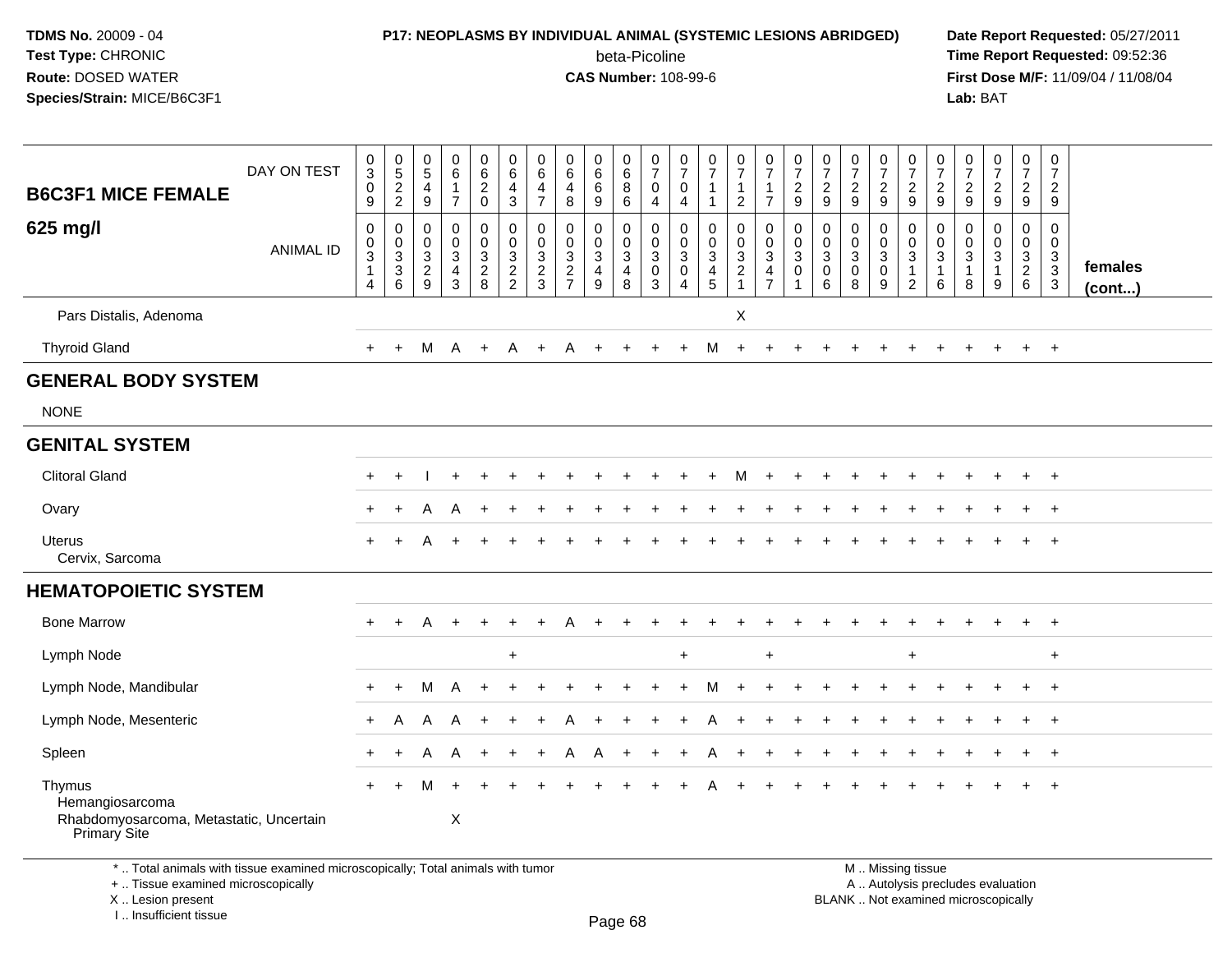## **P17: NEOPLASMS BY INDIVIDUAL ANIMAL (SYSTEMIC LESIONS ABRIDGED) Date Report Requested:** 05/27/2011

beta-Picoline<br>CAS Number: 108-99-6

 **Time Report Requested:** 09:52:36 **First Dose M/F:** 11/09/04 / 11/08/04<br>**Lab:** BAT **Lab:** BAT

| DAY ON TEST<br><b>B6C3F1 MICE FEMALE</b><br>625 mg/l                                                                                                         | $_{3}^{\rm 0}$<br>$\pmb{0}$<br>9<br>$\mathbf 0$                 | $\begin{array}{c} 0 \\ 5 \\ 2 \end{array}$<br>$\sqrt{2}$<br>$\mathbf 0$ | $\begin{matrix} 0 \\ 5 \end{matrix}$<br>$\overline{4}$<br>$\boldsymbol{9}$<br>$\mathbf 0$ | $_{6}^{\rm 0}$<br>$\mathbf{1}$<br>$\overline{7}$<br>$\pmb{0}$ | $\begin{matrix} 0 \\ 6 \\ 2 \end{matrix}$<br>$\mathbf 0$<br>0 | $\begin{array}{c} 0 \\ 6 \end{array}$<br>$\overline{4}$<br>$\mathbf{3}$ | 0<br>$\,6\,$<br>$\overline{4}$<br>$\overline{7}$<br>0 | 0<br>$\,6\,$<br>4<br>8<br>$\mathbf 0$                | 0<br>$6\phantom{a}$<br>$\,6\,$<br>9<br>0 | $\begin{smallmatrix}0\0\0\end{smallmatrix}$<br>8<br>$6\phantom{1}$<br>0 | $\frac{0}{7}$<br>$\pmb{0}$<br>$\overline{4}$<br>$\mathbf 0$ | $\frac{0}{7}$<br>$\mathbf 0$<br>$\overline{4}$<br>$\mathbf 0$ | $\frac{0}{7}$<br>$\mathbf{1}$<br>$\mathbf{1}$<br>$\mathbf 0$ | $\frac{0}{7}$<br>1<br>$\overline{c}$<br>0                               | $\begin{array}{c} 0 \\ 7 \\ 1 \end{array}$<br>$\overline{7}$                           | $\frac{0}{7}$<br>$\overline{c}$<br>9<br>$\pmb{0}$         | $\frac{0}{7}$<br>$\frac{2}{9}$<br>0             | $\frac{0}{7}$<br>$\frac{2}{9}$<br>$\mathbf 0$     | $\frac{0}{7}$<br>$\boldsymbol{2}$<br>9<br>0     | $\frac{0}{7}$<br>$\overline{c}$<br>9<br>$\mathbf 0$             | $\frac{0}{7}$<br>$\overline{c}$<br>9<br>$\mathbf 0$ | $\frac{0}{7}$<br>$\frac{2}{9}$<br>0     | $\frac{0}{7}$<br>$\frac{2}{9}$<br>$\mathbf 0$              | $\frac{0}{7}$<br>$\frac{2}{9}$<br>$\mathbf 0$ | 0<br>$\overline{7}$<br>$\overline{2}$<br>9<br>$\mathbf 0$ |                         |
|--------------------------------------------------------------------------------------------------------------------------------------------------------------|-----------------------------------------------------------------|-------------------------------------------------------------------------|-------------------------------------------------------------------------------------------|---------------------------------------------------------------|---------------------------------------------------------------|-------------------------------------------------------------------------|-------------------------------------------------------|------------------------------------------------------|------------------------------------------|-------------------------------------------------------------------------|-------------------------------------------------------------|---------------------------------------------------------------|--------------------------------------------------------------|-------------------------------------------------------------------------|----------------------------------------------------------------------------------------|-----------------------------------------------------------|-------------------------------------------------|---------------------------------------------------|-------------------------------------------------|-----------------------------------------------------------------|-----------------------------------------------------|-----------------------------------------|------------------------------------------------------------|-----------------------------------------------|-----------------------------------------------------------|-------------------------|
| <b>ANIMAL ID</b>                                                                                                                                             | $\mathbf 0$<br>$\overline{3}$<br>$\mathbf{1}$<br>$\overline{4}$ | $\mathbf 0$<br>$\overline{3}$<br>$\ensuremath{\mathsf{3}}$<br>6         | $\frac{0}{3}$<br>9                                                                        | $\mathsf{O}\xspace$<br>$\overline{3}$<br>$\overline{4}$<br>3  | $\mathsf{O}\xspace$<br>$\overline{3}$<br>$\overline{a}$<br>8  | $\begin{matrix} 0 \\ 0 \\ 3 \\ 2 \end{matrix}$<br>$\overline{2}$        | $\mathbf 0$<br>$\mathbf{3}$<br>$\sqrt{2}$<br>3        | $\mathbf 0$<br>$\overline{3}$<br>2<br>$\overline{7}$ | $\mathbf 0$<br>$\overline{3}$<br>4<br>9  | $\mathbf 0$<br>$\overline{3}$<br>$\overline{4}$<br>8                    | $\pmb{0}$<br>$\overline{3}$<br>$\mathsf 0$<br>3             | $\begin{matrix}0\\3\\0\end{matrix}$<br>$\overline{4}$         | $\mathbf 0$<br>$\overline{3}$<br>$\overline{4}$<br>5         | $\mathsf{O}\xspace$<br>$\overline{3}$<br>$\overline{2}$<br>$\mathbf{1}$ | $\begin{matrix} 0 \\ 0 \\ 3 \end{matrix}$<br>$\overline{\mathbf{4}}$<br>$\overline{7}$ | $\mathsf{O}\xspace$<br>$\overline{3}$<br>$\mathbf 0$<br>1 | $\mathbf 0$<br>$\mathbf{3}$<br>$\mathbf 0$<br>6 | $\mathsf 0$<br>$\overline{3}$<br>$\mathbf 0$<br>8 | $\mathbf 0$<br>$\mathbf{3}$<br>$\mathbf 0$<br>9 | $\mathbf 0$<br>$\overline{3}$<br>$\mathbf{1}$<br>$\overline{2}$ | 0<br>$\mathbf{3}$<br>$\mathbf{1}$<br>6              | 0<br>$\mathsf 3$<br>$\overline{1}$<br>8 | $\mathsf{O}\xspace$<br>$\overline{3}$<br>$\mathbf{1}$<br>9 | $\mathbf 0$<br>$\frac{3}{2}$ 6                | $\mathbf 0$<br>$\frac{3}{3}$                              | females<br>$($ cont $)$ |
| <b>INTEGUMENTARY SYSTEM</b>                                                                                                                                  |                                                                 |                                                                         |                                                                                           |                                                               |                                                               |                                                                         |                                                       |                                                      |                                          |                                                                         |                                                             |                                                               |                                                              |                                                                         |                                                                                        |                                                           |                                                 |                                                   |                                                 |                                                                 |                                                     |                                         |                                                            |                                               |                                                           |                         |
| <b>Mammary Gland</b>                                                                                                                                         | $\ddot{}$                                                       | $\ddot{}$                                                               | м                                                                                         | $\ddot{}$                                                     |                                                               |                                                                         |                                                       |                                                      |                                          |                                                                         |                                                             |                                                               |                                                              |                                                                         |                                                                                        |                                                           |                                                 |                                                   |                                                 |                                                                 |                                                     |                                         |                                                            |                                               | $+$                                                       |                         |
| Skin<br>Subcutaneous Tissue, Rhabdomyosarcoma,<br>Metastatic, Uncertain Primary Site<br>Subcutaneous Tissue, Sarcoma                                         |                                                                 |                                                                         |                                                                                           | X                                                             | X                                                             |                                                                         |                                                       |                                                      | X                                        |                                                                         |                                                             |                                                               |                                                              | $\times$                                                                |                                                                                        |                                                           |                                                 |                                                   |                                                 |                                                                 |                                                     |                                         |                                                            |                                               |                                                           |                         |
| <b>MUSCULOSKELETAL SYSTEM</b>                                                                                                                                |                                                                 |                                                                         |                                                                                           |                                                               |                                                               |                                                                         |                                                       |                                                      |                                          |                                                                         |                                                             |                                                               |                                                              |                                                                         |                                                                                        |                                                           |                                                 |                                                   |                                                 |                                                                 |                                                     |                                         |                                                            |                                               |                                                           |                         |
| Bone                                                                                                                                                         |                                                                 |                                                                         |                                                                                           |                                                               |                                                               |                                                                         |                                                       |                                                      |                                          |                                                                         |                                                             |                                                               |                                                              |                                                                         |                                                                                        |                                                           |                                                 |                                                   |                                                 |                                                                 |                                                     |                                         |                                                            |                                               | $+$                                                       |                         |
| <b>NERVOUS SYSTEM</b>                                                                                                                                        |                                                                 |                                                                         |                                                                                           |                                                               |                                                               |                                                                         |                                                       |                                                      |                                          |                                                                         |                                                             |                                                               |                                                              |                                                                         |                                                                                        |                                                           |                                                 |                                                   |                                                 |                                                                 |                                                     |                                         |                                                            |                                               |                                                           |                         |
| <b>Brain</b>                                                                                                                                                 |                                                                 |                                                                         | м                                                                                         |                                                               |                                                               |                                                                         |                                                       |                                                      |                                          |                                                                         |                                                             |                                                               | м                                                            |                                                                         |                                                                                        |                                                           |                                                 |                                                   |                                                 |                                                                 |                                                     |                                         |                                                            |                                               | $+$                                                       |                         |
| <b>RESPIRATORY SYSTEM</b>                                                                                                                                    |                                                                 |                                                                         |                                                                                           |                                                               |                                                               |                                                                         |                                                       |                                                      |                                          |                                                                         |                                                             |                                                               |                                                              |                                                                         |                                                                                        |                                                           |                                                 |                                                   |                                                 |                                                                 |                                                     |                                         |                                                            |                                               |                                                           |                         |
| Lung<br>Alveolar/Bronchiolar Adenoma<br>Alveolar/Bronchiolar Carcinoma<br>Alveolar/Bronchiolar Carcinoma, Multiple<br>Carcinoma, Metastatic, Harderian Gland |                                                                 | $\mathsf X$                                                             | М                                                                                         | $\sf X$                                                       |                                                               |                                                                         |                                                       |                                                      | X<br>$\sf X$                             |                                                                         |                                                             |                                                               |                                                              |                                                                         |                                                                                        |                                                           |                                                 |                                                   |                                                 |                                                                 |                                                     |                                         |                                                            |                                               | $\ddot{}$<br>$X$ $X$                                      |                         |
| Hepatocellular Carcinoma, Metastatic, Liver<br>Sarcoma, Metastatic, Skin                                                                                     |                                                                 |                                                                         |                                                                                           |                                                               | X                                                             |                                                                         |                                                       | $\mathsf X$                                          | X                                        |                                                                         |                                                             |                                                               |                                                              |                                                                         |                                                                                        |                                                           | $\mathsf{X}$                                    |                                                   | X                                               |                                                                 |                                                     |                                         | X                                                          |                                               |                                                           |                         |
| Nose                                                                                                                                                         |                                                                 |                                                                         |                                                                                           |                                                               |                                                               |                                                                         |                                                       |                                                      |                                          |                                                                         |                                                             |                                                               |                                                              |                                                                         |                                                                                        |                                                           |                                                 |                                                   |                                                 |                                                                 |                                                     |                                         |                                                            |                                               |                                                           |                         |
| Trachea                                                                                                                                                      |                                                                 |                                                                         | м                                                                                         |                                                               |                                                               |                                                                         |                                                       |                                                      |                                          |                                                                         |                                                             |                                                               |                                                              |                                                                         |                                                                                        |                                                           |                                                 |                                                   |                                                 |                                                                 |                                                     |                                         |                                                            |                                               |                                                           |                         |

#### **SPECIAL SENSES SYSTEM**

\* .. Total animals with tissue examined microscopically; Total animals with tumor

+ .. Tissue examined microscopically

X .. Lesion present

I .. Insufficient tissue

 M .. Missing tissuey the contract of the contract of the contract of the contract of the contract of  $\mathsf A$  . Autolysis precludes evaluation Lesion present BLANK .. Not examined microscopically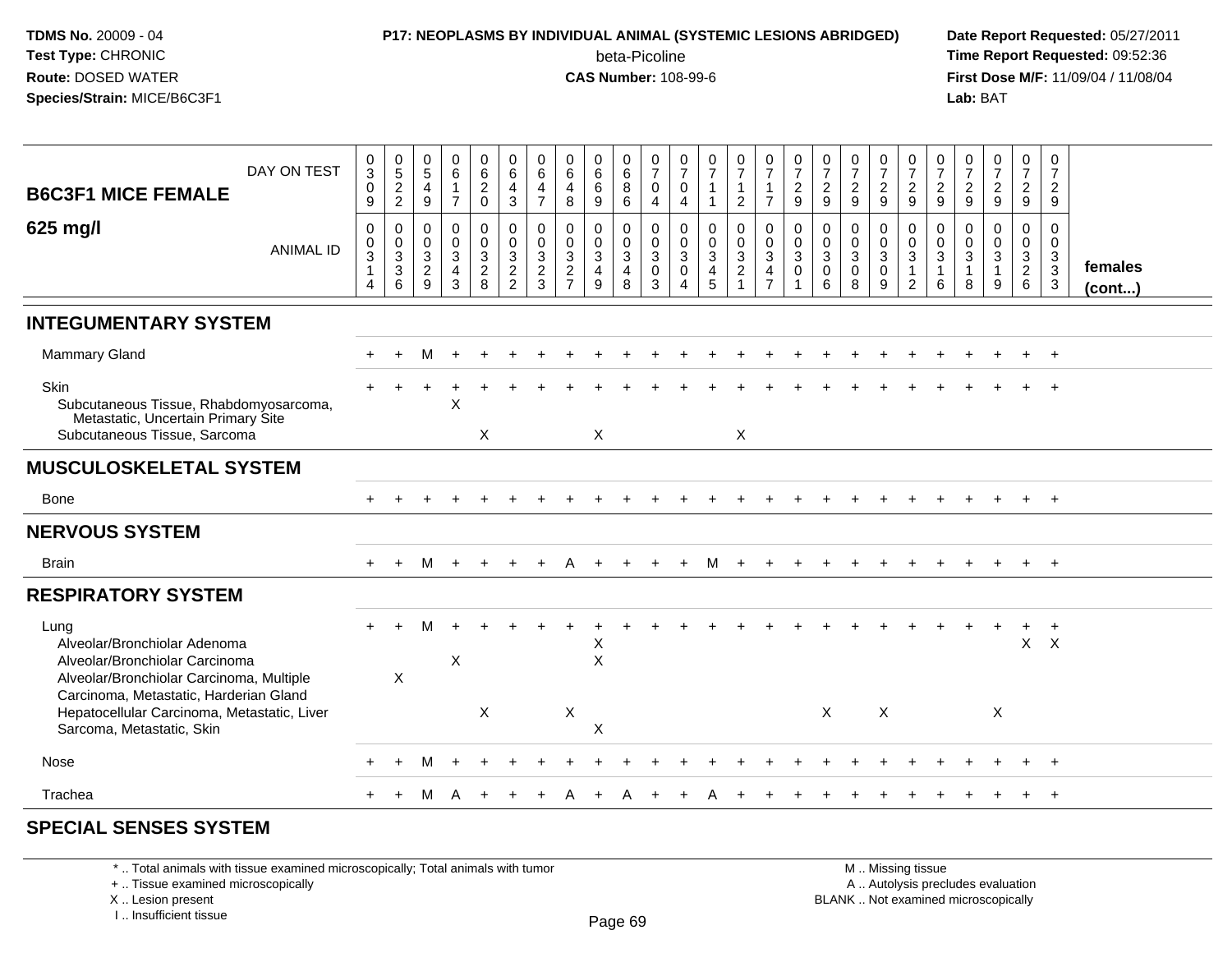## **P17: NEOPLASMS BY INDIVIDUAL ANIMAL (SYSTEMIC LESIONS ABRIDGED) Date Report Requested:** 05/27/2011

beta-Picoline<br>CAS Number: 108-99-6

| <b>B6C3F1 MICE FEMALE</b>                                   | DAY ON TEST | $\begin{smallmatrix}0\3\0\end{smallmatrix}$<br>$\boldsymbol{9}$ | 0522                                            | $\begin{array}{c} 0 \\ 5 \end{array}$<br>$\overline{4}$<br>$9\,$ | $\begin{array}{c} 0 \\ 6 \end{array}$<br>$\mathbf{1}$<br>$\overline{7}$ | 0<br>$\frac{6}{2}$<br>$\Omega$      | $_{6}^{\rm 0}$<br>4<br>$\mathbf{3}$                  | $\begin{array}{c} 0 \\ 6 \end{array}$<br>$\overline{\mathbf{4}}$<br>$\overline{ }$ | 0<br>$6\phantom{a}$<br>4<br>8                                               | $\begin{matrix} 0 \\ 6 \\ 6 \end{matrix}$<br>9                    | $\begin{matrix}0\\6\\8\end{matrix}$<br>6 | $\frac{0}{7}$<br>$\boldsymbol{0}$<br>4                          | $\frac{0}{7}$<br>0                            | $\frac{0}{7}$                                                                         | $\frac{0}{7}$<br>$\overline{2}$                 | $\frac{0}{7}$<br>$\overline{z}$                                | $\begin{smallmatrix}0\\7\end{smallmatrix}$<br>$\frac{2}{9}$                | $\frac{0}{7}$<br>$\overline{c}$<br>9  | $\begin{array}{c} 0 \\ 7 \end{array}$<br>$\sqrt{2}$<br>9 | $\frac{0}{7}$<br>$\frac{2}{9}$                   | $\frac{0}{7}$<br>$\overline{c}$<br>9  | $\frac{0}{7}$<br>$\frac{2}{9}$                      | $\frac{0}{7}$<br>$\overline{c}$<br>9                             | $\frac{0}{7}$<br>$\overline{c}$<br>9 | $\frac{0}{7}$<br>$\overline{a}$<br>9          | $\frac{0}{7}$<br>$\overline{c}$<br>9 |                   |
|-------------------------------------------------------------|-------------|-----------------------------------------------------------------|-------------------------------------------------|------------------------------------------------------------------|-------------------------------------------------------------------------|-------------------------------------|------------------------------------------------------|------------------------------------------------------------------------------------|-----------------------------------------------------------------------------|-------------------------------------------------------------------|------------------------------------------|-----------------------------------------------------------------|-----------------------------------------------|---------------------------------------------------------------------------------------|-------------------------------------------------|----------------------------------------------------------------|----------------------------------------------------------------------------|---------------------------------------|----------------------------------------------------------|--------------------------------------------------|---------------------------------------|-----------------------------------------------------|------------------------------------------------------------------|--------------------------------------|-----------------------------------------------|--------------------------------------|-------------------|
| 625 mg/l                                                    | ANIMAL ID   | 0<br>$_{3}^{\rm 0}$<br>$\mathbf{1}$<br>$\overline{4}$           | 0<br>$\begin{array}{c} 0 \\ 3 \\ 6 \end{array}$ | $0003$<br>$29$                                                   | 000343                                                                  | 0<br>$\frac{0}{3}$<br>$\frac{2}{8}$ | 0<br>$\begin{array}{c} 0 \\ 3 \\ 2 \\ 2 \end{array}$ | $\begin{smallmatrix} 0\\0 \end{smallmatrix}$<br>$\frac{3}{2}$                      | 0<br>$\pmb{0}$<br>$\ensuremath{\mathsf{3}}$<br>$\sqrt{2}$<br>$\overline{ }$ | $\boldsymbol{0}$<br>$\frac{0}{3}$<br>$\overline{\mathbf{4}}$<br>9 | 0<br>$_{3}^{\rm 0}$<br>4<br>8            | $\boldsymbol{0}$<br>$\pmb{0}$<br>$\mathbf{3}$<br>$\pmb{0}$<br>3 | 0<br>$\mathbf 0$<br>$\sqrt{3}$<br>$\mathbf 0$ | $\pmb{0}$<br>$\mathbf 0$<br>$\ensuremath{\mathsf{3}}$<br>$\overline{\mathbf{4}}$<br>5 | $\begin{array}{c} 0 \\ 0 \\ 3 \\ 2 \end{array}$ | $\begin{smallmatrix} 0\\0\\3 \end{smallmatrix}$<br>$rac{4}{7}$ | $\begin{smallmatrix}0\\0\\3\end{smallmatrix}$<br>$\pmb{0}$<br>$\mathbf{1}$ | 0<br>$\pmb{0}$<br>3<br>$\pmb{0}$<br>6 | $\pmb{0}$<br>$\overline{3}$<br>$\mathbf 0$<br>8          | 0<br>$\pmb{0}$<br>$\mathbf{3}$<br>$\pmb{0}$<br>9 | 0<br>$\pmb{0}$<br>3<br>$\overline{2}$ | 0<br>$\mathbf 0$<br>$\sqrt{3}$<br>$\mathbf{1}$<br>6 | 0<br>$\pmb{0}$<br>$\ensuremath{\mathsf{3}}$<br>$\mathbf{1}$<br>8 | 0<br>$\pmb{0}$<br>3<br>9             | 0<br>0<br>$\mathbf{3}$<br>$\overline{a}$<br>6 | 0<br>$\pmb{0}$<br>$_3^3$<br>3        | females<br>(cont) |
| Eye                                                         |             | $+$                                                             | A                                               | м                                                                | A                                                                       | A                                   | $\mathsf{A}$                                         | A                                                                                  | A                                                                           | A                                                                 | м                                        | A                                                               | $\ddot{}$                                     | M                                                                                     | A                                               | м                                                              | $+$                                                                        | ÷                                     | A                                                        |                                                  | $+$                                   |                                                     |                                                                  |                                      |                                               | $+$                                  |                   |
| <b>Harderian Gland</b><br>Adenoma<br>Carcinoma              |             | $+$                                                             | $\mathsf{A}$                                    |                                                                  | M A +                                                                   |                                     | $+$                                                  | $+$<br>X                                                                           | $+$                                                                         |                                                                   | A +                                      | A                                                               | $+$<br>X                                      | M                                                                                     | <b>A</b>                                        | $+$                                                            | $\pm$                                                                      |                                       |                                                          | $\pm$                                            |                                       |                                                     |                                                                  |                                      | $\ddot{}$                                     | $+$                                  |                   |
| <b>URINARY SYSTEM</b>                                       |             |                                                                 |                                                 |                                                                  |                                                                         |                                     |                                                      |                                                                                    |                                                                             |                                                                   |                                          |                                                                 |                                               |                                                                                       |                                                 |                                                                |                                                                            |                                       |                                                          |                                                  |                                       |                                                     |                                                                  |                                      |                                               |                                      |                   |
| Kidney                                                      |             | $+$                                                             | $+$                                             | A                                                                |                                                                         |                                     |                                                      | ÷                                                                                  |                                                                             |                                                                   |                                          |                                                                 |                                               |                                                                                       |                                                 |                                                                |                                                                            |                                       |                                                          |                                                  |                                       |                                                     |                                                                  |                                      | $\pm$                                         | $+$                                  |                   |
| <b>Urinary Bladder</b>                                      |             | $+$                                                             | A                                               | $\mathsf{A}$                                                     |                                                                         |                                     |                                                      |                                                                                    | $A$ $A$ $A$ $A$ $A$ $A$ $+$                                                 |                                                                   |                                          | A                                                               | $\overline{+}$                                | A                                                                                     | $+$                                             | A                                                              |                                                                            |                                       |                                                          |                                                  |                                       |                                                     |                                                                  |                                      |                                               | $+$                                  |                   |
| <b>SYSTEMIC LESIONS</b>                                     |             |                                                                 |                                                 |                                                                  |                                                                         |                                     |                                                      |                                                                                    |                                                                             |                                                                   |                                          |                                                                 |                                               |                                                                                       |                                                 |                                                                |                                                                            |                                       |                                                          |                                                  |                                       |                                                     |                                                                  |                                      |                                               |                                      |                   |
| Multiple Organ<br>Histiocytic Sarcoma<br>Lymphoma Malignant |             | $+$                                                             |                                                 |                                                                  |                                                                         |                                     | X                                                    |                                                                                    |                                                                             |                                                                   | X                                        |                                                                 | $\boldsymbol{\mathsf{X}}$                     |                                                                                       |                                                 |                                                                | $X$ $X$                                                                    |                                       |                                                          |                                                  |                                       |                                                     | X                                                                |                                      |                                               | $\ddot{}$                            |                   |
|                                                             |             |                                                                 |                                                 |                                                                  |                                                                         |                                     |                                                      |                                                                                    |                                                                             |                                                                   |                                          |                                                                 |                                               |                                                                                       |                                                 |                                                                |                                                                            |                                       |                                                          |                                                  |                                       |                                                     |                                                                  |                                      |                                               |                                      |                   |

<sup>+ ..</sup> Tissue examined microscopically

X .. Lesion present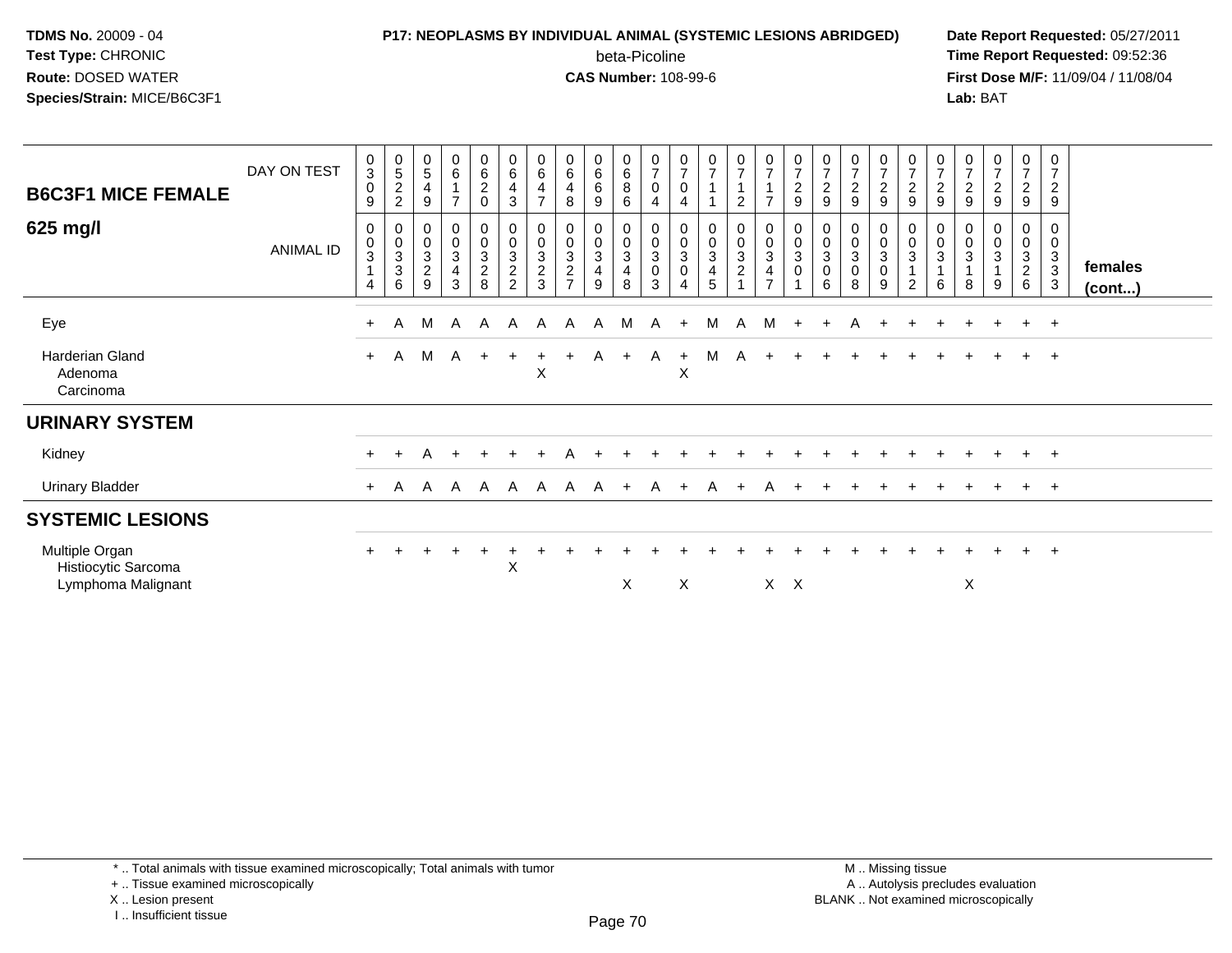# **P17: NEOPLASMS BY INDIVIDUAL ANIMAL (SYSTEMIC LESIONS ABRIDGED) Date Report Requested:** 05/27/2011

beta-Picoline<br>CAS Number: 108-99-6

 **Time Report Requested:** 09:52:36 **First Dose M/F:** 11/09/04 / 11/08/04<br>Lab: BAT **Lab:** BAT

| <b>B6C3F1 MICE FEMALE</b><br>625 mg/l                                                                                                                                                          | DAY ON TEST<br><b>ANIMAL ID</b> | $\pmb{0}$<br>$\overline{7}$<br>$\boldsymbol{2}$<br>9<br>$\mathbf 0$<br>$\boldsymbol{0}$<br>$\overline{3}$<br>$\overline{3}$<br>8 | $\frac{0}{7}$<br>$\frac{2}{9}$<br>0<br>$\mathbf 0$<br>$\mathbf{3}$<br>$\overline{3}$<br>9 | $\frac{0}{7}$<br>$\mathbf{3}$<br>$\mathbf 0$<br>$\mathbf 0$<br>$\Omega$<br>$\mathbf{3}$<br>$\mathbf 0$<br>$\overline{7}$ | $\frac{0}{7}$<br>$\ensuremath{\mathsf{3}}$<br>$\mathbf 0$<br>0<br>$\pmb{0}$<br>$\overline{3}$<br>$\mathbf{1}$<br>$\Omega$ | $\mathbf 0$<br>$\overline{7}$<br>$\mathbf{3}$<br>$\mathbf{0}$<br>0<br>$\mathbf 0$<br>$\mathsf 3$<br>$\overline{1}$<br>5 | $\frac{0}{7}$<br>$\mathbf{3}$<br>$\mathbf 0$<br>$\mathbf 0$<br>$\mathbf 0$<br>$\mathbf 3$<br>$\overline{2}$<br>$\mathbf 0$ | $\begin{matrix} 0 \\ 7 \end{matrix}$<br>3<br>$\mathbf 0$<br>$\mathbf 0$<br>$\mathbf{0}$<br>$\mathbf{3}$<br>$\frac{2}{5}$ | $\frac{0}{7}$<br>$\mathbf{3}$<br>$\mathbf 0$<br>$\mathbf 0$<br>$\mathbf 0$<br>$\frac{3}{3}$<br>$\overline{2}$ | $\frac{0}{7}$<br>3<br>$\mathbf 0$<br>$\mathbf 0$<br>$\mathbf 0$<br>$\mathbf{3}$<br>$\overline{3}$<br>$\overline{4}$ | $\frac{0}{7}$<br>$\mathbf{3}$<br>$\mathbf 0$<br>$\mathbf 0$<br>$\pmb{0}$<br>$\overline{3}$<br>$\overline{4}$<br>$\mathbf 0$ | $\begin{array}{c} 0 \\ 7 \end{array}$<br>$\ensuremath{\mathsf{3}}$<br>$\mathbf 0$<br>0<br>$\mathbf 0$<br>$\sqrt{3}$<br>$\overline{4}$<br>$\overline{2}$ | $\frac{0}{7}$<br>$\sqrt{3}$<br>$\mathbf 0$<br>0<br>$\Omega$<br>3<br>$\overline{4}$<br>$\overline{4}$ | $\frac{0}{7}$<br>$\mathbf{3}$<br>$\mathbf 0$<br>$\mathbf 0$<br>$\mathbf 0$<br>$\mathbf{3}$<br>$\overline{4}$<br>6 | $\frac{0}{7}$<br>3<br>$\mathbf 0$<br>0<br>$\mathbf 0$<br>$\mathbf{3}$<br>$\overline{5}$<br>$\Omega$ | $\frac{0}{7}$<br>$\sqrt{3}$<br>$\overline{1}$<br>0<br>$\mathbf 0$<br>$\mathbf{3}$<br>$\mathbf 0$<br>$\overline{2}$ | $\frac{0}{7}$<br>$\sqrt{3}$<br>$\mathbf{1}$<br>$\mathbf 0$<br>$\pmb{0}$<br>$\overline{3}$<br>$\mathbf 0$<br>5 | $\pmb{0}$<br>$\overline{7}$<br>$\mathbf{3}$<br>$\mathbf{1}$<br>$\mathbf 0$<br>$\mathbf{0}$<br>$\mathbf{3}$<br>$\overline{1}$ | $\frac{0}{7}$<br>$\mathbf{3}$<br>$\overline{1}$<br>$\mathbf 0$<br>$\mathbf 0$<br>$\mathbf{3}$<br>$\mathbf{1}$<br>3 | $\begin{array}{c} 0 \\ 7 \end{array}$<br>$\mathbf 3$<br>$\mathbf{1}$<br>0<br>$\mathbf 0$<br>$\sqrt{3}$<br>$\mathbf{1}$<br>$\overline{7}$ | 0<br>$\overline{7}$<br>3<br>$\mathbf{1}$<br>$\mathbf 0$<br>$\mathbf 0$<br>$\mathbf{3}$<br>$\frac{2}{4}$ | $\frac{0}{7}$<br>3<br>$\mathbf{1}$<br>0<br>$\mathbf 0$<br>$_3^3$<br>$\mathbf 0$ | 0<br>$\overline{7}$<br>$\ensuremath{\mathsf{3}}$<br>$\overline{1}$<br>$\mathbf 0$<br>$\pmb{0}$<br>$\frac{3}{3}$<br>$\overline{1}$ | $\frac{0}{7}$<br>$\ensuremath{\mathsf{3}}$<br>$\mathbf{1}$<br>0<br>$\mathsf 0$<br>$\frac{3}{3}$ | $\mathbf 0$<br>$\overline{7}$<br>$\mathbf{3}$<br>$\overline{1}$<br>0<br>$\pmb{0}$<br>$\sqrt{3}$<br>$\frac{3}{7}$ | 0<br>$\overline{7}$<br>3<br>$\overline{1}$<br>$\mathbf 0$<br>$\mathbf 0$<br>$\mathbf{3}$<br>$\overline{4}$<br>$\mathbf{1}$ | * TOTALS                               |
|------------------------------------------------------------------------------------------------------------------------------------------------------------------------------------------------|---------------------------------|----------------------------------------------------------------------------------------------------------------------------------|-------------------------------------------------------------------------------------------|--------------------------------------------------------------------------------------------------------------------------|---------------------------------------------------------------------------------------------------------------------------|-------------------------------------------------------------------------------------------------------------------------|----------------------------------------------------------------------------------------------------------------------------|--------------------------------------------------------------------------------------------------------------------------|---------------------------------------------------------------------------------------------------------------|---------------------------------------------------------------------------------------------------------------------|-----------------------------------------------------------------------------------------------------------------------------|---------------------------------------------------------------------------------------------------------------------------------------------------------|------------------------------------------------------------------------------------------------------|-------------------------------------------------------------------------------------------------------------------|-----------------------------------------------------------------------------------------------------|--------------------------------------------------------------------------------------------------------------------|---------------------------------------------------------------------------------------------------------------|------------------------------------------------------------------------------------------------------------------------------|--------------------------------------------------------------------------------------------------------------------|------------------------------------------------------------------------------------------------------------------------------------------|---------------------------------------------------------------------------------------------------------|---------------------------------------------------------------------------------|-----------------------------------------------------------------------------------------------------------------------------------|-------------------------------------------------------------------------------------------------|------------------------------------------------------------------------------------------------------------------|----------------------------------------------------------------------------------------------------------------------------|----------------------------------------|
| <b>ALIMENTARY SYSTEM</b>                                                                                                                                                                       |                                 |                                                                                                                                  |                                                                                           |                                                                                                                          |                                                                                                                           |                                                                                                                         |                                                                                                                            |                                                                                                                          |                                                                                                               |                                                                                                                     |                                                                                                                             |                                                                                                                                                         |                                                                                                      |                                                                                                                   |                                                                                                     |                                                                                                                    |                                                                                                               |                                                                                                                              |                                                                                                                    |                                                                                                                                          |                                                                                                         |                                                                                 |                                                                                                                                   |                                                                                                 |                                                                                                                  |                                                                                                                            |                                        |
| Esophagus                                                                                                                                                                                      |                                 |                                                                                                                                  |                                                                                           |                                                                                                                          |                                                                                                                           |                                                                                                                         |                                                                                                                            |                                                                                                                          |                                                                                                               |                                                                                                                     |                                                                                                                             |                                                                                                                                                         |                                                                                                      |                                                                                                                   |                                                                                                     |                                                                                                                    |                                                                                                               |                                                                                                                              |                                                                                                                    |                                                                                                                                          |                                                                                                         |                                                                                 |                                                                                                                                   |                                                                                                 |                                                                                                                  |                                                                                                                            | 49                                     |
| Gallbladder                                                                                                                                                                                    |                                 |                                                                                                                                  |                                                                                           |                                                                                                                          |                                                                                                                           |                                                                                                                         |                                                                                                                            |                                                                                                                          |                                                                                                               |                                                                                                                     |                                                                                                                             |                                                                                                                                                         |                                                                                                      |                                                                                                                   |                                                                                                     |                                                                                                                    |                                                                                                               |                                                                                                                              |                                                                                                                    |                                                                                                                                          |                                                                                                         |                                                                                 |                                                                                                                                   |                                                                                                 |                                                                                                                  |                                                                                                                            | 36                                     |
| Intestine Large, Cecum<br>Carcinoma                                                                                                                                                            |                                 |                                                                                                                                  |                                                                                           |                                                                                                                          |                                                                                                                           |                                                                                                                         |                                                                                                                            |                                                                                                                          |                                                                                                               |                                                                                                                     |                                                                                                                             |                                                                                                                                                         |                                                                                                      |                                                                                                                   |                                                                                                     |                                                                                                                    |                                                                                                               |                                                                                                                              |                                                                                                                    |                                                                                                                                          |                                                                                                         | X                                                                               |                                                                                                                                   |                                                                                                 |                                                                                                                  |                                                                                                                            | 38<br>$\mathbf{1}$                     |
| Intestine Large, Colon                                                                                                                                                                         |                                 |                                                                                                                                  |                                                                                           |                                                                                                                          |                                                                                                                           |                                                                                                                         |                                                                                                                            |                                                                                                                          |                                                                                                               |                                                                                                                     |                                                                                                                             |                                                                                                                                                         |                                                                                                      |                                                                                                                   |                                                                                                     |                                                                                                                    |                                                                                                               |                                                                                                                              |                                                                                                                    |                                                                                                                                          |                                                                                                         |                                                                                 |                                                                                                                                   |                                                                                                 |                                                                                                                  |                                                                                                                            | 40                                     |
| Intestine Large, Rectum                                                                                                                                                                        |                                 |                                                                                                                                  |                                                                                           |                                                                                                                          |                                                                                                                           |                                                                                                                         |                                                                                                                            |                                                                                                                          |                                                                                                               |                                                                                                                     |                                                                                                                             |                                                                                                                                                         |                                                                                                      |                                                                                                                   |                                                                                                     |                                                                                                                    |                                                                                                               |                                                                                                                              |                                                                                                                    |                                                                                                                                          |                                                                                                         |                                                                                 |                                                                                                                                   |                                                                                                 |                                                                                                                  |                                                                                                                            | 37                                     |
| Intestine Small, Duodenum                                                                                                                                                                      |                                 |                                                                                                                                  |                                                                                           |                                                                                                                          |                                                                                                                           |                                                                                                                         |                                                                                                                            |                                                                                                                          |                                                                                                               |                                                                                                                     |                                                                                                                             |                                                                                                                                                         |                                                                                                      |                                                                                                                   |                                                                                                     |                                                                                                                    |                                                                                                               |                                                                                                                              |                                                                                                                    |                                                                                                                                          |                                                                                                         |                                                                                 |                                                                                                                                   |                                                                                                 |                                                                                                                  |                                                                                                                            | 36                                     |
| Intestine Small, Ileum                                                                                                                                                                         |                                 |                                                                                                                                  |                                                                                           |                                                                                                                          |                                                                                                                           |                                                                                                                         |                                                                                                                            |                                                                                                                          |                                                                                                               |                                                                                                                     |                                                                                                                             |                                                                                                                                                         |                                                                                                      |                                                                                                                   |                                                                                                     |                                                                                                                    |                                                                                                               |                                                                                                                              |                                                                                                                    |                                                                                                                                          |                                                                                                         |                                                                                 |                                                                                                                                   |                                                                                                 |                                                                                                                  |                                                                                                                            | 37                                     |
| Intestine Small, Jejunum                                                                                                                                                                       |                                 |                                                                                                                                  |                                                                                           |                                                                                                                          |                                                                                                                           |                                                                                                                         |                                                                                                                            |                                                                                                                          |                                                                                                               |                                                                                                                     |                                                                                                                             |                                                                                                                                                         |                                                                                                      |                                                                                                                   |                                                                                                     |                                                                                                                    |                                                                                                               |                                                                                                                              |                                                                                                                    |                                                                                                                                          |                                                                                                         |                                                                                 |                                                                                                                                   |                                                                                                 |                                                                                                                  |                                                                                                                            | 37                                     |
| Liver<br>Hemangiosarcoma<br>Hepatoblastoma<br>Hepatoblastoma, Multiple                                                                                                                         |                                 |                                                                                                                                  |                                                                                           |                                                                                                                          |                                                                                                                           |                                                                                                                         |                                                                                                                            | $\pmb{\times}$                                                                                                           |                                                                                                               |                                                                                                                     |                                                                                                                             | X<br>$\sf X$                                                                                                                                            |                                                                                                      |                                                                                                                   |                                                                                                     |                                                                                                                    |                                                                                                               | $\mathsf X$                                                                                                                  |                                                                                                                    |                                                                                                                                          |                                                                                                         | $\sf X$                                                                         |                                                                                                                                   |                                                                                                 |                                                                                                                  |                                                                                                                            | 50<br>3<br>3<br>$\mathbf 1$            |
| Hepatocellular Adenoma<br>Hepatocellular Adenoma, Multiple<br>Hepatocellular Carcinoma<br>Hepatocellular Carcinoma, Multiple<br>Rhabdomyosarcoma, Metastatic, Uncertain<br><b>Primary Site</b> |                                 | $X$ $X$                                                                                                                          |                                                                                           | Χ<br>$\pmb{\times}$                                                                                                      | X                                                                                                                         | X<br>$\mathsf{X}$                                                                                                       | $\times$                                                                                                                   | $\boldsymbol{\mathsf{X}}$                                                                                                | X X X                                                                                                         |                                                                                                                     | X<br>X                                                                                                                      | X                                                                                                                                                       | $\mathsf X$                                                                                          | $X \times X$                                                                                                      | $\boldsymbol{X}$<br>$\mathsf{X}$                                                                    | $\mathsf{X}$<br>$\boldsymbol{\mathsf{X}}$                                                                          | $\pmb{\times}$<br>$\mathsf X$                                                                                 | $\mathsf{X}$                                                                                                                 | $\mathsf{X}$<br>$\mathsf{X}$                                                                                       | $\boldsymbol{\mathsf{X}}$<br>$X$ $X$                                                                                                     | X X                                                                                                     |                                                                                 | X<br>X                                                                                                                            |                                                                                                 | $X$ $X$                                                                                                          | $\mathsf{X}$<br>X                                                                                                          | 10<br>36<br>16<br>$10$<br>$\mathbf{1}$ |
| Mesentery<br>Lipoma                                                                                                                                                                            |                                 | $+$                                                                                                                              |                                                                                           | $+$                                                                                                                      | $\overline{+}$                                                                                                            |                                                                                                                         |                                                                                                                            | $+$                                                                                                                      |                                                                                                               |                                                                                                                     | $\ddot{}$                                                                                                                   |                                                                                                                                                         | $+$                                                                                                  |                                                                                                                   |                                                                                                     |                                                                                                                    |                                                                                                               |                                                                                                                              |                                                                                                                    | $+$                                                                                                                                      |                                                                                                         |                                                                                 |                                                                                                                                   |                                                                                                 |                                                                                                                  |                                                                                                                            | 16<br>$\mathbf 1$                      |

\* .. Total animals with tissue examined microscopically; Total animals with tumor

+ .. Tissue examined microscopically

X .. Lesion present

I .. Insufficient tissue

 M .. Missing tissuey the contract of the contract of the contract of the contract of the contract of  $\mathsf A$  . Autolysis precludes evaluation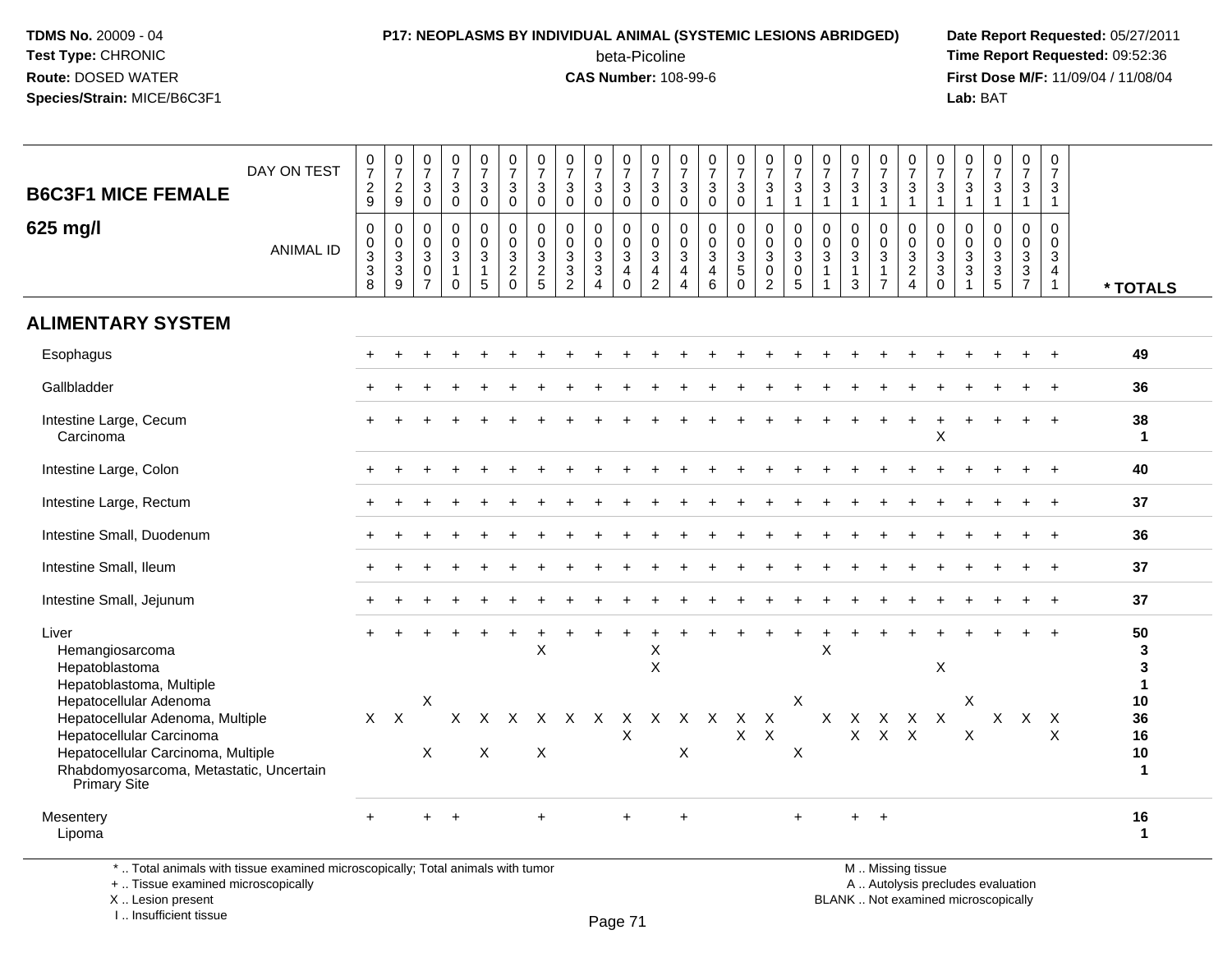# **P17: NEOPLASMS BY INDIVIDUAL ANIMAL (SYSTEMIC LESIONS ABRIDGED) Date Report Requested:** 05/27/2011

beta-Picoline<br>CAS Number: 108-99-6

| <b>B6C3F1 MICE FEMALE</b>                                                                                                                                           | DAY ON TEST      | 0<br>$\overline{7}$<br>$\overline{c}$<br>9 | $\begin{array}{c} 0 \\ 7 \end{array}$<br>$\sqrt{2}$<br>9 | $\pmb{0}$<br>$\overline{7}$<br>$\ensuremath{\mathsf{3}}$<br>$\mathbf 0$   | $\frac{0}{7}$<br>$\ensuremath{\mathsf{3}}$<br>$\mathbf 0$ | $\frac{0}{7}$<br>$\mathbf{3}$<br>$\mathbf 0$                    | $\frac{0}{7}$<br>$\sqrt{3}$<br>$\boldsymbol{0}$           | $\frac{0}{7}$<br>$\ensuremath{\mathsf{3}}$<br>$\mathbf 0$ | 0<br>$\overline{7}$<br>$\ensuremath{\mathsf{3}}$<br>$\mathbf 0$                           | $\frac{0}{7}$<br>$\ensuremath{\mathsf{3}}$<br>$\mathbf 0$                                    | 0<br>$\overline{7}$<br>$\mathsf 3$<br>$\mathbf 0$      | $\pmb{0}$<br>$\overline{7}$<br>$\ensuremath{\mathsf{3}}$<br>$\mathbf 0$      | $\pmb{0}$<br>$\overline{7}$<br>$\sqrt{3}$<br>$\mathbf 0$            | 0<br>$\overline{7}$<br>3<br>$\mathbf 0$      | $\frac{0}{7}$<br>3<br>$\mathbf 0$                          | $\begin{smallmatrix}0\\7\end{smallmatrix}$<br>$\ensuremath{\mathsf{3}}$<br>$\mathbf{1}$ | $\frac{0}{7}$<br>$\ensuremath{\mathsf{3}}$<br>$\mathbf{1}$                               | $\frac{0}{7}$<br>3<br>$\mathbf{1}$ | $\pmb{0}$<br>$\overline{7}$<br>$\ensuremath{\mathsf{3}}$<br>$\mathbf{1}$   | $\pmb{0}$<br>$\overline{7}$<br>$\sqrt{3}$<br>$\mathbf{1}$ | 0<br>$\overline{7}$<br>$\ensuremath{\mathsf{3}}$<br>$\mathbf{1}$ | $\frac{0}{7}$<br>$\ensuremath{\mathsf{3}}$<br>$\mathbf{1}$                                        | 0<br>$\overline{7}$<br>3<br>$\mathbf{1}$ | $\begin{smallmatrix} 0\\7 \end{smallmatrix}$<br>$\ensuremath{\mathsf{3}}$<br>$\overline{1}$ | $\pmb{0}$<br>$\overline{7}$<br>$\mathsf 3$<br>$\mathbf{1}$ | 0<br>$\overline{7}$<br>$\sqrt{3}$<br>$\mathbf{1}$                 |                    |
|---------------------------------------------------------------------------------------------------------------------------------------------------------------------|------------------|--------------------------------------------|----------------------------------------------------------|---------------------------------------------------------------------------|-----------------------------------------------------------|-----------------------------------------------------------------|-----------------------------------------------------------|-----------------------------------------------------------|-------------------------------------------------------------------------------------------|----------------------------------------------------------------------------------------------|--------------------------------------------------------|------------------------------------------------------------------------------|---------------------------------------------------------------------|----------------------------------------------|------------------------------------------------------------|-----------------------------------------------------------------------------------------|------------------------------------------------------------------------------------------|------------------------------------|----------------------------------------------------------------------------|-----------------------------------------------------------|------------------------------------------------------------------|---------------------------------------------------------------------------------------------------|------------------------------------------|---------------------------------------------------------------------------------------------|------------------------------------------------------------|-------------------------------------------------------------------|--------------------|
| 625 mg/l                                                                                                                                                            | <b>ANIMAL ID</b> | $\mathbf 0$<br>0<br>3<br>$\sqrt{3}$<br>8   | 0<br>$\mathsf 0$<br>$\mathbf{3}$<br>$\frac{3}{9}$        | $\mathbf 0$<br>$\mathbf 0$<br>$\mathbf{3}$<br>$\pmb{0}$<br>$\overline{7}$ | $\mathbf 0$<br>$\mathbf 0$<br>$\mathbf{3}$<br>$\mathbf 0$ | $\mathbf 0$<br>$\mathbf 0$<br>3<br>$\overline{1}$<br>$\sqrt{5}$ | $\mathbf 0$<br>$\mathbf 0$<br>$\sqrt{3}$<br>$\frac{2}{0}$ | 0<br>$\mathbf 0$<br>3<br>$rac{2}{5}$                      | $\mathbf 0$<br>$\mathbf 0$<br>$\mathbf{3}$<br>$\ensuremath{\mathsf{3}}$<br>$\overline{2}$ | 0<br>$\mathbf 0$<br>$\ensuremath{\mathsf{3}}$<br>$\ensuremath{\mathsf{3}}$<br>$\overline{4}$ | 0<br>$\mathbf 0$<br>3<br>$\overline{4}$<br>$\mathbf 0$ | $\mathbf 0$<br>$\mathbf 0$<br>$\sqrt{3}$<br>$\overline{4}$<br>$\overline{2}$ | $\mathbf 0$<br>$\mathbf 0$<br>3<br>$\overline{4}$<br>$\overline{4}$ | 0<br>$\mathbf 0$<br>3<br>4<br>$6\phantom{1}$ | 0<br>$\mathbf 0$<br>3<br>$\sqrt{5}$<br>$\ddot{\mathbf{0}}$ | 0<br>$\mathbf 0$<br>$\sqrt{3}$<br>$\mathsf{O}\xspace$<br>$\overline{2}$                 | $\mathbf 0$<br>$\mathbf 0$<br>$\ensuremath{\mathsf{3}}$<br>$\mathbf 0$<br>$\overline{5}$ | 0<br>$\mathbf 0$<br>3<br>-1        | $\mathbf 0$<br>$\mathbf 0$<br>$\mathbf{3}$<br>$\mathbf{1}$<br>$\mathbf{3}$ | 0<br>$\mathbf 0$<br>3<br>1<br>$\overline{7}$              | 0<br>$\mathbf 0$<br>$\frac{3}{2}$                                | $\mathbf 0$<br>$\mathbf 0$<br>$\ensuremath{\mathsf{3}}$<br>$\ensuremath{\mathsf{3}}$<br>$\bar{0}$ | 0<br>$\mathbf 0$<br>3<br>$\sqrt{3}$      | $\mathbf 0$<br>$\mathbf 0$<br>$\sqrt{3}$<br>$\frac{3}{5}$                                   | 0<br>$\mathbf 0$<br>3<br>$\frac{3}{7}$                     | $\mathbf 0$<br>$\mathbf 0$<br>3<br>$\overline{4}$<br>$\mathbf{1}$ | * TOTALS           |
| Rhabdomyosarcoma, Metastatic, Uncertain<br>Primary Site                                                                                                             |                  |                                            |                                                          |                                                                           |                                                           |                                                                 |                                                           |                                                           |                                                                                           |                                                                                              |                                                        |                                                                              |                                                                     |                                              |                                                            |                                                                                         |                                                                                          |                                    |                                                                            |                                                           |                                                                  |                                                                                                   |                                          |                                                                                             |                                                            |                                                                   | $\mathbf 1$        |
| Pancreas<br>Rhabdomyosarcoma, Metastatic, Uncertain<br><b>Primary Site</b>                                                                                          |                  |                                            |                                                          |                                                                           |                                                           |                                                                 |                                                           |                                                           |                                                                                           |                                                                                              |                                                        |                                                                              |                                                                     |                                              |                                                            |                                                                                         |                                                                                          |                                    |                                                                            |                                                           |                                                                  |                                                                                                   |                                          |                                                                                             |                                                            |                                                                   | 46<br>-1           |
| <b>Salivary Glands</b>                                                                                                                                              |                  |                                            |                                                          |                                                                           |                                                           |                                                                 |                                                           |                                                           |                                                                                           |                                                                                              |                                                        |                                                                              |                                                                     |                                              |                                                            |                                                                                         |                                                                                          |                                    |                                                                            |                                                           |                                                                  |                                                                                                   |                                          |                                                                                             |                                                            |                                                                   | 47                 |
| Stomach, Forestomach<br>Squamous Cell Papilloma                                                                                                                     |                  |                                            |                                                          |                                                                           |                                                           |                                                                 |                                                           |                                                           |                                                                                           |                                                                                              |                                                        |                                                                              |                                                                     |                                              |                                                            |                                                                                         |                                                                                          | X                                  |                                                                            |                                                           |                                                                  |                                                                                                   |                                          |                                                                                             |                                                            |                                                                   | 45<br>$\mathbf{1}$ |
| Stomach, Glandular                                                                                                                                                  |                  |                                            |                                                          |                                                                           |                                                           |                                                                 |                                                           |                                                           |                                                                                           |                                                                                              |                                                        |                                                                              |                                                                     |                                              |                                                            |                                                                                         |                                                                                          |                                    |                                                                            |                                                           |                                                                  |                                                                                                   |                                          |                                                                                             |                                                            |                                                                   | 41                 |
| Tooth                                                                                                                                                               |                  | $\ddot{}$                                  |                                                          |                                                                           |                                                           |                                                                 |                                                           |                                                           |                                                                                           |                                                                                              |                                                        | $\ddot{}$                                                                    |                                                                     |                                              |                                                            |                                                                                         |                                                                                          |                                    |                                                                            |                                                           |                                                                  |                                                                                                   |                                          |                                                                                             |                                                            |                                                                   | $\mathbf{2}$       |
| <b>CARDIOVASCULAR SYSTEM</b>                                                                                                                                        |                  |                                            |                                                          |                                                                           |                                                           |                                                                 |                                                           |                                                           |                                                                                           |                                                                                              |                                                        |                                                                              |                                                                     |                                              |                                                            |                                                                                         |                                                                                          |                                    |                                                                            |                                                           |                                                                  |                                                                                                   |                                          |                                                                                             |                                                            |                                                                   |                    |
| <b>Blood Vessel</b>                                                                                                                                                 |                  |                                            |                                                          |                                                                           |                                                           |                                                                 |                                                           |                                                           |                                                                                           |                                                                                              |                                                        |                                                                              |                                                                     |                                              |                                                            |                                                                                         |                                                                                          |                                    |                                                                            |                                                           |                                                                  |                                                                                                   |                                          |                                                                                             |                                                            |                                                                   | $\mathbf{1}$       |
| Heart                                                                                                                                                               |                  |                                            |                                                          |                                                                           |                                                           |                                                                 |                                                           |                                                           |                                                                                           |                                                                                              |                                                        |                                                                              |                                                                     |                                              |                                                            |                                                                                         |                                                                                          |                                    |                                                                            |                                                           |                                                                  |                                                                                                   |                                          |                                                                                             |                                                            |                                                                   | 49                 |
| <b>ENDOCRINE SYSTEM</b>                                                                                                                                             |                  |                                            |                                                          |                                                                           |                                                           |                                                                 |                                                           |                                                           |                                                                                           |                                                                                              |                                                        |                                                                              |                                                                     |                                              |                                                            |                                                                                         |                                                                                          |                                    |                                                                            |                                                           |                                                                  |                                                                                                   |                                          |                                                                                             |                                                            |                                                                   |                    |
| <b>Adrenal Cortex</b>                                                                                                                                               |                  |                                            |                                                          |                                                                           |                                                           |                                                                 |                                                           |                                                           |                                                                                           |                                                                                              |                                                        |                                                                              |                                                                     |                                              |                                                            |                                                                                         |                                                                                          |                                    |                                                                            |                                                           |                                                                  |                                                                                                   |                                          |                                                                                             |                                                            |                                                                   | 46                 |
| <b>Adrenal Medulla</b><br>Pheochromocytoma Complex                                                                                                                  |                  |                                            |                                                          |                                                                           |                                                           |                                                                 |                                                           |                                                           |                                                                                           |                                                                                              |                                                        |                                                                              |                                                                     |                                              |                                                            |                                                                                         |                                                                                          |                                    |                                                                            |                                                           |                                                                  |                                                                                                   |                                          |                                                                                             |                                                            |                                                                   | 46<br>1            |
| Islets, Pancreatic                                                                                                                                                  |                  |                                            |                                                          |                                                                           |                                                           |                                                                 |                                                           |                                                           |                                                                                           |                                                                                              |                                                        |                                                                              |                                                                     |                                              |                                                            |                                                                                         |                                                                                          |                                    |                                                                            |                                                           |                                                                  |                                                                                                   |                                          |                                                                                             |                                                            |                                                                   | 45                 |
| Parathyroid Gland                                                                                                                                                   |                  |                                            | м                                                        |                                                                           |                                                           |                                                                 |                                                           |                                                           |                                                                                           |                                                                                              |                                                        |                                                                              | м                                                                   |                                              |                                                            |                                                                                         |                                                                                          |                                    |                                                                            |                                                           |                                                                  |                                                                                                   |                                          |                                                                                             |                                                            |                                                                   | 40                 |
| <b>Pituitary Gland</b>                                                                                                                                              |                  |                                            |                                                          |                                                                           |                                                           |                                                                 |                                                           |                                                           | +                                                                                         | $\div$                                                                                       | ٠                                                      |                                                                              |                                                                     |                                              |                                                            |                                                                                         |                                                                                          |                                    |                                                                            | $\ddot{}$                                                 | $\ddot{}$                                                        | $^{+}$                                                                                            | $^{+}$                                   | $\ddot{}$                                                                                   | $\ddot{}$                                                  | $\overline{+}$                                                    | 47                 |
| *  Total animals with tissue examined microscopically; Total animals with tumor<br>+  Tissue examined microscopically<br>X  Lesion present<br>I Insufficient tissue |                  |                                            |                                                          |                                                                           |                                                           |                                                                 |                                                           |                                                           |                                                                                           |                                                                                              | $D200$ 72                                              |                                                                              |                                                                     |                                              |                                                            |                                                                                         |                                                                                          |                                    |                                                                            |                                                           | M  Missing tissue                                                |                                                                                                   |                                          | A  Autolysis precludes evaluation<br>BLANK  Not examined microscopically                    |                                                            |                                                                   |                    |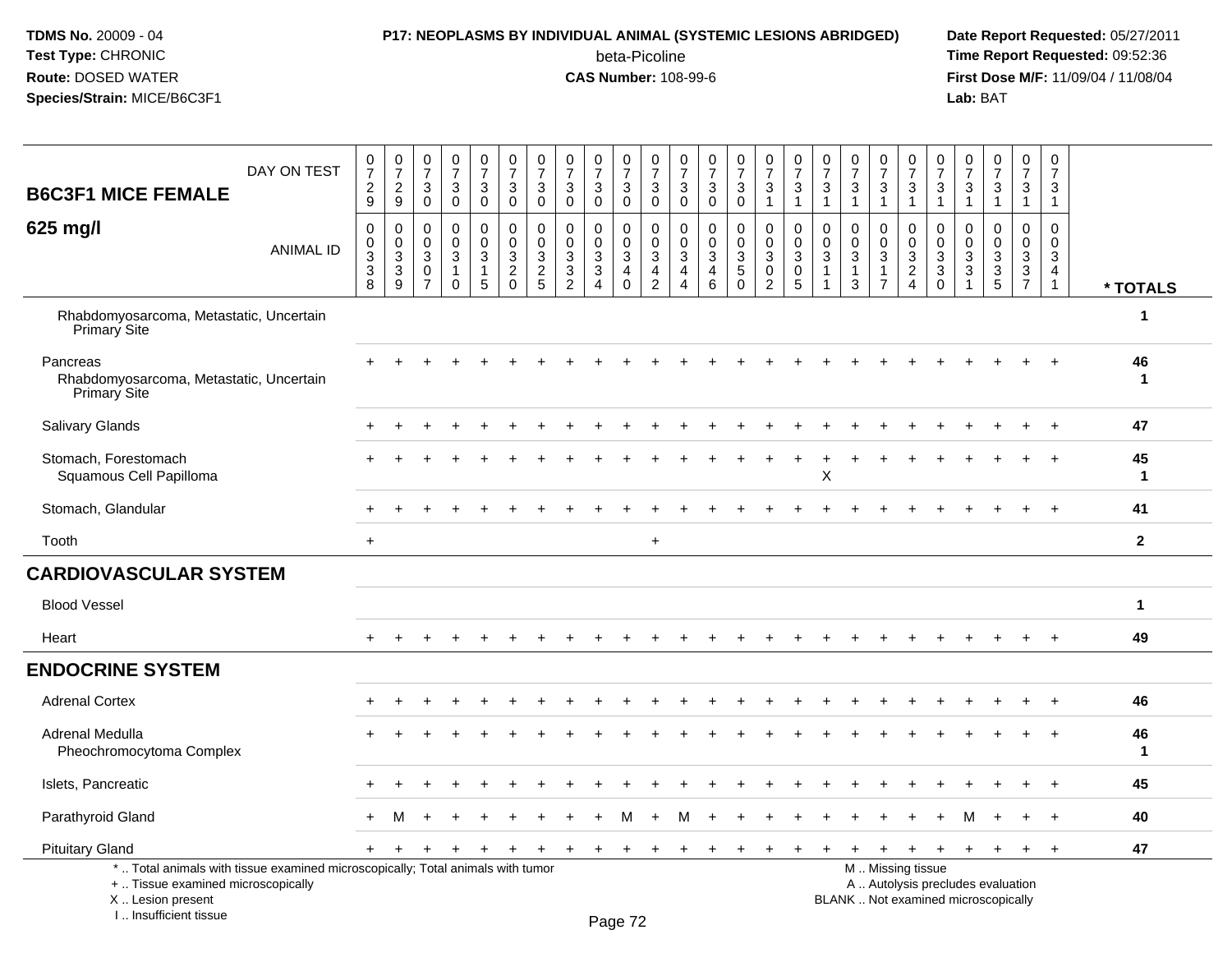## **P17: NEOPLASMS BY INDIVIDUAL ANIMAL (SYSTEMIC LESIONS ABRIDGED) Date Report Requested:** 05/27/2011

beta-Picoline<br>CAS Number: 108-99-6

 **Time Report Requested:** 09:52:36 **First Dose M/F:** 11/09/04 / 11/08/04<br>Lab: BAT **Lab:** BAT

| <b>B6C3F1 MICE FEMALE</b><br>625 mg/l                                                | DAY ON TEST<br><b>ANIMAL ID</b> | $\frac{0}{7}$<br>$\overline{c}$<br>9<br>$\mathsf{O}\xspace$<br>$\pmb{0}$<br>$\frac{3}{8}$ | $\frac{0}{7}$<br>$\frac{2}{9}$<br>$\mathbf 0$<br>0<br>$\ensuremath{\mathsf{3}}$<br>$\ensuremath{\mathsf{3}}$ | $\frac{0}{7}$<br>$\mathbf 3$<br>$\Omega$<br>$\mathbf 0$<br>$\mathbf 0$<br>$\mathbf 3$<br>$\mathbf 0$ | $\frac{0}{7}$<br>$\mathsf 3$<br>$\mathbf 0$<br>0<br>$\mathbf 0$<br>$\mathbf{3}$<br>$\mathbf{1}$ | $\frac{0}{7}$<br>$\mathbf{3}$<br>$\mathbf 0$<br>$\pmb{0}$<br>$\mathbf 0$<br>$\mathbf{3}$<br>$\mathbf{1}$ | $\frac{0}{7}$<br>$\mathbf{3}$<br>$\mathbf 0$<br>$\mathbf 0$<br>0<br>$\frac{3}{2}$ | $\begin{array}{c} 0 \\ 7 \end{array}$<br>$\ensuremath{\mathsf{3}}$<br>$\mathbf{0}$<br>0<br>0<br>$\frac{3}{2}$ | $\frac{0}{7}$<br>$\ensuremath{\mathsf{3}}$<br>$\mathbf 0$<br>$\mathbf 0$<br>$\mathbf 0$<br>$\frac{3}{2}$ | $\frac{0}{7}$<br>$\mathbf 3$<br>$\mathbf 0$<br>0<br>$\mathbf 0$<br>$\sqrt{3}$<br>$\sqrt{3}$ | $\frac{0}{7}$<br>$\ensuremath{\mathsf{3}}$<br>$\Omega$<br>$\pmb{0}$<br>$\mathsf 0$<br>$\sqrt{3}$<br>$\overline{a}$ | 0<br>$\overline{7}$<br>$\ensuremath{\mathsf{3}}$<br>$\mathbf 0$<br>0<br>$\mathbf 0$<br>3<br>4 | $\frac{0}{7}$<br>$\sqrt{3}$<br>$\Omega$<br>0<br>$\mathbf 0$<br>$\sqrt{3}$<br>$\overline{a}$ | $\frac{0}{7}$<br>$\sqrt{3}$<br>$\Omega$<br>0<br>$\pmb{0}$<br>$\mathbf{3}$<br>$\overline{4}$ | $\frac{0}{7}$<br>$\ensuremath{\mathsf{3}}$<br>$\mathbf 0$<br>0<br>0<br>$\ensuremath{\mathsf{3}}$<br>$\,$ 5 $\,$ | $\frac{0}{7}$<br>$\mathbf{3}$<br>$\overline{1}$<br>$\mathbf 0$<br>$\mathbf 0$<br>$\mathbf 3$<br>$\mathbf 0$ | $\frac{0}{7}$<br>$\sqrt{3}$<br>$\mathbf{1}$<br>0<br>0<br>$\mathbf{3}$<br>$\pmb{0}$ | $\frac{0}{7}$<br>$\ensuremath{\mathsf{3}}$<br>$\mathbf{1}$<br>$\boldsymbol{0}$<br>$\mathbf 0$<br>$\sqrt{3}$<br>$\mathbf{1}$ | $\frac{0}{7}$<br>$\mathbf{3}$<br>$\mathbf 1$<br>0<br>$\mathbf 0$<br>$\mathbf{3}$<br>$\mathbf{1}$ | $\frac{0}{7}$<br>$\ensuremath{\mathsf{3}}$<br>$\mathbf{1}$<br>0<br>$_3^0$<br>$\mathbf{1}$ | $\begin{array}{c} 0 \\ 7 \end{array}$<br>$\ensuremath{\mathsf{3}}$<br>$\mathbf{1}$<br>0<br>$\mathbf 0$<br>$\frac{3}{2}$ | $\frac{0}{7}$<br>3<br>$\overline{1}$<br>0<br>$\mathbf 0$<br>$\sqrt{3}$<br>$_0^3$ | $\frac{0}{7}$<br>$\ensuremath{\mathsf{3}}$<br>$\overline{1}$<br>0<br>$\mathbf 0$<br>$\sqrt{3}$<br>$\sqrt{3}$ | $\frac{0}{7}$<br>$\mathbf{3}$<br>1<br>0<br>$\mathbf 0$<br>$\mathbf{3}$<br>$\frac{3}{5}$ | $\mathbf 0$<br>$\overline{7}$<br>$\mathbf{3}$<br>$\mathbf{1}$<br>0<br>0<br>$\ensuremath{\mathsf{3}}$<br>$\frac{3}{7}$ | $\pmb{0}$<br>$\overline{7}$<br>$\mathbf{3}$<br>$\mathbf{1}$<br>0<br>$\mathbf 0$<br>$\mathbf{3}$<br>$\overline{4}$ |                                   |
|--------------------------------------------------------------------------------------|---------------------------------|-------------------------------------------------------------------------------------------|--------------------------------------------------------------------------------------------------------------|------------------------------------------------------------------------------------------------------|-------------------------------------------------------------------------------------------------|----------------------------------------------------------------------------------------------------------|-----------------------------------------------------------------------------------|---------------------------------------------------------------------------------------------------------------|----------------------------------------------------------------------------------------------------------|---------------------------------------------------------------------------------------------|--------------------------------------------------------------------------------------------------------------------|-----------------------------------------------------------------------------------------------|---------------------------------------------------------------------------------------------|---------------------------------------------------------------------------------------------|-----------------------------------------------------------------------------------------------------------------|-------------------------------------------------------------------------------------------------------------|------------------------------------------------------------------------------------|-----------------------------------------------------------------------------------------------------------------------------|--------------------------------------------------------------------------------------------------|-------------------------------------------------------------------------------------------|-------------------------------------------------------------------------------------------------------------------------|----------------------------------------------------------------------------------|--------------------------------------------------------------------------------------------------------------|-----------------------------------------------------------------------------------------|-----------------------------------------------------------------------------------------------------------------------|-------------------------------------------------------------------------------------------------------------------|-----------------------------------|
|                                                                                      |                                 |                                                                                           | $\overline{9}$                                                                                               | $\overline{7}$                                                                                       | $\mathbf 0$                                                                                     | 5                                                                                                        | $\mathbf 0$                                                                       |                                                                                                               |                                                                                                          | $\overline{4}$                                                                              | $\mathbf 0$                                                                                                        | $\overline{c}$                                                                                | $\overline{4}$                                                                              | $6\phantom{a}$                                                                              | $\mathbf 0$                                                                                                     | $\overline{2}$                                                                                              | 5                                                                                  | $\mathbf{1}$                                                                                                                | 3                                                                                                | $\overline{7}$                                                                            |                                                                                                                         |                                                                                  | $\overline{1}$                                                                                               |                                                                                         |                                                                                                                       | $\mathbf{1}$                                                                                                      | * TOTALS                          |
| Pars Distalis, Adenoma                                                               |                                 | X                                                                                         |                                                                                                              |                                                                                                      |                                                                                                 |                                                                                                          |                                                                                   |                                                                                                               |                                                                                                          |                                                                                             |                                                                                                                    |                                                                                               |                                                                                             |                                                                                             |                                                                                                                 |                                                                                                             |                                                                                    |                                                                                                                             |                                                                                                  |                                                                                           |                                                                                                                         |                                                                                  |                                                                                                              |                                                                                         |                                                                                                                       |                                                                                                                   | $\mathbf{2}$                      |
| <b>Thyroid Gland</b>                                                                 |                                 | $\ddot{}$                                                                                 |                                                                                                              |                                                                                                      |                                                                                                 |                                                                                                          |                                                                                   |                                                                                                               |                                                                                                          |                                                                                             |                                                                                                                    |                                                                                               |                                                                                             |                                                                                             |                                                                                                                 |                                                                                                             |                                                                                    |                                                                                                                             |                                                                                                  |                                                                                           |                                                                                                                         |                                                                                  |                                                                                                              |                                                                                         | $\ddot{}$                                                                                                             | $\overline{+}$                                                                                                    | 45                                |
| <b>GENERAL BODY SYSTEM</b>                                                           |                                 |                                                                                           |                                                                                                              |                                                                                                      |                                                                                                 |                                                                                                          |                                                                                   |                                                                                                               |                                                                                                          |                                                                                             |                                                                                                                    |                                                                                               |                                                                                             |                                                                                             |                                                                                                                 |                                                                                                             |                                                                                    |                                                                                                                             |                                                                                                  |                                                                                           |                                                                                                                         |                                                                                  |                                                                                                              |                                                                                         |                                                                                                                       |                                                                                                                   |                                   |
| <b>NONE</b>                                                                          |                                 |                                                                                           |                                                                                                              |                                                                                                      |                                                                                                 |                                                                                                          |                                                                                   |                                                                                                               |                                                                                                          |                                                                                             |                                                                                                                    |                                                                                               |                                                                                             |                                                                                             |                                                                                                                 |                                                                                                             |                                                                                    |                                                                                                                             |                                                                                                  |                                                                                           |                                                                                                                         |                                                                                  |                                                                                                              |                                                                                         |                                                                                                                       |                                                                                                                   |                                   |
| <b>GENITAL SYSTEM</b>                                                                |                                 |                                                                                           |                                                                                                              |                                                                                                      |                                                                                                 |                                                                                                          |                                                                                   |                                                                                                               |                                                                                                          |                                                                                             |                                                                                                                    |                                                                                               |                                                                                             |                                                                                             |                                                                                                                 |                                                                                                             |                                                                                    |                                                                                                                             |                                                                                                  |                                                                                           |                                                                                                                         |                                                                                  |                                                                                                              |                                                                                         |                                                                                                                       |                                                                                                                   |                                   |
| <b>Clitoral Gland</b>                                                                |                                 |                                                                                           |                                                                                                              |                                                                                                      |                                                                                                 |                                                                                                          |                                                                                   |                                                                                                               |                                                                                                          |                                                                                             |                                                                                                                    |                                                                                               |                                                                                             |                                                                                             |                                                                                                                 |                                                                                                             |                                                                                    |                                                                                                                             |                                                                                                  |                                                                                           |                                                                                                                         |                                                                                  |                                                                                                              |                                                                                         |                                                                                                                       | $\ddot{}$                                                                                                         | 48                                |
| Ovary                                                                                |                                 |                                                                                           |                                                                                                              |                                                                                                      |                                                                                                 |                                                                                                          |                                                                                   |                                                                                                               |                                                                                                          |                                                                                             |                                                                                                                    |                                                                                               |                                                                                             |                                                                                             |                                                                                                                 |                                                                                                             |                                                                                    |                                                                                                                             |                                                                                                  |                                                                                           |                                                                                                                         |                                                                                  |                                                                                                              |                                                                                         |                                                                                                                       | $\overline{ }$                                                                                                    | 48                                |
| <b>Uterus</b><br>Cervix, Sarcoma                                                     |                                 |                                                                                           |                                                                                                              |                                                                                                      |                                                                                                 |                                                                                                          |                                                                                   |                                                                                                               |                                                                                                          |                                                                                             |                                                                                                                    |                                                                                               |                                                                                             |                                                                                             |                                                                                                                 |                                                                                                             |                                                                                    |                                                                                                                             |                                                                                                  |                                                                                           | ÷.                                                                                                                      | +<br>X                                                                           |                                                                                                              |                                                                                         |                                                                                                                       | $\overline{ }$                                                                                                    | 49<br>$\mathbf{1}$                |
| <b>HEMATOPOIETIC SYSTEM</b>                                                          |                                 |                                                                                           |                                                                                                              |                                                                                                      |                                                                                                 |                                                                                                          |                                                                                   |                                                                                                               |                                                                                                          |                                                                                             |                                                                                                                    |                                                                                               |                                                                                             |                                                                                             |                                                                                                                 |                                                                                                             |                                                                                    |                                                                                                                             |                                                                                                  |                                                                                           |                                                                                                                         |                                                                                  |                                                                                                              |                                                                                         |                                                                                                                       |                                                                                                                   |                                   |
| <b>Bone Marrow</b>                                                                   |                                 |                                                                                           |                                                                                                              |                                                                                                      |                                                                                                 |                                                                                                          |                                                                                   |                                                                                                               |                                                                                                          |                                                                                             |                                                                                                                    |                                                                                               |                                                                                             |                                                                                             |                                                                                                                 |                                                                                                             |                                                                                    |                                                                                                                             |                                                                                                  |                                                                                           |                                                                                                                         |                                                                                  |                                                                                                              |                                                                                         |                                                                                                                       | $\ddot{}$                                                                                                         | 48                                |
| Lymph Node                                                                           |                                 |                                                                                           |                                                                                                              |                                                                                                      | $\ddot{}$                                                                                       |                                                                                                          |                                                                                   |                                                                                                               |                                                                                                          |                                                                                             |                                                                                                                    |                                                                                               |                                                                                             |                                                                                             |                                                                                                                 |                                                                                                             |                                                                                    |                                                                                                                             |                                                                                                  |                                                                                           |                                                                                                                         |                                                                                  |                                                                                                              |                                                                                         |                                                                                                                       |                                                                                                                   | 6                                 |
| Lymph Node, Mandibular                                                               |                                 |                                                                                           |                                                                                                              |                                                                                                      |                                                                                                 |                                                                                                          |                                                                                   |                                                                                                               |                                                                                                          |                                                                                             |                                                                                                                    |                                                                                               |                                                                                             |                                                                                             |                                                                                                                 |                                                                                                             |                                                                                    |                                                                                                                             |                                                                                                  |                                                                                           |                                                                                                                         |                                                                                  |                                                                                                              |                                                                                         |                                                                                                                       |                                                                                                                   | 47                                |
| Lymph Node, Mesenteric                                                               |                                 | $\ddot{}$                                                                                 |                                                                                                              |                                                                                                      |                                                                                                 |                                                                                                          |                                                                                   |                                                                                                               |                                                                                                          |                                                                                             |                                                                                                                    |                                                                                               |                                                                                             |                                                                                             |                                                                                                                 |                                                                                                             |                                                                                    |                                                                                                                             |                                                                                                  |                                                                                           |                                                                                                                         |                                                                                  |                                                                                                              |                                                                                         | $\ddot{}$                                                                                                             | $+$                                                                                                               | 45                                |
| Spleen                                                                               |                                 |                                                                                           |                                                                                                              |                                                                                                      |                                                                                                 |                                                                                                          |                                                                                   |                                                                                                               |                                                                                                          |                                                                                             |                                                                                                                    |                                                                                               |                                                                                             |                                                                                             |                                                                                                                 |                                                                                                             |                                                                                    |                                                                                                                             |                                                                                                  |                                                                                           |                                                                                                                         |                                                                                  |                                                                                                              |                                                                                         |                                                                                                                       | $\overline{ }$                                                                                                    | 45                                |
| Thymus<br>Hemangiosarcoma<br>Rhabdomyosarcoma, Metastatic, Uncertain<br>Primary Site |                                 |                                                                                           |                                                                                                              |                                                                                                      |                                                                                                 |                                                                                                          |                                                                                   |                                                                                                               |                                                                                                          |                                                                                             |                                                                                                                    |                                                                                               |                                                                                             |                                                                                             |                                                                                                                 |                                                                                                             |                                                                                    |                                                                                                                             |                                                                                                  |                                                                                           |                                                                                                                         |                                                                                  | ÷                                                                                                            | $\ddot{}$<br>X                                                                          | $+$                                                                                                                   | $\ddot{}$                                                                                                         | 48<br>$\mathbf 1$<br>$\mathbf{1}$ |

\* .. Total animals with tissue examined microscopically; Total animals with tumor

+ .. Tissue examined microscopically

X .. Lesion present

I .. Insufficient tissue

 M .. Missing tissuey the contract of the contract of the contract of the contract of the contract of  $\mathsf A$  . Autolysis precludes evaluation

Lesion present BLANK .. Not examined microscopically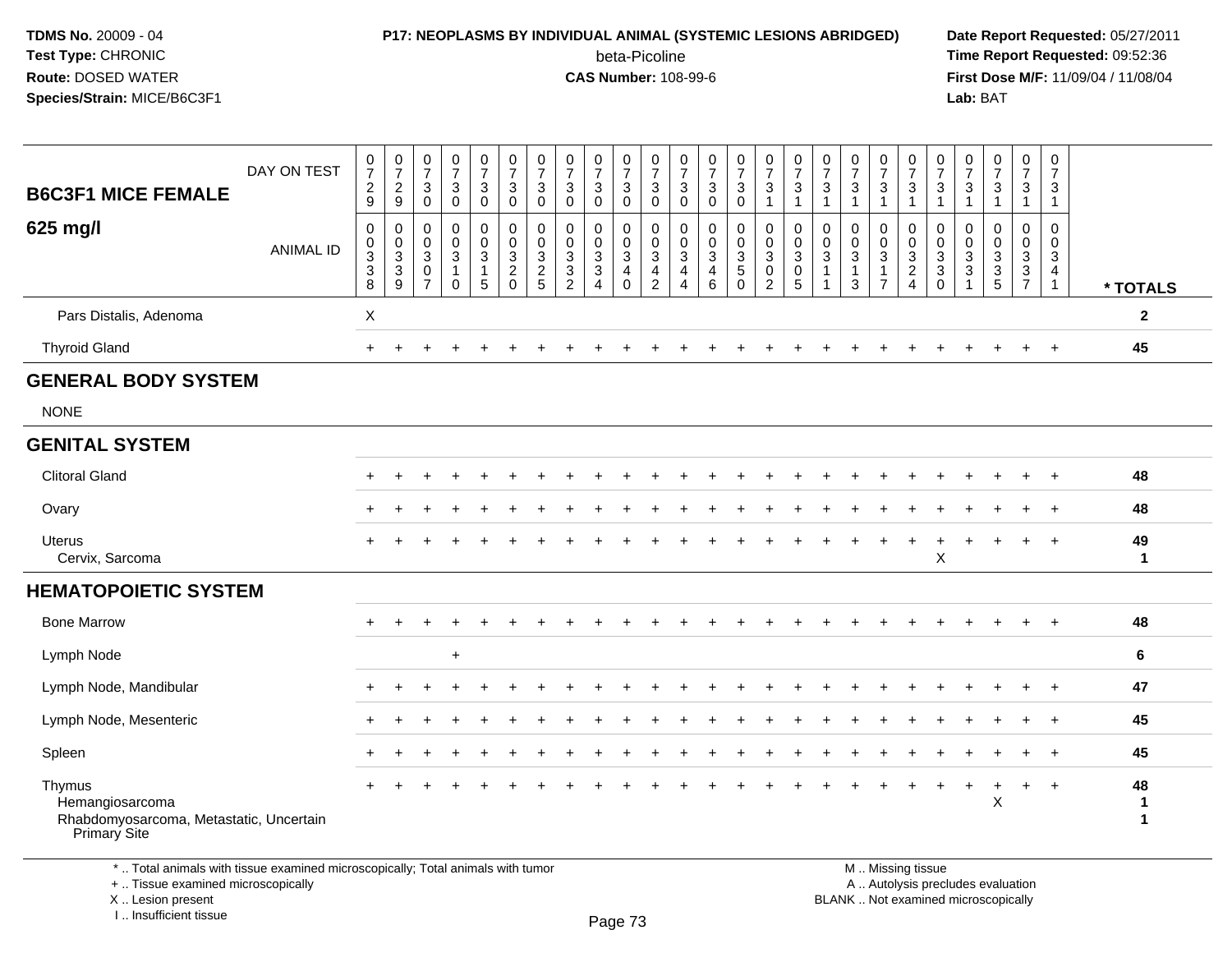### **P17: NEOPLASMS BY INDIVIDUAL ANIMAL (SYSTEMIC LESIONS ABRIDGED) Date Report Requested:** 05/27/2011

beta-Picoline<br>CAS Number: 108-99-6

 **Time Report Requested:** 09:52:36 **First Dose M/F:** 11/09/04 / 11/08/04<br>Lab: BAT **Lab:** BAT

| DAY ON TEST<br><b>B6C3F1 MICE FEMALE</b>                                                                                                                       | $\frac{0}{7}$<br>$\boldsymbol{2}$<br>$9\,$                      | $\frac{0}{7}$<br>$\overline{c}$<br>9                             | $\frac{0}{7}$<br>$\mathbf{3}$<br>$\mathbf 0$                  | $\frac{0}{7}$<br>$\mathbf{3}$<br>$\mathbf 0$ | $\frac{0}{7}$<br>$\mathsf 3$<br>0                           | $\frac{0}{7}$<br>$\sqrt{3}$<br>$\mathbf 0$                               | 0<br>$\overline{7}$<br>3<br>$\mathbf 0$      | $\frac{0}{7}$<br>$\mathbf{3}$<br>$\mathbf 0$           | $\frac{0}{7}$<br>$\sqrt{3}$<br>$\mathbf 0$ | $\begin{smallmatrix}0\\7\end{smallmatrix}$<br>$\sqrt{3}$<br>0 | 0<br>$\overline{7}$<br>$\sqrt{3}$<br>$\mathbf 0$      | $\frac{0}{7}$<br>3<br>$\mathbf 0$                                  | $\frac{0}{7}$<br>$\mathbf{3}$<br>$\mathbf 0$                    | $\frac{0}{7}$<br>3<br>0                | $\frac{0}{7}$<br>$\mathbf{3}$<br>$\overline{1}$        | $\frac{0}{7}$<br>$\sqrt{3}$                                | $\frac{0}{7}$<br>$\mathbf 3$<br>$\overline{1}$ | $\frac{0}{7}$<br>$\sqrt{3}$<br>$\mathbf{1}$           | $\frac{0}{7}$<br>3<br>1                 | $\frac{0}{7}$<br>$\mathbf{3}$<br>$\overline{1}$                      | $\boldsymbol{0}$<br>$\overline{7}$<br>$\sqrt{3}$<br>1                   | 0<br>$\overline{7}$<br>$\mathbf{3}$<br>-1      | $\frac{0}{7}$<br>$\sqrt{3}$<br>$\mathbf{1}$ | 0<br>$\overline{7}$<br>3<br>1                | 0<br>$\overline{7}$<br>$\mathbf{3}$<br>$\mathbf{1}$                |             |
|----------------------------------------------------------------------------------------------------------------------------------------------------------------|-----------------------------------------------------------------|------------------------------------------------------------------|---------------------------------------------------------------|----------------------------------------------|-------------------------------------------------------------|--------------------------------------------------------------------------|----------------------------------------------|--------------------------------------------------------|--------------------------------------------|---------------------------------------------------------------|-------------------------------------------------------|--------------------------------------------------------------------|-----------------------------------------------------------------|----------------------------------------|--------------------------------------------------------|------------------------------------------------------------|------------------------------------------------|-------------------------------------------------------|-----------------------------------------|----------------------------------------------------------------------|-------------------------------------------------------------------------|------------------------------------------------|---------------------------------------------|----------------------------------------------|--------------------------------------------------------------------|-------------|
| 625 mg/l<br><b>ANIMAL ID</b>                                                                                                                                   | $\mathbf 0$<br>$\mathbf 0$<br>$\overline{3}$<br>$\sqrt{3}$<br>8 | 0<br>$\mathbf 0$<br>$\ensuremath{\mathsf{3}}$<br>$\sqrt{3}$<br>9 | $\mathbf 0$<br>$\mathbf 0$<br>3<br>$\Omega$<br>$\overline{7}$ | 0<br>$\mathbf 0$<br>3<br>$\Omega$            | $\pmb{0}$<br>$\pmb{0}$<br>$\mathbf{3}$<br>$\mathbf{1}$<br>5 | $\pmb{0}$<br>$\ddot{\mathbf{0}}$<br>$\sqrt{3}$<br>$\sqrt{2}$<br>$\Omega$ | 0<br>$\mathbf 0$<br>3<br>$\overline{2}$<br>5 | $\mathbf 0$<br>$\mathbf 0$<br>3<br>3<br>$\overline{2}$ | 0<br>0<br>3<br>3<br>4                      | 0<br>$\mathsf{O}\xspace$<br>3<br>$\overline{4}$<br>$\Omega$   | 0<br>$\mathbf 0$<br>$\sqrt{3}$<br>4<br>$\overline{2}$ | 0<br>$\mathbf 0$<br>$\sqrt{3}$<br>$\overline{4}$<br>$\overline{4}$ | $\pmb{0}$<br>$\mathsf 0$<br>$\mathbf{3}$<br>$\overline{a}$<br>6 | 0<br>$\mathbf 0$<br>3<br>5<br>$\Omega$ | 0<br>$\mathbf 0$<br>3<br>$\mathbf 0$<br>$\overline{2}$ | 0<br>$\ddot{\mathbf{0}}$<br>$\sqrt{3}$<br>$\mathbf 0$<br>5 | 0<br>$\mathbf 0$<br>$\mathbf 3$                | 0<br>$\mathbf 0$<br>$\mathbf{3}$<br>$\mathbf{1}$<br>3 | 0<br>$\mathbf 0$<br>3<br>$\overline{7}$ | 0<br>$\pmb{0}$<br>$\overline{3}$<br>$\overline{c}$<br>$\overline{4}$ | 0<br>$\mathbf 0$<br>$\ensuremath{\mathsf{3}}$<br>$\sqrt{3}$<br>$\Omega$ | 0<br>$\mathbf 0$<br>$\sqrt{3}$<br>$\mathbf{3}$ | 0<br>$\mathbf 0$<br>3<br>$\mathbf{3}$<br>5  | 0<br>$\mathbf 0$<br>3<br>3<br>$\overline{7}$ | 0<br>$\mathbf 0$<br>$\mathbf{3}$<br>$\overline{4}$<br>$\mathbf{1}$ | * TOTALS    |
| <b>INTEGUMENTARY SYSTEM</b>                                                                                                                                    |                                                                 |                                                                  |                                                               |                                              |                                                             |                                                                          |                                              |                                                        |                                            |                                                               |                                                       |                                                                    |                                                                 |                                        |                                                        |                                                            |                                                |                                                       |                                         |                                                                      |                                                                         |                                                |                                             |                                              |                                                                    |             |
| <b>Mammary Gland</b>                                                                                                                                           |                                                                 |                                                                  |                                                               |                                              |                                                             |                                                                          |                                              |                                                        |                                            |                                                               |                                                       |                                                                    |                                                                 |                                        |                                                        |                                                            |                                                |                                                       |                                         |                                                                      |                                                                         |                                                |                                             |                                              |                                                                    | 49          |
| Skin<br>Subcutaneous Tissue, Rhabdomyosarcoma,<br>Metastatic, Uncertain Primary Site                                                                           |                                                                 |                                                                  |                                                               |                                              |                                                             |                                                                          |                                              |                                                        |                                            |                                                               |                                                       |                                                                    |                                                                 |                                        |                                                        |                                                            |                                                |                                                       |                                         |                                                                      |                                                                         |                                                |                                             |                                              |                                                                    | 50<br>-1    |
| Subcutaneous Tissue, Sarcoma                                                                                                                                   |                                                                 |                                                                  |                                                               |                                              |                                                             |                                                                          |                                              |                                                        |                                            |                                                               |                                                       |                                                                    |                                                                 |                                        |                                                        |                                                            |                                                |                                                       |                                         |                                                                      | X                                                                       |                                                |                                             |                                              |                                                                    | 4           |
| <b>MUSCULOSKELETAL SYSTEM</b>                                                                                                                                  |                                                                 |                                                                  |                                                               |                                              |                                                             |                                                                          |                                              |                                                        |                                            |                                                               |                                                       |                                                                    |                                                                 |                                        |                                                        |                                                            |                                                |                                                       |                                         |                                                                      |                                                                         |                                                |                                             |                                              |                                                                    |             |
| Bone                                                                                                                                                           |                                                                 |                                                                  |                                                               |                                              |                                                             |                                                                          |                                              |                                                        |                                            |                                                               |                                                       |                                                                    |                                                                 |                                        |                                                        |                                                            |                                                |                                                       |                                         |                                                                      |                                                                         |                                                |                                             |                                              |                                                                    | 50          |
| <b>NERVOUS SYSTEM</b>                                                                                                                                          |                                                                 |                                                                  |                                                               |                                              |                                                             |                                                                          |                                              |                                                        |                                            |                                                               |                                                       |                                                                    |                                                                 |                                        |                                                        |                                                            |                                                |                                                       |                                         |                                                                      |                                                                         |                                                |                                             |                                              |                                                                    |             |
| <b>Brain</b>                                                                                                                                                   |                                                                 |                                                                  |                                                               |                                              |                                                             |                                                                          |                                              |                                                        |                                            |                                                               |                                                       |                                                                    |                                                                 |                                        |                                                        |                                                            |                                                |                                                       |                                         |                                                                      |                                                                         |                                                |                                             |                                              |                                                                    | 47          |
| <b>RESPIRATORY SYSTEM</b>                                                                                                                                      |                                                                 |                                                                  |                                                               |                                              |                                                             |                                                                          |                                              |                                                        |                                            |                                                               |                                                       |                                                                    |                                                                 |                                        |                                                        |                                                            |                                                |                                                       |                                         |                                                                      |                                                                         |                                                |                                             |                                              |                                                                    |             |
| Lung<br>Alveolar/Bronchiolar Adenoma<br>Alveolar/Bronchiolar Carcinoma                                                                                         | X                                                               |                                                                  |                                                               |                                              |                                                             | X                                                                        |                                              |                                                        | X                                          |                                                               | $\mathsf X$                                           |                                                                    |                                                                 |                                        |                                                        | $X$ $X$                                                    |                                                |                                                       |                                         |                                                                      |                                                                         |                                                | $\boldsymbol{\mathsf{X}}$                   |                                              |                                                                    | 49<br>8     |
| Alveolar/Bronchiolar Carcinoma, Multiple<br>Carcinoma, Metastatic, Harderian Gland<br>Hepatocellular Carcinoma, Metastatic, Liver<br>Sarcoma, Metastatic, Skin | X                                                               |                                                                  |                                                               |                                              |                                                             |                                                                          |                                              |                                                        |                                            |                                                               |                                                       | X                                                                  |                                                                 | X                                      |                                                        | X                                                          |                                                |                                                       |                                         | $X$ $X$<br>$\times$                                                  |                                                                         |                                                |                                             |                                              |                                                                    | 2<br>3<br>8 |
| Nose                                                                                                                                                           |                                                                 |                                                                  |                                                               |                                              |                                                             |                                                                          |                                              |                                                        |                                            |                                                               |                                                       |                                                                    |                                                                 |                                        |                                                        |                                                            |                                                |                                                       |                                         |                                                                      |                                                                         |                                                |                                             |                                              |                                                                    | 49          |
| Trachea                                                                                                                                                        |                                                                 |                                                                  |                                                               |                                              |                                                             |                                                                          |                                              |                                                        |                                            |                                                               |                                                       |                                                                    |                                                                 |                                        |                                                        |                                                            |                                                |                                                       |                                         |                                                                      |                                                                         |                                                |                                             |                                              |                                                                    | 45          |
|                                                                                                                                                                |                                                                 |                                                                  |                                                               |                                              |                                                             |                                                                          |                                              |                                                        |                                            |                                                               |                                                       |                                                                    |                                                                 |                                        |                                                        |                                                            |                                                |                                                       |                                         |                                                                      |                                                                         |                                                |                                             |                                              |                                                                    |             |

#### **SPECIAL SENSES SYSTEM**

\* .. Total animals with tissue examined microscopically; Total animals with tumor

+ .. Tissue examined microscopically

 Lesion present BLANK .. Not examined microscopicallyX .. Lesion present

I .. Insufficient tissue

 M .. Missing tissuey the contract of the contract of the contract of the contract of the contract of  $\mathsf A$  . Autolysis precludes evaluation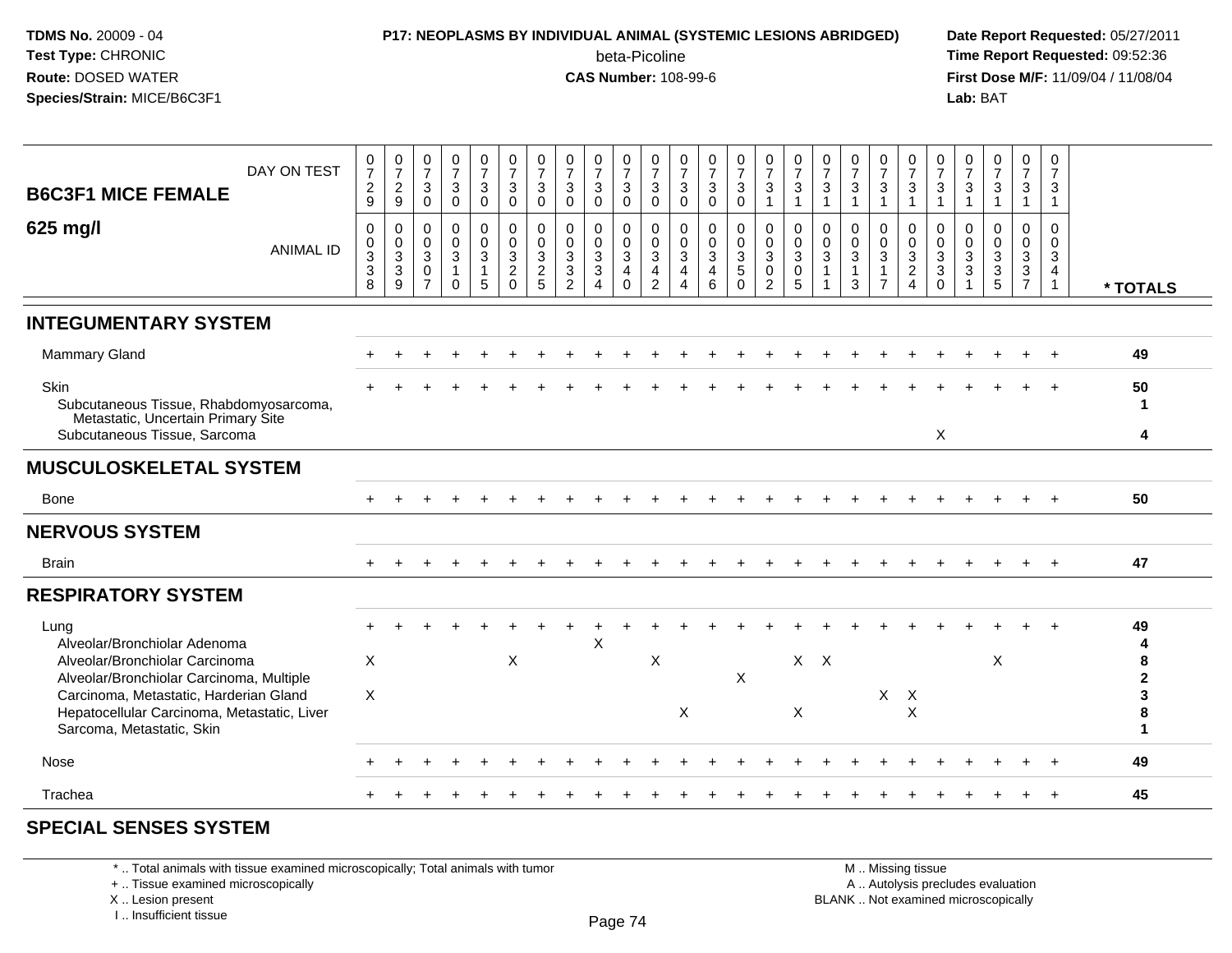# **P17: NEOPLASMS BY INDIVIDUAL ANIMAL (SYSTEMIC LESIONS ABRIDGED) Date Report Requested:** 05/27/2011

beta-Picoline<br>CAS Number: 108-99-6

 **Time Report Requested:** 09:52:36 **First Dose M/F:** 11/09/04 / 11/08/04<br>Lab: BAT **Lab:** BAT

| <b>B6C3F1 MICE FEMALE</b><br>625 mg/l                       | DAY ON TEST<br>ANIMAL ID | $\mathbf 0$<br>$\overline{7}$<br>$\overline{c}$<br>9<br>0<br>$\pmb{0}$<br>3<br>3<br>8 | $\begin{array}{c} 0 \\ 7 \\ 2 \end{array}$<br>9<br>$\pmb{0}$<br>$\frac{0}{3}$<br>9 | $\frac{0}{7}$<br>$\mathbf{3}$<br>$\mathbf 0$<br>0<br>$\pmb{0}$<br>$\ensuremath{\mathsf{3}}$<br>0<br>$\overline{ }$ | $\frac{0}{7}$<br>$\mathbf{3}$<br>0<br>0<br>0<br>3<br>$\Omega$ | $\frac{0}{7}$<br>$\mathbf{3}$<br>$\mathbf 0$<br>$\begin{smallmatrix}0\\0\\3\end{smallmatrix}$<br>$\overline{1}$<br>5 | $\frac{0}{7}$<br>3<br>0<br>0<br>$\pmb{0}$<br>$\sqrt{3}$<br>$\overline{c}$<br>$\Omega$ | $\frac{0}{7}$<br>$\ensuremath{\mathsf{3}}$<br>$\mathbf 0$<br>$\mathbf 0$<br>$\pmb{0}$<br>$\sqrt{3}$<br>$\overline{c}$<br>5 | $\frac{0}{7}$<br>$\mathbf{3}$<br>$\Omega$<br>0<br>$\pmb{0}$<br>$\mathbf{3}$<br>$\ensuremath{\mathsf{3}}$<br>$\overline{2}$ | $\frac{0}{7}$<br>$\mathbf{3}$<br>0<br>0<br>0<br>$\sqrt{3}$<br>$\sqrt{3}$<br>$\overline{4}$ | $\frac{0}{7}$<br>$\sqrt{3}$<br>$\mathbf 0$<br>$\begin{smallmatrix} 0\\0\\3 \end{smallmatrix}$<br>$\overline{4}$<br>$\Omega$ | $\frac{0}{7}$<br>3<br>0<br>0<br>$\pmb{0}$<br>$\ensuremath{\mathsf{3}}$<br>4<br>2 | $\frac{0}{7}$<br>3<br>0<br>0<br>$\pmb{0}$<br>$\ensuremath{\mathsf{3}}$<br>4<br>4 | $\frac{0}{7}$<br>$\mathbf{3}$<br>0<br>0<br>0<br>3<br>4<br>6 | $\frac{0}{7}$<br>$\sqrt{3}$<br>$\mathbf 0$<br>0<br>$\pmb{0}$<br>$\ensuremath{\mathsf{3}}$<br>$\,$ 5 $\,$<br>$\Omega$ | $\frac{0}{7}$<br>3<br>$\begin{smallmatrix} 0\\0 \end{smallmatrix}$<br>$\sqrt{3}$<br>$\pmb{0}$<br>2 | $\frac{0}{7}$<br>$\mathbf{3}$<br>0<br>$\pmb{0}$<br>$\ensuremath{\mathsf{3}}$<br>$\mathbf 0$<br>5 | $\frac{0}{7}$<br>3<br>0<br>$\pmb{0}$<br>$\sqrt{3}$ | $\frac{0}{7}$<br>3<br>0<br>0<br>3<br>3 | $\frac{0}{7}$<br>$\mathbf{3}$<br>$_{\rm 0}^{\rm 0}$<br>$\mathfrak{S}$<br>$\overline{7}$ | $\frac{0}{7}$<br>3<br>0<br>$\pmb{0}$<br>$\mathbf{3}$<br>$\boldsymbol{2}$<br>$\overline{4}$ | $\frac{0}{7}$<br>3<br>0<br>$\pmb{0}$<br>$\sqrt{3}$<br>$\mathbf{3}$<br>$\Omega$ | $\frac{0}{7}$<br>$\sqrt{3}$<br>0<br>$\pmb{0}$<br>$\sqrt{3}$<br>$\ensuremath{\mathsf{3}}$ | $\mathbf 0$<br>$\overline{7}$<br>$\mathbf{3}$<br>$\mathbf 0$<br>$\mathbf 0$<br>$\mathbf{3}$<br>3<br>5 | $\frac{0}{7}$<br>3<br>0<br>$\pmb{0}$<br>$\sqrt{3}$<br>$\frac{3}{7}$ | 0<br>$\overline{7}$<br>3<br>0<br>$\mathbf 0$<br>$\mathbf{3}$<br>4 | * TOTALS                  |
|-------------------------------------------------------------|--------------------------|---------------------------------------------------------------------------------------|------------------------------------------------------------------------------------|--------------------------------------------------------------------------------------------------------------------|---------------------------------------------------------------|----------------------------------------------------------------------------------------------------------------------|---------------------------------------------------------------------------------------|----------------------------------------------------------------------------------------------------------------------------|----------------------------------------------------------------------------------------------------------------------------|--------------------------------------------------------------------------------------------|-----------------------------------------------------------------------------------------------------------------------------|----------------------------------------------------------------------------------|----------------------------------------------------------------------------------|-------------------------------------------------------------|----------------------------------------------------------------------------------------------------------------------|----------------------------------------------------------------------------------------------------|--------------------------------------------------------------------------------------------------|----------------------------------------------------|----------------------------------------|-----------------------------------------------------------------------------------------|--------------------------------------------------------------------------------------------|--------------------------------------------------------------------------------|------------------------------------------------------------------------------------------|-------------------------------------------------------------------------------------------------------|---------------------------------------------------------------------|-------------------------------------------------------------------|---------------------------|
| Eye                                                         |                          | $\pm$                                                                                 |                                                                                    |                                                                                                                    |                                                               |                                                                                                                      |                                                                                       |                                                                                                                            |                                                                                                                            |                                                                                            |                                                                                                                             |                                                                                  |                                                                                  |                                                             |                                                                                                                      |                                                                                                    |                                                                                                  |                                                    |                                        |                                                                                         |                                                                                            |                                                                                |                                                                                          |                                                                                                       | $+$                                                                 | $+$                                                               | 36                        |
| Harderian Gland<br>Adenoma<br>Carcinoma                     |                          | $\mathsf{X}$                                                                          |                                                                                    |                                                                                                                    |                                                               |                                                                                                                      |                                                                                       |                                                                                                                            |                                                                                                                            |                                                                                            |                                                                                                                             |                                                                                  |                                                                                  |                                                             |                                                                                                                      |                                                                                                    | $\mathsf{X}$                                                                                     |                                                    |                                        | $X$ $X$                                                                                 |                                                                                            |                                                                                |                                                                                          |                                                                                                       | $+$                                                                 | $+$                                                               | 43<br>$\overline{2}$<br>4 |
| <b>URINARY SYSTEM</b>                                       |                          |                                                                                       |                                                                                    |                                                                                                                    |                                                               |                                                                                                                      |                                                                                       |                                                                                                                            |                                                                                                                            |                                                                                            |                                                                                                                             |                                                                                  |                                                                                  |                                                             |                                                                                                                      |                                                                                                    |                                                                                                  |                                                    |                                        |                                                                                         |                                                                                            |                                                                                |                                                                                          |                                                                                                       |                                                                     |                                                                   |                           |
| Kidney                                                      |                          |                                                                                       |                                                                                    |                                                                                                                    |                                                               |                                                                                                                      |                                                                                       |                                                                                                                            |                                                                                                                            |                                                                                            |                                                                                                                             |                                                                                  |                                                                                  |                                                             |                                                                                                                      |                                                                                                    |                                                                                                  |                                                    |                                        |                                                                                         |                                                                                            |                                                                                |                                                                                          |                                                                                                       |                                                                     |                                                                   | 48                        |
| <b>Urinary Bladder</b>                                      |                          | $\ddot{}$                                                                             |                                                                                    |                                                                                                                    |                                                               |                                                                                                                      |                                                                                       |                                                                                                                            |                                                                                                                            |                                                                                            |                                                                                                                             |                                                                                  |                                                                                  |                                                             |                                                                                                                      |                                                                                                    |                                                                                                  |                                                    |                                        |                                                                                         |                                                                                            |                                                                                |                                                                                          |                                                                                                       | $\pm$                                                               | $^{+}$                                                            | 39                        |
| <b>SYSTEMIC LESIONS</b>                                     |                          |                                                                                       |                                                                                    |                                                                                                                    |                                                               |                                                                                                                      |                                                                                       |                                                                                                                            |                                                                                                                            |                                                                                            |                                                                                                                             |                                                                                  |                                                                                  |                                                             |                                                                                                                      |                                                                                                    |                                                                                                  |                                                    |                                        |                                                                                         |                                                                                            |                                                                                |                                                                                          |                                                                                                       |                                                                     |                                                                   |                           |
| Multiple Organ<br>Histiocytic Sarcoma<br>Lymphoma Malignant |                          | ÷                                                                                     |                                                                                    |                                                                                                                    | X                                                             |                                                                                                                      |                                                                                       |                                                                                                                            |                                                                                                                            | X                                                                                          |                                                                                                                             |                                                                                  |                                                                                  |                                                             |                                                                                                                      |                                                                                                    |                                                                                                  | $X$ $X$                                            |                                        |                                                                                         | X                                                                                          |                                                                                |                                                                                          |                                                                                                       |                                                                     | $+$                                                               | 50<br>1<br>10             |

I .. Insufficient tissue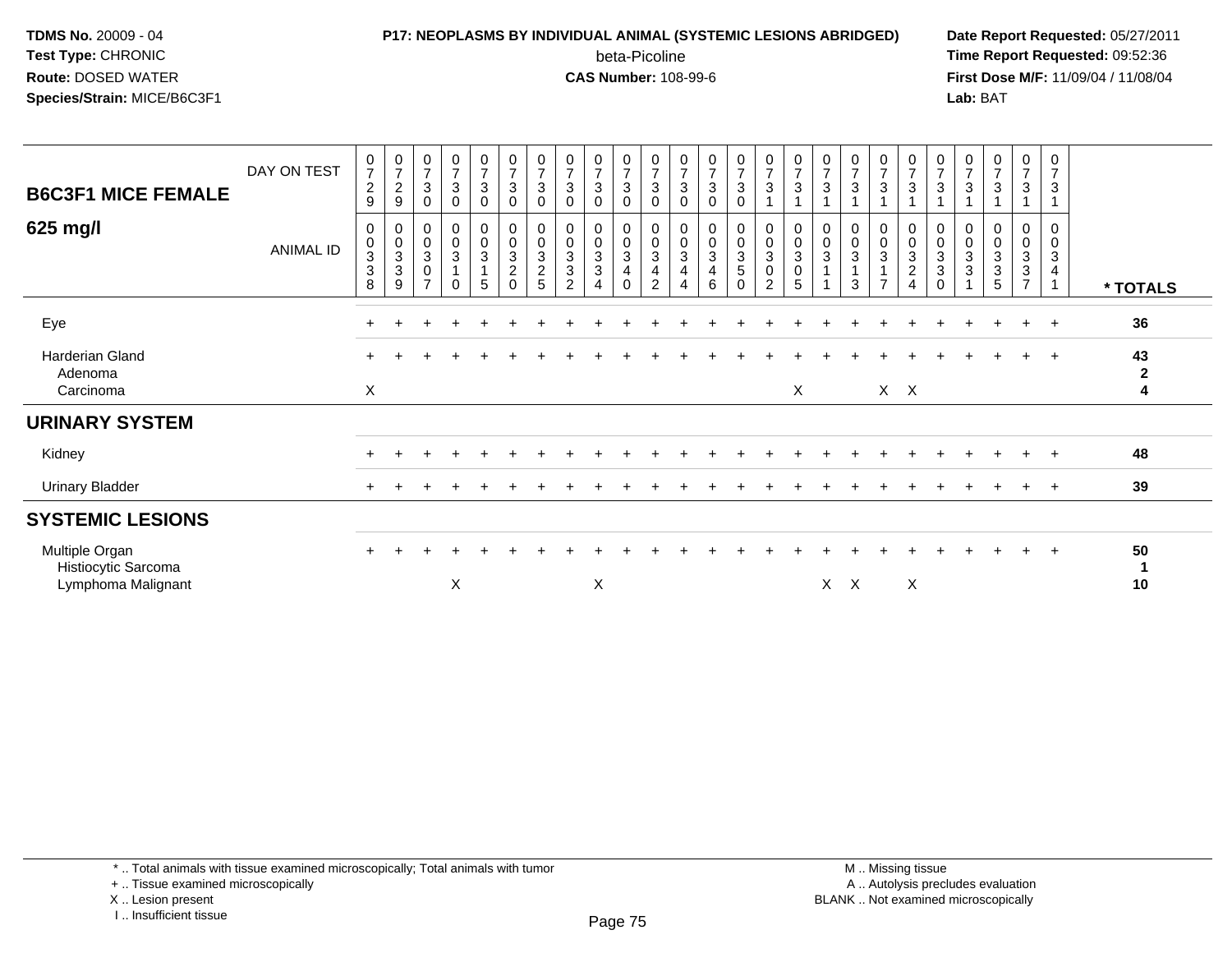# **P17: NEOPLASMS BY INDIVIDUAL ANIMAL (SYSTEMIC LESIONS ABRIDGED) Date Report Requested:** 05/27/2011 beta-Picoline<br>CAS Number: 108-99-6

| <b>B6C3F1 MICE FEMALE</b>                                                                                                                                           | DAY ON TEST      | $\,0\,$<br>$\overline{4}$<br>$\boldsymbol{9}$<br>$\overline{4}$        | $\begin{array}{c} 0 \\ 5 \\ 0 \end{array}$<br>9                              | $\begin{smallmatrix}0\5\3\end{smallmatrix}$<br>3                               | $\begin{array}{c} 0 \\ 5 \\ 7 \end{array}$<br>3                                  | $\begin{array}{c} 0 \\ 5 \\ 8 \end{array}$<br>$\overline{2}$ | $\pmb{0}$<br>$\overline{5}$<br>8<br>6                                      | 0<br>$\,6\,$<br>$\mathbf{1}$<br>$\overline{c}$         | $\begin{matrix} 0 \\ 6 \\ 3 \\ 2 \end{matrix}$       | $_{6}^{\rm 0}$<br>$\overline{4}$<br>$\mathbf{1}$                  | $\pmb{0}$<br>$6\overline{6}$<br>4<br>$\overline{7}$ | $\pmb{0}$<br>6<br>$\overline{a}$<br>8          | 0<br>$\,6\,$<br>6<br>4                               | 0<br>$\,6\,$<br>6<br>9                                                                  | 0<br>$\frac{6}{7}$<br>$\overline{7}$ | $\frac{0}{7}$<br>$\mathbf{1}$<br>6                                              | $\frac{0}{7}$<br>$\boldsymbol{2}$<br>$\mathbf{1}$ | $\begin{array}{c} 0 \\ 7 \\ 2 \end{array}$<br>$\overline{2}$                              | $\begin{array}{c} 0 \\ 7 \end{array}$<br>$\overline{2}$<br>9                 | $\frac{0}{7}$<br>$\sqrt{2}$<br>9          | $\pmb{0}$<br>$\overline{7}$<br>$\overline{2}$<br>9 | $\frac{0}{7}$<br>$\overline{2}$<br>9       | $\begin{array}{c} 0 \\ 7 \end{array}$<br>$\overline{c}$<br>9 | $\begin{array}{c} 0 \\ 7 \\ 2 \end{array}$<br>9                          | $\frac{0}{7}$<br>$\overline{c}$<br>9    | $\pmb{0}$<br>$\overline{7}$<br>$\overline{2}$<br>9            |                   |
|---------------------------------------------------------------------------------------------------------------------------------------------------------------------|------------------|------------------------------------------------------------------------|------------------------------------------------------------------------------|--------------------------------------------------------------------------------|----------------------------------------------------------------------------------|--------------------------------------------------------------|----------------------------------------------------------------------------|--------------------------------------------------------|------------------------------------------------------|-------------------------------------------------------------------|-----------------------------------------------------|------------------------------------------------|------------------------------------------------------|-----------------------------------------------------------------------------------------|--------------------------------------|---------------------------------------------------------------------------------|---------------------------------------------------|-------------------------------------------------------------------------------------------|------------------------------------------------------------------------------|-------------------------------------------|----------------------------------------------------|--------------------------------------------|--------------------------------------------------------------|--------------------------------------------------------------------------|-----------------------------------------|---------------------------------------------------------------|-------------------|
| 1250 mg/l                                                                                                                                                           | <b>ANIMAL ID</b> | $\mathbf 0$<br>0<br>$\ensuremath{\mathsf{3}}$<br>$\boldsymbol{9}$<br>6 | $\pmb{0}$<br>$\pmb{0}$<br>$\ensuremath{\mathsf{3}}$<br>$\boldsymbol{9}$<br>8 | $\mathbf 0$<br>$\mathbf 0$<br>$\ensuremath{\mathsf{3}}$<br>$6\phantom{1}$<br>6 | $\mathbf 0$<br>$\mathbf 0$<br>$\mathbf{3}$<br>$\boldsymbol{9}$<br>$\overline{4}$ | $\pmb{0}$<br>$\mathbf 0$<br>$^3$ 6<br>$\overline{7}$         | $\mathbf 0$<br>$\mathbf 0$<br>$\overline{4}$<br>$\mathbf 0$<br>$\mathbf 0$ | $\mathbf 0$<br>$\mathbf 0$<br>3<br>$\overline{5}$<br>9 | $\mathbf 0$<br>$\pmb{0}$<br>$^3$ 6<br>$\overline{8}$ | $\mathbf 0$<br>$\mathbf 0$<br>$\mathbf{3}$<br>9<br>$\overline{7}$ | $\mathbf 0$<br>$\mathbf 0$<br>$\sqrt{3}$<br>6<br>9  | $\pmb{0}$<br>$\mathbf 0$<br>$\frac{3}{7}$<br>5 | $\mathbf 0$<br>$\mathbf 0$<br>$\mathbf{3}$<br>8<br>4 | $\mathbf 0$<br>$\mathbf 0$<br>$\ensuremath{\mathsf{3}}$<br>$\sqrt{5}$<br>$\overline{7}$ | 0<br>0<br>$\mathbf{3}$<br>6<br>5     | $\mathbf 0$<br>$\mathbf 0$<br>$\ensuremath{\mathsf{3}}$<br>$5\phantom{.0}$<br>5 | $\mathbf 0$<br>$\pmb{0}$<br>$\frac{3}{7}$<br>3    | $\mathbf 0$<br>$\mathbf 0$<br>$\ensuremath{\mathsf{3}}$<br>$6\phantom{1}$<br>$\mathbf{0}$ | $\mathbf 0$<br>$\mathbf 0$<br>$\sqrt{3}$<br>$\overline{5}$<br>$\overline{ }$ | 0<br>0<br>$\frac{3}{5}$<br>$\overline{2}$ | $\mathbf 0$<br>$\mathbf 0$<br>$\frac{3}{5}$<br>3   | 0<br>$\mathbf 0$<br>$\mathbf{3}$<br>5<br>4 | $\mathbf 0$<br>$\mathbf 0$<br>$\frac{3}{5}$                  | $\mathsf 0$<br>$\mathbf 0$<br>$\overline{3}$ 6<br>$\overline{2}$         | 0<br>0<br>$\frac{3}{6}$<br>$\mathbf{3}$ | $\mathbf 0$<br>$\mathbf 0$<br>$\frac{3}{7}$<br>$\overline{4}$ | females<br>(cont) |
| <b>ALIMENTARY SYSTEM</b>                                                                                                                                            |                  |                                                                        |                                                                              |                                                                                |                                                                                  |                                                              |                                                                            |                                                        |                                                      |                                                                   |                                                     |                                                |                                                      |                                                                                         |                                      |                                                                                 |                                                   |                                                                                           |                                                                              |                                           |                                                    |                                            |                                                              |                                                                          |                                         |                                                               |                   |
| Esophagus                                                                                                                                                           |                  |                                                                        |                                                                              |                                                                                |                                                                                  |                                                              |                                                                            |                                                        |                                                      |                                                                   |                                                     |                                                |                                                      |                                                                                         |                                      |                                                                                 |                                                   |                                                                                           |                                                                              |                                           |                                                    |                                            |                                                              |                                                                          |                                         |                                                               |                   |
| Gallbladder                                                                                                                                                         |                  | A                                                                      | A                                                                            |                                                                                | A                                                                                | A                                                            | A                                                                          | A                                                      |                                                      | A                                                                 | A                                                   |                                                | A                                                    |                                                                                         | A                                    | A                                                                               | A                                                 | A                                                                                         |                                                                              |                                           |                                                    |                                            |                                                              |                                                                          |                                         |                                                               |                   |
| Intestine Large, Cecum                                                                                                                                              |                  | A                                                                      | A                                                                            |                                                                                | $\ddot{}$                                                                        | A                                                            | A                                                                          |                                                        |                                                      | A                                                                 | A                                                   | $+$                                            | A                                                    | $+$                                                                                     | A                                    | A                                                                               | A                                                 | A                                                                                         |                                                                              |                                           |                                                    |                                            |                                                              |                                                                          |                                         |                                                               |                   |
| Intestine Large, Colon                                                                                                                                              |                  | A                                                                      | A                                                                            | $\pm$                                                                          | $+$                                                                              | A                                                            | A                                                                          | A                                                      | $+$                                                  | A                                                                 | A +                                                 |                                                |                                                      | A +                                                                                     | <b>A</b>                             | <b>A</b>                                                                        | A.                                                | A                                                                                         |                                                                              |                                           |                                                    |                                            |                                                              |                                                                          |                                         |                                                               |                   |
| Intestine Large, Rectum                                                                                                                                             |                  | A                                                                      | A                                                                            | $+$                                                                            | $+$                                                                              | A                                                            | $\mathsf{A}$                                                               | A                                                      | $\ddot{}$                                            | A                                                                 | A                                                   | $+$                                            | A                                                    | $+$                                                                                     | $\mathsf{A}$                         | A                                                                               | A                                                 | A                                                                                         |                                                                              | $\ddot{}$                                 |                                                    |                                            |                                                              |                                                                          |                                         | $+$                                                           |                   |
| Intestine Small, Duodenum                                                                                                                                           |                  | A                                                                      | A                                                                            |                                                                                | $+$                                                                              | A                                                            | A                                                                          | A                                                      | A                                                    | $\mathsf{A}$                                                      | <b>A</b>                                            | $+$                                            | A                                                    | $+$                                                                                     | <b>A</b>                             |                                                                                 | A A                                               | A                                                                                         | $+$                                                                          |                                           |                                                    |                                            |                                                              |                                                                          |                                         | $+$                                                           |                   |
| Intestine Small, Ileum                                                                                                                                              |                  | A                                                                      | A                                                                            |                                                                                | $+$                                                                              | A                                                            | A                                                                          | A                                                      | $\ddot{}$                                            | A                                                                 | A                                                   | $+$                                            | A                                                    | $+$                                                                                     | $\mathsf{A}$                         | $\overline{A}$                                                                  | $\mathsf{A}$                                      | A                                                                                         | $\ddot{}$                                                                    |                                           |                                                    |                                            |                                                              |                                                                          | $+$                                     | $\ddot{}$                                                     |                   |
| Intestine Small, Jejunum<br>Carcinoma                                                                                                                               |                  | A                                                                      | A                                                                            |                                                                                |                                                                                  | A                                                            | A                                                                          |                                                        | A A                                                  | AA                                                                |                                                     | $+$                                            |                                                      | $A +$                                                                                   | $+$<br>X                             | $\mathsf{A}$                                                                    | $\mathsf{A}$                                      | A                                                                                         |                                                                              |                                           |                                                    |                                            |                                                              |                                                                          |                                         |                                                               |                   |
| Liver<br>Hemangiosarcoma<br>Hepatoblastoma<br>Hepatoblastoma, Multiple                                                                                              |                  |                                                                        |                                                                              |                                                                                |                                                                                  |                                                              |                                                                            |                                                        |                                                      |                                                                   |                                                     | $\sf X$                                        |                                                      |                                                                                         |                                      |                                                                                 | X                                                 |                                                                                           |                                                                              | $\pmb{\times}$                            |                                                    |                                            |                                                              |                                                                          |                                         | $+$                                                           |                   |
| Hepatocellular Adenoma<br>Hepatocellular Adenoma, Multiple<br>Hepatocellular Carcinoma<br>Hepatocellular Carcinoma, Multiple<br>Osteosarcoma, Metastatic, Bone      |                  |                                                                        | $\mathsf X$                                                                  |                                                                                | X                                                                                | $\mathsf X$                                                  | X                                                                          | $\mathsf X$                                            | X                                                    | $X$ $X$                                                           |                                                     |                                                | $X \times X$                                         | X                                                                                       | X X X X<br>$\mathsf{X}$              |                                                                                 |                                                   | $\times$<br>$X$ $X$                                                                       | $\mathsf{X}^-$<br>X                                                          | $\mathsf X$<br>$\mathsf X$                | X<br>$\times$                                      | X<br>$\mathsf{X}$                          | $\mathsf{X}$<br>$\mathsf{X}$                                 |                                                                          |                                         | $X$ $X$<br>X                                                  |                   |
| Mesentery<br>Sarcoma                                                                                                                                                |                  |                                                                        |                                                                              |                                                                                |                                                                                  | $+$<br>$\mathsf X$                                           | $+$                                                                        |                                                        |                                                      |                                                                   | $+$                                                 |                                                |                                                      |                                                                                         |                                      |                                                                                 |                                                   |                                                                                           |                                                                              |                                           | $+$                                                | $+$                                        |                                                              |                                                                          |                                         |                                                               |                   |
| Pancreas                                                                                                                                                            |                  |                                                                        | $+$ $+$ $+$                                                                  |                                                                                | $+$                                                                              |                                                              | + A                                                                        |                                                        |                                                      | + + A A + A + +                                                   |                                                     |                                                |                                                      |                                                                                         |                                      | $+$                                                                             |                                                   |                                                                                           |                                                                              |                                           |                                                    | + A + + + +                                | $+$                                                          | $+$                                                                      | $+$                                     | $+$                                                           |                   |
| *  Total animals with tissue examined microscopically; Total animals with tumor<br>+  Tissue examined microscopically<br>X  Lesion present<br>I Insufficient tissue |                  |                                                                        |                                                                              |                                                                                |                                                                                  |                                                              |                                                                            |                                                        |                                                      | Page 76                                                           |                                                     |                                                |                                                      |                                                                                         |                                      |                                                                                 |                                                   |                                                                                           |                                                                              |                                           | M  Missing tissue                                  |                                            |                                                              | A  Autolysis precludes evaluation<br>BLANK  Not examined microscopically |                                         |                                                               |                   |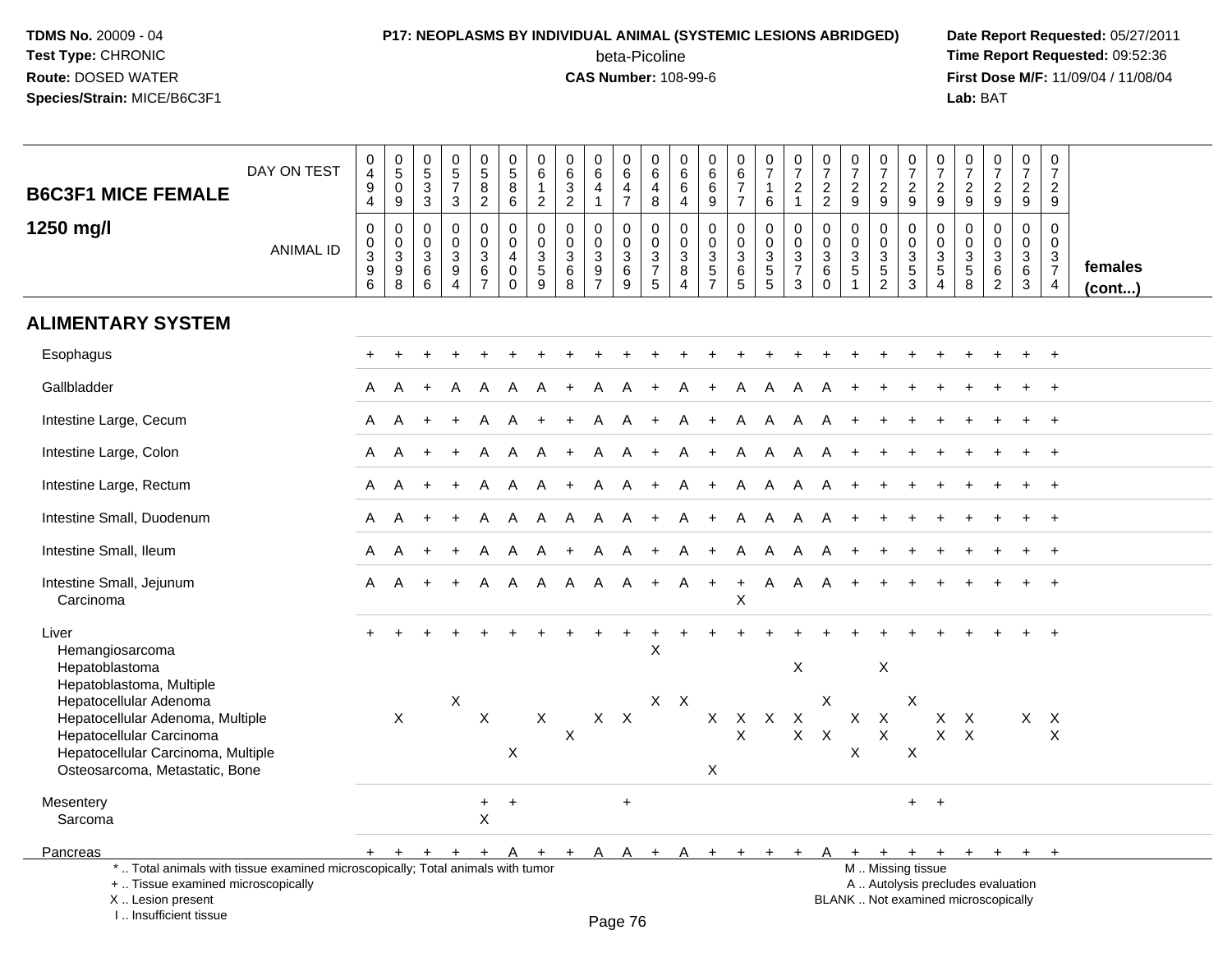# **P17: NEOPLASMS BY INDIVIDUAL ANIMAL (SYSTEMIC LESIONS ABRIDGED) Date Report Requested:** 05/27/2011

beta-Picoline<br>CAS Number: 108-99-6

| <b>B6C3F1 MICE FEMALE</b>                                                                                                                                           | DAY ON TEST      | $\mathbf 0$<br>$\overline{4}$<br>$\boldsymbol{9}$<br>$\overline{4}$ | $\pmb{0}$<br>$\overline{5}$<br>$\mathbf 0$<br>9         | $\pmb{0}$<br>$\overline{5}$<br>$\sqrt{3}$<br>3                          | $\begin{array}{c} 0 \\ 5 \\ 7 \end{array}$<br>$\mathbf{3}$                     | $\begin{array}{c} 0 \\ 5 \end{array}$<br>8<br>$\overline{2}$ | $\pmb{0}$<br>$\overline{5}$<br>$\bf 8$<br>6                             | 0<br>6<br>$\overline{1}$<br>$\overline{2}$         | 0<br>$\,6\,$<br>$\mathbf{3}$<br>$\overline{c}$    | 0<br>$6\overline{6}$<br>$\overline{4}$<br>1                 | 0<br>$\,6\,$<br>4<br>$\overline{7}$           | $\mathbf 0$<br>$\,6\,$<br>$\overline{4}$<br>8                                  | $\pmb{0}$<br>$\,6\,$<br>6<br>$\overline{4}$                               | 0<br>$\,6\,$<br>6<br>9                                                   | 0<br>$rac{6}{7}$<br>$\overline{7}$    | $\pmb{0}$<br>$\overline{7}$<br>$\mathbf{1}$<br>6                         | $\begin{smallmatrix}0\\7\end{smallmatrix}$<br>$\overline{c}$<br>$\mathbf{1}$ | 0<br>$\overline{7}$<br>$\overline{2}$<br>$\overline{2}$     | $\frac{0}{7}$<br>$\boldsymbol{2}$<br>$9\,$  | 0<br>$\overline{7}$<br>$\overline{c}$<br>9                       | $\pmb{0}$<br>$\overline{7}$<br>$\boldsymbol{2}$<br>9               | $\pmb{0}$<br>$\overline{7}$<br>$\overline{2}$<br>9 | 0<br>$\overline{7}$<br>$\overline{2}$<br>9 | $\frac{0}{7}$<br>$\overline{c}$<br>9                                         | $\pmb{0}$<br>$\overline{7}$<br>$\overline{2}$<br>9   | $\mathbf 0$<br>$\overline{7}$<br>$\overline{2}$<br>9                        |                         |
|---------------------------------------------------------------------------------------------------------------------------------------------------------------------|------------------|---------------------------------------------------------------------|---------------------------------------------------------|-------------------------------------------------------------------------|--------------------------------------------------------------------------------|--------------------------------------------------------------|-------------------------------------------------------------------------|----------------------------------------------------|---------------------------------------------------|-------------------------------------------------------------|-----------------------------------------------|--------------------------------------------------------------------------------|---------------------------------------------------------------------------|--------------------------------------------------------------------------|---------------------------------------|--------------------------------------------------------------------------|------------------------------------------------------------------------------|-------------------------------------------------------------|---------------------------------------------|------------------------------------------------------------------|--------------------------------------------------------------------|----------------------------------------------------|--------------------------------------------|------------------------------------------------------------------------------|------------------------------------------------------|-----------------------------------------------------------------------------|-------------------------|
| 1250 mg/l                                                                                                                                                           | <b>ANIMAL ID</b> | $\pmb{0}$<br>$\mathbf 0$<br>$\ensuremath{\mathsf{3}}$<br>9<br>6     | 0<br>$\mathbf 0$<br>$\ensuremath{\mathsf{3}}$<br>9<br>8 | $\mathbf 0$<br>$\mathbf 0$<br>$\ensuremath{\mathsf{3}}$<br>$\,6\,$<br>6 | $\mathbf 0$<br>$\mathbf 0$<br>$\mathbf{3}$<br>$\overline{9}$<br>$\overline{4}$ | 0<br>0<br>3<br>6<br>$\overline{7}$                           | $\mathbf 0$<br>$\mathbf 0$<br>$\overline{4}$<br>$\mathbf 0$<br>$\Omega$ | $\mathbf 0$<br>$\mathbf 0$<br>3<br>$\sqrt{5}$<br>9 | $\mathbf 0$<br>$\Omega$<br>$\mathbf{3}$<br>6<br>8 | 0<br>$\mathbf 0$<br>3<br>$\boldsymbol{9}$<br>$\overline{7}$ | $\pmb{0}$<br>$\mathbf 0$<br>3<br>$\,6\,$<br>9 | $\mathbf 0$<br>$\mathbf 0$<br>$\ensuremath{\mathsf{3}}$<br>$\overline{7}$<br>5 | $\mathbf 0$<br>$\mathbf 0$<br>$\mathbf{3}$<br>8<br>$\boldsymbol{\Lambda}$ | $\mathbf 0$<br>$\mathbf 0$<br>$\sqrt{3}$<br>$\sqrt{5}$<br>$\overline{7}$ | 0<br>$\mathbf 0$<br>3<br>$\,6\,$<br>5 | $\mathbf 0$<br>$\mathbf 0$<br>$\begin{array}{c} 3 \\ 5 \\ 5 \end{array}$ | $\pmb{0}$<br>$\mathbf 0$<br>$\mathbf{3}$<br>$\overline{7}$<br>3              | $\mathbf 0$<br>$\mathbf 0$<br>$\mathbf{3}$<br>6<br>$\Omega$ | $\mathbf 0$<br>$\mathbf 0$<br>$\frac{3}{5}$ | 0<br>$\mathbf 0$<br>$\mathbf{3}$<br>$\sqrt{5}$<br>$\overline{c}$ | $\mathbf 0$<br>$\overline{0}$<br>$\sqrt{3}$<br>$\overline{5}$<br>3 | 0<br>0<br>$\mathbf{3}$<br>$\overline{5}$<br>4      | 0<br>$\Omega$<br>3<br>$\,$ 5 $\,$<br>8     | $\mathbf 0$<br>$\mathbf 0$<br>$\sqrt{3}$<br>$6\phantom{a}$<br>$\overline{c}$ | $\mathbf 0$<br>$\mathbf 0$<br>$\mathbf{3}$<br>6<br>3 | $\mathbf 0$<br>$\Omega$<br>$\mathbf{3}$<br>$\overline{7}$<br>$\overline{4}$ | females<br>$($ cont $)$ |
| Sarcoma, Metastatic, Mesentery                                                                                                                                      |                  |                                                                     |                                                         |                                                                         |                                                                                | X                                                            |                                                                         |                                                    |                                                   |                                                             |                                               |                                                                                |                                                                           |                                                                          |                                       |                                                                          |                                                                              |                                                             |                                             |                                                                  |                                                                    |                                                    |                                            |                                                                              |                                                      |                                                                             |                         |
| <b>Salivary Glands</b>                                                                                                                                              |                  |                                                                     |                                                         |                                                                         |                                                                                |                                                              |                                                                         |                                                    |                                                   |                                                             |                                               |                                                                                |                                                                           |                                                                          |                                       |                                                                          |                                                                              |                                                             |                                             |                                                                  |                                                                    |                                                    |                                            |                                                                              |                                                      | $+$                                                                         |                         |
| Stomach, Forestomach<br>Squamous Cell Papilloma                                                                                                                     |                  |                                                                     |                                                         |                                                                         |                                                                                |                                                              |                                                                         |                                                    |                                                   |                                                             |                                               |                                                                                |                                                                           |                                                                          |                                       |                                                                          | A                                                                            | Х                                                           |                                             |                                                                  |                                                                    |                                                    |                                            |                                                                              |                                                      | $\ddot{}$                                                                   |                         |
| Stomach, Glandular                                                                                                                                                  |                  |                                                                     | ÷                                                       |                                                                         | $\ddot{}$                                                                      | A                                                            | A                                                                       | A                                                  | $\ddot{}$                                         | Α                                                           | A                                             | $+$                                                                            | A                                                                         | $\ddot{}$                                                                | $\ddot{}$                             | A                                                                        | Α                                                                            | A                                                           |                                             | $\ddot{}$                                                        |                                                                    |                                                    |                                            |                                                                              | $+$                                                  | $+$                                                                         |                         |
| Tongue<br>Squamous Cell Carcinoma                                                                                                                                   |                  |                                                                     |                                                         | $\ddot{}$<br>$\mathsf{X}$                                               |                                                                                |                                                              |                                                                         |                                                    |                                                   |                                                             |                                               |                                                                                |                                                                           |                                                                          |                                       |                                                                          |                                                                              |                                                             |                                             |                                                                  |                                                                    |                                                    |                                            |                                                                              |                                                      |                                                                             |                         |
| Tooth                                                                                                                                                               |                  |                                                                     |                                                         |                                                                         |                                                                                |                                                              |                                                                         |                                                    |                                                   |                                                             |                                               |                                                                                | $\ddot{}$                                                                 |                                                                          |                                       | $+$                                                                      | $+$                                                                          |                                                             |                                             | $\ddot{}$                                                        |                                                                    |                                                    | $\ddot{}$                                  |                                                                              |                                                      |                                                                             |                         |
| <b>CARDIOVASCULAR SYSTEM</b>                                                                                                                                        |                  |                                                                     |                                                         |                                                                         |                                                                                |                                                              |                                                                         |                                                    |                                                   |                                                             |                                               |                                                                                |                                                                           |                                                                          |                                       |                                                                          |                                                                              |                                                             |                                             |                                                                  |                                                                    |                                                    |                                            |                                                                              |                                                      |                                                                             |                         |
| Heart<br>Hemangiosarcoma<br>Pericardium, Alveolar/Bronchiolar Carcinoma,<br>Metastatic, Lung                                                                        |                  |                                                                     |                                                         |                                                                         |                                                                                |                                                              |                                                                         |                                                    |                                                   | X                                                           |                                               |                                                                                |                                                                           |                                                                          |                                       |                                                                          |                                                                              | X                                                           |                                             |                                                                  |                                                                    |                                                    |                                            |                                                                              |                                                      |                                                                             |                         |
| <b>ENDOCRINE SYSTEM</b>                                                                                                                                             |                  |                                                                     |                                                         |                                                                         |                                                                                |                                                              |                                                                         |                                                    |                                                   |                                                             |                                               |                                                                                |                                                                           |                                                                          |                                       |                                                                          |                                                                              |                                                             |                                             |                                                                  |                                                                    |                                                    |                                            |                                                                              |                                                      |                                                                             |                         |
| <b>Adrenal Cortex</b><br>Adenoma<br>Sarcoma, Metastatic, Mesentery                                                                                                  |                  |                                                                     |                                                         |                                                                         |                                                                                | X                                                            |                                                                         |                                                    |                                                   |                                                             |                                               |                                                                                |                                                                           |                                                                          |                                       |                                                                          |                                                                              |                                                             |                                             |                                                                  |                                                                    |                                                    |                                            |                                                                              | $\pm$                                                | $+$                                                                         |                         |
| <b>Adrenal Medulla</b>                                                                                                                                              |                  |                                                                     |                                                         |                                                                         |                                                                                |                                                              |                                                                         |                                                    |                                                   |                                                             |                                               |                                                                                |                                                                           |                                                                          |                                       |                                                                          |                                                                              |                                                             |                                             |                                                                  |                                                                    |                                                    |                                            |                                                                              |                                                      | $\div$                                                                      |                         |
| Islets, Pancreatic<br>Adenoma                                                                                                                                       |                  |                                                                     |                                                         |                                                                         |                                                                                |                                                              |                                                                         |                                                    |                                                   |                                                             |                                               |                                                                                |                                                                           |                                                                          | $\ddot{}$                             | $\mathsf X$                                                              |                                                                              |                                                             |                                             |                                                                  |                                                                    |                                                    |                                            |                                                                              |                                                      |                                                                             |                         |
| Parathyroid Gland                                                                                                                                                   |                  | М                                                                   | $+$                                                     | M                                                                       |                                                                                |                                                              |                                                                         | м                                                  |                                                   |                                                             |                                               |                                                                                |                                                                           |                                                                          |                                       |                                                                          |                                                                              |                                                             |                                             | м                                                                |                                                                    |                                                    |                                            | м                                                                            | $+$                                                  | $+$                                                                         |                         |
| *  Total animals with tissue examined microscopically; Total animals with tumor<br>+  Tissue examined microscopically<br>X  Lesion present<br>I Insufficient tissue |                  |                                                                     |                                                         |                                                                         |                                                                                |                                                              |                                                                         |                                                    |                                                   |                                                             | <b>Dogo</b> 77                                |                                                                                |                                                                           |                                                                          |                                       |                                                                          |                                                                              |                                                             |                                             |                                                                  | M  Missing tissue                                                  |                                                    |                                            | A  Autolysis precludes evaluation<br>BLANK  Not examined microscopically     |                                                      |                                                                             |                         |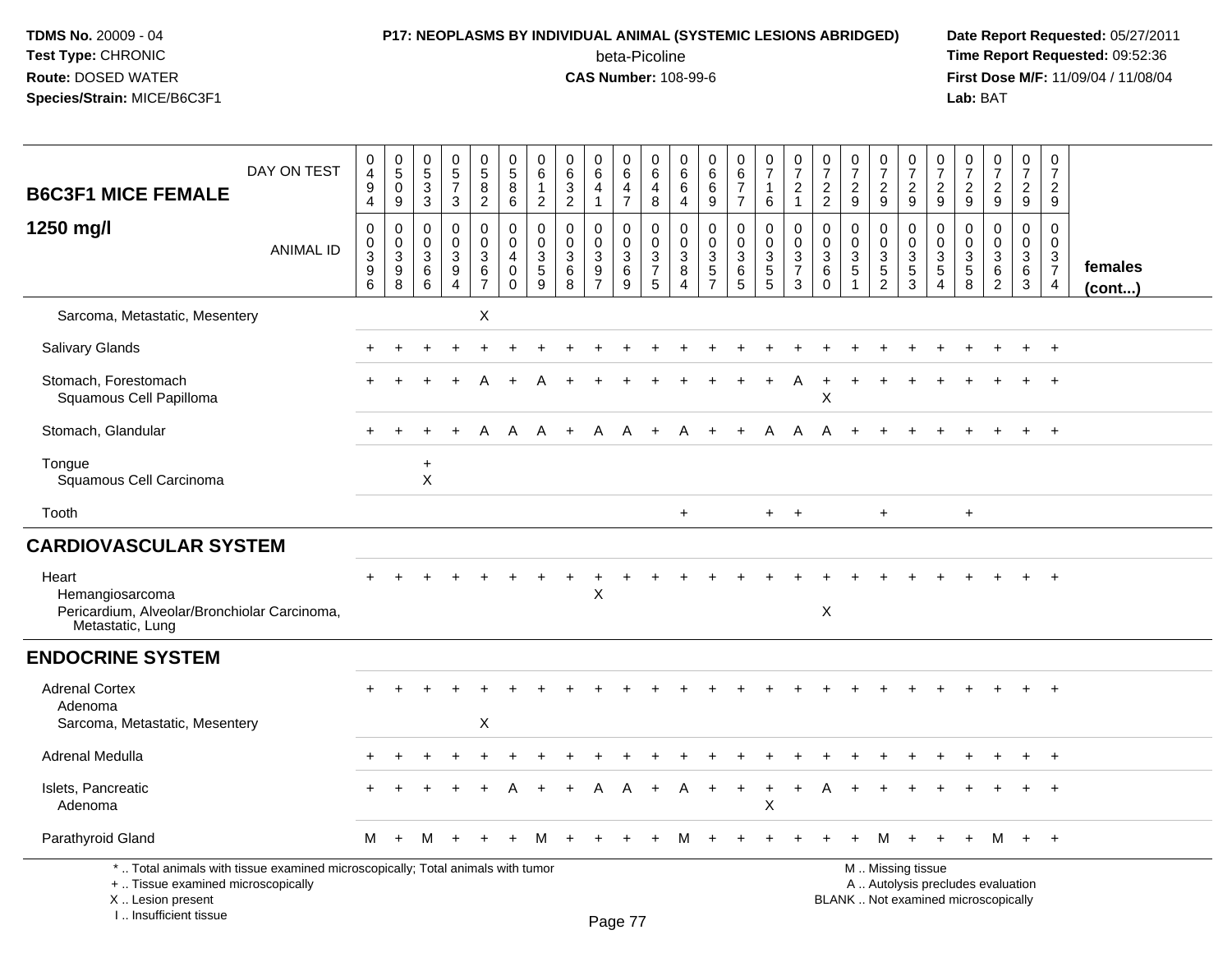# **P17: NEOPLASMS BY INDIVIDUAL ANIMAL (SYSTEMIC LESIONS ABRIDGED) Date Report Requested:** 05/27/2011

beta-Picoline<br>CAS Number: 108-99-6

| DAY ON TEST<br><b>B6C3F1 MICE FEMALE</b>                                                                                                                             | $\mathbf 0$<br>$\overline{\mathbf{4}}$<br>$\boldsymbol{9}$<br>4        | $\begin{smallmatrix}0\5\0\end{smallmatrix}$<br>9                    | $\,0\,$<br>$\frac{5}{3}$<br>$\mathbf{3}$                      | $\begin{array}{c} 0 \\ 5 \\ 7 \end{array}$<br>3                                  | $\begin{array}{c} 0 \\ 5 \\ 8 \end{array}$<br>$\overline{2}$                                         | $\pmb{0}$<br>$\frac{5}{8}$<br>6                                            | 0<br>$\,6\,$<br>$\mathbf{1}$<br>$\overline{2}$ | $\pmb{0}$<br>$\,6\,$<br>$\overline{3}$<br>$\overline{2}$ | $\pmb{0}$<br>$\,6\,$<br>$\overline{4}$<br>$\mathbf{1}$ | $\pmb{0}$<br>6<br>4<br>$\overline{7}$         | $\boldsymbol{0}$<br>$\,6\,$<br>$\overline{4}$<br>8 | 0<br>$\,6\,$<br>6<br>4          | $\mathbf 0$<br>$\,6\,$<br>6<br>9                                         | $\pmb{0}$<br>6<br>$\overline{7}$<br>$\overline{7}$      | $\pmb{0}$<br>$\overline{7}$<br>$\mathbf{1}$<br>6                      | $\frac{0}{7}$<br>$\overline{c}$<br>$\mathbf{1}$                                           | $\pmb{0}$<br>$\overline{7}$<br>$\overline{2}$<br>$\overline{2}$                | $\pmb{0}$<br>$\overline{7}$<br>$\sqrt{2}$<br>9                        | $\frac{0}{7}$<br>$\boldsymbol{2}$<br>9                                            | $\pmb{0}$<br>$\overline{7}$<br>$\overline{c}$<br>9                | 0<br>$\overline{7}$<br>$\overline{2}$<br>9                               | $\pmb{0}$<br>$\overline{7}$<br>$\overline{c}$<br>9               | $\begin{smallmatrix}0\\7\end{smallmatrix}$<br>$\mathbf 2$<br>$\boldsymbol{9}$      | $\pmb{0}$<br>$\overline{7}$<br>$\overline{2}$<br>9        | $\mathbf 0$<br>$\overline{7}$<br>$\boldsymbol{2}$<br>9                         |                   |
|----------------------------------------------------------------------------------------------------------------------------------------------------------------------|------------------------------------------------------------------------|---------------------------------------------------------------------|---------------------------------------------------------------|----------------------------------------------------------------------------------|------------------------------------------------------------------------------------------------------|----------------------------------------------------------------------------|------------------------------------------------|----------------------------------------------------------|--------------------------------------------------------|-----------------------------------------------|----------------------------------------------------|---------------------------------|--------------------------------------------------------------------------|---------------------------------------------------------|-----------------------------------------------------------------------|-------------------------------------------------------------------------------------------|--------------------------------------------------------------------------------|-----------------------------------------------------------------------|-----------------------------------------------------------------------------------|-------------------------------------------------------------------|--------------------------------------------------------------------------|------------------------------------------------------------------|------------------------------------------------------------------------------------|-----------------------------------------------------------|--------------------------------------------------------------------------------|-------------------|
| 1250 mg/l<br><b>ANIMAL ID</b>                                                                                                                                        | $\mathbf 0$<br>0<br>$\ensuremath{\mathsf{3}}$<br>$\boldsymbol{9}$<br>6 | $\mathbf 0$<br>$\pmb{0}$<br>$\overline{3}$<br>$\boldsymbol{9}$<br>8 | $\mathbf 0$<br>0<br>$\ensuremath{\mathsf{3}}$<br>$\,6\,$<br>6 | $\mathbf 0$<br>$\mathbf 0$<br>$\ensuremath{\mathsf{3}}$<br>$\boldsymbol{9}$<br>4 | $\mathsf{O}\xspace$<br>$\mathsf{O}\xspace$<br>$\ensuremath{\mathsf{3}}$<br>$\,6\,$<br>$\overline{7}$ | $\mathbf 0$<br>$\mathbf 0$<br>$\overline{4}$<br>$\mathbf 0$<br>$\mathbf 0$ | 0<br>$\mathbf 0$<br>3<br>$\sqrt{5}$<br>9       | $\mathbf 0$<br>0<br>$\ensuremath{\mathsf{3}}$<br>6<br>8  | $\mathbf 0$<br>0<br>$\sqrt{3}$<br>9<br>$\overline{7}$  | 0<br>0<br>$\ensuremath{\mathsf{3}}$<br>6<br>9 | $\mathbf 0$<br>$\mathbf 0$<br>$\frac{3}{7}$<br>5   | $\mathbf 0$<br>0<br>3<br>8<br>4 | $\mathbf 0$<br>$\mathbf 0$<br>$\sqrt{3}$<br>$\sqrt{5}$<br>$\overline{7}$ | $\mathbf 0$<br>0<br>$\ensuremath{\mathsf{3}}$<br>6<br>5 | $\mathbf 0$<br>0<br>$\ensuremath{\mathsf{3}}$<br>$5\phantom{.0}$<br>5 | $\mathbf 0$<br>$\pmb{0}$<br>$\ensuremath{\mathsf{3}}$<br>$\overline{7}$<br>$\mathfrak{Z}$ | $\mathbf 0$<br>$\mathbf 0$<br>$\ensuremath{\mathsf{3}}$<br>$\,6\,$<br>$\Omega$ | $\mathbf 0$<br>$\mathbf 0$<br>$\ensuremath{\mathsf{3}}$<br>$\sqrt{5}$ | 0<br>$\mathbf 0$<br>$\ensuremath{\mathsf{3}}$<br>$\overline{5}$<br>$\overline{c}$ | 0<br>$\mathbf 0$<br>$\ensuremath{\mathsf{3}}$<br>$\,$ 5 $\,$<br>3 | $\mathbf 0$<br>0<br>3<br>5<br>4                                          | $\mathbf 0$<br>0<br>$\ensuremath{\mathsf{3}}$<br>$\sqrt{5}$<br>8 | $\pmb{0}$<br>$\mathbf 0$<br>$\ensuremath{\mathsf{3}}$<br>$\,6\,$<br>$\overline{2}$ | 0<br>$\mathbf 0$<br>$\sqrt{3}$<br>$\,6\,$<br>$\mathbf{3}$ | $\mathbf 0$<br>$\mathbf 0$<br>$\mathbf{3}$<br>$\overline{7}$<br>$\overline{4}$ | females<br>(cont) |
| <b>Pituitary Gland</b><br>Pars Distalis, Adenoma                                                                                                                     | ÷                                                                      |                                                                     |                                                               |                                                                                  |                                                                                                      |                                                                            |                                                |                                                          |                                                        |                                               |                                                    |                                 |                                                                          |                                                         |                                                                       |                                                                                           |                                                                                |                                                                       |                                                                                   |                                                                   |                                                                          |                                                                  |                                                                                    | $\ddot{}$                                                 | $+$                                                                            |                   |
| <b>Thyroid Gland</b><br>Follicular Cell, Adenoma                                                                                                                     |                                                                        |                                                                     |                                                               |                                                                                  |                                                                                                      |                                                                            |                                                |                                                          |                                                        |                                               |                                                    |                                 |                                                                          |                                                         |                                                                       |                                                                                           |                                                                                |                                                                       |                                                                                   |                                                                   |                                                                          |                                                                  |                                                                                    |                                                           | $\overline{+}$                                                                 |                   |
| <b>GENERAL BODY SYSTEM</b>                                                                                                                                           |                                                                        |                                                                     |                                                               |                                                                                  |                                                                                                      |                                                                            |                                                |                                                          |                                                        |                                               |                                                    |                                 |                                                                          |                                                         |                                                                       |                                                                                           |                                                                                |                                                                       |                                                                                   |                                                                   |                                                                          |                                                                  |                                                                                    |                                                           |                                                                                |                   |
| <b>NONE</b>                                                                                                                                                          |                                                                        |                                                                     |                                                               |                                                                                  |                                                                                                      |                                                                            |                                                |                                                          |                                                        |                                               |                                                    |                                 |                                                                          |                                                         |                                                                       |                                                                                           |                                                                                |                                                                       |                                                                                   |                                                                   |                                                                          |                                                                  |                                                                                    |                                                           |                                                                                |                   |
| <b>GENITAL SYSTEM</b>                                                                                                                                                |                                                                        |                                                                     |                                                               |                                                                                  |                                                                                                      |                                                                            |                                                |                                                          |                                                        |                                               |                                                    |                                 |                                                                          |                                                         |                                                                       |                                                                                           |                                                                                |                                                                       |                                                                                   |                                                                   |                                                                          |                                                                  |                                                                                    |                                                           |                                                                                |                   |
| <b>Clitoral Gland</b>                                                                                                                                                |                                                                        |                                                                     |                                                               |                                                                                  |                                                                                                      |                                                                            |                                                |                                                          |                                                        |                                               |                                                    |                                 |                                                                          |                                                         |                                                                       |                                                                                           |                                                                                |                                                                       |                                                                                   |                                                                   |                                                                          |                                                                  |                                                                                    |                                                           | $+$                                                                            |                   |
| Ovary<br>Cystadenoma                                                                                                                                                 |                                                                        |                                                                     |                                                               |                                                                                  |                                                                                                      |                                                                            |                                                |                                                          |                                                        |                                               |                                                    |                                 |                                                                          |                                                         |                                                                       | $\ddot{}$                                                                                 | м                                                                              | $\ddot{}$                                                             | $\ddot{}$<br>X                                                                    |                                                                   |                                                                          |                                                                  |                                                                                    | $\ddot{}$<br>X                                            | $\ddot{}$<br>$\mathsf{X}$                                                      |                   |
| Hemangioma                                                                                                                                                           |                                                                        |                                                                     |                                                               | X                                                                                |                                                                                                      |                                                                            |                                                |                                                          |                                                        |                                               |                                                    |                                 |                                                                          |                                                         |                                                                       |                                                                                           |                                                                                |                                                                       |                                                                                   |                                                                   |                                                                          |                                                                  |                                                                                    |                                                           |                                                                                |                   |
| Uterus<br>Hemangiosarcoma                                                                                                                                            |                                                                        |                                                                     |                                                               |                                                                                  |                                                                                                      |                                                                            |                                                |                                                          |                                                        |                                               |                                                    |                                 |                                                                          |                                                         |                                                                       |                                                                                           |                                                                                |                                                                       |                                                                                   |                                                                   |                                                                          |                                                                  |                                                                                    |                                                           | $\overline{+}$                                                                 |                   |
| <b>HEMATOPOIETIC SYSTEM</b>                                                                                                                                          |                                                                        |                                                                     |                                                               |                                                                                  |                                                                                                      |                                                                            |                                                |                                                          |                                                        |                                               |                                                    |                                 |                                                                          |                                                         |                                                                       |                                                                                           |                                                                                |                                                                       |                                                                                   |                                                                   |                                                                          |                                                                  |                                                                                    |                                                           |                                                                                |                   |
| <b>Bone Marrow</b>                                                                                                                                                   |                                                                        |                                                                     |                                                               | $\div$                                                                           | $\ddot{}$                                                                                            |                                                                            |                                                |                                                          |                                                        |                                               |                                                    |                                 |                                                                          |                                                         |                                                                       |                                                                                           |                                                                                |                                                                       |                                                                                   |                                                                   |                                                                          |                                                                  |                                                                                    | $+$                                                       | $+$                                                                            |                   |
| Lymph Node<br>Bronchial, Alveolar/Bronchiolar Carcinoma,<br>Metastatic, Lung<br>Iliac, Sarcoma, Metastatic, Mesentery<br>Mediastinal, Sarcoma, Metastatic, Mesentery |                                                                        |                                                                     |                                                               |                                                                                  | $\div$<br>Χ<br>X                                                                                     |                                                                            | $\ddot{}$                                      |                                                          |                                                        | $\ddot{}$                                     |                                                    |                                 |                                                                          |                                                         |                                                                       |                                                                                           | $\ddot{}$<br>$\pmb{\times}$                                                    |                                                                       |                                                                                   |                                                                   | $\ddot{}$                                                                |                                                                  |                                                                                    |                                                           |                                                                                |                   |
| Lymph Node, Mandibular                                                                                                                                               |                                                                        |                                                                     |                                                               |                                                                                  |                                                                                                      |                                                                            |                                                |                                                          |                                                        |                                               |                                                    |                                 |                                                                          |                                                         |                                                                       |                                                                                           |                                                                                |                                                                       |                                                                                   |                                                                   |                                                                          |                                                                  |                                                                                    |                                                           |                                                                                |                   |
| *  Total animals with tissue examined microscopically; Total animals with tumor<br>+  Tissue examined microscopically<br>X  Lesion present<br>I Insufficient tissue  |                                                                        |                                                                     |                                                               |                                                                                  |                                                                                                      |                                                                            |                                                |                                                          |                                                        | Page 78                                       |                                                    |                                 |                                                                          |                                                         |                                                                       |                                                                                           |                                                                                |                                                                       |                                                                                   | M  Missing tissue                                                 | A  Autolysis precludes evaluation<br>BLANK  Not examined microscopically |                                                                  |                                                                                    |                                                           |                                                                                |                   |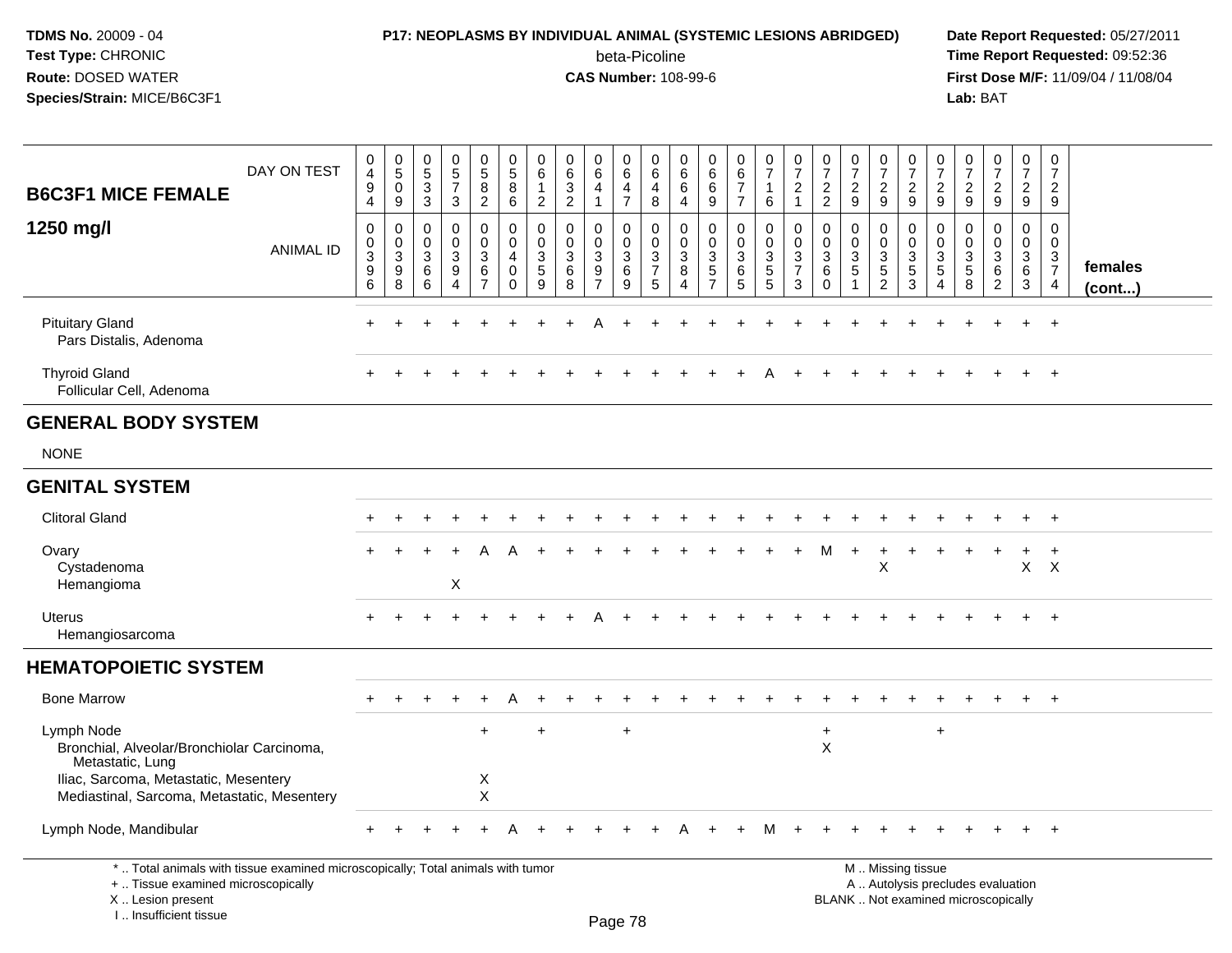### **P17: NEOPLASMS BY INDIVIDUAL ANIMAL (SYSTEMIC LESIONS ABRIDGED) Date Report Requested:** 05/27/2011

beta-Picoline<br>CAS Number: 108-99-6

| DAY ON TEST<br><b>B6C3F1 MICE FEMALE</b>                                                                                                                            | $\mathbf 0$<br>$\overline{\mathbf{4}}$<br>9<br>4                                 | $\pmb{0}$<br>$\overline{5}$<br>$\mathbf 0$<br>9 | 0<br>$\overline{5}$<br>$\mathbf{3}$<br>$\mathbf{3}$ | $\begin{array}{c} 0 \\ 5 \\ 7 \end{array}$<br>3                                | $\begin{smallmatrix} 0\\5 \end{smallmatrix}$<br>8<br>$\overline{2}$    | $\mathbf 0$<br>$\sqrt{5}$<br>8<br>6                                     | 0<br>6<br>$\mathbf{1}$<br>$\overline{2}$           | $\pmb{0}$<br>$\,6\,$<br>$\sqrt{3}$<br>$\overline{2}$       | $\pmb{0}$<br>$6\overline{6}$<br>$\overline{4}$<br>1 | $\mathbf 0$<br>6<br>4<br>$\overline{7}$ | $\mathbf 0$<br>$\,6\,$<br>4<br>8                 | 0<br>6<br>6<br>4             | $\mathbf 0$<br>6<br>6<br>9            | 0<br>$6\phantom{a}$<br>$\overline{7}$<br>$\overline{7}$ | $\pmb{0}$<br>$\overline{7}$<br>$\mathbf{1}$<br>6       | $\pmb{0}$<br>$\overline{7}$<br>$\boldsymbol{2}$<br>$\mathbf 1$  | $\pmb{0}$<br>$\overline{7}$<br>$\overline{2}$<br>$\overline{2}$ | $\pmb{0}$<br>$\overline{7}$<br>$\overline{2}$<br>9                        | $\pmb{0}$<br>$\overline{7}$<br>$\overline{c}$<br>9                            | $\pmb{0}$<br>$\overline{7}$<br>$\overline{2}$<br>9 | $\pmb{0}$<br>$\overline{7}$<br>$\overline{2}$<br>9   | 0<br>$\overline{7}$<br>$\overline{2}$<br>9 | $\begin{smallmatrix} 0\\7 \end{smallmatrix}$<br>$\overline{2}$<br>9      | $\mathbf 0$<br>$\overline{7}$<br>$\overline{2}$<br>9 | $\pmb{0}$<br>$\overline{7}$<br>$\overline{2}$<br>9     |                         |
|---------------------------------------------------------------------------------------------------------------------------------------------------------------------|----------------------------------------------------------------------------------|-------------------------------------------------|-----------------------------------------------------|--------------------------------------------------------------------------------|------------------------------------------------------------------------|-------------------------------------------------------------------------|----------------------------------------------------|------------------------------------------------------------|-----------------------------------------------------|-----------------------------------------|--------------------------------------------------|------------------------------|---------------------------------------|---------------------------------------------------------|--------------------------------------------------------|-----------------------------------------------------------------|-----------------------------------------------------------------|---------------------------------------------------------------------------|-------------------------------------------------------------------------------|----------------------------------------------------|------------------------------------------------------|--------------------------------------------|--------------------------------------------------------------------------|------------------------------------------------------|--------------------------------------------------------|-------------------------|
| 1250 mg/l<br><b>ANIMAL ID</b>                                                                                                                                       | $\mathbf 0$<br>$\mathbf 0$<br>$\ensuremath{\mathsf{3}}$<br>$\boldsymbol{9}$<br>6 | 0<br>$\mathbf 0$<br>$\sqrt{3}$<br>9<br>8        | $\mathbf 0$<br>$\Omega$<br>3<br>6<br>6              | $\mathbf 0$<br>$\mathbf 0$<br>$\sqrt{3}$<br>$\boldsymbol{9}$<br>$\overline{4}$ | $\mathbf 0$<br>$\mathbf 0$<br>$\mathsf 3$<br>$\,6\,$<br>$\overline{7}$ | $\mathbf 0$<br>$\mathbf 0$<br>$\overline{4}$<br>$\mathbf 0$<br>$\Omega$ | $\mathbf 0$<br>$\mathbf 0$<br>3<br>$\sqrt{5}$<br>9 | $\mathbf 0$<br>$\mathbf 0$<br>$\mathbf{3}$<br>$\,6\,$<br>8 | $\mathbf 0$<br>$\Omega$<br>3<br>9                   | 0<br>$\mathbf 0$<br>3<br>$\,6$<br>9     | $\mathbf 0$<br>$\mathbf 0$<br>$\frac{3}{7}$<br>5 | 0<br>$\Omega$<br>3<br>8<br>4 | 0<br>$\Omega$<br>$\sqrt{3}$<br>5<br>7 | 0<br>0<br>3<br>6<br>5                                   | $\mathbf 0$<br>$\mathbf 0$<br>3<br>$\overline{5}$<br>5 | $\mathbf 0$<br>$\mathbf 0$<br>$\sqrt{3}$<br>$\overline{7}$<br>3 | 0<br>$\mathbf 0$<br>$\mathbf 3$<br>6<br>$\Omega$                | $\mathbf 0$<br>$\mathbf{0}$<br>$\sqrt{3}$<br>$\sqrt{5}$<br>$\overline{1}$ | 0<br>$\mathbf 0$<br>$\ensuremath{\mathsf{3}}$<br>$\sqrt{5}$<br>$\overline{c}$ | 0<br>0<br>$\frac{3}{5}$<br>3                       | 0<br>$\Omega$<br>$\mathbf{3}$<br>5<br>$\overline{4}$ | 0<br>$\Omega$<br>3<br>$\sqrt{5}$<br>8      | $\mathbf 0$<br>$\mathbf 0$<br>$\sqrt{3}$<br>$\,6\,$<br>$\overline{2}$    | 0<br>$\Omega$<br>3<br>$\,6\,$<br>3                   | $\mathbf 0$<br>$\mathbf 0$<br>3<br>$\overline{7}$<br>4 | females<br>$($ cont $)$ |
| Sarcoma, Metastatic, Mesentery                                                                                                                                      |                                                                                  |                                                 |                                                     |                                                                                | X                                                                      |                                                                         |                                                    |                                                            |                                                     |                                         |                                                  |                              |                                       |                                                         |                                                        |                                                                 |                                                                 |                                                                           |                                                                               |                                                    |                                                      |                                            |                                                                          |                                                      |                                                        |                         |
| Lymph Node, Mesenteric<br>Sarcoma, Metastatic, Mesentery                                                                                                            | A                                                                                | $\ddot{}$                                       | $+$                                                 | $+$                                                                            | $\ddot{}$<br>X                                                         | A                                                                       | $\ddot{}$                                          |                                                            |                                                     |                                         |                                                  |                              |                                       |                                                         |                                                        |                                                                 |                                                                 |                                                                           |                                                                               |                                                    |                                                      |                                            |                                                                          |                                                      | $\ddot{}$                                              |                         |
| Spleen<br>Fibrosarcoma                                                                                                                                              | A                                                                                | $\ddot{}$                                       |                                                     |                                                                                |                                                                        |                                                                         |                                                    |                                                            |                                                     |                                         |                                                  |                              |                                       |                                                         |                                                        |                                                                 | X                                                               |                                                                           |                                                                               |                                                    |                                                      |                                            |                                                                          |                                                      | $+$                                                    |                         |
| Thymus<br>Alveolar/Bronchiolar Carcinoma, Metastatic,<br>Lung                                                                                                       |                                                                                  |                                                 |                                                     |                                                                                |                                                                        |                                                                         |                                                    |                                                            |                                                     |                                         |                                                  | A                            | $\ddot{}$                             | $\ddot{}$<br>X                                          | A                                                      | $\ddot{}$                                                       | X                                                               |                                                                           |                                                                               |                                                    |                                                      |                                            |                                                                          |                                                      | $\overline{+}$                                         |                         |
| Sarcoma, Metastatic, Mesentery                                                                                                                                      |                                                                                  |                                                 |                                                     |                                                                                | X                                                                      |                                                                         |                                                    |                                                            |                                                     |                                         |                                                  |                              |                                       |                                                         |                                                        |                                                                 |                                                                 |                                                                           |                                                                               |                                                    |                                                      |                                            |                                                                          |                                                      |                                                        |                         |
| <b>INTEGUMENTARY SYSTEM</b>                                                                                                                                         |                                                                                  |                                                 |                                                     |                                                                                |                                                                        |                                                                         |                                                    |                                                            |                                                     |                                         |                                                  |                              |                                       |                                                         |                                                        |                                                                 |                                                                 |                                                                           |                                                                               |                                                    |                                                      |                                            |                                                                          |                                                      |                                                        |                         |
| <b>Mammary Gland</b>                                                                                                                                                |                                                                                  |                                                 |                                                     |                                                                                |                                                                        |                                                                         |                                                    |                                                            |                                                     |                                         |                                                  |                              |                                       |                                                         |                                                        |                                                                 |                                                                 |                                                                           |                                                                               |                                                    |                                                      |                                            |                                                                          |                                                      |                                                        |                         |
| Skin<br>Subcutaneous Tissue, Sarcoma                                                                                                                                |                                                                                  |                                                 |                                                     |                                                                                |                                                                        |                                                                         | X                                                  |                                                            |                                                     |                                         |                                                  |                              |                                       |                                                         | X                                                      |                                                                 |                                                                 |                                                                           | X                                                                             |                                                    | Χ                                                    |                                            |                                                                          |                                                      |                                                        |                         |
| <b>MUSCULOSKELETAL SYSTEM</b>                                                                                                                                       |                                                                                  |                                                 |                                                     |                                                                                |                                                                        |                                                                         |                                                    |                                                            |                                                     |                                         |                                                  |                              |                                       |                                                         |                                                        |                                                                 |                                                                 |                                                                           |                                                                               |                                                    |                                                      |                                            |                                                                          |                                                      |                                                        |                         |
| Bone<br>Osteosarcoma, Multiple                                                                                                                                      |                                                                                  |                                                 |                                                     |                                                                                |                                                                        |                                                                         |                                                    |                                                            |                                                     |                                         |                                                  |                              | X                                     |                                                         |                                                        |                                                                 |                                                                 |                                                                           |                                                                               |                                                    |                                                      |                                            |                                                                          |                                                      | $+$                                                    |                         |
| <b>Skeletal Muscle</b><br>Sarcoma, Metastatic, Mesentery                                                                                                            |                                                                                  |                                                 |                                                     |                                                                                | $\ddot{}$<br>X                                                         |                                                                         |                                                    |                                                            |                                                     |                                         |                                                  |                              |                                       |                                                         |                                                        |                                                                 |                                                                 |                                                                           |                                                                               |                                                    |                                                      |                                            |                                                                          |                                                      |                                                        |                         |
| <b>NERVOUS SYSTEM</b>                                                                                                                                               |                                                                                  |                                                 |                                                     |                                                                                |                                                                        |                                                                         |                                                    |                                                            |                                                     |                                         |                                                  |                              |                                       |                                                         |                                                        |                                                                 |                                                                 |                                                                           |                                                                               |                                                    |                                                      |                                            |                                                                          |                                                      |                                                        |                         |
| <b>Brain</b>                                                                                                                                                        |                                                                                  |                                                 |                                                     |                                                                                |                                                                        |                                                                         |                                                    |                                                            |                                                     |                                         |                                                  |                              |                                       |                                                         |                                                        |                                                                 |                                                                 |                                                                           |                                                                               |                                                    |                                                      |                                            |                                                                          | $\ddot{}$                                            | $^{+}$                                                 |                         |
| Peripheral Nerve                                                                                                                                                    |                                                                                  |                                                 |                                                     |                                                                                |                                                                        |                                                                         |                                                    |                                                            |                                                     |                                         | $\ddot{}$                                        |                              |                                       |                                                         |                                                        |                                                                 |                                                                 |                                                                           |                                                                               |                                                    |                                                      |                                            |                                                                          |                                                      |                                                        |                         |
| *  Total animals with tissue examined microscopically; Total animals with tumor<br>+  Tissue examined microscopically<br>X  Lesion present<br>I Insufficient tissue |                                                                                  |                                                 |                                                     |                                                                                |                                                                        |                                                                         |                                                    |                                                            |                                                     | $D_{200}$ 70                            |                                                  |                              |                                       |                                                         |                                                        |                                                                 |                                                                 |                                                                           |                                                                               | M  Missing tissue                                  |                                                      |                                            | A  Autolysis precludes evaluation<br>BLANK  Not examined microscopically |                                                      |                                                        |                         |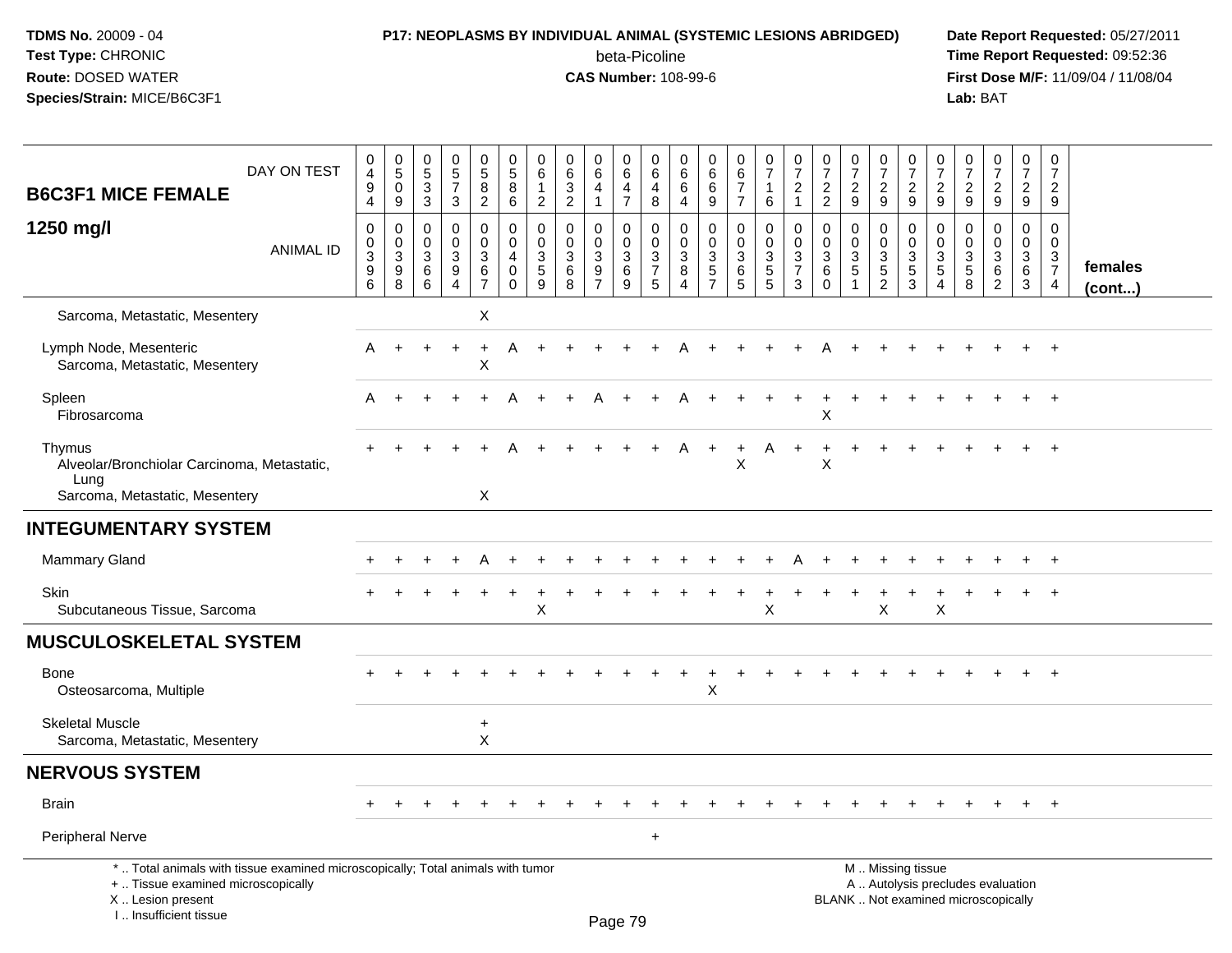#### **P17: NEOPLASMS BY INDIVIDUAL ANIMAL (SYSTEMIC LESIONS ABRIDGED) Date Report Requested:** 05/27/2011

beta-Picoline<br>CAS Number: 108-99-6

 **Time Report Requested:** 09:52:36 **First Dose M/F:** 11/09/04 / 11/08/04<br>Lab: BAT **Lab:** BAT

| DAY ON TEST<br><b>B6C3F1 MICE FEMALE</b>                                                                                                                                                                                           | 0<br>$\overline{4}$<br>9<br>$\overline{4}$                  | $\begin{array}{c} 0 \\ 5 \end{array}$<br>$\mathbf 0$<br>9 | $\begin{matrix} 0 \\ 5 \end{matrix}$<br>$\sqrt{3}$<br>$\overline{3}$ | $\begin{array}{c} 0 \\ 5 \\ 7 \end{array}$<br>3           | $\begin{array}{c} 0 \\ 5 \\ 8 \end{array}$<br>$\overline{2}$ | $\begin{array}{c} 0 \\ 5 \end{array}$<br>$\bf 8$<br>6        | 0<br>6<br>$\mathbf{1}$<br>$\overline{2}$  | 0<br>$\,6\,$<br>$\ensuremath{\mathsf{3}}$<br>$\overline{2}$ | $\begin{array}{c} 0 \\ 6 \end{array}$<br>4<br>$\mathbf{1}$ | $\begin{array}{c} 0 \\ 6 \end{array}$<br>$\overline{4}$<br>$\overline{7}$ | 0<br>$\overline{6}$<br>4<br>8        | $\begin{matrix} 0 \\ 6 \end{matrix}$<br>6<br>$\overline{4}$         | 0<br>$\overline{6}$<br>6<br>9                     | $\begin{array}{c} 0 \\ 6 \end{array}$<br>$\overline{7}$<br>$\overline{7}$ | $\frac{0}{7}$<br>$\mathbf{1}$<br>6                   | $\frac{0}{7}$<br>$\overline{a}$<br>$\mathbf{1}$           | $\frac{0}{7}$<br>$\frac{2}{2}$ | $\frac{0}{7}$<br>$\frac{2}{9}$                                       | $\frac{0}{7}$<br>$\overline{2}$<br>9                      | $\frac{0}{7}$<br>$\frac{2}{9}$                            | $\frac{0}{7}$<br>$\overline{c}$<br>9                            | $\frac{0}{7}$<br>$\frac{2}{9}$ | $\frac{0}{7}$<br>$\frac{2}{9}$                                                  | $\begin{smallmatrix}0\\7\end{smallmatrix}$<br>$\frac{2}{9}$ | 0<br>$\overline{7}$<br>$\overline{2}$<br>9                                     |                         |
|------------------------------------------------------------------------------------------------------------------------------------------------------------------------------------------------------------------------------------|-------------------------------------------------------------|-----------------------------------------------------------|----------------------------------------------------------------------|-----------------------------------------------------------|--------------------------------------------------------------|--------------------------------------------------------------|-------------------------------------------|-------------------------------------------------------------|------------------------------------------------------------|---------------------------------------------------------------------------|--------------------------------------|---------------------------------------------------------------------|---------------------------------------------------|---------------------------------------------------------------------------|------------------------------------------------------|-----------------------------------------------------------|--------------------------------|----------------------------------------------------------------------|-----------------------------------------------------------|-----------------------------------------------------------|-----------------------------------------------------------------|--------------------------------|---------------------------------------------------------------------------------|-------------------------------------------------------------|--------------------------------------------------------------------------------|-------------------------|
| 1250 mg/l<br><b>ANIMAL ID</b>                                                                                                                                                                                                      | 0<br>$\mathbf 0$<br>$\overline{3}$<br>$\boldsymbol{9}$<br>6 | 0<br>$\mathbf 0$<br>$\overline{3}$<br>9<br>8              | 0<br>$\pmb{0}$<br>$\overline{3}$<br>$\frac{6}{6}$                    | 0<br>$_{3}^{\rm 0}$<br>$\boldsymbol{9}$<br>$\overline{4}$ | 0<br>$\mathbf 0$<br>$\overline{3}$<br>$rac{6}{7}$            | 0<br>$\pmb{0}$<br>$\overline{4}$<br>$\pmb{0}$<br>$\mathbf 0$ | 0<br>0<br>$\mathbf{3}$<br>$\sqrt{5}$<br>9 | 0<br>$\mathbf 0$<br>$\overline{3}$<br>$\,6\,$<br>8          | 0<br>$\mathbf 0$<br>$\overline{3}$<br>$\frac{9}{7}$        | 0<br>$\mathbf 0$<br>$\overline{3}$<br>$\,6\,$<br>9                        | 0<br>$\pmb{0}$<br>$\frac{3}{7}$<br>5 | 0<br>$\boldsymbol{0}$<br>$\overline{3}$<br>$\, 8$<br>$\overline{4}$ | 0<br>$\pmb{0}$<br>$\overline{3}$<br>$\frac{5}{7}$ | 0<br>$\mathbf 0$<br>$\mathbf{3}$<br>$^6_5$                                | 0<br>$\begin{array}{c} 0 \\ 3 \\ 5 \\ 5 \end{array}$ | 0<br>$\mathbf 0$<br>$\overline{3}$<br>$\overline{7}$<br>3 | 0<br>0<br>3<br>6<br>$\Omega$   | $\mathbf 0$<br>$\pmb{0}$<br>$\frac{3}{5}$<br>$\overline{\mathbf{1}}$ | 0<br>0<br>$\overline{3}$<br>$\,$ 5 $\,$<br>$\overline{2}$ | 0<br>$\mathbf 0$<br>$\overline{3}$<br>$\overline{5}$<br>3 | 0<br>$\mathbf 0$<br>$\sqrt{3}$<br>$\,$ 5 $\,$<br>$\overline{4}$ | 0<br>0<br>$\frac{3}{5}$        | 0<br>$\begin{smallmatrix} 0\\ 3 \end{smallmatrix}$<br>$\,6\,$<br>$\overline{2}$ | 0<br>$\overline{0}$<br>$\overline{3}$<br>$\,6\,$<br>3       | $\mathbf 0$<br>$\mathbf{0}$<br>$\mathbf 3$<br>$\overline{7}$<br>$\overline{4}$ | females<br>$($ cont $)$ |
| Spinal Cord                                                                                                                                                                                                                        |                                                             |                                                           |                                                                      |                                                           |                                                              |                                                              |                                           |                                                             |                                                            |                                                                           | $\ddot{}$                            |                                                                     |                                                   |                                                                           |                                                      |                                                           |                                |                                                                      |                                                           |                                                           |                                                                 |                                |                                                                                 |                                                             |                                                                                |                         |
| <b>RESPIRATORY SYSTEM</b>                                                                                                                                                                                                          |                                                             |                                                           |                                                                      |                                                           |                                                              |                                                              |                                           |                                                             |                                                            |                                                                           |                                      |                                                                     |                                                   |                                                                           |                                                      |                                                           |                                |                                                                      |                                                           |                                                           |                                                                 |                                |                                                                                 |                                                             |                                                                                |                         |
| Lung<br>Alveolar/Bronchiolar Adenoma<br>Alveolar/Bronchiolar Adenoma, Multiple                                                                                                                                                     |                                                             |                                                           | X                                                                    |                                                           |                                                              |                                                              |                                           |                                                             |                                                            |                                                                           |                                      |                                                                     |                                                   | X                                                                         | $\times$                                             |                                                           |                                |                                                                      |                                                           | X                                                         | $\mathsf{X}$                                                    | $X$ $X$                        |                                                                                 |                                                             |                                                                                |                         |
| Alveolar/Bronchiolar Carcinoma<br>Alveolar/Bronchiolar Carcinoma, Multiple<br>Hepatoblastoma, Metastatic, Liver<br>Hepatocellular Carcinoma, Metastatic, Liver<br>Osteosarcoma, Metastatic, Bone<br>Sarcoma, Metastatic, Mesentery |                                                             | $\sf X$                                                   |                                                                      |                                                           | X                                                            |                                                              | $\times$                                  |                                                             |                                                            |                                                                           |                                      | $\boldsymbol{\mathsf{X}}$                                           | X                                                 | X<br>X                                                                    |                                                      | X<br>$\mathsf{X}$                                         | $\pmb{\times}$                 |                                                                      | X                                                         |                                                           |                                                                 |                                |                                                                                 |                                                             |                                                                                |                         |
| Nose                                                                                                                                                                                                                               |                                                             |                                                           |                                                                      |                                                           |                                                              |                                                              |                                           |                                                             |                                                            |                                                                           |                                      |                                                                     |                                                   |                                                                           |                                                      |                                                           |                                |                                                                      |                                                           |                                                           |                                                                 |                                |                                                                                 |                                                             | $+$                                                                            |                         |
| Pleura<br>Alveolar/Bronchiolar Carcinoma, Metastatic,<br>Lung                                                                                                                                                                      |                                                             |                                                           |                                                                      |                                                           |                                                              |                                                              |                                           |                                                             |                                                            |                                                                           |                                      |                                                                     |                                                   | $\ddot{}$<br>$\mathsf{x}$                                                 |                                                      |                                                           |                                |                                                                      |                                                           |                                                           |                                                                 |                                |                                                                                 |                                                             |                                                                                |                         |
| Trachea                                                                                                                                                                                                                            | A                                                           |                                                           |                                                                      |                                                           |                                                              |                                                              |                                           |                                                             |                                                            |                                                                           |                                      |                                                                     |                                                   |                                                                           | A                                                    | A                                                         | А                              |                                                                      |                                                           |                                                           |                                                                 |                                |                                                                                 |                                                             | $\ddot{}$                                                                      |                         |
| <b>SPECIAL SENSES SYSTEM</b>                                                                                                                                                                                                       |                                                             |                                                           |                                                                      |                                                           |                                                              |                                                              |                                           |                                                             |                                                            |                                                                           |                                      |                                                                     |                                                   |                                                                           |                                                      |                                                           |                                |                                                                      |                                                           |                                                           |                                                                 |                                |                                                                                 |                                                             |                                                                                |                         |
| Eye                                                                                                                                                                                                                                | A                                                           | A                                                         |                                                                      | $\ddot{}$                                                 | A                                                            | A                                                            | A                                         |                                                             | A                                                          | A                                                                         |                                      |                                                                     | ÷.                                                | A                                                                         | M                                                    | A                                                         | A                              |                                                                      |                                                           |                                                           |                                                                 |                                |                                                                                 |                                                             | $+$                                                                            |                         |
| <b>Harderian Gland</b><br>Adenoma<br>Carcinoma                                                                                                                                                                                     | A                                                           |                                                           | X                                                                    |                                                           |                                                              |                                                              |                                           | $\mathsf{X}$                                                |                                                            |                                                                           |                                      |                                                                     |                                                   |                                                                           |                                                      |                                                           |                                |                                                                      |                                                           |                                                           |                                                                 |                                |                                                                                 | +<br>$\pmb{\times}$                                         | $+$                                                                            |                         |
| Zymbal's Gland                                                                                                                                                                                                                     |                                                             |                                                           |                                                                      |                                                           |                                                              |                                                              |                                           |                                                             |                                                            |                                                                           |                                      |                                                                     |                                                   |                                                                           |                                                      |                                                           |                                |                                                                      |                                                           |                                                           |                                                                 |                                |                                                                                 |                                                             |                                                                                |                         |

\* .. Total animals with tissue examined microscopically; Total animals with tumor

+ .. Tissue examined microscopically

X .. Lesion present

I .. Insufficient tissue

 M .. Missing tissuey the contract of the contract of the contract of the contract of the contract of  $\mathsf A$  . Autolysis precludes evaluation Lesion present BLANK .. Not examined microscopically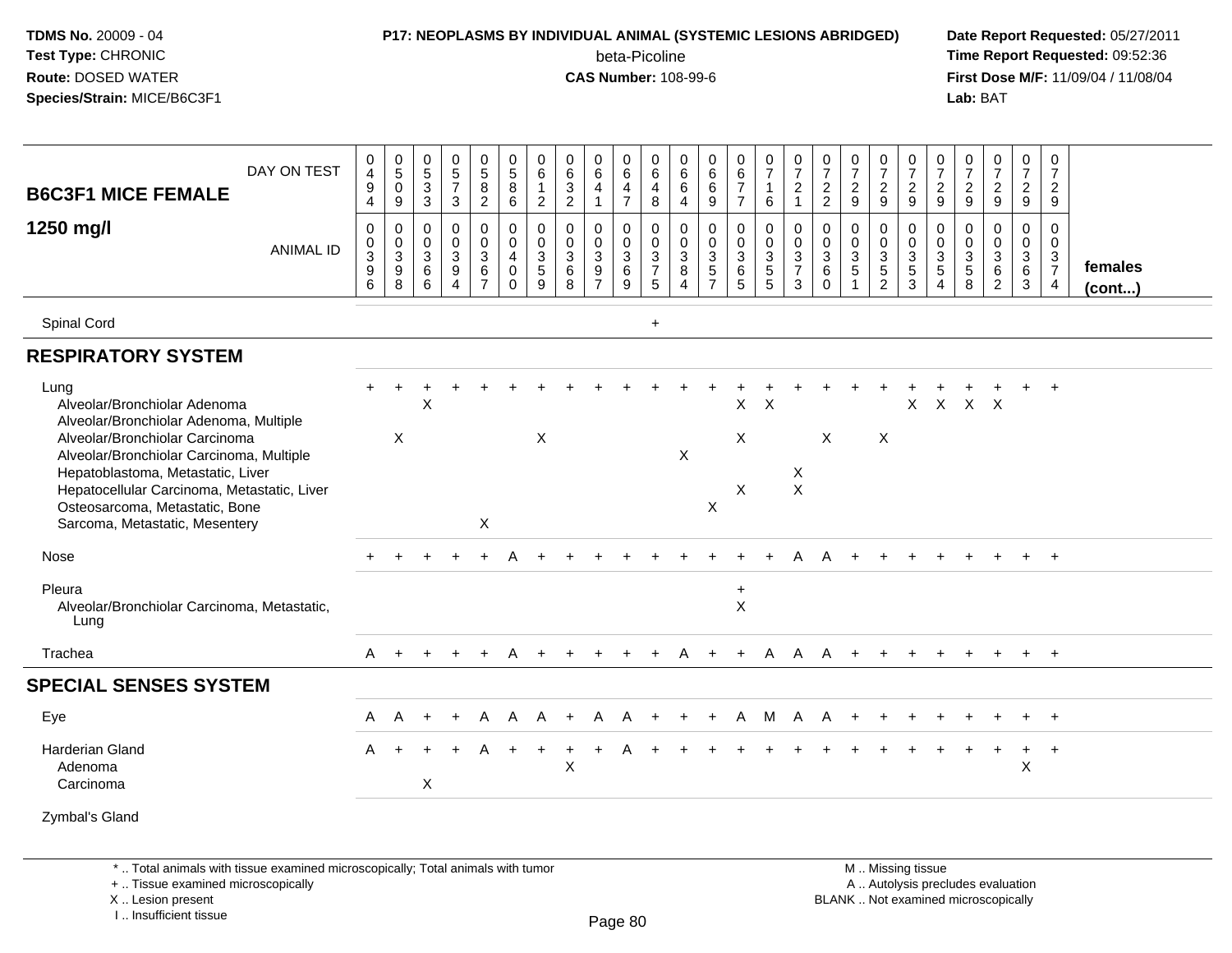### **P17: NEOPLASMS BY INDIVIDUAL ANIMAL (SYSTEMIC LESIONS ABRIDGED) Date Report Requested:** 05/27/2011

beta-Picoline<br>CAS Number: 108-99-6

| DAY ON TEST                                 | 0<br>$\overline{\mathbf{4}}$<br>$\boldsymbol{9}$                         | $\begin{matrix} 0 \\ 5 \\ 0 \end{matrix}$<br>9 | $\mathbf 0$<br>$\,$ 5 $\,$<br>$\sqrt{3}$<br>3 | $\begin{array}{c} 0 \\ 5 \end{array}$<br>$\overline{z}$<br>3 | $\frac{0}{5}$<br>8<br>$\overline{c}$                         | $\pmb{0}$<br>5<br>$\bf 8$<br>6                            | $0\over 6$<br>$\overline{2}$               | $\begin{matrix} 0 \\ 6 \\ 3 \end{matrix}$<br>$\overline{c}$ | $\begin{array}{c} 0 \\ 6 \end{array}$<br>$\overline{4}$           | $\begin{array}{c} 0 \\ 6 \end{array}$<br>$\overline{4}$<br>$\overline{7}$ | $\begin{array}{c} 0 \\ 6 \end{array}$<br>$\overline{4}$<br>8 | 0<br>$\,6\,$<br>6<br>4                           | $\begin{array}{c} 0 \\ 6 \end{array}$<br>6<br>9                   | $\begin{array}{c} 0 \\ 6 \\ 7 \end{array}$<br>$\overline{ }$ | $\frac{0}{7}$<br>6    | $\frac{0}{7}$<br>$\overline{2}$                     | $\frac{0}{7}$<br>$\overline{c}$<br>$\overline{2}$                 | $\mathbf 0$<br>$\overline{7}$<br>$\boldsymbol{2}$<br>9 | 0<br>$\overline{ }$<br>$\overline{c}$<br>9 | $\begin{array}{c} 0 \\ 7 \end{array}$<br>$\boldsymbol{2}$<br>9 | $\frac{0}{7}$<br>$\sqrt{2}$<br>$\boldsymbol{9}$ | $\frac{0}{7}$<br>$\boldsymbol{2}$<br>$\boldsymbol{9}$     | $\frac{0}{7}$<br>$\overline{2}$<br>9 | 0<br>$\overline{7}$<br>$\boldsymbol{2}$<br>9 | 0<br>7<br>$\overline{c}$<br>9                         |                         |
|---------------------------------------------|--------------------------------------------------------------------------|------------------------------------------------|-----------------------------------------------|--------------------------------------------------------------|--------------------------------------------------------------|-----------------------------------------------------------|--------------------------------------------|-------------------------------------------------------------|-------------------------------------------------------------------|---------------------------------------------------------------------------|--------------------------------------------------------------|--------------------------------------------------|-------------------------------------------------------------------|--------------------------------------------------------------|-----------------------|-----------------------------------------------------|-------------------------------------------------------------------|--------------------------------------------------------|--------------------------------------------|----------------------------------------------------------------|-------------------------------------------------|-----------------------------------------------------------|--------------------------------------|----------------------------------------------|-------------------------------------------------------|-------------------------|
| <b>ANIMAL ID</b>                            | 0<br>$\begin{smallmatrix}0\3 \end{smallmatrix}$<br>$\boldsymbol{9}$<br>6 | 0<br>0<br>3<br>9<br>8                          | 0<br>$\pmb{0}$<br>$\sqrt{3}$<br>$\,6\,$<br>6  | $\begin{matrix} 0 \\ 0 \\ 3 \end{matrix}$<br>$\overline{9}$  | 0<br>$\overline{0}$<br>3<br>$6\phantom{a}$<br>$\overline{ }$ | 0<br>$\pmb{0}$<br>$\overline{4}$<br>$\pmb{0}$<br>$\Omega$ | 0<br>$\bar{0}$<br>3<br>$\overline{5}$<br>9 | $\ddot{\mathbf{0}}$<br>$\sqrt{3}$<br>6<br>8                 | $\begin{smallmatrix} 0\\0\\3 \end{smallmatrix}$<br>$\overline{9}$ | $\begin{matrix} 0 \\ 0 \\ 3 \\ 6 \end{matrix}$<br>9                       | $\begin{array}{c} 0 \\ 0 \\ 3 \\ 7 \end{array}$<br>5         | 0<br>$\pmb{0}$<br>$\ensuremath{\mathsf{3}}$<br>8 | $\begin{array}{c} 0 \\ 0 \\ 3 \\ 5 \end{array}$<br>$\overline{ }$ | $\begin{array}{c} 0 \\ 0 \\ 3 \\ 6 \end{array}$<br>5         | 0<br>0<br>3<br>5<br>5 | $\begin{matrix} 0 \\ 0 \\ 3 \\ 7 \end{matrix}$<br>3 | $\begin{matrix} 0 \\ 0 \end{matrix}$<br>$\overline{3}$<br>$\,6\,$ | 0<br>$\overline{0}$<br>$\sqrt{3}$<br>5                 | 0<br>3<br>5<br>$\overline{2}$              | 0<br>$\bar{0}$<br>$\mathbf{3}$<br>5<br>3                       | 0<br>0<br>3<br>5<br>4                           | 0<br>$\mathbf 0$<br>$\overline{3}$<br>$\overline{5}$<br>8 | 0<br>$\overline{0}$<br>3<br>6<br>2   | 0<br>$\pmb{0}$<br>$\sqrt{3}$<br>$\,6\,$<br>3 | 0<br>$\pmb{0}$<br>$\mathbf{3}$<br>$\overline{7}$<br>4 | females<br>$($ cont $)$ |
|                                             |                                                                          |                                                |                                               |                                                              |                                                              |                                                           |                                            |                                                             |                                                                   |                                                                           |                                                              |                                                  |                                                                   |                                                              |                       |                                                     |                                                                   |                                                        |                                            |                                                                |                                                 |                                                           |                                      |                                              |                                                       |                         |
| Alveolar/Bronchiolar Carcinoma, Metastatic, |                                                                          |                                                |                                               |                                                              |                                                              |                                                           |                                            |                                                             |                                                                   |                                                                           |                                                              |                                                  |                                                                   |                                                              |                       |                                                     | X                                                                 |                                                        |                                            |                                                                |                                                 |                                                           |                                      | $+$                                          | $^+$                                                  |                         |
|                                             |                                                                          |                                                |                                               |                                                              |                                                              | X                                                         |                                            |                                                             |                                                                   |                                                                           |                                                              |                                                  |                                                                   |                                                              |                       |                                                     |                                                                   |                                                        |                                            |                                                                |                                                 |                                                           |                                      |                                              |                                                       |                         |
|                                             | $+$                                                                      | $\pm$                                          | $+$                                           | $+$                                                          |                                                              |                                                           |                                            | $+$                                                         |                                                                   |                                                                           |                                                              |                                                  |                                                                   | $+$                                                          |                       |                                                     |                                                                   |                                                        |                                            |                                                                |                                                 | $+$                                                       |                                      |                                              |                                                       |                         |
|                                             |                                                                          |                                                |                                               |                                                              |                                                              |                                                           |                                            |                                                             |                                                                   |                                                                           |                                                              |                                                  |                                                                   |                                                              |                       |                                                     |                                                                   |                                                        |                                            |                                                                |                                                 |                                                           |                                      |                                              |                                                       |                         |
|                                             |                                                                          |                                                |                                               |                                                              |                                                              |                                                           |                                            |                                                             |                                                                   |                                                                           |                                                              |                                                  |                                                                   |                                                              |                       |                                                     |                                                                   |                                                        | Χ                                          |                                                                |                                                 |                                                           |                                      |                                              | $\div$                                                |                         |
|                                             | Osteosarcoma, Metastatic, Bone                                           |                                                |                                               |                                                              |                                                              |                                                           |                                            | X                                                           | A A A                                                             |                                                                           | A +<br>X                                                     | $+$                                              |                                                                   | X<br>A                                                       |                       | X                                                   | A +                                                               |                                                        |                                            | A + +                                                          | $+$                                             | X                                                         | $+$                                  |                                              |                                                       | M + +<br>X              |

I .. Insufficient tissue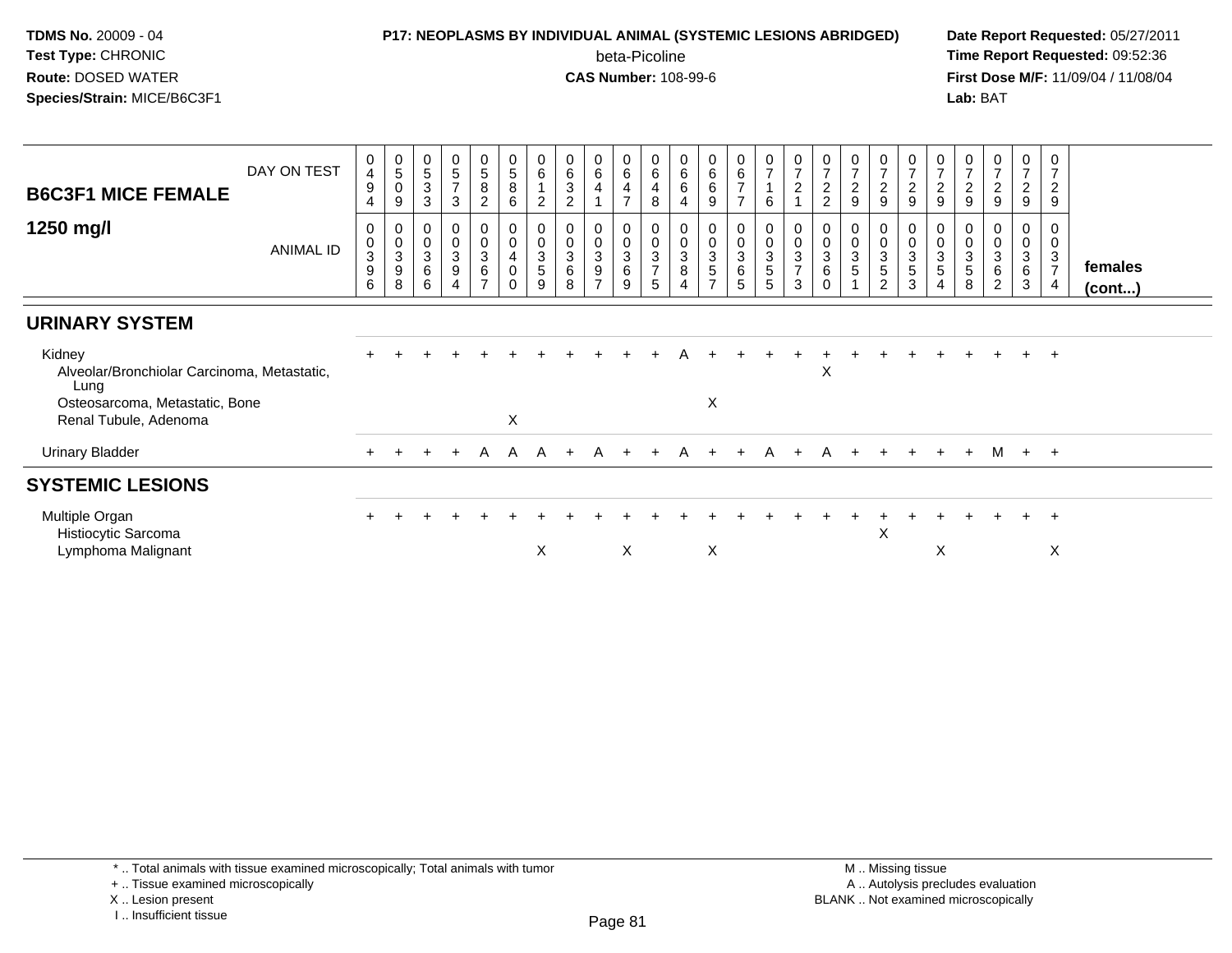# **P17: NEOPLASMS BY INDIVIDUAL ANIMAL (SYSTEMIC LESIONS ABRIDGED) Date Report Requested:** 05/27/2011

beta-Picoline<br>CAS Number: 108-99-6

| <b>B6C3F1 MICE FEMALE</b>                                                                                                                                           | DAY ON TEST      | $\begin{array}{c} 0 \\ 7 \end{array}$<br>$\frac{2}{9}$                           | $\frac{0}{7}$<br>$\frac{2}{9}$        | $\frac{0}{7}$<br>$\frac{2}{9}$                                       | $\frac{0}{7}$<br>$\frac{2}{9}$                                          | $\begin{smallmatrix}0\\7\end{smallmatrix}$<br>$\frac{2}{9}$ | 0<br>$\overline{7}$<br>$\frac{2}{9}$                    | $\frac{0}{7}$<br>$\ensuremath{\mathsf{3}}$<br>$\mathbf 0$ | $\frac{0}{7}$<br>$\mathsf 3$<br>$\mathbf 0$                                    | $\frac{0}{7}$<br>3<br>$\mathbf 0$                          | $\frac{0}{7}$<br>$_{0}^{3}$                                   | $\pmb{0}$<br>$\overline{7}$<br>$_{0}^{3}$                       | $\frac{0}{7}$<br>$\ensuremath{\mathsf{3}}$<br>$\mathbf 0$ | $\frac{0}{7}$<br>$\sqrt{3}$<br>$\mathbf 0$                       | $\frac{0}{7}$<br>$\mathbf{3}$<br>$\mathbf 0$                | $\frac{0}{7}$<br>$_{0}^{3}$                                                          | $\frac{0}{7}$<br>$\ensuremath{\mathsf{3}}$<br>$\mathbf 0$ | 0<br>$\overline{7}$<br>$\mathsf 3$<br>$\mathbf 0$                             | 0<br>$\overline{7}$<br>$\mathbf 3$<br>$\overline{1}$           | $\frac{0}{7}$<br>$\ensuremath{\mathsf{3}}$<br>$\mathbf{1}$         | 0<br>$\overline{7}$<br>$\frac{3}{1}$                          | $\frac{0}{7}$<br>$\mathbf{3}$<br>$\mathbf{1}$       | $\frac{0}{7}$<br>$\ensuremath{\mathsf{3}}$<br>$\mathbf{1}$ | $\frac{0}{7}$<br>$\frac{3}{1}$                                           | $\frac{0}{7}$<br>$\mathbf{3}$<br>$\overline{1}$             | 0<br>$\overline{7}$<br>$\mathsf 3$<br>$\mathbf{1}$          |                                                       |
|---------------------------------------------------------------------------------------------------------------------------------------------------------------------|------------------|----------------------------------------------------------------------------------|---------------------------------------|----------------------------------------------------------------------|-------------------------------------------------------------------------|-------------------------------------------------------------|---------------------------------------------------------|-----------------------------------------------------------|--------------------------------------------------------------------------------|------------------------------------------------------------|---------------------------------------------------------------|-----------------------------------------------------------------|-----------------------------------------------------------|------------------------------------------------------------------|-------------------------------------------------------------|--------------------------------------------------------------------------------------|-----------------------------------------------------------|-------------------------------------------------------------------------------|----------------------------------------------------------------|--------------------------------------------------------------------|---------------------------------------------------------------|-----------------------------------------------------|------------------------------------------------------------|--------------------------------------------------------------------------|-------------------------------------------------------------|-------------------------------------------------------------|-------------------------------------------------------|
| 1250 mg/l                                                                                                                                                           | <b>ANIMAL ID</b> | $\boldsymbol{0}$<br>$\begin{array}{c} 0 \\ 3 \\ 7 \end{array}$<br>$6\phantom{a}$ | 0<br>0<br>$\sqrt{3}$<br>8<br>$\Omega$ | $\mathbf 0$<br>$\Omega$<br>$\mathbf{3}$<br>$\bf 8$<br>$\overline{5}$ | $\mathsf 0$<br>$\mathsf 0$<br>$\mathbf{3}$<br>$\bf 8$<br>$\overline{6}$ | $\mathbf 0$<br>$\mathbf 0$<br>$\mathbf{3}$<br>$\frac{8}{7}$ | $\mathbf 0$<br>$\pmb{0}$<br>$\sqrt{3}$<br>$\frac{8}{8}$ | $\mathbf 0$<br>0<br>3<br>6<br>$\mathbf{1}$                | $\mathbf 0$<br>$\mathbf 0$<br>$\mathbf{3}$<br>$6\phantom{a}$<br>$\overline{4}$ | $\mathbf 0$<br>$\Omega$<br>3<br>$\overline{7}$<br>$\Omega$ | $\mathbf 0$<br>$\mathbf 0$<br>$\frac{3}{7}$<br>$\overline{1}$ | $\mathbf 0$<br>$\mathsf 0$<br>$\sqrt{3}$<br>$\overline{8}$<br>3 | 0<br>0<br>$\mathbf{3}$<br>$\boldsymbol{9}$<br>$\Omega$    | $\mathbf 0$<br>$\Omega$<br>3<br>$\overline{9}$<br>$\overline{1}$ | $\mathbf 0$<br>$\mathbf 0$<br>$\mathbf{3}$<br>$\frac{9}{2}$ | $\mathbf 0$<br>$\ddot{\mathbf{0}}$<br>$\sqrt{3}$<br>$\overline{9}$<br>$\overline{3}$ | $\pmb{0}$<br>$\pmb{0}$<br>$\sqrt{3}$<br>$\frac{9}{5}$     | $\mathbf 0$<br>$\Omega$<br>$\mathbf{3}$<br>$\boldsymbol{9}$<br>$\overline{9}$ | $\mathbf 0$<br>$\Omega$<br>$\mathbf{3}$<br>$\overline{5}$<br>6 | 0<br>$\mathbf 0$<br>$\sqrt{3}$<br>$\overline{7}$<br>$\overline{2}$ | $\mathbf 0$<br>$\mathbf 0$<br>$\frac{3}{7}$<br>$\overline{7}$ | $\mathbf 0$<br>$\Omega$<br>3<br>$\overline{7}$<br>8 | $\mathbf 0$<br>$\Omega$<br>$\frac{3}{7}$<br>$\overline{9}$ | $\mathbf 0$<br>$\mathbf 0$<br>$\mathfrak{S}$<br>$\overline{8}$           | $\mathbf 0$<br>$\mathbf 0$<br>$\mathbf{3}$<br>$\frac{8}{2}$ | $\mathbf 0$<br>$\mathbf 0$<br>$\mathbf{3}$<br>$\bf{8}$<br>9 | * TOTALS                                              |
| <b>ALIMENTARY SYSTEM</b>                                                                                                                                            |                  |                                                                                  |                                       |                                                                      |                                                                         |                                                             |                                                         |                                                           |                                                                                |                                                            |                                                               |                                                                 |                                                           |                                                                  |                                                             |                                                                                      |                                                           |                                                                               |                                                                |                                                                    |                                                               |                                                     |                                                            |                                                                          |                                                             |                                                             |                                                       |
| Esophagus                                                                                                                                                           |                  |                                                                                  |                                       |                                                                      |                                                                         |                                                             |                                                         |                                                           |                                                                                |                                                            |                                                               |                                                                 |                                                           |                                                                  |                                                             |                                                                                      |                                                           |                                                                               |                                                                |                                                                    |                                                               |                                                     |                                                            |                                                                          |                                                             | $\overline{+}$                                              | 50                                                    |
| Gallbladder                                                                                                                                                         |                  |                                                                                  |                                       |                                                                      |                                                                         |                                                             |                                                         |                                                           |                                                                                |                                                            |                                                               |                                                                 |                                                           |                                                                  |                                                             |                                                                                      |                                                           |                                                                               |                                                                |                                                                    |                                                               |                                                     |                                                            |                                                                          |                                                             |                                                             | 35                                                    |
| Intestine Large, Cecum                                                                                                                                              |                  |                                                                                  |                                       |                                                                      |                                                                         |                                                             |                                                         |                                                           |                                                                                |                                                            |                                                               |                                                                 |                                                           |                                                                  |                                                             |                                                                                      |                                                           |                                                                               |                                                                |                                                                    |                                                               |                                                     |                                                            |                                                                          |                                                             |                                                             | 39                                                    |
| Intestine Large, Colon                                                                                                                                              |                  |                                                                                  |                                       |                                                                      |                                                                         |                                                             |                                                         |                                                           |                                                                                |                                                            |                                                               |                                                                 |                                                           |                                                                  |                                                             |                                                                                      |                                                           |                                                                               |                                                                |                                                                    |                                                               |                                                     |                                                            |                                                                          |                                                             |                                                             | 38                                                    |
| Intestine Large, Rectum                                                                                                                                             |                  |                                                                                  |                                       |                                                                      |                                                                         |                                                             |                                                         |                                                           |                                                                                |                                                            |                                                               |                                                                 |                                                           |                                                                  |                                                             |                                                                                      |                                                           |                                                                               |                                                                |                                                                    |                                                               |                                                     |                                                            |                                                                          |                                                             |                                                             | 38                                                    |
| Intestine Small, Duodenum                                                                                                                                           |                  |                                                                                  |                                       |                                                                      |                                                                         |                                                             |                                                         |                                                           |                                                                                |                                                            |                                                               |                                                                 |                                                           |                                                                  |                                                             |                                                                                      |                                                           |                                                                               |                                                                |                                                                    |                                                               |                                                     |                                                            |                                                                          |                                                             |                                                             | 37                                                    |
| Intestine Small, Ileum                                                                                                                                              |                  |                                                                                  |                                       |                                                                      |                                                                         |                                                             |                                                         |                                                           |                                                                                |                                                            |                                                               |                                                                 |                                                           |                                                                  |                                                             |                                                                                      |                                                           |                                                                               |                                                                |                                                                    |                                                               |                                                     |                                                            |                                                                          |                                                             | M                                                           | 37                                                    |
| Intestine Small, Jejunum<br>Carcinoma                                                                                                                               |                  |                                                                                  |                                       |                                                                      |                                                                         |                                                             |                                                         |                                                           |                                                                                |                                                            |                                                               |                                                                 |                                                           |                                                                  |                                                             |                                                                                      |                                                           |                                                                               |                                                                |                                                                    |                                                               |                                                     |                                                            |                                                                          | +<br>$\sf X$                                                | $+$                                                         | 38<br>$\mathbf{2}$                                    |
| Liver<br>Hemangiosarcoma<br>Hepatoblastoma<br>Hepatoblastoma, Multiple                                                                                              |                  |                                                                                  |                                       |                                                                      |                                                                         |                                                             |                                                         |                                                           |                                                                                | $\overline{\mathsf{X}}$                                    |                                                               |                                                                 |                                                           | X                                                                |                                                             |                                                                                      |                                                           |                                                                               |                                                                | $\mathsf X$                                                        |                                                               |                                                     |                                                            |                                                                          |                                                             |                                                             | 50<br>$\boldsymbol{2}$<br>$\mathbf{3}$<br>$\mathbf 1$ |
| Hepatocellular Adenoma<br>Hepatocellular Adenoma, Multiple<br>Hepatocellular Carcinoma<br>Hepatocellular Carcinoma, Multiple<br>Osteosarcoma, Metastatic, Bone      |                  | X                                                                                | $X$ $X$ $X$                           |                                                                      |                                                                         | X                                                           |                                                         | X<br>$\mathsf{X}$                                         |                                                                                | $\begin{array}{ccc} x & x \\ x & x \end{array}$            | X                                                             | $\mathsf{X}$                                                    | $\times$                                                  | X X X                                                            |                                                             | $\times$                                                                             | X<br>$\pmb{\times}$                                       |                                                                               | $\mathsf X$                                                    | X<br>$\boldsymbol{\mathsf{X}}$                                     |                                                               | X<br>$\mathsf{X}$                                   |                                                            | X<br>$\mathsf{X}$                                                        | X                                                           | $\mathsf{X}$<br>$X$ $X$                                     | 9<br>30<br>18<br>5<br>$\mathbf{1}$                    |
| Mesentery<br>Sarcoma                                                                                                                                                |                  | $+$                                                                              |                                       | $\ddot{}$                                                            |                                                                         |                                                             |                                                         |                                                           |                                                                                |                                                            |                                                               |                                                                 |                                                           |                                                                  |                                                             |                                                                                      |                                                           |                                                                               |                                                                |                                                                    |                                                               | $\ddot{}$                                           |                                                            |                                                                          | $\ddot{}$                                                   |                                                             | 9<br>$\mathbf 1$                                      |
| Pancreas                                                                                                                                                            |                  |                                                                                  |                                       |                                                                      |                                                                         |                                                             |                                                         |                                                           |                                                                                | $\div$                                                     |                                                               |                                                                 |                                                           |                                                                  |                                                             |                                                                                      |                                                           |                                                                               |                                                                | $\ddot{}$                                                          | $\ddot{}$                                                     | $+$                                                 | $+$                                                        | $\div$                                                                   | $\ddot{}$                                                   |                                                             | 45                                                    |
| *  Total animals with tissue examined microscopically; Total animals with tumor<br>+  Tissue examined microscopically<br>X  Lesion present<br>I Insufficient tissue |                  |                                                                                  |                                       |                                                                      |                                                                         |                                                             |                                                         |                                                           |                                                                                |                                                            | $D_{200}$ 82                                                  |                                                                 |                                                           |                                                                  |                                                             |                                                                                      |                                                           |                                                                               |                                                                |                                                                    | M  Missing tissue                                             |                                                     |                                                            | A  Autolysis precludes evaluation<br>BLANK  Not examined microscopically |                                                             |                                                             |                                                       |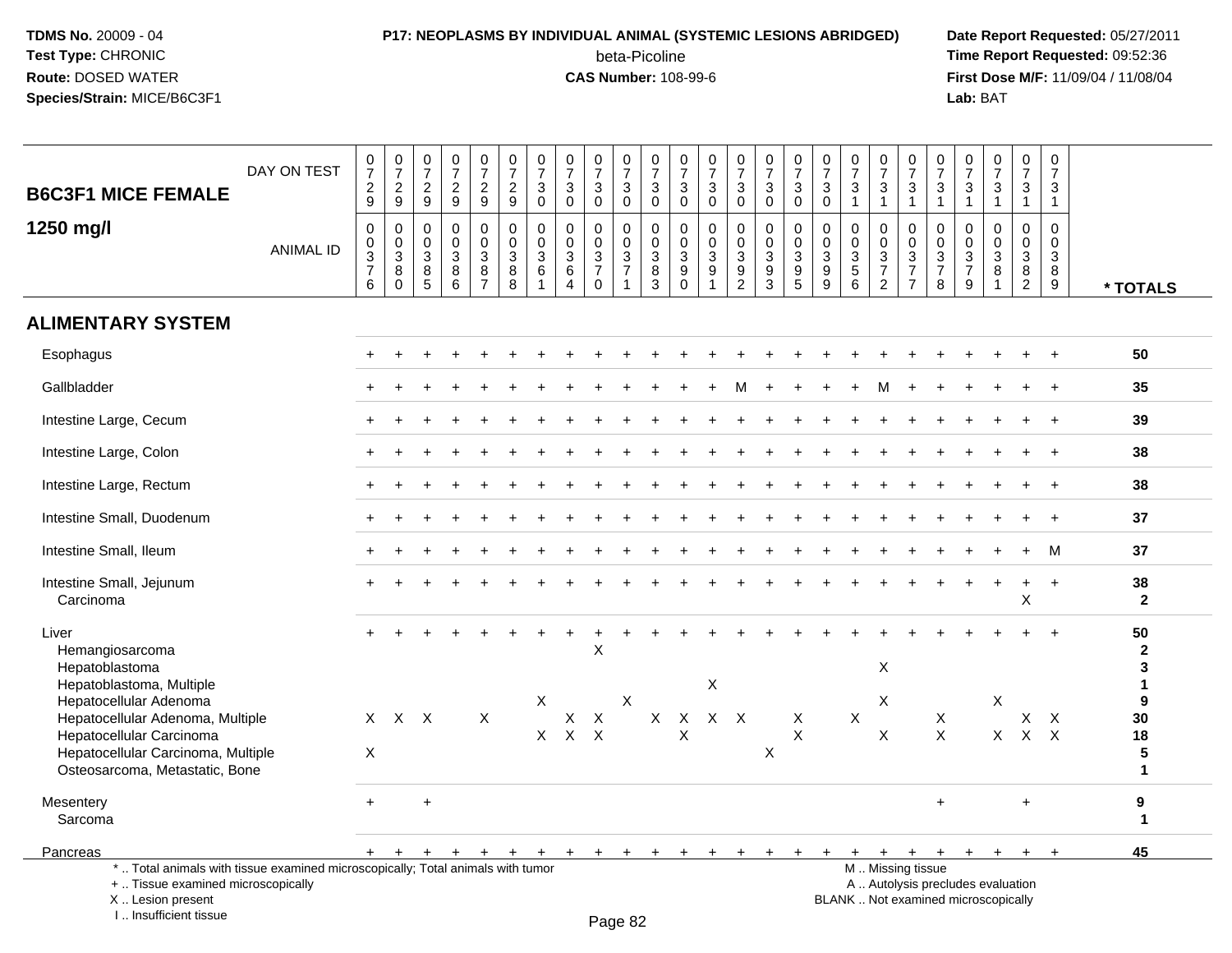### **P17: NEOPLASMS BY INDIVIDUAL ANIMAL (SYSTEMIC LESIONS ABRIDGED) Date Report Requested:** 05/27/2011

beta-Picoline<br>CAS Number: 108-99-6

| <b>B6C3F1 MICE FEMALE</b>                                                                                                                                           | DAY ON TEST      | $\frac{0}{7}$<br>$\overline{c}$<br>$9\,$                             | $\frac{0}{7}$<br>$\frac{2}{9}$                      | $\frac{0}{7}$<br>$\overline{c}$<br>9              | $\frac{0}{7}$<br>$\overline{c}$<br>9                 | $\begin{array}{c} 0 \\ 7 \end{array}$<br>$\overline{2}$<br>9 | $\frac{0}{7}$<br>$\overline{c}$<br>9                              | $\pmb{0}$<br>$\overline{7}$<br>$\mathbf{3}$<br>$\mathbf 0$ | $\boldsymbol{0}$<br>$\overline{7}$<br>3<br>$\mathbf 0$      | 0<br>$\overline{7}$<br>3<br>$\mathbf 0$                                | $\,0\,$<br>$\overline{7}$<br>3<br>$\mathbf 0$    | 0<br>$\overline{7}$<br>3<br>$\mathbf 0$    | 0<br>$\overline{7}$<br>$\mathbf{3}$<br>$\mathbf 0$            | $\frac{0}{7}$<br>3<br>$\mathbf 0$                          | $\begin{array}{c} 0 \\ 7 \end{array}$<br>3<br>$\mathbf 0$      | $\begin{array}{c} 0 \\ 7 \end{array}$<br>$\mathbf{3}$<br>$\mathbf 0$ | 0<br>$\overline{7}$<br>3<br>$\mathbf 0$ | $\frac{0}{7}$<br>$\mathbf{3}$<br>$\mathbf 0$                   | $\frac{0}{7}$<br>3<br>$\mathbf{1}$        | $\begin{array}{c} 0 \\ 7 \end{array}$<br>3<br>$\overline{1}$         | $\frac{0}{7}$<br>$\sqrt{3}$<br>$\overline{1}$                                                 | 0<br>$\overline{7}$<br>3<br>$\overline{1}$       | 0<br>$\overline{7}$<br>3<br>$\overline{1}$       | $\frac{0}{7}$<br>3<br>1                         | $\boldsymbol{0}$<br>$\overline{7}$<br>3<br>$\mathbf{1}$        | 0<br>$\overline{7}$<br>$\mathbf{3}$<br>$\mathbf{1}$ |                                  |
|---------------------------------------------------------------------------------------------------------------------------------------------------------------------|------------------|----------------------------------------------------------------------|-----------------------------------------------------|---------------------------------------------------|------------------------------------------------------|--------------------------------------------------------------|-------------------------------------------------------------------|------------------------------------------------------------|-------------------------------------------------------------|------------------------------------------------------------------------|--------------------------------------------------|--------------------------------------------|---------------------------------------------------------------|------------------------------------------------------------|----------------------------------------------------------------|----------------------------------------------------------------------|-----------------------------------------|----------------------------------------------------------------|-------------------------------------------|----------------------------------------------------------------------|-----------------------------------------------------------------------------------------------|--------------------------------------------------|--------------------------------------------------|-------------------------------------------------|----------------------------------------------------------------|-----------------------------------------------------|----------------------------------|
| 1250 mg/l                                                                                                                                                           | <b>ANIMAL ID</b> | 0<br>$\mathbf 0$<br>$\ensuremath{\mathsf{3}}$<br>$\overline{7}$<br>6 | 0<br>$\mathbf 0$<br>$\mathbf 3$<br>8<br>$\mathbf 0$ | $\mathbf 0$<br>$\Omega$<br>$\mathbf{3}$<br>8<br>5 | $\mathbf 0$<br>$\mathbf 0$<br>$\mathbf{3}$<br>8<br>6 | 0<br>$\mathbf 0$<br>$\sqrt{3}$<br>8<br>$\overline{7}$        | $\mathbf 0$<br>$\mathbf 0$<br>$\ensuremath{\mathsf{3}}$<br>8<br>8 | $\mathbf 0$<br>$\Omega$<br>$\mathbf{3}$<br>6               | $\mathbf 0$<br>$\mathbf 0$<br>$\mathbf{3}$<br>6<br>$\Delta$ | $\mathbf 0$<br>$\mathbf 0$<br>$\sqrt{3}$<br>$\overline{7}$<br>$\Omega$ | 0<br>$\mathbf 0$<br>$\sqrt{3}$<br>$\overline{7}$ | 0<br>$\mathbf 0$<br>$\mathbf{3}$<br>8<br>3 | 0<br>$\Omega$<br>$\mathbf{3}$<br>$\boldsymbol{9}$<br>$\Omega$ | $\mathbf 0$<br>$\mathbf 0$<br>$\sqrt{3}$<br>$\overline{9}$ | 0<br>$\mathbf 0$<br>$\ensuremath{\mathsf{3}}$<br>$\frac{9}{2}$ | $\mathbf 0$<br>$\mathbf 0$<br>$\sqrt{3}$<br>9<br>3                   | 0<br>$\mathbf 0$<br>3<br>9<br>5         | $\mathbf 0$<br>$\Omega$<br>$\sqrt{3}$<br>$\boldsymbol{9}$<br>9 | 0<br>$\Omega$<br>3<br>$\overline{5}$<br>6 | 0<br>$\mathbf 0$<br>$\mathbf{3}$<br>$\overline{7}$<br>$\overline{2}$ | $\mathbf 0$<br>$\mathbf 0$<br>$\mathbf{3}$<br>$\overline{7}$<br>$\overline{7}$                | $\Omega$<br>$\Omega$<br>3<br>$\overline{7}$<br>8 | $\Omega$<br>$\Omega$<br>3<br>$\overline{7}$<br>9 | $\mathbf 0$<br>$\mathbf 0$<br>$\mathbf{3}$<br>8 | $\mathbf 0$<br>$\Omega$<br>$\mathbf{3}$<br>8<br>$\overline{2}$ | $\mathbf 0$<br>$\mathbf 0$<br>3<br>8<br>9           | * TOTALS                         |
| Sarcoma, Metastatic, Mesentery                                                                                                                                      |                  |                                                                      |                                                     |                                                   |                                                      |                                                              |                                                                   |                                                            |                                                             |                                                                        |                                                  |                                            |                                                               |                                                            |                                                                |                                                                      |                                         |                                                                |                                           |                                                                      |                                                                                               |                                                  |                                                  |                                                 |                                                                |                                                     | 1                                |
| <b>Salivary Glands</b>                                                                                                                                              |                  |                                                                      |                                                     |                                                   |                                                      |                                                              |                                                                   |                                                            |                                                             |                                                                        |                                                  |                                            |                                                               |                                                            |                                                                |                                                                      |                                         |                                                                |                                           |                                                                      |                                                                                               |                                                  |                                                  |                                                 |                                                                | $\ddot{}$                                           | 50                               |
| Stomach, Forestomach<br>Squamous Cell Papilloma                                                                                                                     |                  |                                                                      |                                                     |                                                   |                                                      |                                                              |                                                                   |                                                            |                                                             |                                                                        |                                                  |                                            |                                                               |                                                            |                                                                |                                                                      |                                         |                                                                |                                           |                                                                      |                                                                                               |                                                  |                                                  |                                                 |                                                                | $\pm$                                               | 47<br>$\mathbf{1}$               |
| Stomach, Glandular                                                                                                                                                  |                  |                                                                      |                                                     |                                                   |                                                      |                                                              |                                                                   |                                                            |                                                             |                                                                        |                                                  |                                            |                                                               |                                                            |                                                                |                                                                      |                                         |                                                                |                                           |                                                                      |                                                                                               |                                                  |                                                  |                                                 |                                                                | $\ddot{}$                                           | 41                               |
| Tongue<br>Squamous Cell Carcinoma                                                                                                                                   |                  |                                                                      |                                                     |                                                   |                                                      |                                                              |                                                                   |                                                            |                                                             |                                                                        |                                                  |                                            |                                                               |                                                            |                                                                |                                                                      |                                         |                                                                |                                           |                                                                      |                                                                                               |                                                  |                                                  |                                                 |                                                                |                                                     | 1<br>$\mathbf 1$                 |
| Tooth                                                                                                                                                               |                  |                                                                      |                                                     |                                                   | $+$                                                  |                                                              |                                                                   |                                                            |                                                             |                                                                        |                                                  |                                            | $+$                                                           | $+$                                                        |                                                                |                                                                      |                                         |                                                                |                                           | $\ddot{}$                                                            |                                                                                               |                                                  |                                                  |                                                 |                                                                |                                                     | 9                                |
| <b>CARDIOVASCULAR SYSTEM</b>                                                                                                                                        |                  |                                                                      |                                                     |                                                   |                                                      |                                                              |                                                                   |                                                            |                                                             |                                                                        |                                                  |                                            |                                                               |                                                            |                                                                |                                                                      |                                         |                                                                |                                           |                                                                      |                                                                                               |                                                  |                                                  |                                                 |                                                                |                                                     |                                  |
| Heart<br>Hemangiosarcoma<br>Pericardium, Alveolar/Bronchiolar Carcinoma,<br>Metastatic, Lung                                                                        |                  |                                                                      |                                                     |                                                   |                                                      |                                                              |                                                                   |                                                            |                                                             |                                                                        |                                                  |                                            |                                                               |                                                            |                                                                |                                                                      |                                         |                                                                |                                           |                                                                      |                                                                                               |                                                  |                                                  |                                                 |                                                                |                                                     | 50<br>$\mathbf 1$<br>$\mathbf 1$ |
| <b>ENDOCRINE SYSTEM</b>                                                                                                                                             |                  |                                                                      |                                                     |                                                   |                                                      |                                                              |                                                                   |                                                            |                                                             |                                                                        |                                                  |                                            |                                                               |                                                            |                                                                |                                                                      |                                         |                                                                |                                           |                                                                      |                                                                                               |                                                  |                                                  |                                                 |                                                                |                                                     |                                  |
| <b>Adrenal Cortex</b><br>Adenoma<br>Sarcoma, Metastatic, Mesentery                                                                                                  |                  |                                                                      |                                                     |                                                   |                                                      |                                                              |                                                                   |                                                            |                                                             |                                                                        |                                                  |                                            |                                                               |                                                            |                                                                |                                                                      |                                         |                                                                |                                           |                                                                      |                                                                                               |                                                  |                                                  | X                                               |                                                                | $\ddot{}$                                           | 50<br>1<br>1                     |
| Adrenal Medulla                                                                                                                                                     |                  |                                                                      |                                                     |                                                   |                                                      |                                                              |                                                                   |                                                            |                                                             |                                                                        |                                                  |                                            |                                                               |                                                            |                                                                |                                                                      |                                         |                                                                |                                           |                                                                      |                                                                                               |                                                  |                                                  |                                                 |                                                                |                                                     | 50                               |
| Islets, Pancreatic<br>Adenoma                                                                                                                                       |                  |                                                                      |                                                     |                                                   |                                                      |                                                              |                                                                   |                                                            |                                                             |                                                                        |                                                  |                                            |                                                               |                                                            |                                                                |                                                                      |                                         |                                                                |                                           |                                                                      |                                                                                               |                                                  |                                                  |                                                 |                                                                |                                                     | 45<br>$\mathbf 1$                |
| Parathyroid Gland                                                                                                                                                   |                  |                                                                      |                                                     |                                                   |                                                      |                                                              |                                                                   |                                                            |                                                             |                                                                        |                                                  |                                            |                                                               |                                                            |                                                                |                                                                      | м                                       |                                                                |                                           |                                                                      |                                                                                               |                                                  |                                                  |                                                 |                                                                | $\div$                                              | 41                               |
| *  Total animals with tissue examined microscopically; Total animals with tumor<br>+  Tissue examined microscopically<br>X  Lesion present<br>I Insufficient tissue |                  |                                                                      |                                                     |                                                   |                                                      |                                                              |                                                                   |                                                            |                                                             |                                                                        | Dogo 92                                          |                                            |                                                               |                                                            |                                                                |                                                                      |                                         |                                                                |                                           |                                                                      | M  Missing tissue<br>A  Autolysis precludes evaluation<br>BLANK  Not examined microscopically |                                                  |                                                  |                                                 |                                                                |                                                     |                                  |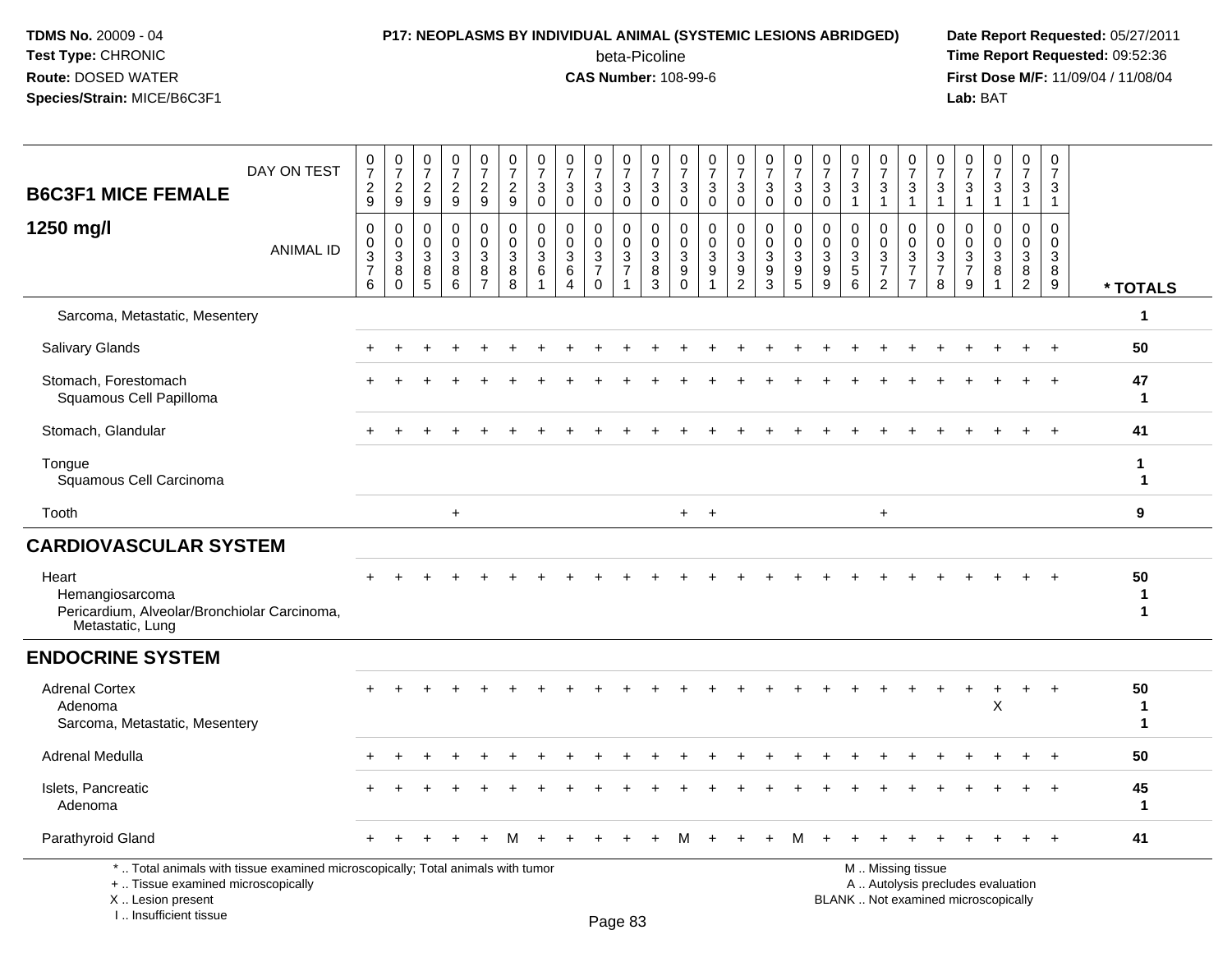## **P17: NEOPLASMS BY INDIVIDUAL ANIMAL (SYSTEMIC LESIONS ABRIDGED) Date Report Requested:** 05/27/2011

beta-Picoline<br>CAS Number: 108-99-6

| DAY ON TEST<br><b>B6C3F1 MICE FEMALE</b>                                                                                                                            | 0<br>$\overline{7}$<br>$\overline{c}$<br>9                           | $\begin{array}{c} 0 \\ 7 \end{array}$<br>$\overline{c}$<br>$9\,$                | 0<br>$\overline{7}$<br>$\overline{2}$<br>9 | $\pmb{0}$<br>$\overline{7}$<br>$\overline{c}$<br>$\boldsymbol{9}$ | $\pmb{0}$<br>$\overline{7}$<br>$\overline{a}$<br>$\boldsymbol{9}$ | $\mathbf 0$<br>$\overline{7}$<br>$\overline{c}$<br>9 | $\pmb{0}$<br>$\overline{7}$<br>3<br>$\mathbf 0$ | 0<br>$\overline{7}$<br>$\ensuremath{\mathsf{3}}$<br>$\mathsf{O}\xspace$ | $\boldsymbol{0}$<br>$\overline{7}$<br>3<br>$\mathbf 0$ | $\frac{0}{7}$<br>$_0^3$                            | $\pmb{0}$<br>$\overline{7}$<br>$_{\rm 0}^3$          | 0<br>$\overline{7}$<br>3<br>$\mathbf 0$           | $\mathbf 0$<br>$\overline{7}$<br>$\mathbf{3}$<br>$\mathbf 0$ | 0<br>$\overline{7}$<br>3<br>$\pmb{0}$        | 0<br>$\overline{7}$<br>$_0^3$                                   | $\,0\,$<br>$\overline{7}$<br>$\sqrt{3}$<br>$\mathsf{O}\xspace$ | 0<br>$\overline{7}$<br>$\ensuremath{\mathsf{3}}$<br>$\pmb{0}$ | $\begin{array}{c} 0 \\ 7 \end{array}$<br>$\sqrt{3}$<br>$\mathbf{1}$ | $\pmb{0}$<br>$\overline{7}$<br>$\mathbf{3}$<br>$\overline{1}$                | 0<br>$\overline{7}$<br>$\sqrt{3}$<br>$\mathbf{1}$                              | $\mathbf 0$<br>$\overline{7}$<br>3<br>$\mathbf{1}$ | 0<br>$\overline{7}$<br>3<br>$\mathbf{1}$               | 0<br>$\overline{7}$<br>3<br>$\mathbf{1}$                                 | $\pmb{0}$<br>$\overline{7}$<br>3<br>$\mathbf{1}$               | $\mathbf 0$<br>$\overline{7}$<br>3<br>$\mathbf{1}$ |                         |
|---------------------------------------------------------------------------------------------------------------------------------------------------------------------|----------------------------------------------------------------------|---------------------------------------------------------------------------------|--------------------------------------------|-------------------------------------------------------------------|-------------------------------------------------------------------|------------------------------------------------------|-------------------------------------------------|-------------------------------------------------------------------------|--------------------------------------------------------|----------------------------------------------------|------------------------------------------------------|---------------------------------------------------|--------------------------------------------------------------|----------------------------------------------|-----------------------------------------------------------------|----------------------------------------------------------------|---------------------------------------------------------------|---------------------------------------------------------------------|------------------------------------------------------------------------------|--------------------------------------------------------------------------------|----------------------------------------------------|--------------------------------------------------------|--------------------------------------------------------------------------|----------------------------------------------------------------|----------------------------------------------------|-------------------------|
| 1250 mg/l<br><b>ANIMAL ID</b>                                                                                                                                       | $\mathbf 0$<br>0<br>$\ensuremath{\mathsf{3}}$<br>$\overline{7}$<br>6 | $\mathbf 0$<br>$\pmb{0}$<br>$\ensuremath{\mathsf{3}}$<br>$\bf 8$<br>$\mathbf 0$ | $\mathbf 0$<br>$\mathbf 0$<br>3<br>8<br>5  | $\mathbf 0$<br>0<br>3<br>$\,8\,$<br>6                             | 0<br>$\mathbf 0$<br>$\mathbf{3}$<br>8<br>$\overline{7}$           | $\mathbf 0$<br>$\mathbf 0$<br>3<br>8<br>8            | $\mathbf 0$<br>$\mathbf 0$<br>3<br>6            | $\mathbf 0$<br>$\Omega$<br>3<br>$\,6$<br>$\Delta$                       | 0<br>$\Omega$<br>3<br>$\overline{7}$<br>$\Omega$       | $\mathbf 0$<br>0<br>$\mathbf{3}$<br>$\overline{7}$ | $\mathbf 0$<br>$\mathbf 0$<br>3<br>8<br>$\mathbf{3}$ | $\mathbf 0$<br>0<br>$\mathbf{3}$<br>9<br>$\Omega$ | $\mathbf 0$<br>$\Omega$<br>$\sqrt{3}$<br>9<br>$\overline{1}$ | 0<br>$\mathbf 0$<br>3<br>9<br>$\overline{2}$ | $\mathbf 0$<br>$\mathsf 0$<br>$\mathbf{3}$<br>9<br>$\mathbf{3}$ | $\mathbf 0$<br>0<br>3<br>9<br>5                                | $\mathbf 0$<br>0<br>3<br>9<br>9                               | $\mathbf 0$<br>$\mathbf 0$<br>$\mathbf{3}$<br>$\sqrt{5}$<br>6       | $\mathbf 0$<br>$\mathbf 0$<br>$\sqrt{3}$<br>$\overline{7}$<br>$\overline{2}$ | $\mathbf 0$<br>$\mathbf 0$<br>$\mathbf{3}$<br>$\overline{7}$<br>$\overline{7}$ | $\mathbf 0$<br>0<br>3<br>$\overline{7}$<br>8       | $\mathbf 0$<br>$\mathbf 0$<br>3<br>$\overline{7}$<br>9 | 0<br>$\mathbf 0$<br>3<br>8                                               | $\mathbf 0$<br>$\overline{0}$<br>$\mathbf{3}$<br>$\frac{8}{2}$ | $\mathbf 0$<br>$\mathbf 0$<br>3<br>8<br>9          | * TOTALS                |
| <b>Pituitary Gland</b><br>Pars Distalis, Adenoma                                                                                                                    | $\ddot{}$<br>$\mathsf X$                                             |                                                                                 |                                            |                                                                   | М                                                                 |                                                      |                                                 |                                                                         |                                                        |                                                    | $\mathsf X$                                          |                                                   |                                                              |                                              |                                                                 |                                                                | X                                                             |                                                                     |                                                                              |                                                                                |                                                    |                                                        |                                                                          |                                                                | $\overline{+}$                                     | 46<br>3                 |
| <b>Thyroid Gland</b><br>Follicular Cell, Adenoma                                                                                                                    |                                                                      |                                                                                 |                                            |                                                                   |                                                                   |                                                      |                                                 |                                                                         |                                                        |                                                    |                                                      |                                                   |                                                              |                                              |                                                                 | X                                                              |                                                               |                                                                     |                                                                              |                                                                                |                                                    |                                                        |                                                                          |                                                                |                                                    | 49<br>$\mathbf{1}$      |
| <b>GENERAL BODY SYSTEM</b>                                                                                                                                          |                                                                      |                                                                                 |                                            |                                                                   |                                                                   |                                                      |                                                 |                                                                         |                                                        |                                                    |                                                      |                                                   |                                                              |                                              |                                                                 |                                                                |                                                               |                                                                     |                                                                              |                                                                                |                                                    |                                                        |                                                                          |                                                                |                                                    |                         |
| <b>NONE</b>                                                                                                                                                         |                                                                      |                                                                                 |                                            |                                                                   |                                                                   |                                                      |                                                 |                                                                         |                                                        |                                                    |                                                      |                                                   |                                                              |                                              |                                                                 |                                                                |                                                               |                                                                     |                                                                              |                                                                                |                                                    |                                                        |                                                                          |                                                                |                                                    |                         |
| <b>GENITAL SYSTEM</b>                                                                                                                                               |                                                                      |                                                                                 |                                            |                                                                   |                                                                   |                                                      |                                                 |                                                                         |                                                        |                                                    |                                                      |                                                   |                                                              |                                              |                                                                 |                                                                |                                                               |                                                                     |                                                                              |                                                                                |                                                    |                                                        |                                                                          |                                                                |                                                    |                         |
| <b>Clitoral Gland</b>                                                                                                                                               |                                                                      |                                                                                 |                                            |                                                                   |                                                                   |                                                      |                                                 |                                                                         |                                                        |                                                    |                                                      |                                                   |                                                              |                                              |                                                                 |                                                                |                                                               |                                                                     |                                                                              |                                                                                |                                                    |                                                        |                                                                          |                                                                | $\ddot{}$                                          | 50                      |
| Ovary<br>Cystadenoma<br>Hemangioma                                                                                                                                  | X                                                                    |                                                                                 | X                                          |                                                                   |                                                                   |                                                      |                                                 |                                                                         |                                                        |                                                    |                                                      |                                                   |                                                              |                                              |                                                                 |                                                                |                                                               |                                                                     |                                                                              |                                                                                | Χ                                                  |                                                        |                                                                          |                                                                | $\overline{+}$                                     | 47<br>6<br>$\mathbf{1}$ |
| <b>Uterus</b><br>Hemangiosarcoma                                                                                                                                    |                                                                      |                                                                                 |                                            |                                                                   |                                                                   |                                                      |                                                 |                                                                         |                                                        |                                                    |                                                      |                                                   |                                                              |                                              |                                                                 |                                                                |                                                               |                                                                     |                                                                              |                                                                                |                                                    |                                                        |                                                                          | $\ddot{}$                                                      | $+$<br>X                                           | 49<br>$\mathbf{1}$      |
| <b>HEMATOPOIETIC SYSTEM</b>                                                                                                                                         |                                                                      |                                                                                 |                                            |                                                                   |                                                                   |                                                      |                                                 |                                                                         |                                                        |                                                    |                                                      |                                                   |                                                              |                                              |                                                                 |                                                                |                                                               |                                                                     |                                                                              |                                                                                |                                                    |                                                        |                                                                          |                                                                |                                                    |                         |
| <b>Bone Marrow</b>                                                                                                                                                  |                                                                      |                                                                                 |                                            |                                                                   |                                                                   |                                                      |                                                 |                                                                         |                                                        |                                                    |                                                      |                                                   |                                                              |                                              |                                                                 |                                                                |                                                               |                                                                     |                                                                              |                                                                                |                                                    |                                                        |                                                                          |                                                                |                                                    | 49                      |
| Lymph Node<br>Bronchial, Alveolar/Bronchiolar Carcinoma,<br>Metastatic, Lung<br>Iliac, Sarcoma, Metastatic, Mesentery                                               |                                                                      |                                                                                 |                                            |                                                                   |                                                                   |                                                      |                                                 |                                                                         |                                                        |                                                    |                                                      |                                                   |                                                              | $\div$                                       |                                                                 |                                                                | $\ddot{}$                                                     |                                                                     |                                                                              |                                                                                |                                                    |                                                        |                                                                          | $\ddot{}$                                                      |                                                    | 8<br>-1<br>1            |
| Mediastinal, Sarcoma, Metastatic, Mesentery                                                                                                                         |                                                                      |                                                                                 |                                            |                                                                   |                                                                   |                                                      |                                                 |                                                                         |                                                        |                                                    |                                                      |                                                   |                                                              |                                              |                                                                 |                                                                |                                                               |                                                                     |                                                                              |                                                                                |                                                    |                                                        |                                                                          |                                                                |                                                    | $\mathbf 1$             |
| Lymph Node, Mandibular                                                                                                                                              |                                                                      |                                                                                 |                                            |                                                                   |                                                                   |                                                      |                                                 |                                                                         |                                                        |                                                    |                                                      |                                                   |                                                              |                                              |                                                                 |                                                                |                                                               |                                                                     |                                                                              |                                                                                |                                                    |                                                        |                                                                          |                                                                |                                                    | 47                      |
| *  Total animals with tissue examined microscopically; Total animals with tumor<br>+  Tissue examined microscopically<br>X  Lesion present<br>I Insufficient tissue |                                                                      |                                                                                 |                                            |                                                                   |                                                                   |                                                      |                                                 |                                                                         |                                                        | $D_{200}$ $94$                                     |                                                      |                                                   |                                                              |                                              |                                                                 |                                                                |                                                               |                                                                     | M  Missing tissue                                                            |                                                                                |                                                    |                                                        | A  Autolysis precludes evaluation<br>BLANK  Not examined microscopically |                                                                |                                                    |                         |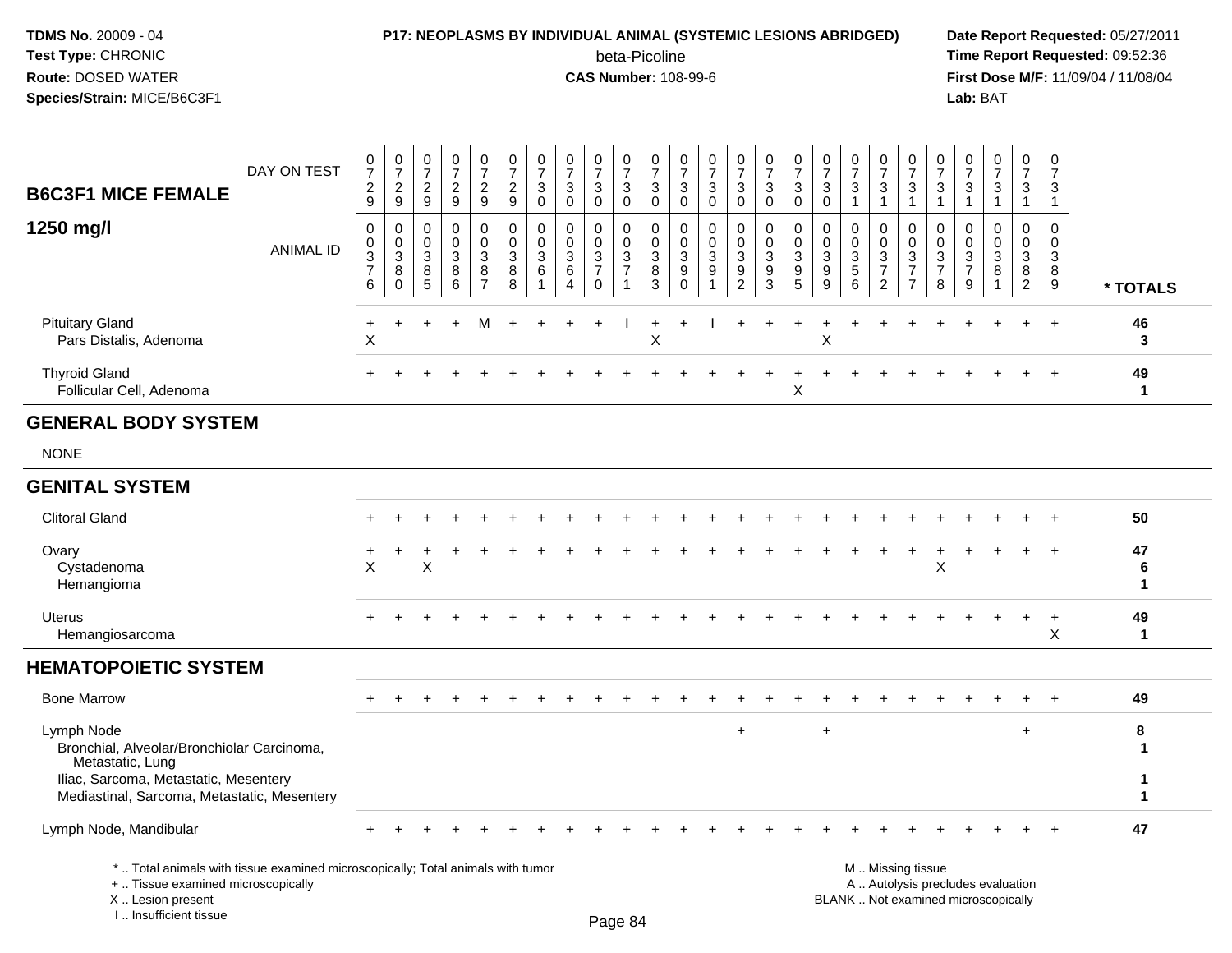# **P17: NEOPLASMS BY INDIVIDUAL ANIMAL (SYSTEMIC LESIONS ABRIDGED) Date Report Requested:** 05/27/2011

beta-Picoline<br>CAS Number: 108-99-6

| DAY ON TEST<br><b>B6C3F1 MICE FEMALE</b>                                                                                                                            | $\frac{0}{7}$<br>$\overline{2}$<br>9 | $\begin{array}{c} 0 \\ 7 \end{array}$<br>$\overline{c}$<br>$\boldsymbol{9}$ | 0<br>$\overline{7}$<br>$\overline{2}$<br>$9\,$ | $\begin{array}{c} 0 \\ 7 \end{array}$<br>$\sqrt{2}$<br>$\boldsymbol{9}$ | 0<br>$\overline{7}$<br>$\overline{2}$<br>9    | 0<br>$\overline{7}$<br>$\overline{c}$<br>$\overline{9}$ | $\frac{0}{7}$<br>3<br>$\mathbf 0$          | 0<br>$\overline{7}$<br>3<br>$\mathbf 0$       | $\frac{0}{7}$<br>3<br>$\mathbf 0$                              | $\mathbf 0$<br>$\overline{7}$<br>$\mathbf{3}$<br>$\mathbf 0$ | 0<br>$\overline{7}$<br>3<br>$\mathbf 0$              | 0<br>$\overline{7}$<br>3<br>$\mathbf 0$          | 0<br>$\overline{7}$<br>3<br>$\mathbf 0$            | $\frac{0}{7}$<br>3<br>0            | $\begin{array}{c} 0 \\ 7 \end{array}$<br>$\mathbf{3}$<br>$\pmb{0}$ | $\frac{0}{7}$<br>$\sqrt{3}$<br>$\mathbf 0$           | 0<br>$\overline{7}$<br>$\mathbf{3}$<br>$\mathbf 0$ | $\frac{0}{7}$<br>3<br>$\mathbf{1}$        | 0<br>$\overline{7}$<br>3<br>1                              | $\frac{0}{7}$<br>$\mathbf{3}$<br>$\mathbf{1}$                        | $\frac{0}{7}$<br>$\mathbf{3}$<br>$\mathbf{1}$       | 0<br>$\overline{7}$<br>3<br>$\overline{1}$ | $\frac{0}{7}$<br>$\mathbf{3}$<br>$\overline{1}$                          | 0<br>$\overline{7}$<br>3<br>$\mathbf{1}$ | $\mathbf 0$<br>$\overline{7}$<br>3<br>$\overline{1}$ |                             |
|---------------------------------------------------------------------------------------------------------------------------------------------------------------------|--------------------------------------|-----------------------------------------------------------------------------|------------------------------------------------|-------------------------------------------------------------------------|-----------------------------------------------|---------------------------------------------------------|--------------------------------------------|-----------------------------------------------|----------------------------------------------------------------|--------------------------------------------------------------|------------------------------------------------------|--------------------------------------------------|----------------------------------------------------|------------------------------------|--------------------------------------------------------------------|------------------------------------------------------|----------------------------------------------------|-------------------------------------------|------------------------------------------------------------|----------------------------------------------------------------------|-----------------------------------------------------|--------------------------------------------|--------------------------------------------------------------------------|------------------------------------------|------------------------------------------------------|-----------------------------|
| 1250 mg/l<br><b>ANIMAL ID</b>                                                                                                                                       | 0<br>0<br>3<br>$\overline{7}$<br>6   | 0<br>$\boldsymbol{0}$<br>$\ensuremath{\mathsf{3}}$<br>8<br>$\mathbf 0$      | $\mathbf 0$<br>$\mathbf 0$<br>3<br>8<br>5      | $\mathbf 0$<br>$\mathbf 0$<br>$\mathbf{3}$<br>8<br>6                    | 0<br>0<br>$\mathbf{3}$<br>8<br>$\overline{7}$ | $\mathbf 0$<br>0<br>$\mathbf{3}$<br>8<br>8              | $\mathbf 0$<br>0<br>3<br>6<br>$\mathbf{1}$ | 0<br>0<br>$\mathbf{3}$<br>6<br>$\overline{4}$ | $\mathbf 0$<br>0<br>$\mathbf{3}$<br>$\overline{7}$<br>$\Omega$ | $\mathbf 0$<br>0<br>$\mathsf 3$<br>$\overline{7}$            | $\mathbf 0$<br>$\mathbf 0$<br>$\mathbf{3}$<br>8<br>3 | $\mathbf 0$<br>$\mathbf 0$<br>3<br>9<br>$\Omega$ | $\mathbf 0$<br>$\mathbf 0$<br>$\sqrt{3}$<br>9<br>1 | 0<br>0<br>3<br>9<br>$\overline{2}$ | $\mathbf 0$<br>$\mathbf 0$<br>$\mathbf{3}$<br>9<br>$\mathbf{3}$    | $\mathbf 0$<br>$\mathbf 0$<br>$\mathbf{3}$<br>9<br>5 | $\mathbf 0$<br>0<br>3<br>9<br>9                    | 0<br>0<br>$\mathbf{3}$<br>$\sqrt{5}$<br>6 | 0<br>0<br>$\mathbf{3}$<br>$\overline{7}$<br>$\overline{2}$ | $\mathbf 0$<br>0<br>$\mathbf{3}$<br>$\overline{7}$<br>$\overline{7}$ | $\Omega$<br>$\mathbf 0$<br>3<br>$\overline{7}$<br>8 | $\Omega$<br>0<br>3<br>7<br>9               | $\mathbf 0$<br>0<br>$\mathbf{3}$<br>8                                    | 0<br>0<br>3<br>8<br>$\overline{2}$       | $\Omega$<br>$\mathbf 0$<br>3<br>8<br>9               | * TOTALS                    |
| Sarcoma, Metastatic, Mesentery                                                                                                                                      |                                      |                                                                             |                                                |                                                                         |                                               |                                                         |                                            |                                               |                                                                |                                                              |                                                      |                                                  |                                                    |                                    |                                                                    |                                                      |                                                    |                                           |                                                            |                                                                      |                                                     |                                            |                                                                          |                                          |                                                      | 1                           |
| Lymph Node, Mesenteric<br>Sarcoma, Metastatic, Mesentery                                                                                                            |                                      |                                                                             |                                                |                                                                         |                                               |                                                         |                                            |                                               |                                                                |                                                              |                                                      |                                                  |                                                    |                                    |                                                                    |                                                      |                                                    |                                           |                                                            |                                                                      |                                                     |                                            |                                                                          |                                          |                                                      | 46<br>$\mathbf 1$           |
| Spleen<br>Fibrosarcoma                                                                                                                                              |                                      |                                                                             |                                                |                                                                         |                                               |                                                         |                                            |                                               |                                                                |                                                              |                                                      |                                                  |                                                    |                                    |                                                                    |                                                      |                                                    |                                           |                                                            |                                                                      |                                                     |                                            |                                                                          | ÷.                                       | $+$                                                  | 46<br>1                     |
| Thymus<br>Alveolar/Bronchiolar Carcinoma, Metastatic,<br>Lung                                                                                                       |                                      |                                                                             |                                                |                                                                         |                                               |                                                         |                                            |                                               |                                                                |                                                              |                                                      |                                                  |                                                    |                                    |                                                                    |                                                      |                                                    |                                           |                                                            |                                                                      |                                                     |                                            |                                                                          |                                          |                                                      | 47<br>$\mathbf{2}$          |
| Sarcoma, Metastatic, Mesentery                                                                                                                                      |                                      |                                                                             |                                                |                                                                         |                                               |                                                         |                                            |                                               |                                                                |                                                              |                                                      |                                                  |                                                    |                                    |                                                                    |                                                      |                                                    |                                           |                                                            |                                                                      |                                                     |                                            |                                                                          |                                          |                                                      | $\mathbf{1}$                |
| <b>INTEGUMENTARY SYSTEM</b>                                                                                                                                         |                                      |                                                                             |                                                |                                                                         |                                               |                                                         |                                            |                                               |                                                                |                                                              |                                                      |                                                  |                                                    |                                    |                                                                    |                                                      |                                                    |                                           |                                                            |                                                                      |                                                     |                                            |                                                                          |                                          |                                                      |                             |
| Mammary Gland                                                                                                                                                       |                                      |                                                                             |                                                |                                                                         |                                               |                                                         |                                            |                                               |                                                                |                                                              |                                                      |                                                  |                                                    |                                    |                                                                    |                                                      |                                                    |                                           |                                                            |                                                                      |                                                     |                                            |                                                                          |                                          |                                                      | 48                          |
| <b>Skin</b><br>Subcutaneous Tissue, Sarcoma                                                                                                                         |                                      |                                                                             |                                                |                                                                         |                                               |                                                         |                                            |                                               |                                                                |                                                              |                                                      |                                                  |                                                    |                                    |                                                                    |                                                      |                                                    |                                           |                                                            |                                                                      |                                                     |                                            |                                                                          |                                          |                                                      | 50<br>4                     |
| <b>MUSCULOSKELETAL SYSTEM</b>                                                                                                                                       |                                      |                                                                             |                                                |                                                                         |                                               |                                                         |                                            |                                               |                                                                |                                                              |                                                      |                                                  |                                                    |                                    |                                                                    |                                                      |                                                    |                                           |                                                            |                                                                      |                                                     |                                            |                                                                          |                                          |                                                      |                             |
| Bone<br>Osteosarcoma, Multiple                                                                                                                                      |                                      |                                                                             |                                                |                                                                         |                                               |                                                         |                                            |                                               |                                                                |                                                              |                                                      |                                                  |                                                    |                                    |                                                                    |                                                      |                                                    |                                           |                                                            |                                                                      |                                                     |                                            |                                                                          |                                          |                                                      | 50<br>$\mathbf 1$           |
| <b>Skeletal Muscle</b><br>Sarcoma, Metastatic, Mesentery                                                                                                            |                                      |                                                                             |                                                |                                                                         |                                               |                                                         |                                            |                                               |                                                                |                                                              |                                                      |                                                  |                                                    |                                    |                                                                    |                                                      |                                                    |                                           |                                                            |                                                                      |                                                     |                                            |                                                                          |                                          |                                                      | $\mathbf{1}$<br>$\mathbf 1$ |
| <b>NERVOUS SYSTEM</b>                                                                                                                                               |                                      |                                                                             |                                                |                                                                         |                                               |                                                         |                                            |                                               |                                                                |                                                              |                                                      |                                                  |                                                    |                                    |                                                                    |                                                      |                                                    |                                           |                                                            |                                                                      |                                                     |                                            |                                                                          |                                          |                                                      |                             |
| <b>Brain</b>                                                                                                                                                        |                                      |                                                                             |                                                |                                                                         |                                               |                                                         |                                            |                                               |                                                                |                                                              |                                                      |                                                  |                                                    |                                    |                                                                    |                                                      |                                                    |                                           |                                                            |                                                                      |                                                     |                                            |                                                                          |                                          |                                                      | 50                          |
| Peripheral Nerve                                                                                                                                                    |                                      |                                                                             |                                                |                                                                         |                                               |                                                         |                                            |                                               |                                                                |                                                              |                                                      |                                                  |                                                    |                                    |                                                                    |                                                      |                                                    |                                           |                                                            |                                                                      |                                                     |                                            |                                                                          |                                          |                                                      | $\mathbf{1}$                |
| *  Total animals with tissue examined microscopically; Total animals with tumor<br>+  Tissue examined microscopically<br>X  Lesion present<br>I Insufficient tissue |                                      |                                                                             |                                                |                                                                         |                                               |                                                         |                                            |                                               |                                                                | Dogo <b>QE</b>                                               |                                                      |                                                  |                                                    |                                    |                                                                    |                                                      |                                                    |                                           |                                                            | M  Missing tissue                                                    |                                                     |                                            | A  Autolysis precludes evaluation<br>BLANK  Not examined microscopically |                                          |                                                      |                             |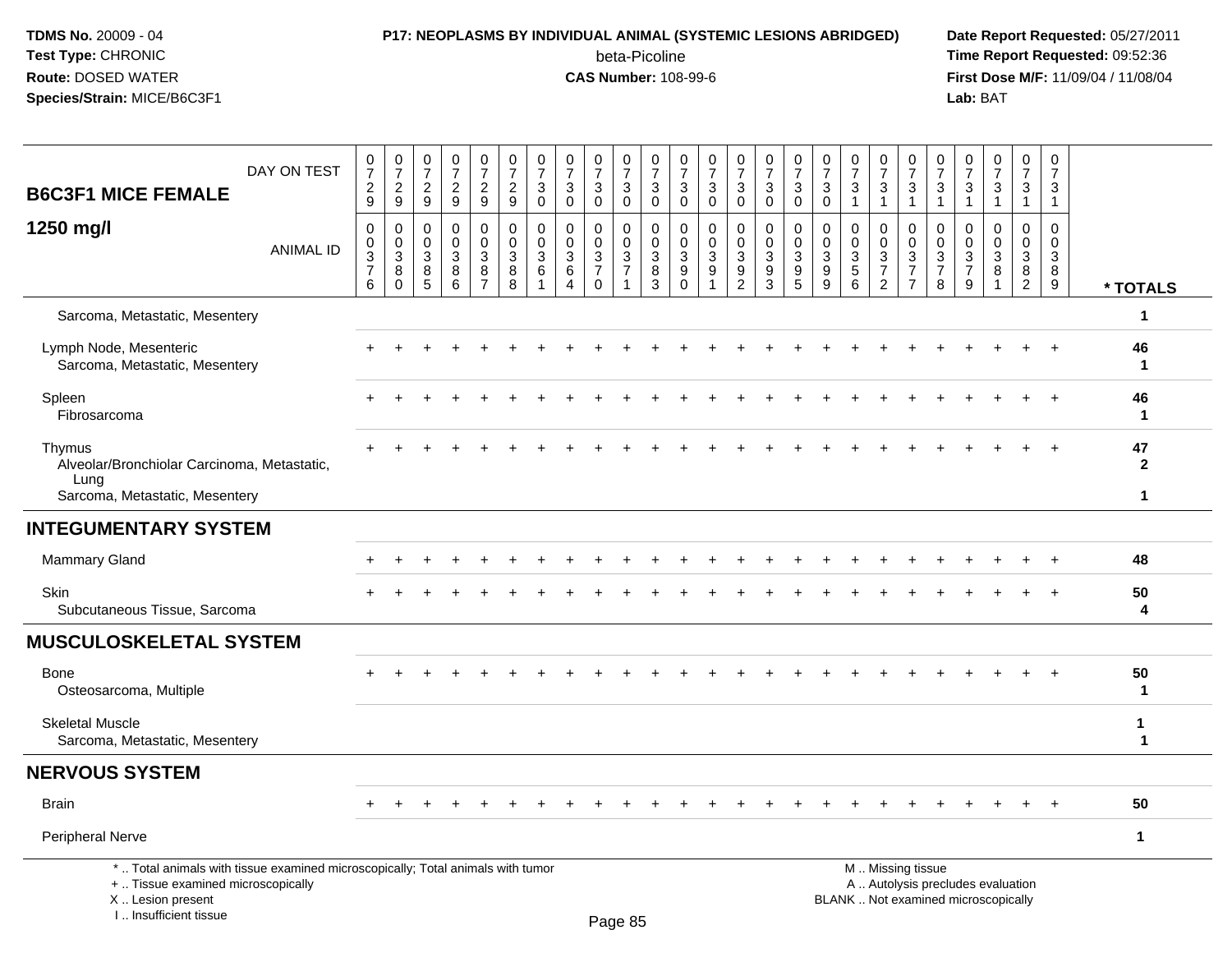## **P17: NEOPLASMS BY INDIVIDUAL ANIMAL (SYSTEMIC LESIONS ABRIDGED) Date Report Requested:** 05/27/2011

beta-Picoline<br>CAS Number: 108-99-6

 **Time Report Requested:** 09:52:36 **First Dose M/F:** 11/09/04 / 11/08/04<br>Lab: BAT **Lab:** BAT

| DAY ON TEST<br><b>B6C3F1 MICE FEMALE</b>                                                                                                                                                                                           | $\frac{0}{7}$<br>$\frac{2}{9}$                                 | $\frac{0}{7}$<br>$\overline{c}$<br>9           | 0<br>$\overline{7}$<br>$\overline{2}$<br>9          | $\frac{0}{7}$<br>$\overline{2}$<br>9                     | $\frac{0}{7}$<br>$\overline{a}$<br>9                                | $\begin{array}{c} 0 \\ 7 \end{array}$<br>$\overline{a}$<br>9 | $\frac{0}{7}$<br>$\sqrt{3}$<br>$\mathbf 0$               | 0<br>$\overline{7}$<br>3<br>$\mathbf 0$                            | $\frac{0}{7}$<br>3<br>$\mathbf 0$                                        | $\frac{0}{7}$<br>3<br>$\mathbf 0$                            | $\begin{array}{c} 0 \\ 7 \end{array}$<br>3<br>$\mathbf 0$ | $\boldsymbol{0}$<br>$\overline{7}$<br>$\mathbf{3}$<br>$\mathbf 0$        | $\frac{0}{7}$<br>$\mathbf{3}$<br>$\mathbf 0$ | $\frac{0}{7}$<br>$\mathbf{3}$<br>$\mathbf 0$                | $\frac{0}{7}$<br>3<br>$\mathbf 0$                    | $\frac{0}{7}$<br>$\mathbf{3}$<br>$\mathbf 0$      | $\begin{array}{c} 0 \\ 7 \end{array}$<br>$\mathbf{3}$<br>$\mathbf 0$ | $\frac{0}{7}$<br>3<br>$\overline{1}$                          | $\frac{0}{7}$<br>$\sqrt{3}$<br>$\overline{1}$                  | $\frac{0}{7}$<br>3<br>$\overline{1}$                                              | 0<br>$\overline{7}$<br>$\mathbf{3}$<br>$\mathbf{1}$   | 0<br>$\overline{7}$<br>3<br>$\mathbf{1}$                       | $\frac{0}{7}$<br>3<br>$\overline{1}$ | 0<br>$\overline{7}$<br>3<br>$\mathbf{1}$                          | 0<br>$\overline{7}$<br>$\mathbf{3}$<br>$\mathbf{1}$  |                         |
|------------------------------------------------------------------------------------------------------------------------------------------------------------------------------------------------------------------------------------|----------------------------------------------------------------|------------------------------------------------|-----------------------------------------------------|----------------------------------------------------------|---------------------------------------------------------------------|--------------------------------------------------------------|----------------------------------------------------------|--------------------------------------------------------------------|--------------------------------------------------------------------------|--------------------------------------------------------------|-----------------------------------------------------------|--------------------------------------------------------------------------|----------------------------------------------|-------------------------------------------------------------|------------------------------------------------------|---------------------------------------------------|----------------------------------------------------------------------|---------------------------------------------------------------|----------------------------------------------------------------|-----------------------------------------------------------------------------------|-------------------------------------------------------|----------------------------------------------------------------|--------------------------------------|-------------------------------------------------------------------|------------------------------------------------------|-------------------------|
| 1250 mg/l<br><b>ANIMAL ID</b>                                                                                                                                                                                                      | $\mathbf 0$<br>$\begin{array}{c} 0 \\ 3 \\ 7 \end{array}$<br>6 | $\mathbf 0$<br>$_{3}^{\rm 0}$<br>8<br>$\Omega$ | $\mathbf 0$<br>$\mathbf 0$<br>$\mathbf 3$<br>8<br>5 | $\mathbf 0$<br>$\mathbf 0$<br>$\mathsf 3$<br>$\bf8$<br>6 | $\mathsf{O}$<br>$\mathsf{O}$<br>$\mathbf{3}$<br>8<br>$\overline{7}$ | 0<br>$\overline{0}$<br>3<br>8<br>8                           | $\mathbf 0$<br>$_{3}^{\rm 0}$<br>$\,6$<br>$\overline{1}$ | $\mathbf{0}$<br>$\mathbf 0$<br>$\mathbf{3}$<br>6<br>$\overline{4}$ | $\mathbf 0$<br>$\mathbf 0$<br>$\mathbf{3}$<br>$\overline{7}$<br>$\Omega$ | $\mathbf 0$<br>$\mathbf 0$<br>$\mathbf{3}$<br>$\overline{7}$ | $\mathbf 0$<br>0<br>$\mathbf{3}$<br>8<br>3                | $\mathbf 0$<br>$\mathsf 0$<br>$\sqrt{3}$<br>$\boldsymbol{9}$<br>$\Omega$ | $\mathbf 0$<br>$_{3}^{\rm 0}$<br>9           | $\mathbf 0$<br>$\mathbf 0$<br>$\mathbf{3}$<br>$\frac{9}{2}$ | $\mathbf 0$<br>$\mathbf 0$<br>$\mathbf{3}$<br>9<br>3 | 0<br>$\mathbf 0$<br>$\mathbf{3}$<br>$\frac{9}{5}$ | $\mathbf 0$<br>$\mathbf 0$<br>3<br>9<br>9                            | $\mathbf 0$<br>$\mathbf 0$<br>$\mathbf{3}$<br>$\sqrt{5}$<br>6 | $\mathbf 0$<br>$\begin{array}{c} 0 \\ 3 \\ 7 \end{array}$<br>2 | 0<br>$\mathbf 0$<br>$\ensuremath{\mathsf{3}}$<br>$\overline{7}$<br>$\overline{7}$ | $\mathbf 0$<br>$\boldsymbol{0}$<br>$\frac{3}{7}$<br>8 | $\Omega$<br>$\mathbf 0$<br>$\mathbf{3}$<br>$\overline{7}$<br>9 | $\Omega$<br>$\mathbf 0$<br>3<br>8    | $\mathbf 0$<br>$\mathbf 0$<br>$\mathbf{3}$<br>8<br>$\overline{2}$ | $\mathbf 0$<br>$\mathbf 0$<br>$\mathbf{3}$<br>8<br>9 | * TOTALS                |
| Spinal Cord                                                                                                                                                                                                                        |                                                                |                                                |                                                     |                                                          |                                                                     |                                                              |                                                          |                                                                    |                                                                          |                                                              |                                                           |                                                                          |                                              |                                                             |                                                      |                                                   |                                                                      |                                                               |                                                                |                                                                                   |                                                       |                                                                |                                      |                                                                   |                                                      | $\mathbf{1}$            |
| <b>RESPIRATORY SYSTEM</b>                                                                                                                                                                                                          |                                                                |                                                |                                                     |                                                          |                                                                     |                                                              |                                                          |                                                                    |                                                                          |                                                              |                                                           |                                                                          |                                              |                                                             |                                                      |                                                   |                                                                      |                                                               |                                                                |                                                                                   |                                                       |                                                                |                                      |                                                                   |                                                      |                         |
| Lung<br>Alveolar/Bronchiolar Adenoma<br>Alveolar/Bronchiolar Adenoma, Multiple                                                                                                                                                     |                                                                |                                                |                                                     |                                                          | X                                                                   |                                                              |                                                          |                                                                    | X                                                                        |                                                              |                                                           | $\boldsymbol{\mathsf{X}}$                                                |                                              |                                                             |                                                      |                                                   |                                                                      |                                                               | X                                                              |                                                                                   |                                                       |                                                                |                                      |                                                                   |                                                      | 50<br>10                |
| Alveolar/Bronchiolar Carcinoma<br>Alveolar/Bronchiolar Carcinoma, Multiple<br>Hepatoblastoma, Metastatic, Liver<br>Hepatocellular Carcinoma, Metastatic, Liver<br>Osteosarcoma, Metastatic, Bone<br>Sarcoma, Metastatic, Mesentery |                                                                |                                                |                                                     | X                                                        |                                                                     |                                                              |                                                          |                                                                    | $\boldsymbol{\mathsf{X}}$                                                |                                                              |                                                           | X                                                                        | $\mathsf X$                                  | $\boldsymbol{\mathsf{X}}$                                   |                                                      |                                                   |                                                                      |                                                               | X<br>X                                                         |                                                                                   | $\boldsymbol{\mathsf{X}}$                             |                                                                | X                                    |                                                                   |                                                      | 9<br>1                  |
| Nose                                                                                                                                                                                                                               |                                                                |                                                |                                                     |                                                          |                                                                     |                                                              |                                                          |                                                                    |                                                                          |                                                              |                                                           |                                                                          |                                              |                                                             |                                                      |                                                   |                                                                      |                                                               |                                                                |                                                                                   |                                                       |                                                                |                                      |                                                                   |                                                      | 47                      |
| Pleura<br>Alveolar/Bronchiolar Carcinoma, Metastatic,<br>Lung                                                                                                                                                                      |                                                                |                                                |                                                     |                                                          |                                                                     |                                                              |                                                          |                                                                    |                                                                          |                                                              |                                                           |                                                                          |                                              |                                                             |                                                      |                                                   |                                                                      |                                                               |                                                                |                                                                                   |                                                       |                                                                |                                      |                                                                   |                                                      | 1<br>$\mathbf 1$        |
| Trachea                                                                                                                                                                                                                            |                                                                |                                                |                                                     |                                                          |                                                                     |                                                              |                                                          |                                                                    |                                                                          |                                                              |                                                           |                                                                          |                                              |                                                             |                                                      |                                                   |                                                                      |                                                               |                                                                |                                                                                   |                                                       |                                                                |                                      |                                                                   | $+$                                                  | 44                      |
| <b>SPECIAL SENSES SYSTEM</b>                                                                                                                                                                                                       |                                                                |                                                |                                                     |                                                          |                                                                     |                                                              |                                                          |                                                                    |                                                                          |                                                              |                                                           |                                                                          |                                              |                                                             |                                                      |                                                   |                                                                      |                                                               |                                                                |                                                                                   |                                                       |                                                                |                                      |                                                                   |                                                      |                         |
| Eye                                                                                                                                                                                                                                |                                                                |                                                |                                                     |                                                          |                                                                     |                                                              |                                                          |                                                                    |                                                                          |                                                              |                                                           |                                                                          |                                              |                                                             |                                                      |                                                   |                                                                      |                                                               |                                                                |                                                                                   |                                                       |                                                                |                                      |                                                                   |                                                      | 39                      |
| <b>Harderian Gland</b><br>Adenoma<br>Carcinoma                                                                                                                                                                                     | X                                                              |                                                |                                                     |                                                          |                                                                     | $\mathsf X$                                                  |                                                          |                                                                    |                                                                          |                                                              | $\mathsf X$                                               |                                                                          |                                              |                                                             |                                                      |                                                   |                                                                      |                                                               |                                                                |                                                                                   |                                                       |                                                                |                                      |                                                                   |                                                      | 47<br>$\mathbf{2}$<br>4 |
| Zymbal's Gland                                                                                                                                                                                                                     |                                                                |                                                |                                                     |                                                          |                                                                     |                                                              |                                                          |                                                                    |                                                                          |                                                              |                                                           |                                                                          |                                              |                                                             |                                                      |                                                   |                                                                      |                                                               |                                                                |                                                                                   |                                                       |                                                                |                                      |                                                                   | $+$                                                  | $\mathbf 1$             |

\* .. Total animals with tissue examined microscopically; Total animals with tumor

+ .. Tissue examined microscopically

X .. Lesion present

I .. Insufficient tissue

 M .. Missing tissuey the contract of the contract of the contract of the contract of the contract of  $\mathsf A$  . Autolysis precludes evaluation Lesion present BLANK .. Not examined microscopically